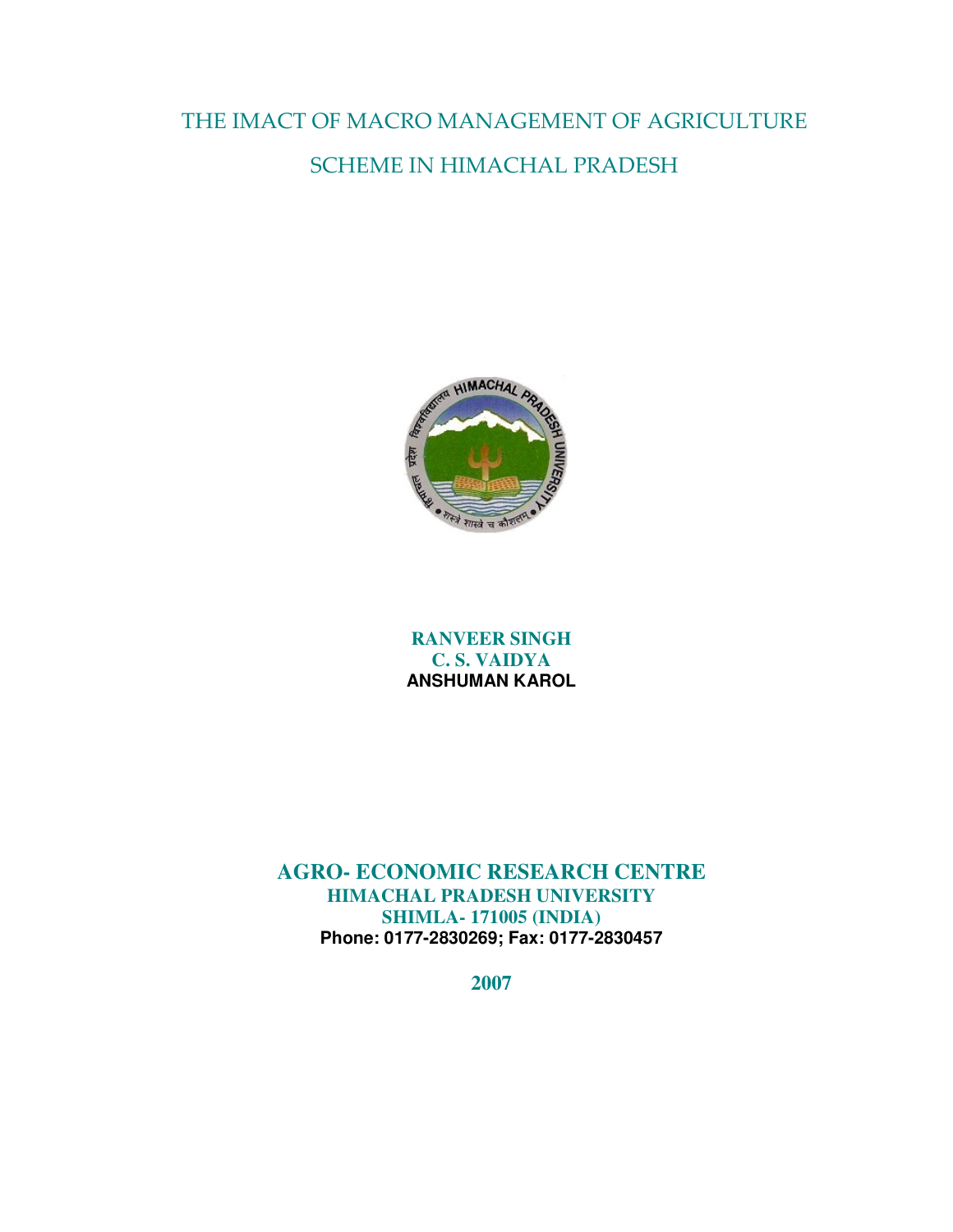## RESEARCH TEAM

| Principal Investigator           | Dr Ranveer Singh            |
|----------------------------------|-----------------------------|
| <b>Co-Principal Investigator</b> | Dr C. S. Vaidya             |
| <b>Research Associate</b>        | Sh Anshuman Karol           |
| <b>Field Survey</b>              | Dr S. P. Saraswat           |
|                                  | Dr M. L. Sharma             |
|                                  | Sh N. K. Sharma             |
|                                  | Dr Pratap Singh             |
|                                  | Sh Khem Raj Sharma          |
|                                  | Dr Suresh Kumar             |
|                                  | Sh Inder Singh              |
| <b>Secretarial Assistance</b>    | Smt Meera Verma             |
|                                  | Sh Chaman Lal               |
| <b>Photocopy</b>                 | <b>Sh Amer Chand Sharma</b> |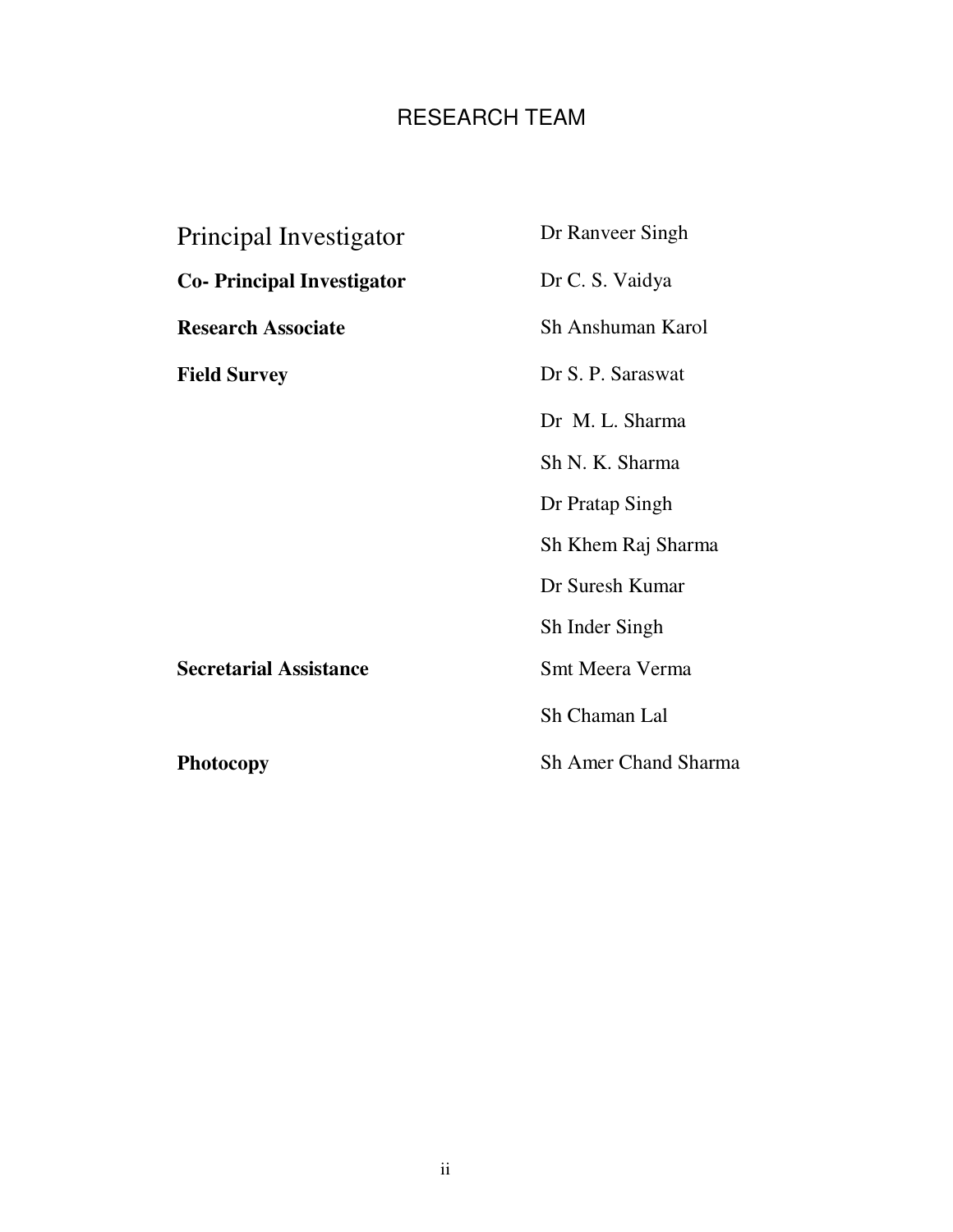### **CONTENTS**

| <b>Chapters</b> | <b>Title</b>                                                                     | Page      |
|-----------------|----------------------------------------------------------------------------------|-----------|
|                 | <b>Executive Summary</b>                                                         | iv-xv     |
| Chapter-1       | Introduction                                                                     | $1 - 2$   |
| Chapter -2      | Methodology                                                                      | $3 - 4$   |
| Chapter-3       | Crop Improvement Programme for Cereals                                           | $5 - 23$  |
| Chapter-4       | Scheme for Mechanization                                                         | 24-39     |
| Chapter -5      | Scheme for Promotion of Quality Seed Production                                  | $40 - 47$ |
| Chapter -6      | Scheme for Integrated Nutrients Management for<br><b>Balanced Fertilizer Use</b> | 48-61     |
| Chapter -7      | Scheme for transfer of technology and Information<br>Technology                  | 62-68     |
| Chapter-8       | Scheme for Development of Pulses                                                 | 69-79     |
| Chapter-9       | Implementation of National Watershed                                             | 80-115    |
|                 | Development Project for rainfed Areas (NWDPRA)                                   |           |
| Chapter-10      | On Farm Water Management and Water                                               | 116-129   |
|                 | Harvesting                                                                       |           |
| Chapter-11      | Scheme for Promoting Diversified Farming system                                  | 130-140   |
|                 | (Crop Diversification)                                                           |           |
| Chapter-12      | Scheme for Organic Farming                                                       | 141-151   |
| Chapter-13      | Scheme for Farm Women Empowerment                                                | 152-162   |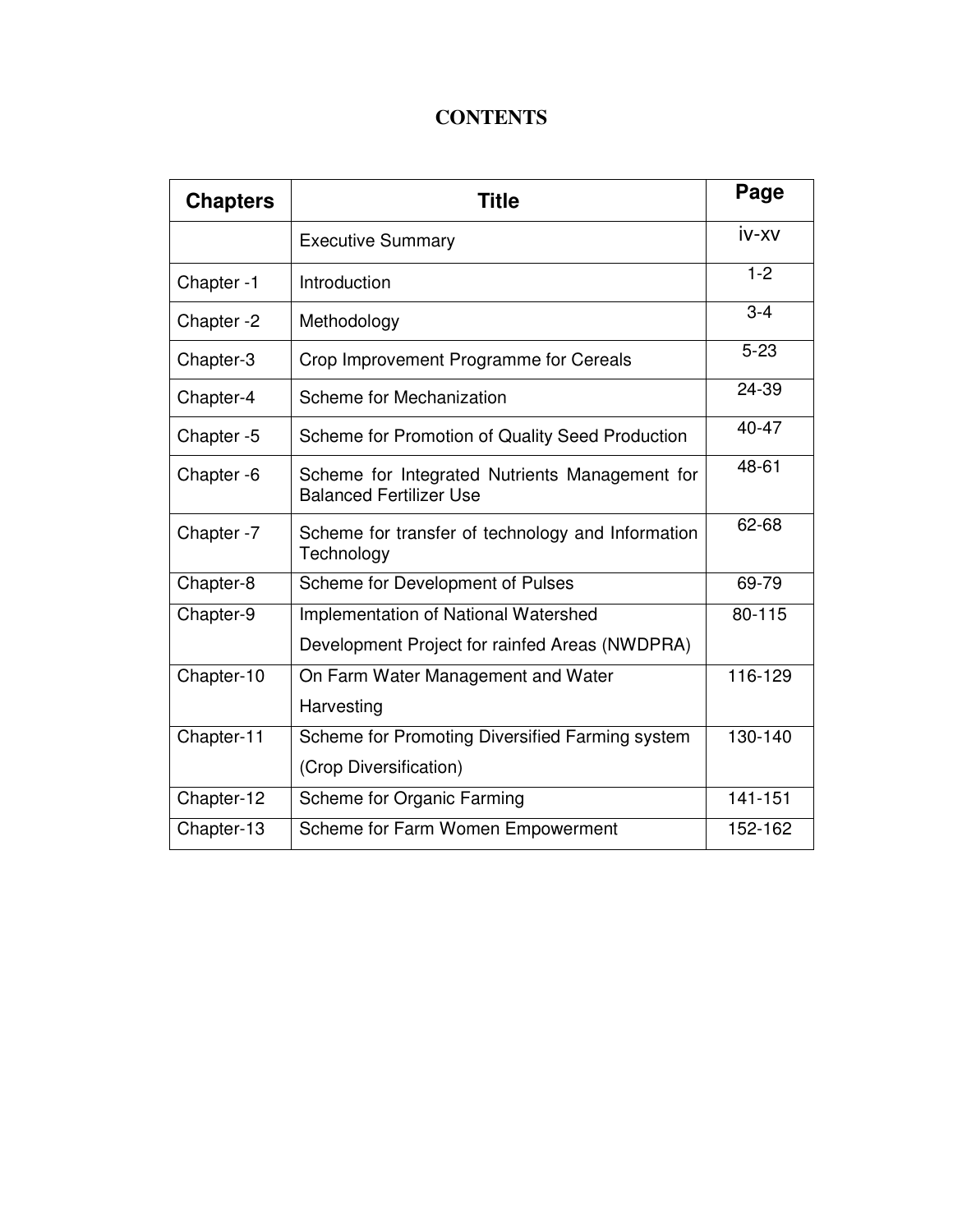### Executive Summary

Centrally sponsored scheme Macro Management of Agriculture has been launched by the government of India during 2000-01 on 90:10 percent Central and State share basis. This is a package of 11 different schemes implemented in 10 districts of the State except Kinnaur and Lahaul- Spiti.

The present study has been undertaken with the following specific objectives:

- 1. To study physical and financial targets and achievements of various schemes under Macromangement of Agriculture 2004-05.
- 2. To analyse the impact of these schemes on production, productivity and income of beneficiaries in the State.
- 3. To examine the problems faced by the beneficiaries of the schemes and suggestion to overcome these problems.

|                |                                                         |               | (Rs in Lakhs)      |
|----------------|---------------------------------------------------------|---------------|--------------------|
| <b>S. No.</b>  | <b>Name of the Scheme</b>                               | <b>Target</b> | <b>Achievement</b> |
| 1              | Crop Improvement Programme for Cereals                  | 227.88        | 19073408           |
|                |                                                         |               | (83.7)             |
| $\overline{2}$ | Scheme for Mechanisation                                | 45.50         | 4705878            |
|                |                                                         |               | (103.4)            |
| 3              | Scheme for Promotion of Quality Seed Production         | 88.20         | 7571237            |
|                |                                                         |               | (85.8)             |
| 4              | Scheme for Integrated Nutrients Management for Balanced |               | 10541343           |
|                | Fertilizer Use                                          | 102.37        | (115.0)            |
| 5              | Scheme for Transfer of Technology                       | 76.54         | 7325943            |
|                |                                                         |               | (85.0)             |
| 6              | Scheme for Development of Pulses                        | 41.25         | 2699982            |
|                |                                                         |               | (65.4)             |
| $\overline{7}$ | Implementation of National Watershed Development        | 300.00        | 27439700           |
|                | Programme for Rainfed Areas (NWDPRA)                    |               | (91.5)             |
| 8              | On farm water management and water harvesting           | 77.70         | 12510056           |
|                |                                                         |               | (161.0)            |
| 9              | Scheme for Promoting Diversified Farming System (Crop   | 31.54         | 3362699            |
|                | Diversification)                                        |               | (106.6)            |
| 10             | Scheme for Organic Farming                              | 36.22         | 1950672            |
|                |                                                         |               | (53.9)             |
| 11             | Scheme for Farm Women Empowerment                       | 28.35         | 2659807            |
|                |                                                         |               | (93.8)             |
|                | Total                                                   | 1055.55       | 99840725           |
|                |                                                         |               | (94.6)             |

#### **Summary of the Schemes**

*\*Figures in parenthesis are percentages*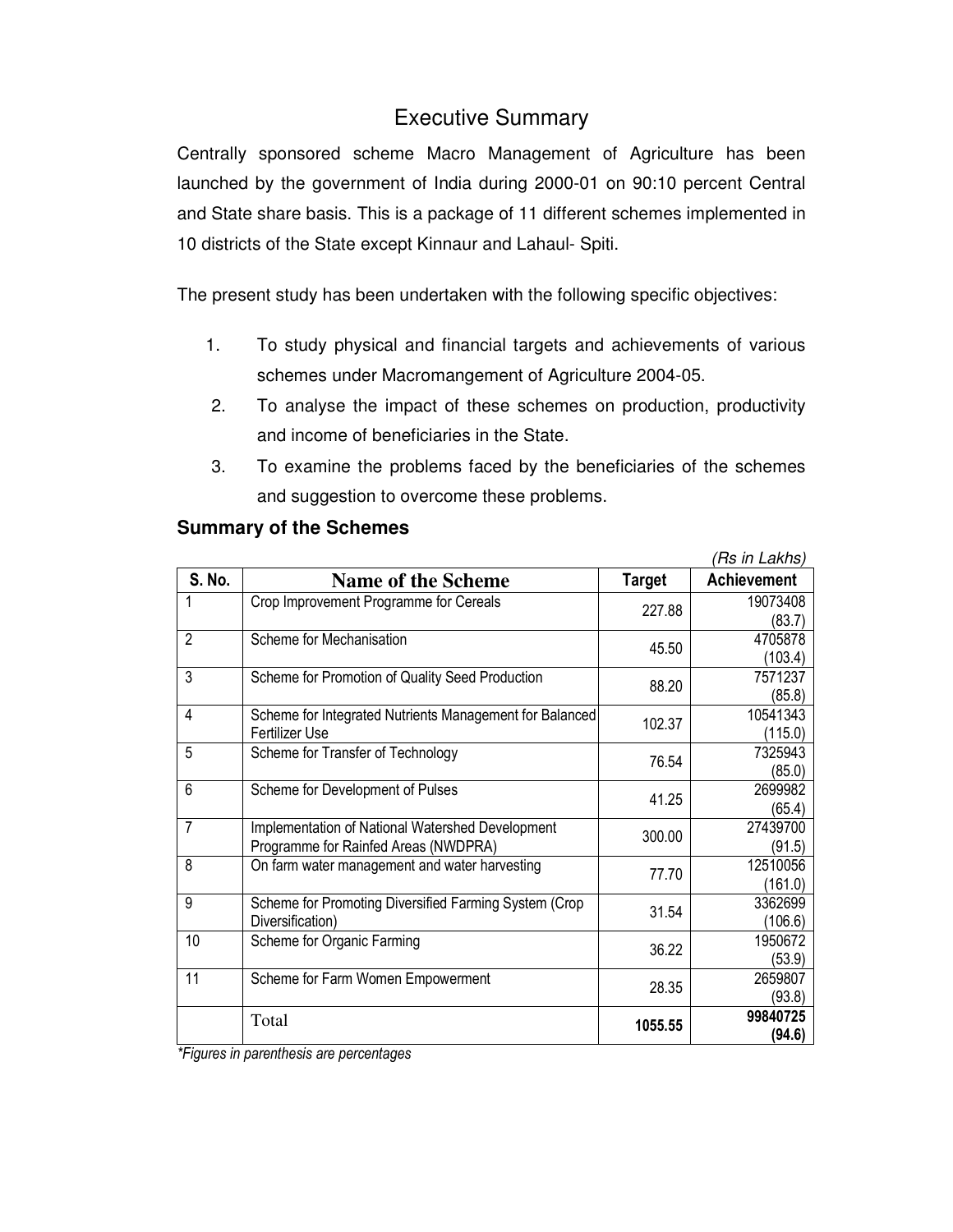#### **Sampling Design**

The concurrent evaluation of the Centrally sponsored scheme Macromangement of Agriculture in Himachal Pradesh is done by drawing district level secondary data regarding physical and financial targets as well as achievements of all the eleven schemes. The data is analysed and on the basis of the difference between targets and achievements of schemes, developed and developing districts have been recognized for each scheme. Developed districts are those where the respective scheme is performing well and developing districts are those where the respective scheme is presently not performing well. Further, on the basis of block- wise secondary data obtained from Deputy Director, Agriculture from all the 10 districts, the developed and developing blocks have been identified in the respective district. In the third stage, a random-cum- purposive sample of 30 beneficiary and 10 non- beneficiary farmers in each developed and developing block has been selected for detailed investigation. Thus the present study is based on both developing & underdeveloped and with & without approach. The data from sampled farmers was collected on well-designed pre-tested schedule (separate schedule for each scheme) through personal interview method. Simple tabular analysis including averages and percentages is used to draw meaningful results. Reference period of the study is 2004-05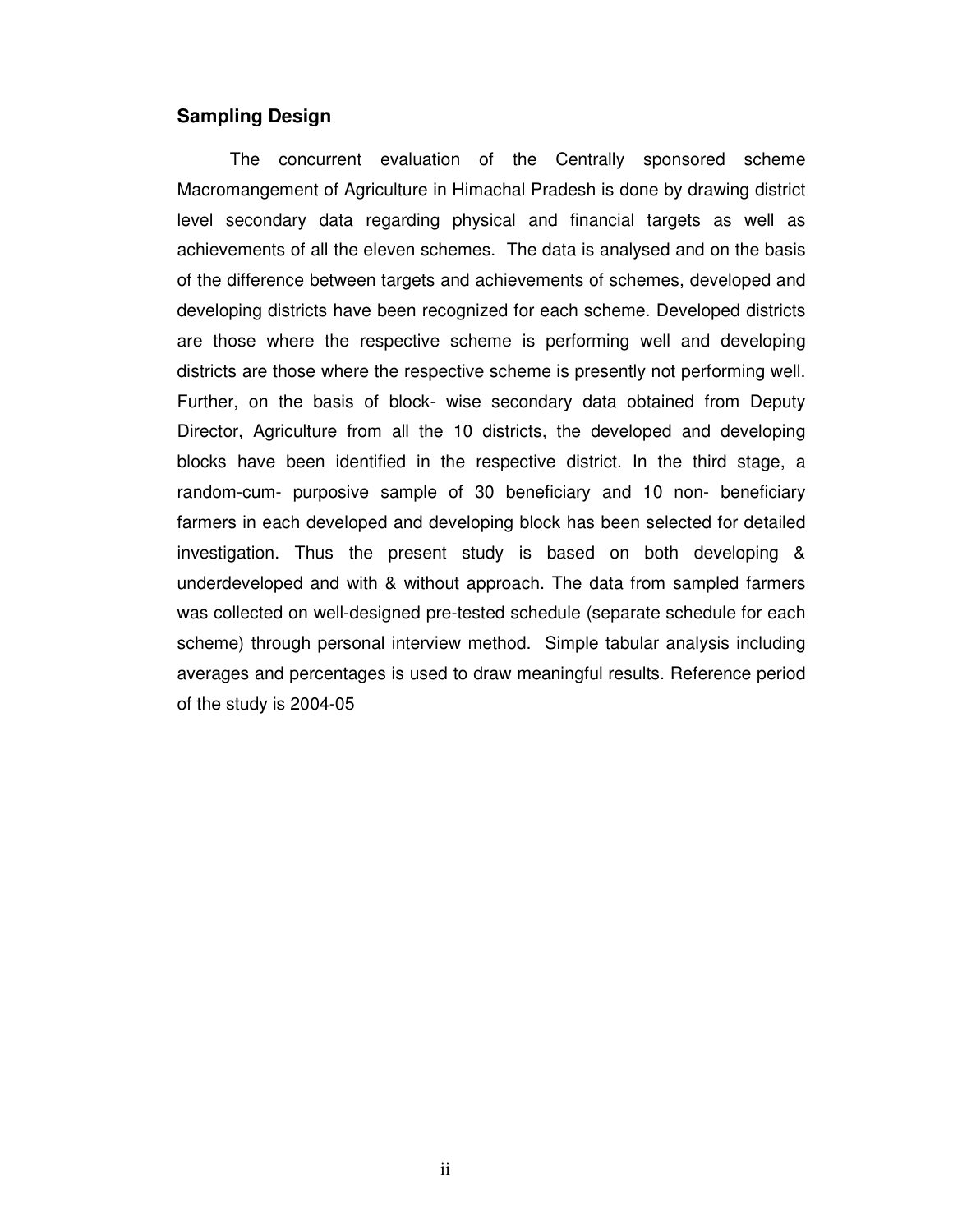### **Sampling design for Concurrent Evaluation of the Schemes**

| S. | <b>Scheme</b>                                   |                 | Developing    |               | <b>Developed</b> |                |             |
|----|-------------------------------------------------|-----------------|---------------|---------------|------------------|----------------|-------------|
| No |                                                 | <b>District</b> | <b>Block</b>  | <b>Sample</b> | <b>District</b>  | <b>Block</b>   | Sample      |
|    | Crop Improvement Programme                      | Chamba          | Mehla         | $40(30+10)$   | Hamirpur         | Bijari         | $40(30+10)$ |
|    | Scheme for Mechanization                        | Una             | Amb           | $40(30+10)$   | Hamirpur         | Bijari         | $40(30+10)$ |
|    | Scheme for promotion of quality seed production | Kullu           | Naggar        | $40(30+10)$   | Kangra           | Nagrota        | $40(30+10)$ |
|    | Scheme for INM for balanced fertilizer use      | Mandi           | Balh          | $40(30+10)$   | Una              | Bangana        | $40(30+10)$ |
|    | Scheme for ToT and Information Technology       |                 |               |               | All 10 Districts |                |             |
|    | Scheme for development of Pulses                | Shimla          | Theog         | $40(30+10)$   | Bilaspur         | Jhandutta      | $40(30+10)$ |
|    | Implementation of NWDPRA                        | Chamba          | Bhalai*       | $40(30+10)$   | Solan            | Badog-Dhillon* | $40(30+10)$ |
|    | On farm water management and water harvesting   | Chamba          | SDSCO, Chamba | $40(30+10)$   | Sirmour          | SDSCO, Paonta  | $40(30+10)$ |
| 9  | Scheme for promoting diversified farming system | Sirmour         | Nahan         | $40(30+10)$   | Una              | Una            | $40(30+10)$ |
| 10 | Scheme for Organic farming                      | Una             | Una           | $40(30+10)$   | Shimla           | Rampur         | $40(30+10)$ |
| 11 | Scheme for farm women empowerment               | Shimla          | Narkanda      | $40(30+10)$   | Kangra           | Nagrota Bagwan | $40(30+10)$ |

*Notes: \*These are names of the respective watersheds (30+10) Includes 30 Beneficiary and 10 Non-beneficiary farmers of the scheme*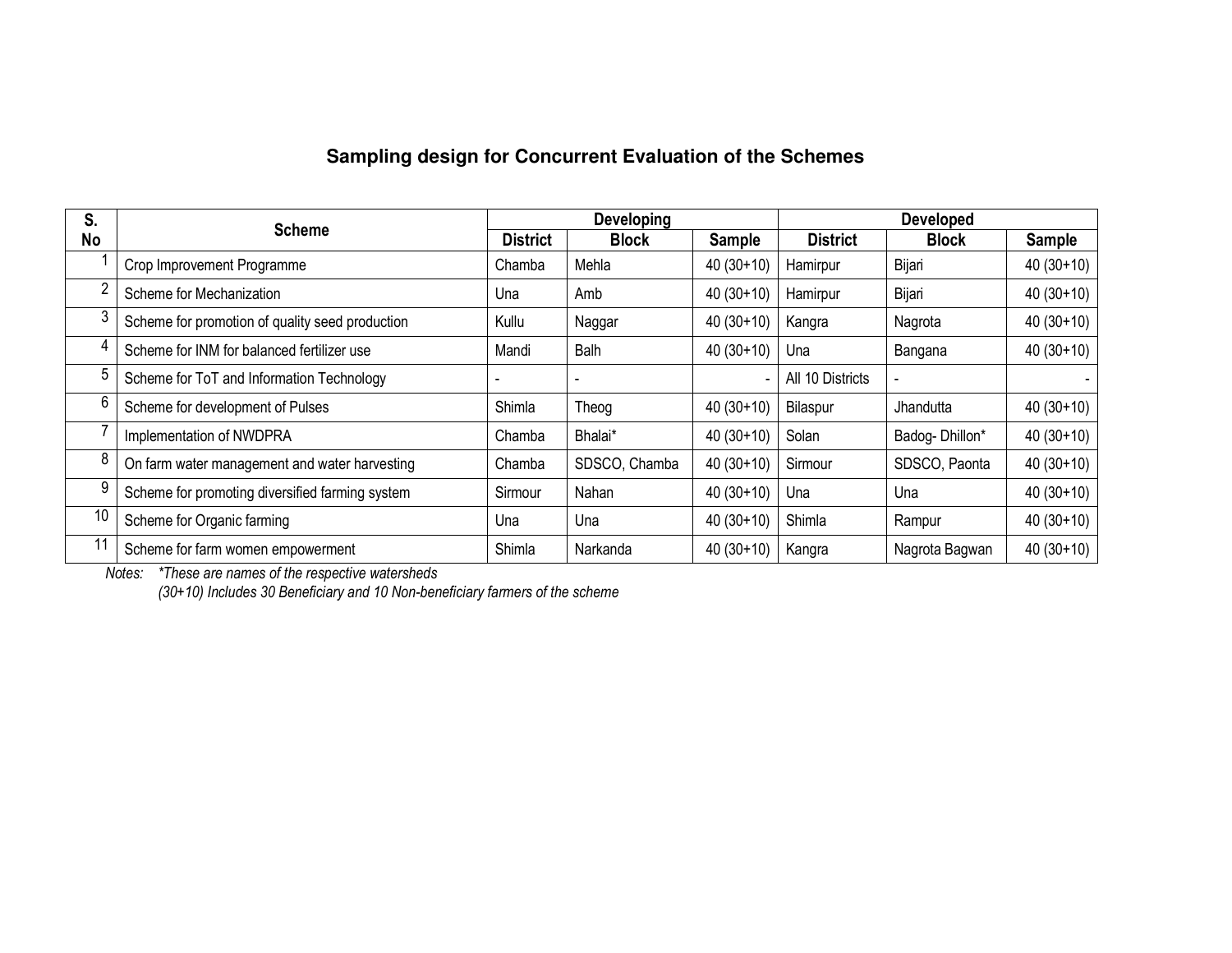### Results and discussion

I Crop Improvement Programme for Cereals

#### **Main Findings**

- a) Out of the total sanctioned amount, 83.7 percent was utilized during 2004-05.
- b) The scheme largely benefited the less privileged classes of the society as 73.3 percent beneficiaries of the scheme belonged to SC & OBC.
- c) Cropping intensity has increased from 191 to 193 percent after the intervention of the scheme.
- d) Productivity of maize and wheat has also increased.
- e) The income of the farmers has increased in the range of 15.87 to 30.11 percent among the beneficiary farmers as compared to  $-0.80$  to – 0.20 percent among non- beneficiary farmers.

#### **Problems**

- a) Timely availability of seed.
- b) Different provisions under the scheme are not adequate especially IPM demonstration, assistance on improved seed and demonstration & training on cereal production technology.

#### **Suggestions**

- a) Seed should be provided to the farmers well before the sowing season. To make necessary arrangements seed coupons can also be given to the farmers.
- b) Assistance under the all components of the scheme must be given due weightage.
- II Scheme for Mechanization

#### **Main findings**

- a) Out of the total sanctioned amount, 103.4 percent was utilized during 2004-05.
- b) The scheme largely benefited the less privileged classes of the society as around 52 percent beneficiaries of the scheme belonged to SC & OBC category.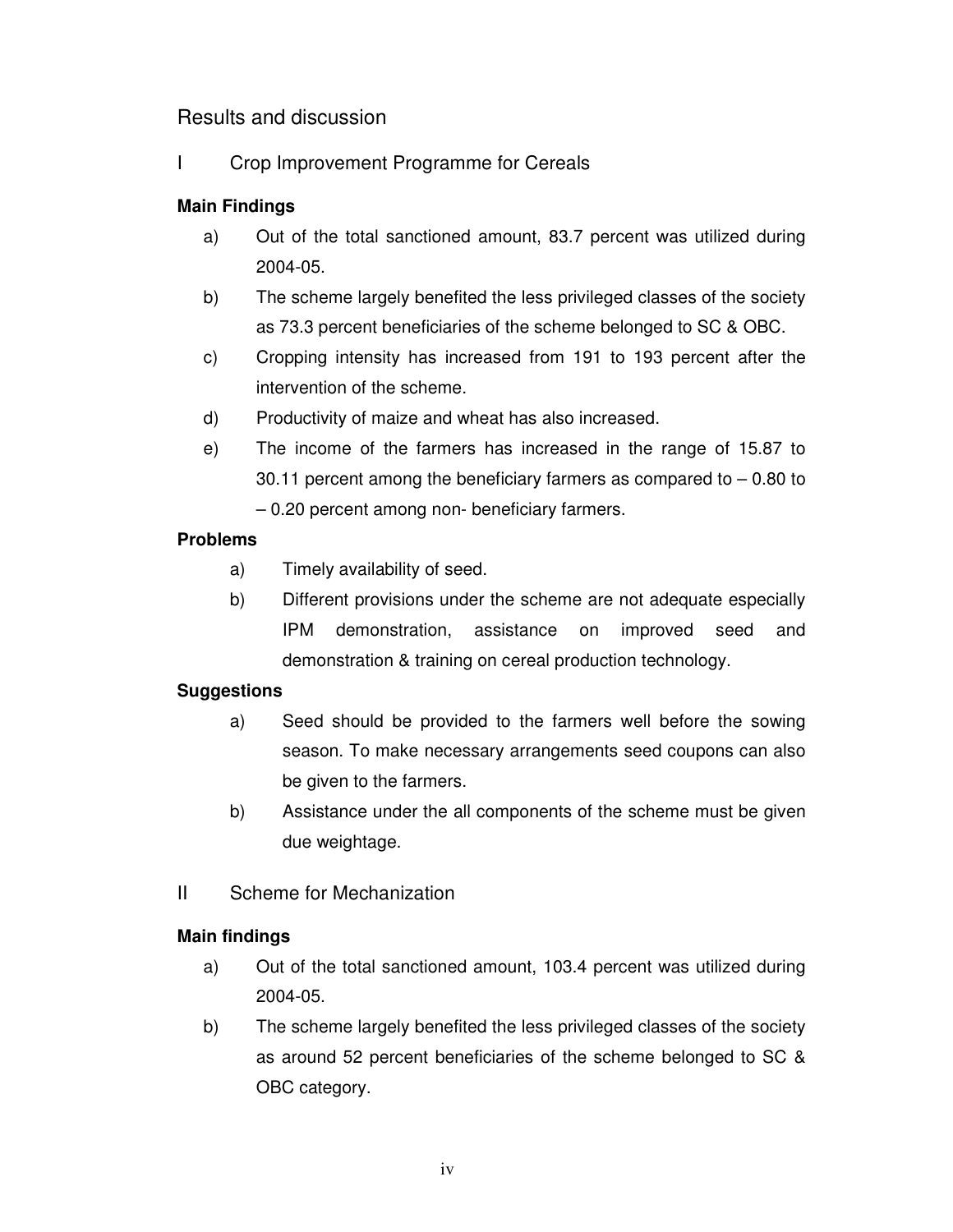- c) Cropping intensity has increased from 167 to 179 percent after the intervention.
- d) The income of the farmers has increased in the range of 1.21 to 6.61 percent among beneficiaries as compared to –1.97 to 1.80 among non- beneficiary farmers.
- e) The reason for the increase in the net return of farmers is due to increase in the input use efficiency due to the adoption of improved farm implements.

- a) Achievement in case of scientific seed storage (seed bins), animal drawn and manually operated implements is not satisfactory.
- b) Farmers are not getting desired farm implements and have to procure them from HPAIC.
- c) Delivery was not in time.
- d) Some farmers reported that assistance provided under the various sub- components of the scheme is inadequate.
- e) Major constraint in not achieving the desired targets under the various sub- components of the scheme is generally due to subsidy pattern under the National Horticulture Mission scheme. Under this scheme subsidy for the same farm implements is 50 percent, which is higher than the subsidy provided under the MMA scheme.

#### **Suggestions**

- a) Assistance on animal drawn and manually operated implements should be given priority since most of the farmers in the State belonged to marginal category and depend on these types of farm implements. This is also compatible with the topography of the State.
- b) Some arrangements must be made so that farmers can purchase farm implements as per their requirements and specifications.
- c) Time lag in the delivery of farm implements should be reduced to curtail financial losses to the farmers.
- d) Assistance on every component of the scheme should be given due weightage to fulfill the desired purpose.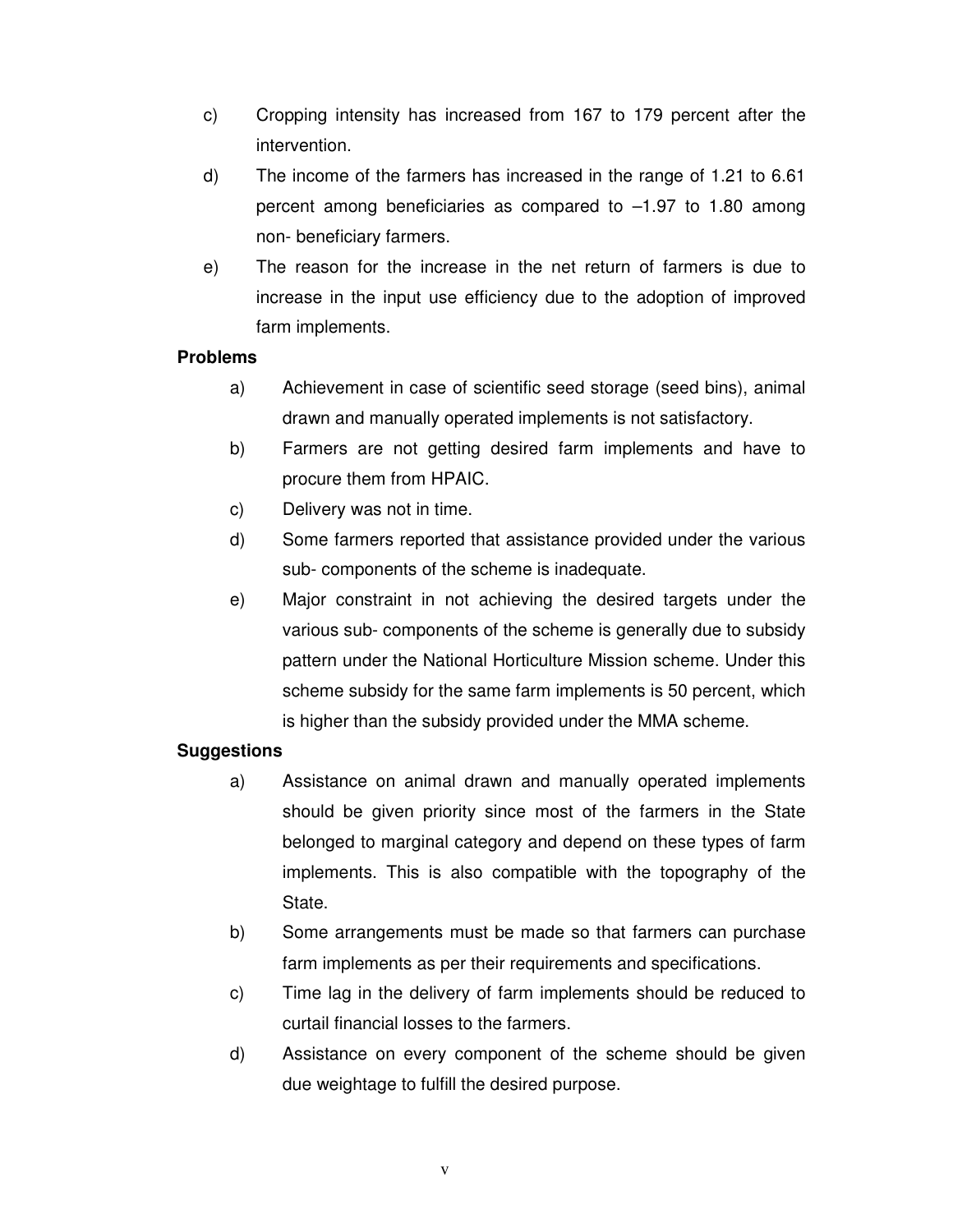- e) While formulating the policy for different schemes by the Ministry of Agriculture at National level, care should be taken for the uniformity of subsidy component under various schemes of different departments.
- III Scheme for Promotion of Quality seed production

#### **Main Findings**

- a) Out of the total sanctioned amount, 85.8 percent was utilized during 2004-05.
- b) About 97 percent of the total expenditure in the scheme was made on components like Improvement of seed production farms, Improvement of existing seed stores for scientific seed storage/ Additional storage capacity, Procurement of Mobile Seed Processing Plant and Indent cylinder (IC- 2) for seed graders which indirectly affect the farmers.
- c) Out of the total seed growers, farmers who attended training programme ranges from 53.33 to 83.80 percent.
- d) Only 6.67 percent farmers used sprinkler irrigation.
- e) The income of the farmers has increased in the range of 4.05 to 21.03 percent among beneficiaries as compared to 0.24 to 11.56 percent among non- beneficiary farmers.

### **Problems**

- a) Farmers in some parts of the State, found training on seed production and demonstration of efficient irrigation system inadequate.
- b) Same seed is being distributed in all the zones, irrespective of the agro- climatic conditions of the respective zone.

#### **Suggestions**

- a) Training and demonstration on all components of the scheme should be given due time and weightage.
- b) Seed compatible with the local conditions of the agro- climatic zones must be procured and distributed to the farmers.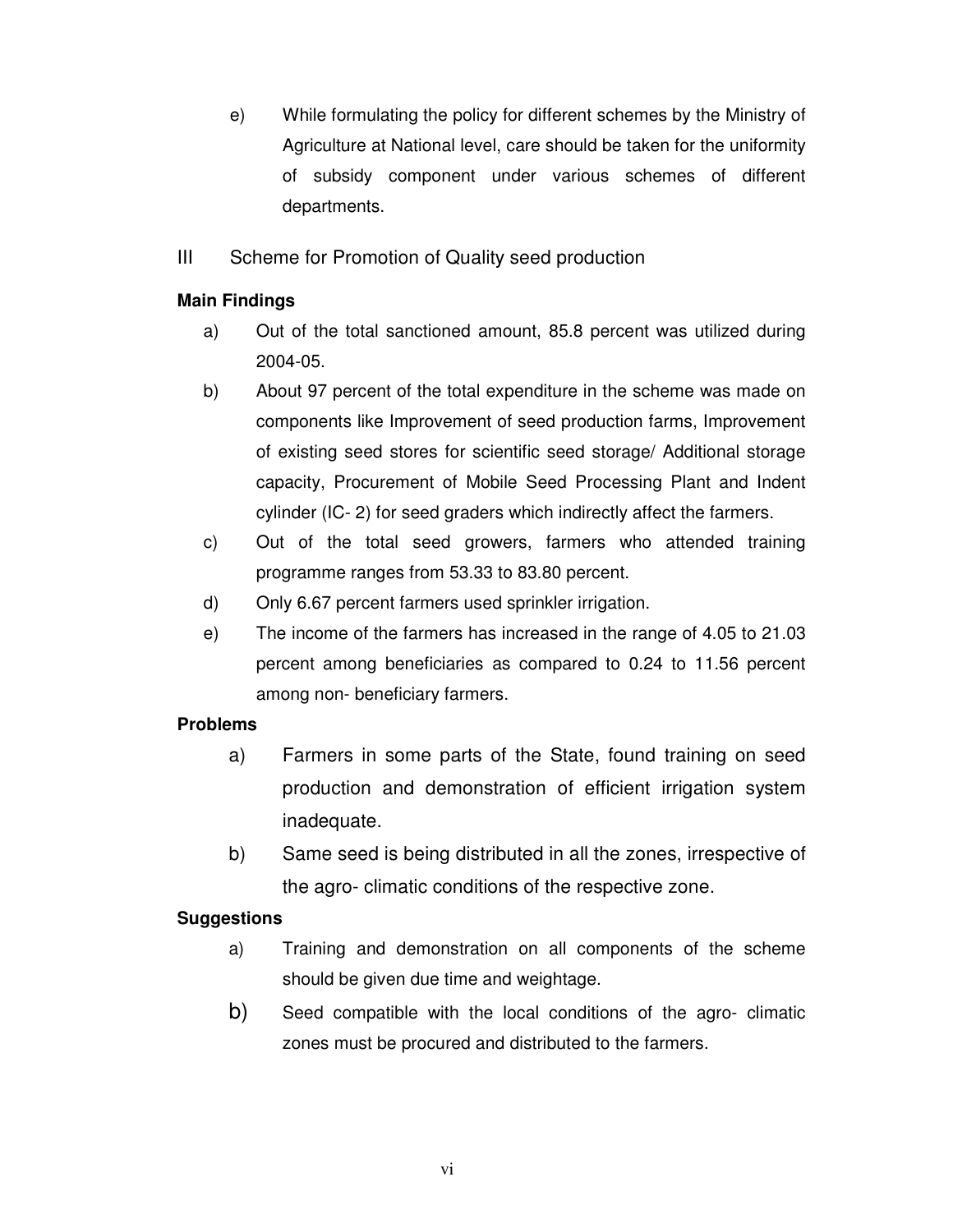IV Scheme for Integrated Nutrients Management For Balanced Fertilizer Use

#### **Main Findings**

- a) Out of the total sanctioned amount, 115.0 percent was utilized during 2004-05.
- b) Cropping intensity has increased from 174 to 178 percent after the intervention of the scheme.
- c) Cropping pattern has shifted towards the cultivation of cash crops after the implementation of the scheme.
- d) The income of the farmers has increased in the range of 4.60 to 20.61 percent among beneficiaries as compared to 1.78 to 5.05 percent among non- beneficiary farmers.

#### **Problems**

- a) Assistance on micronutrients was inadequate.
- b) Training and demonstration on INM was also found inadequate.

#### **Suggestions**

- a) Assistance under the various components of the scheme must be taken care of.
- b) More emphasis must be given in case of training and demonstration of INM.
- V Scheme for Transfer of Technology And Information Technology

#### **Main Findings**

- a) Out of the total sanctioned amount, 85.0 percent was utilized during 2004-05.
- b) About 50 percent of the exiting field level staff got training on latest production techniques.
- c) Refresher training programme on new emerging issues was attended by more than 90 percent of the Middle and Sr. level Officers.
- d) Under the vocational training for women sub- component, trainings given to the women SHGs was found very useful by the women entrepreneurs.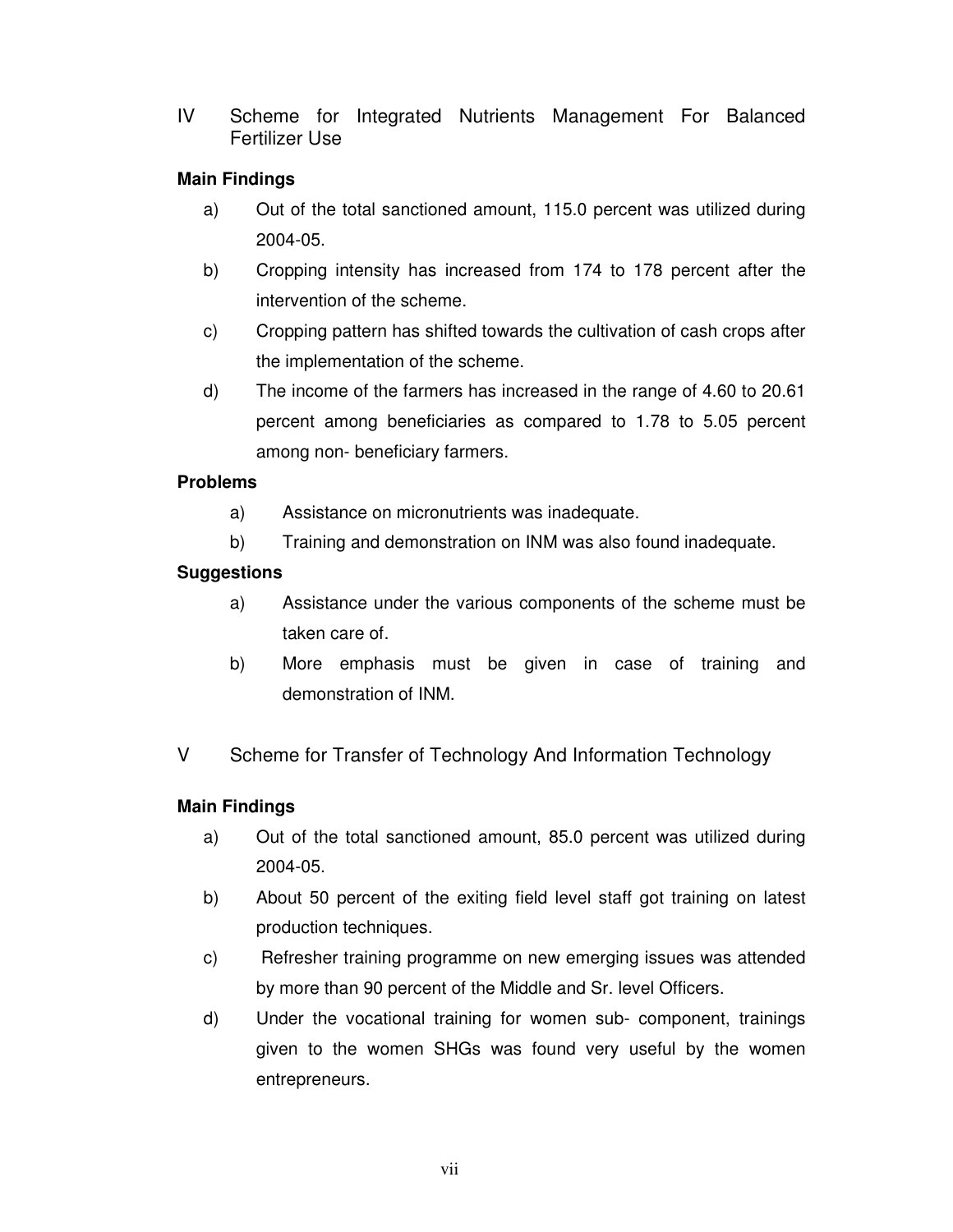- a) Publicity of different programmes and schemes of the Department was less.
- b) The Department did not utilize facility of available technology like Internet and e-mail at all because none of the district or block office has Internet facility.

#### **Suggestions**

- a) More stress should be laid on the publicity of various schemes.
- b) It is recommended that use of available technology must be popularised among the farmers as well as other staff of the Department to increase efficiency. Computer and Internet facility should also be available at block level.
- VI Scheme for Development of Pulses

#### **Main Findings**

- a) Out of the total sanctioned amount, 65.4 percent was utilized during 2004-05.
- b) Cropping intensity has increased from 158.82 to 169.76 percent after the intervention.
- c) Area under pulses has increased after the intervention in the developed district.
- d) The income of the farmers has increased in the range of 3.08 to 9.94 percent among beneficiaries as compared to  $-0.15$  to 0.18 percent among non- beneficiary farmers.
- VII Implementation of National Watershed Development Project for Rainfed Areas (NWDPRA)

#### **Main Findings**

a) Barog Dhillon watershed in district Solan and Bhalai watershed in district Chamba were purposively selected as developed and developing watershed.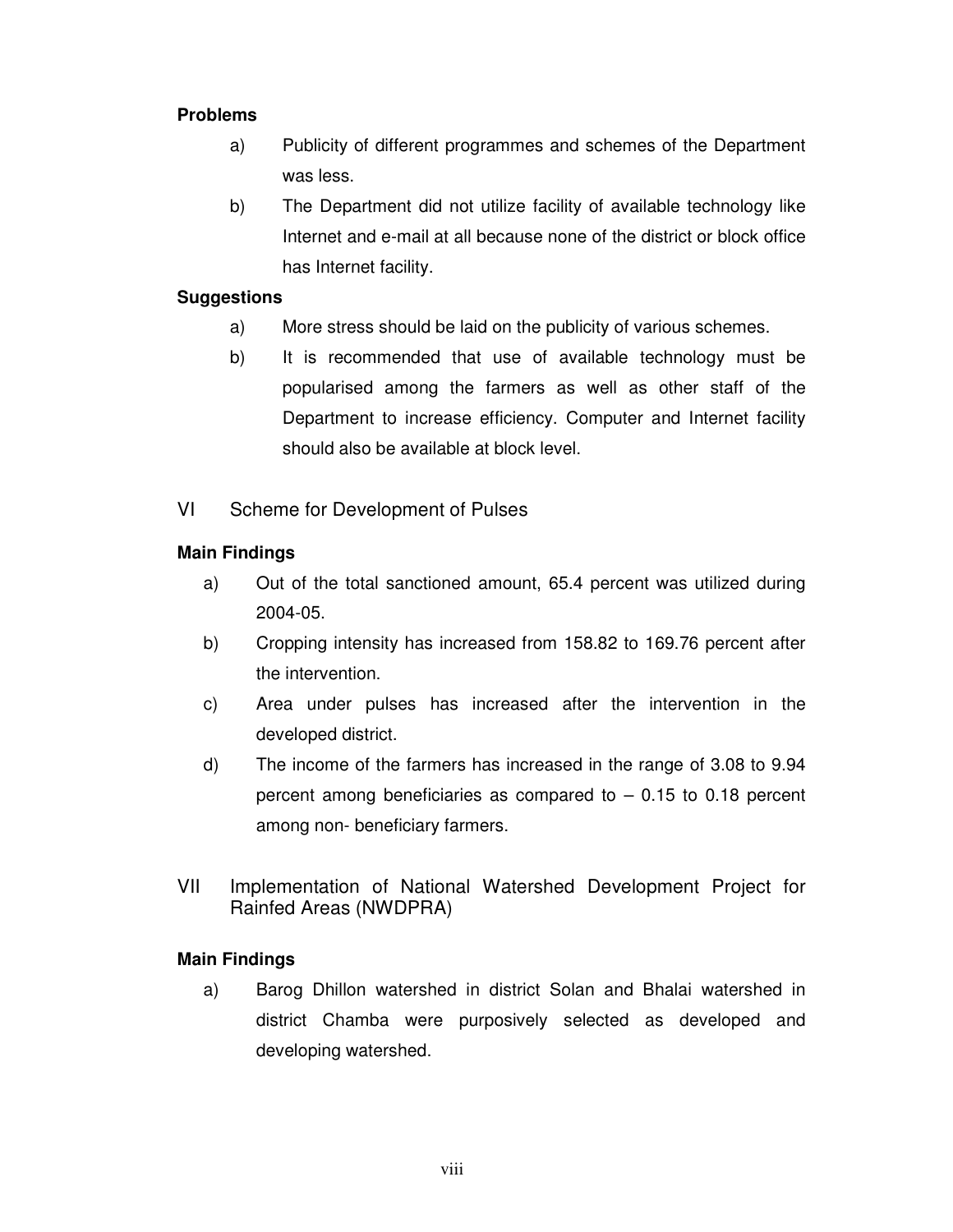- b) Out of the total beneficiaries, 53.33 and 56.67 percent belonged to SC & OBC category in the developed and developing watershed respectively
- c) In the developed watershed literacy rate among the beneficiaries was 84 percent as compared to 80 percent among non- beneficiaries and it was 82 to 76 percent respectively in the developing watershed.
- d) In the developed watershed agriculture was the main occupation of 90 percent households and 10 percent are landless. Whereas, agriculture was the main occupation of all the sampled households in the developing watershed.
- e) Land use pattern registered significant change in the developed watershed.
- f) Cropping intensity has increased from 150 to 170 percent after the intervention in the developed watershed whereas, in developing watershed it was increased from 161.73 to 162.65 percent.
- g) In the developed watershed the cropping pattern has shifted from traditional crops to cash crops. Horticulture was also introduced.
- h) Livestock resources are also increased after the implementation of the scheme. In developed watershed, average value of livestock per beneficiary household was Rs 58180 as compared to Rs 33875 among non- beneficiary household. Whereas, in the developing watershed it was Rs 27410 among beneficiaries and Rs 20750 among non- beneficiaries.
- i) Annual income per household in developed watershed registered 47.12 percent increase among beneficiaries as compared to 9.86 percent among non- beneficiaries. In developing watershed, it was 13.06 and 4.10 percent respectively.
- j) Impact of watershed development activities on biomass generation, ground water repletion, arresting soil degradation, water run- off, afforestation, agriculture, horticulture, dairy farming, employment generation and livelihood to landless was moderate in the developed watershed and low in the developing watershed.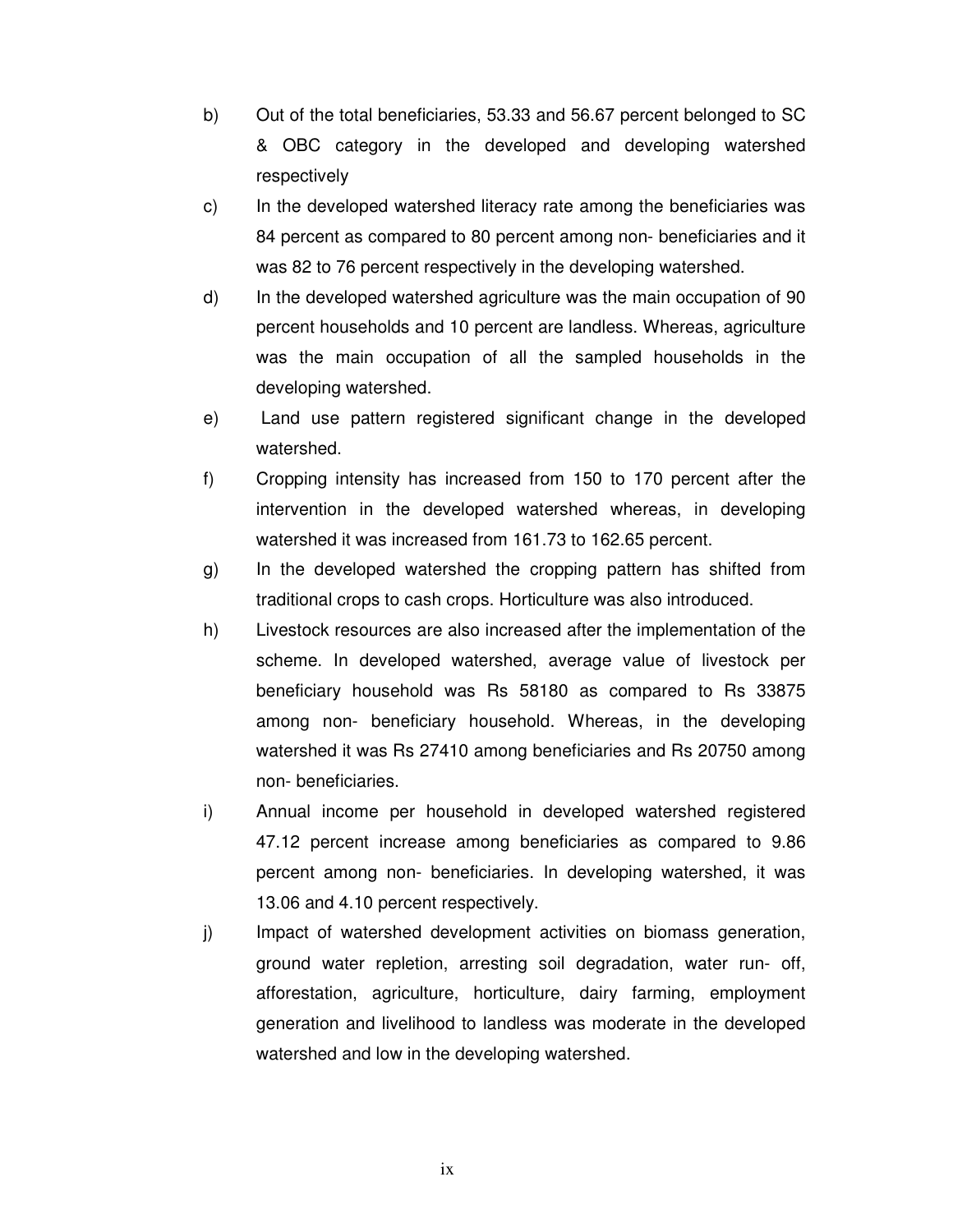- a) Soil erosion in the developing watershed.
- b) Monkey menace.
- c) Gully control system under the soil and moisture conservation activities was found insufficient.
- d) Sustainability of live fencing on non- arable land depends upon climatic conditions.
- e) Establishment of nurseries on farmers field was not sustainable due to marketing problem.
- f) Per hectare ceiling is inadequate for watersheds in hilly areas of the State.

#### **Suggestions**

- a) Monkey menace is not only a problem in the watersheds but this is like a calamity in all parts of the State. An effort in co-ordination with Forest department is need of the hour in this regard.
- b) Sustainability of soil and moisture conservation methods must be ensured.
- c) Marketing of planting material produced in nurseries must be taken by the department.
- d) Livelihood support system should be extended to marginal farmers having land less than 0.5 ha.

#### VIII On Farm Water Management and Water Harvesting

#### **Main Findings**

- a) Financial achievement was 99.86, 96.67 and 100 percent in case of individual tank, water lift devices and water harvesting structures respectively during 2004-05.
- b) The scheme largely benefited the less privileged classes of the society as 60 and 56.67 percent beneficiaries belonged to SC, ST & OBC category in the developed and developing block respectively.
- c) Significant change was observed in case of land use pattern.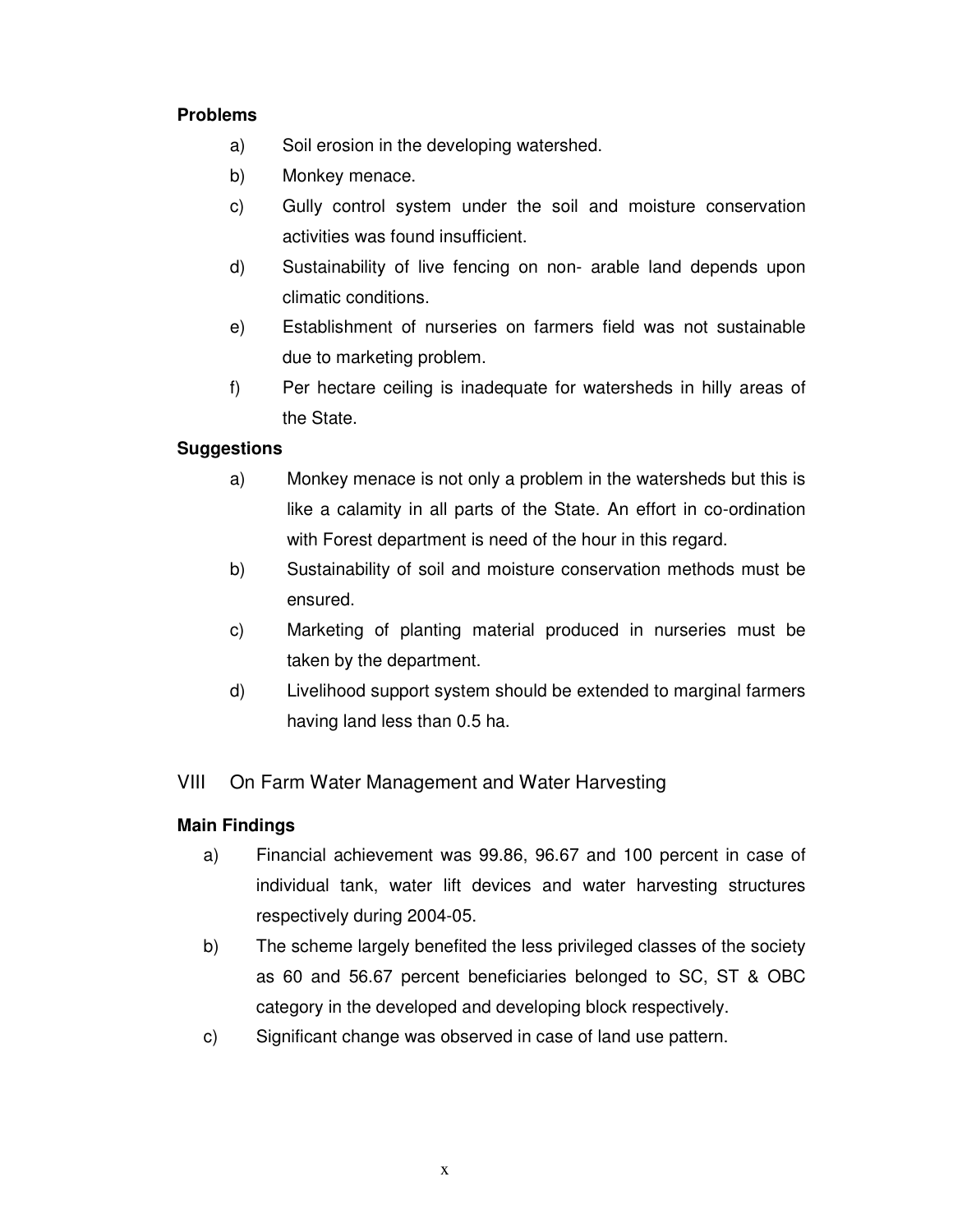- d) Cropping pattern in the developed block has shifted towards the cultivation of cash crops. Cropping intensity has increased from 166 to 170 percent.
- e) Cropping pattern in the developing block results in marginal shift towards vegetable cultivation. Cropping intensity has increased from 163.75 to 169.51 percent.
- f) In the developed block, average irrigated area has increased from 55 to 71 percent, whereas the same has increased from 41 to 50 percent in the developing block.
- g) Livestock population has increased in the developed block after the programme implementation.

- a) Tanks constructed above ground level need physical labour for filling.
- b) Budget earmarked for rainwater harvesting is less.

#### **Suggestions**

- a) Tanks should be constructed in a way to take advantage of gravity flow.
- b) More funding is required for rainwater harvesting.
- IX Scheme for Promoting Diversified Farming System (Crop Diversification)

#### **Main Findings**

- a) Out of the total sanctioned amount, 106.6 percent was utilized during 2004-05.
- b) Distribution of vegetable seed kits to the farmers led to the shifting of cropping pattern.
- c) Cropping pattern has shifted towards crops like cabbage, cauliflower, tomato, potato, brinjal, ladyfinger, radish, carrot etc. Cropping intensity has increased from 166 to 178 percent after the intervention.
- d) The income of the farmers has increased in the range of 63.38 to 105.81 percent among beneficiaries as compared to 6.00 to 8.52 percent among non- beneficiary farmers.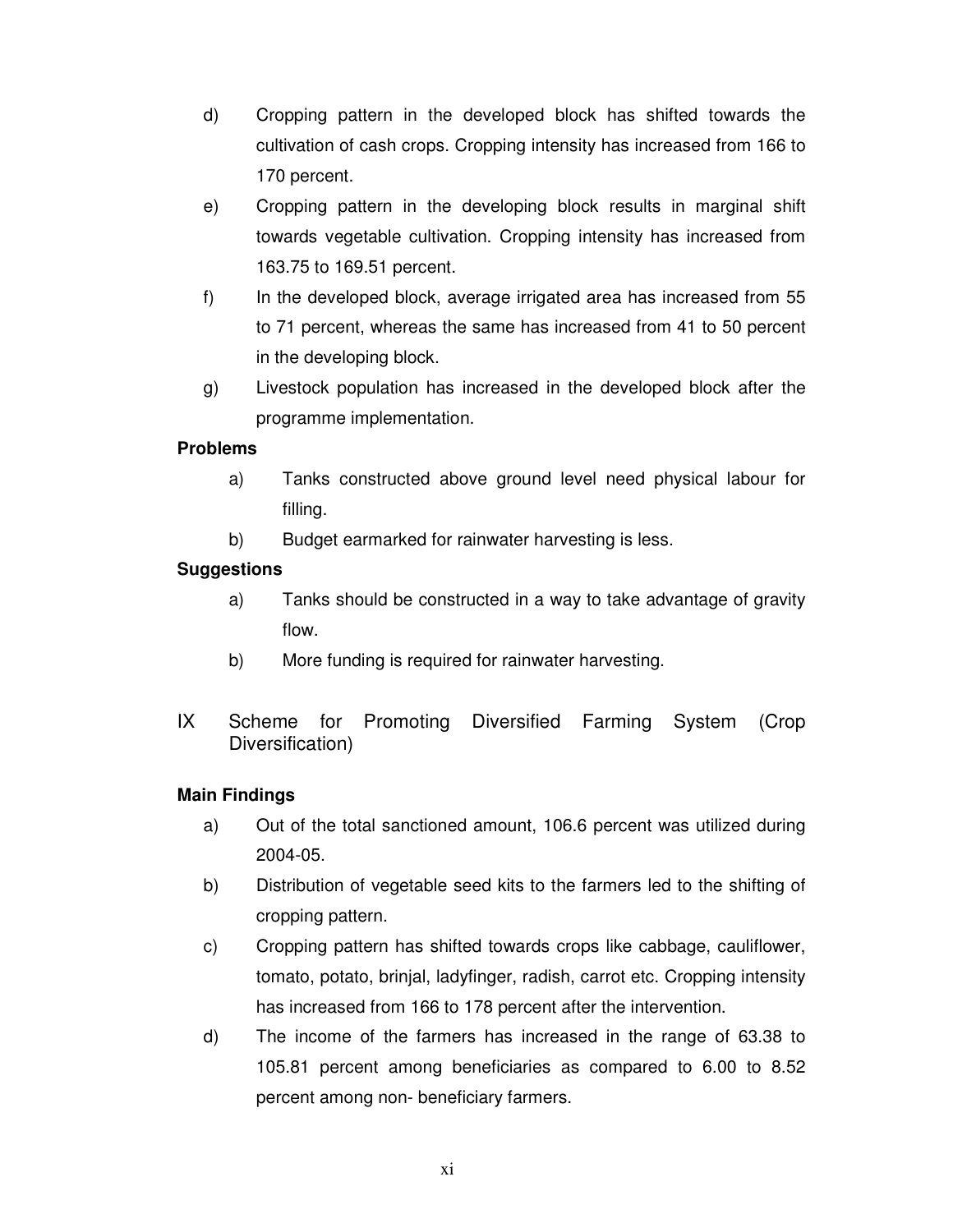a) Extent of diversification was low due to rainfed agriculture except in regions having irrigation scheme.

#### **Suggestions**

- a) Efforts should be made for providing irrigation facilities to the farmers from other schemes under the MMA programme.
- X Scheme for Organic Farming

#### **Main Findings**

- a) Out of the total sanctioned amount, 53.9 percent was utilized during 2004-05.
- b) Only awareness training programmes were organized under the scheme during 2004-05.
- c) In the developed block, there was a marginal change in the area under the field crops. Whereas, in the developing block area under field crops declined from 1.06 ha/ HH to 0.96 ha/ HH.
- d) Area under cash crops has increased and cropping intensity has increased from 161 to 173 percent. Whereas, in the developing block cropping intensity has declined from 158 to 123 percent.
- e) The income of the farmers has increased in the range of  $-12.23$  to 16.16 percent among beneficiaries as compared to 0.66 to 0.72 percent among non- beneficiary farmers.

#### **Problems**

- a) Income of the farmers from organic produce may be less due to low productivity and non- certification of organic produce.
- b) No premium market for organic produce.

#### **Suggestions**

- a) Organic extension services should be strengthened.
- b) Certification of organic produce must be ensured.
- c) Marketing of organic produce must be ensured.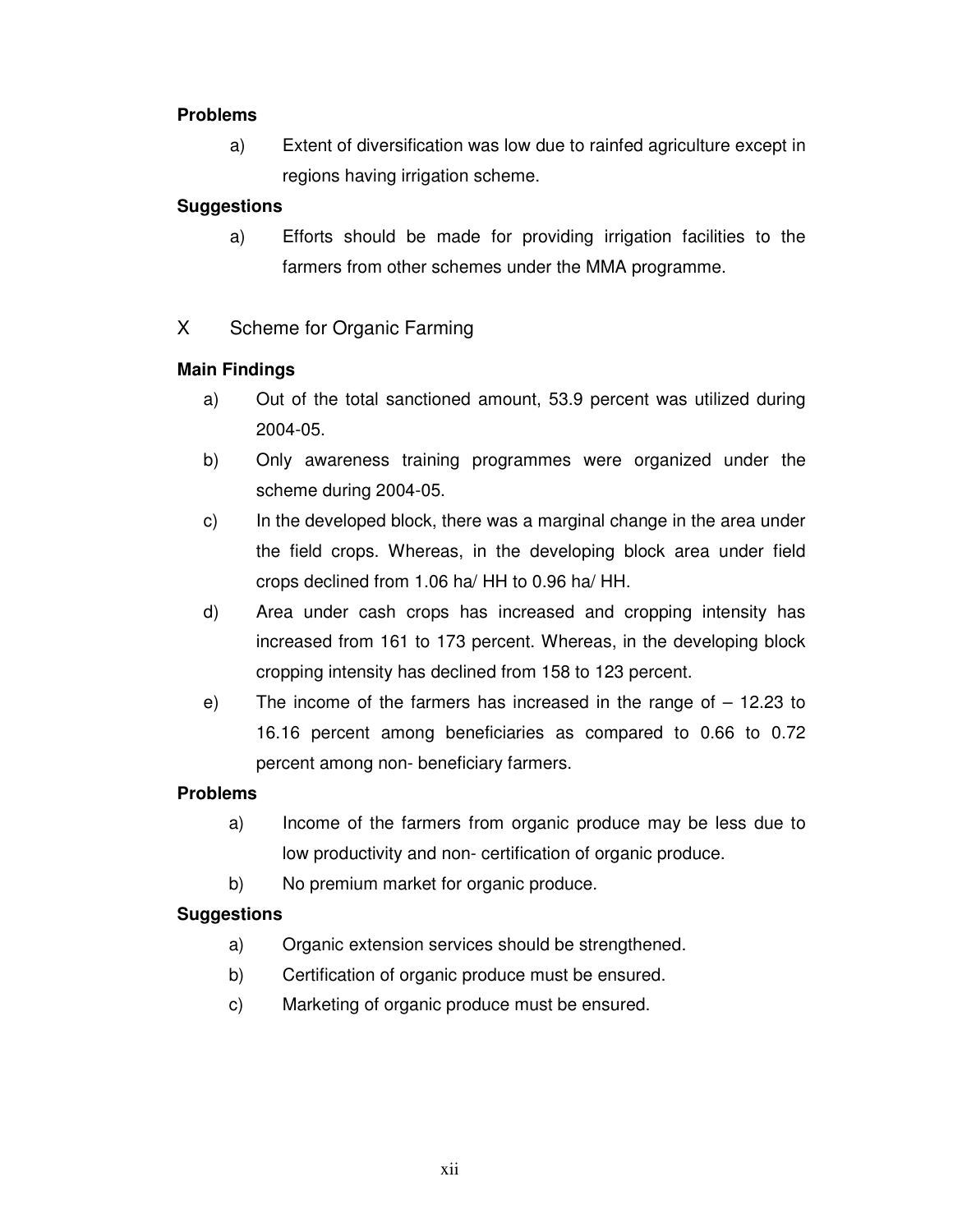XI Scheme for Farm women empowerment

#### **Main Findings**

- a) Out of the total sanctioned amount, 93.8 percent was utilized during 2004-05.
- b) Out of the total beneficiaries, 60 and 23 percent belonged to SC & OBC category in developed and developing block respectively.
- c) In the developed block literacy rate among the beneficiaries was 83 percent as compared to 90 percent among non- beneficiaries and it was 87 and 90 percent respectively in the developing block.
- d) Average age of sampled women entrepreneurs as 33.60 and 33.33 years in developed and developing block respectively.
- e) Out of the total women entrepreneurs 10 and 6.67 percent are widow in the developed and developing block respectively.
- f) Enterprise on which the training was imparted to these women was taken as their main occupation by 63 and 13 percent women in developed and developing block respectively and others taken the enterprise as their subsidiary occupation.
- g) After the intervention, the status of women in the family and society, level of encouragement by family, freedom in spending money, freedom in day to day family decisions, greater freedom in own decisions, contribution towards children & family welfare and help rendered by male members has increased significantly.
- h) Annual income per household of farm women entrepreneurs ranges from Rs 4364 to Rs 5080 as compared to Rs 2160 to Rs 2410 among non- beneficiaries.

#### **Problems**

a) Women SHGs are reluctant to avail credit facilities due to unnecessary institutional formalities.

#### **Suggestions**

a) There should be a single window system to provide credit to these SHGs with minimal paper work.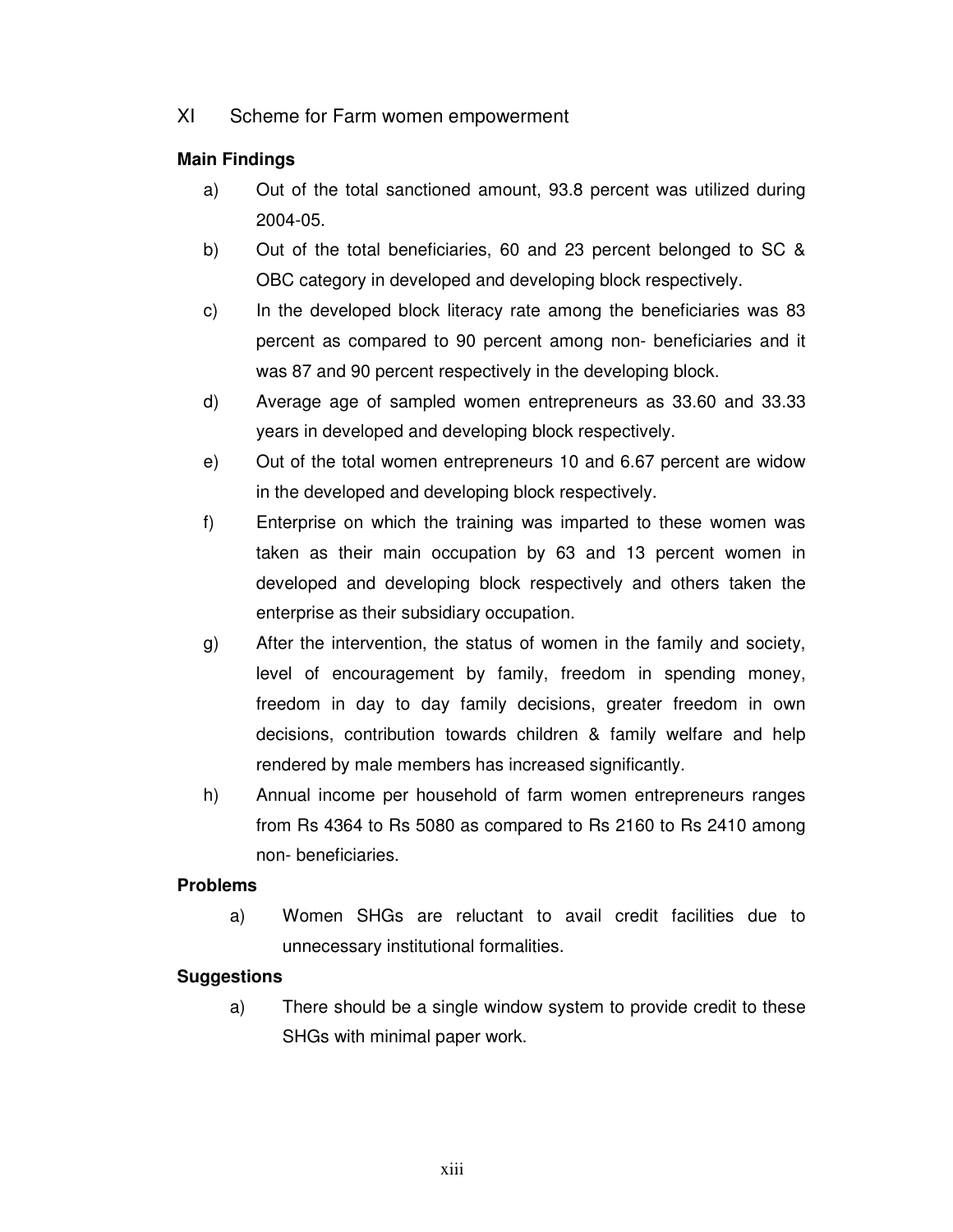|               |        |                      |                          | <b>Cropping Intensity (%)</b> |                          | Change in income (%) |                          |                      |                          |  |
|---------------|--------|----------------------|--------------------------|-------------------------------|--------------------------|----------------------|--------------------------|----------------------|--------------------------|--|
| <b>Scheme</b> |        |                      | <b>Developed Block</b>   |                               | <b>Developing Block</b>  |                      | <b>Developed Block</b>   |                      | <b>Developing Block</b>  |  |
|               |        | <b>Beneficiaries</b> | <b>Non-Beneficiaries</b> | <b>Beneficiaries</b>          | <b>Non-Beneficiaries</b> | <b>Beneficiaries</b> | <b>Non-Beneficiaries</b> | <b>Beneficiaries</b> | <b>Non-Beneficiaries</b> |  |
|               | Before | 191.21               | 179.31                   | 190.91                        | 158.62                   | 30.11                | $-0.20$                  | 15.87                | $-0.80$                  |  |
|               | After  | 193.48               | 179.31                   | 190.91                        | 158.62                   |                      |                          |                      |                          |  |
| $\mathbf{  }$ | Before | 167.04               | 157.89                   | 159.34                        | 152.13                   | 6.61                 | 1.80                     | 1.21                 |                          |  |
|               | After  | 178.57               | 164.47                   | 158.95                        | 155.32                   |                      |                          |                      | $-1.97$                  |  |
| $\  \cdot \ $ | Before |                      |                          |                               |                          | 21.03                | 11.56                    | 4.05                 | 0.24                     |  |
|               | After  |                      |                          |                               |                          |                      |                          |                      |                          |  |
| IV            | Before | 174.38               | 176.84                   | 168.29                        | 167.90                   | 20.61                | 5.05                     | 4.60                 | 1.78                     |  |
|               | After  | 178.05               | 177.08                   | 173.17                        | 168.29                   |                      |                          |                      |                          |  |
| V             | Before |                      |                          |                               |                          |                      |                          |                      |                          |  |
|               | After  |                      |                          |                               |                          |                      |                          |                      |                          |  |
| VI            | Before | 158.82               | 165.88                   | 137.18                        | 145.00                   | 9.94                 | 0.18                     | 3.08                 | $-0.15$                  |  |
|               | After  | 169.76               | 167.44                   | 142.31                        | 145.00                   |                      |                          |                      |                          |  |
| VII           | Before | 150.00               | 158.93                   | 161.73                        | 165.62                   | 47.12                | 9.86                     | 13.06                | 4.10                     |  |
|               | After  | 169.91               | 161.06                   | 162.65                        | 165.98                   |                      |                          |                      |                          |  |
| VIII          | Before | 166.38               | 157.26                   | 163.75                        | 155.69                   |                      |                          |                      |                          |  |
|               | After  | 170.25               | 158.12                   | 169.51                        | 156.96                   |                      |                          |                      |                          |  |
| X             | Before | 166.07               | 166.99                   | 161.47                        | 161.68                   |                      |                          |                      |                          |  |
|               | After  | 178.07               | 174.04                   | 165.14                        | 167.59                   | 105.81               | 6.00                     | 63.38                | 8.52                     |  |
| X             | Before | 161.11               | 165.62                   | 158.49                        | 162.26                   |                      |                          |                      |                          |  |
|               | After  | 172.73               | 167.44                   | 122.92                        | 165.09                   | 16.16                | 0.66                     | $-12.23$             | 0.72                     |  |
| XI            | Before |                      | ۰                        |                               |                          |                      |                          |                      |                          |  |
|               | After  |                      | $\blacksquare$           |                               |                          |                      |                          |                      |                          |  |

#### **Executive Table of Main Findings**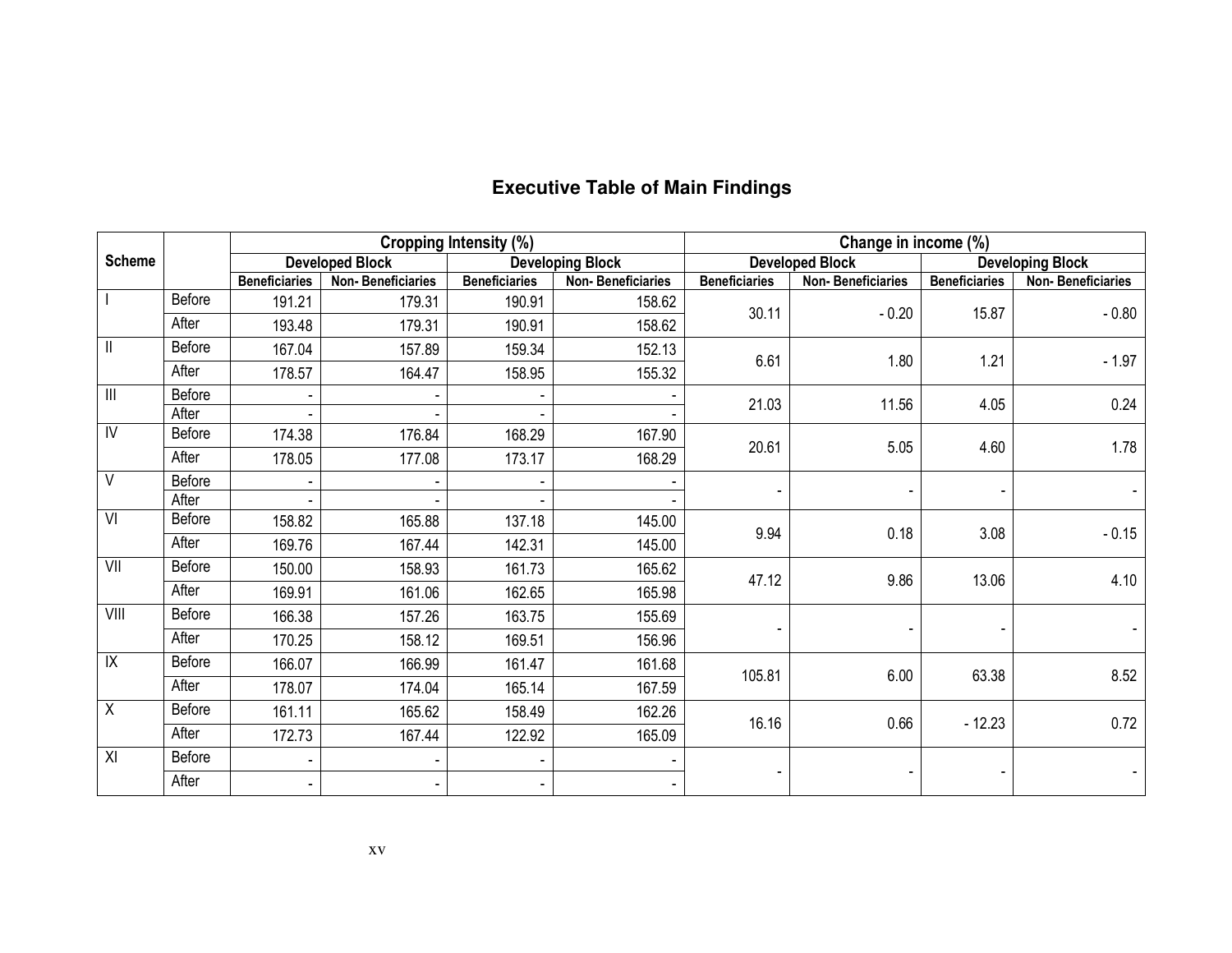# Chapter I **Introduction**

#### 1.1 **Introduction**

Agriculture is by far the major occupation of the people of Himachal Pradesh as it provides direct employment to about three fourths of the total working population. The climatic conditions varying from sub-tropical to temperate make the State suitable for growing a wide variety of cash crops such as temperate fruits, potatoes, vegetables, ginger, etc. Since the scope for extension of cultivation to newer areas, is limited due to topography, soil conditions etc, emphasis for increasing the farm incomes and living standards of the rural people has to be laid on increased production by maximizing output per unit area available for cultivation. This can be best achieved by recognizing the fact that, commercial crops have vast potential for increasing the income and provide policy prescription accordingly. Alternatively, changing cropping pattern towards commercial crops and ensuring higher resource allocation for such crops could increase the agricultural income. The emphasis has been laid on both in all the Five Year Plans. The result was that not only the productivity of major crops, especially maize increased over a period of time, the most spectacular performance could be seen in the field of commercialization of agriculture. The strategy in this respect has been two pronged depending upon the agro-climatic suitability and availability of infrastructure. Switching over to commercial agriculture has been an effective strategy for saving the farmers from the vicious circle of low income and low investment prevalent in case of traditional agriculture. The higher income per unit of land resulted in higher capital formation on the farms and made them more food secure.

Macro Management of Agriculture through centrally sponsored schemes has been launched by the government of India during 2000-01 on 90:10 percent Central and State share. This is a package of 11 different schemes implemented in 10

1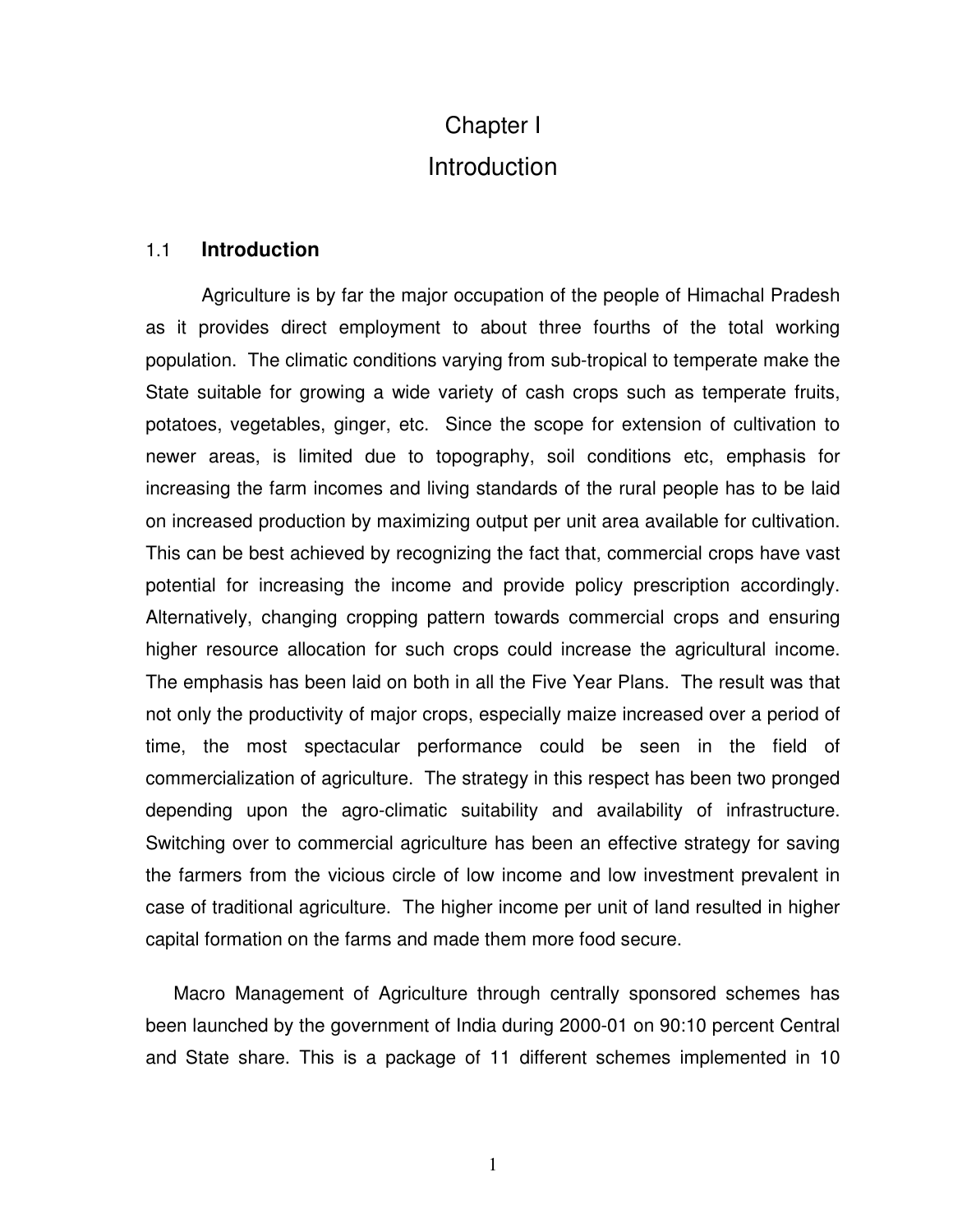districts of the State except Kinnaur and Lahaul- Spiti. The different schemes are as follows:

- ii) Crop improvement programme for Cereals
- iii) Scheme for mechanization
- iv) Scheme for promotion of quality seeds production
- v) Scheme for Integrated Nutrients Management for balanced fertilizer use
- vi) Scheme for Transfer of Technology and Information Technology
- vii) Scheme for development of Pulses
- viii) Implementation of National Watershed Development Project for Rainfed Areas (NWDPRA)
- ix) On farm water management for water harvesting
- x) Scheme for promoting diversified farming system (Crop Diversification)
- xi) Scheme for Organic Farming and
- xii) Scheme for Farm Women Empowerment.

### 1.2 Objectives

The present study has been undertaken with the following specific objectives:

- 1. To study physical and financial targets and achievements of various schemes under Macromangement of Agriculture 2004-05.
- 2. To analyse the impact of these schemes on production, productivity and income of beneficiaries in the State.
- 3. To examine the problems faced by the beneficiaries of the schemes and suggestion to overcome these problems.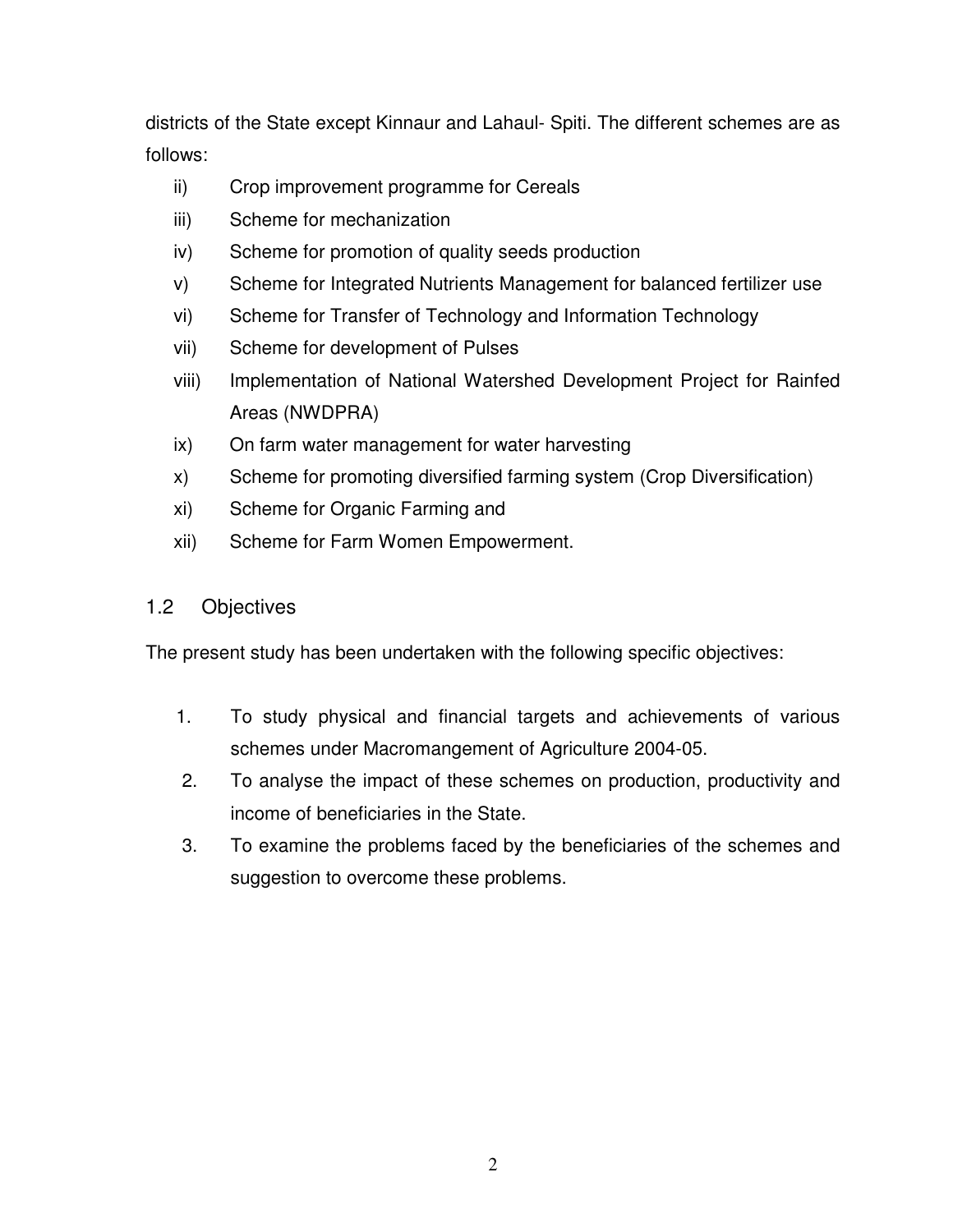### CHAPTER II

### METHODOLOGY

#### 2.1 Sampling Design

The Centrally sponsored schemes are aimed at accelerated growth of agriculture in Himachal Pradesh is a package of 11 schemes targeting improvement of the different components of farming in the State and is implemented in 10 out of the total 12 districts in the State. These districts are Bilaspur, Chamba, Hamirpur, Kangra, Kullu, Mandi, Shimla, Sirmour, Solan and Una. For the purpose of the concurrent evaluation of the Macromangement of centrally sponsored schemes in Himachal Pradesh the district level secondary data regarding physical and financial targets as well as achievements of all the eleven schemes is taken from Directorate of Agriculture, Himachal Pradesh. The data is analysed and on the basis of the difference between targets and achievements of schemes, developed and developing districts have been recognized for each scheme. Developed districts are those where the respective scheme is performing well and developing districts are those where the respective scheme is presently not performing well. Further, on the basis of block- wise secondary data obtained from Deputy Director, Agriculture from all the 10 districts, the developed and developing blocks have been identified in the respective district. This is presented in Table 2.1.

In the third stage, a random-cum- purposive sample of 30 beneficiary and 10 non- beneficiary farmers in each developed and developing block has been selected for detailed investigation. Thus the present study is based on both developing & underdeveloped and with & without approach. The data from sampled farmers was collected on well-designed pre-tested schedule (separate schedule for each scheme) through personal interview method.

#### 2.2 Reference period

Reference period of the study is 2004-05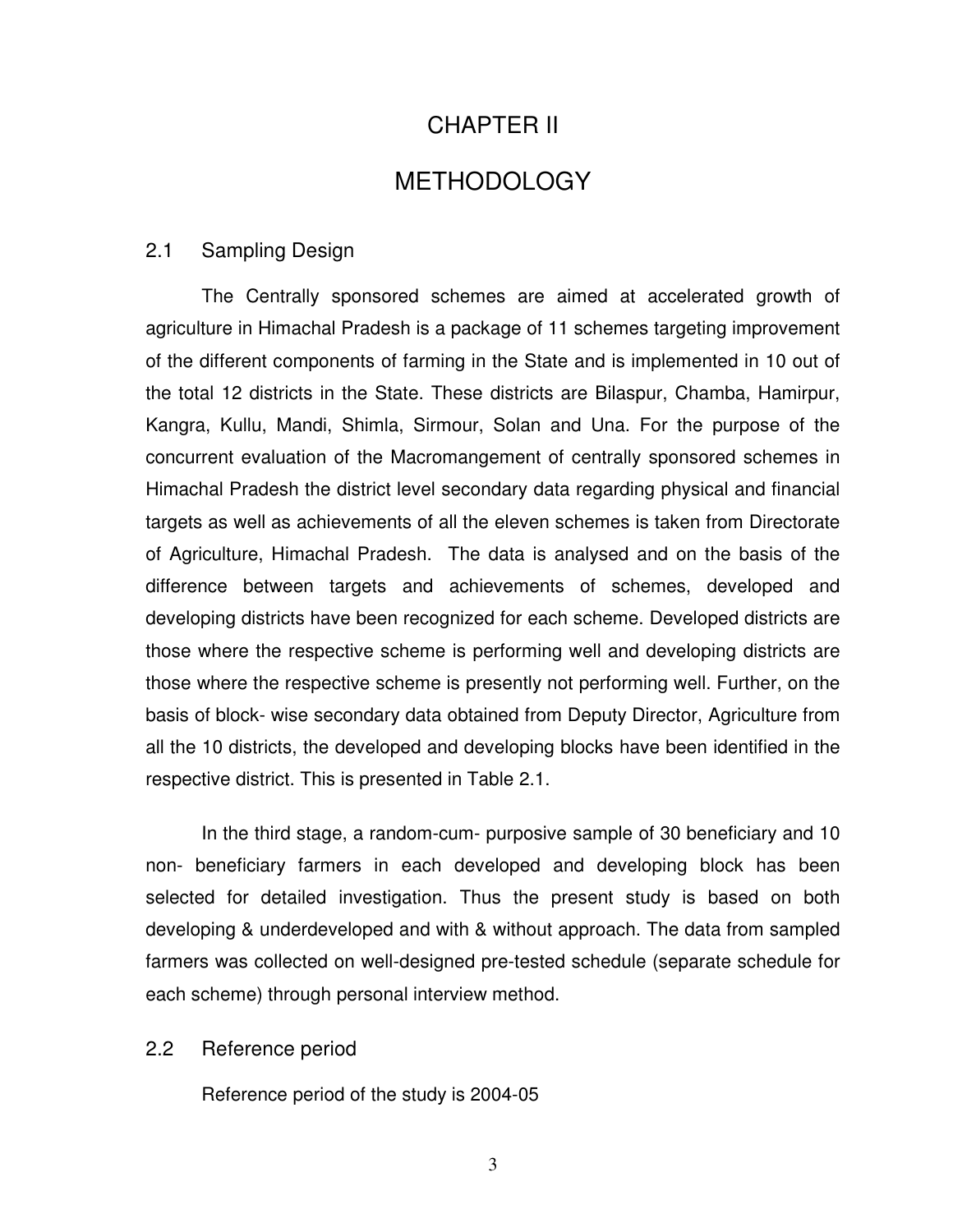### **Table 2.1: Sampling design for Concurrent Evaluation of the Schemes**

| S. | <b>Scheme</b>                                   |                 | <b>Developing</b> |             | <b>Developed</b> |                |               |
|----|-------------------------------------------------|-----------------|-------------------|-------------|------------------|----------------|---------------|
| No |                                                 | <b>District</b> | <b>Block</b>      | Sample      | <b>District</b>  | <b>Block</b>   | <b>Sample</b> |
|    | Crop Improvement Programme                      | Chamba          | Mehla             | $40(30+10)$ | Hamirpur         | Bijari         | $40(30+10)$   |
| ∩  | Scheme for Mechanization                        | Una             | Amb               | $40(30+10)$ | Hamirpur         | Bijari         | $40(30+10)$   |
|    | Scheme for promotion of quality seed production | Kullu           | Naggar            | $40(30+10)$ | Kangra           | Nagrota        | $40(30+10)$   |
|    | Scheme for INM for balanced fertilizer use      | Mandi           | Balh              | $40(30+10)$ | Una              | Bangana        | $40(30+10)$   |
| 5  | Scheme for ToT and Information Technology       |                 |                   |             | All 10 Districts |                |               |
| 6  | Scheme for development of Pulses                | Shimla          | Theog             | $40(30+10)$ | Bilaspur         | Jhandutta      | $40(30+10)$   |
|    | Implementation of NWDPRA                        | Chamba          | Bhalai*           | $40(30+10)$ | Solan            | Badog-Dhillon* | $40(30+10)$   |
| 8  | On farm water management and water harvesting   | Chamba          | SDSCO, Chamba     | $40(30+10)$ | Sirmour          | SDSCO, Paonta  | $40(30+10)$   |
| 9  | Scheme for promoting diversified farming system | Sirmour         | Nahan             | $40(30+10)$ | Una              | Una            | $40(30+10)$   |
| 10 | Scheme for Organic farming                      | Una             | Una               | $40(30+10)$ | Shimla           | Rampur         | $40(30+10)$   |
| 11 | Scheme for farm women empowerment               | Shimla          | Narkanda          | $40(30+10)$ | Kangra           | Nagrota Bagwan | $40(30+10)$   |

*Notes: \*These are names of the respective watersheds (30+10) Includes 30 Beneficiary and 10 Non-beneficiary farmers of the scheme*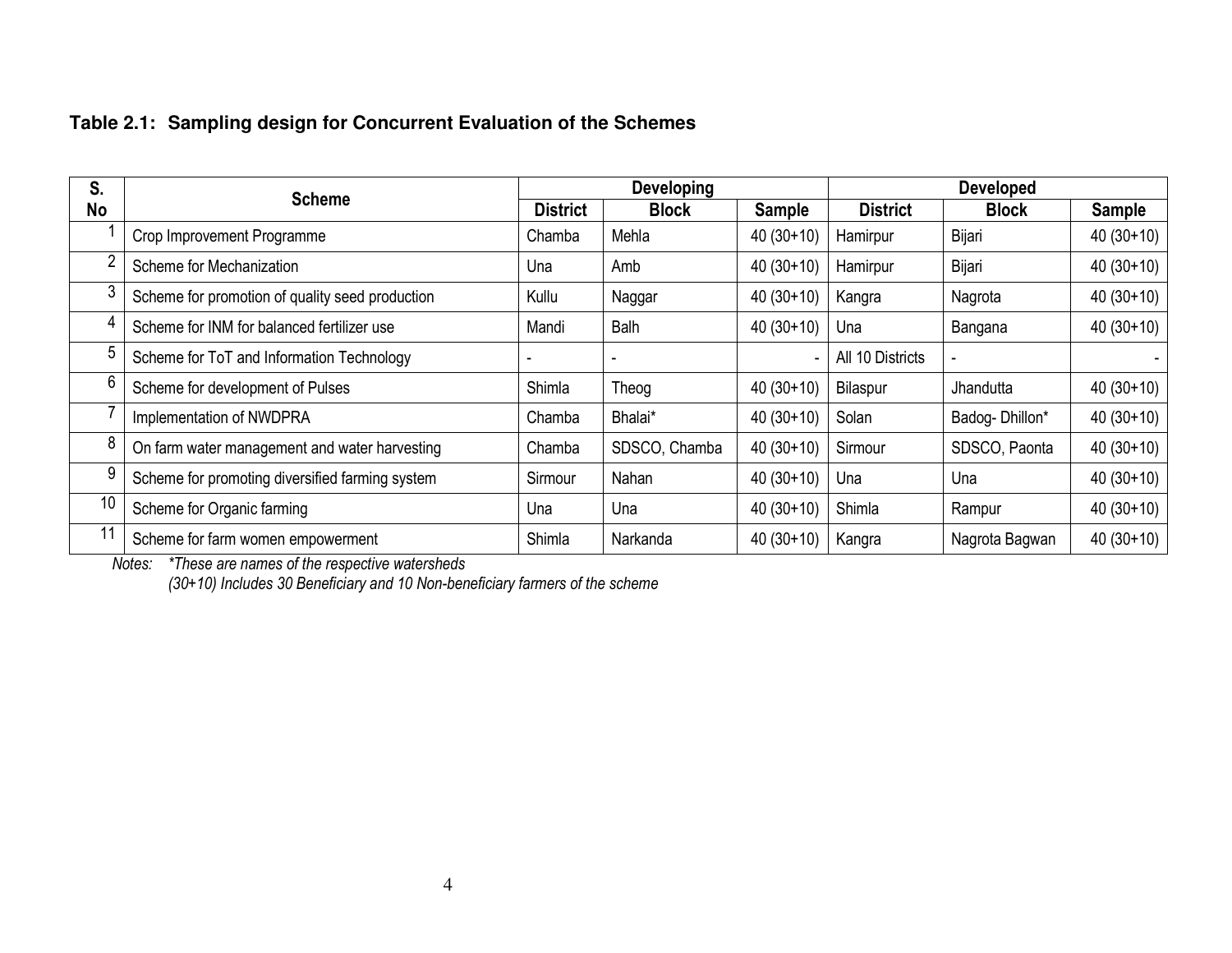### Chapter III

## Crop Improvement Programme for Cereals

The present chapter attempts to evaluate the Physical and Financial Targets and achievements of crop improvement programme for cereals, analyse the impact of the scheme on the production, productivity and income of beneficiaries of the scheme and examine the problems faced by the beneficiaries of the scheme.

#### 3.1 Status of Area and Production of Cereals in Himachal Pradesh

Major cereal crops grown in Himachal Pradesh are maize, wheat, paddy and barley. The status of area, production and productivity of cereal crops is presented in Table 3.1. The table reveals that during 1994-95 to 1999-2000 average area under maize, wheat and paddy cultivation has negative growth of -0.72, -0.30 and - 0.32 percent per annum in the State. Whereas during 2000-01 to 2004-05, the growth in area under maize, though negative but improved to -0.05 percent and the growth of area under wheat cultivation improved to 0.20 percent per annum. In case of paddy the area further declined and resulted in annual growth rate of -0.45 percent. The growth in the production of maize and paddy declined from 0.12 to - 1.93 and 1.75 to -3.92 percent per annum respectively. On the other hand wheat has recorded a growth in production from -0.95 to 19.34 percent per annum.

#### 3.2 Physical and Financial Targets and Achievements

Physical and financial targets and achievements of the scheme are presented in Table 3.2.

#### 3.3 Socio- economic profile of sampled farmers

**Developed block** The socio- economic profiles of sampled beneficiary and non- beneficiary farmers are presented in Table 3.3. The table reveals that of all beneficiary farmers of the scheme, 70.00 percent belonged to SC category followed by 26.67 percent general category and 3.33 percent OBC category farmers. Among

5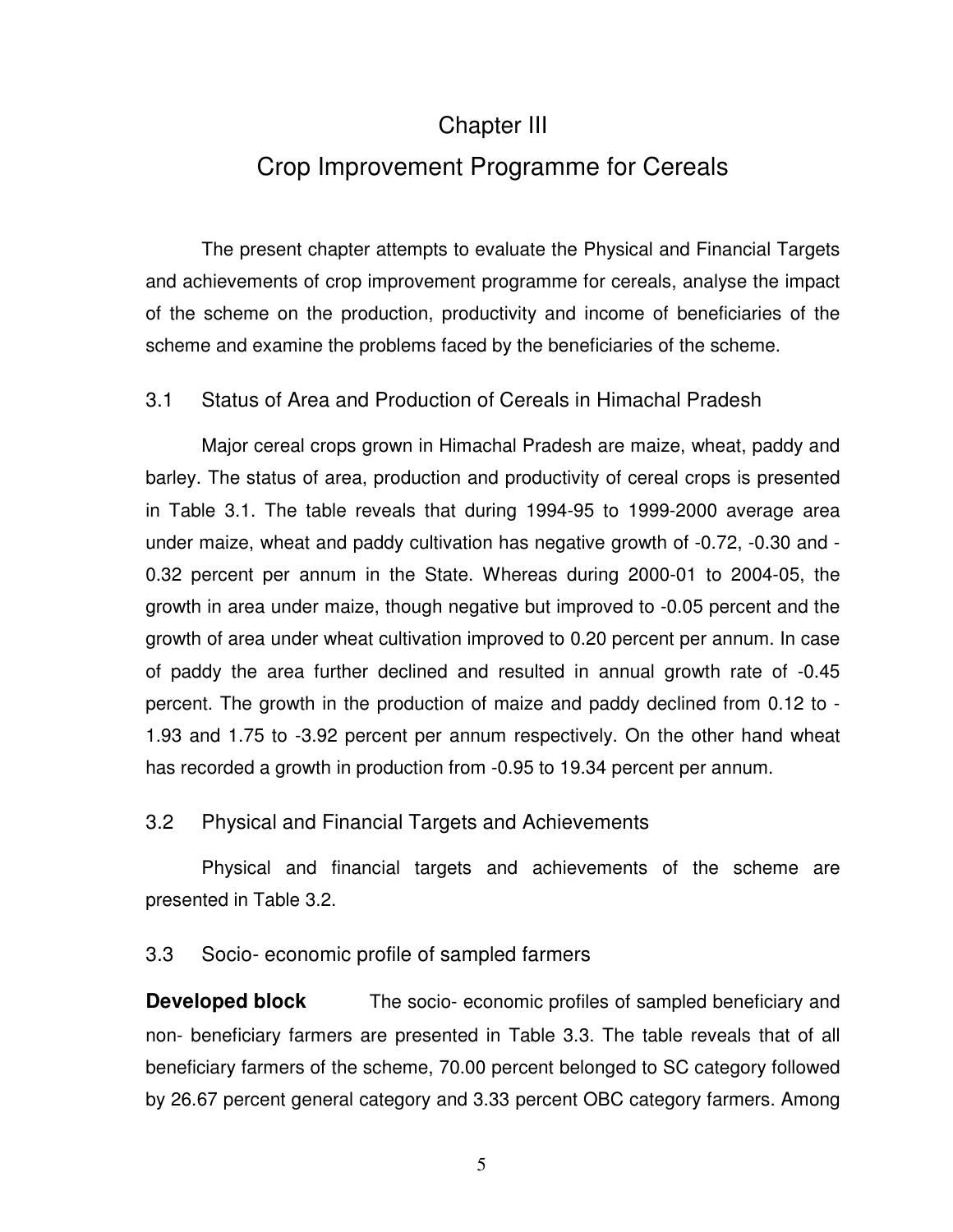non-beneficiary farmers, 40.00 percent belonged to SC, 50.00 percent general and 10.00 percent OBC category farmers. It indicates that the scheme contributes largely to the upliftment of deprived and backward classes. The average family size among beneficiary farmers of the scheme was 4.57 persons and 4.20 persons among non- beneficiary farmers. Dependency ratio was 0.45 and 0.56 among beneficiary and non- beneficiary farmers respectively. Among beneficiary farmers agriculture was the main occupation of 60.00 percent farmers followed by service 33.33 and other 6.67 percent. Similarly among non- beneficiary farmers agriculture was the main occupation of 93.20 percent farmers followed by service 5.75 and other occupations 1.05 percent.

**Developing block** The table reveals that of all beneficiary farmers of the scheme, 73.33 percent belonged to ST category followed by 20.00 percent SC and 6.67 percent general category. Among non-beneficiary farmers, 80.00 percent belonged to ST and 20.00 percent belongs to SC category. The average family size among beneficiary farmers of the scheme was 4.47 persons and 4.00 persons among non- beneficiary farmers. Dependency ratio was 0.33 and 0.16 among beneficiary and non- beneficiary farmers respectively. Among beneficiary farmers agriculture was the main occupation of 60.00 percent farmers followed by service 13.33 and other 26.67 percent. Similarly among non- beneficiary farmers agriculture was the main occupation of 100.00 percent farmers.

#### 3.4 Land use pattern of sampled farmers

Land use pattern of sampled farmers in developed and developing block is presented in Table 3.4. The table reveals that among beneficiaries of the scheme in developed block, land under field crops has increased from 0.69 ha to 0.71 ha per household among marginal farmers after the scheme was initiated. Whereas for other categories of farmers there was no change in the land use pattern. Similar is the case of non- beneficiary farmers in the developed block.

6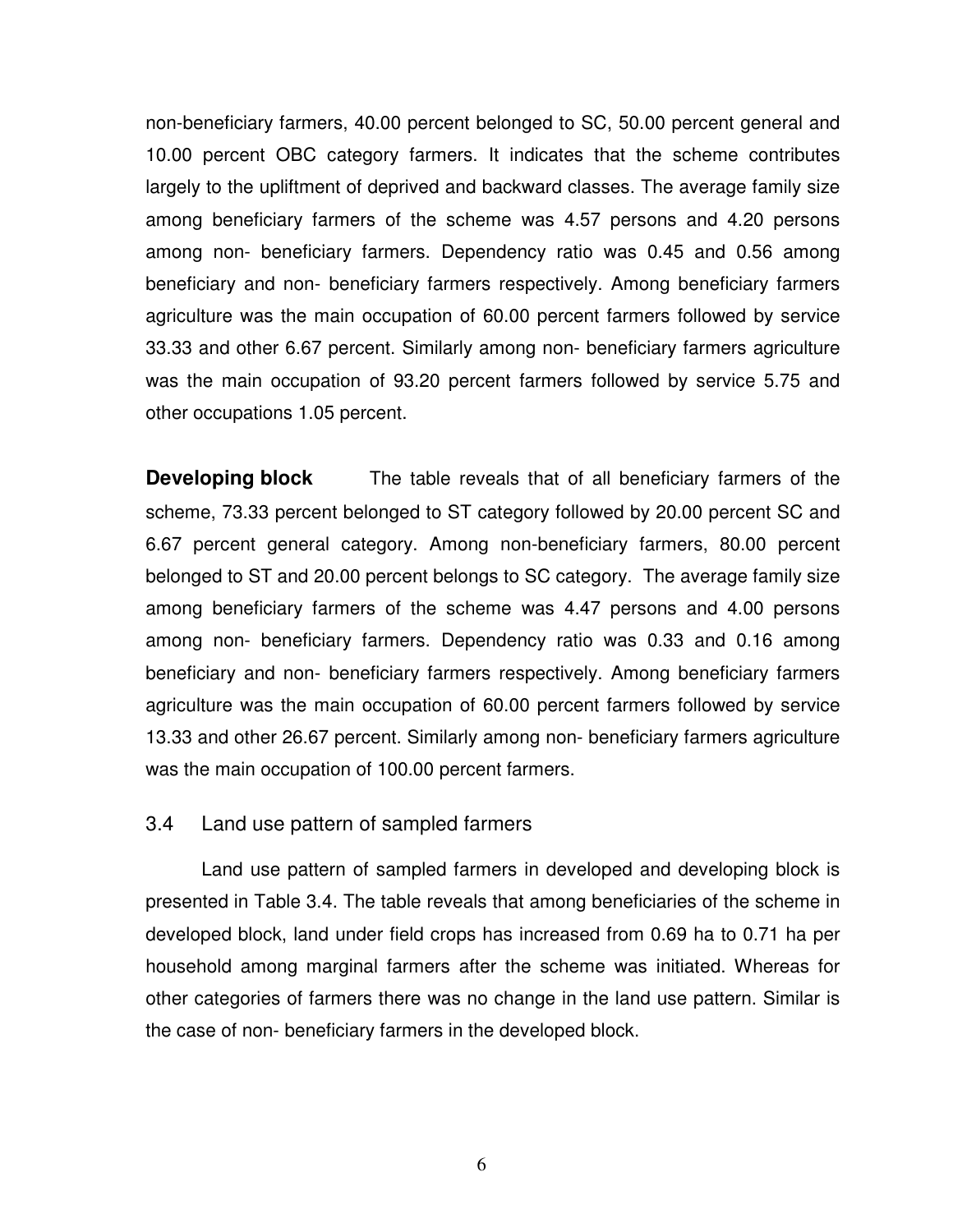In developing block there is no change in the land use pattern among different farm categories both in case of beneficiary and non- beneficiary farmers.

#### **3.5 Cropping pattern of sampled farmers**

#### **3.5.1 Developed block**

 Cropping pattern of sampled farmers in developed block is presented in Table 3.5.1. The table reveals that beneficiary farmers of the developed block were mainly growing crops like wheat, maize, barley, onion, mustard, potato and vegetables like cabbage, tomato, peas etc. The table reveals that area under maize, wheat and vegetable crops has increased after the intervention of the scheme. Cropping intensity among different category of farmers has also increased after the intervention. Overall cropping intensity increased from 191 to 193 percent after the intervention. It is also higher among beneficiary as compared to non- beneficiary farmers.

#### **3.5.2 Developing block**

Cropping pattern of sampled farmers in developing block is presented in Table 3.5.2. The table reveals that maize, wheat, blackgram, rajmash, peas and vegetable like tomato, cabbage etc were the major crops grown by farmers in the area. Though cereal crops have major share in the total area under all crops but there is a marginal change in the area cultivated under maize after the intervention of the scheme. Cropping intensity is higher among beneficiaries as compared to non- beneficiaries of the scheme.

#### **3.6 Production, productivity and Seed rate**

#### **3.6.1 Developed block**

Production, productivity and seed rate of cereal crops on sampled farms in developed block is presented in Table 3.6.1. The Table reveals that there is a significant increase in the yield of maize and wheat after the intervention of the scheme. The productivity of maize has increased from 19.85 q/ ha to 21.33 q/ha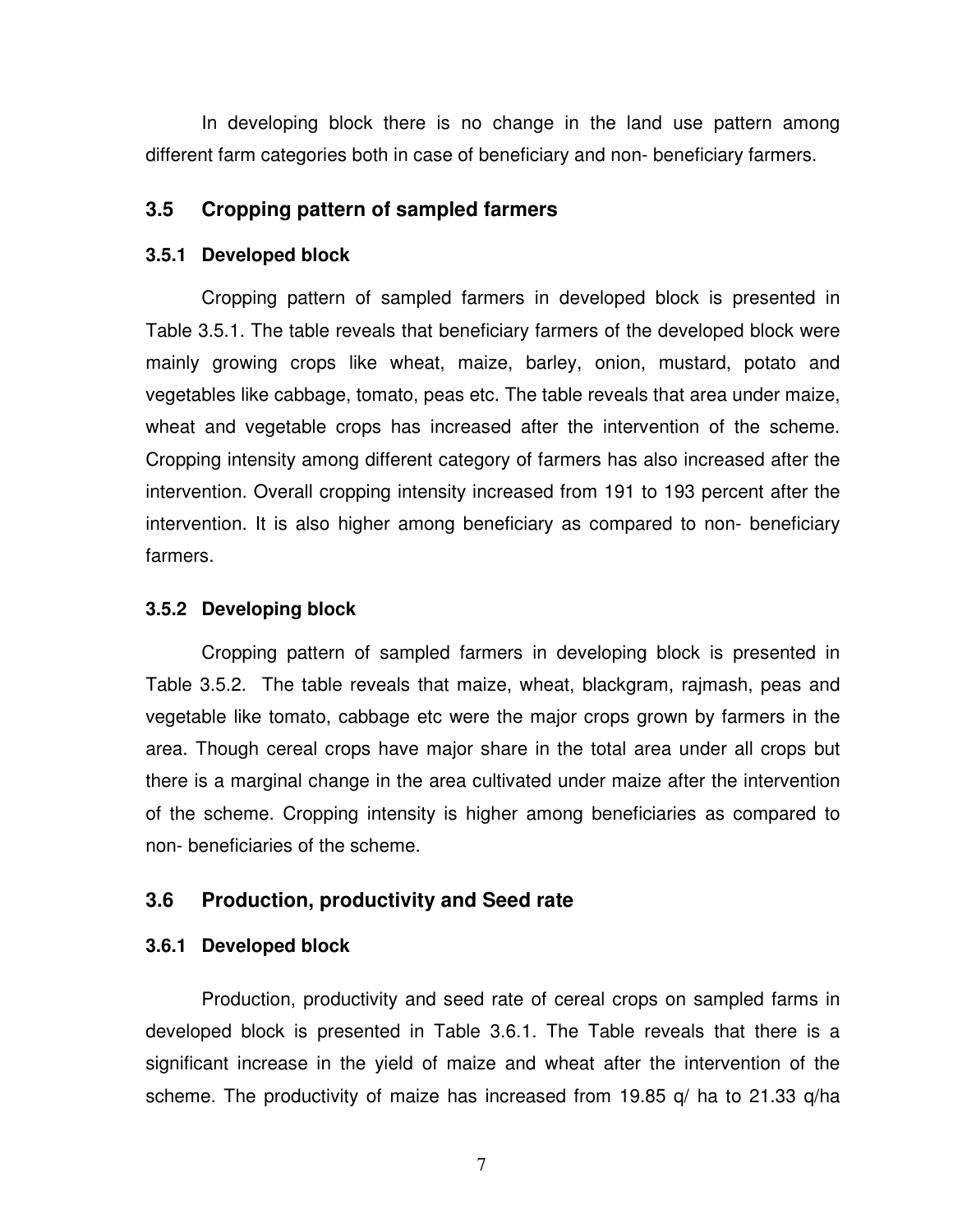and the productivity of wheat has increased from 18.42 q/ha to 19.63 q/ha. The productivity of both these crops was higher as compared to non- beneficiary farmers of the scheme. On the other hand, due to training on cereal production technology, the seed rate for both these crops has decreased. Further, area under both these crops also increased marginally among beneficiary farmers after the implementation of the scheme.

#### 3.6.2 Developing block

 Production, productivity and seed rate of cereal crops on sampled farms in developing block is presented in Table 3.6.1. The Table reveals that there was a marginal increase in the yield of maize and wheat after the intervention of the scheme. The productivity of maize has increased from 19.61 q/ ha to 20.63 q/ha and the productivity of wheat has increased from 14.94 q/ha to 15.02 q/h. Seed rates also declined in both maize and wheat among beneficiary farmers after the intervention.

#### 3.7 Change in Income of sampled farmers

Income from cereal crop cultivation on sampled farms is presented in Table 3.7. The table reveals that in developed block in case of beneficiary farms the net return from maize increased by 31.94 percent and 28.12 percent in case of wheat. Whereas it is negative in case of non- beneficiaries. This is primarily due to adoption of improved cereal production technology by the farmers. Overall net return from cereal cultivation has increased by 30.11 percent in case of beneficiary farmers as compared to - 0.20 percent in case of non- beneficiaries.

In developing block also the net return of beneficiary farmers was 23.15 and 4.23 percent in case of maize and wheat respectively. Overall net return has increased by 15.87 percent in case of beneficiaries as compared to - 0.80 percent in case of non- beneficiary farmers.

8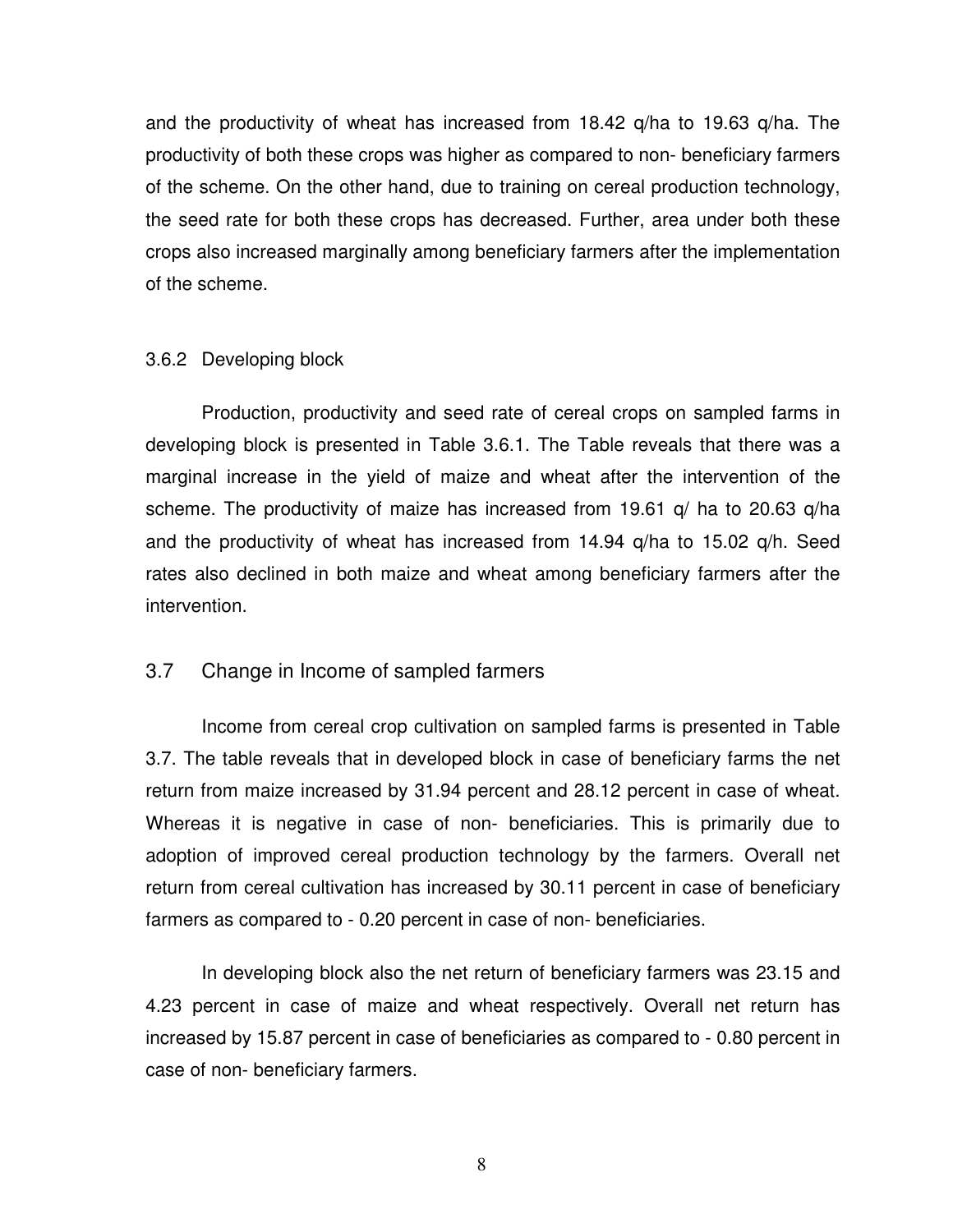|              | District $\rightarrow$ | <b>Bilaspur</b> | Chamba    | <b>Hamirpur</b> | Kangra    | Kullu     | Mandi     | <b>Shimla</b> | <b>Sirmour</b> | Solan     | Una       | Himachal<br><b>Pradesh</b> |
|--------------|------------------------|-----------------|-----------|-----------------|-----------|-----------|-----------|---------------|----------------|-----------|-----------|----------------------------|
|              | Area                   | 26.318          | 27.674    | 31.860          | 57.466    | 16.498    | 48.031    | 18.342        | 25.022         | 24.315    | 30.718    | 306.245                    |
|              | $(000'$ ha)            | $(-1.05)$       | $(-1.00)$ | (0.81)          | (0.28)    | $(-0.92)$ | $(-0.32)$ | $-3.37$       | (0.24)         | $(-1.00)$ | $(-2.92)$ | $(-0.72)$                  |
| <b>Maize</b> | Prod.                  | 43.165          | 74.914    | 51.732          | 90.186    | 37.203    | 130.173   | 39.731        | 65.336         | 52.316    | 55.838    | 640.595                    |
|              | $(000'$ MT)            | (3.54)          | $(-4.88)$ | (2.78)          | (1.91)    | (3.35)    | (0.30)    | $(-0.67)$     | (4.76)         | (2.60)    | (0.06)    | (0.12)                     |
|              | Yield                  | 16.40           | 27.07     | 16.24           | 15.69     | 22.55     | 27.10     | 21.66         | 26.11          | 21.52     | 18.18     | 20.92                      |
|              | (q/ha)                 | (4.64)          | $-3.92$   | (1.95)          | (1.63)    | (4.30)    | (0.62)    | (2.80)        | (4.52)         | (3.64)    | (3.69)    | (1.89)                     |
|              | Area                   | 27.709          | 19.175    | 34.776          | 94.105    | 23.846    | 67.821    | 24.416        | 28.131         | 23.404    | 32.647    | 376.033                    |
| Wheat        | $(000'$ ha)            | $(-1.48)$       | (1.97)    | (0.20)          | (0.45)    | $(-1.86)$ | $(-0.12)$ | $(-4.09)$     | $(-0.65)$      | (0.74)    | $(-0.05)$ | $(-0.30)$                  |
|              | Prod.                  | 43.229          | 28.245    | 46.350          | 137.126   | 43.480    | 103.111   | 29.830        | 42.057         | 32.543    | 60.751    | 566.715                    |
|              | $(000'$ MT $)$         | (4.93)          | $(-1.78)$ | (0.23)          | $(-2.48)$ | $-5.82$   | $-3.27$   | $-9.33$       | (0.05)         | (12.94)   | (3.26)    | $(-0.95)$                  |
|              | Yield                  | 15.60           | 14.73     | 13.32           | 14.57     | 18.23     | 15.20     | 12.22         | 14.95          | 13.90     | 18.61     | 15.07                      |
|              | (q/ha)                 | (6.51)          | $(-3.68)$ | (0.02)          | $-2.91)$  | $(-4.04)$ | $-3.16$   | $-5.46$       | (0.71)         | (12.11)   | (3.31)    | $(-0.66)$                  |
|              | Area                   | 2.209           | 2.831     | 2.823           | 36.851    | .981      | 21.339    | 3.186         | 5.118          | 3.766     | 2.446     | 82.550                     |
|              | $(000'$ ha)            | $(-6.33)$       | (0.06)    | $(-3.74)$       | (0.49)    | $(-4.06)$ | $(-1.06)$ | $-3.60$ )     | (1.98)         | $(-1.94)$ | (8.24)    | $(-0.32)$                  |
| Paddy        | Prod.                  | 2.789           | 3.920     | 4.129           | 49.500    | 2.587     | 29.293    | 4.233         | 6.935          | 6.342     | 5.193     | 114.921                    |
|              | $(000'$ MT)            | (3.26)          | (2.19)    | $(-0.90)$       | (1.62)    | $(-6.88)$ | (0.59)    | $(-6.71)$     | (11.81)        | (3.97)    | (9.84)    | (1.75)                     |
|              | Yield                  | 12.62           | 13.85     | 14.62           | 13.43     | 13.06     | 13.73     | 13.29         | 13.55          | 16.84     | 21.23     | 13.92                      |
|              | (q/ha)                 | (10.24)         | (2.13)    | (2.95)          | (1.13)    | $-2.95)$  | (1.68)    | $-3.22$       | (9.64)         | (6.03)    | (1.48)    | (2.07)                     |
|              | Area                   | 56.237          | 49.681    | 69.459          | 188.423   | 42.325    | 137.191   | 45.944        | 58.271         | 51.486    | 65.812    | 764.828                    |
| Total        | $(000'$ ha)            | $(-1.45)$       | (0.21)    | (0.32)          | (0.41)    | $(-1.62)$ | $(-0.33)$ | $-3.74)$      | $(-0.06)$      | $(-0.28)$ | $(-1.18)$ | $(-0.47)$                  |
|              | Prod.                  | 89.183          | 107.080   | 102.211         | 276.812   | 83.270    | 262.577   | 73.794        | 114.322        | 91.201    | 121.782   | 1322.232                   |
|              | $(000'$ MT $)$         | (4.11)          | $(-3.62)$ | (1.33)          | $(-0.41)$ | $(-1.73)$ | $(-0.89)$ | $(-4.52)$     | (3.22)         | (6.09)    | (2.26)    | (0.33)                     |

#### **Table 3.1: Average Area, Production and Productivity of Cereal Crops in Himachal Pradesh from 1994-95 to 1999- 2000)**

(000' MT) (4.11) (-3.62) (1.33) (-0.41) *Note: Figures in parenthesis are Annual Compound Growth Rates (%)*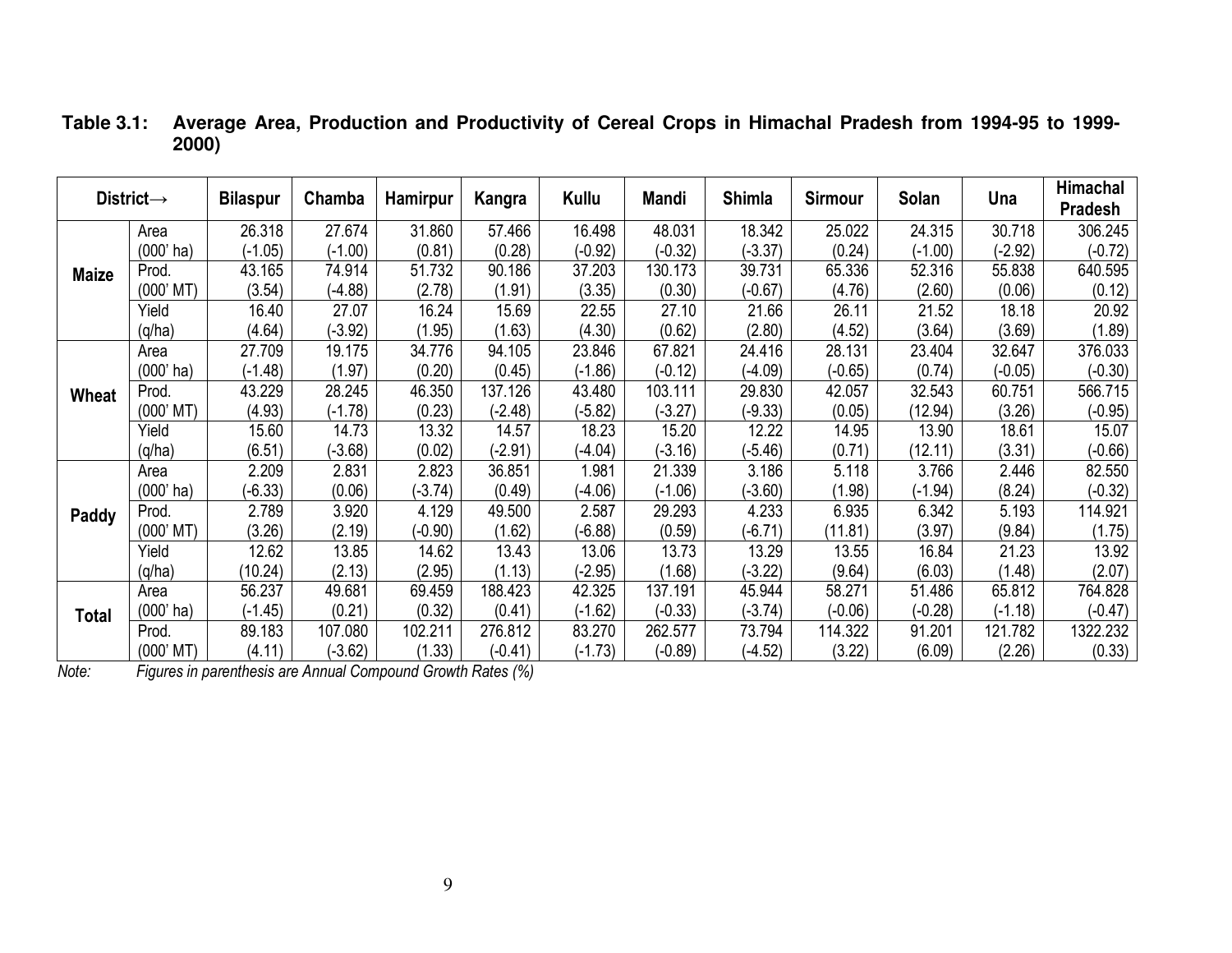|              | District $\rightarrow$ | <b>Bilaspur</b> | Chamba    | Hamirpur  | Kangra    | Kullu     | Mandi     | <b>Shimla</b> | <b>Sirmour</b> | Solan     | Una        | Himachal<br>Pradesh |
|--------------|------------------------|-----------------|-----------|-----------|-----------|-----------|-----------|---------------|----------------|-----------|------------|---------------------|
|              | Area                   | 26.064          | 27.664    | 31.548    | 58.263    | 16.839    | 47.822    | 14.725        | 23.332         | 23.591    | 28.427     | 298.275             |
|              | $(000'$ ha)            | $(-1.08)$       | (3.41)    | (0.82)    | (0.02)    | (0.21)    | $-1.26$   | $-3.05$ )     | $(-0.71)$      | $(-2.12)$ | (2.30)     | $(-0.05)$           |
| <b>Maize</b> | Prod.                  | 54.041          | 71.851    | 61.333    | 94.800    | 42.507    | 134.923   | 34.115        | 61.374         | 46.534    | 56.999     | 658.477             |
|              | $(000'$ MT $)$         | $(-5.43)$       | (3.78)    | $(-1.63)$ | $(-4.71)$ | $(-6.77)$ | $(-0.34)$ | (1.23)        | $(-7.48)$      | $(-6.08)$ | (6.94)     | $(-1.93)$           |
|              | Yield                  | 20.73           | 25.97     | 19.44     | 16.27     | 25.24     | 28.21     | 23.17         | 26.30          | 19.72     | 20.05      | 22.08               |
|              | (q/ha)                 | $-4.40$         | (0.36)    | $(-2.43)$ | $(-4.72)$ | $(-6.96)$ | (0.93)    | (4.41)        | $(-6.81)$      | $-4.04)$  | (4.53)     | $(-1.88)$           |
|              | Area                   | 27.558          | 20.548    | 34.483    | 93.413    | 23.416    | 65.786    | 16.117        | 26.421         | 23.380    | 32.331     | 363.452             |
| Wheat        | $(000'$ ha)            | (0.68)          | $(-0.44)$ | $(-0.03)$ | (0.45)    | (0.69)    | (0.73)    | $(-1.96)$     | $(-1.76)$      | (1.12)    | (0.51)     | (0.20)              |
|              | Prod.                  | 38.646          | 25.552    | 43.922    | 129.012   | 39.805    | 94.816    | 16.689        | 37.546         | 33.118    | 53.765     | 512.870             |
|              | $(000'$ MT $)$         | (47.56)         | (10.96)   | (52.79)   | (24.48)   | (1.38)    | (16.97)   | (16.24)       | (9.85)         | (38.48)   | (8.99)     | (19.34)             |
|              | Yield                  | 14.02           | 12.44     | 12.74     | 13.81     | 17.00     | 14.41     | 10.35         | 14.21          | 14.16     | 16.63      | 14.11               |
|              | (q/ha)                 | (46.55)         | (11.45)   | (52.84)   | (23.92)   | (0.69)    | (16.12)   | (18.56)       | (11.82)        | (36.94)   | (8.44)     | (19.09)             |
|              | Area                   | 1.661           | 2.733     | 2.820     | 37.526    | 1.509     | 20.132    | 2.455         | 5.604          | 4.066     | 2.629      | 81.136              |
|              | $(000'$ ha)            | $(-4.93)$       | (0.93)    | $(-2.18)$ | $(-0.52)$ | $(-2.81)$ | (0.02)    | $-5.58)$      | $(-2.48)$      | (11.19)   | $(-7.37)$  | $(-0.45)$           |
| Paddy        | Prod.                  | 2.111           | 4.290     | 2.956     | 51.699    | 2.419     | 28.392    | 2.463         | 8.591          | 7.462     | 5.122      | 115.504             |
|              | $(000'$ MT $)$         | $(-5.13)$       | (3.27)    | $(-6.87)$ | $(-4.03)$ | (0.68)    | $-5.74)$  | $-5.07$ )     | $(-6.71)$      | (9.38)    | $(-12.62)$ | $-3.92$             |
|              | Yield                  | 12.71           | 15.69     | 10.48     | 13.78     | 16.03     | 14.10     | 10.03         | 15.33          | 18.35     | 19.48      | 14.24               |
|              | (q/ha)                 | $(-0.21)$       | (2.32)    | $(-4.79)$ | $(-3.52)$ | (3.59)    | $-5.76$   | (0.53)        | $(-4.34)$      | $(-1.63)$ | $(-5.66)$  | $(-3.49)$           |
|              | Area                   | 55.283          | 50.945    | 68.851    | 189.203   | 41.764    | 133.740   | 33.297        | 55.356         | 51.037    | 63.387     | 742.864             |
| <b>Total</b> | $(000'$ ha)            | $(-0.32)$       | (1.69)    | (0.28)    | (0.12)    | (0.36)    | $(-0.09)$ | $(-2.72)$     | $(-1.39)$      | (0.40)    | (1.01)     | (0.03)              |
|              | Prod.                  | 94.798          | 101.693   | 108.211   | 275.511   | 84.731    | 258.130   | 53.266        | 107.511        | 87.113    | 115.886    | 1286.851            |
|              | $(000'$ MT $)$         | (8.17)          | (5.25)    | (11.24)   | (6.04)    | $(-2.79)$ | (3.92)    | (4.67)        | $(-1.86)$      | (6.63)    | (7.01)     | (4.80)              |

**Table 3.1 (Contd.): Average Area, Production and Productivity of Cereal Crops in Himachal Pradesh from 2000-01 to 2004-05)** 

(000' MT) (8.17) (5.25) (11.24) (6.04) *Note: Figures in parenthesis are Annual Compound Growth Rates (%)*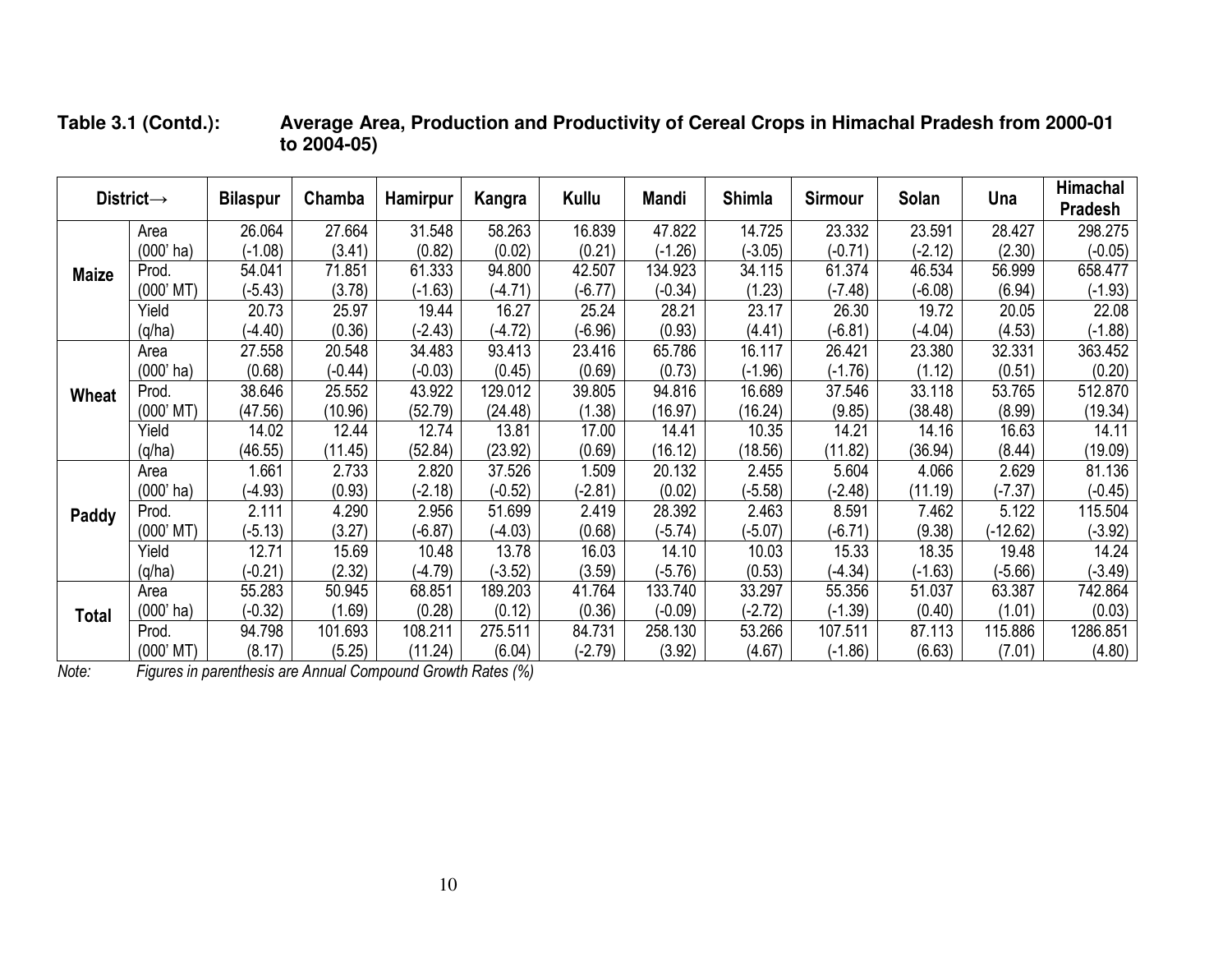| Table 3.2: | Targets and Achievements of Crop Improvement Programme for |
|------------|------------------------------------------------------------|
|            | <b>Cereals (2004-05)</b>                                   |

| S.             |                                                                                                                             |      | <b>HIMACHAL PRADESH</b> |               |                    |                    |  |
|----------------|-----------------------------------------------------------------------------------------------------------------------------|------|-------------------------|---------------|--------------------|--------------------|--|
| No.            | Component                                                                                                                   | Unit |                         | <b>Target</b> | <b>Achievement</b> |                    |  |
|                |                                                                                                                             |      | Phy.                    | Fin.          | Phy.               | Fin.               |  |
| 1              | Assistance on improved seeds                                                                                                |      |                         |               |                    |                    |  |
| a)             | Wheat @ 25 % (upto Rs 200/ Qtl)                                                                                             | Qtls | 40000                   | 80.00         | 36914              | 7382665<br>(92.3)  |  |
| b)             | Paddy @ 25 % (upto Rs 200/ Qtl)                                                                                             | Qtls | 3000                    | 6.00          | 3054               | 590884<br>(98.5)   |  |
| c)             | Maize hybrid approved by govt. @ 25<br>% (upto Rs 1000/ Qtl))                                                               | Qtls | 7000                    | 70.00         | 7132               | 4185894<br>(59.8)  |  |
| $\overline{2}$ | Seed treatment of Wheat (assistance<br>on fungicides upto to Rs 100/ qtl)                                                   | Qtls | 10000                   | 10.00         | 11420              | 1142036<br>(114.2) |  |
| 3              | Demonstration & Training on Cereal<br><b>Production Technology</b>                                                          |      |                         |               |                    |                    |  |
| a)             | Field demonstration @ Rs 1000 per<br>acre in Kharif & Rabi each                                                             | Nos. | 1000                    | 10.00         | 1303               | 1292702<br>(129.3) |  |
| b)             | Training of Farmers on Crop<br>Production Technology @ Rs 50/ day<br>for 50 farmers in Kharif & Rabi each<br>(Rs 2500/camp) | Nos. | 150                     | 3.75          | 165                | 410886<br>(109.6)  |  |
| 4              | IPM demonstration @ Rs 22680/<br>demonstration                                                                              | Nos. | 70                      | 15.88         | 70                 | 1078015<br>(67.9)  |  |
| 5              | Insitu germplasm conservation of<br>traditional crops like Koda, Ragi,<br>Kangni, Cheena etc.                               |      |                         | 2.00          |                    | 200000<br>(100.0)  |  |
| 6              | Low lift water lifting devices/ pumping<br>sets @ 25 % (upto Rs 8000 each)                                                  | Nos. | 180                     | 14.40         | 174                | 1392000<br>(96.7)  |  |
| $\overline{7}$ | Sprinkler set @ 25% of total cost (upto<br>max. ceiling of Rs 10000 per set for<br>SF/MF/SC/ST/Women farmers                | Nos. | 50                      | 5.00          | 58                 | 490136<br>(98.0)   |  |
| 8              | Contingencies @ 5%                                                                                                          |      |                         | 10.85         |                    | 908190<br>(83.7)   |  |
|                | Total                                                                                                                       |      |                         | 227.88        |                    | 19073408<br>(83.7) |  |

*\*Figures in parenthesis are percentages*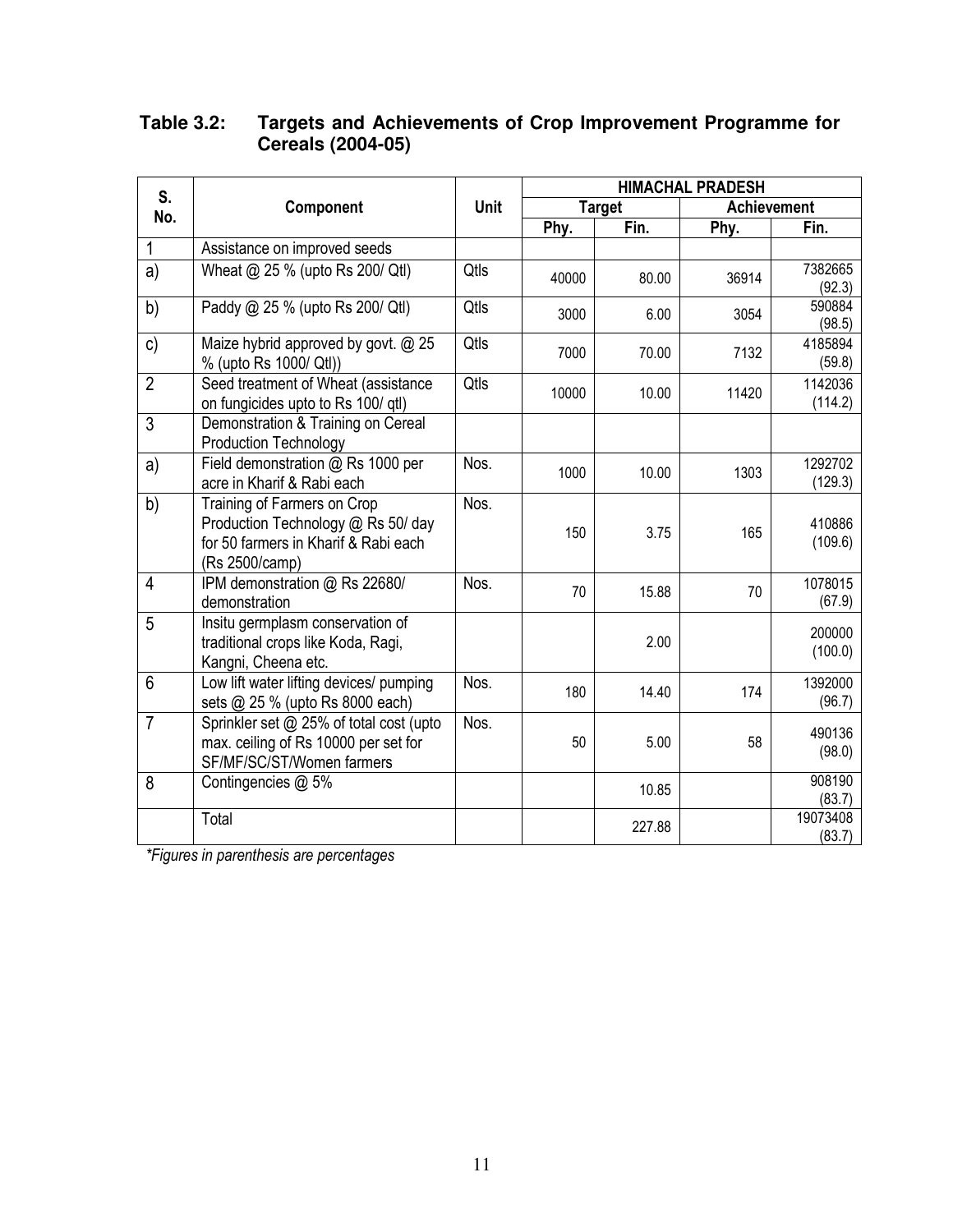| <b>Particulars</b>     |                      | <b>Developed Block</b> | <b>Developing Block</b> |                   |  |
|------------------------|----------------------|------------------------|-------------------------|-------------------|--|
|                        | <b>Beneficiaries</b> | Non-beneficiaries      | <b>Beneficiaries</b>    | Non-beneficiaries |  |
| Caste (%)              | 100.00               | 100.00                 | 100.00                  | 100.00            |  |
| <b>SC</b>              | 70.00                | 40.00                  | 20.00                   | 20.00             |  |
| <b>ST</b>              | ٠                    | ۰                      | 73.33                   | 80.00             |  |
| <b>OBC</b>             | 3.33                 | 10.00                  | ۰                       |                   |  |
| General                | 26.67                | 50.00                  | 6.67                    |                   |  |
| Avg. family size (No.) | 4.57                 | 4.20                   | 4.47                    | 4.00              |  |
| Literacy (%)           | 83.21                | 87.50                  | 69.40                   | 61.36             |  |
| Dependency ratio       | 0.45                 | 0.46                   | 0.33                    | 0.16              |  |
| Occupation (%)         |                      |                        |                         |                   |  |
| Agriculture            | 60.00                | 93.20                  | 60.00                   | 100.00            |  |
| Service                | 33.33                | 5.75                   | 13.33                   |                   |  |
| Other                  | 6.67                 | 1.05                   | 26.67                   |                   |  |

## **Table 3.3: Socio- economic profile of Sampled Farmers (2004-05)**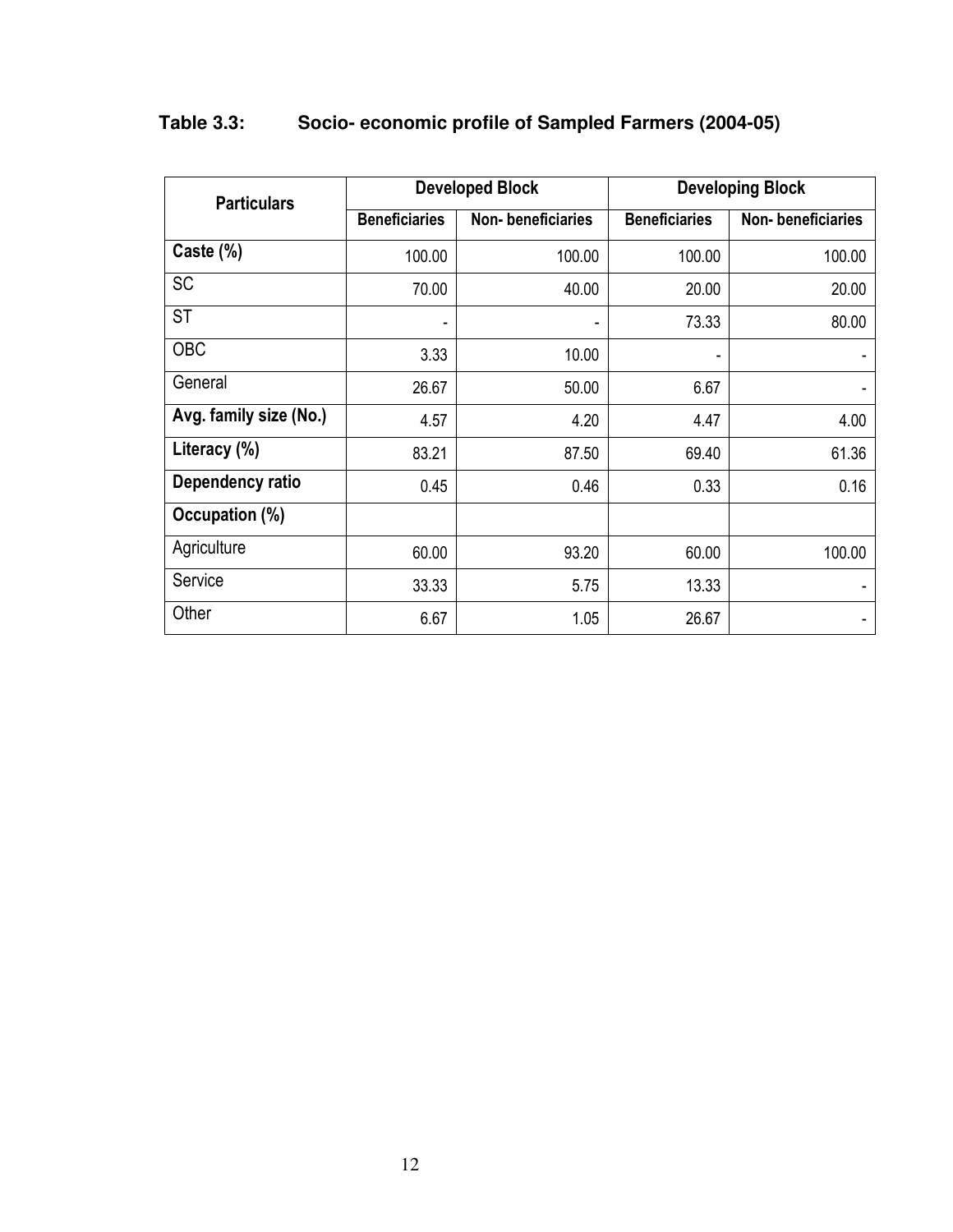|  |  |  |  | Table 3.4: Land use pattern of Sampled Farmers in Developed and Developing Block (2004-05) |
|--|--|--|--|--------------------------------------------------------------------------------------------|
|--|--|--|--|--------------------------------------------------------------------------------------------|

*(ha/household)* 

|                        | <b>Beneficiaries</b> |                          |                       |                |               |                          |                          | <b>Non-Beneficiaries</b> |                    |       |                          |                |               |                |                          |                          |
|------------------------|----------------------|--------------------------|-----------------------|----------------|---------------|--------------------------|--------------------------|--------------------------|--------------------|-------|--------------------------|----------------|---------------|----------------|--------------------------|--------------------------|
| <b>Farm category</b>   | <b>Field Crops</b>   |                          | <b>Current Fallow</b> |                |               | Ghasni                   |                          | <b>Total</b>             | <b>Field Crops</b> |       | <b>Current Fallow</b>    |                | Ghasni        |                | <b>Total</b>             |                          |
|                        | <b>Before</b>        | After                    | <b>Before</b>         | After          | <b>Before</b> | After                    | <b>Before</b>            | After                    | <b>Before</b>      | After | <b>Before</b>            | After          | <b>Before</b> | After          | <b>Before</b>            | After                    |
| <b>Developed Block</b> |                      |                          |                       |                |               |                          |                          |                          |                    |       |                          |                |               |                |                          |                          |
| Marginal               | 0.69                 | 0.71                     | $\blacksquare$        |                | 0.04          | 0.04                     | 0.73                     | 0.75                     | 0.70               | 0.70  | $\blacksquare$           |                |               | $\blacksquare$ | 0.70                     | 0.70                     |
| Small                  | 1.00                 | 1.00                     |                       |                | 0.32          | 0.32                     | 1.32                     | 1.32                     |                    |       | $\blacksquare$           |                |               | ٠              |                          |                          |
| Semi Med.              | 1.84                 | .84                      | $\blacksquare$        | ٠              | 0.57          | 0.57                     | 2.41                     | 2.41                     | 2.00               | 2.00  | $\overline{\phantom{a}}$ |                | 0.40          | 0.40           | 2.40                     | 2.40                     |
| Medium                 | ٠                    |                          |                       |                |               | $\overline{\phantom{a}}$ | $\overline{\phantom{a}}$ |                          | 3.20               | 3.20  | $\overline{\phantom{a}}$ |                | 1.60          | 1.60           | 4.80                     | 4.80                     |
| <b>Overall</b>         | 0.91                 | 0.92                     | $\blacksquare$        | ٠              | 0.17          | 0.17                     | 1.08                     | 1.09                     | 1.16               | 1.16  | $\blacksquare$           | $\blacksquare$ | 0.20          | 0.20           | 1.36                     | 1.36                     |
|                        |                      |                          |                       |                |               |                          | <b>Developing Block</b>  |                          |                    |       |                          |                |               |                |                          |                          |
| Marginal               | 0.36                 | 0.36                     | $\blacksquare$        | ۰              | 0.25          | 0.25                     | 0.61                     | 0.61                     | 0.49               | 0.49  | $\overline{\phantom{a}}$ |                | 0.15          | 0.15           | 0.64                     | 0.64                     |
| Small                  | 0.93                 | 0.93                     |                       |                | 0.45          | 0.45                     | 1.38                     | 1.38                     | 0.84               | 0.84  | $\blacksquare$           |                | 0.40          | 0.40           | 1.24                     | 1.24                     |
| Semi Med.              | 1.20                 | .20                      | $\blacksquare$        | ٠              | 1.36          | 1.36                     | 2.56                     | 2.56                     |                    | ۰     | $\overline{\phantom{a}}$ |                |               | ٠              | $\overline{\phantom{a}}$ | $\overline{\phantom{a}}$ |
| Medium                 | ٠                    | $\overline{\phantom{a}}$ |                       |                |               | $\blacksquare$           | $\overline{\phantom{a}}$ | $\sim$                   |                    | ٠     | $\overline{\phantom{a}}$ |                |               | ٠              |                          | $\overline{\phantom{a}}$ |
| <b>Overall</b>         | 0.44                 | 0.44                     | $\blacksquare$        | $\blacksquare$ | 0.31          | 0.31                     | 0.74                     | 0.74                     | 0.58               | 0.58  | $\blacksquare$           | ۰.             | 0.21          | 0.21           | 0.79                     | 0.79                     |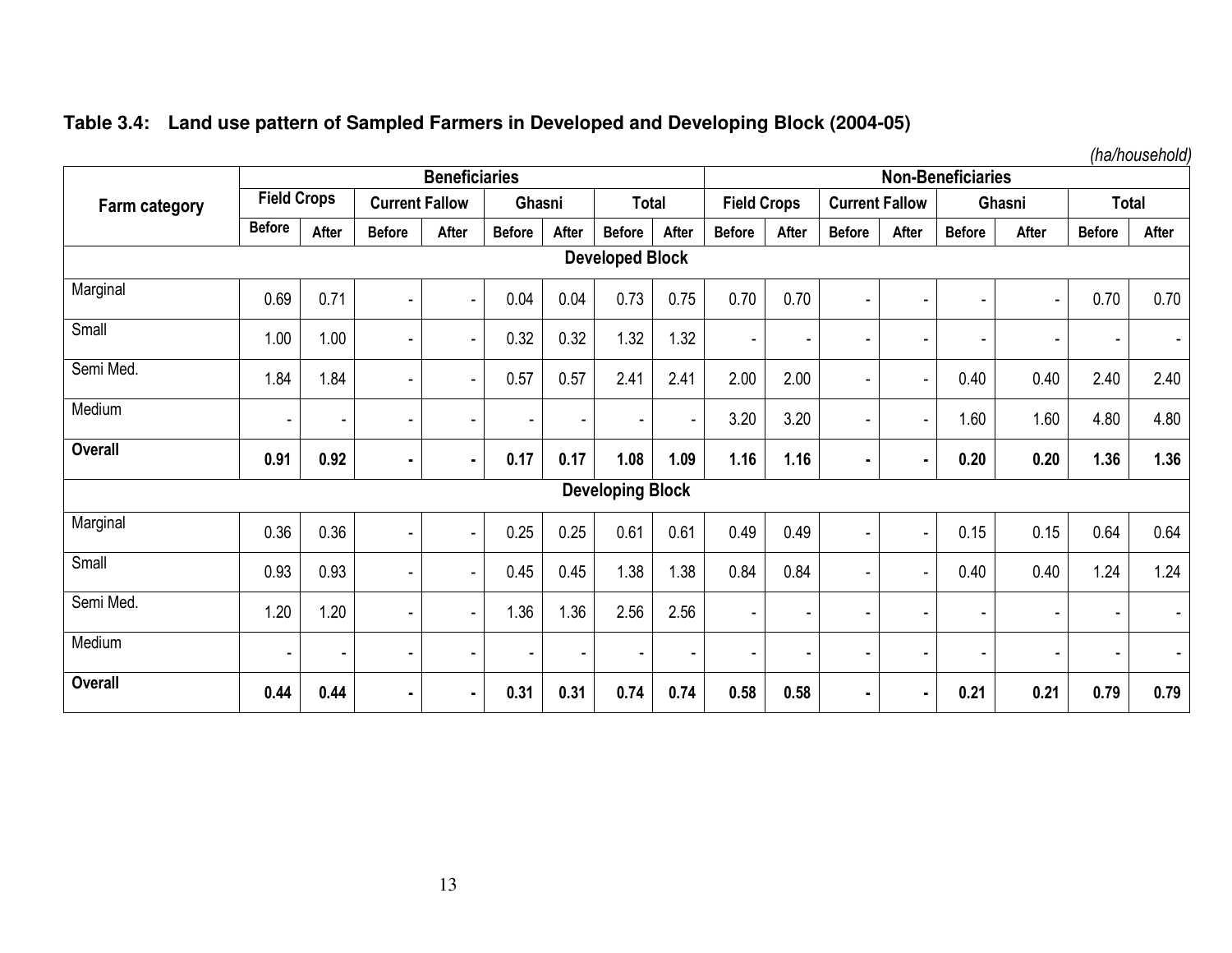| Table 3.5.1: | Cropping pattern of Sampled Farmers in Developed Block (2004-05) |
|--------------|------------------------------------------------------------------|
|--------------|------------------------------------------------------------------|

|                   |               |                 |                          |                      |                          |                |                 |              |                          | (Ha/HH)       |                |
|-------------------|---------------|-----------------|--------------------------|----------------------|--------------------------|----------------|-----------------|--------------|--------------------------|---------------|----------------|
| <b>Crops</b>      |               |                 |                          | <b>Beneficiaries</b> |                          |                |                 |              | <b>Non-Beneficiaries</b> |               |                |
|                   |               | <b>Marginal</b> | <b>Small</b>             | S. Medium            | <b>Medium</b>            | <b>Overall</b> | <b>Marginal</b> | <b>Small</b> | S. Medium                | <b>Medium</b> | <b>Overall</b> |
| <b>Maize</b>      | <b>Before</b> | 0.42            | 0.57                     | 1.22                 | ٠                        | 0.58           | 0.57            |              | 1.07                     | 1.43          | 0.60           |
|                   | After         | 0.43            | 0.57                     | 1.27                 | $\blacksquare$           | 0.61           | 0.57            |              | 1.07                     | 1.43          | 0.60           |
| Wheat             | <b>Before</b> | 0.55            | 0.75                     | 1.50                 | $\overline{\phantom{0}}$ | 0.72           | 0.57            | ÷.           | 1.10                     | 1.67          | 0.61           |
|                   | <b>After</b>  | 0.60            | 0.75                     | 1.61                 | $\overline{\phantom{0}}$ | 0.89           | 0.57            | ۰            | 1.10                     | 1.67          | 0.61           |
| <b>Barley</b>     | <b>Before</b> | 0.02            | $\overline{\phantom{a}}$ | ٠                    | ۰                        | 0.02           | 0.10            |              | 0.05                     | 0.25          | 0.13           |
|                   | After         | 0.02            | $\blacksquare$           | ٠                    | ٠                        | 0.02           | 0.10            | ä,           | 0.05                     | 0.25          | 0.13           |
| Onion             | <b>Before</b> | 0.10            | 0.12                     | 0.15                 | -                        | 0.11           |                 |              | 0.25                     | 0.33          | 0.26           |
|                   | <b>After</b>  | 0.10            | 0.12                     | 0.15                 | $\overline{\phantom{0}}$ | 0.11           |                 |              | 0.25                     | 0.33          | 0.26           |
| <b>Mustard</b>    | <b>Before</b> | 0.05            | 0.18                     | 0.31                 | ٠                        | 0.09           | 0.05            | ä,           | 0.50                     | 0.20          | 0.17           |
|                   | After         | 0.05            | 0.18                     | 0.30                 | $\blacksquare$           | 0.09           | 0.05            | ä,           | 0.50                     | 0.20          | 0.17           |
| Potato            | <b>Before</b> | 0.07            | 0.04                     | 0.20                 | $\overline{\phantom{0}}$ | 0.07           |                 |              | 0.15                     | 0.50          | 0.21           |
|                   | <b>After</b>  | 0.07            | 0.04                     | 0.20                 | $\overline{\phantom{0}}$ | 0.07           |                 | ä,           | 0.15                     | 0.50          | 0.21           |
|                   | <b>Before</b> | 0.07            | 0.31                     | 0.15                 | ٠                        | 0.15           | 0.03            |              | 0.21                     | 0.65          | 0.10           |
| <b>Vegetables</b> | <b>After</b>  | 0.11            | 0.31                     | 0.20                 | $\blacksquare$           | 0.19           | 0.03            | ä,           | 0.21                     | 0.65          | 0.10           |
| <b>GCA</b>        | <b>Before</b> | 1.28            | 1.97                     | 3.53                 | $\overline{\phantom{0}}$ | 1.74           | 1.32            |              | 3.78                     | 5.03          | 2.08           |
|                   | <b>After</b>  | 1.38            | 1.97                     | 3.73                 | $\blacksquare$           | 1.78           | 1.32            | ä,           | 3.78                     | 5.03          | 2.08           |
|                   | <b>Before</b> | 0.69            | 1.00                     | 1.84                 | ٠                        | 0.91           | 0.70            | ۰            | 2.00                     | 3.20          | 1.16           |
| <b>NSA</b>        | After         | 0.71            | 1.00                     | 1.84                 | -                        | 0.92           | 0.70            |              | 2.00                     | 3.20          | 1.16           |
|                   | <b>Before</b> | 185.51          | 197.00                   | 191.85               | ٠                        | 191.21         | 188.57          | ä,           | 189.00                   | 157.19        | 179.31         |
| CI(%)             | <b>After</b>  | 194.37          | 197.00                   | 202.72               | -                        | 193.48         | 188.57          |              | 189.00                   | 157.19        | 179.31         |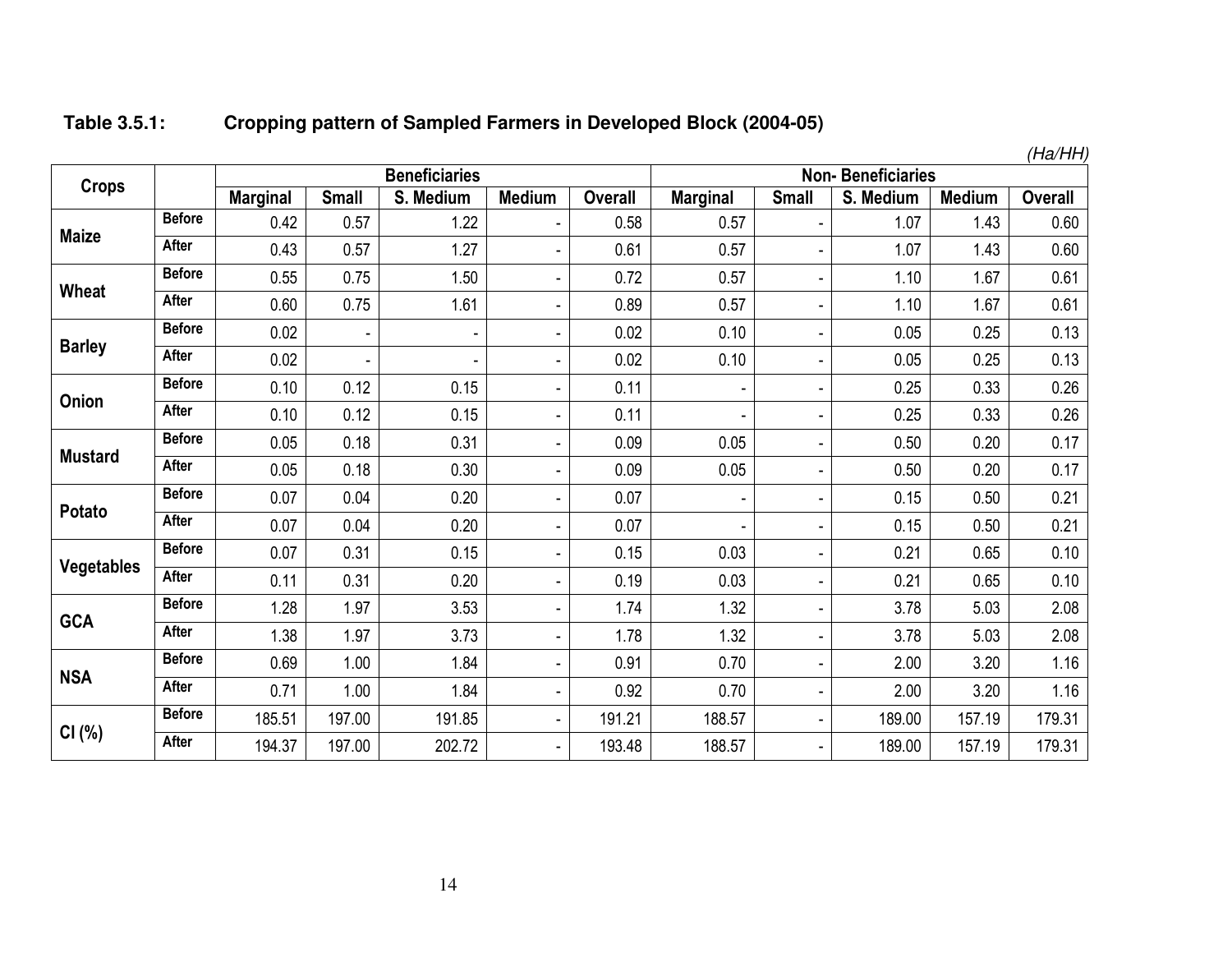#### **Table 3.5.2:Cropping pattern of Sampled Farmers in Developing Block (2004-05)**

|                   |               |                 |              | <b>Beneficiaries</b> |                |                |                 | <b>Non-Beneficiaries</b> |                | (na/nn)       |                |
|-------------------|---------------|-----------------|--------------|----------------------|----------------|----------------|-----------------|--------------------------|----------------|---------------|----------------|
| <b>Crops</b>      |               | <b>Marginal</b> | <b>Small</b> | S. Medium            | <b>Medium</b>  | <b>Overall</b> | <b>Marginal</b> | <b>Small</b>             | S. Medium      | <b>Medium</b> | <b>Overall</b> |
| <b>Maize</b>      | <b>Before</b> | 0.29            | 0.45         | 1.04                 |                | 0.33           | 0.40            | 0.60                     | $\blacksquare$ | ۰             | 0.46           |
|                   | After         | 0.29            | 0.46         | 1.04                 |                | 0.33           | 0.40            | 0.60                     | ٠              | ۰             | 0.46           |
| Wheat             | <b>Before</b> | 0.30            | 0.56         | 1.12                 |                | 0.35           | 0.44            | 0.50                     | $\blacksquare$ | ۰             | 0.46           |
|                   | <b>After</b>  | 0.30            | 0.56         | 1.12                 | -              | 0.35           | 0.44            | 0.50                     | $\blacksquare$ | ۰             | 0.46           |
|                   | <b>Before</b> | 0.06            | 0.08         | 0.08                 | -              | 0.06           |                 | -                        | $\blacksquare$ | ۰             |                |
| <b>Black Gram</b> | <b>After</b>  | 0.06            | 0.08         | 0.08                 |                | 0.06           |                 | ۰                        | ٠              | ۰             |                |
| Rajmash           | <b>Before</b> |                 | 0.08         | 0.08                 |                | 0.01           |                 | -                        | ٠              | ۰             |                |
|                   | After         | ۰               | 0.08         | 0.08                 | ۰              | 0.01           |                 | ۰                        | ٠              | ٠             |                |
|                   | <b>Before</b> | 0.06            | 0.24         | 0.08                 | -              | 0.07           |                 | -                        | ٠              | ۰             |                |
| Peas              | After         | 0.06            | 0.24         | 0.08                 |                | 0.07           |                 | ۰                        | ٠              | ۰             |                |
|                   | <b>Before</b> | ٠               | 0.21         | ٠                    | -              | 0.02           |                 | ٠                        | $\blacksquare$ | ۰             |                |
| <b>Vegetables</b> | <b>After</b>  | ٠               | 0.21         | -                    | -              | 0.02           |                 | $\overline{\phantom{a}}$ | $\blacksquare$ | ۰             |                |
|                   | <b>Before</b> | 0.71            | 1.62         | 2.40                 |                | 0.84           | 0.84            | 1.10                     | ٠              | ۰             | 0.92           |
| <b>GCA</b>        | After         | 0.71            | 1.63         | 2.40                 | $\blacksquare$ | 0.84           | 0.84            | 1.10                     | ٠              | ٠             | 0.92           |
|                   | <b>Before</b> | 0.36            | 0.93         | 1.20                 | -              | 0.44           | 0.49            | 0.84                     | ٠              | ۰             | 0.58           |
| <b>NSA</b>        | After         | 0.36            | 0.93         | 1.20                 | ۰              | 0.44           | 0.49            | 0.84                     | ٠              | ٠             | 0.58           |
|                   | <b>Before</b> | 197.22          | 174.19       | 200.00               | -              | 190.91         | 171.43          | 130.95                   | ٠              | ۰             | 158.62         |
| CI(%)             | After         | 197.22          | 175.27       | 200.00               | ۰              | 190.91         | 171.43          | 130.95                   | ٠              | ۰             | 158.62         |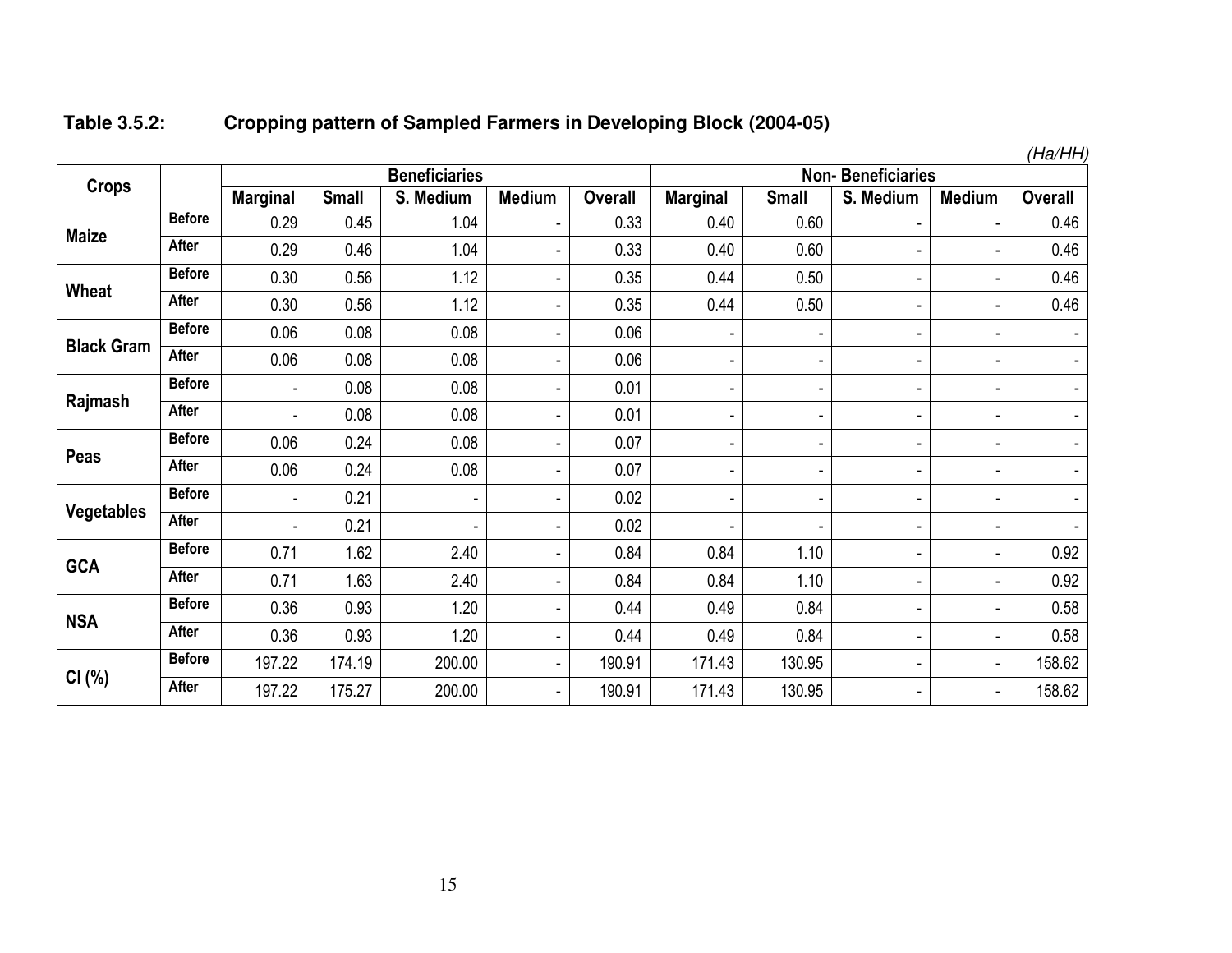|                      |                 |               | <b>Crops</b>     |                 |                      |                          |                 |                      |                          |                 |                              |  |  |
|----------------------|-----------------|---------------|------------------|-----------------|----------------------|--------------------------|-----------------|----------------------|--------------------------|-----------------|------------------------------|--|--|
|                      |                 |               |                  | <b>Maize</b>    |                      |                          | Wheat           |                      |                          | Paddy           |                              |  |  |
| <b>Farm category</b> |                 |               | Prod.<br>(Qtls.) | Yield<br>(Q/ha) | Seed rate<br>(Kg/ha) | Prod.<br>(Qtls.)         | Yield<br>(Q/ha) | Seed rate<br>(Kg/ha) | Prod.<br>(Qtls.)         | Yield<br>(Q/ha) | Seed rate<br>(Kg/ha)         |  |  |
|                      | B               | Before        | 8.19             | 19.50           | 25.00                | 10.15                    | 18.45           | 112.00               |                          |                 | $\overline{\phantom{a}}$     |  |  |
|                      |                 | After         | 9.03             | 21.00           | 22.00                | 12.00                    | 20.00           | 102.00               |                          | ٠               |                              |  |  |
| <b>Marginal</b>      | <b>NB</b>       | <b>Before</b> | 11.40            | 20.00           | 24.00                | 10.54                    | 18.50           | 115.00               | $\blacksquare$           | ٠               | ٠                            |  |  |
|                      |                 | After         | 11.40            | 20.00           | 24.00                | 10.57                    | 18.55           | 115.00               |                          | ٠               | ٠                            |  |  |
|                      | B               | Before        | 11.40            | 20.00           | 24.00                | 14.10                    | 18.80           | 110.00               |                          | ٠               | ۰                            |  |  |
| <b>Small</b>         |                 | After         | 11.40            | 22.00           | 19.50                | 15.19                    | 20.25           | 100.00               | ٠                        | ٠               | $\blacksquare$               |  |  |
|                      | <b>NB</b>       | <b>Before</b> |                  | ۰               |                      | $\overline{\phantom{a}}$ |                 |                      | $\overline{\phantom{a}}$ | ٠               | $\blacksquare$               |  |  |
|                      |                 | After         |                  |                 |                      |                          |                 |                      |                          | ٠               | $\overline{\phantom{a}}$     |  |  |
|                      | B               | Before        | 24.46            | 20.05           | 25.00                | 27.00                    | 18.00           | 115.00               | ٠                        | ٠               | $\overline{\phantom{a}}$     |  |  |
| S. Medium            |                 | After         | 26.67            | 21.00           | 20.00                | 30.03                    | 18.65           | 100.00               |                          | ٠               | $\qquad \qquad \blacksquare$ |  |  |
|                      | <b>NB</b>       | <b>Before</b> | 21.40            | 20.00           | 25.00                | 20.66                    | 18.78           | 120.00               | ٠                        | $\sim$          | ٠                            |  |  |
|                      |                 | After         | 21.40            | 20.00           | 25.00                | 20.68                    | 18.80           | 120.00               |                          | ٠               | ٠                            |  |  |
|                      | B               | <b>Before</b> |                  | ٠               |                      |                          |                 |                      |                          | $\sim$          | $\blacksquare$               |  |  |
| <b>Medium</b>        |                 | After         |                  | ٠               |                      |                          |                 |                      | $\overline{\phantom{0}}$ | ٠               | $\overline{\phantom{a}}$     |  |  |
|                      | $\overline{NB}$ | <b>Before</b> | 25.74            | 18.00           | 24.00                | 30.06                    | 18.00           | 120.00               | $\overline{\phantom{a}}$ | ٠               | $\blacksquare$               |  |  |
|                      |                 | After         | 25.74            | 18.00           | 24.00                | 30.06                    | 18.00           | 120.00               |                          | ٠               | $\blacksquare$               |  |  |
|                      | B               | Before        | 11.51            | 19.85           | 24.67                | 13.26                    | 18.42           | 112.33               |                          | ٠               | $\overline{\phantom{a}}$     |  |  |
|                      |                 | After         | 13.01            | 21.33           | 20.33                | 17.47                    | 19.63           | 100.67               | ٠                        | ٠               | $\blacksquare$               |  |  |
| <b>Overall</b>       | <b>NB</b>       | <b>Before</b> | 11.60            | 19.33           | 24.33                | 11.24                    | 18.43           | 118.33               |                          | ٠               | $\overline{\phantom{a}}$     |  |  |
|                      |                 | After         | 11.60            | 19.33           | 24.33                | 11.25                    | 18.45           | 118.33               |                          | ۰.              |                              |  |  |

**Table 3.6.1: Production, Productivity and Seed rate of Cereal crops on Sampled Farms in Developed Block (2004-05)** 

*B: Beneficiary & NB: Non- beneficiary*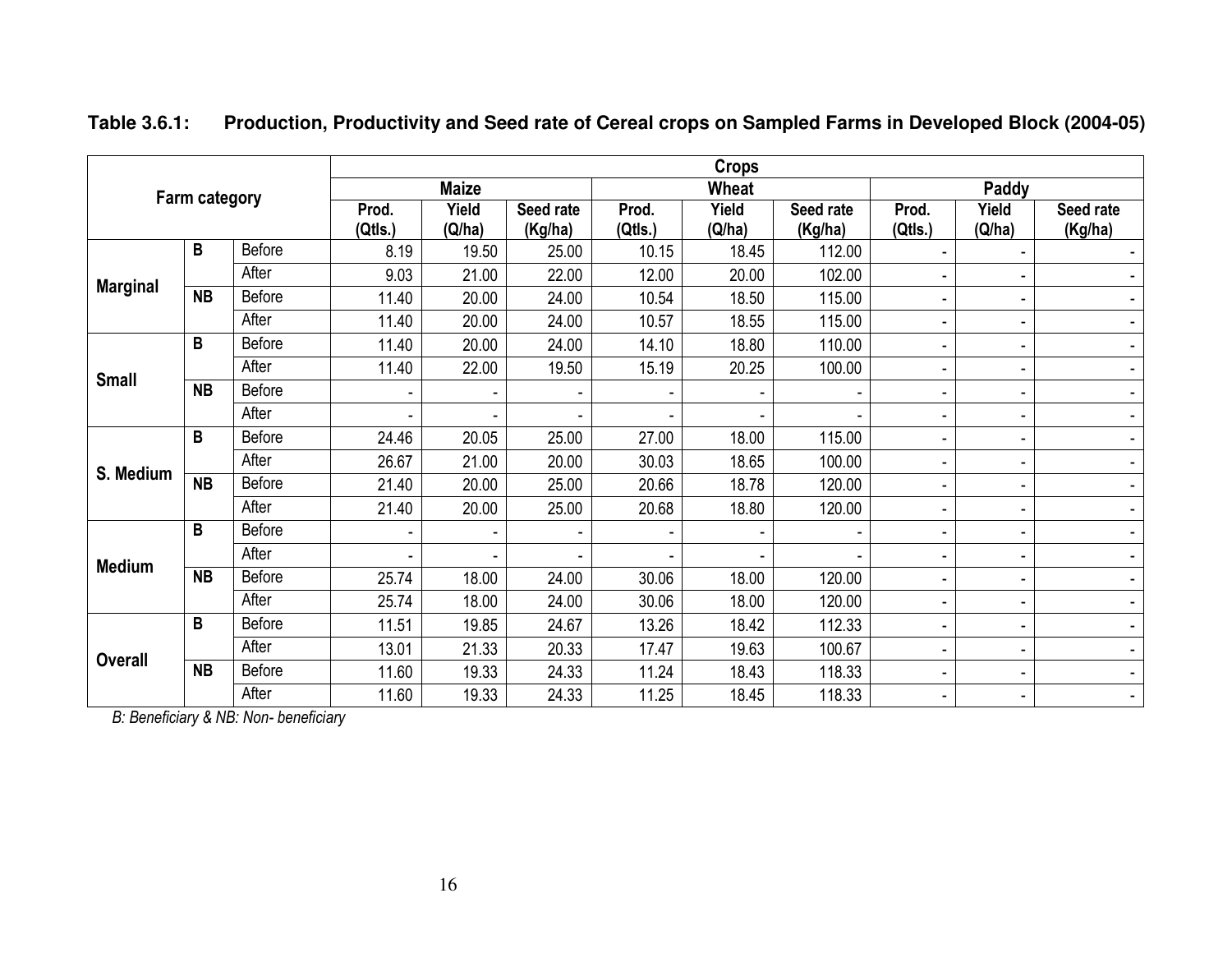|                 |           |               | <b>Crops</b>             |                          |                              |                  |                 |                          |                  |                 |                      |  |  |  |
|-----------------|-----------|---------------|--------------------------|--------------------------|------------------------------|------------------|-----------------|--------------------------|------------------|-----------------|----------------------|--|--|--|
|                 |           |               |                          | <b>Maize</b>             |                              |                  | Wheat           |                          |                  | Paddy           |                      |  |  |  |
| Farm category   |           |               | Prod.<br>(Qtls.)         | Yield<br>(Q/ha)          | Seed rate<br>(Kg/ha)         | Prod.<br>(Qtls.) | Yield<br>(Q/ha) | Seed rate<br>(Kg/ha)     | Prod.<br>(Qtls.) | Yield<br>(Q/ha) | Seed rate<br>(Kg/ha) |  |  |  |
|                 | B         | <b>Before</b> | 5.29                     | 18.25                    | 25.00                        | 4.48             | 14.95           | 115.00                   |                  |                 |                      |  |  |  |
|                 |           | After         | 5.87                     | 20.26                    | 20.00                        | 4.51             | 15.05           | 95.00                    |                  |                 |                      |  |  |  |
| <b>Marginal</b> | <b>NB</b> | <b>Before</b> | 7.60                     | 19.00                    | 25.00                        | 6.58             | 14.96           | 115.00                   |                  |                 | $\sim$               |  |  |  |
|                 |           | After         | 7.60                     | 19.00                    | 25.00                        | 6.59             | 14.98           | 115.00                   |                  |                 | $\sim$               |  |  |  |
| B               |           | <b>Before</b> | 9.49                     | 21.08                    | 23.00                        | 8.41             | 15.02           | 120.00                   |                  |                 | $\blacksquare$       |  |  |  |
| <b>Small</b>    |           | After         | 10.12                    | 22.00                    | 20.00                        | 8.46             | 15.10           | 100.00                   |                  |                 | $\blacksquare$       |  |  |  |
|                 | <b>NB</b> | Before        | 12.03                    | 20.05                    | 24.00                        | 7.50             | 15.00           | 120.00                   |                  | $\overline{a}$  | $\blacksquare$       |  |  |  |
|                 |           | After         | 12.00                    | 20.00                    | 24.00                        | 7.51             | 15.01           | 120.00                   |                  |                 | $\blacksquare$       |  |  |  |
| B               |           | Before        | 20.28                    | 19.50                    | 25.00                        | 16.64            | 14.86           | 125.00                   |                  |                 | $\blacksquare$       |  |  |  |
| S. Medium       |           | After         | 20.40                    | 19.62                    | 20.00                        | 16.69            | 14.90           | 100.00                   |                  |                 | $\blacksquare$       |  |  |  |
|                 | <b>NB</b> | Before        | $\overline{\phantom{a}}$ | $\overline{\phantom{a}}$ | -                            |                  |                 |                          |                  |                 | $\blacksquare$       |  |  |  |
|                 |           | After         | $\overline{\phantom{a}}$ | $\overline{\phantom{a}}$ | $\qquad \qquad \blacksquare$ |                  |                 |                          |                  |                 | $\blacksquare$       |  |  |  |
|                 | B         | Before        | $\blacksquare$           | $\overline{\phantom{a}}$ | $\overline{\phantom{a}}$     |                  |                 | ٠                        |                  |                 | $\blacksquare$       |  |  |  |
| <b>Medium</b>   |           | After         | $\overline{\phantom{a}}$ | $\overline{\phantom{a}}$ | $\overline{\phantom{a}}$     | $\blacksquare$   | -               | $\overline{\phantom{a}}$ |                  |                 | $\blacksquare$       |  |  |  |
|                 | <b>NB</b> | Before        | $\overline{\phantom{a}}$ | $\overline{\phantom{a}}$ | $\overline{\phantom{a}}$     |                  | $\blacksquare$  | $\blacksquare$           |                  |                 | $\blacksquare$       |  |  |  |
|                 |           | After         | $\blacksquare$           | $\blacksquare$           | $\blacksquare$               |                  | ۰               |                          |                  |                 | $\blacksquare$       |  |  |  |
|                 | B         | <b>Before</b> | 6.47                     | 19.61                    | 24.33                        | 5.23             | 14.94           | 120.00                   |                  |                 | $\blacksquare$       |  |  |  |
| <b>Overall</b>  |           | After         | 6.81                     | 20.63                    | 20.00                        | 5.26             | 15.02           | 98.33                    |                  |                 |                      |  |  |  |
|                 | <b>NB</b> | <b>Before</b> | 8.98                     | 19.52                    | 25.00                        | 6.89             | 14.98           | 117.50                   |                  |                 | $\blacksquare$       |  |  |  |
|                 |           | After         | 8.97                     | 19.50                    | 25.00                        | 6.90             | 15.00           | 117.50                   |                  |                 | $\blacksquare$       |  |  |  |

**Table 3.6.2: Production, Productivity and Seed rate of Cereal crops on Sampled Farms in Developing Block (2004-05)** 

*B: Beneficiary & NB: Non- beneficiary*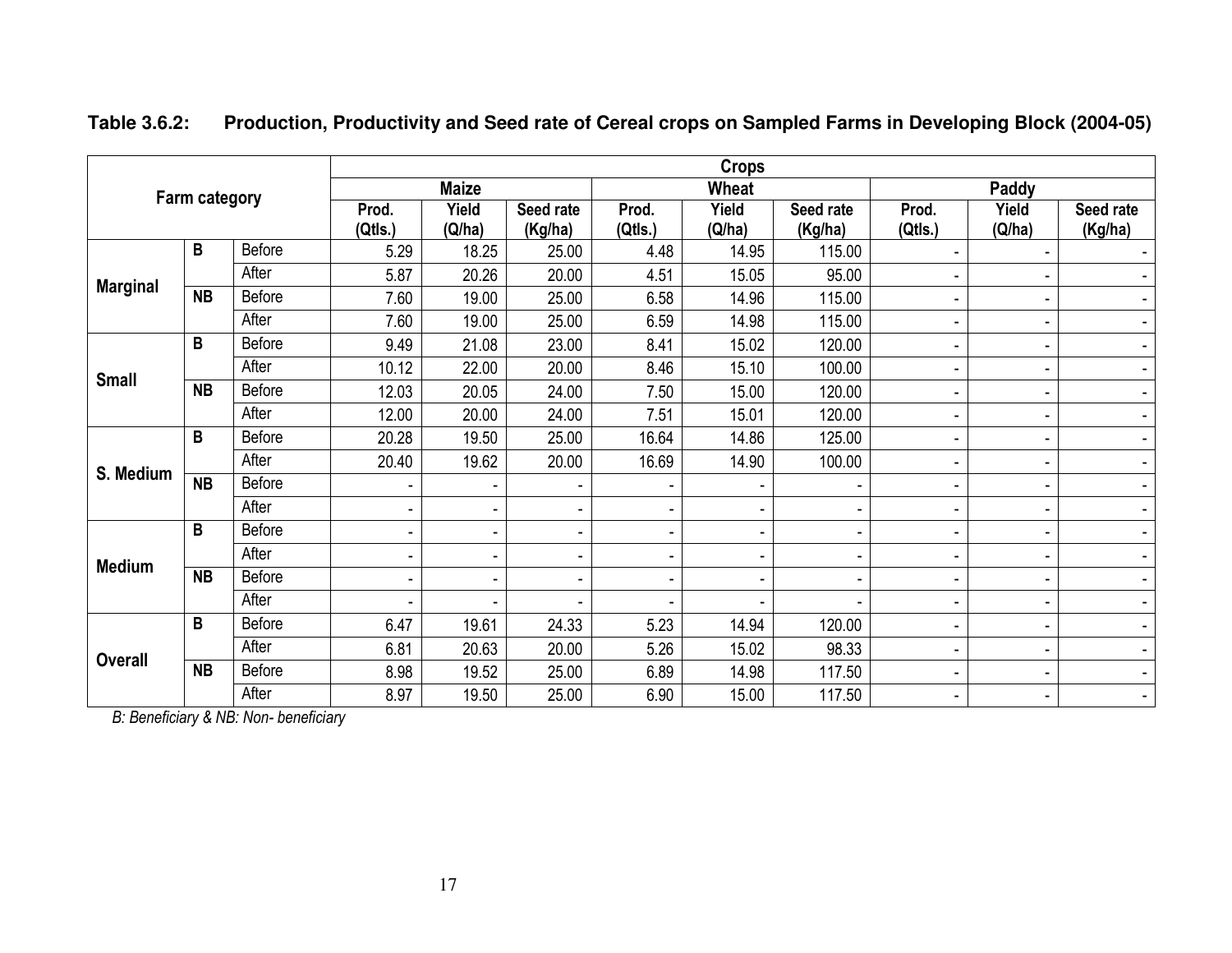|                     |                    |                      |              |                        |              |              |                         | (Rs/ha)      |
|---------------------|--------------------|----------------------|--------------|------------------------|--------------|--------------|-------------------------|--------------|
|                     | <b>Particulars</b> |                      |              | <b>Developed Block</b> |              |              | <b>Developing Block</b> |              |
|                     |                    |                      | <b>Maize</b> | Wheat                  | <b>Total</b> | <b>Maize</b> | Wheat                   | <b>Total</b> |
|                     | B                  | <b>Before</b>        | 9881         | 10113                  | 19994        | 9870         | 8792                    | 18662        |
| <b>Gross cost</b>   |                    | After                | 9635         | 9980                   | 19615        | 9691         | 8750                    | 18441        |
|                     | <b>NB</b>          | <b>Before</b>        | 9780         | 10045                  | 19825        | 9855         | 8800                    | 18655        |
|                     |                    | After                | 9795         | 10060                  | 19855        | 9881         | 8825                    | 18706        |
| <b>Gross return</b> | B                  | <b>Before</b>        | 13895        | 13815                  | 27710        | 13727        | 11205                   | 24932        |
|                     |                    | After                | 14931        | 14723                  | 29654        | 14441        | 11265                   | 25706        |
|                     | <b>NB</b>          | <b>Before</b>        | 13531        | 13823                  | 27354        | 13664        | 11235                   | 24899        |
|                     |                    | After                | 13531        | 13838                  | 27369        | 13650        | 11250                   | 24900        |
|                     | B                  | <b>Before</b>        | 4014         | 3702                   | 7716         | 3857         | 2413                    | 6270         |
| Net return          |                    | After                | 5296         | 4743                   | 10039        | 4750         | 2515                    | 7265         |
|                     | <b>NB</b>          | <b>Before</b>        | 3751         | 3778                   | 7529         | 3809         | 2435                    | 6244         |
|                     |                    | After                | 3736         | 3778                   | 7514         | 3769         | 2425                    | 6194         |
|                     |                    | <b>Beneficiaries</b> | 31.94        | 28.12                  | 30.11        | 23.15        | 4.23                    | 15.87        |
| % Change            | Non-Beneficiaries  |                      | $-0.40$      | 0.00                   | $-0.20$      | $-1.05$      | $-0.41$                 | $-0.80$      |

### **Table 3.7: Income from Cereal crops cultivation on sampled farms (2004-05)**

*B: Beneficiary & NB: Non- beneficiary*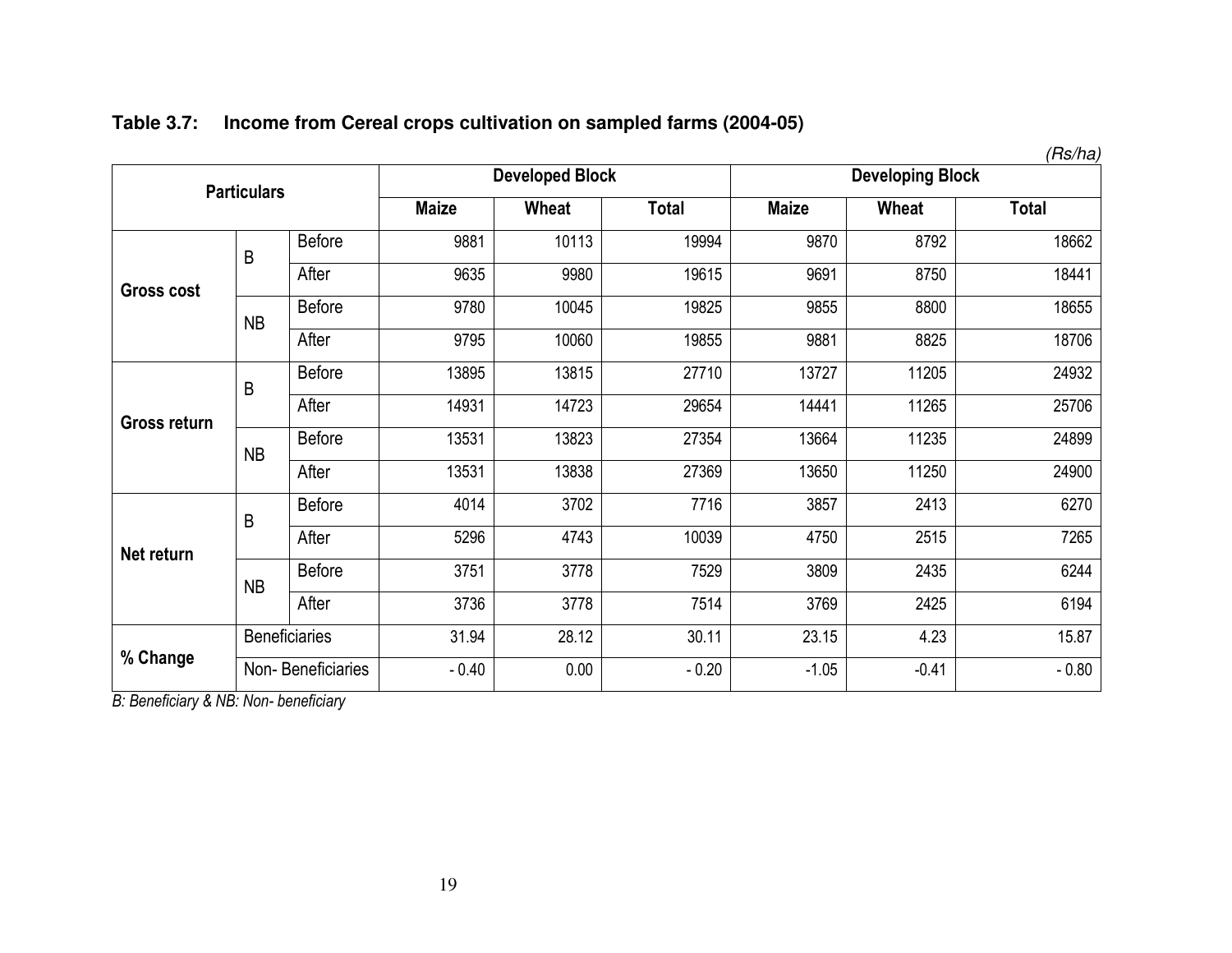#### 3.8 Assistance provided to the Farmers

 Crop improvement programme for cereals is further divided into different components. From these components, training on cereal production technology has attracted highest number of farmers in both developed and developing block. Out of the total sampled farmers 68 percent in developed and 52 percent in developing block attended the training programme on cereal production technology. Assistance on improved seeds of maize, wheat and paddy is also provided under the scheme. Under this component assistance on maize seed was given to 32 and 30 percent farmers in developed and developing blocks respectively. Whereas, assistance on improved wheat seed was given to 91 and 64 percent farmers in developed and developing block respectively. 2.15 percent farmers in developed block have also benefited from assistance for wheat seed treatment. Field demonstration on cereal production technology helps farmers to adopt proven technological skills. In case of such demonstration on maize 20 percent farmers in developed block and 22 percent in developing block visited the demonstration farm. Whereas in case of wheat 65 and 53 percent farmers respectively visited the demonstration farm. The details are presented in Table 3.8.

| Table 3.8: | Assistance provided to the farmers in Developed and Developing |
|------------|----------------------------------------------------------------|
|            | block under the scheme                                         |
|            | (Percent)                                                      |

|                                                                                  |              |                        |       | .            |                         |       |  |  |
|----------------------------------------------------------------------------------|--------------|------------------------|-------|--------------|-------------------------|-------|--|--|
| <b>Particulars</b>                                                               |              | <b>Developed Block</b> |       |              | <b>Developing Block</b> |       |  |  |
|                                                                                  | <b>Maize</b> | Wheat                  | Paddy | <b>Maize</b> | Wheat                   | Paddy |  |  |
| Farmers got assistance on<br>improved seeds                                      | 32.07        | 91.00                  |       | 30.50        | 63.75                   |       |  |  |
| Farmers got assistance for<br>seed treatment                                     |              | 2.15                   |       |              |                         |       |  |  |
| Farmers visited to see field<br>demonstration on cereal<br>production technology | 20.00        | 65.50                  |       | 22.09        | 52.75                   |       |  |  |
| Farmers attended training<br>on cereal production<br>technology                  | 68.00        | 68.00                  |       | 51.55        | 51.55                   |       |  |  |
| Farmers visited to see IPM<br>demonstration                                      |              | 13.75                  |       |              |                         |       |  |  |
| Farmers getting assistance<br>for irrigation devices                             |              |                        |       |              |                         |       |  |  |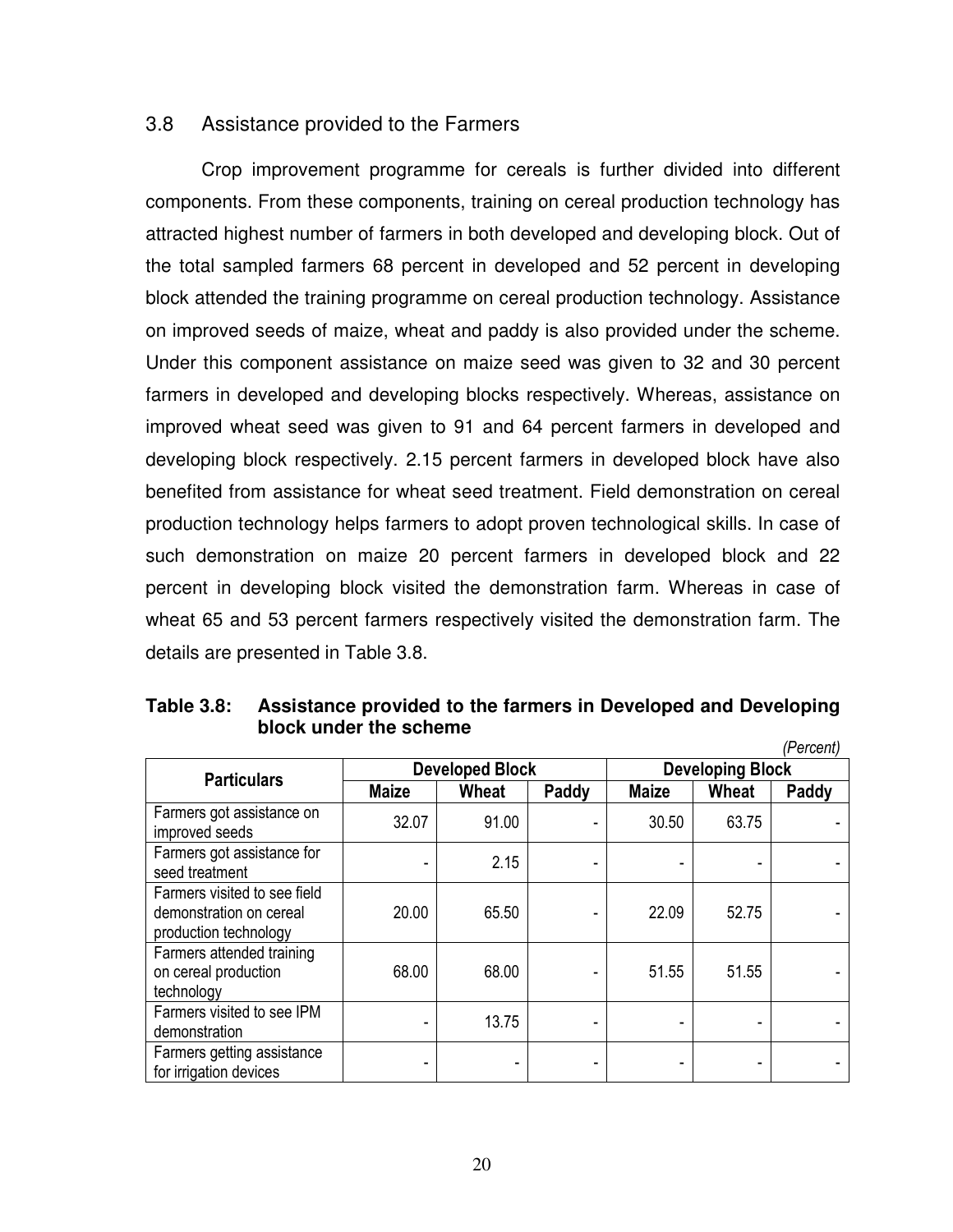In the developed block 14 percent farmers also visited to see IPM demonstration on wheat. None of the farmers in developed and developing block get assistance for irrigation equipments during 2004-05.

### 3.9 Attitude of Farmers about the scheme

Attitude of beneficiary farmers towards various components of the scheme is presented in Table 3.9. The table reveals that 10 percent farmers in the developed block reported that assistance on improved seeds of wheat was inadequate whereas in developing block 25 and 20 percent farmers respectively reported that the assistance on improved seed of wheat and maize to be inadequate. Assistance on seed treatment of wheat to be inadequate was reported by 15 percent farmers in developing block. Demonstration and training on cereal production technology in case of wheat is reported to be inadequate by 23.5 and 42.5 percent farmers in developed and developing block respectively. In case of maize 52 and 42.5 percent farmers of developed and developing block respectively reported the inadequacy of demonstration and training. IPM demonstration is found to be 100 percent inadequate in case of wheat and maize in developing block. Farmers of both developed and developing block reported that assistance on water lifting devices and pumping sets was inadequate.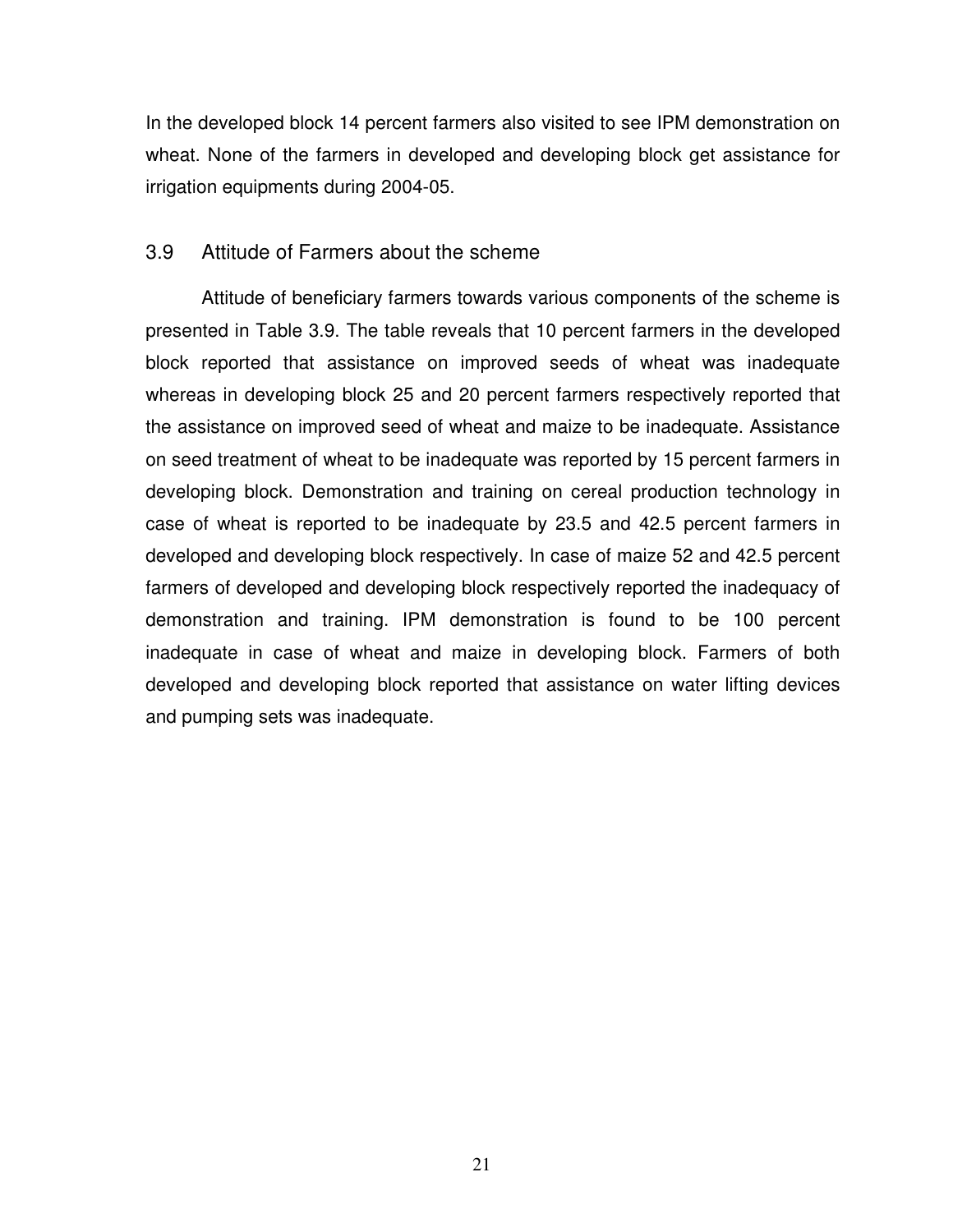#### **Table 3.9: Attitude of Beneficiary farmers in Developed and Developing block towards various components of the scheme**  *(Percent)*

|                |                             |       |                           |                                   | ,, o, oo, it,<br><b>Responses</b><br>Adequate<br><b>High</b><br><b>Developed</b><br>Developed<br><b>Developing</b><br><b>Developing</b><br><b>Block</b><br><b>Block</b><br><b>Block</b><br><b>Block</b><br>90.00<br>75.00<br>0.00<br>0.00<br>100.00<br>80.00<br>0.00<br>0.00<br>100.00<br>85.00<br>0.00<br>0.00<br>76.25<br>57.50<br>0.00<br>0.00<br>48.00<br>0.00<br>0.00<br>57.50 |      |      |                                                                            |
|----------------|-----------------------------|-------|---------------------------|-----------------------------------|-------------------------------------------------------------------------------------------------------------------------------------------------------------------------------------------------------------------------------------------------------------------------------------------------------------------------------------------------------------------------------------|------|------|----------------------------------------------------------------------------|
| S.<br>No.      | <b>Particulars</b>          | Crop  |                           | Inadequate                        |                                                                                                                                                                                                                                                                                                                                                                                     |      |      | 0.00<br>0.00<br>$\overline{\phantom{a}}$<br>$\overline{\phantom{a}}$<br>ä, |
|                |                             |       | Developed<br><b>Block</b> | <b>Developing</b><br><b>Block</b> |                                                                                                                                                                                                                                                                                                                                                                                     |      |      |                                                                            |
|                | Assistance on               | Wheat | 10.00                     | 25.00                             |                                                                                                                                                                                                                                                                                                                                                                                     |      |      |                                                                            |
| 1              | Improved                    | Paddy |                           |                                   |                                                                                                                                                                                                                                                                                                                                                                                     |      |      |                                                                            |
|                | Seeds                       | Maize |                           | 20.00                             |                                                                                                                                                                                                                                                                                                                                                                                     |      |      |                                                                            |
|                | Assistance on               | Wheat | 0.00                      | 15.00                             |                                                                                                                                                                                                                                                                                                                                                                                     |      |      |                                                                            |
| $\overline{2}$ | Seed                        | Paddy |                           |                                   |                                                                                                                                                                                                                                                                                                                                                                                     |      |      |                                                                            |
|                | Treatment                   | Maize |                           |                                   |                                                                                                                                                                                                                                                                                                                                                                                     |      |      |                                                                            |
|                | Demonstration               | Wheat | 23.50                     | 42.50                             |                                                                                                                                                                                                                                                                                                                                                                                     |      |      |                                                                            |
| 3              | & Training on<br>Cereal     | Paddy |                           |                                   |                                                                                                                                                                                                                                                                                                                                                                                     |      |      |                                                                            |
|                | production<br>Technology    | Maize | 52.00                     | 42.50                             |                                                                                                                                                                                                                                                                                                                                                                                     |      |      |                                                                            |
|                |                             | Wheat | 5.00                      | 100.00                            | 95.00                                                                                                                                                                                                                                                                                                                                                                               | 0.00 | 0.00 |                                                                            |
| 4              | <b>IPM</b><br>Demonstration | Paddy |                           |                                   |                                                                                                                                                                                                                                                                                                                                                                                     |      |      |                                                                            |
|                |                             | Maize | 5.00                      | 100.00                            | 95.00                                                                                                                                                                                                                                                                                                                                                                               | 0.00 | 0.00 |                                                                            |
|                | Water lifting               | Wheat | 66.00                     | 50.00                             | ۰                                                                                                                                                                                                                                                                                                                                                                                   |      |      |                                                                            |
| 5              | devices/                    | Paddy |                           |                                   | ۰                                                                                                                                                                                                                                                                                                                                                                                   |      |      |                                                                            |
|                | <b>Pumping Set</b>          | Maize | 66.00                     | 50.00                             | ۰                                                                                                                                                                                                                                                                                                                                                                                   |      |      |                                                                            |

### 3.9 Summing Up

 The crop improvement programme for cereals was launched in 10 districts of Himachal Pradesh except Kinnaur and Lahaul- Spiti since 2000-01. The analysis of area and production trends of cereal crops reveals that after the implementation of the scheme the growth in the area and production of wheat has significantly improved but declined in case of paddy and maize. The analysis of physical and financial achievements of the scheme reveals that targets are exceeded in districts which are main producers of these crops like Hamirpur, Una etc. The results also reveal that the schemes are largely benefiting less privileged classes of the society,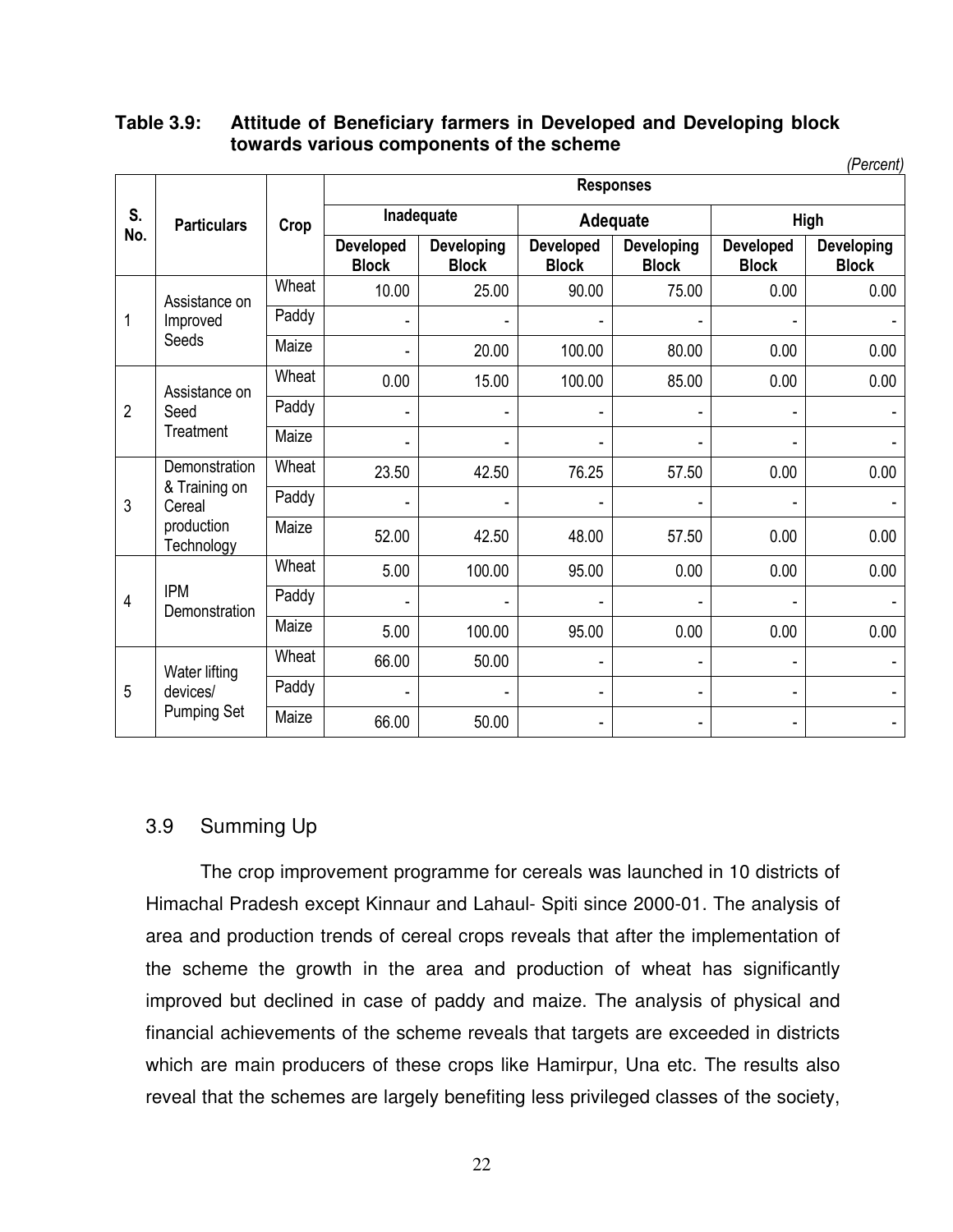which can be considered as major achievement of the scheme. Major constraint in not achieving desired targets is mainly due to shortage of staff with the implementing agency. It was observed during the field survey that the farmers generally unable to reap the benefits of the scheme due to late supply of seed. Hence it is suggested that seed should be provided to the farmers well before the sowing season. To make necessary arrangements seed coupons can also be given to the farmers. After the implementation of the scheme there is a significant increase in the net returns of the beneficiaries as compared to their counterparts. However, the farmers reported that different provisions under the scheme are not adequate especially IPM demonstration. Thus, it was also suggested that assistance under the all components of the scheme must be given due weightage.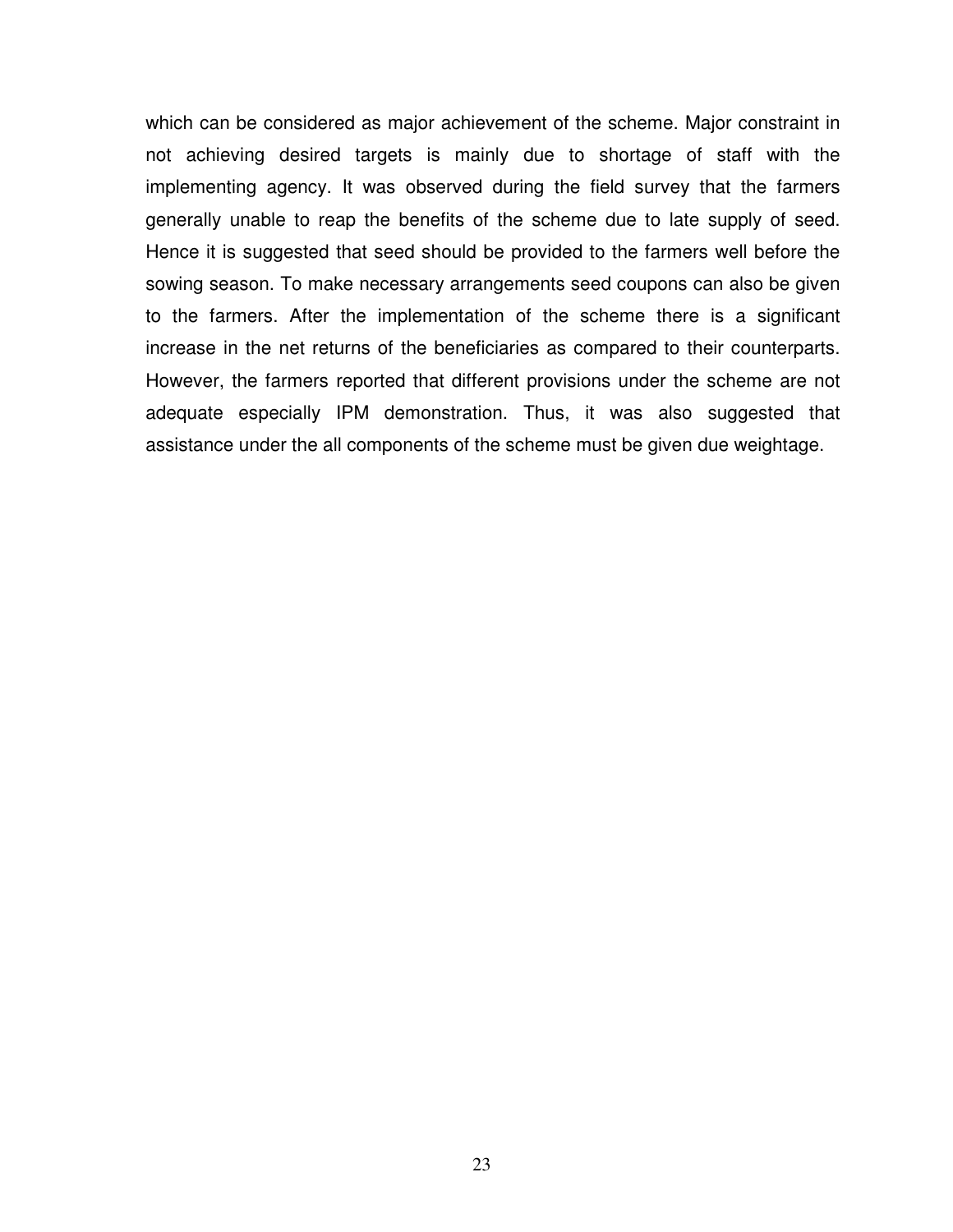# Chapter IV Scheme for Mechanization

The present chapter attempts to evaluate the Physical and Financial Targets and achievements of Scheme of Mechanization. The chapter also analyses the impact of the scheme on the production and income of beneficiaries of the scheme and examines the problems faced by the beneficiaries of the scheme.

### 4.1 Physical and Financial Targets and Achievements

 Physical and financial targets and achievements of the scheme are presented in Table 4.1.

### 4.2 Socio- economic profile of sampled farmers

**Developed block** The socio- economic profiles of sampled beneficiary and non- beneficiary farmers are presented in Table 4.2. The table reveals that of all beneficiary farmers of the scheme, 48.55 percent belonged to SC category followed by 48.11 percent general category and 3.34 percent OBC category farmers. Among non-beneficiary farmers, 43.00 percent belonged to SC, 52.50 percent general and 4.50 percent OBC category farmers. It indicates that the scheme contributes largely to the upliftment of deprived and backward classes. The average family size among beneficiary farmers of the scheme was 4.84 persons and 5.63 persons among nonbeneficiary farmers. Dependency ratio was 0.43 and 0.49 among beneficiary and non- beneficiary farmers respectively. The literacy rate among beneficiary farmers was 89.00 percent as compared to 90.12 percent among non- beneficiary farmers. Among beneficiary farmers agriculture was the main occupation of 78.65 percent farmers followed by service 19.50 and other 1.85 percent. Similarly among nonbeneficiary farmers agriculture was the main occupation of 64.00 percent farmers followed by service 34.00 and other occupations 2.00 percent.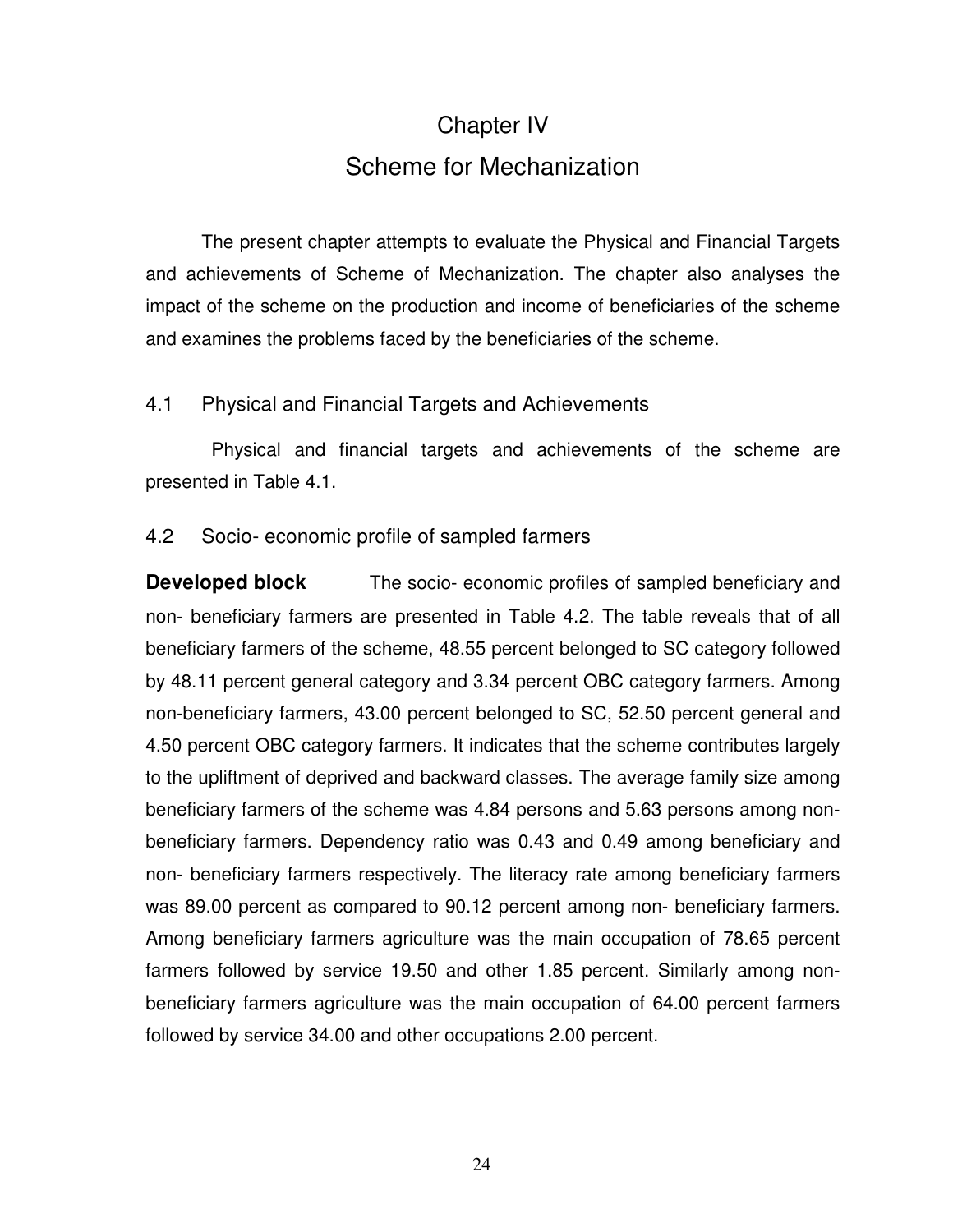**Developing block** The table reveals that of all beneficiary farmers of the scheme, 49.25 percent belonged to SC category followed by 47.50 percent general and 3.25 percent OBC category. Among non-beneficiary farmers, 57.00 percent belonged to general, 38.50 percent SC and 4.50 percent belonged to OBC category. The average family size among beneficiary farmers of the scheme was 4.45 persons and 4.92 persons among non- beneficiary farmers. Dependency ratio was 0.54 and 0.58 among beneficiary and non- beneficiary farmers respectively. The literacy rate among beneficiary farmers was 83.00 percent as compared to 83.25 percent among non- beneficiary farmers. Among beneficiary farmers agriculture was the main occupation of 74.00 percent farmers followed by service 24.00 and other 2.00 percent. Similarly among non- beneficiary farmers agriculture was the main occupation of 72.25 percent farmers and service 27.75 percent farmers.

### 4.3 Land use pattern of sampled farmers

Land use pattern of sampled farmers in developed and developing block is presented in Table 4.3. The table reveals that among beneficiaries of the scheme in developed block, land under field crops has increased from 0.88 ha to 0.98 ha per household after the scheme was initiated. Whereas in case of non- beneficiary farmers it remains same at 0.76 ha per household in the developed block.

In developing block land under field crops has increased from 0.91 ha to 0.95 ha per household among beneficiaries and there was no change in the land use pattern among non- beneficiary farmers.

### 4.4 Cropping pattern of sampled farmers

### 4.4.1 Developed block

Cropping pattern of sampled farmers in developed block is presented in Table 4.4.1. The table reveals that beneficiary farmers of the developed block were mainly growing crops like wheat, maize, onion, mustard, potato and vegetables. The table reveals that area under maize, wheat and potato has increased after the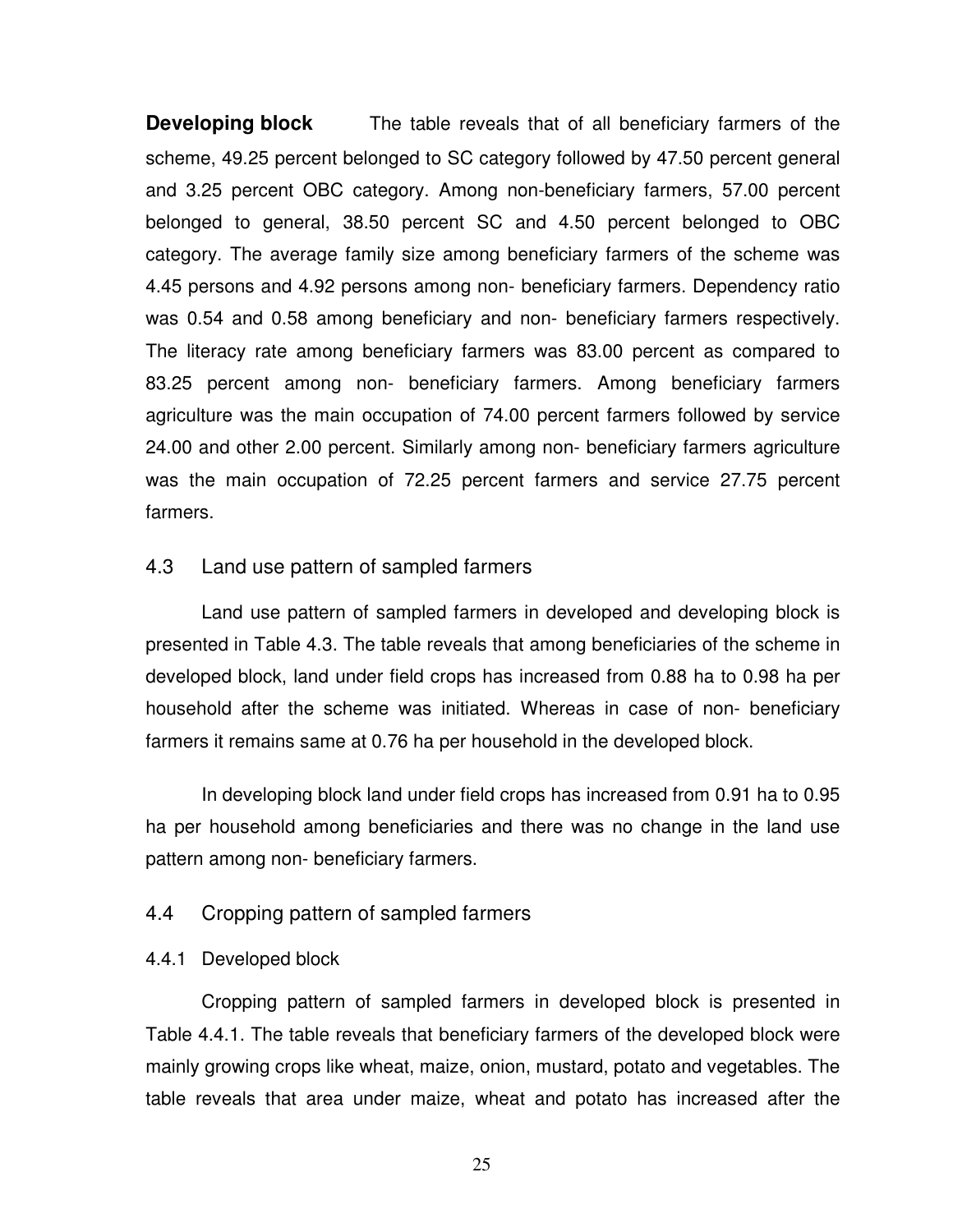intervention of the scheme. Cropping intensity among different category of farmers has also increased after the intervention except small category. Overall cropping intensity has increased from 167 to 179 percent after the intervention. It is also higher among beneficiaries as compared to non- beneficiary farmers.

### 4.4.2 Developing block

Cropping pattern of sampled farmers in developing block is presented in Table 4.4.2. The table reveals that maize, wheat, pulses, mustard, potato and vegetables like tomato, cabbage etc were the major crops grown by farmers in the area. The table reveals that area under maize, wheat and pulses has increased after the intervention of the scheme. Cropping intensity among different category of farmers has also increased after the intervention except small category. Overall cropping intensity was declined marginally from 159.34 to 158.95 percent after the intervention. Among non- beneficiary farmers overall cropping intensity has increased from 152.13 to 155.32 percent during the same period.

### 4.5 Record of farm Implements

#### 4.5.1 Developed Block

The record of farm implements among beneficiaries and non- beneficiary farmers in developed block is presented in Table 4.5.1 and 4.5.2 respectively. Table 5.5.1 reveals that out of the total farm implements owned by the sampled farm households 42.86 percent tractors, 14.29 percent power tillers, 28.57 percent power threshers, 14.29 percent power operated sprayer, 88.89 percent seed bins, 47.06 percent animal drawn plough etc are purchased under the scheme. There is a least purchase in case of manually operated implements. Table also reveals that per household farm implements are higher among beneficiary farmers as compared to non- beneficiary farmers.

#### 4.5.2 Developing Block

The record of farm implements among beneficiaries and non- beneficiary farmers in developing block is presented in Table 4.5.3 and 4.5.4 respectively.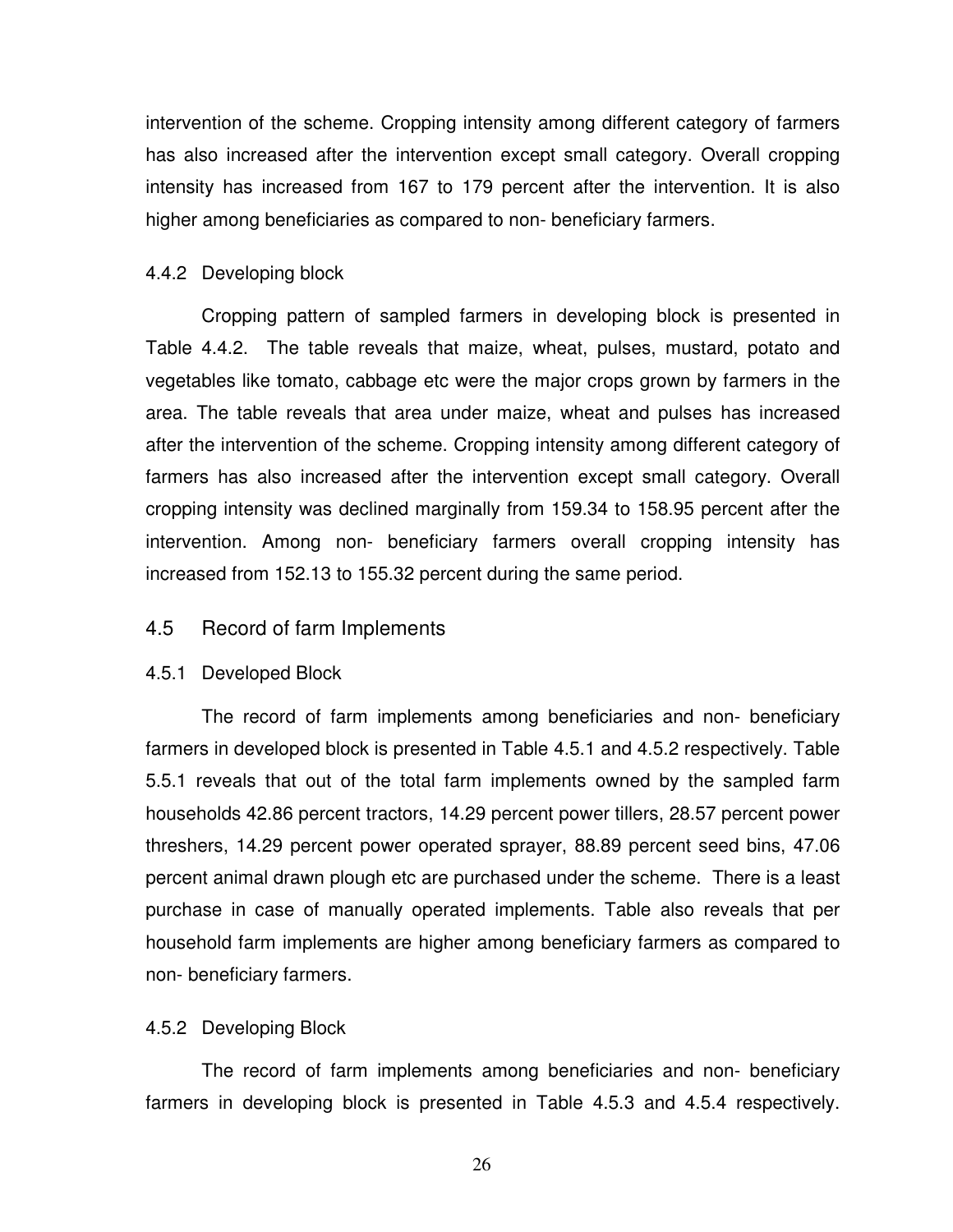Table 4.5.3 reveals that out of the total farm implements owned by the sampled farm households only 20.00 percent tractors, 25.00 percent power operated sprayer and 87.50 percent seed bins are purchased under the scheme. Table also reveals that per household farm implements are higher among beneficiary farmers as compared to non- beneficiary farmers.

| S.             |                                                                                                                                       |      |      |               | <b>HIMACHAL PRADESH</b> |                    |
|----------------|---------------------------------------------------------------------------------------------------------------------------------------|------|------|---------------|-------------------------|--------------------|
| No.            | Component                                                                                                                             | Unit |      | <b>Target</b> |                         | <b>Achievement</b> |
|                |                                                                                                                                       |      | Phy. | Fin.          | Phy.                    | Fin.               |
| 1              | Assistance to farmers on small<br>tractors upto 35 PTO HP @ 25 %<br>limit to Rs 30,000 per Tractor                                    | Nos. | 40   | 12.00         | 59                      | 1770000<br>(147.5) |
| $\overline{2}$ | Assistance to farmers on Power<br>Tillers $@$ 25 % limited to Rs 30,000<br>per Power Tiller of 8 BHP and above,<br>which ever is less | Nos. | 10   | 3.00          | 18                      | 504903<br>(168.3)  |
| 3              | <b>Testing/ Modification &amp; Development</b><br>of Prototypes of farm implements/<br>machinery and for hill agriculture             |      |      | 2.00          |                         | 160000<br>(80.0)   |
| 4              | Scientific Seed Storage- Providing<br>Seed Bins on 25 % cost limited to<br>maximum of Rs 150 each                                     | Nos. | 3000 | 4.50          | 1867                    | 279147<br>(62.0)   |
| 5              | Implements/ Machinery: Assistance<br>on improved implements/ machinery                                                                |      |      |               |                         |                    |
| a)             | Power threshers & power operated<br>implements/ machinery (all type) @<br>25% to Rs 5000 per unit                                     | Nos. | 160  | 8.00          | 851                     | 1183684<br>(148.0) |
| b)             | Animal drawn implements @ 25%<br>limited to Rs 2000 each                                                                              | Nos. | 500  | 10.00         | 6678                    | 512277<br>(51.2)   |
| c)             | Manually operated implements @<br>25% limited to Rs 400                                                                               | Nos. | 1250 | 5.00          | 4139                    | 295867<br>(59.2)   |
| d)             | Power operated Zero Till Drill<br>assistance @ 25%                                                                                    | Nos. | 20   | 1.00          |                         |                    |
|                | Total                                                                                                                                 |      |      | 45.50         |                         | 4705878<br>(103.4) |

### **Table 4.1: Targets and Achievements of Scheme for Mechanization (2004-05)**

*\*Figures in parenthesis are percentages*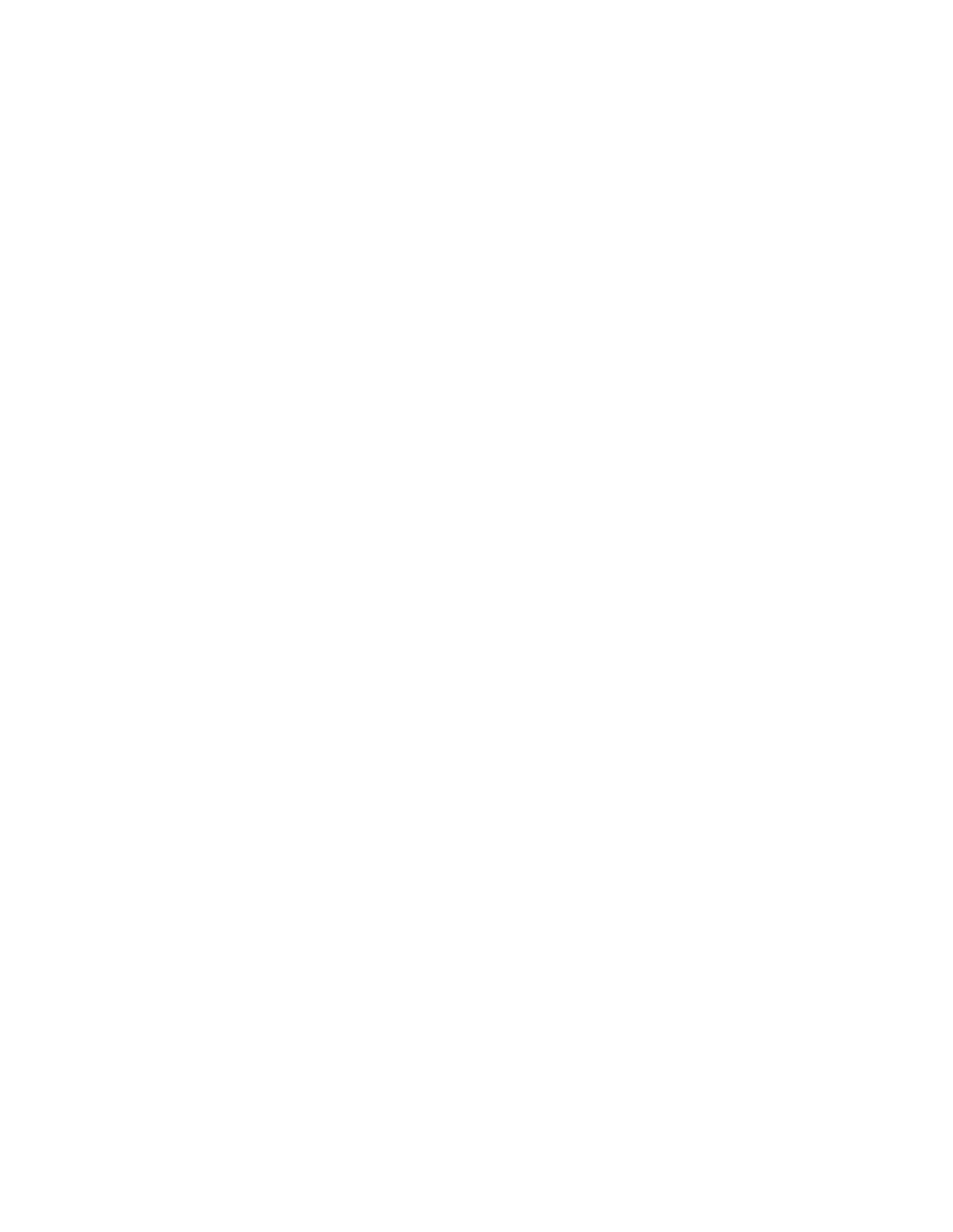|                        |                      | Developed block   |                      | <b>Developing Block</b> |
|------------------------|----------------------|-------------------|----------------------|-------------------------|
| <b>Particulars</b>     | <b>Beneficiaries</b> | Non-beneficiaries | <b>Beneficiaries</b> | Non-beneficiaries       |
| Caste $(\%)$           | 100.00               | 100.00            | 100.00               | 100.00                  |
| <b>SC</b>              | 48.55                | 43.00             | 49.25                | 38.50                   |
| <b>ST</b>              | ۰                    | ٠                 | -                    |                         |
| <b>OBC</b>             | 3.34                 | 4.50              | 3.25                 | 4.50                    |
| General                | 48.11                | 52.50             | 47.50                | 57.00                   |
| Avg. family size (No.) | 4.84                 | 5.63              | 5.45                 | 4.92                    |
| Literacy (%)           | 89.00                | 90.12             | 83.01                | 83.25                   |
| Dependency ratio       | 0.43                 | 0.49              | 0.54                 | 0.58                    |
| Occupation (%)         |                      |                   |                      |                         |
| Agriculture            | 78.65                | 64.00             | 76.00                | 72.25                   |
| Service                | 19.50                | 34.00             | 23.65                | 27.75                   |
| Other                  | 1.85                 | 2.00              | 0.35                 |                         |

## **Table 4.2: Socio- economic profile of Sampled Farmers (2004-05)**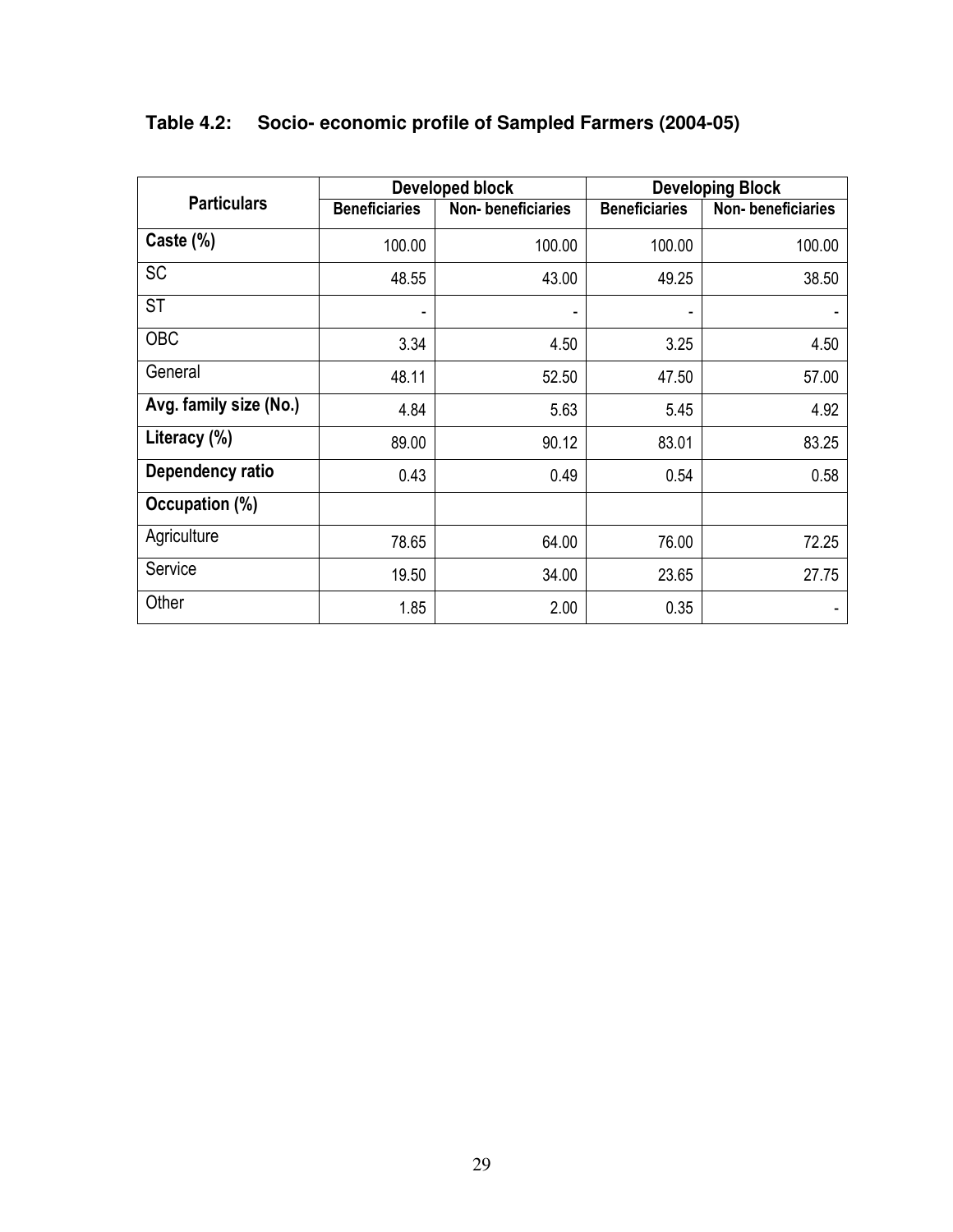|  |  |  |  | Table 4.3: Land use pattern of Sampled Farmers in Developed and Developing Block (2004-05) |  |
|--|--|--|--|--------------------------------------------------------------------------------------------|--|
|--|--|--|--|--------------------------------------------------------------------------------------------|--|

*(ha/household)* 

|                        |                    |       |                          | <b>Beneficiaries</b> |                          |                |                         |       |                    |       |                          |                          | <b>Non-Beneficiaries</b> |                |               | <b>Total</b><br>After<br>0.63<br>0.63<br>1.04<br>1.04<br>2.05<br>2.05<br>0.98<br>0.98<br>0.71<br>0.71 |  |  |
|------------------------|--------------------|-------|--------------------------|----------------------|--------------------------|----------------|-------------------------|-------|--------------------|-------|--------------------------|--------------------------|--------------------------|----------------|---------------|-------------------------------------------------------------------------------------------------------|--|--|
| <b>Farm category</b>   | <b>Field Crops</b> |       | <b>Current Fallow</b>    |                      | Ghasni                   |                | <b>Total</b>            |       | <b>Field Crops</b> |       | <b>Current Fallow</b>    |                          |                          | Ghasni         |               |                                                                                                       |  |  |
|                        | <b>Before</b>      | After | <b>Before</b>            | After                | <b>Before</b>            | After          | <b>Before</b>           | After | <b>Before</b>      | After | <b>Before</b>            | After                    | <b>Before</b>            | After          | <b>Before</b> |                                                                                                       |  |  |
| <b>Developed Block</b> |                    |       |                          |                      |                          |                |                         |       |                    |       |                          |                          |                          |                |               |                                                                                                       |  |  |
| Marginal               | 0.67               | 0.72  | 0.05                     | 0.00                 | 0.06                     | 0.06           | 0.78                    | 0.78  | 0.61               | 0.61  | 0.02                     | 0.02                     | $\overline{\phantom{a}}$ | ٠              |               |                                                                                                       |  |  |
| Small                  | 1.01               | 1.13  | 0.17                     | 0.05                 | 0.02                     | 0.02           | 1.20                    | .20   | 0.81               | 0.81  | $\overline{\phantom{0}}$ | ٠                        | 0.23                     | 0.23           |               |                                                                                                       |  |  |
| Semi Med.              | 1.93               | 2.11  | 0.18                     | 0.00                 | 0.62                     | 0.62           | 2.73                    | 2.73  | 1.85               | 1.86  | 0.03                     | 0.02                     | 0.17                     | 0.17           |               |                                                                                                       |  |  |
| <b>Overall</b>         | 0.88               | 0.98  | 0.05                     | 0.02                 | 0.09                     | 0.09           | 1.02                    | 1.09  | 0.76               | 0.76  | 0.01                     | 0.01                     | 0.21                     | 0.21           |               |                                                                                                       |  |  |
|                        |                    |       |                          |                      |                          |                | <b>Developing Block</b> |       |                    |       |                          |                          |                          |                |               |                                                                                                       |  |  |
| Marginal               | 0.63               | 0.63  |                          |                      |                          | $\blacksquare$ | 0.63                    | 0.63  | 0.71               | 0.71  | $\blacksquare$           |                          |                          |                |               |                                                                                                       |  |  |
| Small                  | 1.15               | .26   | 0.11                     | 0.00                 | $\overline{\phantom{a}}$ | $\blacksquare$ | .26                     | .26   | 1.23               | 1.23  | $\overline{\phantom{0}}$ | $\overline{\phantom{a}}$ | 0.05                     | 0.05           | 1.28          | 1.28                                                                                                  |  |  |
| Semi Med.              | 2.05               | 2.05  | $\overline{\phantom{a}}$ | ۰                    | $\overline{\phantom{a}}$ | $\blacksquare$ | 2.05                    | 2.05  | $\sim$             | ٠     | -                        | $\overline{\phantom{0}}$ |                          | $\blacksquare$ | ۰             | $\overline{\phantom{a}}$                                                                              |  |  |
| <b>Overall</b>         | 0.91               | 0.95  | 0.04                     | 0.00                 | $\blacksquare$           | $\blacksquare$ | 0.95                    | 0.95  | 0.94               | 0.94  | ٠.                       |                          | 0.02                     | 0.02           | 0.96          | 0.96                                                                                                  |  |  |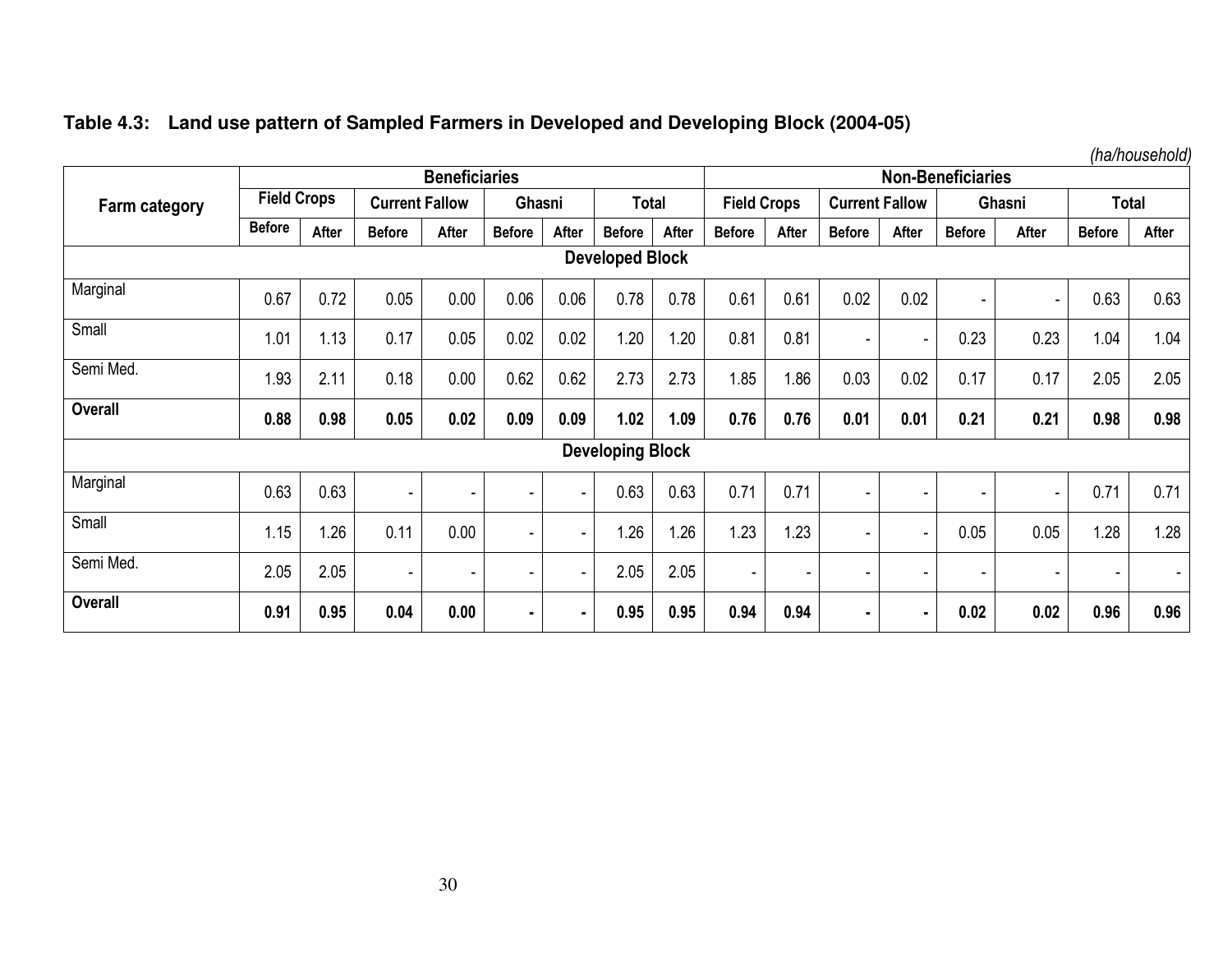|                |               |                 |              |                      |                              |                |                 |              |                          |                          | (Ha/HH)        |
|----------------|---------------|-----------------|--------------|----------------------|------------------------------|----------------|-----------------|--------------|--------------------------|--------------------------|----------------|
| <b>Crops</b>   |               |                 |              | <b>Beneficiaries</b> |                              |                |                 |              | <b>Non-Beneficiaries</b> |                          |                |
|                |               | <b>Marginal</b> | <b>Small</b> | S. Medium            | <b>Medium</b>                | <b>Overall</b> | <b>Marginal</b> | <b>Small</b> | S. Medium                | <b>Medium</b>            | <b>Overall</b> |
|                | <b>Before</b> | 0.15            | 0.20         | 0.55                 | -                            | 0.23           | 0.25            | 0.31         | 0.69                     | $\overline{\phantom{a}}$ | 0.27           |
| <b>Maize</b>   | <b>After</b>  | 0.18            | 0.20         | 0.60                 | $\blacksquare$               | 0.27           | 0.25            | 0.33         | 0.72                     | ÷                        | 0.28           |
| Wheat          | <b>Before</b> | 0.45            | 0.72         | 1.50                 | ۰                            | 0.59           | 0.37            | 0.47         | 1.08                     | ٠                        | 0.46           |
|                | <b>After</b>  | 0.50            | 0.80         | 1.75                 | $\overline{\phantom{0}}$     | 0.76           | 0.37            | 0.48         | 1.10                     | ۰                        | 0.46           |
| <b>Mustard</b> | <b>Before</b> | 0.10            | 0.15         | 0.25                 | ۰                            | 0.14           | 0.05            | 0.10         | 0.25                     | ۰                        | 0.09           |
|                | After         | 0.10            | 0.15         | 0.25                 | Ξ.                           | 0.14           | 0.05            | 0.10         | 0.25                     | ٠                        | 0.09           |
| Onion          | <b>Before</b> | 0.15            | 0.20         | ۰                    | $\overline{\phantom{a}}$     | 0.17           | 0.12            | 0.05         | 0.38                     | $\frac{1}{2}$            | 0.10           |
|                | After         | 0.15            | 0.20         | ٠                    | $\qquad \qquad \blacksquare$ | 0.17           | 0.12            | 0.05         | 0.40                     | ۰                        | 0.10           |
|                | <b>Before</b> | 0.17            | 0.25         | -                    | -                            | 0.19           | 0.08            |              | 0.50                     | ۰                        | 0.13           |
| Potato         | <b>After</b>  | 0.20            | 0.25         | ۰                    | -                            | 0.22           | 0.10            |              | 0.50                     | ۰                        | 0.15           |
| Vegetables     | <b>Before</b> | 0.09            | 0.45         | 0.50                 | $\blacksquare$               | 0.15           | 0.10            | 0.16         | 0.75                     | ۰                        | 0.15           |
|                | <b>After</b>  | 0.12            | 0.60         | 0.75                 | Ξ.                           | 0.19           | 0.10            | 0.18         | 0.78                     | ۰                        | 0.17           |
| <b>GCA</b>     | <b>Before</b> | 1.11            | 1.97         | 2.80                 | $\overline{\phantom{a}}$     | 1.47           | 0.97            | 1.09         | 3.65                     | ä,                       | 1.20           |
|                | After         | 1.25            | 2.20         | 3.35                 | $\overline{\phantom{a}}$     | 1.75           | 0.99            | 1.14         | 3.75                     | ۰                        | 1.25           |
|                | <b>Before</b> | 0.67            | 1.01         | 1.93                 | $\overline{\phantom{0}}$     | 0.88           | 0.61            | 0.81         | 1.85                     | ٠                        | 0.76           |
| <b>NSA</b>     | <b>After</b>  | 0.72            | 1.13         | 2.11                 | $\overline{\phantom{a}}$     | 0.98           | 0.61            | 0.81         | 1.86                     | $\blacksquare$           | 0.76           |
|                | <b>Before</b> | 165.67          | 195.05       | 145.08               | ۰                            | 167.04         | 159.02          | 134.57       | 197.30                   | $\overline{\phantom{a}}$ | 157.89         |
| CI(%)          | <b>After</b>  | 173.61          | 194.69       | 158.76               | $\overline{\phantom{0}}$     | 178.57         | 162.29          | 140.74       | 201.61                   | $\blacksquare$           | 164.47         |

#### **Table 4.4.1:Cropping pattern of Sampled Farmers in Developed Block (2004-05)**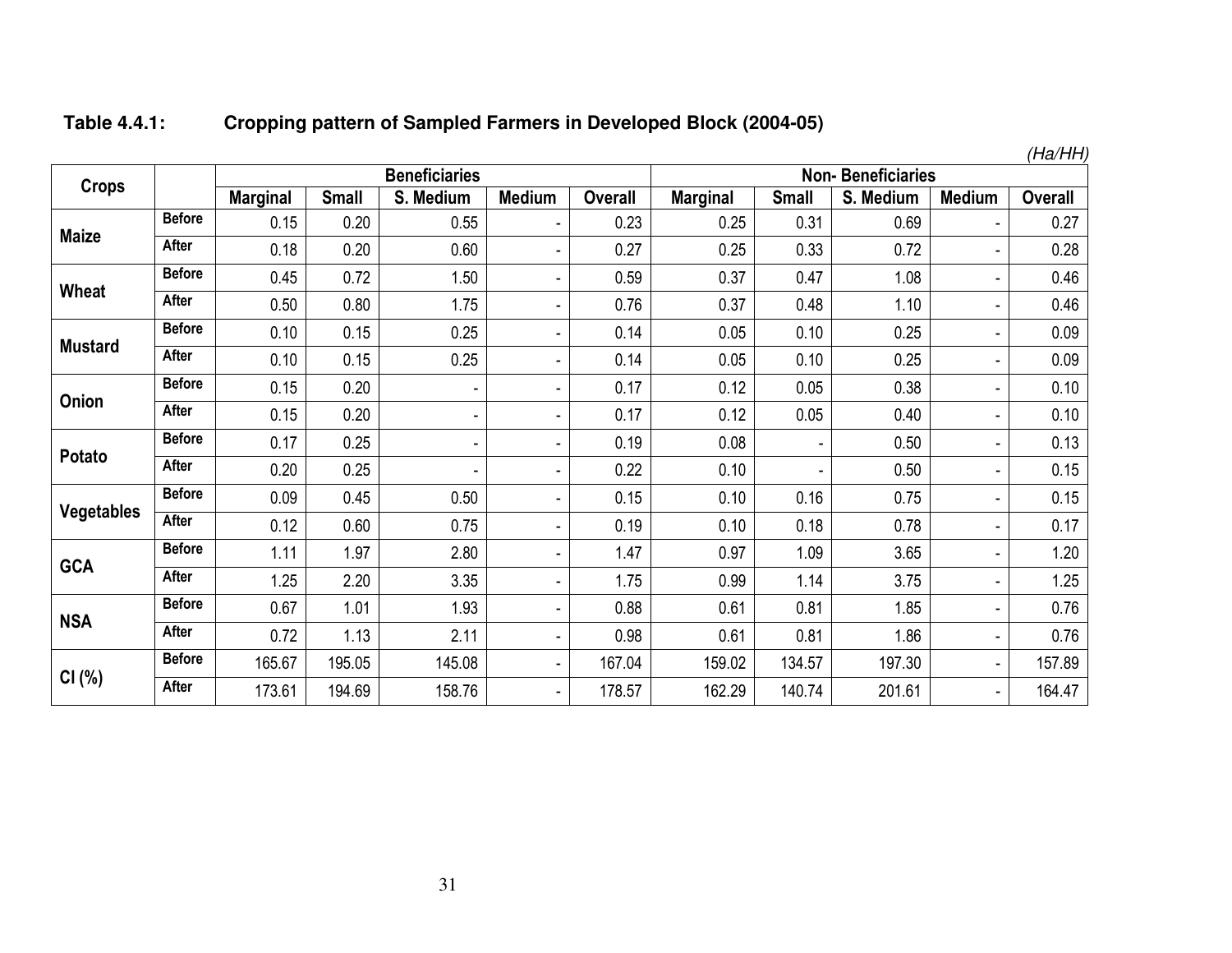#### **Table 4.4.2:Cropping pattern of Sampled Farmers in Developing Block (2004-05)**

|                   |               |                 |              | <b>Beneficiaries</b> |                          |                |                 |              | <b>Non-Beneficiaries</b> |                | (Пa/ПП,        |
|-------------------|---------------|-----------------|--------------|----------------------|--------------------------|----------------|-----------------|--------------|--------------------------|----------------|----------------|
| <b>Crops</b>      |               | <b>Marginal</b> | <b>Small</b> | S. Medium            | <b>Medium</b>            | <b>Overall</b> | <b>Marginal</b> | <b>Small</b> | S. Medium                | <b>Medium</b>  | <b>Overall</b> |
|                   | <b>Before</b> | 0.20            | 0.65         | 0.68                 | $\overline{\phantom{a}}$ | 0.43           | 0.26            | 0.70         | ٠                        |                | 0.49           |
| <b>Maize</b>      | After         | 0.22            | 0.69         | 0.70                 | $\overline{\phantom{0}}$ | 0.44           | 0.28            | 0.72         | ٠                        |                | 0.50           |
|                   | <b>Before</b> | 0.40            | 0.75         | 1.20                 | $\blacksquare$           | 0.54           | 0.43            | 0.75         | ٠                        | ٠              | 0.58           |
| Wheat             | <b>After</b>  | 0.40            | 0.80         | 1.23                 | -                        | 0.57           | 0.43            | 0.75         | ٠                        | ۰              | 0.58           |
|                   | <b>Before</b> | 0.10            | 0.25         | 0.50                 | -                        | 0.16           | 0.08            | 0.20         | ٠                        | Ξ.             | 0.11           |
| <b>Pulses</b>     | <b>After</b>  | 0.12            | 0.25         | 0.55                 | $\blacksquare$           | 0.18           | 0.09            | 0.21         | ٠                        | ۰              | 0.12           |
|                   | <b>Before</b> | 0.05            | 0.12         | 0.45                 | $\overline{\phantom{a}}$ | 0.11           | 0.10            | 0.10         | ٠                        | -              | 0.08           |
| <b>Mustard</b>    | After         | 0.05            | 0.12         | 0.47                 | ۰                        | 0.11           | 0.10            | 0.10         | ٠                        | Ξ.             | 0.08           |
|                   | <b>Before</b> | 0.05            | 0.10         | 0.50                 | -                        | 0.09           | 0.05            | 0.10         | ۰                        | ä,             | 0.06           |
| <b>Potato</b>     | After         | 0.05            | 0.10         | 0.50                 | ۰                        | 0.09           | 0.05            | 0.10         | ۰                        | Ξ.             | 0.06           |
|                   | <b>Before</b> | 0.10            | 0.15         | 0.50                 | $\overline{\phantom{a}}$ | 0.12           | 0.10            | 0.15         | ۰                        | ٠              | 0.11           |
| <b>Vegetables</b> | After         | 0.10            | 0.15         | 0.50                 | $\overline{\phantom{a}}$ | 0.12           | 0.10            | 0.17         | ٠                        | Ξ.             | 0.12           |
|                   | <b>Before</b> | 0.90            | 2.02         | 3.83                 | Ξ.                       | 1.45           | 1.02            | 2.00         | ٠                        | Ξ.             | 1.43           |
| <b>GCA</b>        | After         | 0.94            | 2.11         | 3.95                 | Ξ.                       | 1.51           | 1.05            | 2.05         | ٠                        |                | 1.46           |
|                   | <b>Before</b> | 0.62            | 1.15         | 2.05                 | $\overline{\phantom{a}}$ | 0.91           | 0.71            | 1.23         | ٠                        | Ξ.             | 0.94           |
| <b>NSA</b>        | <b>After</b>  | 0.63            | 1.26         | 2.05                 | $\overline{\phantom{a}}$ | 0.95           | 0.71            | 1.23         | ۰                        | Ξ.             | 0.94           |
|                   | <b>Before</b> | 145.16          | 175.65       | 186.82               | Ξ.                       | 159.34         | 143.66          | 162.60       | ٠                        | ۳.             | 152.13         |
| CI(%)             | After         | 149.21          | 167.46       | 192.68               | $\overline{\phantom{a}}$ | 158.95         | 147.89          | 166.67       | ٠                        | $\blacksquare$ | 155.32         |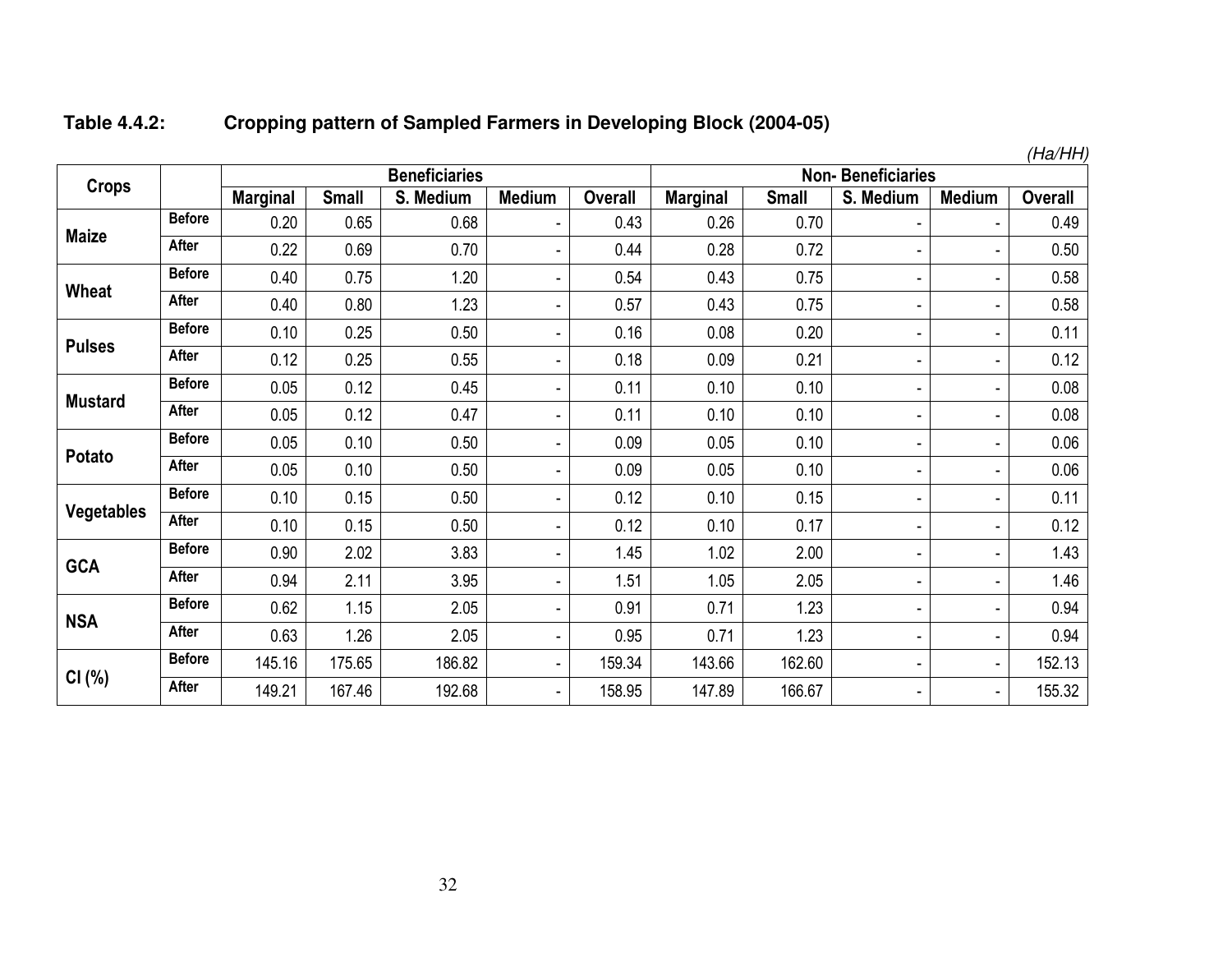|                                           |                 |                |                |                |                |                          |                |                                       |                          | (Per Household) |
|-------------------------------------------|-----------------|----------------|----------------|----------------|----------------|--------------------------|----------------|---------------------------------------|--------------------------|-----------------|
| <b>Farm Implements</b>                    |                 |                | <b>Number</b>  |                |                |                          |                | <b>Purchased Under the Scheme (%)</b> |                          |                 |
|                                           | <b>Marginal</b> | <b>Small</b>   | S. Med.        | Med.           | <b>Overall</b> | <b>Marginal</b>          | <b>Small</b>   | S. Med.                               | Med.                     | <b>Overall</b>  |
| Tractor                                   | 0.17            | 0.25           | 0.50           |                | 0.23           | 33.33                    | 50.00          | 50.00                                 |                          | 42.86           |
| <b>Power Tiller</b>                       | 0.17            | 0.25           | 0.50           |                | 0.23           |                          |                | 50.00                                 | $\blacksquare$           | 14.29           |
| Power Thresher                            | 0.17            | 0.25           | 0.50           |                | 0.23           | 33.33                    | 50.00          | ٠                                     | $\blacksquare$           | 28.57           |
| Power operated zero<br>till drill         | ٠               | $\blacksquare$ | 0.25           | $\blacksquare$ | 0.03           | -                        | ۰              | $\blacksquare$                        | ٠                        |                 |
| Other Power operated<br><i>implements</i> |                 |                |                |                |                |                          |                |                                       |                          |                 |
| Sprayer                                   | 0.06            | 0.37           | 0.75           | $\sim$         | 0.23           | $\blacksquare$           | 33.33          | $\blacksquare$                        | $\blacksquare$           | 14.29           |
| Diesel Pump                               | 0.11            | 0.50           | 0.75           | $\blacksquare$ | 0.30           | $\overline{\phantom{a}}$ |                | $\overline{\phantom{a}}$              | $\overline{a}$           |                 |
| Electric Pump                             | 0.11            | 0.37           | 0.75           |                | 0.27           |                          |                | ٠                                     | $\overline{\phantom{a}}$ | $\mathbf{r}$    |
| <b>Seed Bins</b>                          | 0.89            | 1.00           | 0.75           | ÷.             | 0.90           | 87.50                    | 87.50          | 100.00                                | $\blacksquare$           | 88.89           |
| <b>Animal Drawn</b><br><b>Implements</b>  |                 |                |                |                |                |                          |                |                                       |                          |                 |
| Plough                                    | 0.67            | 0.62           | 0.25           | ÷.             | 0.57           | 50.00                    | 40.00          | ÷.                                    | $\blacksquare$           | 47.06           |
| Cultivator                                | 0.67            | 0.62           | 0.25           | ÷              | 0.57           | 16.67                    |                | ٠                                     | $\overline{\phantom{a}}$ | 11.76           |
| Disc Harrow                               | 0.44            | 0.62           | 0.25           | ۰              | 0.47           | $\blacksquare$           | 20.00          | ٠                                     | ٠                        | 7.14            |
| Leveller                                  | 0.67            | 0.62           | 0.25           | $\blacksquare$ | 0.60           | $\blacksquare$           | ÷              | ٠                                     | $\overline{a}$           |                 |
| Seed Drill                                | 0.44            | 0.37           |                |                | 0.37           | 12.50                    | ä,             | ٠                                     | $\overline{\phantom{a}}$ | 9.09            |
| <b>Manually operated</b><br>implements    |                 |                |                |                |                |                          |                |                                       |                          |                 |
| Plough                                    | 0.44            | 0.37           | $\blacksquare$ | $\blacksquare$ | 0.37           |                          | ÷              | ÷                                     | $\overline{\phantom{a}}$ |                 |
| <b>Chaff Cutter</b>                       | 0.22            | 0.37           | 0.50           |                | 0.30           | 25.00                    | ۰              | ٠                                     | $\blacksquare$           | 11.11           |
| Wheel Hoe                                 | 0.33            | 0.25           | ÷,             | ÷              | 0.27           | $\blacksquare$           | ä,             | $\blacksquare$                        | $\blacksquare$           |                 |
| Sprayer                                   | 0.28            | 0.25           | $\sim$         | $\blacksquare$ | 0.23           |                          | ÷              | ٠                                     | $\overline{\phantom{a}}$ | $\overline{a}$  |
| Thresher                                  | 0.33            | 0.25           | 0.50           | $\blacksquare$ | 0.33           | 16.67                    | $\blacksquare$ | ٠                                     | ٠                        | 10.00           |

### **Table 4.5.1: Record of farm Implements and machinery with Beneficiaries of the Scheme in the Developed Block**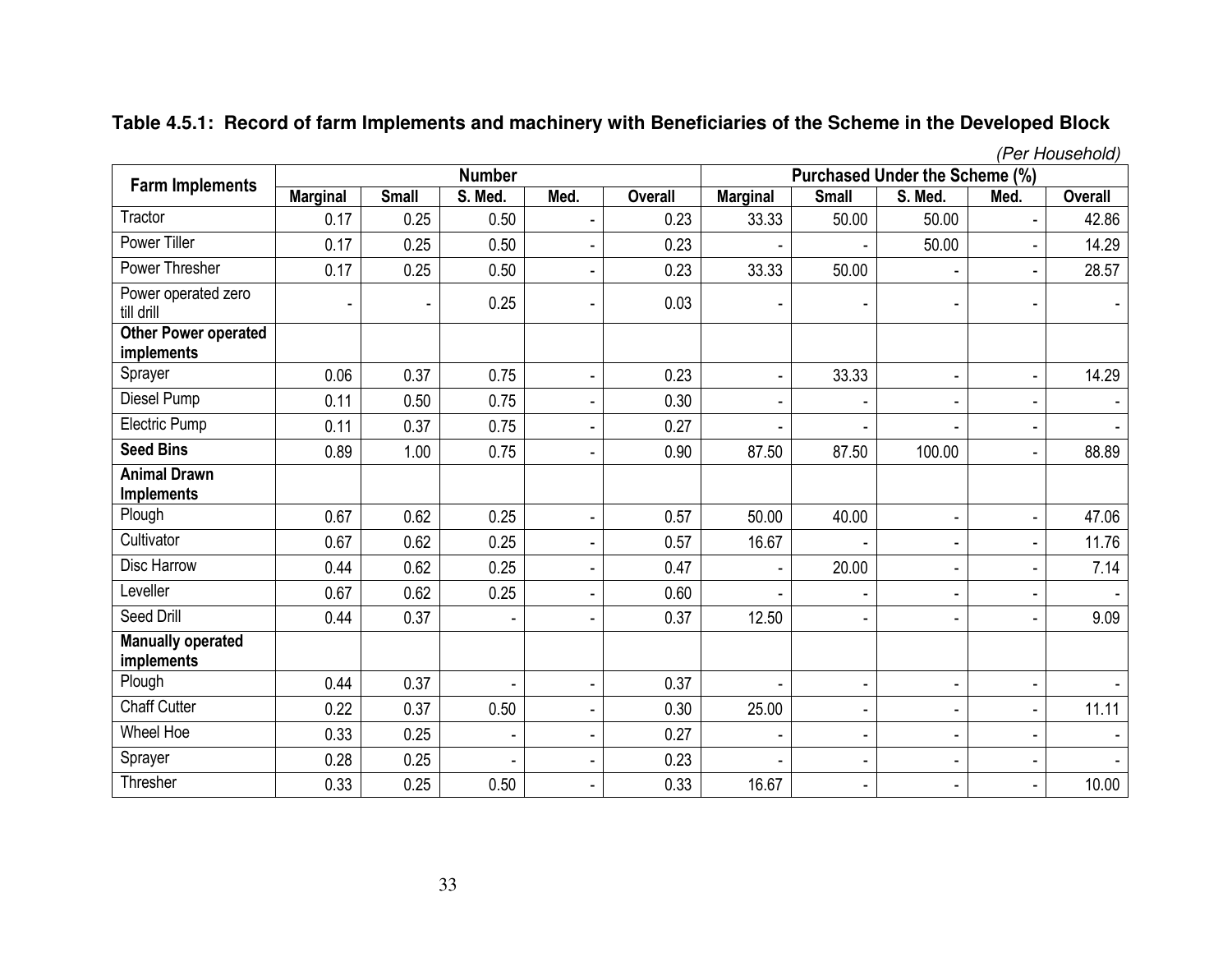### **Table 4.5.2: Record of farm Implements and machinery with Non- Beneficiaries in the Developed Block**

(Per Household)

| <b>Farm Implements</b>                 |                          |                | <b>Number</b> |                          |                |
|----------------------------------------|--------------------------|----------------|---------------|--------------------------|----------------|
|                                        | <b>Marginal</b>          | <b>Small</b>   | S. Med.       | Med.                     | <b>Overall</b> |
| Tractor                                | 0.17                     | 0.33           | 1.00          | $\blacksquare$           | 0.30           |
| <b>Power Tiller</b>                    | 0.17                     | 0.33           | 1.00          | -                        | 0.30           |
| <b>Power Thresher</b>                  | 0.17                     | 0.33           | 1.00          | $\overline{\phantom{0}}$ | 0.30           |
| Power operated zero till drill         | $\overline{\phantom{a}}$ | ٠              | 1.00          | -                        | 0.10           |
| <b>Other Power operated implements</b> |                          |                |               |                          |                |
| Sprayer                                | 0.33                     | 0.67           | 1.00          | $\blacksquare$           | 0.50           |
| Diesel Pump                            | $\overline{\phantom{a}}$ |                | 1.00          | -                        | 0.10           |
| <b>Electric Pump</b>                   | $\blacksquare$           | 0.33           |               | $\overline{\phantom{a}}$ | 0.10           |
| Seed Bins                              | 0.50                     | ٠              | 1.00          | -                        | 0.20           |
| <b>Animal Drawn Implements</b>         |                          |                |               |                          |                |
| Plough                                 | 0.67                     | 0.33           |               | $\blacksquare$           | 0.50           |
| Cultivator                             | 0.67                     | 0.33           |               | $\overline{\phantom{0}}$ | 0.50           |
| Disc Harrow                            | 0.67                     | 0.33           |               | -                        | 0.50           |
| Leveller                               | 0.67                     | 0.33           |               | $\overline{\phantom{0}}$ | 0.50           |
| Seed Drill                             | 0.33                     |                |               | -                        | 0.20           |
| <b>Manually operated implements</b>    |                          |                |               |                          |                |
| Plough                                 | 0.17                     | $\blacksquare$ |               | $\overline{\phantom{0}}$ | 0.10           |
| <b>Chaff Cutter</b>                    | 0.50                     | 0.67           | 1.00          | $\overline{\phantom{a}}$ | 0.60           |
| Sprayer                                | 0.67                     | 0.33           |               | $\blacksquare$           | 0.50           |
| Thresher                               | 0.50                     | 0.67           |               | $\blacksquare$           | 0.50           |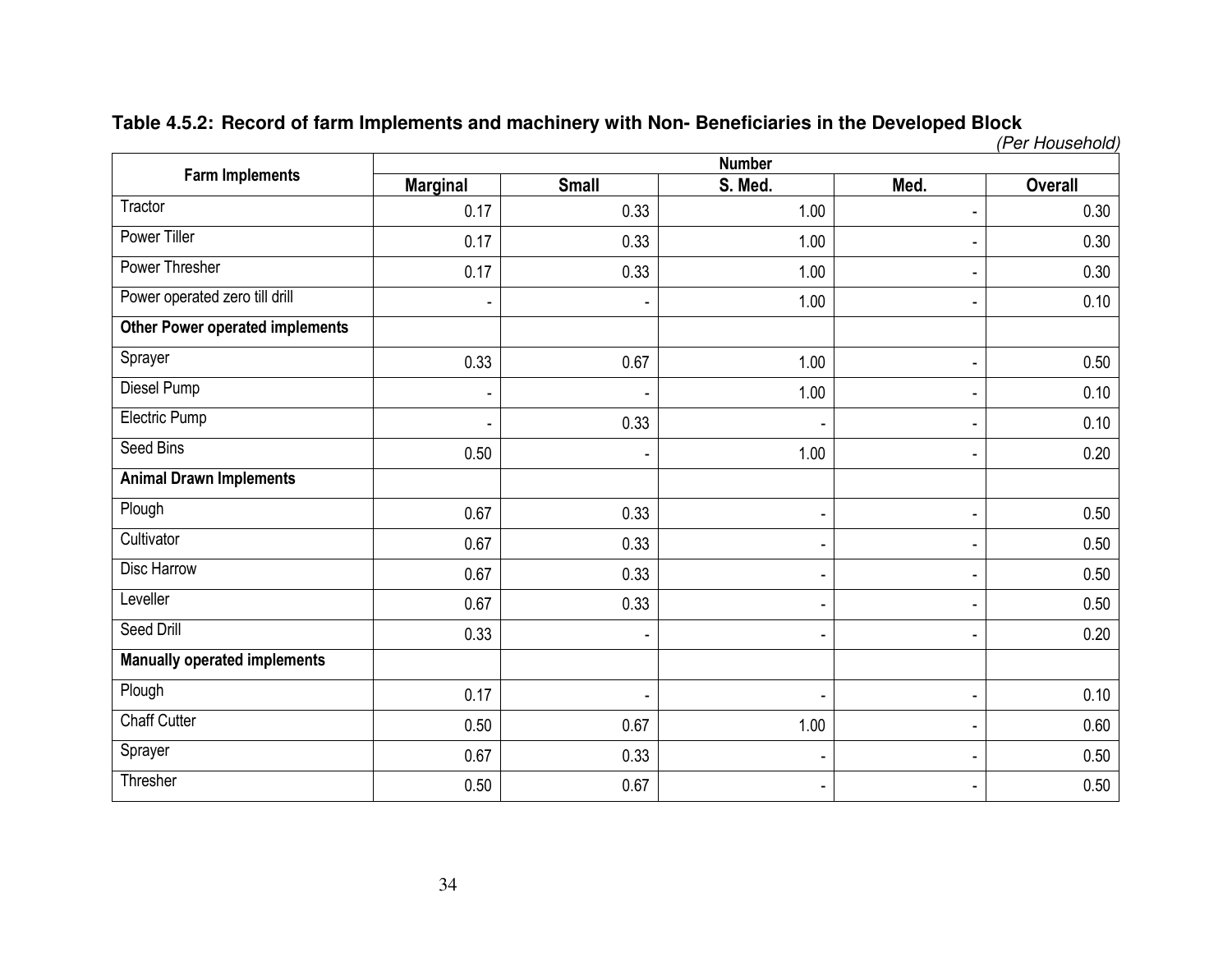|                                           |                 |                |                |                |                          |                          |                          |                                |                          | (Per Household)          |
|-------------------------------------------|-----------------|----------------|----------------|----------------|--------------------------|--------------------------|--------------------------|--------------------------------|--------------------------|--------------------------|
|                                           |                 |                | <b>Number</b>  |                |                          |                          |                          | Purchased Under the Scheme (%) |                          |                          |
| <b>Farm Implements</b>                    | <b>Marginal</b> | <b>Small</b>   | S. Med.        | Med.           | <b>Overall</b>           | <b>Marginal</b>          | <b>Small</b>             | S. Med.                        | Med.                     | <b>Overall</b>           |
| Tractor                                   | 0.09            | 0.33           | 0.33           | $\blacksquare$ | 0.17                     | $\blacksquare$           | 50.00                    | $\blacksquare$                 | $\blacksquare$           | 20.00                    |
| <b>Power Tiller</b>                       | 0.09            | 0.33           | 0.33           | $\blacksquare$ | 0.17                     |                          |                          | $\overline{\phantom{a}}$       |                          |                          |
| Power Thresher                            | 0.05            | 0.33           | 0.33           | $\blacksquare$ | 0.13                     | $\blacksquare$           |                          | $\blacksquare$                 |                          | $\sim$                   |
| Power operated zero<br>till drill         | ٠               |                | $\blacksquare$ | $\blacksquare$ | $\overline{\phantom{a}}$ | $\blacksquare$           | $\blacksquare$           | $\blacksquare$                 | $\blacksquare$           |                          |
| Other Power operated<br><i>implements</i> |                 |                |                |                |                          |                          |                          |                                |                          |                          |
| Sprayer                                   | 0.19            | 0.50           | 0.33           | $\blacksquare$ | 0.27                     | 25.00                    | 33.33                    | $\blacksquare$                 | $\blacksquare$           | 25.00                    |
| Diesel Pump                               | 0.05            |                |                | $\blacksquare$ | 0.03                     |                          |                          | $\sim$                         | $\blacksquare$           |                          |
| Electric Pump                             | 0.05            | 0.33           | 0.33           | $\blacksquare$ | 0.13                     |                          |                          |                                |                          | $\sim$                   |
| Seed Bins                                 | 0.50            | 0.50           | 0.67           | $\blacksquare$ | 0.53                     | 100.00                   | 66.67                    | 50.00                          | $\blacksquare$           | 87.50                    |
| <b>Animal Drawn</b><br><b>Implements</b>  |                 |                |                |                |                          |                          |                          |                                |                          |                          |
| Plough                                    | 0.57            | 0.17           | 0.33           | $\blacksquare$ | 0.47                     | $\blacksquare$           |                          | $\overline{\phantom{a}}$       | ٠                        |                          |
| Cultivator                                | 0.57            | 0.17           | 0.33           | $\blacksquare$ | 0.47                     | $\blacksquare$           | ٠                        | $\blacksquare$                 | $\blacksquare$           |                          |
| Disc Harrow                               | 0.57            | 0.17           | 0.33           | $\blacksquare$ | 0.47                     | $\blacksquare$           | $\blacksquare$           | $\blacksquare$                 | $\blacksquare$           |                          |
| Leveller                                  | 0.57            | 0.17           | 0.33           | $\blacksquare$ | 0.47                     | $\blacksquare$           | $\blacksquare$           | $\blacksquare$                 | $\blacksquare$           |                          |
| Seed Drill                                | 0.29            | 0.67           | 1.00           | $\blacksquare$ | 0.43                     |                          | $\blacksquare$           | $\blacksquare$                 |                          |                          |
| <b>Manually operated</b><br>implements    |                 |                |                |                |                          |                          |                          |                                |                          |                          |
| Plough                                    | 0.05            | $\blacksquare$ | $\blacksquare$ | $\blacksquare$ | 0.03                     | $\overline{\phantom{a}}$ | $\blacksquare$           | $\blacksquare$                 | $\blacksquare$           | ÷                        |
| <b>Chaff Cutter</b>                       | 0.14            | 0.17           | 0.67           | $\blacksquare$ | 0.20                     |                          |                          | $\blacksquare$                 | $\blacksquare$           |                          |
| Wheel Hoe                                 | 0.05            | 0.17           | 0.67           | $\blacksquare$ | 0.13                     | $\blacksquare$           |                          | $\blacksquare$                 | ٠                        | $\blacksquare$           |
| Sprayer                                   | 0.48            | 0.17           | 0.33           | $\mathbf{r}$   | 0.40                     |                          |                          | $\sim$                         | ٠                        |                          |
| Thresher                                  | 0.09            | $\blacksquare$ | $\blacksquare$ | $\sim$         | 0.07                     | $\blacksquare$           | $\overline{\phantom{a}}$ | $\overline{\phantom{0}}$       | $\overline{\phantom{0}}$ | $\overline{\phantom{0}}$ |

### **Table 4.5.3: Record of farm Implements and machinery with Beneficiaries of the Scheme in the Developing Block**

35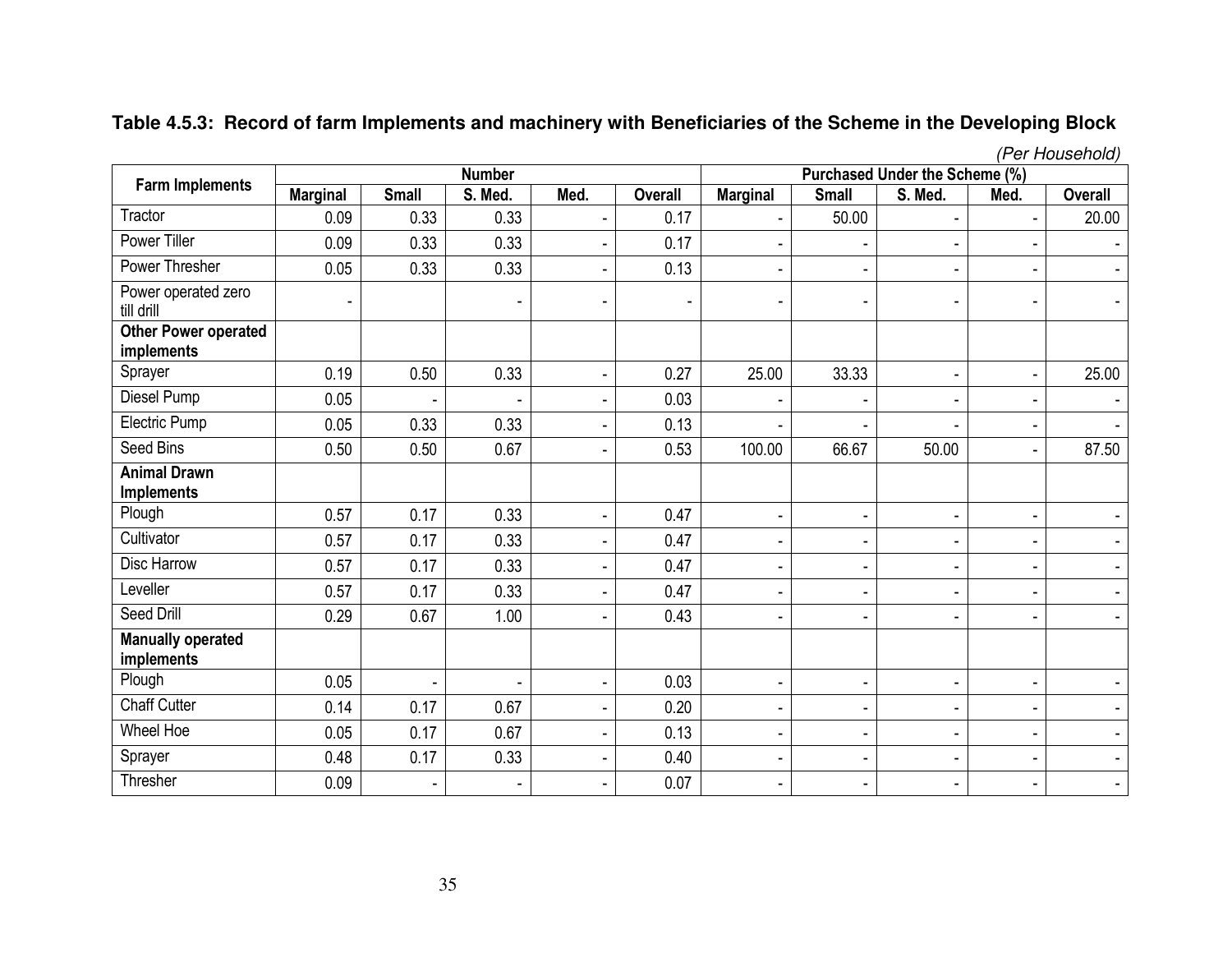# **Table 4.5.4: Record of farm Implements and machinery with Non- Beneficiaries in the Developing Block**  (Per Household)

| <b>Farm Implements</b>                 |                          |              | <b>Number</b>            |                          |                |
|----------------------------------------|--------------------------|--------------|--------------------------|--------------------------|----------------|
|                                        | <b>Marginal</b>          | <b>Small</b> | S. Med.                  | Med.                     | <b>Overall</b> |
| Tractor                                | 0.17                     | 0.25         | $\blacksquare$           | $\blacksquare$           | 0.02           |
| Power Tiller                           | 0.17                     | 0.25         |                          | $\blacksquare$           | 0.20           |
| <b>Power Thresher</b>                  | 0.17                     | 0.25         |                          | $\blacksquare$           | 0.20           |
| Power operated zero till drill         | $\overline{\phantom{a}}$ | 0.25         |                          | $\overline{\phantom{0}}$ | 0.10           |
| <b>Other Power operated implements</b> |                          |              |                          |                          |                |
| Sprayer                                | 0.33                     | 0.25         | $\overline{\phantom{a}}$ | $\overline{\phantom{a}}$ | 0.30           |
| Diesel Pump                            |                          |              |                          | $\overline{\phantom{a}}$ |                |
| Electric Pump                          | 0.33                     | 0.50         |                          | -                        | 0.40           |
| Seed Bins                              | 0.50                     | 0.75         |                          | $\overline{\phantom{0}}$ | 0.60           |
| <b>Animal Drawn Implements</b>         |                          |              |                          |                          |                |
| Plough                                 | 0.33                     | 0.50         |                          | $\overline{\phantom{a}}$ | 0.40           |
| Cultivator                             | 0.33                     | 0.50         |                          | $\overline{\phantom{a}}$ | 0.40           |
| Disc Harrow                            | 0.33                     | 0.50         |                          | $\overline{\phantom{a}}$ | 0.40           |
| Leveller                               | 0.33                     | 0.50         |                          | $\overline{\phantom{0}}$ | 0.40           |
| Seed Drill                             | 0.33                     | 0.25         |                          | $\overline{\phantom{0}}$ | 0.30           |
| <b>Manually operated implements</b>    |                          |              |                          |                          |                |
| Plough                                 | 0.50                     | 0.25         |                          | ٠                        | 0.40           |
| <b>Chaff Cutter</b>                    | 0.17                     | 0.25         |                          | $\blacksquare$           | 0.20           |
| Sprayer                                | 0.33                     | 0.25         |                          | $\overline{\phantom{a}}$ | 0.30           |
| Thresher                               | $\blacksquare$           | 0.25         |                          | ۰                        | 0.10           |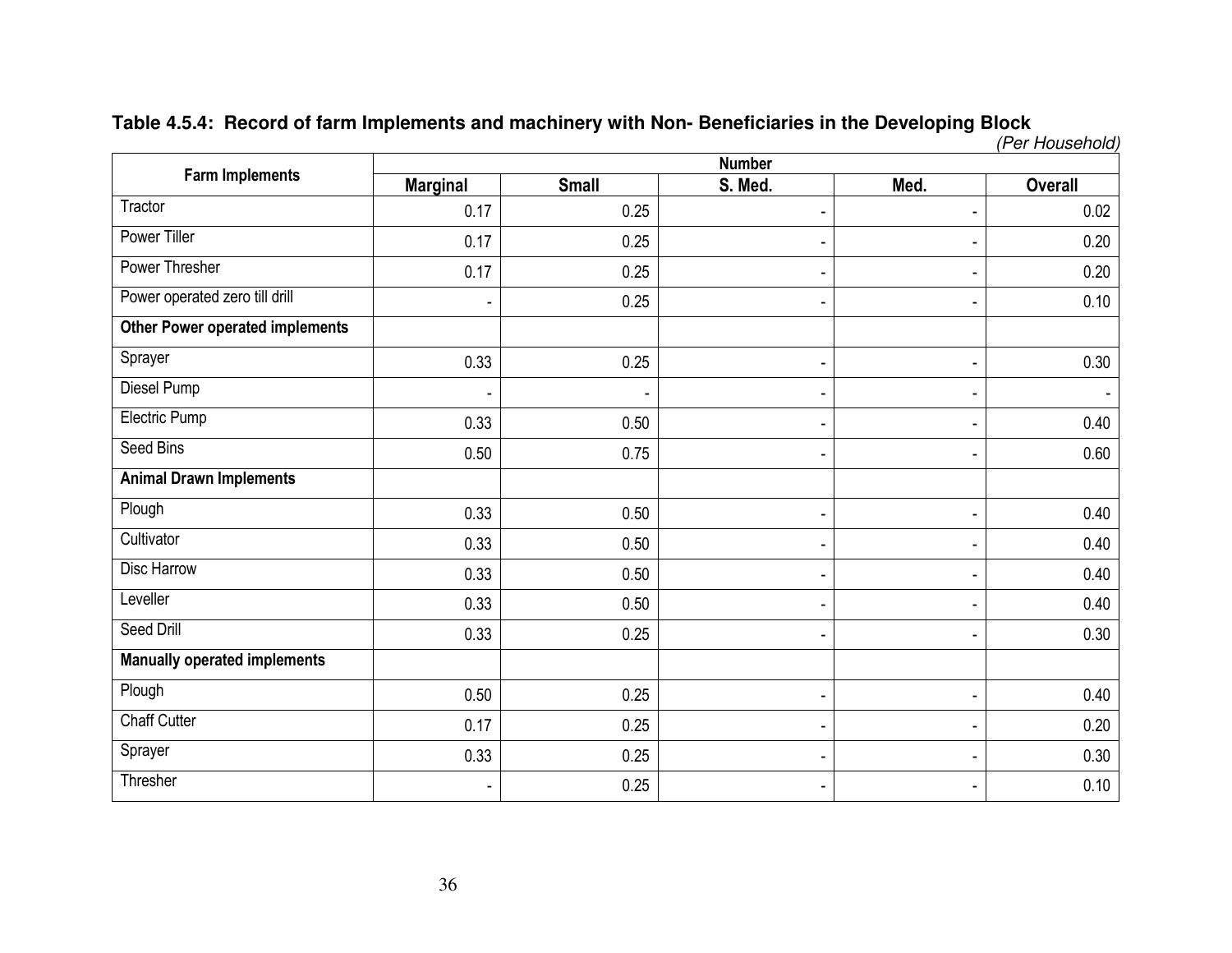### 4.6 Change in Income of Sampled farmers

Income of sampled farmers is presented in Table 4.6. The table reveals that in developed block in case of beneficiary farms the net return from all crops has increased by 6.61 percent as compared to 1.80 percent in case of nonbeneficiaries. In developing block net return in case of beneficiaries is 1.21 percent as compared to -1.97 among non- beneficiaries. The change in net return is mainly due to the use of modern and improved farm implements which increases the input use efficiency and curtails cost of various farm operations.

**Table 4.6: Farm Income form different crops on sampled farms (2004-05)** 

|                   |                      |                        |              |                         | (Rs/ha) |  |
|-------------------|----------------------|------------------------|--------------|-------------------------|---------|--|
|                   | <b>Particulars</b>   | <b>Developed Block</b> |              | <b>Developing Block</b> |         |  |
|                   |                      | <b>Before</b>          | <b>After</b> | <b>Before</b>           | After   |  |
| <b>Gross cost</b> | <b>Beneficiaries</b> | 58557                  | 60028        | 59773                   | 62330   |  |
|                   | Non-beneficiaries    | 58941                  | 59221        | 59050                   | 60218   |  |
| Gross return      | <b>Beneficiaries</b> | 85002                  | 88220        | 85890                   | 86740   |  |
|                   | Non-beneficiaries    | 84663                  | 85406        | 83333                   | 84022   |  |
| Net return        | Beneficiaries        | 26445                  | 28192        | 24117                   | 24410   |  |
|                   | Non-beneficiaries    | 25722                  | 26185        | 24283                   | 23804   |  |
|                   | <b>Beneficiaries</b> |                        | 6.61         | 1.21                    |         |  |
| % Change          | Non-Beneficiaries    |                        | 1.80         | $-1.97$                 |         |  |

### 4.7 Attitude of Farmers about the Scheme

Attitude of beneficiary farmers towards various components of the scheme is presented in Table 4.7. The table reveals that 10.15 percent farmers in the developed block reported that assistance on small tractors was inadequate whereas in developing block 11.40 percent farmers reported that the assistance was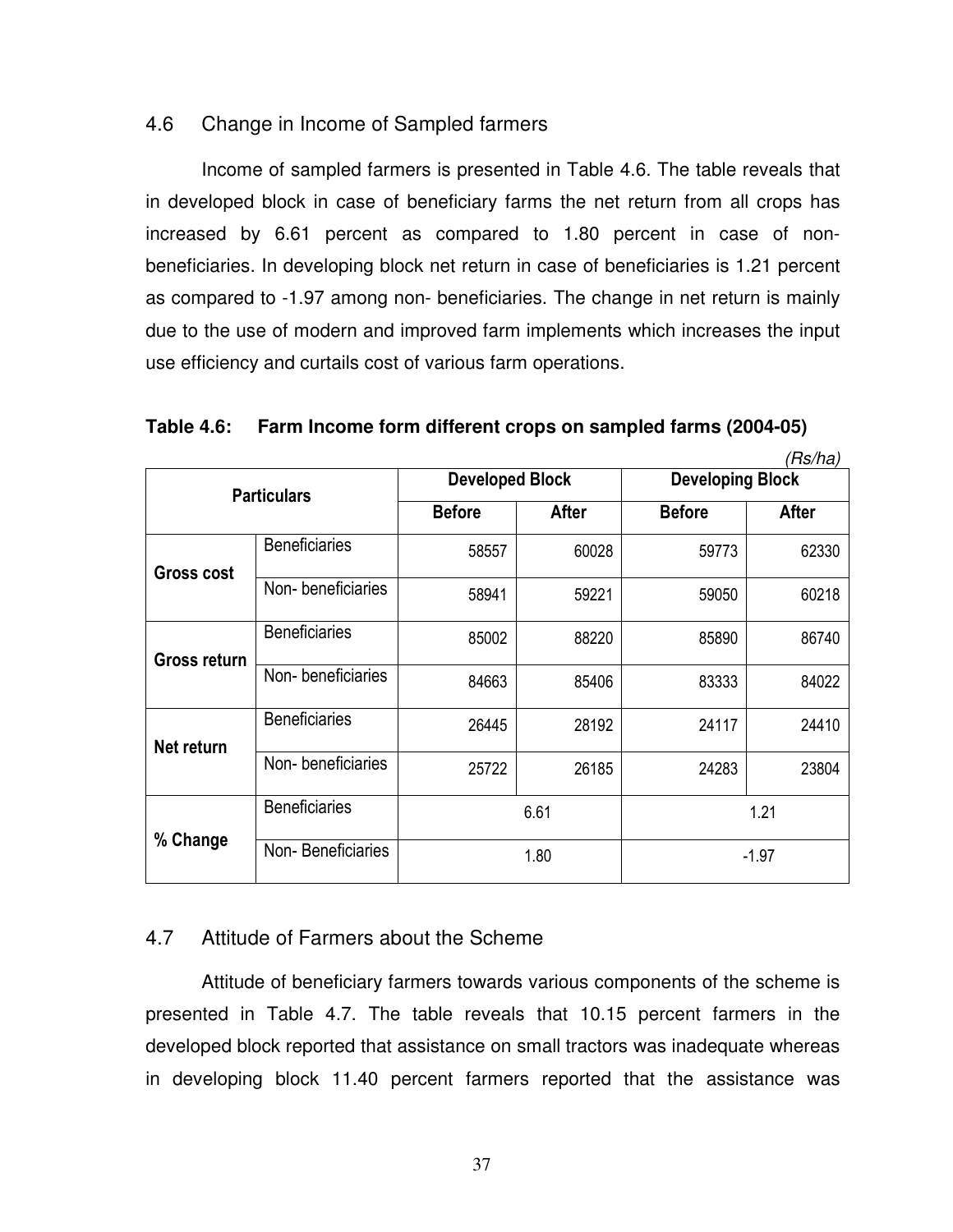inadequate. Assistance on power tillers was inadequate is reported by only 2.50 percent farmers in developing block. Assistance on seed bins was reported to be inadequate by 76.25 and 47.50 percent farmers in developed and developing block respectively. 15.04 and 37.50 percent farmers of developed and developing block respectively reported the inadequacy of assistance on power-operated implements. Whereas assistance on animal drawn implements was found to be 10.00 and 33.33 percent inadequate in developed and developing block respectively.

|                 |                                                          | <b>Responses</b>                 |                                   |                                  |                                   |                                  |                                   |  |  |
|-----------------|----------------------------------------------------------|----------------------------------|-----------------------------------|----------------------------------|-----------------------------------|----------------------------------|-----------------------------------|--|--|
| S.              | <b>Particulars</b>                                       |                                  | Inadequate                        |                                  | Adequate                          | High                             |                                   |  |  |
| No.             |                                                          | <b>Developed</b><br><b>Block</b> | <b>Developing</b><br><b>Block</b> | <b>Developed</b><br><b>Block</b> | <b>Developing</b><br><b>Block</b> | <b>Developed</b><br><b>Block</b> | <b>Developing</b><br><b>Block</b> |  |  |
| 1               | Assistance on Small<br><b>Tractors</b>                   | 10.15                            | 11.40                             | 89.85                            | 88.60                             |                                  |                                   |  |  |
| $\overline{2}$  | Assistance on Power<br><b>Tillers</b>                    |                                  | 2.50                              | 100.00                           | 97.50                             |                                  |                                   |  |  |
| $\mathbf{3}$    | Assistance on Seed<br><b>Bins</b>                        | 76.25                            | 47.50                             | 23.75                            | 52.50                             |                                  |                                   |  |  |
| $\overline{4}$  | Assistance on Power<br><b>Threshers</b>                  |                                  |                                   | 100.00                           | 100.00                            |                                  |                                   |  |  |
| 5               | Assistance on Power<br>Operated Implements/<br>Machinery | 15.04                            | 37.50                             | 84.96                            | 62.50                             |                                  |                                   |  |  |
| $6\phantom{1}6$ | Assistance on Animal<br>Drawn Implements                 | 10.00                            | 33.33                             | 90.00                            | 67.50                             |                                  |                                   |  |  |
| $\overline{7}$  | Assistance on Manually<br>Drawn Implements               | 32.50                            | 45.00                             | 67.50                            | 55.00                             |                                  |                                   |  |  |
| 8               | Assistance on Power<br><b>Operated Zero Till Drill</b>   |                                  |                                   |                                  |                                   |                                  |                                   |  |  |

**Table 4.7: Attitude of Beneficiary farmers in Developed and Developing block about the various components of the scheme** 

*(Percent)* 

### 4.8 Summing Up

 The scheme for Mechanization was launched in 10 districts of the State except district Kinnaur and Lahaul- Spiti in 2000-01. The major objective of the scheme is to increase the efficiency of farm operations and to reduce the cost of cultivation. The analysis of physical and financial targets and achievements of the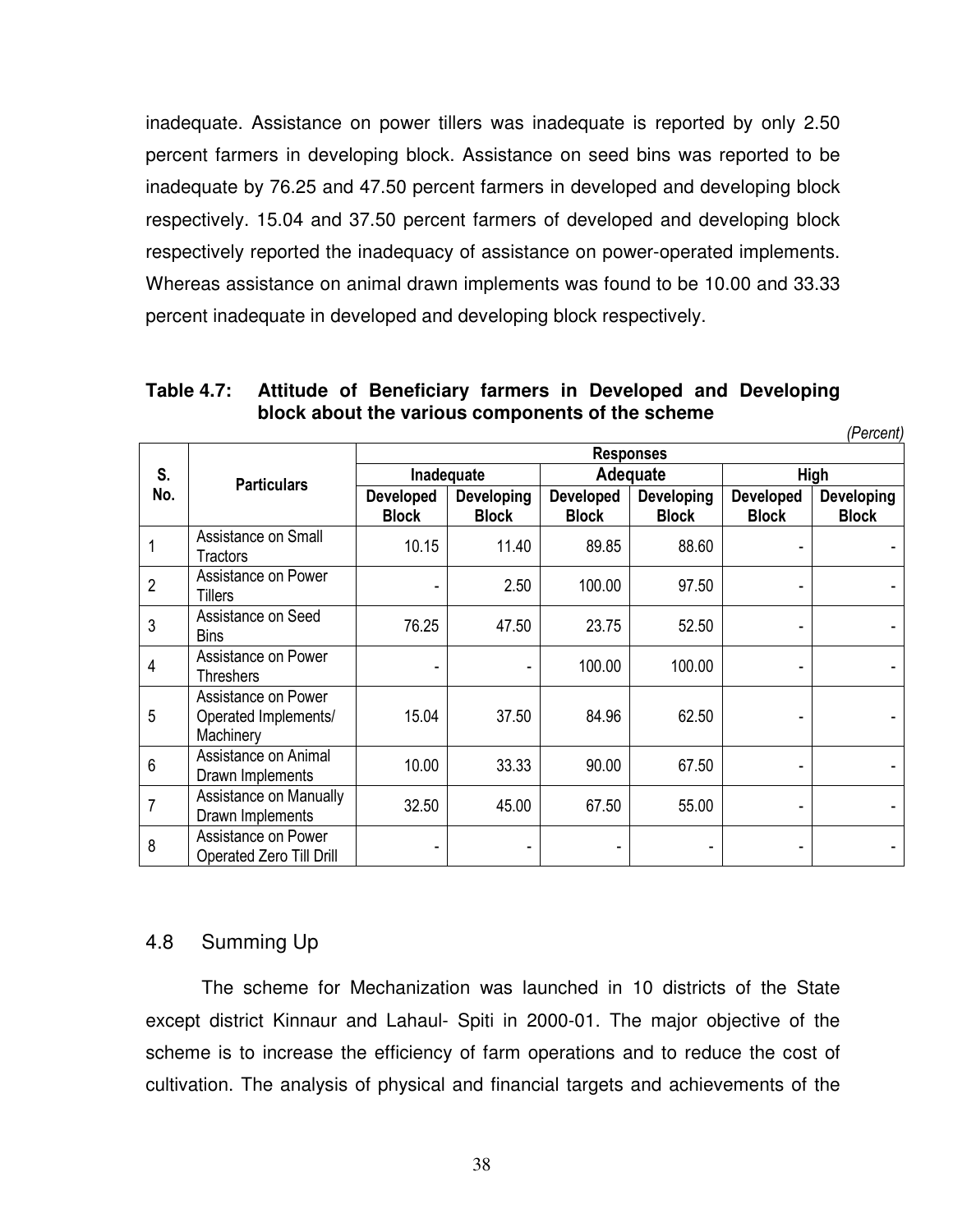scheme reveals that achievement in case of scientific seed storage (seed bins), animal drawn and manually operated implements are not satisfactory. Assistance on animal drawn and manually operated implements should be given priority since most of the farmers in the State belonged to marginal category and depend on these type of farm implements. This is also compatible with the topography of the State. The results also revealed that the scheme actually benefited the under privileged section of the society which is a welcome step. After the inception of the scheme the cropping intensity has increased among the beneficiaries of the scheme and so has their farm income. Another reason for the increase in the net returns from different crops is the increase in the input efficiency due to the adoption of improved farm implements. Despite the benefits accrued from the intervention of the scheme, there are some problems faced by the farmers. One of the most important of these is that farmers are not getting desired farm implements and have to procure them from the dealer assigned by H. P. Ago- Industries Corporation (HPAIC). This is mainly in case of tractors/ tillers and other power operated implements. Another problem is that delivery is not in time. Some farmers also reported that the assistance provided under the various sub- components of the scheme is also inadequate. Another major constraint in not achieving the desired targets under the various sub- components of the scheme is generally due to subsidy pattern under the National Horticulture Mission scheme. Under this scheme subsidy for the same farm implements is 50 percent, which is higher than the subsidy provided under the MMA scheme. Thus while formulating the policy for different schemes by the Ministry of Agriculture at National level, care should be taken for the uniformity of subsidy component under various schemes of different departments. Major constraint in not achieving desired targets is mainly due to shortage of staff with the implementing agency.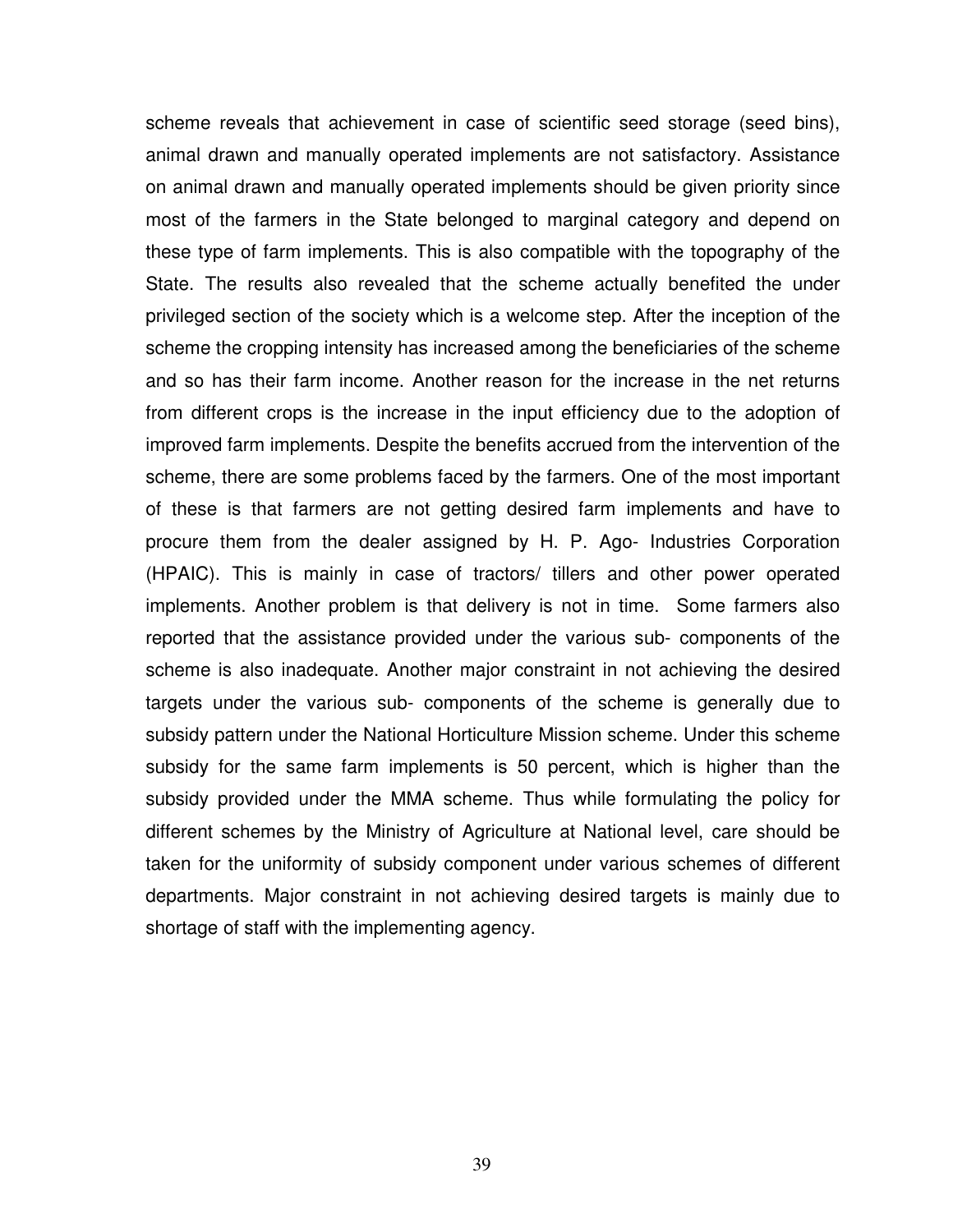### Chapter V

## Scheme for Promotion of Quality Seed Production

 The present chapter attempts to evaluate the Physical and Financial Targets and achievements of Scheme for promotion of quality seed production. The chapter also analyses the impact of the scheme and examines the problems faced by the beneficiaries of the scheme.

### 5.1 Physical and Financial Targets and Achievements

 Physical and financial targets and achievements of the scheme are presented in Table 5.1.

### 5.2 Socio- economic profile of sampled farmers

**Developed block** The socio- economic profiles of sampled beneficiary and non- beneficiary farmers are presented in Table 5.2.1. The table reveals that of all beneficiary farmers of the scheme, 63.33 percent belonged to general category followed by 26.67 percent SC and 10.00 percent OBC category farmers. Among non-beneficiary farmers, 60.00 percent belonged to general, 30.00 percent SC and 10.00 percent OBC category farmers. The average family size among beneficiary farmers of the scheme was 4.90 persons and 5.00 persons among non- beneficiary farmers. Dependency ratio was 0.28 and 0.33 among beneficiary and nonbeneficiary farmers respectively. The literacy rate among beneficiary farmers was 87.25 percent as compared to 90.22 percent among non- beneficiary farmers. Among beneficiary farmers agriculture was the main occupation of 71.34 percent farmers followed by service 28.46 and other 0.20 percent. Similarly among nonbeneficiary farmers agriculture was the main occupation of 71.00 percent farmers followed by service 27.75 and other occupations 1.17 percent.

**Developing block** The table reveals that of all beneficiary farmers of the scheme, 43.33 percent each belonged to SC and general category followed by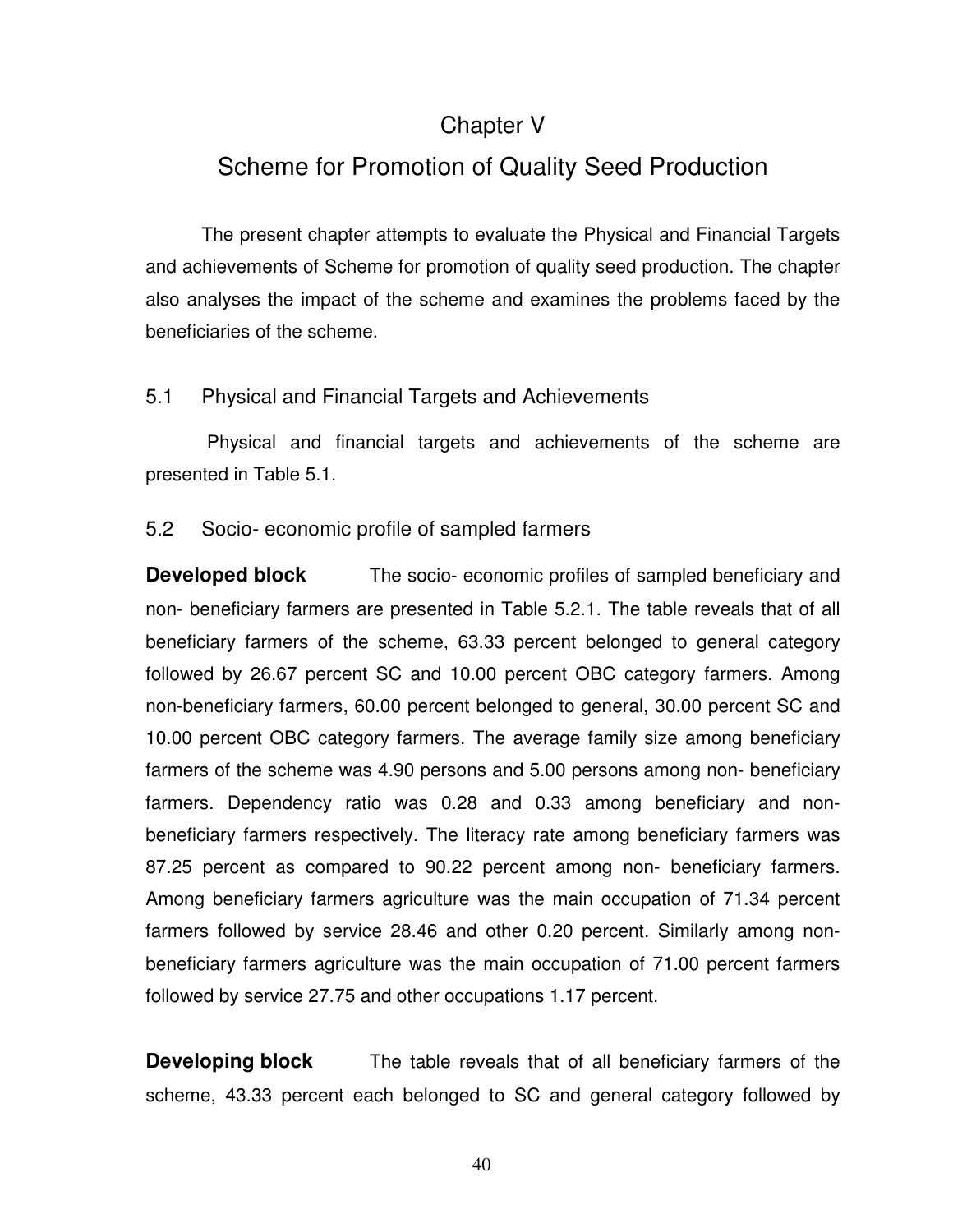13.33 percent belonged to OBC category. Among non-beneficiary farmers, 50.00 percent belonged to general, 40.00 percent SC and 10.00 percent belonged to OBC category. The average family size among beneficiary farmers of the scheme was 5.27 persons and 5.70 persons among non- beneficiary farmers. Dependency ratio was 0.46 and 0.39 among beneficiary and non- beneficiary farmers respectively. The literacy rate among beneficiary farmers was 85.44 percent as compared to 84.21 percent among non- beneficiary farmers. Among beneficiary farmers agriculture was the main occupation of 80.00 percent farmers followed by service 28.46 and other 0.20 percent. Similarly among non- beneficiary farmers agriculture was the main occupation of 90.00 percent farmers and service 10.00 percent farmers.

### 5.3 Land use pattern of sampled farmers

Land use pattern of sampled farmers in developed and developing block is presented in Table 5.3. The table reveals that there was no significant change in the land use pattern of sampled farmers in both developed and developing blocks.

### 5.4 Response of farmers regarding scheme

 Table 5.4 reveals the response of farmers regarding various components of the scheme. The table reveals that all the sampled farmers are growing seed. Out of these farmers 83.80 percent farmers in developed block and 53.33 percent farmers in the developing block had attended training programme. All of the farmers found training programme helpful and need based, both in developed and developing block. Farmers who visited government seed farm to see demonstration are 71.50 and 63.33 percent respectively in developed and developing block. The table also reveals that the sprinkler irrigation system was used by only by 6.67 percent farmers in developed block, whereas not even a single farmer was using the system in developing block.

41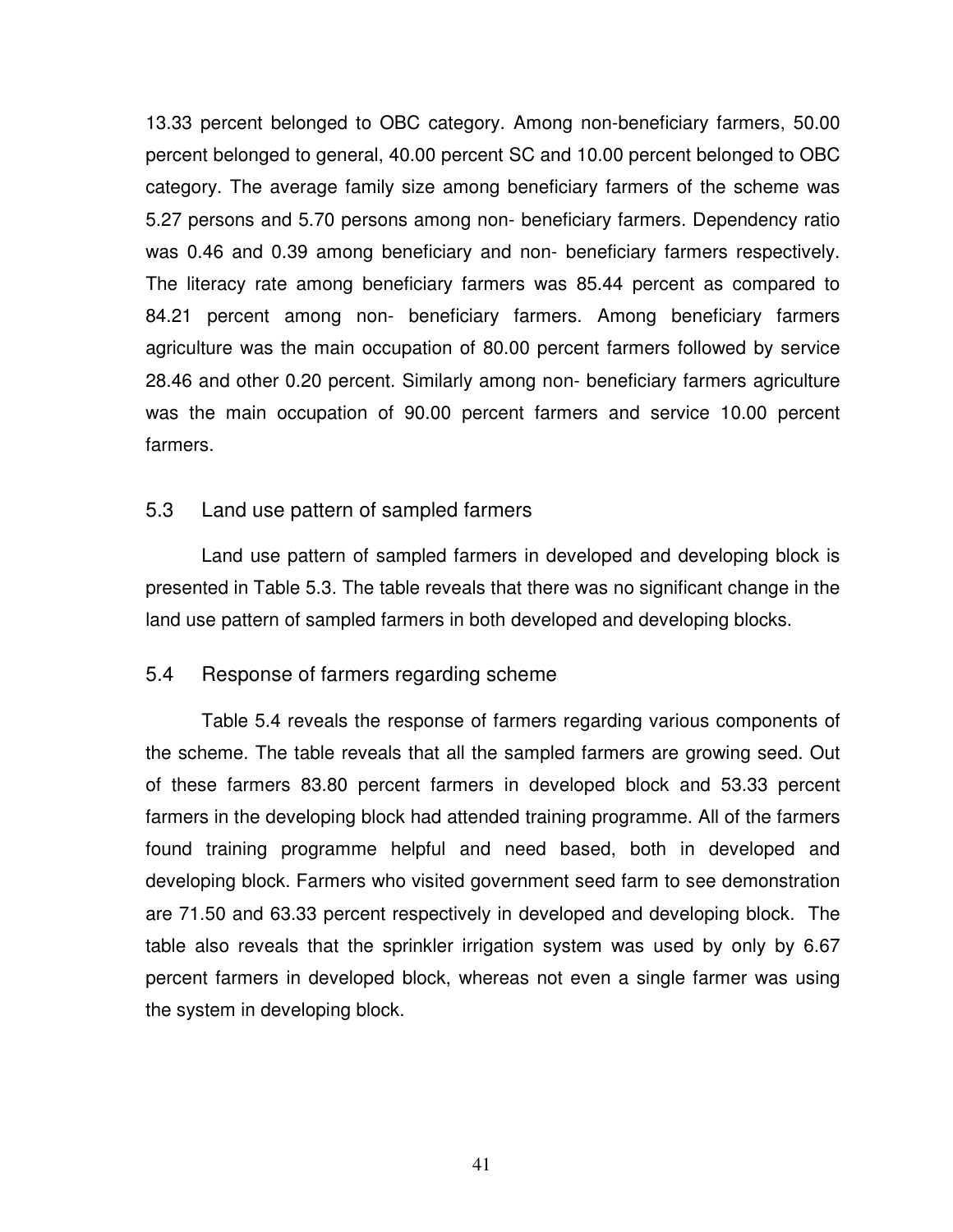### **Table 5.1: Targets and Achievements of Scheme for promotion of Quality seed Production (2004-05)**

|                |                                                                                                                                                         |             | <b>HIMACHAL PRADESH</b> |        |      |                    |  |  |
|----------------|---------------------------------------------------------------------------------------------------------------------------------------------------------|-------------|-------------------------|--------|------|--------------------|--|--|
| <b>S. No.</b>  | Component                                                                                                                                               | <b>Unit</b> |                         | Target |      | <b>Achievement</b> |  |  |
|                |                                                                                                                                                         |             | Phy.                    | Fin.   | Phy. | Fin.               |  |  |
|                | Improvement of seed production farms<br>limited to Rs 5 lacs each for irrigation,<br>machinery, seed store, land development,<br>leveling, fencing etc. | Nos.        | 7                       | 35.00  | q    | 3739200<br>(106.8) |  |  |
| $\overline{2}$ | Training to seed growers 20 training of 100<br>farmers for one day @ Rs 50 each                                                                         | Nos.        | 50                      | 2.50   | 51   | 251365<br>(100.5)  |  |  |
| 3              | Improvement of existing seed stores for<br>scientific seed storage/ Additional storage<br>capacity                                                      | Nos.        | 5                       | 25.00  | 6    | 1142350<br>(45.7)  |  |  |
| 4              | Procurement of Mobile Seed Processing<br>Plant                                                                                                          | Nos.        | 2                       | 10.00  |      |                    |  |  |
| 5              | Indent cylinder (IC-2) for seed graders                                                                                                                 |             | 4                       | 5.50   | 6    | 660000<br>(120.0)  |  |  |
| 6              | Efficient irrigation through sprinkler at<br>Government Farms @ Rs 30000/ ha                                                                            | Ha.         | 20                      | 6.00   | 46   | 1359700<br>(226.6) |  |  |
| 7              | Contingency $@$ 5%                                                                                                                                      |             |                         | 4.20   |      | 418622<br>(99.7)   |  |  |
|                | Total                                                                                                                                                   |             |                         | 88.20  |      | 7571237<br>(85.8)  |  |  |

*\*Figures in parenthesis are percentages* 

### **Table 5.2: Socio- economic profile of Sampled Farmers (2004-05)**

| <b>Particulars</b>     |                      | Developed block   | Developing block     |                   |  |  |  |
|------------------------|----------------------|-------------------|----------------------|-------------------|--|--|--|
|                        | <b>Beneficiaries</b> | Non-beneficiaries | <b>Beneficiaries</b> | Non-beneficiaries |  |  |  |
| Caste $(\%)$           | 100.00               | 100.00            | 100.00               | 100.00            |  |  |  |
| <b>SC</b>              | 26.67                | 30.00             | 43.33                | 40.00             |  |  |  |
| <b>ST</b>              |                      |                   |                      |                   |  |  |  |
| <b>OBC</b>             | 10.00                | 10.00             | 13.33                | 10.00             |  |  |  |
| General                | 63.33                | 60.00             | 43.33                | 50.00             |  |  |  |
| Avg. family size (No.) | 4.90                 | 5.00              | 5.27                 | 5.70              |  |  |  |
| Literacy (%)           | 87.25                | 90.22             | 85.44                | 84.21             |  |  |  |
| Dependency ratio       | 0.28                 | 0.33              | 0.46                 | 0.39              |  |  |  |
| Occupation (%)         |                      |                   |                      |                   |  |  |  |
| Agriculture            | 71.34                | 71.08             | 80.00                | 90.00             |  |  |  |
| Service                | 28.46                | 27.75             | 16.67                | 10.00             |  |  |  |
| Other                  | 0.20                 | 1.17              | 3.33                 |                   |  |  |  |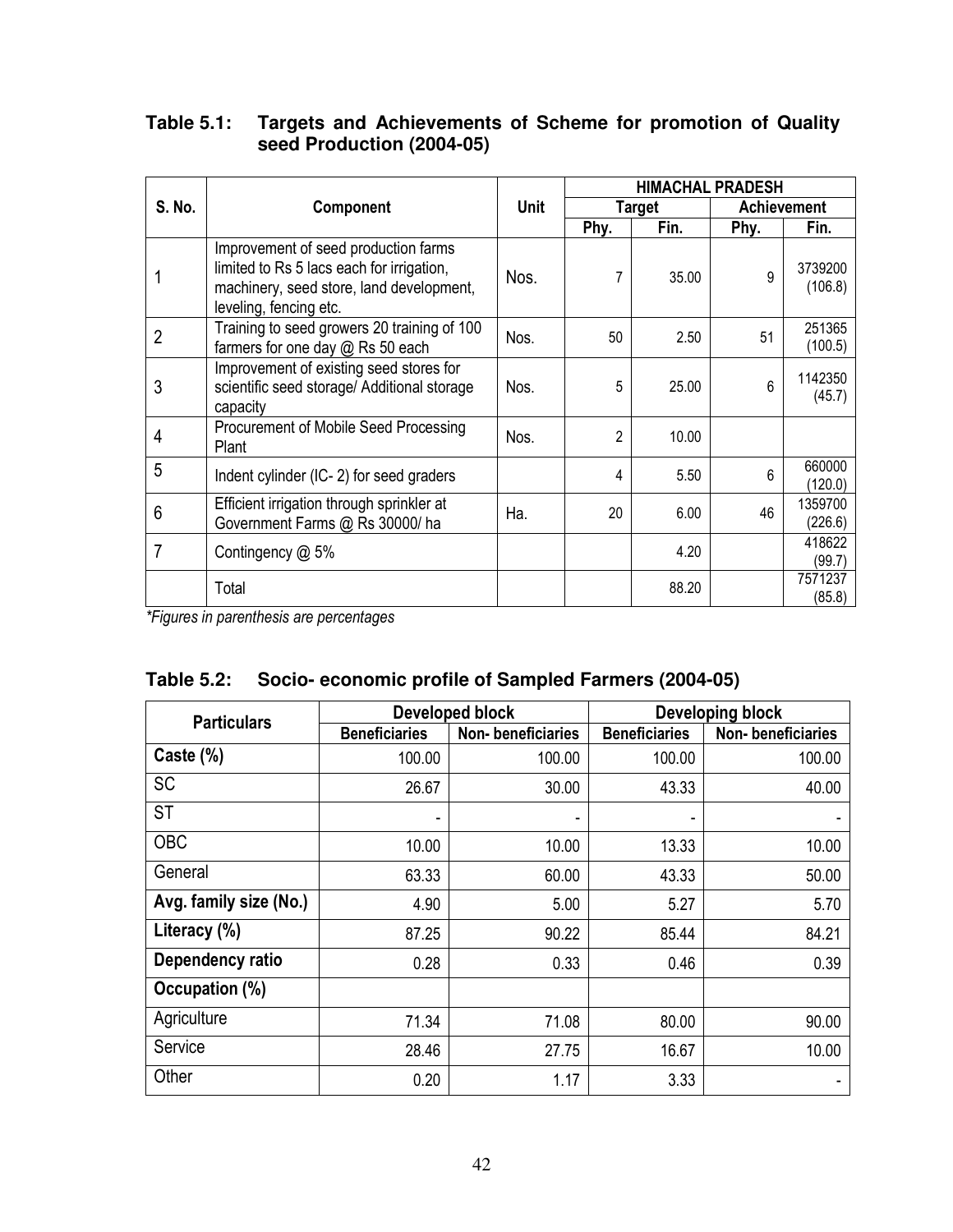|  |  |  |  | Table 5.3: Land use pattern of Sampled Farmers in Developed and Developing Block (2004-05) |  |
|--|--|--|--|--------------------------------------------------------------------------------------------|--|
|--|--|--|--|--------------------------------------------------------------------------------------------|--|

|                      |                |                    |                | <b>Beneficiaries</b>     |                          |                |                         |                          |                    |                          |                       |                | <b>Non-Beneficiaries</b> |                |               | .            |
|----------------------|----------------|--------------------|----------------|--------------------------|--------------------------|----------------|-------------------------|--------------------------|--------------------|--------------------------|-----------------------|----------------|--------------------------|----------------|---------------|--------------|
| <b>Farm category</b> |                | <b>Field Crops</b> |                | <b>Current Fallow</b>    | Ghasni                   |                | <b>Total</b>            |                          | <b>Field Crops</b> |                          | <b>Current Fallow</b> |                | Ghasni                   |                |               | <b>Total</b> |
|                      | <b>Before</b>  | After              | <b>Before</b>  | After                    | <b>Before</b>            | After          | <b>Before</b>           | After                    | <b>Before</b>      | After                    | <b>Before</b>         | After          | <b>Before</b>            | After          | <b>Before</b> | After        |
|                      |                |                    |                |                          |                          |                | <b>Developed Block</b>  |                          |                    |                          |                       |                |                          |                |               |              |
| Marginal             | 0.81           | 0.83               | 0.02           | 0.00                     | 0.05                     | 0.05           | 0.88                    | 0.88                     | 0.84               | 0.84                     | 0.03                  | 0.03           | 0.02                     | 0.02           | 0.89          | 0.89         |
| Small                | 1.15           | 1.15               | $\blacksquare$ | $\sim$                   | 0.22                     | 0.22           | 1.37                    | 1.37                     | 1.07               | 1.07                     | $\overline{a}$        | $\blacksquare$ | 0.13                     | 0.13           | 1.20          | 1.20         |
| Semi Med.            |                | ٠                  | ۰              | ٠                        |                          | $\blacksquare$ | $\blacksquare$          |                          |                    |                          | $\blacksquare$        |                | $\overline{\phantom{a}}$ | ٠              |               |              |
| Medium               |                | ٠                  | $\overline{a}$ | $\overline{\phantom{0}}$ | $\overline{\phantom{a}}$ | $\blacksquare$ | $\blacksquare$          |                          |                    | $\overline{\phantom{a}}$ | $\blacksquare$        |                |                          | ۰              | ٠             |              |
| Overall              | 0.93           | 0.94               | 0.01           | 0.00                     | 0.11                     | 0.11           | 1.05                    | 1.05                     | 0.89               | 0.89                     | 0.01                  | 0.01           | 0.07                     | 0.07           | 0.97          | 0.97         |
|                      |                |                    |                |                          |                          |                | <b>Developing Block</b> |                          |                    |                          |                       |                |                          |                |               |              |
| Marginal             | 0.79           | 0.80               | 0.02           | 0.01                     | 0.02                     | 0.02           | 0.83                    | 0.83                     | 0.71               | 0.71                     | 0.01                  | 0.01           | $\overline{\phantom{0}}$ | $\blacksquare$ | 0.72          | 0.72         |
| Small                | 0.95           | 0.95               | 0.10           | 0.10                     | 0.06                     | 0.06           | 1.11                    | 1.11                     | 0.81               | 0.81                     | $\blacksquare$        | ۰              | 0.23                     | 0.23           | 1.04          | 1.04         |
| Semi Med.            | 1.75           | 1.76               | 0.18           | 0.17                     | 0.21                     | 0.21           | 2.14                    | 2.14                     | 1.67               | 1.67                     | 0.03                  | 0.03           | 0.31                     | 0.31           | 2.01          | 2.01         |
| Medium               | $\blacksquare$ | $\blacksquare$     | ä,             | ٠                        | $\overline{\phantom{0}}$ | $\blacksquare$ | $\blacksquare$          | $\overline{\phantom{a}}$ |                    | $\overline{\phantom{a}}$ | $\blacksquare$        |                | $\overline{\phantom{a}}$ | ٠              | ٠             |              |
| <b>Overall</b>       | 0.97           | 0.97               | 0.07           | 0.07                     | 0.06                     | 0.06           | 1.10                    | 1.10                     | 0.77               | 0.77                     | 0.01                  | 0.01           | 0.21                     | 0.21           | 0.98          | 0.98         |

*(ha/household)*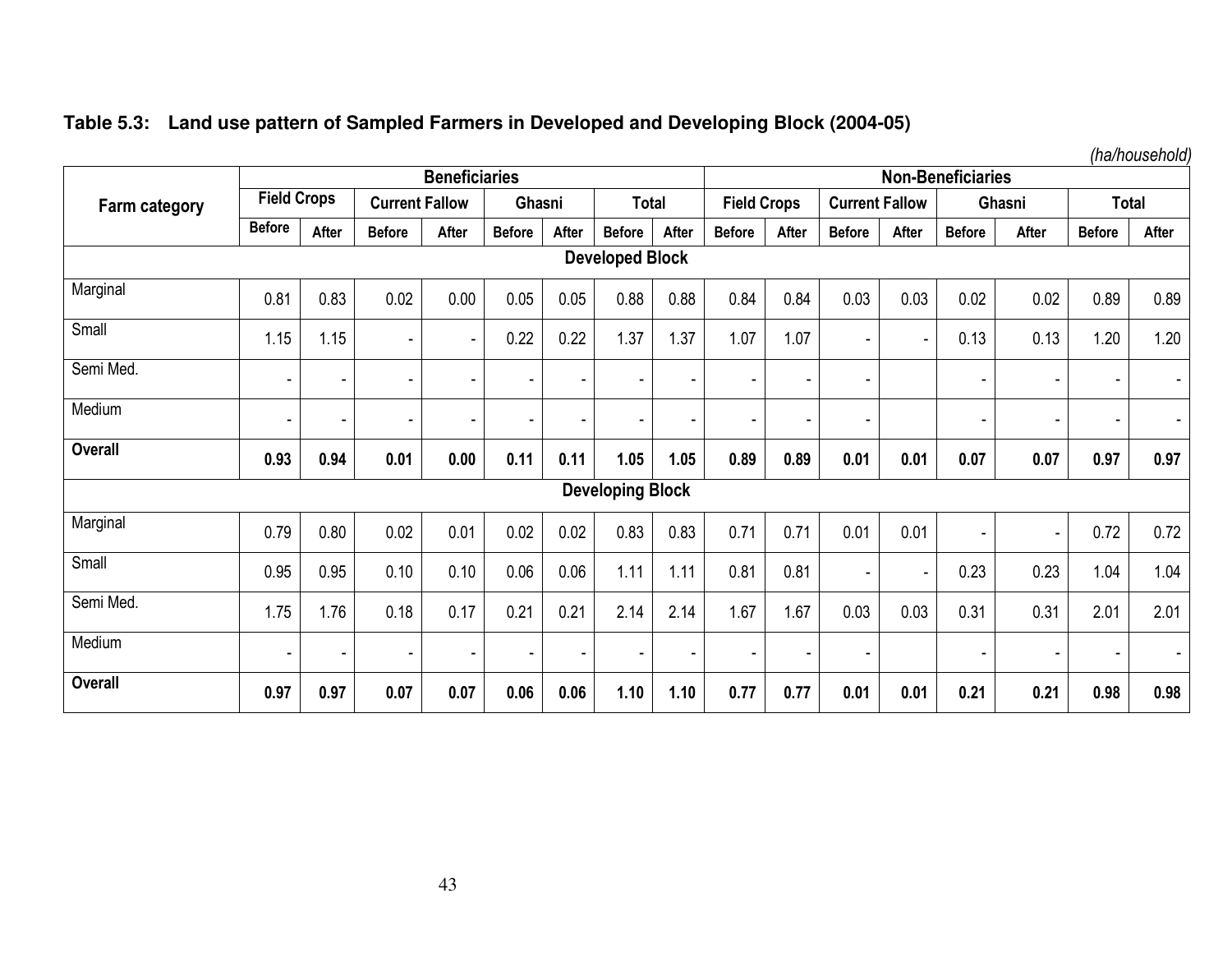|  |  |  | Table 5.4: Response of farmers regarding seed production scheme (2004-05) |
|--|--|--|---------------------------------------------------------------------------|
|--|--|--|---------------------------------------------------------------------------|

| Farm<br>category | <b>Farmers growing seed</b> | <b>Farmers attended</b><br>training programme | <b>Farmers finding training</b><br>programme helpful | <b>Farmers visited Govt.</b><br>seed farm to see<br>demonstration | <b>Farmers using</b><br>sprinkler irrigation<br>system at their farm |
|------------------|-----------------------------|-----------------------------------------------|------------------------------------------------------|-------------------------------------------------------------------|----------------------------------------------------------------------|
|                  |                             |                                               | <b>Developed Block</b>                               |                                                                   |                                                                      |
| Marginal         | 100.00                      | 85.75                                         | 100.00                                               | 75.00                                                             | 10.53                                                                |
| Small            | 100.00                      | 81.82                                         | 100.00                                               | 66.67                                                             | 9.09                                                                 |
| S. Medium        | ٠                           | ٠                                             | $\sim$                                               | ۰                                                                 |                                                                      |
| Medium           | ۰                           |                                               |                                                      |                                                                   |                                                                      |
| <b>Overall</b>   | 100.00                      | 83.80                                         | 100.00                                               | 71.50                                                             | 6.67                                                                 |
|                  |                             |                                               | <b>Developing Block</b>                              |                                                                   |                                                                      |
| Marginal         | 100.00                      | 44.44                                         | 100.00                                               | 55.56                                                             |                                                                      |
| Small            | 100.00                      | 62.50                                         | 100.00                                               | 75.00                                                             |                                                                      |
| S. Medium        | 100.00                      | 75.00                                         | 100.00                                               | 75.00                                                             |                                                                      |
| Medium           | ۰                           | $\overline{\phantom{a}}$                      |                                                      |                                                                   |                                                                      |
| <b>Overall</b>   | 100.00                      | 53.33                                         | 100.00                                               | 63.33                                                             |                                                                      |

*(Percent)*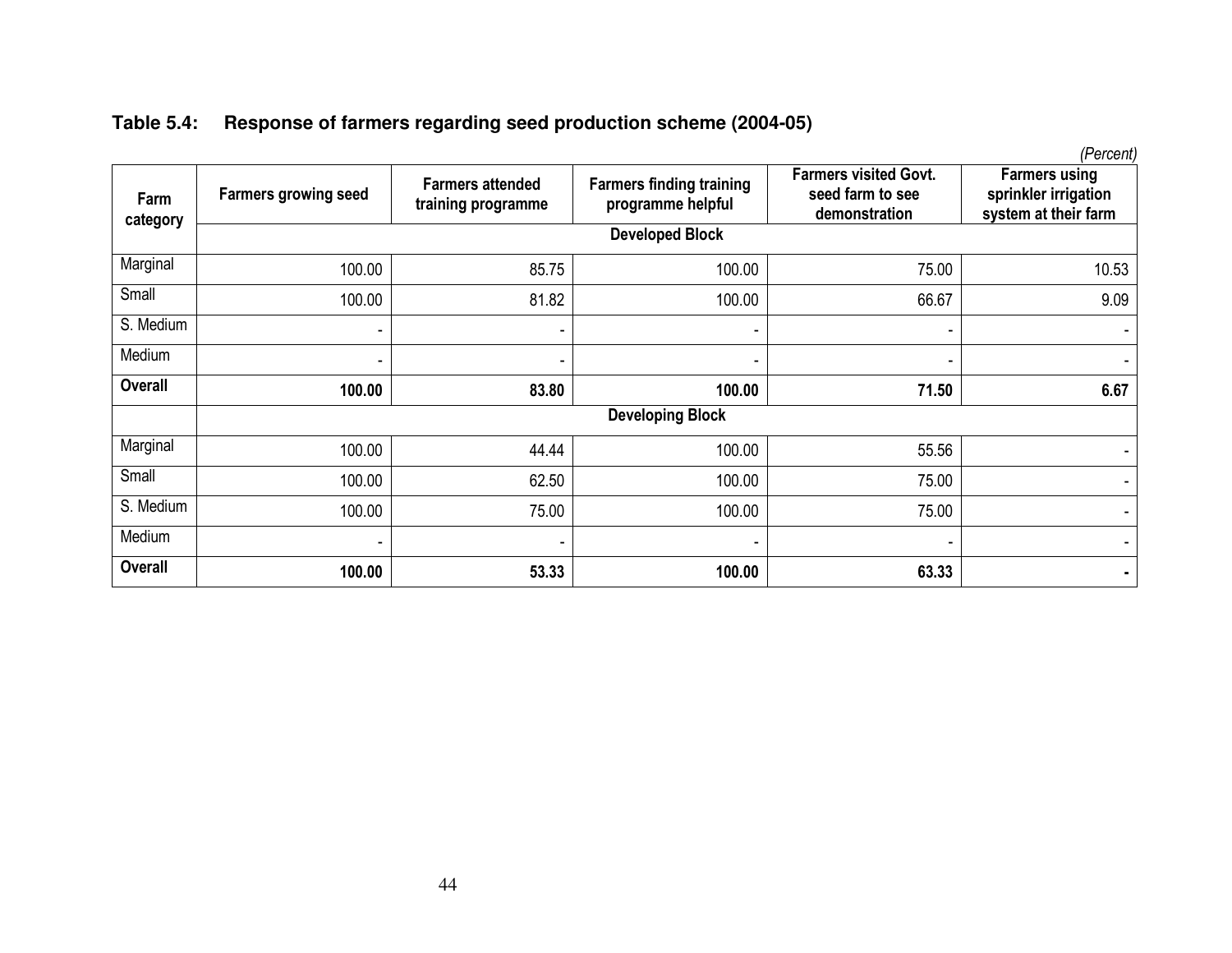### 5.5 Change in income of sampled farmers

 Income of sampled farmers is presented in Table 5.5. The table reveals that in developed block for beneficiary farms the net return from seed production increased by 21.03 percent as compared to 4.05 percent in case of nonbeneficiaries. In developing block net return in case of beneficiaries was 11.56 percent as compared to 0.24 among non- beneficiaries. The change in net return was mainly due to the training of farmers on latest seed production technology.

|                   |                      |                        |              |                         | (Rs/ha)      |  |
|-------------------|----------------------|------------------------|--------------|-------------------------|--------------|--|
|                   | <b>Particulars</b>   | <b>Developed Block</b> |              | <b>Developing Block</b> |              |  |
|                   |                      | <b>Before</b>          | <b>After</b> | <b>Before</b>           | <b>After</b> |  |
| <b>Gross cost</b> | <b>Beneficiaries</b> | 38887                  | 37450        | 32450                   | 32400        |  |
|                   | Non-beneficiaries    | 39050                  | 39170        | 32500                   | 32525        |  |
| Gross return      | <b>Beneficiaries</b> | 70814                  | 75910        | 63348                   | 64550        |  |
|                   | Non-beneficiaries    | 71054                  | 74880        | 63400                   | 63500        |  |
| Net return        | <b>Beneficiaries</b> | 31927                  | 38640        | 30898                   | 32150        |  |
|                   | Non-beneficiaries    | 32004                  | 35710        | 30900                   | 30975        |  |
|                   | <b>Beneficiaries</b> |                        | 21.03        |                         | 4.05         |  |
| % Change          | Non-Beneficiaries    |                        | 11.56        | 0.24                    |              |  |

**Table 5.5: Income from Seed production on sampled farms (2004-05)** 

*B: Beneficiary & NB: Non- beneficiary*

### 5.6 Attitude of Farmers about the Scheme

Attitude of beneficiary farmers towards various components of the scheme is presented in Table 5.6. The table reveals that 5.00 percent farmers in the developed block reported that training on seed production was inadequate whereas in developing block 50.00 percent farmers reported that the assistance was inadequate. Demonstration of efficient irrigation system is inadequate was reported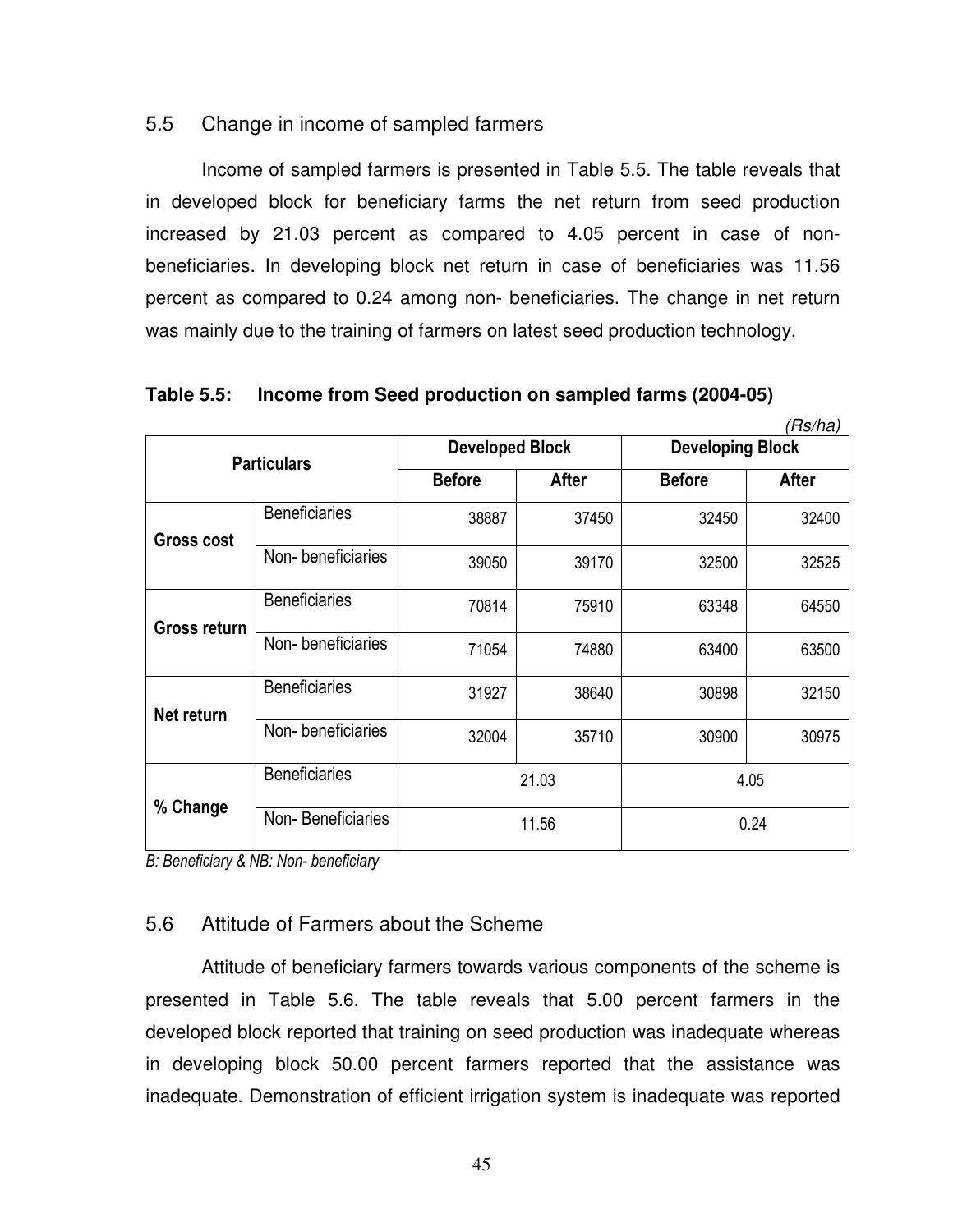by 10.00 and 35.00 percent farmers respectively in developed and developing block.

| Table 5.6: Attitude of Beneficiary farmers in Developed and Developing |           |
|------------------------------------------------------------------------|-----------|
| block about the various components of the scheme                       |           |
|                                                                        | (Parrant) |

| S.<br>No. |                                                    |                                  |                            |                                  | <b>Responses</b>           |                                  | ,, טועטור                         |  |  |  |  |
|-----------|----------------------------------------------------|----------------------------------|----------------------------|----------------------------------|----------------------------|----------------------------------|-----------------------------------|--|--|--|--|
|           | <b>Particulars</b>                                 |                                  | Inadequate                 |                                  | Adequate                   | High                             |                                   |  |  |  |  |
|           |                                                    | <b>Developed</b><br><b>Block</b> | Developing<br><b>Block</b> | <b>Developed</b><br><b>Block</b> | Developing<br><b>Block</b> | <b>Developed</b><br><b>Block</b> | <b>Developing</b><br><b>Block</b> |  |  |  |  |
|           | Training on seed<br>production                     | 5.00                             | 50.00                      | 95.00                            | 50.00                      | -                                |                                   |  |  |  |  |
| 2         | Demonstration of<br>efficient irrigation<br>system | 10.00                            | 35.00                      | 90.00                            | 65.00                      | ۰                                |                                   |  |  |  |  |

# 5.7 Summing Up

 The scheme for promotion of quality seed production was launched during 2000-01 in 10 districts of the State except district Kinnaur and Lahaul- Spiti. The major objective of the scheme is to improve the existing seed multiplication farms by way of providing irrigation facility, machinery and repairs of seed stores, land leveling etc., seed processing, to upgrade quality of existing grader plants, to provide sprinkler irrigation system at government farms for demonstration and training to seed growers. Thus, in financial terms, about 97.00 percent of the total expenditure in the scheme was made on components which indirectly affect the farmers. The results revealed that after the implementation of the scheme net return of beneficiary farmers in the developed block has increased by 21.03 percent as compared to 11.56 percent in case of non- beneficiaries after the implementation of the scheme. In case of developing block training on seed production and demonstration of efficient irrigation system require immediate attention. It was also suggested that officials of the implementing agency should not be biased towards farmers under different components of the scheme. During field survey it was also observed that supply of seed under the scheme was of poor quality and results in losses to the beneficiary farmers in certain districts. It is therefore suggested that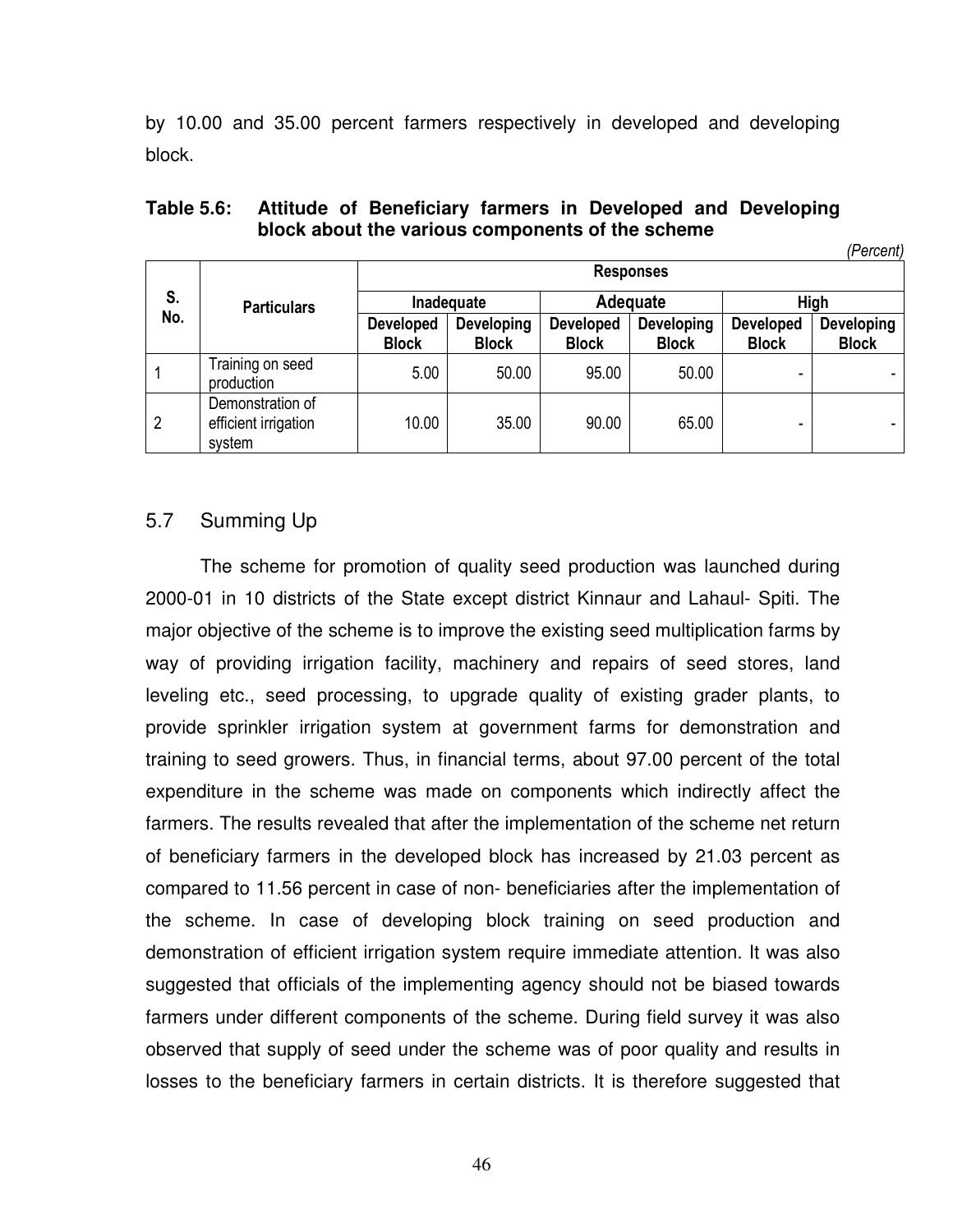quality seed should be provided to the farmers. Same seed is being distributed in all the zones, irrespective of the agro- climatic conditions of the respective zone. Hence, seed compatible with the local conditions of the agro- climatic zones must be procured and distributed to the farmers.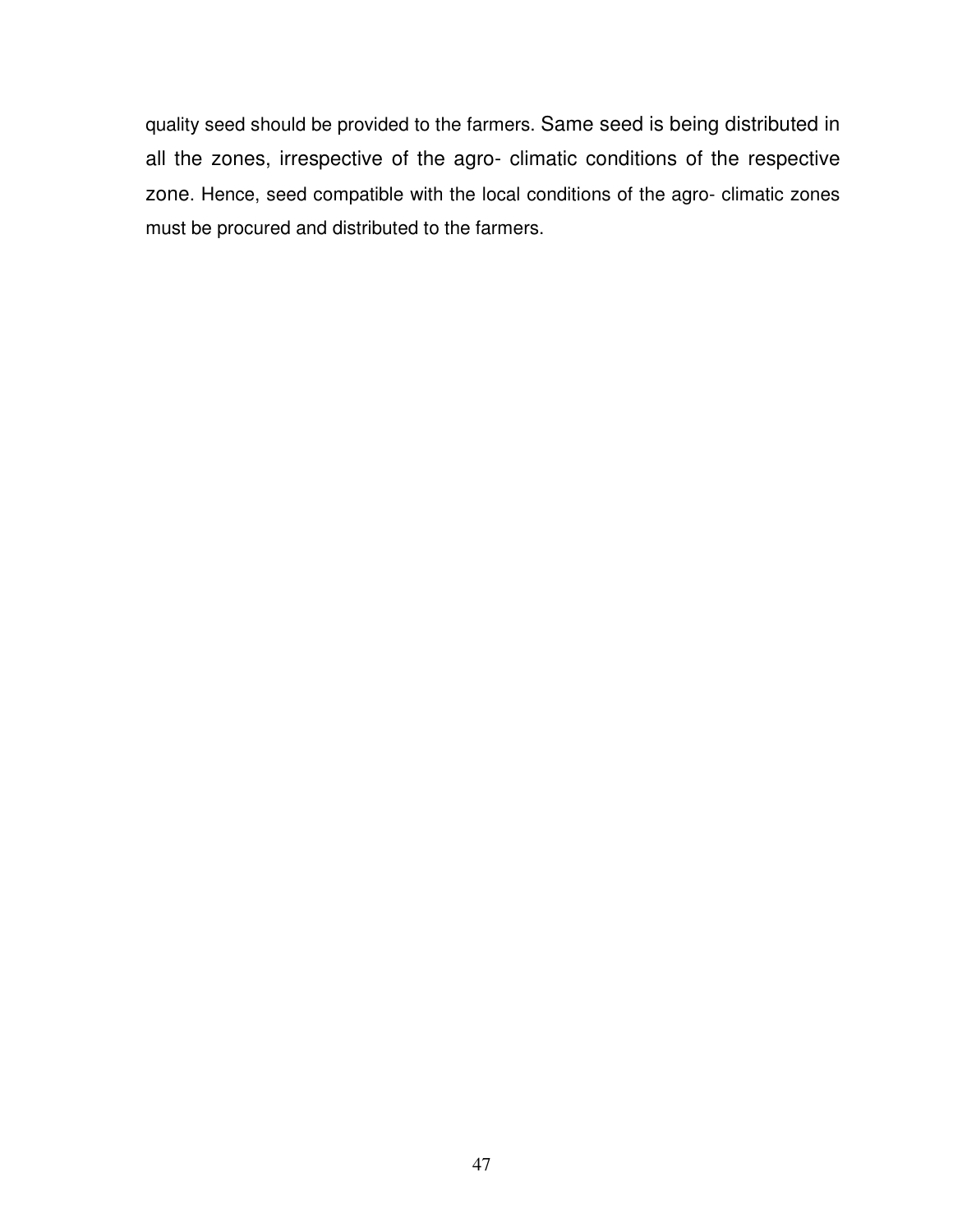### Chapter VI

## Scheme for Integrated Nutrients Management For Balanced Fertilizer Use

 The present chapter attempts to evaluate the Physical and Financial Targets and achievements of Scheme for integrated nutrients management for balanced fertilizer use. The chapter also analyses the impact of the scheme on the production and income of beneficiaries of the scheme and examines the problems faced by the beneficiaries of the scheme.

### 6.1 Physical and Financial Targets and Achievements

 Physical and financial targets and achievements of the scheme are presented in Table 6.1.

### 6.2 Socio- economic profile of sampled farmers

**Developed block** The socio-economic profiles of sampled beneficiary and non- beneficiary farmers are presented in Table 6.2. The table reveals that of all beneficiary farmers of the scheme, 50.00 percent belonged to general category followed by 36.67 percent SC and 13.33 percent OBC category farmers. Among non-beneficiary farmers, 60.00 percent belonged to general, 30.00 percent SC and 10.00 percent OBC category farmers. The average family size among beneficiary farmers of the scheme was 5.27 persons and 5.40 persons among non- beneficiary farmers. Dependency ratio was 0.37 and 0.38 among beneficiary and nonbeneficiary farmers respectively. The literacy rate among beneficiary farmers was 84.81 percent as compared to 81.48 percent among non- beneficiary farmers. Among beneficiary farmers agriculture was the main occupation of 83.33 percent farmers followed by service 13.33 and other 3.33 percent. Similarly among nonbeneficiary farmers agriculture was the main occupation of 80.00 percent farmers followed by service and other occupations accounted for 10.00 percent farmers.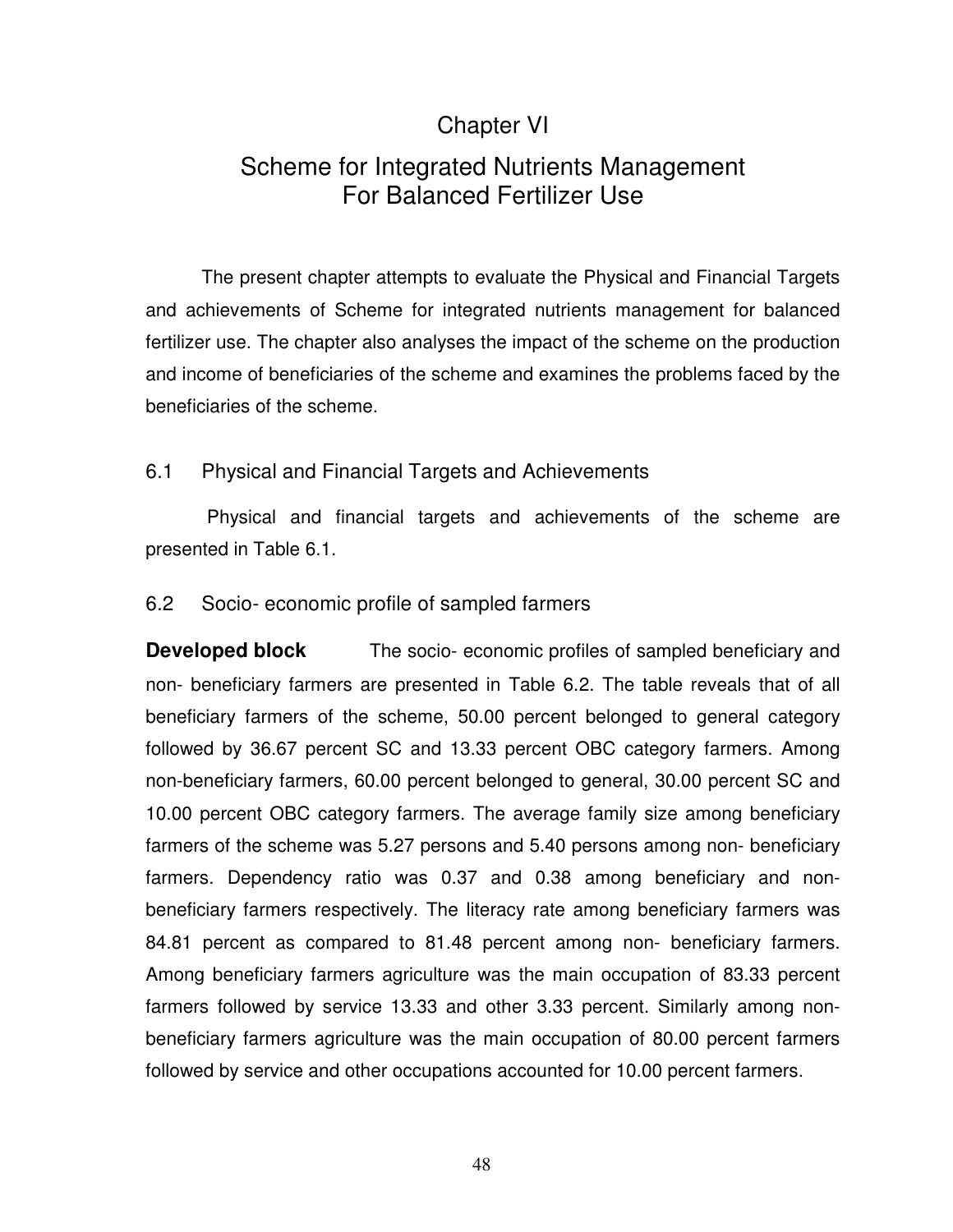**Developing block** The socio-economic profile of sampled beneficiary and non- beneficiary farmers of the developing block is presented in Table 7.2.2. The table reveals that of all beneficiary farmers of the scheme, 60.00 percent belonged to general category, the rest 30.00 and 10.00 percent belonged to SC and OBC category. Among non-beneficiary farmers, 50.00 percent farmers each belonged to general as well as SC category. The average family size among beneficiary farmers of the scheme was 5.47 persons and 6.40 persons among non- beneficiary farmers. Dependency ratio was 0.30 and 0.42 among beneficiary and non- beneficiary farmers respectively. The literacy rate among beneficiary farmers was 83.54 percent as compared to 78.12 percent among non- beneficiary farmers. Among beneficiary farmers agriculture was the main occupation of 88.89 percent farmers followed by service 11.11 percent. Similarly among non- beneficiary farmers agriculture was the main occupation of 90.00 percent farmers and others 10.00 percent farmers.

### 6.3 Land use pattern of sampled farmers

Land use pattern of sampled farmers in developed and developing block has been presented in Table 6.3. The table reveals that there was no significant change in the land use pattern of sampled farmers in both developed and developing blocks. But in case of developed block there was a reduction in current fallow land among both beneficiaries as well as non- beneficiaries.

### 6.4 Cropping pattern of sampled farmers

### 6.4.1 Developed block

Cropping pattern of sampled farmers in developed block is presented in Table 6.4.1. The table reveals that beneficiary farmers of the developed block were mainly growing crops like wheat, maize, potato and vegetables like pea, tomato, ladyfinger, cauliflower etc. The table reveals that the cropping intensity among different category of farmers has also increased after the intervention. Overall cropping intensity is increased from 174 to 178 percent after the intervention.

49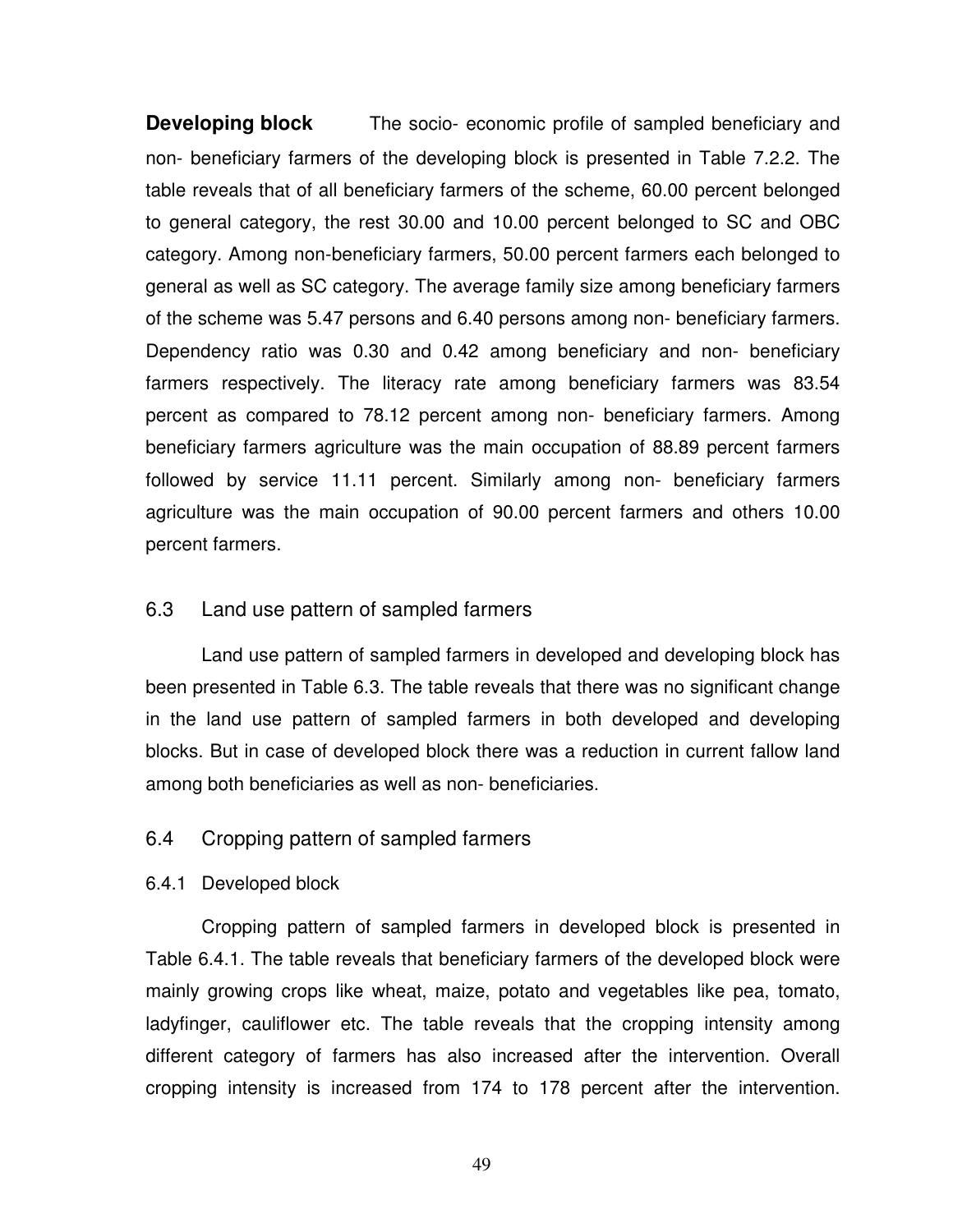Among non- beneficiary farmers the overall cropping intensity has increased marginally from 176.84 to 177.04 percent. On analyzing the table it was found that the area under wheat and vegetables has increased after the implementation of the scheme.

### 6.4.2 Developing block

Cropping pattern of sampled farmers in developing block is presented in Table 6.4.2. The table reveals that maize, wheat, paddy, soybeans, mustard, and vegetables like peas, tomato, cabbage etc were the major crops grown by farmers in the area. On analyzing the table it was found that cropping intensity among different category of farmers has also increased after the intervention. Overall cropping intensity was increased from 168.29 to 173.17 percent after the intervention. Among non- beneficiary farmers overall cropping intensity was increased marginally from 167.90 to 168.29 percent during the same period.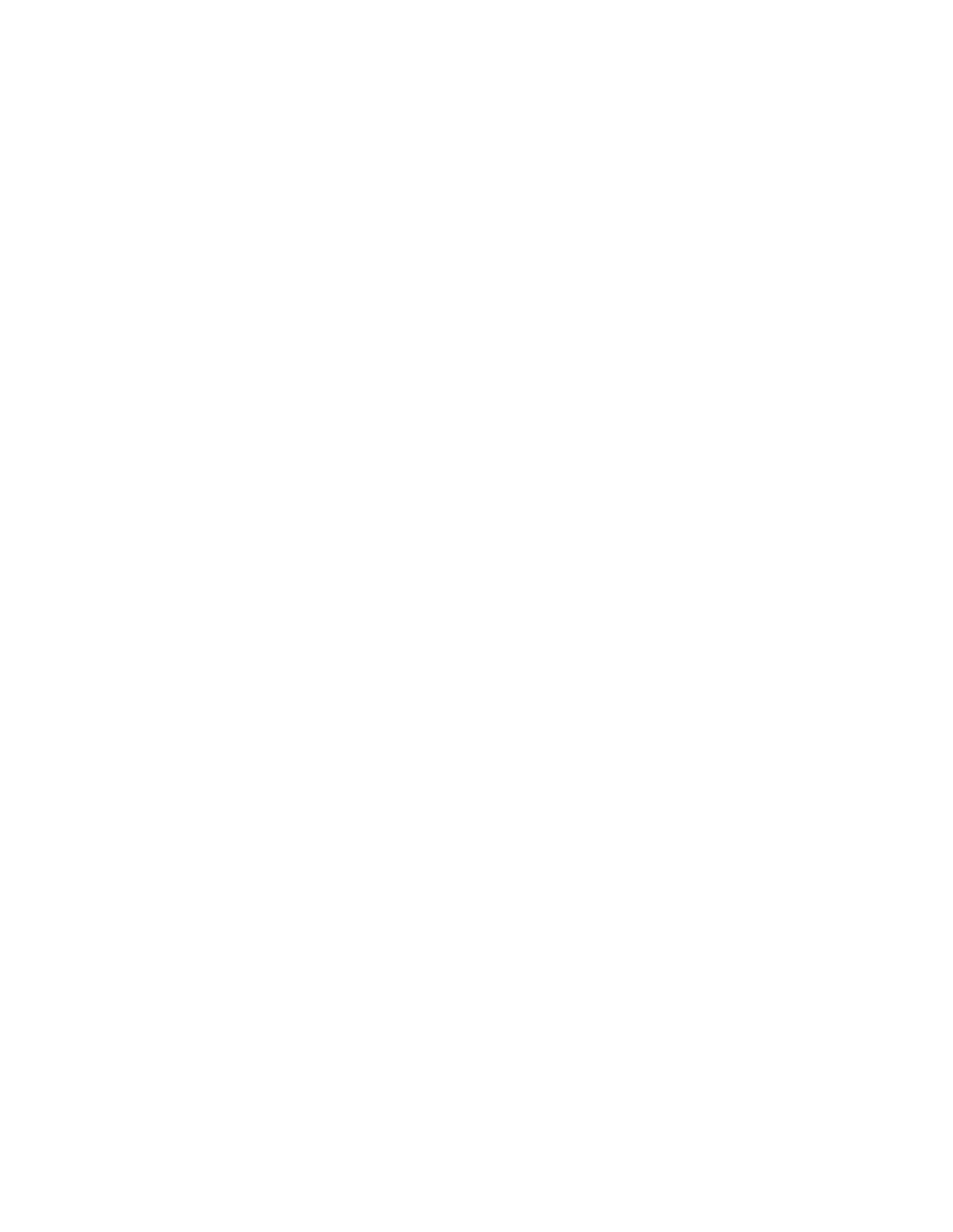### **Table 6.1: Targets and Achievements of Scheme for INM for Balanced fertilizer use (2004-05)**

| S.             |                                                                                                                                                            |          | <b>HIMACHAL PRADESH</b> |        |                    |                     |  |  |
|----------------|------------------------------------------------------------------------------------------------------------------------------------------------------------|----------|-------------------------|--------|--------------------|---------------------|--|--|
| No.            | Component                                                                                                                                                  | Unit     | <b>Target</b>           |        | <b>Achievement</b> |                     |  |  |
|                |                                                                                                                                                            |          | Phy.                    | Fin.   | Phy.               | Fin.                |  |  |
| $\mathbf{1}$   | Demonstration and Training on Integrated<br>Nutrient Management (12 demonstrations per<br>district: 6 in Kharif and 6 in Rabi) @ Rs 9000/<br>Demonstration | Nos.     | 200                     | 18.00  | 217                | 1922504<br>(106.8)  |  |  |
| $\overline{2}$ | Improvement in Capacity Utilisation of Soil<br>Testing and Quality control labs through<br>procurement of:                                                 |          |                         |        |                    |                     |  |  |
| a)             | Chemicals                                                                                                                                                  | Kgs/Lts. | 800/<br>2000            | 10.00  | 800/2000           | 1012003<br>(101.2)  |  |  |
| b)             | Glassware                                                                                                                                                  | Nos.     | 600                     | 2.00   | 750                | 246871<br>(123.4)   |  |  |
| c)             | Equipment (As per actual need)                                                                                                                             |          |                         | 5.00   |                    | 593258<br>(118.6)   |  |  |
| d)             | Repair/ Maintenance/ AMC of equipments                                                                                                                     | Nos.     | 200                     | 5.00   | 120                | 283174<br>(56.6)    |  |  |
| $\overline{3}$ | Crop demonstration on soil test basis @ Rs<br>6000 / ha                                                                                                    | Ha       | 200                     | 12.00  | 198                | 1121032<br>(93.4)   |  |  |
| $\overline{4}$ | Soil health cards                                                                                                                                          | Nos.     | 50000                   | 2.50   | 50000              | 249300<br>(99.7)    |  |  |
| 5              | Assistance on Micro Nutrients @ 25%                                                                                                                        | MT       | 80                      | 5.00   | 116                | 137127<br>(27.4)    |  |  |
|                |                                                                                                                                                            | Lts.     | 15000                   |        |                    |                     |  |  |
| 6              | Demonstration on Organic Farming @ Rs<br>10000/ha                                                                                                          | Ha       | 500                     | 5.00   | 591                | 575087<br>(115.0)   |  |  |
| $\overline{7}$ | Promotion of INM through Vermi Composting<br>assistance of Rs 300 per farmer for providing<br>earthworms                                                   | Nos.     | 10000                   | 30.00  | 12005              | 3599118<br>(120.0)  |  |  |
|                | Strengthening of Bio-Fertilizer laboratory in the<br>SAU                                                                                                   |          |                         | 3.00   |                    | 300000<br>(100.0)   |  |  |
|                | Contingency @ 5% (approx.)                                                                                                                                 |          |                         | 4.87   |                    | 501869<br>(103.0)   |  |  |
|                | Total                                                                                                                                                      |          |                         | 102.37 |                    | 10541343<br>(103.0) |  |  |

*\*Figures in parenthesis are percentages*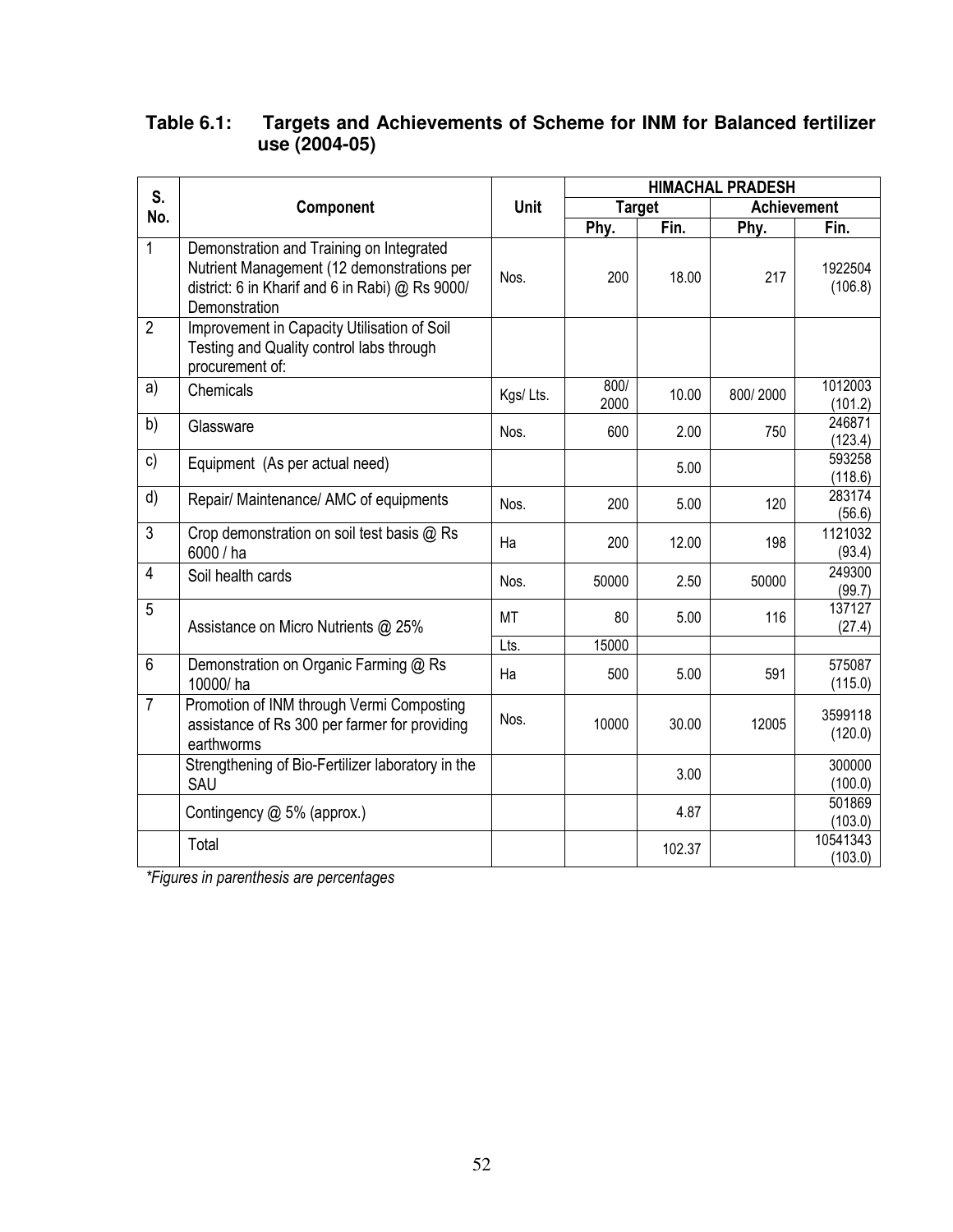| <b>Particulars</b>     |                      | <b>Developed block</b> | <b>Developing block</b> |                   |  |  |
|------------------------|----------------------|------------------------|-------------------------|-------------------|--|--|
|                        | <b>Beneficiaries</b> | Non-beneficiaries      | <b>Beneficiaries</b>    | Non-beneficiaries |  |  |
| Caste $(\%)$           | 100.00               | 100.00                 | 100.00                  | 100.00            |  |  |
| SC                     | 36.67                | 30.00                  | 30.00                   | 50.00             |  |  |
| ST                     | ٠                    |                        |                         |                   |  |  |
| <b>OBC</b>             | 13.33                | 10.00                  | 10.00                   |                   |  |  |
| General                | 50.00                | 60.00                  | 60.00                   | 50.00             |  |  |
| Avg. family size (No.) | 5.27                 | 5.40                   | 5.47                    | 6.40              |  |  |
| Literacy (%)           | 84.81                | 81.48                  | 83.54                   | 78.12             |  |  |
| Dependency ratio       | 0.37                 | 0.38                   | 0.30                    | 0.42              |  |  |
| Occupation (%)         |                      |                        |                         |                   |  |  |
| Agriculture            | 83.33                | 80.00                  | 93.33                   | 90.00             |  |  |
| Service                | 13.33                | 10.00                  | 6.67                    |                   |  |  |
| Other                  | 3.33                 | 10.00                  | ٠                       | 10.00             |  |  |

### **Table 6.2: Socio- economic profile of Sampled Farmers in Developed block (2004-05)**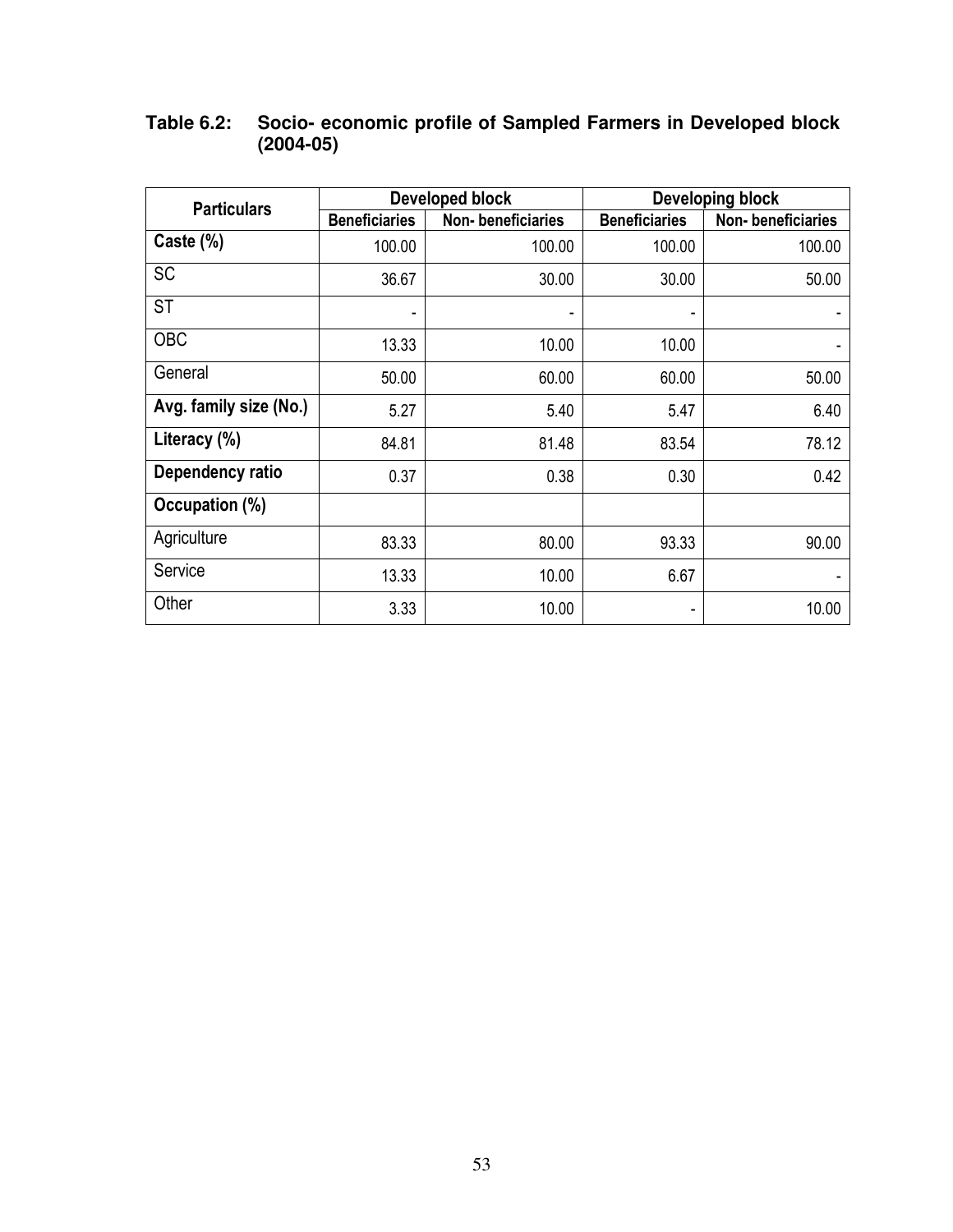|  |  | Table 6.3: Land use pattern of Sampled Farmers in Developed and Developing Block (2004-05) |  |
|--|--|--------------------------------------------------------------------------------------------|--|
|  |  |                                                                                            |  |

*(ha/household)* 

|                        | <b>Beneficiaries</b> |                          |                          |                |               |                          |                          | <b>Non-Beneficiaries</b> |                    |       |                       |                |               |                          |                          |                          |
|------------------------|----------------------|--------------------------|--------------------------|----------------|---------------|--------------------------|--------------------------|--------------------------|--------------------|-------|-----------------------|----------------|---------------|--------------------------|--------------------------|--------------------------|
| <b>Farm category</b>   | <b>Field Crops</b>   |                          | <b>Current Fallow</b>    |                | Ghasni        |                          | <b>Total</b>             |                          | <b>Field Crops</b> |       | <b>Current Fallow</b> |                | Ghasni        |                          | <b>Total</b>             |                          |
|                        | <b>Before</b>        | After                    | <b>Before</b>            | After          | <b>Before</b> | After                    | <b>Before</b>            | After                    | <b>Before</b>      | After | <b>Before</b>         | After          | <b>Before</b> | After                    | <b>Before</b>            | After                    |
| <b>Developed Block</b> |                      |                          |                          |                |               |                          |                          |                          |                    |       |                       |                |               |                          |                          |                          |
| Marginal               | 0.76                 | 0.78                     | 0.02                     | 0.00           | 0.02          | 0.02                     | 0.80                     | 0.80                     | 0.72               | 0.72  | 0.02                  | 0.02           | 0.01          | 0.01                     | 0.75                     | 0.75                     |
| Small                  | 1.15                 | 1.15                     | 0.04                     | 0.04           | 0.05          | 0.05                     | 1.24                     | 1.24                     | 1.10               | 1.11  | 0.03                  | 0.02           | 0.04          | 0.04                     | 1.17                     | 1.17                     |
| Semi Med.              | 1.98                 | 2.03                     | 0.07                     | 0.02           | 0.05          | 0.05                     | 2.10                     | 2.10                     | 1.88               | 1.90  | 0.03                  | 0.01           | 0.17          | 0.17                     | 2.08                     | 2.08                     |
| Medium                 | 3.84                 | 3.89                     | 0.08                     | 0.03           | 0.20          | 0.20                     | 4.12                     | 4.12                     |                    |       |                       |                |               |                          | $\overline{\phantom{a}}$ | $\overline{\phantom{a}}$ |
| <b>Overall</b>         | 1.21                 | 1.23                     | 0.04                     | 0.02           | 0.04          | 0.04                     | 1.29                     | 1.29                     | 0.95               | 0.96  | 0.02                  | 0.01           | 0.03          | 0.03                     | 1.00                     | 1.00                     |
|                        |                      |                          |                          |                |               |                          | <b>Developing Block</b>  |                          |                    |       |                       |                |               |                          |                          |                          |
| Marginal               | 0.56                 | 0.56                     | $\overline{\phantom{a}}$ | ٠              | 0.25          | 0.25                     | 0.81                     | 0.81                     | 0.61               | 0.61  | $\blacksquare$        | $\blacksquare$ | 0.28          | 0.28                     | 0.89                     | 0.89                     |
| Small                  | 1.05                 | 1.05                     |                          |                | 0.45          | 0.45                     | 1.50                     | 1.50                     | 1.11               | 1.13  | 0.04                  | 0.02           | 0.45          | 0.45                     | 1.60                     | 1.60                     |
| Semi Med.              | 1.50                 | 1.50                     | $\overline{\phantom{a}}$ | ٠              | 0.78          | 0.78                     | 2.28                     | 2.28                     | ٠                  |       |                       | $\blacksquare$ |               | $\overline{\phantom{a}}$ | $\overline{\phantom{a}}$ | $\blacksquare$           |
| Medium                 | ٠                    | $\overline{\phantom{a}}$ |                          |                |               | $\overline{\phantom{a}}$ | $\overline{\phantom{a}}$ |                          |                    |       |                       | $\sim$         |               | $\blacksquare$           | $\overline{\phantom{a}}$ | $\overline{\phantom{a}}$ |
| <b>Overall</b>         | 0.82                 | 0.82                     | $\blacksquare$           | $\blacksquare$ | 0.37          | 0.37                     | 1.19                     | 1.19                     | 0.81               | 0.82  | 0.02                  | 0.01           | 0.35          | 0.35                     | 1.18                     | 1.18                     |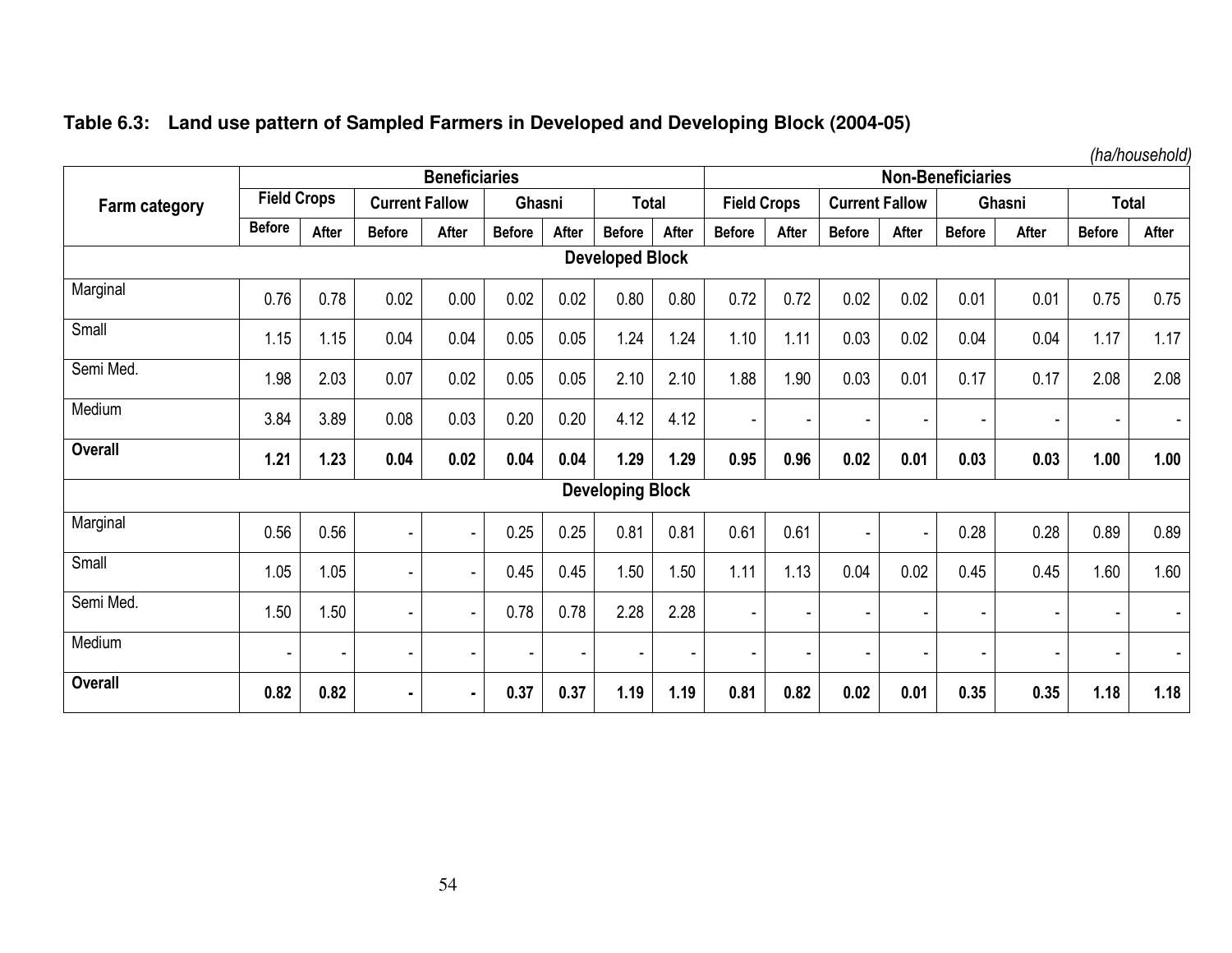| Table 6.4.1: | Cropping pattern of Sampled Farmers in Developed Block (2004-05) |
|--------------|------------------------------------------------------------------|
|--------------|------------------------------------------------------------------|

|                   |               |                 |              |                      |               |                |                          |              |           |                | (Ha/HH)        |  |
|-------------------|---------------|-----------------|--------------|----------------------|---------------|----------------|--------------------------|--------------|-----------|----------------|----------------|--|
| <b>Crops</b>      |               |                 |              | <b>Beneficiaries</b> |               |                | <b>Non-Beneficiaries</b> |              |           |                |                |  |
|                   |               | <b>Marginal</b> | <b>Small</b> | S. Medium            | <b>Medium</b> | <b>Overall</b> | <b>Marginal</b>          | <b>Small</b> | S. Medium | <b>Medium</b>  | <b>Overall</b> |  |
| <b>Maize</b>      | <b>Before</b> | 0.50            | 0.61         | 0.75                 | 1.20          | 0.60           | 0.43                     | 0.55         | 0.85      | $\sim$         | 0.51           |  |
|                   | After         | 0.50            | 0.61         | 0.74                 | 1.20          | 0.60           | 0.43                     | 0.56         | 0.86      | $\blacksquare$ | 0.51           |  |
|                   | <b>Before</b> | 0.61            | 0.82         | 1.25                 | 3.00          | 0.87           | 0.55                     | 0.75         | 1.20      | ۰.             | 0.67           |  |
| <b>Wheat</b>      | After         | 0.63            | 0.83         | 1.30                 | 3.00          | 0.90           | 0.55                     | 0.75         | 1.22      | ٠              | 0.68           |  |
| Potato            | <b>Before</b> | 0.15            | 0.25         | 0.50                 | 1.25          | 0.28           | 0.15                     | 0.25         | 0.37      | $\sim$         | 0.20           |  |
|                   | After         | 0.15            | 0.25         | 0.50                 | 1.30          | 0.29           | 0.16                     | 0.25         | 0.39      | ٠              | 0.21           |  |
|                   | <b>Before</b> | 0.22            | 0.32         | 0.50                 | 2.00          | 0.36           | 0.25                     | 0.32         | 0.50      | ٠              | 0.30           |  |
| <b>Vegetables</b> | After         | 0.24            | 0.32         | 0.60                 | 2.25          | 0.40           | 0.25                     | 0.33         | 0.50      | ۰.             | 0.30           |  |
|                   | <b>Before</b> | 1.48            | 2.00         | 3.00                 | 7.45          | 2.11           | 1.38                     | 1.87         | 2.92      | ٠              | 1.68           |  |
| <b>GCA</b>        | After         | 1.52            | 2.01         | 3.14                 | 7.75          | 2.19           | 1.40                     | 1.89         | 2.97      | ۰.             | 1.70           |  |
|                   | <b>Before</b> | 0.76            | 1.15         | 1.98                 | 3.84          | 1.21           | 0.72                     | 1.10         | 1.88      | ۰.             | 0.95           |  |
| <b>NSA</b>        | After         | 0.78            | 1.15         | 2.03                 | 3.89          | 1.23           | 0.72                     | 1.11         | 1.90      | $\sim$         | 0.96           |  |
|                   | <b>Before</b> | 194.74          | 173.91       | 151.51               | 194.01        | 174.38         | 191.67                   | 170.00       | 155.32    | $\sim$         | 176.84         |  |
| CI(%)             | <b>After</b>  | 194.87          | 174.98       | 154.67               | 199.23        | 178.05         | 194.44                   | 170.27       | 156.32    | $\sim$         | 177.08         |  |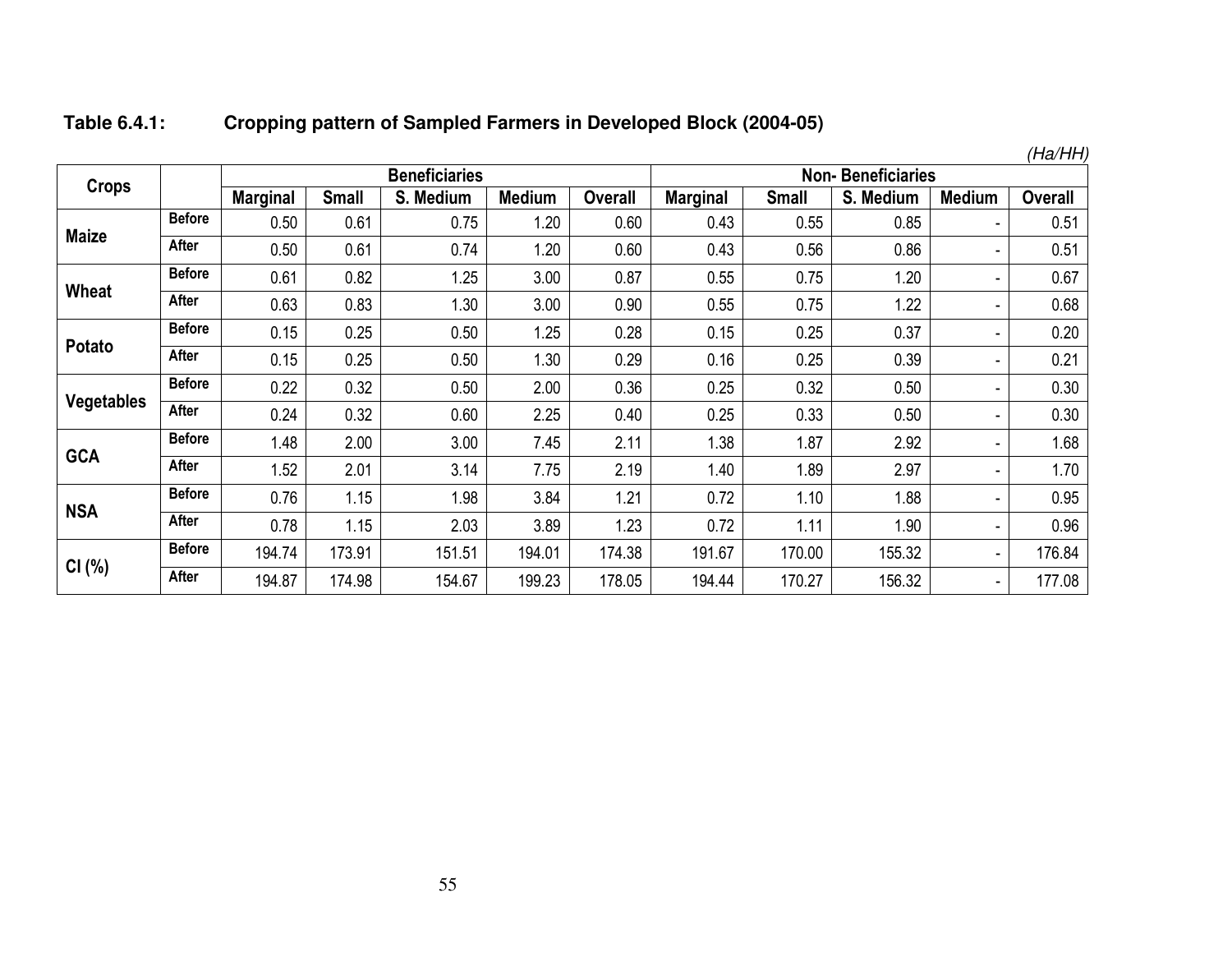#### **Table 6.4.2:Cropping pattern of Sampled Farmers in Developing Block (2004-05)**

| <b>Crops</b>      |               |                 |              | <b>Beneficiaries</b> |                              | талт<br><b>Non-Beneficiaries</b> |                 |              |           |                          |                |
|-------------------|---------------|-----------------|--------------|----------------------|------------------------------|----------------------------------|-----------------|--------------|-----------|--------------------------|----------------|
|                   |               | <b>Marginal</b> | <b>Small</b> | S. Medium            | <b>Medium</b>                | <b>Overall</b>                   | <b>Marginal</b> | <b>Small</b> | S. Medium | <b>Medium</b>            | <b>Overall</b> |
| <b>Maize</b>      | <b>Before</b> | 0.18            | 0.37         | 0.45                 | $\overline{\phantom{a}}$     | 0.27                             | 0.15            | 0.40         | ٠         |                          | 0.25           |
|                   | <b>After</b>  | 0.18            | 0.37         | 0.45                 | ۰                            | 0.27                             | 0.15            | 0.40         | ۰         |                          | 0.25           |
|                   | <b>Before</b> | 0.25            | 0.45         | 0.60                 | $\overline{\phantom{0}}$     | 0.35                             | 0.30            | 0.45         | ٠         | Ξ.                       | 0.36           |
| Wheat             | After         | 0.26            | 0.45         | 0.60                 | $\overline{\phantom{0}}$     | 0.36                             | 0.30            | 0.45         | ٠         | ä,                       | 0.36           |
|                   | <b>Before</b> | 0.12            | 0.15         | 0.25                 | ٠                            | 0.14                             | 0.12            | 0.25         | ٠         | ۰                        | 0.17           |
| Paddy             | After         | 0.12            | 0.15         | 0.27                 | ٠                            | 0.15                             | 0.12            | 0.25         | ۰         | ۰                        | 0.17           |
|                   | <b>Before</b> | 0.08            | 0.10         | 0.20                 | $\blacksquare$               | 0.10                             | 0.10            | 0.10         | ٠         | ۰                        | 0.10           |
| Soya bean         | After         | 0.08            | 0.10         | 0.20                 | $\qquad \qquad \blacksquare$ | 0.10                             | 0.10            | 0.10         | ٠         | ۰                        | 0.10           |
|                   | <b>Before</b> | 0.10            | 0.15         | 0.20                 | $\overline{\phantom{a}}$     | 0.13                             | 0.05            | 0.18         | ۰         | ۰                        | 0.10           |
| <b>Mustard</b>    | After         | 0.10            | 0.15         | 0.20                 | $\overline{\phantom{a}}$     | 0.13                             | 0.05            | 0.18         | ٠         | ۰                        | 0.10           |
|                   | <b>Before</b> | 0.25            | 0.53         | 0.75                 | $\overline{\phantom{a}}$     | 0.39                             | 0.30            | 0.50         | ۰         | $\overline{\phantom{a}}$ | 0.38           |
| <b>Vegetables</b> | <b>After</b>  | 0.27            | 0.56         | 0.76                 | $\overline{\phantom{a}}$     | 0.41                             | 0.32            | 0.53         | ۰         | ÷                        | 0.40           |
|                   | <b>Before</b> | 0.98            | 1.75         | 2.45                 | $\overline{\phantom{a}}$     | 1.38                             | 1.02            | 1.88         | ٠         | ۰                        | 1.36           |
| <b>GCA</b>        | After         | 1.01            | 1.78         | 2.48                 | ٠                            | 1.42                             | 1.04            | 1.91         | ٠         | ۰                        | 1.38           |
|                   | <b>Before</b> | 0.56            | 1.05         | 1.50                 | -                            | 0.82                             | 0.61            | 1.11         | ٠         | ٠                        | 0.81           |
| <b>NSA</b>        | After         | 0.56            | 1.05         | 1.50                 | $\blacksquare$               | 0.82                             | 0.61            | 1.13         | ۰         | ۰                        | 0.82           |
|                   | <b>Before</b> | 175.00          | 166.67       | 163.33               | $\overline{\phantom{0}}$     | 168.29                           | 167.21          | 169.37       | ۰         | $\overline{\phantom{a}}$ | 167.90         |
| CI(%)             | After         | 180.36          | 169.52       | 165.33               |                              | 173.17                           | 170.49          | 169.02       | ۰         | ٠                        | 168.29         |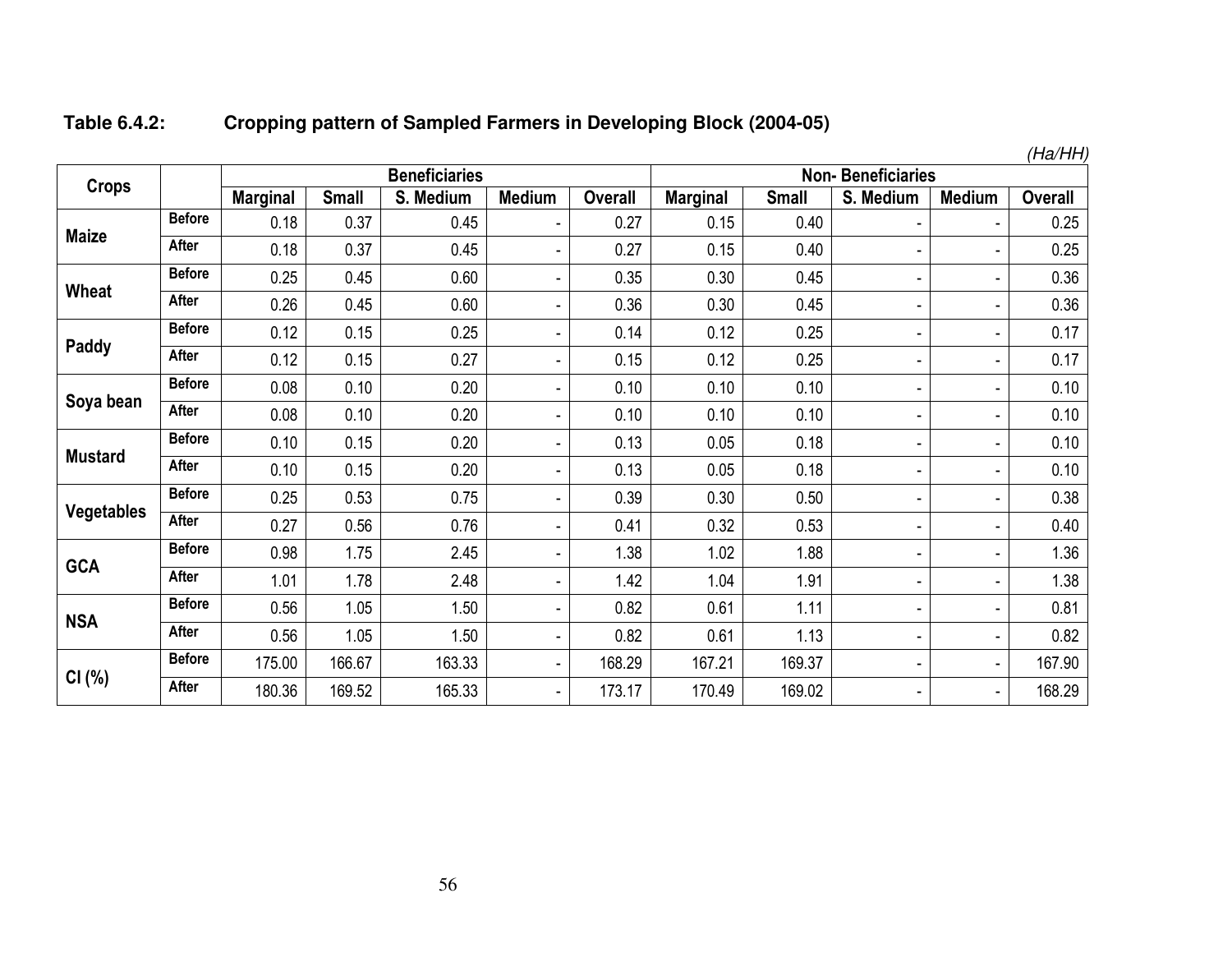### 6.5 Change in income of sampled farmers

Income of sampled farmers is presented in Table 6.5. The table reveals that in developed block in case of beneficiary farms the net return from crop production increased by 20.61 percent as compared to 5.05 percent in case of nonbeneficiaries. In developing block net return in case of beneficiaries was 4.60 percent as compared to 1.78 among non- beneficiaries. The change in net return was mainly due to the diversification of farmers towards raising cash crops organically and by using micronutrients and other fertilizers as per the requirement of their field soil. These practices curtail the cost on chemicals and fertilizers and also improve the productivity of the farmer's field

|                   |                                                  |               |                                                   |               | (Rs/ha) |  |
|-------------------|--------------------------------------------------|---------------|---------------------------------------------------|---------------|---------|--|
|                   | <b>Particulars</b>                               |               | <b>Developed Block</b><br><b>Developing Block</b> |               |         |  |
|                   |                                                  | <b>Before</b> | <b>After</b>                                      | <b>Before</b> | After   |  |
| <b>Gross cost</b> | <b>Beneficiaries</b>                             | 38120         | 37557                                             | 46114         | 45890   |  |
|                   | Non-beneficiaries                                | 38240         | 38350                                             | 45950         | 46080   |  |
| Gross return      | <b>Beneficiaries</b>                             | 53502         | 56110                                             | 65350         | 66012   |  |
|                   | Non-beneficiaries                                | 53614         | 54500                                             | 65280         | 65455   |  |
| Net return        | <b>Beneficiaries</b>                             | 15382         | 18553                                             | 19236         | 20122   |  |
|                   | Non-beneficiaries                                | 15374         | 16150                                             | 19330         | 19675   |  |
|                   | <b>Beneficiaries</b>                             |               | 20.61                                             |               | 4.60    |  |
| % Change          | Non-Beneficiaries<br>$0 \text{ N}$ $0 \text{ N}$ |               | 5.05                                              | 1.78          |         |  |

|  | Table 6.5: Income from crop production on sampled farms (2004-05) |  |  |  |
|--|-------------------------------------------------------------------|--|--|--|
|--|-------------------------------------------------------------------|--|--|--|

*B: Beneficiary & NB: Non- beneficiary*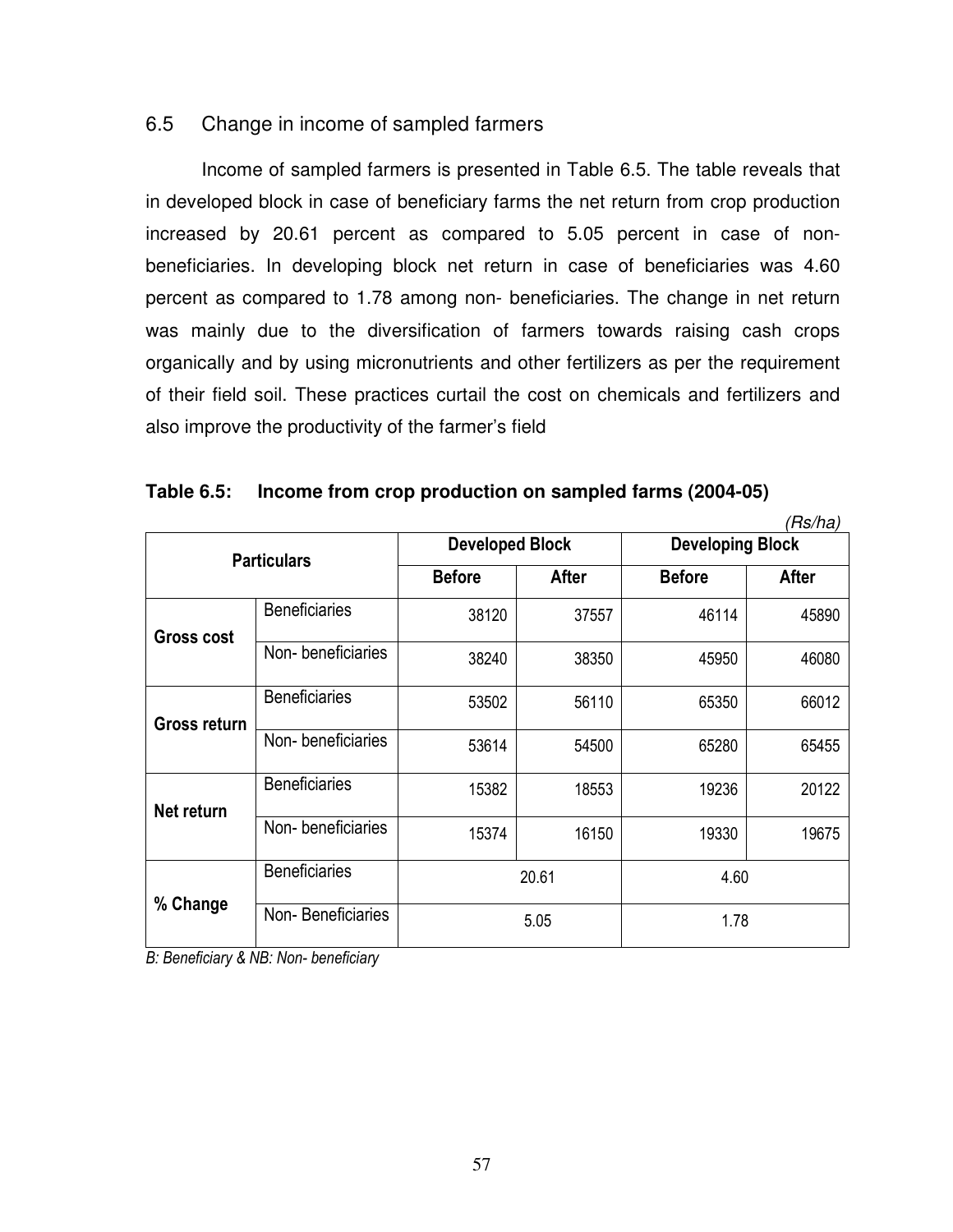#### 6.6 Response of farmers regarding various components of the Scheme

 Attitude of beneficiary farmers towards various components of the scheme is presented in Table 6.6. The table reveals that 85.00 and 62.00 percent farmers got trained on INM in developed and developing block respectively. The farm soil of 60.00 and 48.50 percent farmers was tested for nutrient deficiency in the developed and developing block respectively and the nutrient deficiency was found in case of 75.00 and 50.00 percent farmers. 65.00 and 36.75 percent farmers in developed and developing block respectively visited the demonstration field to see crop demonstration on soil test basis and 100.00 percent farmers in both these blocks found the demonstration useful. After visiting the demonstration farm 35.50 and 25.00 percent farmers in the developed and developing block respectively replicate the same on their fields. Only 15.00 and 20.00 percent farmers in the developed and developing block prepare the soil health cards. Assistance on micronutrients was also provided under the scheme, 54.87 and 28 percent farmers took the benefit of the assistance in the developed and developing block respectively. Demonstration on organic farming was seen by 72.33 and 52.00 percent farmers and was found useful by 100.00 percent farmers in both developed and developing block respectively. Out of these farmers 25.00 and 10.75 percent farmers replicate the same in their fields. 90.00 and 68.75 percent farmers got assistance on vermi compost in developed and developing block respectively.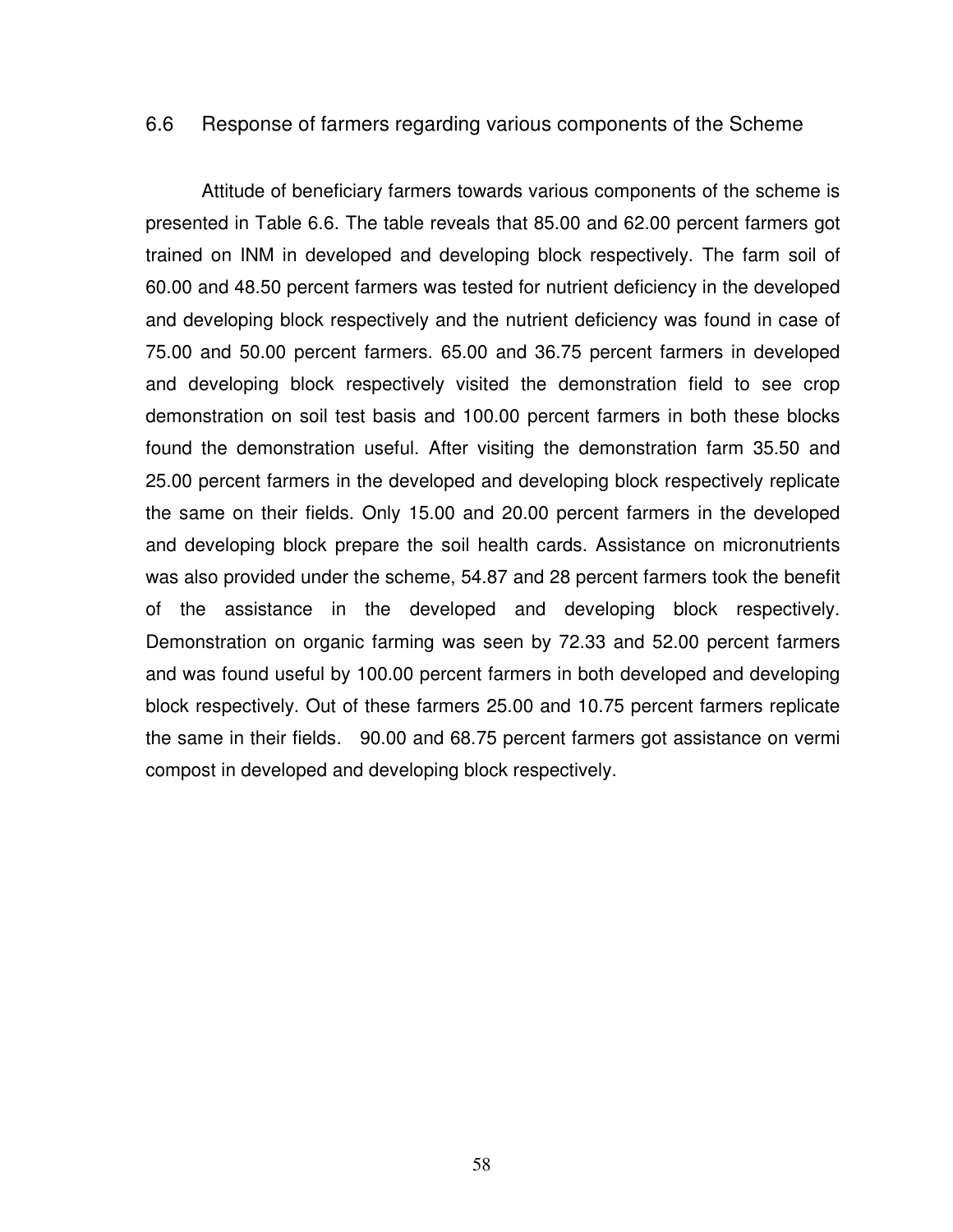#### **Table 6.6: Response of selected beneficiary farmers regarding different components of the scheme (2004-05)**

|                                                                             |                        | (Percent)               |
|-----------------------------------------------------------------------------|------------------------|-------------------------|
| <b>Particulars</b>                                                          | <b>Developed Block</b> | <b>Developing Block</b> |
| Farmers got trained on INM                                                  | 85.00                  | 62.00                   |
| Farm soil tested for the lack of<br>nutrients                               | 60.00                  | 48.50                   |
| Farmers found nutrient deficiency<br>in farm soil                           | 75.00                  | 50.00                   |
| Farmers visit demo field to see<br>crop demonstration on soil test<br>basis | 65.00                  | 36.75                   |
| found<br><b>Farmers</b><br>above<br>demonstration useful                    | 100.00                 | 100.00                  |
| Farmers replicate the practice on<br>their fields                           | 35.50                  | 25.00                   |
| Farmers prepared soil<br>health<br>cards under the scheme                   | 15.00                  | 20.00                   |
| Farmers got assistance<br><b>on</b><br>micronutrients                       | 54.87                  | 28.00                   |
| Farmers visit demo field to see<br>demonstration on organic farming         | 72.33                  | 52.00                   |
| found<br>Farmers<br>above<br>demonstration useful                           | 100.00                 | 100.00                  |
| Farmers replicate the practice on<br>their fields                           | 25.00                  | 10.75                   |
| Farmers getting assistance on<br>vermi compost                              | 90.00                  | 68.75                   |

# 6.7 Attitude of Farmers about the Scheme

 Attitude of beneficiary farmers towards various components of the scheme is presented in Table 6.7. The table reveals that 15.00 percent farmers in the developed block reported that demonstration on INM was inadequate whereas in developing block 35.00 percent farmers reported that the demonstration was inadequate. Training on INM is inadequate was reported by 15.00 and 38.00 percent farmers respectively in developed and developing block. Only 10.00 percent farmers found crop demonstration on soil test basis inadequate in developing block. In case of soil health cards 85.00 and 80.00 percent farmers in the developed and developing block respectively was found inadequate. Assistance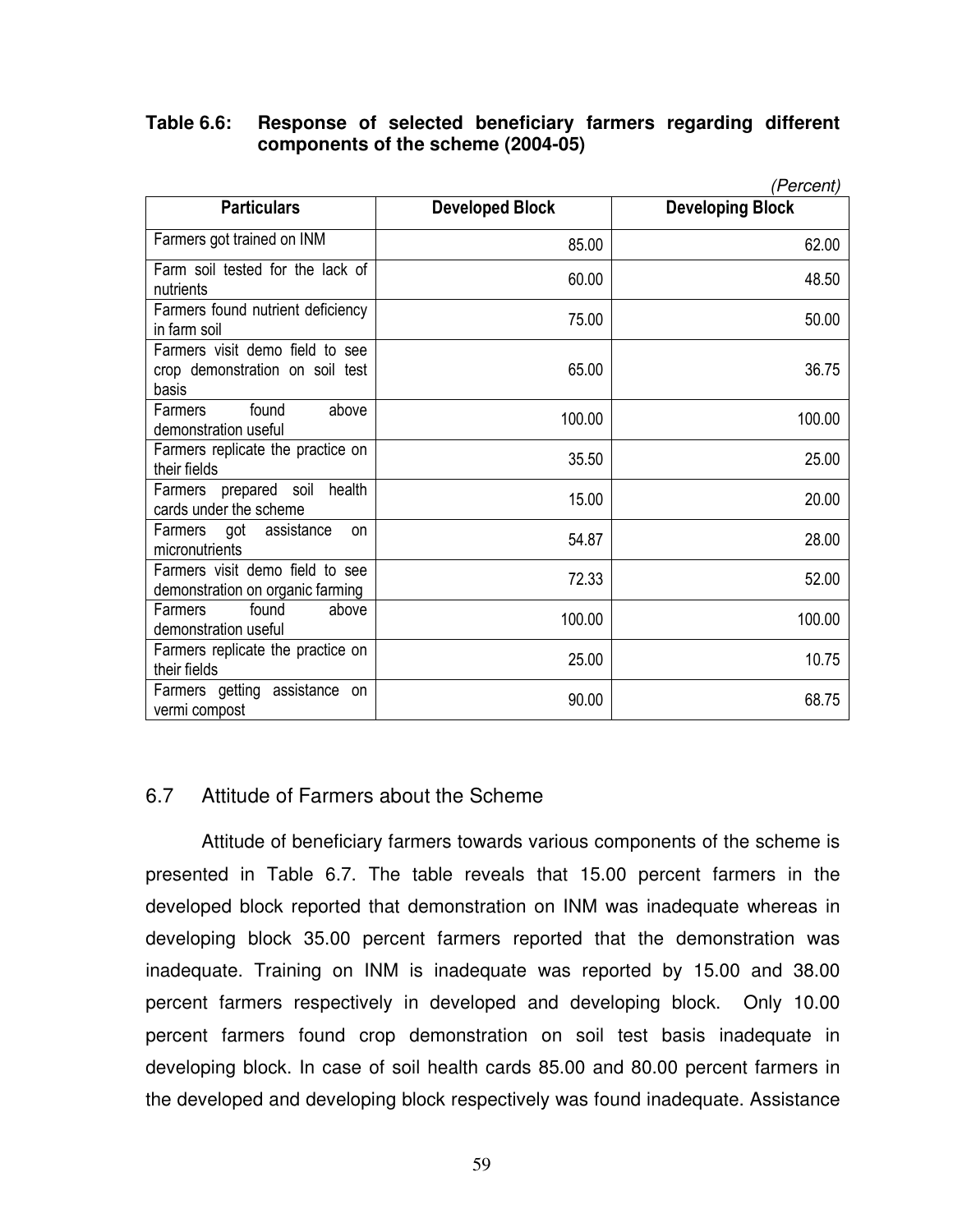on micronutrients, demonstration on organic farming and assistance on vermi compost was found inadequate by 45.00, 25.00 and 10.00 percent in developed block and 72.00, 48.00 and 30.00 percent in developing block respectively.

|                |                                          |                                  |                            |                                  |                                   |                                  | (Percent)                  |  |  |  |
|----------------|------------------------------------------|----------------------------------|----------------------------|----------------------------------|-----------------------------------|----------------------------------|----------------------------|--|--|--|
|                |                                          |                                  | <b>Responses</b>           |                                  |                                   |                                  |                            |  |  |  |
| S.             | <b>Particulars</b>                       |                                  | Inadequate                 |                                  | Adequate                          | High                             |                            |  |  |  |
| No.            |                                          | <b>Developed</b><br><b>Block</b> | Developing<br><b>Block</b> | <b>Developed</b><br><b>Block</b> | <b>Developing</b><br><b>Block</b> | <b>Developed</b><br><b>Block</b> | Developing<br><b>Block</b> |  |  |  |
|                | Demonstration on INM                     | 15.00                            | 35.00                      | 85.00                            | 65.00                             |                                  |                            |  |  |  |
| $\overline{2}$ | Training on INM                          | 15.00                            | 38.00                      | 85.00                            | 62.00                             |                                  |                            |  |  |  |
| 3              | Crop demonstration on<br>soil test basis |                                  | 10.00                      | 100.00                           | 90.00                             | ۰                                |                            |  |  |  |
| 4              | Soil Health cards                        | 85.00                            | 80.00                      | 15.00                            | 20.00                             |                                  |                            |  |  |  |
| 5              | Assistance on<br>micronutrients          | 45.00                            | 72.00                      | 55.00                            | 28.00                             | ٠                                | ۰                          |  |  |  |
| 6              | Demonstration on<br>Organic farming      | 25.00                            | 48.00                      | 75.00                            | 52.00                             |                                  |                            |  |  |  |
| 7              | Assistance on vermi<br>compost           | 10.00                            | 30.00                      | 90.00                            | 70.00                             | ۰                                |                            |  |  |  |

### **Table 6.7: Attitude of Beneficiary farmers in Developed and Developing block about the various components of the scheme**

6.8 Summing Up

The scheme for integrated nutrient management for balanced fertilizer use was launched in 10 districts of the State except district Kinnaur and Lahaul- Spiti in 2000-01. The major objectives of the scheme is to train farmers through demonstration on organic farming, vermi composting etc. and to strengthen Bio fertilizer laboratory in the SAU, existing soil testing / mobile testing laboratories, to provide chemicals, glassware, equipments etc. Further, under the scheme soil health cards will be prepared and assistance on micronutrients will be provided. In financial terms, amount utilized under the various components of the scheme was 142.44 percent of the total targets. Maximum achievement was found in case of promotion of INM through vermicomposting followed by demonstration on organic farming, demonstration and training on INM and crop demonstration on soil test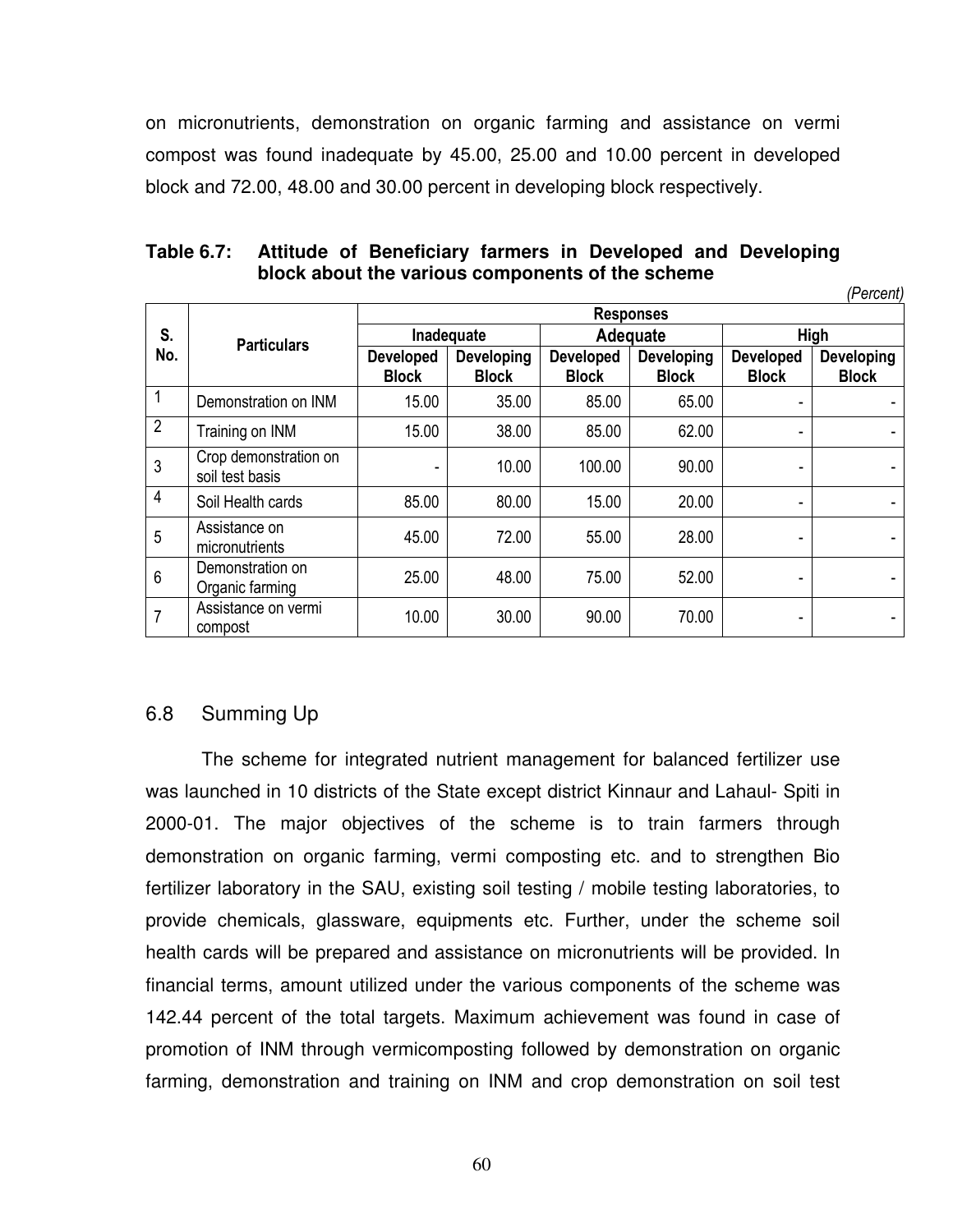basis. The findings of the evaluation of the scheme revealed that in the developed block about 50.00 percent of the beneficiary farmers belonged to unprivileged classes of the society. It was also found that with the implementation of the scheme farmers shifted their cropping pattern towards the cultivation of cash crops, thereby, increasing net return of the beneficiary farmers from crop production by 20.61 and 4.60 percent in the developed and developing block respectively.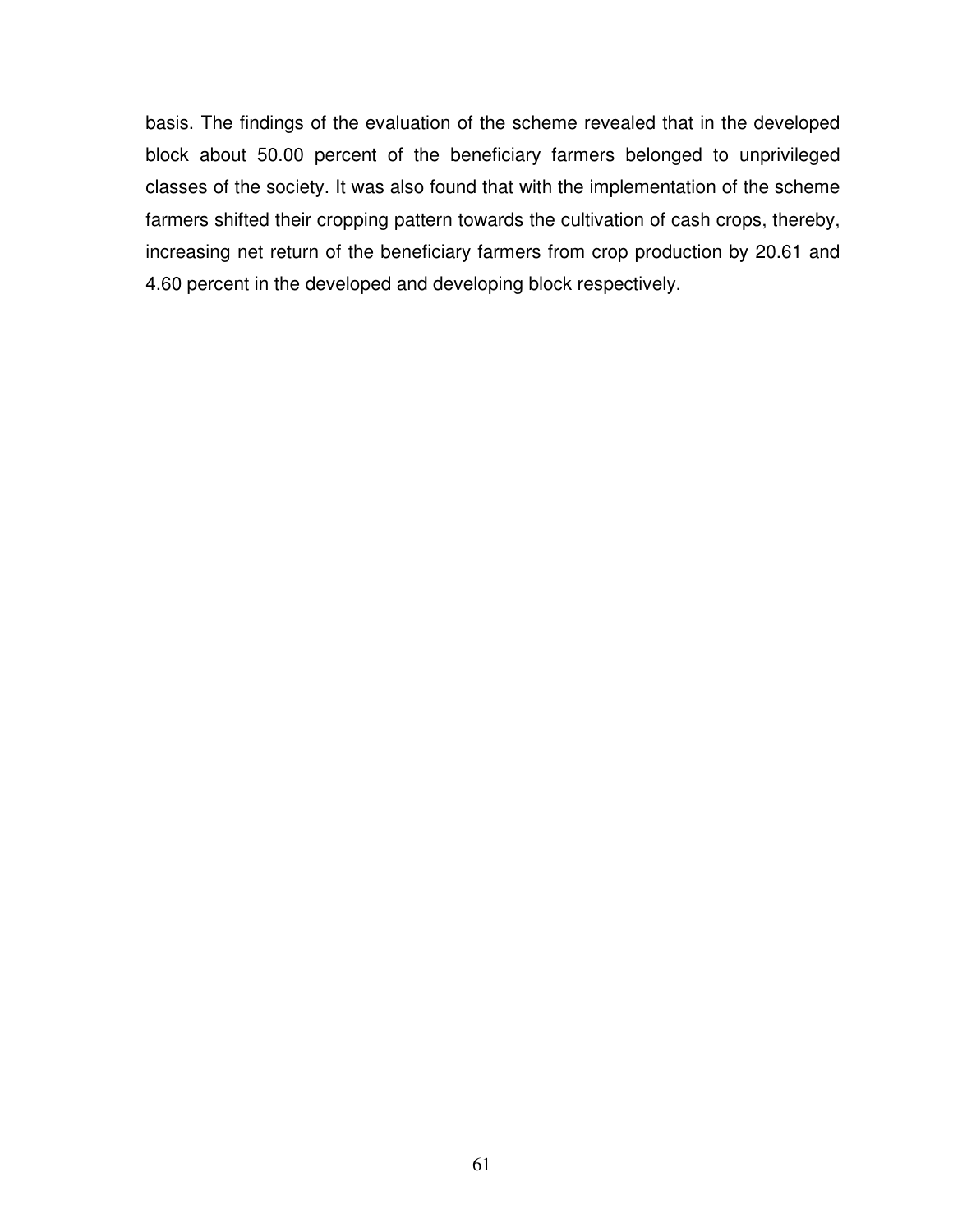# Chapter VII

# Scheme for Transfer of Technology And Information Technology

 The present chapter attempts to evaluate the Physical and Financial Targets and achievements of Scheme for transfer of technology and information technology. The performance of various sub- components of the scheme is also assessed in this chapter.

### 7.1 Physical and Financial Targets and Achievements

 Physical and financial targets and achievements of the scheme are presented in Table 7.1.

| S.             |                                                                                                                                                          |      | <b>HIMACHAL PRADESH</b> |               |                |                    |  |
|----------------|----------------------------------------------------------------------------------------------------------------------------------------------------------|------|-------------------------|---------------|----------------|--------------------|--|
| No.            | Component                                                                                                                                                | Unit |                         | <b>Target</b> |                | Achievement        |  |
|                |                                                                                                                                                          |      | Phy.                    | Fin.          | Phy.           | Fin.               |  |
| $\mathbf{1}$   | Training of Field level Extension Officers in latest production<br>Techniques @ Rs 30000 for 30 participants                                             | Nos. | 3                       | 0.90          | 3              | 90000<br>(100.0)   |  |
| $\overline{2}$ | Refresher Training Programme for Middle and Sr. Level Officers<br>on new emerging issues at SAMETI                                                       | Nos. | 4                       | 1.00          | 4              | 100000<br>(100.0)  |  |
| 3              | Exhibition at National and State/ District level                                                                                                         | Nos. | 13                      | 3.00          | 16             | 276512<br>(92.2)   |  |
| 4              | <b>Organizing Kisan Melas</b>                                                                                                                            | Nos. | $\overline{2}$          | 2.00          | $\overline{2}$ | 200000<br>(100.0)  |  |
| 5              | Setting up of farmer's advisory-cum-Input Centre @ Rs 6 lac.<br>Each                                                                                     | Nos. | 3                       | 18.00         | 3              | 1800000<br>(100.0) |  |
| 6              | Preparation and Telecasting of Developmental documenting films<br>through Doordarshan                                                                    |      |                         | 5.00          |                | 139400<br>(27.9)   |  |
| $\overline{7}$ | Advertisement/ Publicity through print media/ AIR etc.                                                                                                   |      |                         | 6.00          |                | 276087<br>(46.0)   |  |
| 8              | Programme review workshop (Quarterly) with Sr. Officers                                                                                                  | Nos. | 4                       | 0.40          | 4              | 34980<br>(87.4)    |  |
| 9              | Procurement of Computer Hardware, UPS, Printers and their<br>connectivity and local networking                                                           | Nos. | 5                       | 10.00         | 6              | 849934<br>(85.0)   |  |
| 10             | Installation of FAX/ Photostat machines and other IT/ Non IT<br>equipment                                                                                | Nos. | 8                       | 6.00          |                | 1065875<br>(177.6) |  |
| 11             | Workshop of Extension Officers at district Level (6 workshops in<br>10 districts for monitoring of important programmes @ Rs 1000/<br>Workshop/District) | Nos. | 60                      | 0.60          | 67             | 59709<br>(99.5)    |  |
| 12             | Vocational training for Women Groups (7 days training to 50 SHGs<br>@ Rs 30000/ Training)                                                                | Nos. | 50                      | 15.00         | 70             | 1584610<br>(105.6) |  |
| 13             | Concurrent Evaluation of MM through SAU/ NABARD/ Any other<br>Agency                                                                                     |      |                         | 5.00          |                | 500000<br>(100.0)  |  |
| 14             | Contingencies                                                                                                                                            |      |                         | 3.64          |                | 348836<br>(95.8)   |  |
|                | Total                                                                                                                                                    |      |                         | 76.54         |                | 7325943<br>(95.7)  |  |

**Table 7.1: Targets and Achievements of Scheme for Transfer of technology and Information Technology (2004-05)** 

*\*Figures in parenthesis are percentages*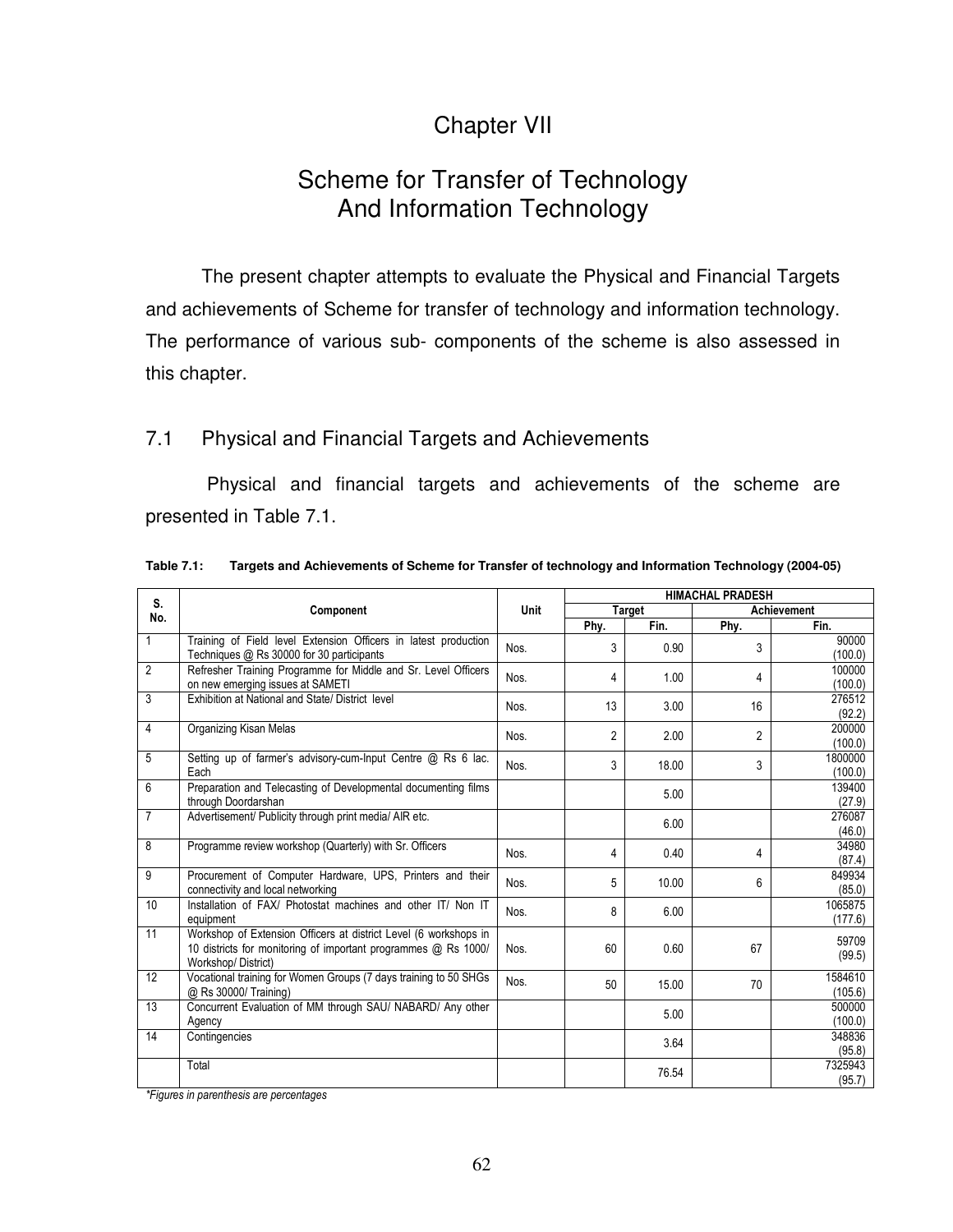#### 7.2 Status of various sub- components

 The status of various sub- components of the scheme is presented in Table 7.2. The table reveals that under the first component of the scheme, number of field level officers trained in latest production techniques are 28 in Bilaspur, 9 in Chamba, 22 in Hamirpur, 6 in Kullu and 32 in Una district. In district Kangra, Shimla and Solan. Under the second component of the scheme, i.e. Refresher training programme on new emerging Issues for middle and senior level officers, it was attended by 38 officers and 1 DDA (Deputy Director, Agriculture), 4 officers and 1 DDA, 4 officers and 1 DDA, 6 officers and 1 DDA, 20 officers, and 15 officers & 1 DDA in district Bilaspur, Chamba, Hamirpur, Kullu, Mandi and Una respectively. The national level exhibitions are organized by district Chamba and Kullu. In district Kullu, the exhibition on Traditional Mountain Crops was organized at Krishi Expo, New Delhi, whereas, in district Chamba, one exhibition was organized in the International Minjar Fair. The State level exhibitions were organized at district Bilaspur, Hamirpur, Kangra and Solan. The district level exhibitions were organized at district Bilaspur, Hamirpur, Kullu, Mandi, Solan and Una. In district Mandi, three such exhibitions are organized. Kisan Melas were organized at district Hamirpur and Kullu. The DDA office Shimla has developed three documentary films and these were telecasted at DD National Channel. One documentary film was also developed by DDA Solan and telecasted on DD Shimla channel. The DDA Solan has prepared an advertisement regarding on- going departmental schemes and activities and to popularize & acquaint farmers with these schemes. These are print advertisements and are given in leading newspapers like Amar Ujala, Punjab Kesari and Divya Himachal.

 Number of programme review workshops organized are 12, 12, 8, 6, 7, 12 and 8 in district Bilaspur, Chamba, Hamirpur, Kullu, Mandi, Shimla and Una respectively. The DDA's reported that these workshops are generally organized every month to review the progress of different schemes and other matters. While analyzing the position of computer hardware and other equipments purchased

63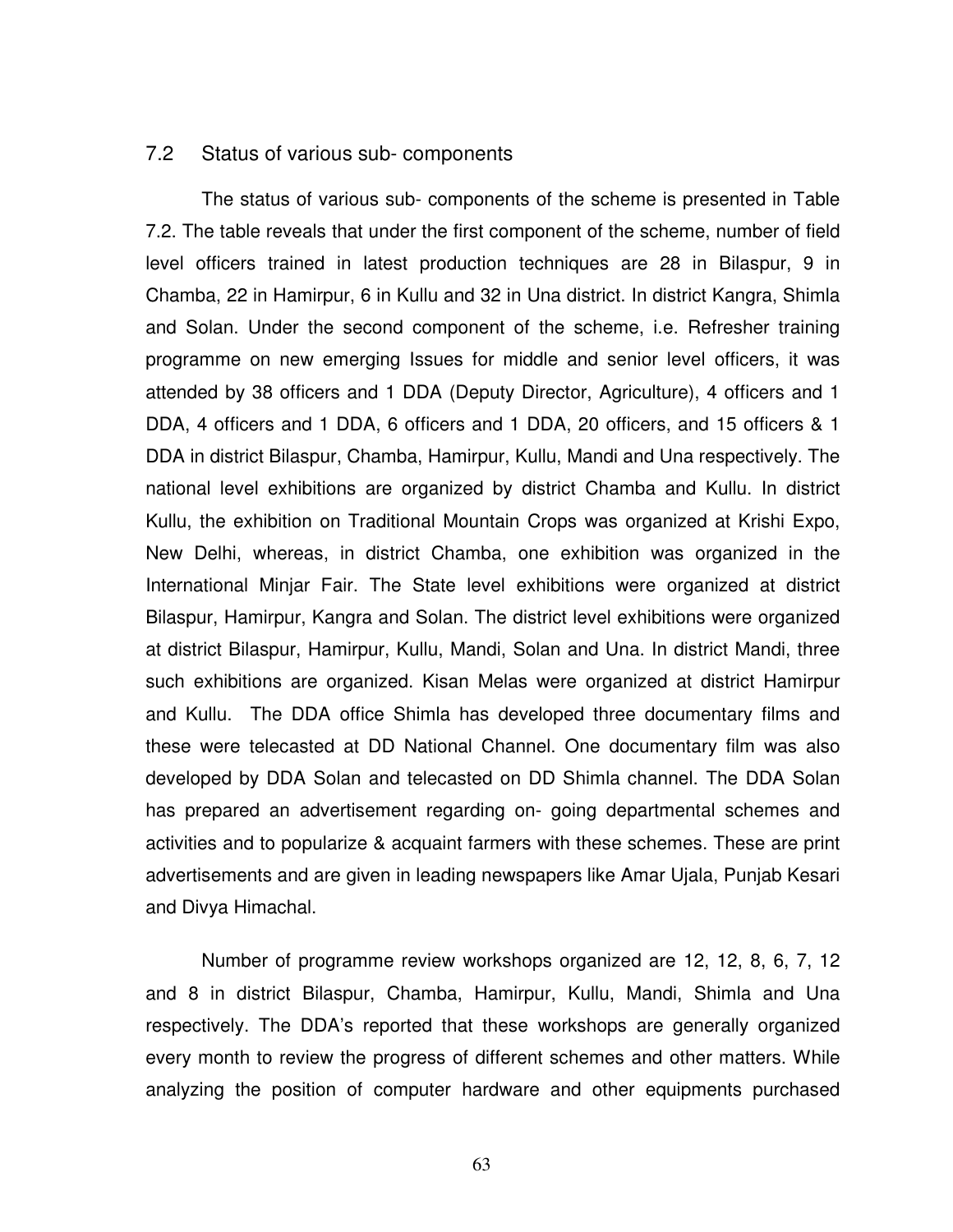under the scheme during 2004-05, it was found that one computer and printer was procured only at Hamirpur DDA office, while in other district HQ's the computer and other equipments were procured under other schemes/ programmes. It was also found during field survey that in most of the block offices computer, fax and photocopier are not available. This creates some time lag in planning and execution of the programme under various schemes. Another major constraint in the adoption of available computer technology is that very few officers are computer savvy. Another major conclusion was drawn from the analysis that even where computer facility is available the officers were using ordinary mail and FAX for sending letters and other documents to district and State HQ. On one hand this creates time lag and on the other hand costs more to the department. No one is using e-mail facility for sending letters and other information. Hence it is recommended that to enhance efficiency of different offices and curtail cost, e- mail facility should be used. Local networking is also not available in any of the office of DDA.

 Under the component vocational training for women, district-wise achievements are given below:

- a) Three trainings of 5 days each comprising 60 individual and SHG participants has given to women for upgrading their existing skills on fruit & vegetable processing and pickle making in district Bilaspur.
- b) Four trainings of 6 days each on mushroom cultivation, fruit & vegetable processing and knitting & weaving was given to 80 SGH participants in district Chamba.
- c) Six trainings of 5 days each to 120 SHG participants for the up gradation of existing skills on PHT and fruit & vegetable processing was given in district Hamirpur.
- d) 5 days training to 340 SHG participants on fruit & vegetable processing, dairy farming and handicraft making was given in district Kangra.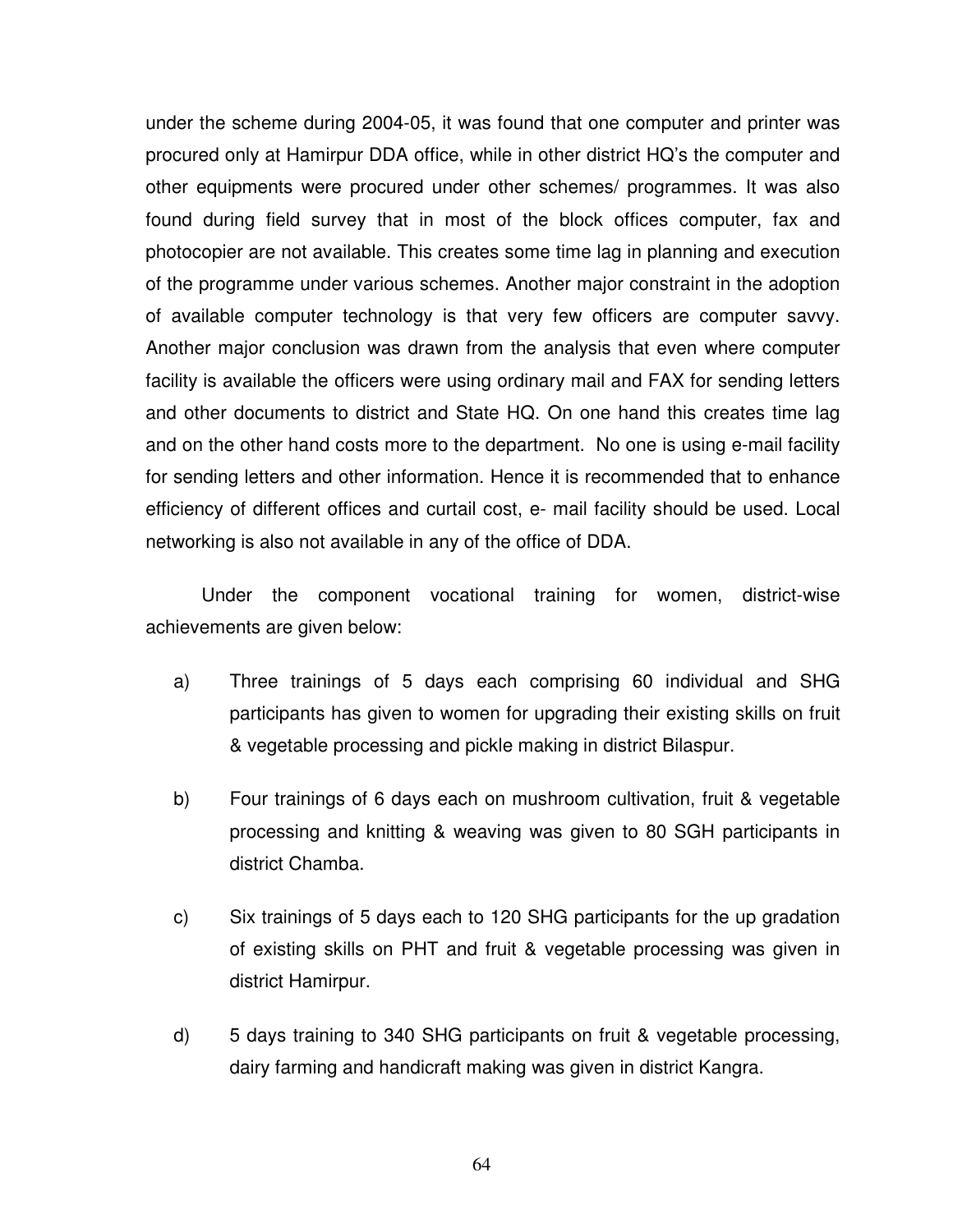- e) Six trainings of 7 days each was given to 120 SHG participants on cultivation of off- season vegetables, PHT & fruit preservation and dairy farming in district Kullu.
- f) Seven trainings of 7 days each was given to 260 individual participants on vermi- composting, nursery raising of vegetable crops, fruit & vegetable processing, bee- keeping and mushroom cultivation in district Mandi.
- g) Three trainings of 7, 3 and 3 days comprising 80, 70 and 60 individual as well as SHG participants respectively for the up gradation of their existing skills on mushroom cultivation, fruit & vegetable PHT and preparation of bags & stuffed toys was given in district Shimla.
- h) In district Solan 5 trainings of 5 days each to 100 SHG participants has given on pickle making, hosiery, food processing and off- season vegetable cultivation.
- i) In district Una 160 SHG participants took 4 days training on diversification, vegetable & cash crop cultivation, vermi- composting, raising of vegetable nursery and off- season vegetable cultivation.

 Through these training sessions the women participants of these districts have improved their existing skills and also trained to earn their livelihoods. The introduction of training raised the self- confidence among the women participants and inculcating the quality of leadership in them.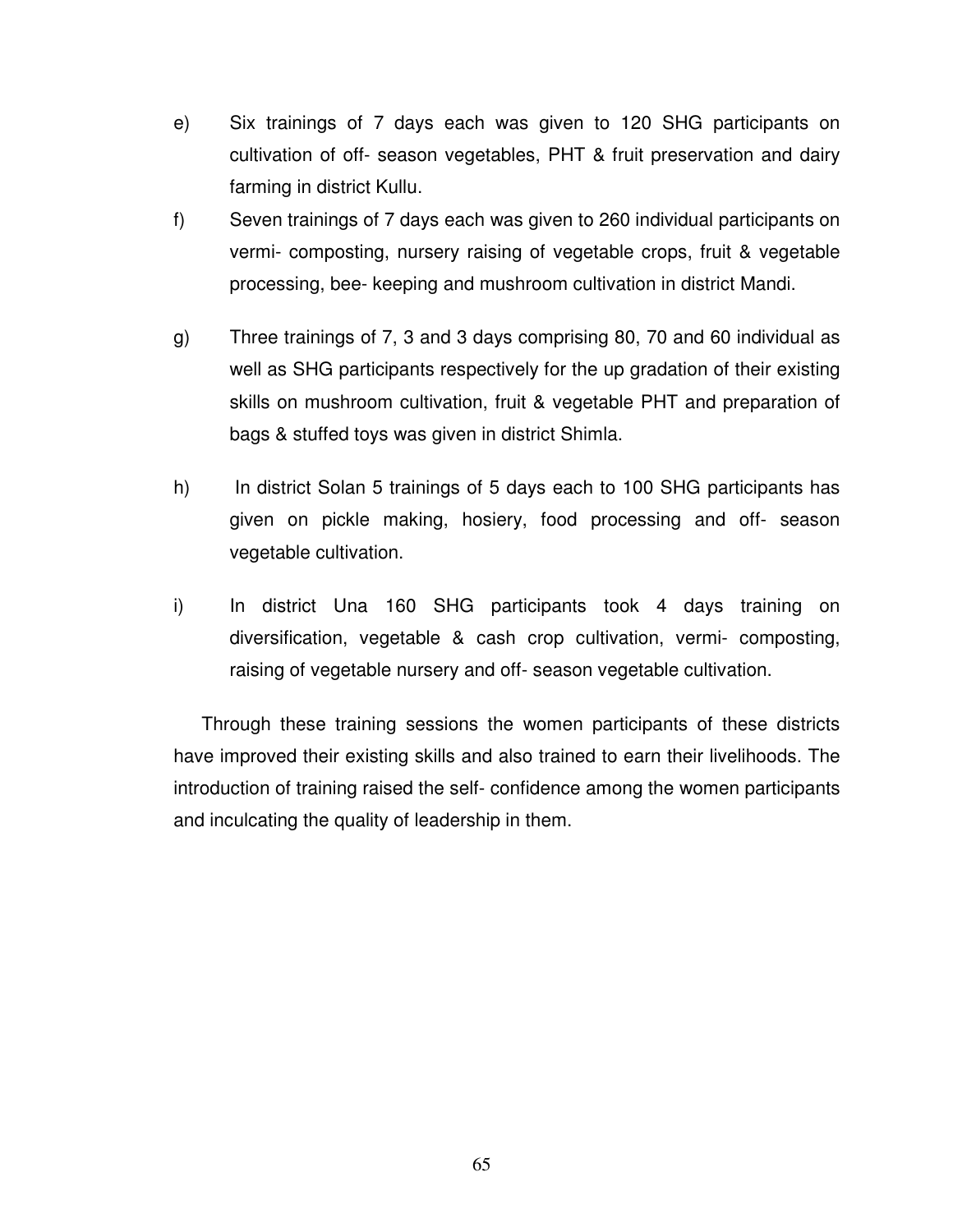| Table 7.2: | Status of various sub-components of the Transfer of Technology Scheme (2004-05) |  |
|------------|---------------------------------------------------------------------------------|--|
|------------|---------------------------------------------------------------------------------|--|

| Component                                                                                                            | <b>Bilaspur</b>          | Chamba       | Hamirpur                 | Kangra         | Kullu        | Mandi          | Shimla                | <b>Sirmour</b> | <b>Solan</b>        | Una           |
|----------------------------------------------------------------------------------------------------------------------|--------------------------|--------------|--------------------------|----------------|--------------|----------------|-----------------------|----------------|---------------------|---------------|
| 1. No. of field level extension officers<br>trained in latest production techniques                                  | 28                       | 9            | 22                       |                | 6            |                |                       |                |                     | 32            |
| 2. No. of Middle and Sr. Level Officers<br>attended Refresher Training Programme<br>on new emerging issues at SAMETI | 38,<br>1(DDA)            | 4,<br>1(DDA) | 4,<br>1(DDA)             |                | 6.<br>1(DDA) | 20             |                       |                |                     | 15,<br>1(DDA) |
| 3. Number of exhibitions organized                                                                                   |                          |              |                          |                |              |                |                       |                |                     |               |
| a) National Level                                                                                                    |                          |              |                          |                |              |                |                       |                |                     |               |
| b) State Level                                                                                                       |                          |              |                          | 1              |              |                |                       |                |                     |               |
| c) District Level                                                                                                    |                          |              |                          |                |              | 3              |                       |                |                     |               |
| 4. No. of Kisan Melas Organized                                                                                      |                          |              | $\overline{2}$           |                |              |                |                       |                |                     |               |
| 5. No. of farmers advised at Advisory-<br>cum-Input Centre                                                           | 3125                     |              |                          |                |              | 11500          | 50000                 |                |                     | 10000         |
| 6. Documentary Films                                                                                                 |                          |              |                          |                |              |                |                       |                |                     |               |
| a) Developed                                                                                                         |                          |              |                          |                |              |                | 3                     |                |                     |               |
| b) Telecasted                                                                                                        |                          |              |                          |                |              |                | 3                     |                |                     |               |
| c) Channel on which telecasted                                                                                       |                          |              |                          |                |              |                | National<br><b>DD</b> |                | Shimla<br><b>DD</b> |               |
| 7. Advertisements                                                                                                    |                          |              |                          |                |              |                |                       |                |                     |               |
| a) Prepared                                                                                                          |                          |              |                          |                |              |                |                       |                |                     |               |
| b) Theme                                                                                                             | To popularize<br>schemes |              |                          |                |              |                |                       |                |                     |               |
| c) Given in Print Media or AIR or Both                                                                               | Print                    |              | $\overline{\phantom{a}}$ | $\blacksquare$ |              | $\blacksquare$ |                       | ۰              |                     |               |
| 8. No. of programme review workshops<br>organized                                                                    | 12                       | 12           | 8                        |                | 6            |                | 12                    |                |                     | 8             |
| 9. Equipments                                                                                                        |                          |              |                          |                |              |                |                       |                |                     |               |
| a) Computer                                                                                                          | $4*$                     |              |                          | ä,             | $1*$         |                | $10*$                 |                | $1*$                | $2^*$         |
| b) Printer                                                                                                           | $2^*$                    |              |                          | ٠              | $1*$         |                | $10*$                 |                | $2^*$               | $2^*$         |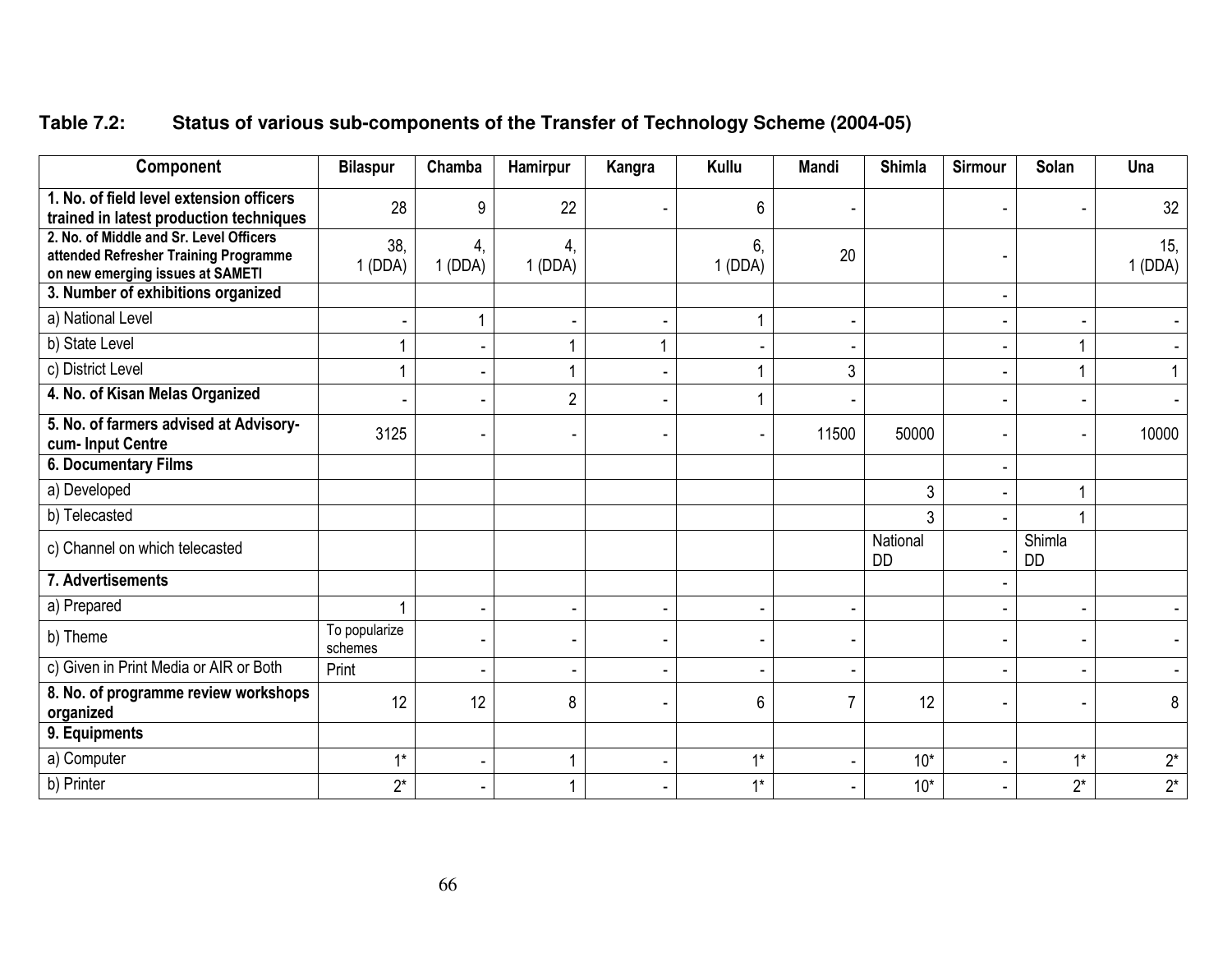| c) Scanner                                                   |                                                      |                                                                                              |                                         |                                                                                |                                                                                          |                                                                                                                                                |                                                                                                                        |                                                                                               |                                                                                                                                                                         |
|--------------------------------------------------------------|------------------------------------------------------|----------------------------------------------------------------------------------------------|-----------------------------------------|--------------------------------------------------------------------------------|------------------------------------------------------------------------------------------|------------------------------------------------------------------------------------------------------------------------------------------------|------------------------------------------------------------------------------------------------------------------------|-----------------------------------------------------------------------------------------------|-------------------------------------------------------------------------------------------------------------------------------------------------------------------------|
| $d)$ FAX                                                     | $1*$                                                 |                                                                                              |                                         |                                                                                | $1*$                                                                                     |                                                                                                                                                | $10*$                                                                                                                  | $1*$                                                                                          | $1^*$                                                                                                                                                                   |
| e) Photocopier                                               | $1*$                                                 |                                                                                              |                                         |                                                                                |                                                                                          |                                                                                                                                                | $10*$                                                                                                                  | $1*$                                                                                          | $1^*$                                                                                                                                                                   |
| 10. No. of computer literate staff<br>members                | 8                                                    |                                                                                              | 5                                       |                                                                                | 4                                                                                        | $\overline{7}$                                                                                                                                 | 22                                                                                                                     | $\overline{c}$                                                                                | $\blacksquare$                                                                                                                                                          |
| 11. Whether they are formally trained                        | Yes                                                  |                                                                                              | Yes                                     |                                                                                | Yes                                                                                      | Yes                                                                                                                                            | Yes                                                                                                                    | Yes                                                                                           | $\overline{\phantom{a}}$                                                                                                                                                |
| 12. Media for sending<br>letters/documents to HQ or anywhere |                                                      |                                                                                              |                                         |                                                                                |                                                                                          |                                                                                                                                                |                                                                                                                        |                                                                                               |                                                                                                                                                                         |
| a) Ordinary post                                             | Yes                                                  | Yes                                                                                          | Yes                                     | Yes                                                                            | Yes                                                                                      | Yes                                                                                                                                            | Yes                                                                                                                    | Yes                                                                                           | Yes                                                                                                                                                                     |
| b) FAX                                                       | Yes                                                  | Yes                                                                                          | Yes                                     | Yes                                                                            | Yes                                                                                      | Yes                                                                                                                                            | Yes                                                                                                                    | Yes                                                                                           | Yes                                                                                                                                                                     |
| c) E-mail                                                    |                                                      |                                                                                              |                                         |                                                                                |                                                                                          |                                                                                                                                                |                                                                                                                        |                                                                                               |                                                                                                                                                                         |
| 13. Vocational Training for women                            |                                                      |                                                                                              |                                         |                                                                                |                                                                                          |                                                                                                                                                |                                                                                                                        |                                                                                               |                                                                                                                                                                         |
| a) No. of Trainings                                          | 3                                                    | 4                                                                                            | 6                                       |                                                                                | 6                                                                                        | $\overline{7}$                                                                                                                                 | 3                                                                                                                      | 5                                                                                             | $\blacksquare$                                                                                                                                                          |
| b) No. of participants                                       | 60                                                   | 80                                                                                           | 120                                     | 340                                                                            | 120                                                                                      | 260                                                                                                                                            | $80, 70\overline{8}$<br>60                                                                                             | 100                                                                                           | 160                                                                                                                                                                     |
| c) Duration of training                                      | 5 days                                               | 6 days                                                                                       | 5 days                                  | 5 days                                                                         | 7 days                                                                                   | 7 days                                                                                                                                         | 7, 3 & 3<br>days                                                                                                       | 5 days                                                                                        | 4 days                                                                                                                                                                  |
| d) Individual participants                                   | Yes                                                  |                                                                                              |                                         |                                                                                |                                                                                          | Yes                                                                                                                                            | Yes                                                                                                                    |                                                                                               |                                                                                                                                                                         |
| e) SHG participants                                          | Yes                                                  | Yes                                                                                          | Yes                                     | Yes                                                                            | Yes                                                                                      |                                                                                                                                                | Yes                                                                                                                    | Yes                                                                                           | Yes                                                                                                                                                                     |
| f) Whether up gradation of existing skill                    | Yes                                                  | Yes                                                                                          | Yes                                     | Yes                                                                            | Yes                                                                                      | Yes                                                                                                                                            | Yes                                                                                                                    | Yes                                                                                           | Yes                                                                                                                                                                     |
| g) Type of entrepreneurial activity                          | Fruit &<br>Vegetable<br>processing,<br>Pickle making | Mushroom<br>cultivation.<br>PHT & fruit-<br>vegetable<br>processing<br>Knitting &<br>weaving | PHT & Fruit-<br>vegetable<br>processing | Fruit &<br>Vegetable<br>processing,<br>Dairy farming,<br>Handicraft<br>makings | Off-season<br>vegetable<br>cultivation,<br>PHT & Fruit<br>preservation,<br>Dairy farming | Vermi-<br>composting,<br>Nursery<br>raising of<br>vegetable<br>crops, Fruit &<br>Veg.<br>Processing,<br>Beekeeping,<br>Mushroom<br>cultivation | Mushroom<br>cultivation,<br>Fruit & Veg.<br>Post<br>harvest<br>technology,<br>preparation<br>of bags &<br>stuffed toys | Pickle<br>making,<br>Hosiery,<br>Food<br>processing,<br>Off-season<br>vegetable<br>Production | Diversification,<br>Vegetable &<br>cash crop<br>cultivation,<br>Vermi-<br>composting,<br>Raising of<br>vegetable<br>nursery, Off-<br>season<br>vegetable<br>cultivation |

\*These are not procured under the MMA Scheme 2004-05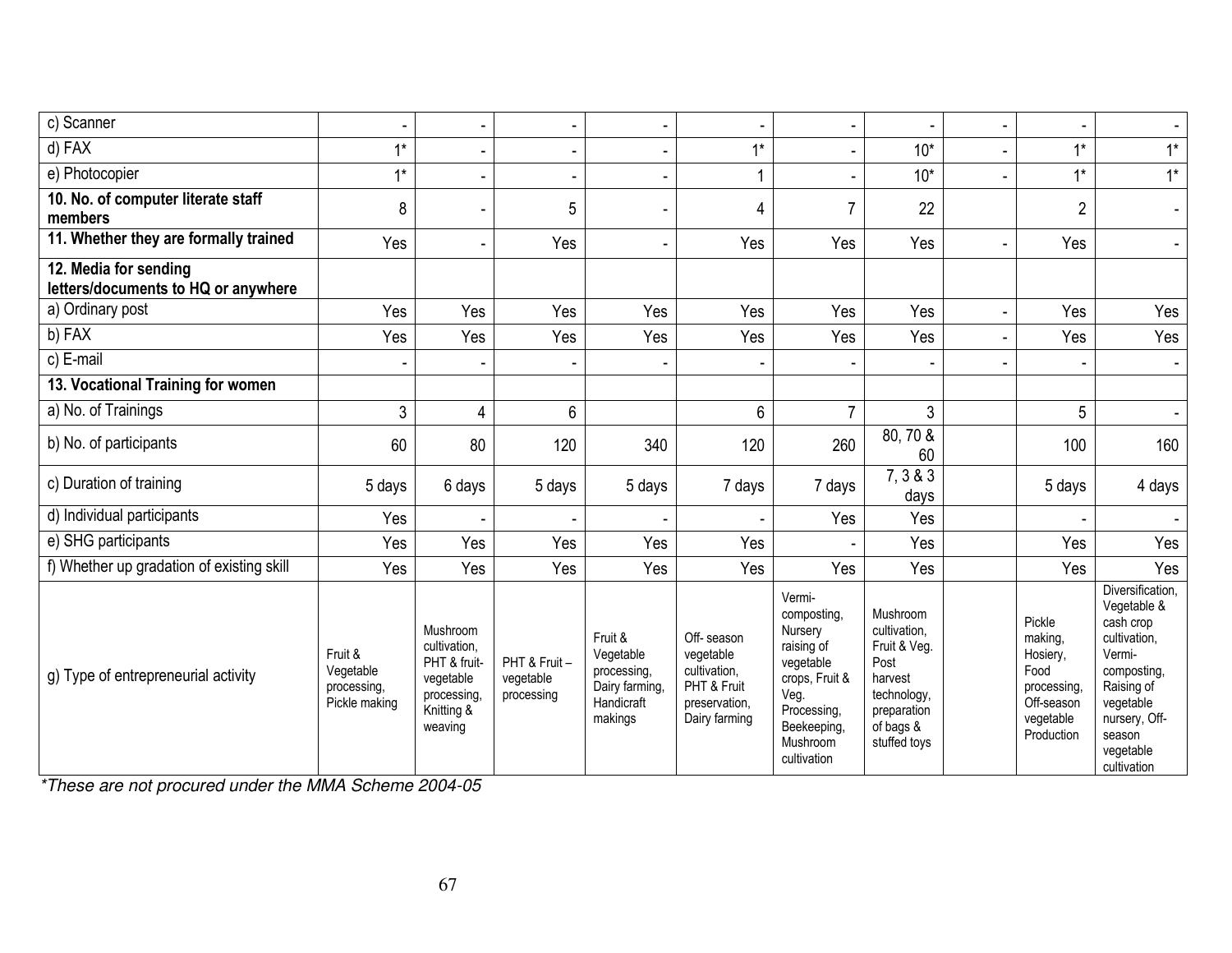#### 7.3 Summing Up

The scheme of transfer of technology and information technology was implemented with the objective of improving the technical capabilities of the officers of the Department by imparting training to them, to organize exhibitions, Kisan Melas, crop seminars etc. To highlight different activities of the Department advertisements and documentary films to be developed and telecasted through different media. Computerisation is to be done under the scheme in order to increase the efficiency of the offices at district and block level. On evaluating different the scheme on different parameters, it was found that financial achievement of the scheme was 393.23 percent during 2004-05. The evaluation of the scheme revealed that facility of available technology like Internet and e- mail was also not utilized by the department at all because none of the district or block office have internet facility. Hence, it is recommended that use of available technology must be popularized among the farmers as well as other staff of the department to increase efficiency. Further, more emphasis should be given on the publicity of various programmes and schemes of the Department so that farmers can reap the benefits of various programmes to the maximum extent.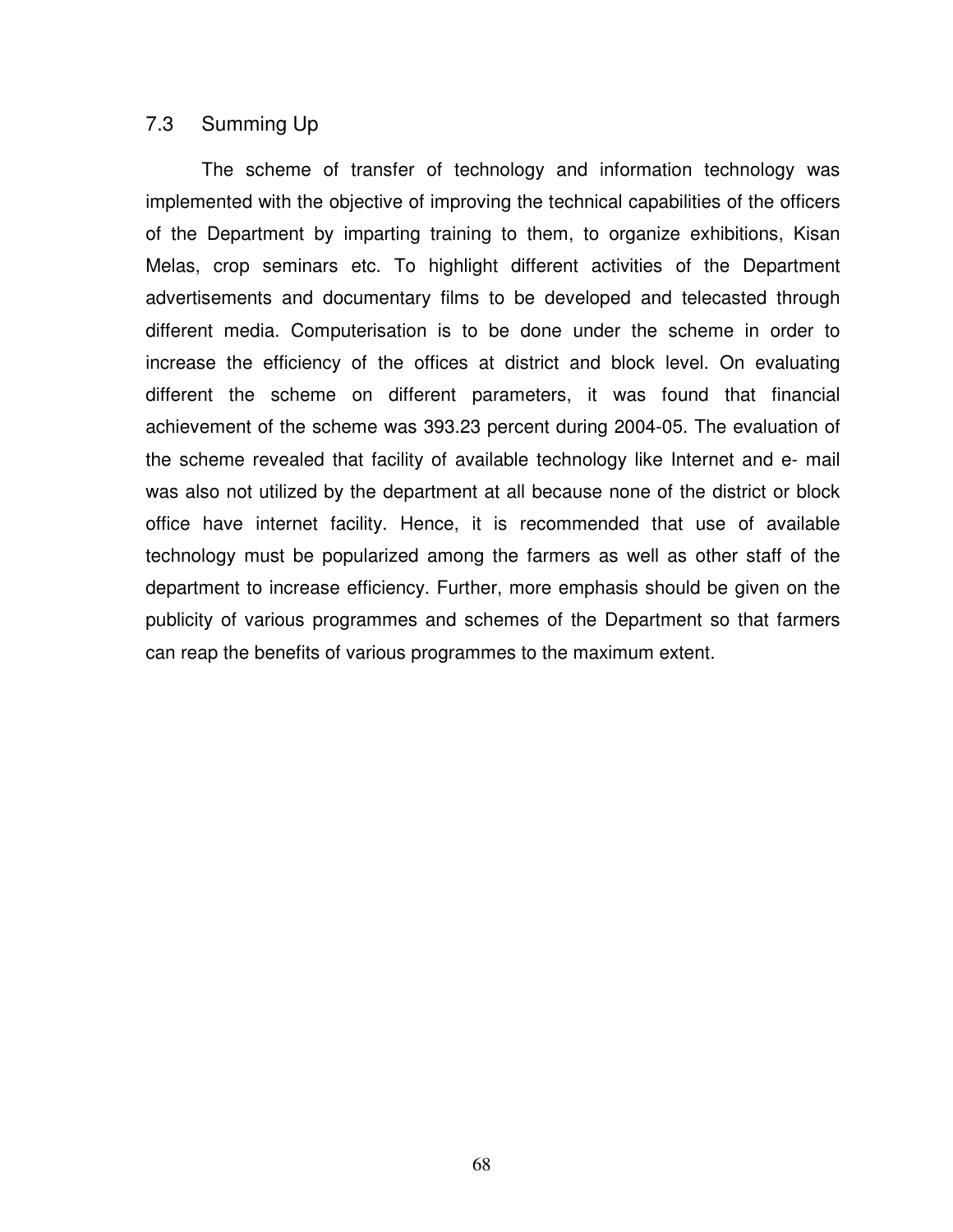# Chapter VIII

# Scheme for Development of Pulses

 The present chapter attempts to evaluate the Physical and Financial Targets and achievements of Scheme for development of pulses. The chapter also analyses the impact of the scheme on the production and income of beneficiaries of the scheme and examines the problems faced by the beneficiaries of the scheme.

# 8.1 Physical and Financial Targets and Achievements

 Physical and financial targets and achievements of the scheme are presented in Table 8.1.

### 8.2 Socio- economic profile of sampled farmers

**Developed block** The socio- economic profiles of sampled beneficiary and non- beneficiary farmers are presented in Table 8.2.1. The table reveals that of all beneficiary farmers of the scheme, 53.33 percent belonged to general category, followed by 40.00 percent SC and 6.67 percent OBC category farmers. Among nonbeneficiary farmers, 50.00 percent belonged to general, 40.00 percent SC and 10.00 percent OBC category farmers. The average family size among beneficiary farmers of the scheme was 4.77 persons and 5.20 persons among non- beneficiary farmers. Dependency ratio was 0.36 and 0.44 among beneficiary and nonbeneficiary farmers respectively. The literacy rate among beneficiary farmers was 81.82 percent as compared to 75.00 percent among non- beneficiary farmers. Among beneficiary farmers agriculture was the main occupation of 86.66 percent farmers, followed by service 6.67 and other activities 6.67 percent. Similarly among non- beneficiary farmers agriculture was the main occupation of 90.00 percent farmers, followed by other occupations accounted for 10.00 percent farmers.

**Developing block** The table reveals that of all beneficiary farmers of the scheme, 40.00 percent each belonged to general and SC category and 20.00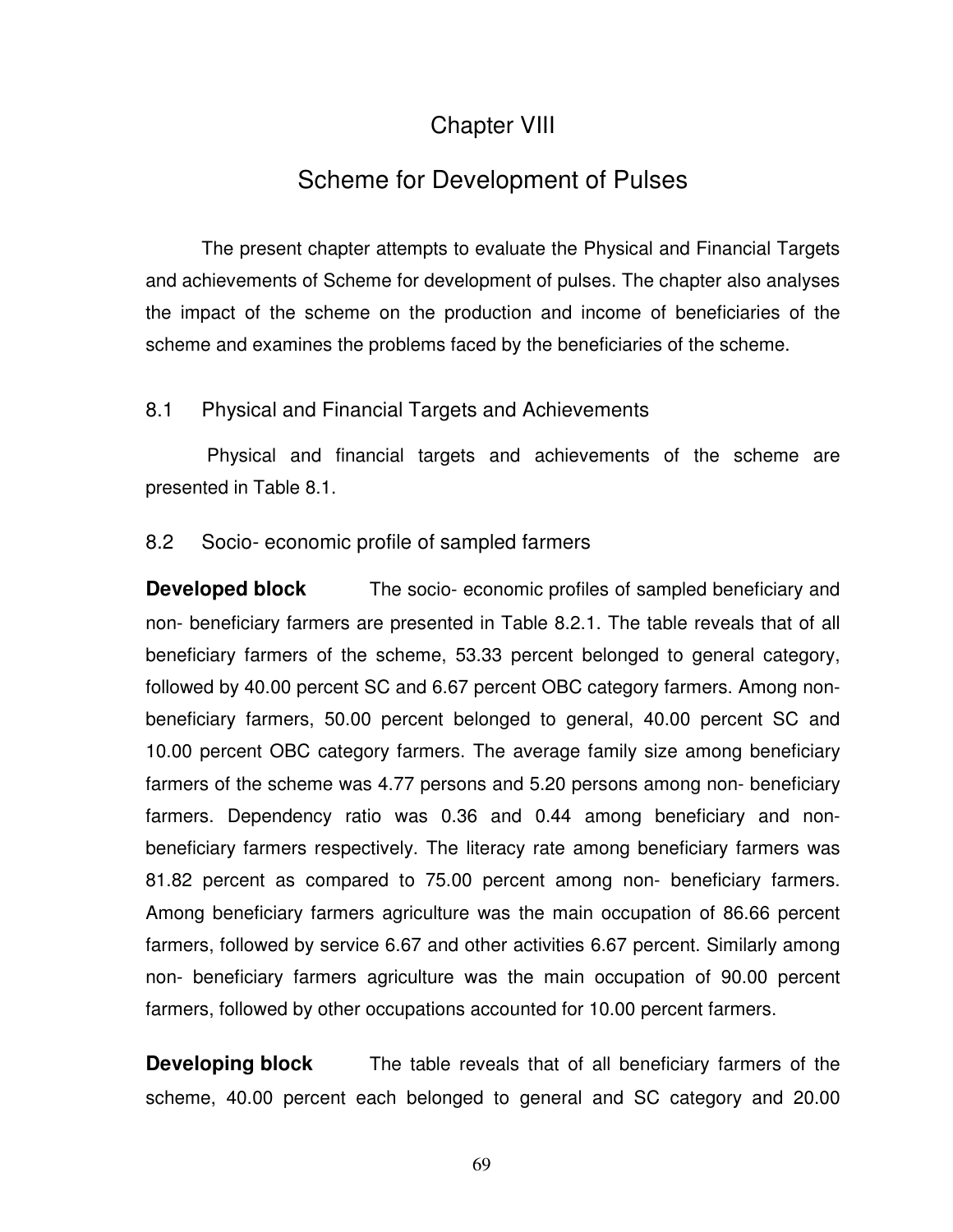percent belonged to OBC category. Among non-beneficiary farmers, 50.00 percent farmers belonged to general, 30.00 percent to SC and 20.00 percent to OBC category. The average family size among beneficiary farmers of the scheme was 5.20 persons and 5.80 persons among non- beneficiary farmers. Dependency ratio was 0.31 and 0.49 among beneficiary and non- beneficiary farmers respectively. The literacy rate among beneficiary farmers was 82.05 percent as compared to 70.69 percent among non- beneficiary farmers. Among beneficiary farmers agriculture was the main occupation of 86.67 percent farmers, followed by service 10.00 and other occupation 3.33 percent. Similarly among non- beneficiary farmers agriculture was the main occupation of 100.00 percent farmers

### 8.3 Land use pattern of sampled farmers

Land use pattern of sampled farmers in developed and developing block was presented in Table 8.3. The table reveals that there was no significant change in the land use pattern of sampled farmers in both developed and developing blocks. But in case of developed block there was a marginal reduction in current fallow land of beneficiary farmers.

#### 8.4 Cropping pattern of sampled farmers

#### 8.4.1 Developed block

Cropping pattern of sampled farmers in developed block is presented in Table 8.4.1. The table reveals that beneficiary farmers of the developed block were mainly growing crops like wheat, maize, barley and pulses like black gram, lentil etc. The other crops grown by farmers include peas, mustard, vegetables etc. The table reveals that the cropping intensity among different category of farmers has also increased after the intervention. Overall cropping intensity is increased from 158.82 to 169.76 percent after the intervention. Among non- beneficiary farmers the overall cropping intensity has increased marginally from 165.88 to 167.44 percent. On analyzing the table it was found that the area under pulses has increased after the implementation of the scheme.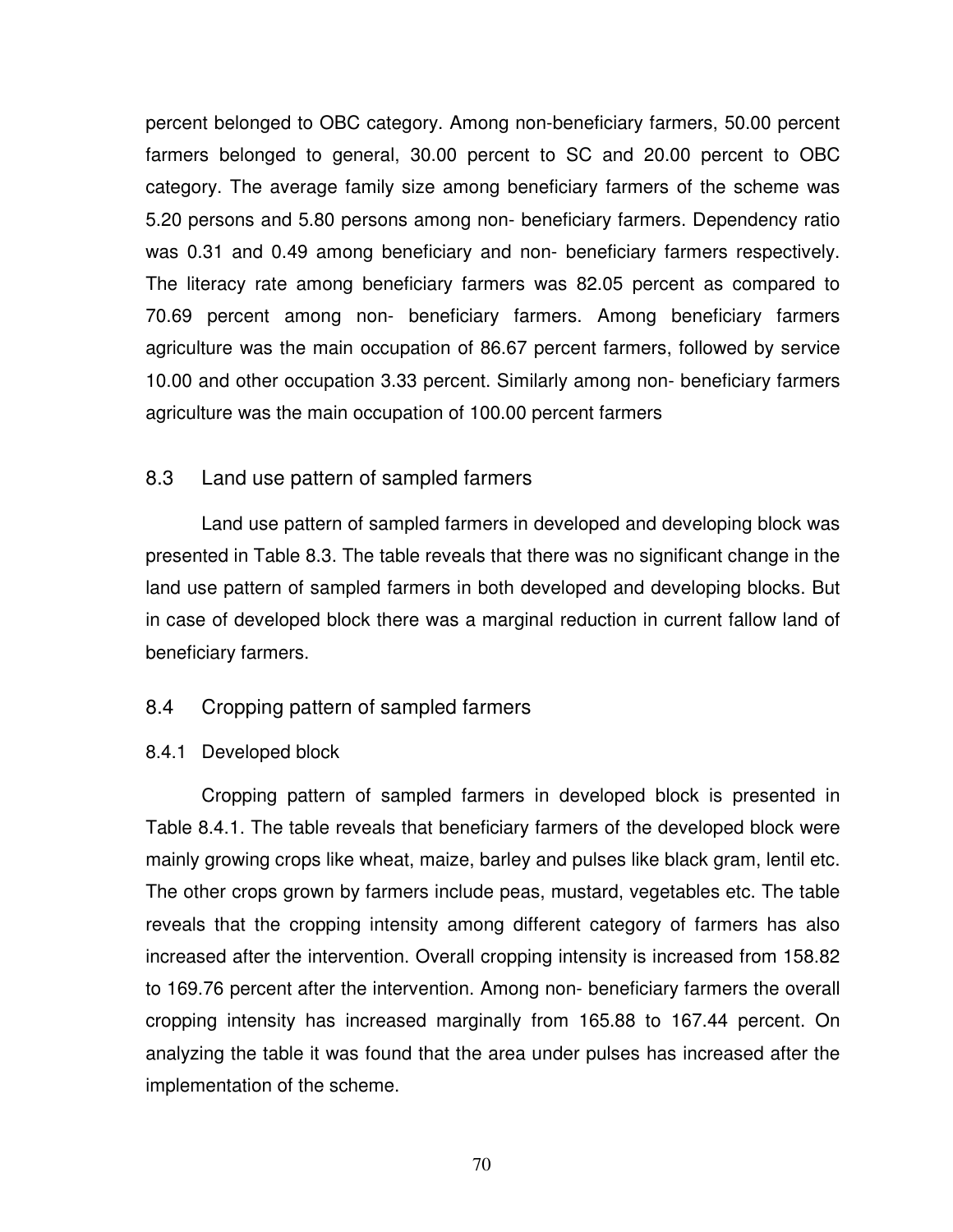#### 8.4.2 Developing block

Cropping pattern of sampled farmers in developing block is presented in Table 8.4.2. The table reveals that maize, wheat, barley, potato and pulses like rajmash and peas are the major crops grown by the farmers in the area. On analyzing the table it was also found that cropping intensity among different category of farmers has also increased after the intervention. Overall cropping intensity was increased from 137.18 to 142.31 percent after the intervention. Among non- beneficiary farmers overall cropping intensity remains same at 145.00 percent during the same period.

| Table 8.1: |               | Targets and Achievements of Scheme for Development of Pulses |  |  |  |
|------------|---------------|--------------------------------------------------------------|--|--|--|
|            | $(2004 - 05)$ |                                                              |  |  |  |

|                |                                                                                                        |             | <b>HIMACHAL PRADESH</b> |       |                    |                   |
|----------------|--------------------------------------------------------------------------------------------------------|-------------|-------------------------|-------|--------------------|-------------------|
| S. No.         | Component                                                                                              | <b>Unit</b> | <b>Target</b>           |       | <b>Achievement</b> |                   |
|                |                                                                                                        |             | Phy.                    | Fin.  | Phy.               | Fin.              |
|                | Production of Certified Seed.<br>Assistance @ Rs 500 per Qtl.                                          | Qtls.       | 500                     | 2.50  | 668                | 334049<br>(133.6) |
| $\overline{2}$ | Distribution of certified seed @<br>25% cost of certified seed or Rs<br>800 per Qtl, whichever is less | Qtls.       | 3000                    | 24.00 | 1265               | 992322<br>(41.3)  |
| 3              | Rs<br>Block Demonstration<br>$\omega$<br>3500/ Ha                                                      | Ha.         | 150                     | 5.25  | 206                | 609341<br>(116.1) |
| 4              | IPM Demonstration @ Rs 22680/<br>Demo.                                                                 | No.         | 20                      | 4.54  | 17                 | 246169<br>(54.2)  |
| 5              | Farmers Training @ Rs 15000<br>per training for a batch of 50<br>Farmers                               | No.         | 20                      | 3.00  | 30                 | 390207<br>(130.1) |
| 6              | Contingencies                                                                                          |             |                         | 1.96  |                    | 127894<br>(65.2)  |
|                | Total                                                                                                  |             |                         | 41.25 |                    | 2699982<br>(65.4) |

*\*Figures in parenthesis are percentages*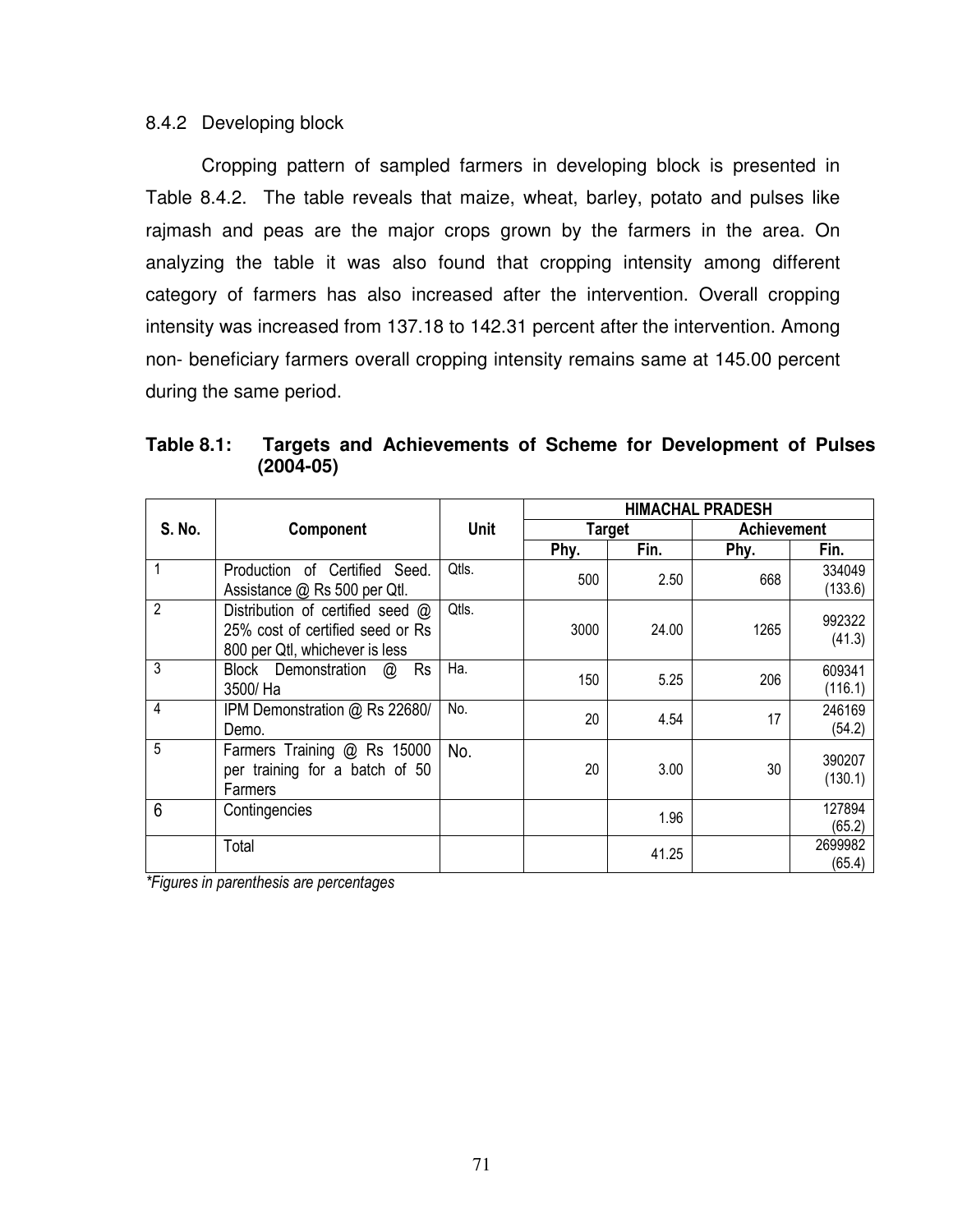| <b>Particulars</b>     |                      | Developed block          | <b>Developing block</b> |                   |  |  |
|------------------------|----------------------|--------------------------|-------------------------|-------------------|--|--|
|                        | <b>Beneficiaries</b> | <b>Non-beneficiaries</b> | <b>Beneficiaries</b>    | Non-beneficiaries |  |  |
| Caste (%)              | 100.00               | 100.00                   | 100.00                  | 100.00            |  |  |
| <b>SC</b>              | 40.00                | 40.00                    | 40.00                   | 30.00             |  |  |
| ST                     |                      |                          |                         |                   |  |  |
| <b>OBC</b>             | 6.67                 | 10.00                    | 20.00                   | 20.00             |  |  |
| General                | 53.33                | 50.00                    | 40.00                   | 50.00             |  |  |
| Avg. family size (No.) | 4.77                 | 5.20                     | 5.20                    | 5.80              |  |  |
| Literacy (%)           | 81.82                | 75.00                    | 82.05                   | 70.69             |  |  |
| Dependency ratio       | 0.36                 | 0.44                     | 0.31                    | 0.49              |  |  |
| Occupation (%)         |                      |                          |                         |                   |  |  |
| Agriculture            | 86.66                | 90.00                    | 86.67                   | 100.00            |  |  |
| Service                | 6.67                 |                          | 10.00                   |                   |  |  |
| Other                  | 6.67                 | 10.00                    | 3.33                    | ٠                 |  |  |

# **Table 8.2: Socio- economic profile of Sampled Farmers (2004-05)**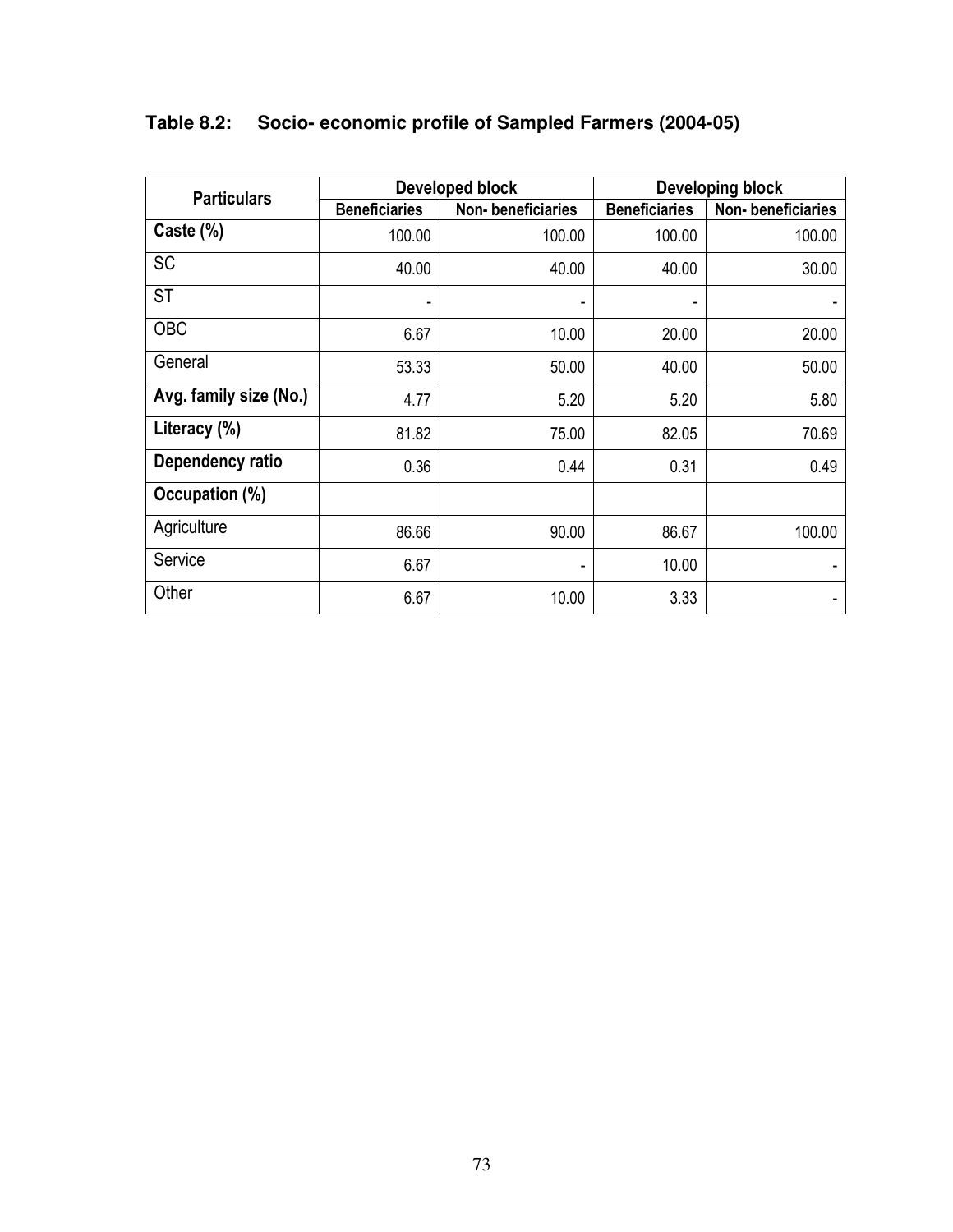|  |  |  |  | Table 8.3: Land use pattern of Sampled Farmers in Developed and Developing Block (2004-05) |
|--|--|--|--|--------------------------------------------------------------------------------------------|
|--|--|--|--|--------------------------------------------------------------------------------------------|

*(ha/household)* 

| <b>Beneficiaries</b> |                    |                          |                          |                | <b>Non-Beneficiaries</b> |                          |                          |       |                    |       |                       |        |                          |                |                          |                |
|----------------------|--------------------|--------------------------|--------------------------|----------------|--------------------------|--------------------------|--------------------------|-------|--------------------|-------|-----------------------|--------|--------------------------|----------------|--------------------------|----------------|
| Farm category        | <b>Field Crops</b> |                          | <b>Current Fallow</b>    |                | Ghasni                   |                          | <b>Total</b>             |       | <b>Field Crops</b> |       | <b>Current Fallow</b> |        |                          | Ghasni         |                          | <b>Total</b>   |
|                      | <b>Before</b>      | After                    | <b>Before</b>            | After          | <b>Before</b>            | After                    | <b>Before</b>            | After | <b>Before</b>      | After | <b>Before</b>         | After  | <b>Before</b>            | After          | <b>Before</b>            | After          |
|                      |                    |                          |                          |                |                          |                          | <b>Developed Block</b>   |       |                    |       |                       |        |                          |                |                          |                |
| Marginal             | 0.70               | 0.72                     | 0.04                     | 0.02           | 0.02                     | 0.02                     | 0.76                     | 0.76  | 0.68               | 0.68  | 0.05                  | 0.05   | 0.03                     | 0.03           | 0.76                     | 0.76           |
| Small                | 1.01               | 1.01                     | 0.04                     | 0.04           | 0.16                     | 0.16                     | 1.21                     | 1.21  | 0.96               | 0.96  | 0.07                  | 0.07   | 0.15                     | 0.15           | 1.18                     | 1.18           |
| Semi Med.            | 1.65               | 1.68                     | 0.07                     | 0.04           | 0.60                     | 0.60                     | 2.32                     | 2.32  | 1.58               | 1.59  | 0.10                  | 0.09   | 0.40                     | 0.40           | 2.08                     | 2.08           |
| Medium               | ٠                  | $\overline{\phantom{a}}$ |                          |                |                          | $\blacksquare$           | ۰                        |       |                    |       | $\blacksquare$        |        |                          |                | $\sim$                   |                |
| Overall              | 0.85               | 0.86                     | 0.04                     | 0.03           | 0.10                     | 0.10                     | 0.99                     | 0.99  | 0.85               | 0.86  | 0.06                  | 0.06   | 0.07                     | 0.07           | 0.98                     | 0.98           |
|                      |                    |                          |                          |                |                          |                          | <b>Developing Block</b>  |       |                    |       |                       |        |                          |                |                          |                |
| Marginal             | 0.68               | 0.69                     | 0.06                     | 0.05           | 0.12                     | 0.12                     | 0.86                     | 0.86  | 0.73               | 0.73  | 0.02                  | 0.02   | 0.15                     | 0.15           | 0.90                     | 0.90           |
| Small                | 0.95               | 0.95                     | 0.09                     | 0.09           | 0.20                     | 0.20                     | 1.24                     | 1.24  | 1.00               | 1.00  | 0.08                  | 0.08   | 0.20                     | 0.20           | 1.28                     | 1.28           |
| Semi Med.            | ٠                  | $\overline{\phantom{a}}$ | $\overline{\phantom{a}}$ | $\overline{a}$ | $\overline{\phantom{a}}$ | $\overline{\phantom{a}}$ | $\overline{\phantom{a}}$ | ٠     |                    | ٠     | $\overline{a}$        | $\sim$ | $\blacksquare$           | $\blacksquare$ | $\overline{\phantom{a}}$ | $\blacksquare$ |
| Medium               | ٠                  | $\overline{\phantom{a}}$ |                          | ٠              | $\overline{\phantom{a}}$ | $\overline{\phantom{a}}$ | $\overline{\phantom{a}}$ | ٠     |                    | ٠     | $\overline{a}$        |        | $\overline{\phantom{0}}$ | $\blacksquare$ | $\overline{\phantom{a}}$ | $\blacksquare$ |
| <b>Overall</b>       | 0.78               | 0.78                     | 0.07                     | 0.07           | 0.15                     | 0.15                     | 1.00                     | 1.00  | 0.80               | 0.80  | 0.04                  | 0.04   | 0.16                     | 0.16           | 1.01                     | 1.01           |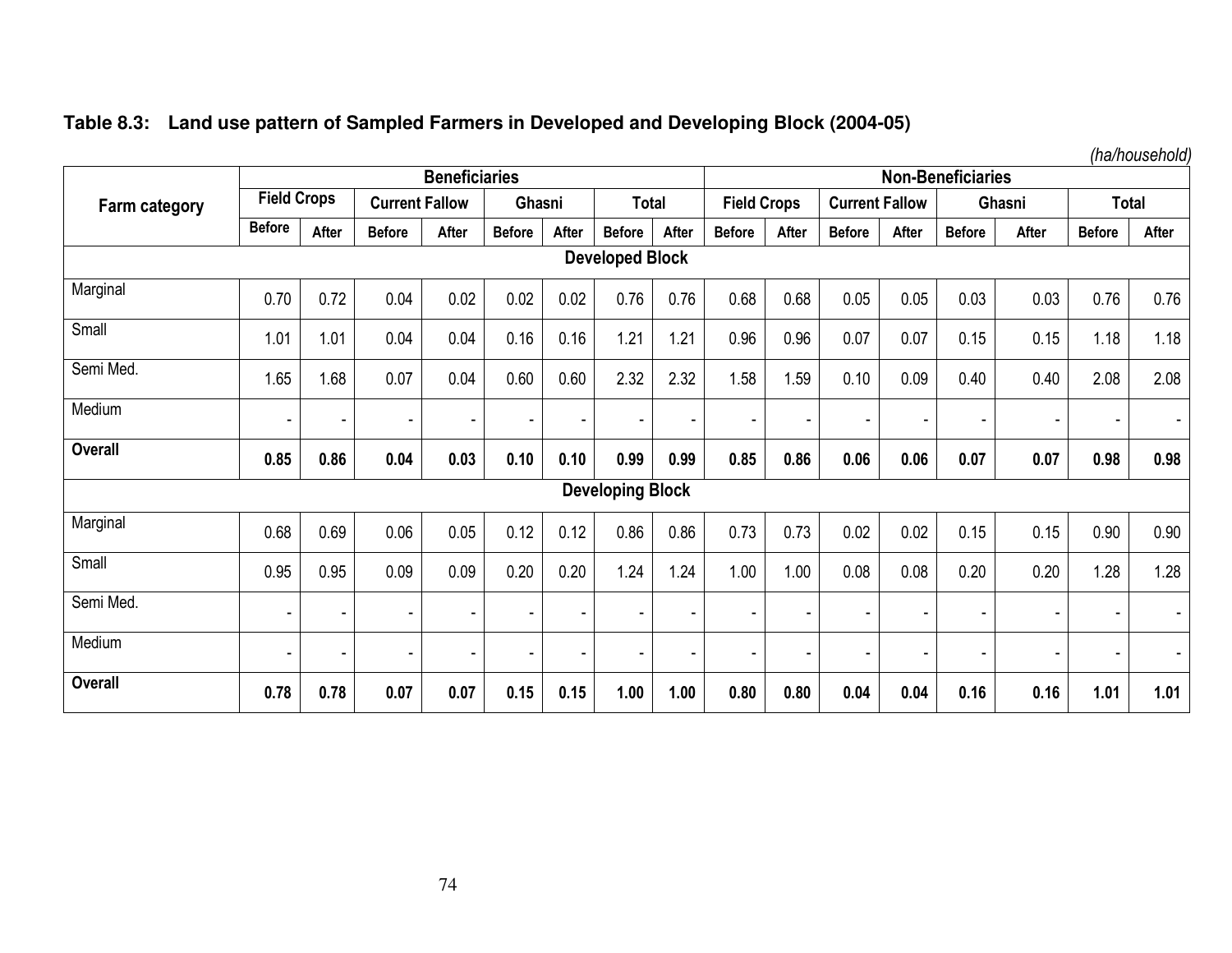| Table 8.4.1: | Cropping pattern of Sampled Farmers in Developed Block (2004-05) |
|--------------|------------------------------------------------------------------|
|--------------|------------------------------------------------------------------|

|               |               |                 |              |                      |                          |                |                 |              |                          |                | (Ha/HH)        |
|---------------|---------------|-----------------|--------------|----------------------|--------------------------|----------------|-----------------|--------------|--------------------------|----------------|----------------|
| <b>Crops</b>  |               |                 |              | <b>Beneficiaries</b> |                          |                |                 |              | <b>Non-Beneficiaries</b> |                |                |
|               |               | <b>Marginal</b> | <b>Small</b> | S. Medium            | <b>Medium</b>            | <b>Overall</b> | <b>Marginal</b> | <b>Small</b> | S. Medium                | <b>Medium</b>  | <b>Overall</b> |
| <b>Maize</b>  | <b>Before</b> | 0.08            | 0.15         | 0.27                 | $\overline{a}$           | 0.11           | 0.20            | 0.25         | 0.40                     |                | 0.23           |
|               | <b>After</b>  | 0.08            | 0.15         | 0.25                 | ٠                        | 0.11           | 0.20            | 0.25         | 0.40                     |                | 0.23           |
|               | <b>Before</b> | 0.20            | 0.25         | 0.40                 | ä,                       | 0.23           | 0.23            | 0.30         | 0.45                     |                | 0.27           |
| <b>Wheat</b>  | After         | 0.20            | 0.25         | 0.40                 | $\overline{\phantom{0}}$ | 0.23           | 0.24            | 0.30         | 0.48                     |                | 0.28           |
|               | <b>Before</b> | 0.05            | 0.08         | 0.10                 | ٠                        | 0.06           | 0.10            | 0.10         | 0.20                     |                | 0.11           |
| <b>Barley</b> | After         | 0.05            | 0.08         | 0.10                 | $\overline{\phantom{0}}$ | 0.06           | 0.10            | 0.10         | 0.20                     |                | 0.11           |
|               | <b>Before</b> | 0.40            | 0.65         | 0.80                 | ٠                        | 0.49           | 0.25            | 0.58         | 0.65                     |                | 0.39           |
| Mash          | After         | 0.45            | 0.67         | 0.91                 | $\overline{\phantom{0}}$ | 0.54           | 0.27            | 0.59         | 0.66                     |                | 0.40           |
|               | <b>Before</b> | 0.20            | 0.25         | 0.50                 | ä,                       | 0.23           | 0.15            | 0.20         | 0.45                     |                | 0.19           |
| Peas          | After         | 0.23            | 0.27         | 0.52                 | $\overline{\phantom{0}}$ | 0.26           | 0.15            | 0.20         | 0.45                     |                | 0.19           |
| Lentil        | <b>Before</b> | 0.10            | 0.15         | 0.25                 | $\frac{1}{2}$            | 0.12           | 0.08            | 0.10         | 0.20                     |                | 0.10           |
|               | <b>After</b>  | 0.10            | 0.15         | 0.25                 | $\overline{\phantom{0}}$ | 0.12           | 0.08            | 0.10         | 0.20                     |                | 0.10           |
| <b>Other</b>  | <b>Before</b> | 0.15            | 0.10         | 0.20                 | $\blacksquare$           | 0.11           | 0.12            | 0.10         | 0.20                     |                | 0.12           |
| crops         | After         | 0.17            | 0.10         | 0.22                 | $\overline{\phantom{0}}$ | 0.14           | 0.13            | 0.10         | 0.23                     |                | 0.13           |
|               | <b>Before</b> | 1.18            | 1.63         | 2.52                 | $\overline{\phantom{0}}$ | 1.35           | 1.13            | 1.63         | 2.55                     |                | 1.41           |
| <b>GCA</b>    | After         | 1.28            | 1.67         | 2.65                 | ä,                       | 1.46           | 1.17            | 1.64         | 2.62                     |                | 1.44           |
|               | <b>Before</b> | 0.70            | 1.01         | 1.65                 | $\blacksquare$           | 0.85           | 0.68            | 0.96         | 1.58                     | $\blacksquare$ | 0.85           |
| <b>NSA</b>    | After         | 0.72            | 1.01         | 1.68                 | $\overline{\phantom{a}}$ | 0.86           | 0.68            | 0.96         | 1.59                     | $\blacksquare$ | 0.86           |
|               | <b>Before</b> | 168.57          | 161.39       | 152.73               | $\blacksquare$           | 158.82         | 166.17          | 169.79       | 161.39                   |                | 165.88         |
| CI(%)         | <b>After</b>  | 177.78          | 165.35       | 157.74               | $\blacksquare$           | 169.76         | 172.06          | 170.83       | 164.78                   |                | 167.44         |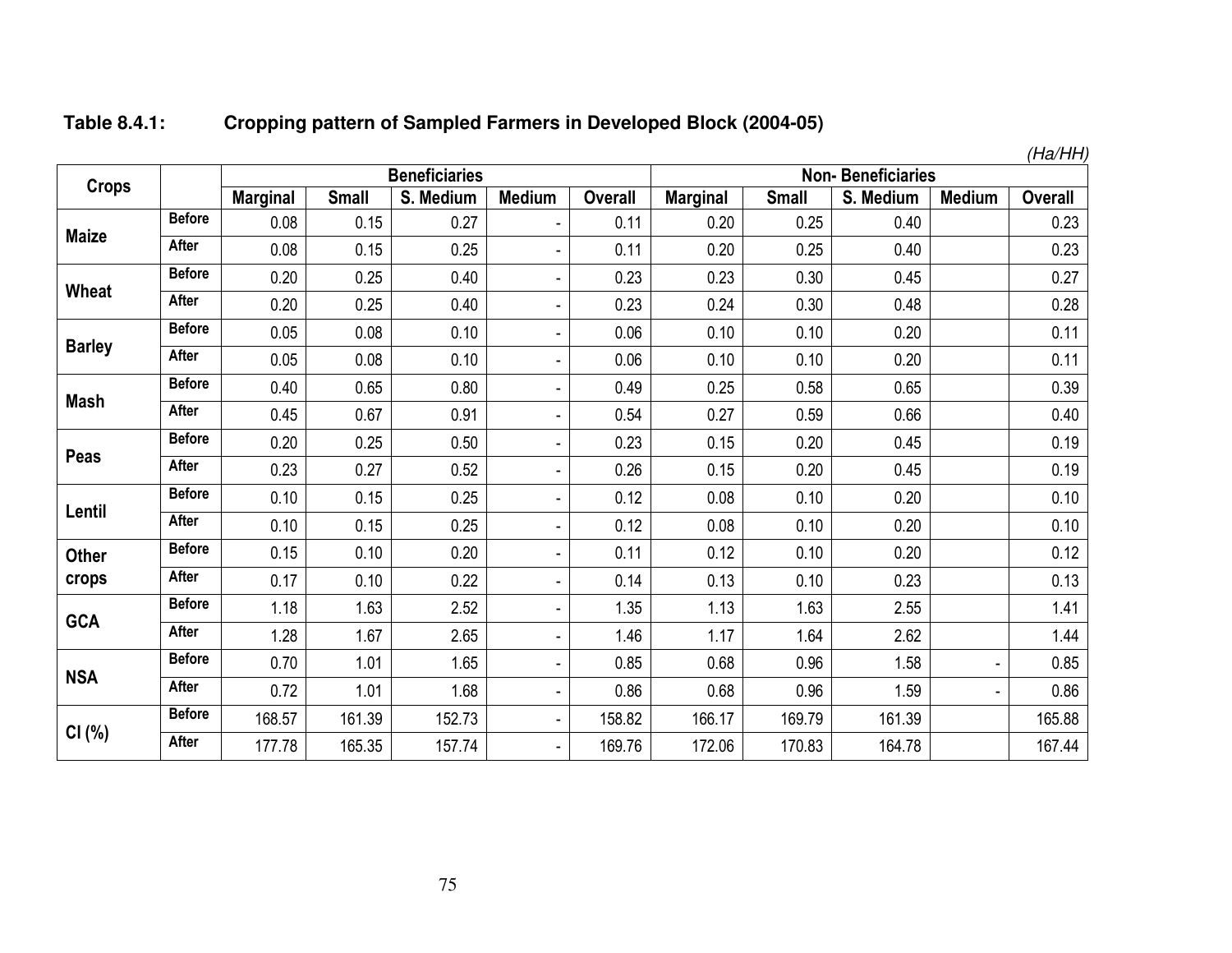| Table 8.4.2: | <b>Cropping pattern of Sampled Farmers in Developing Block (2004-05)</b> |
|--------------|--------------------------------------------------------------------------|
|--------------|--------------------------------------------------------------------------|

|               |               |                 |              |                          |                          |                |                 |              |                              |                | (Ha/HH)        |
|---------------|---------------|-----------------|--------------|--------------------------|--------------------------|----------------|-----------------|--------------|------------------------------|----------------|----------------|
| <b>Crops</b>  |               |                 |              | <b>Beneficiaries</b>     |                          |                |                 |              | <b>Non-Beneficiaries</b>     |                |                |
|               |               | <b>Marginal</b> | <b>Small</b> | S. Medium                | <b>Medium</b>            | <b>Overall</b> | <b>Marginal</b> | <b>Small</b> | S. Medium                    | <b>Medium</b>  | <b>Overall</b> |
| <b>Maize</b>  | <b>Before</b> | 0.10            | 0.15         | $\overline{\phantom{a}}$ |                          | 0.12           | 0.10            | 0.15         |                              |                | 0.11           |
|               | After         | 0.10            | 0.15         | $\blacksquare$           |                          | 0.12           | 0.10            | 0.15         |                              | ÷,             | 0.11           |
| Wheat         | <b>Before</b> | 0.15            | 0.26         | $\blacksquare$           | $\overline{a}$           | 0.19           | 0.20            | 0.30         | $\overline{a}$               | ä,             | 0.23           |
|               | <b>After</b>  | 0.15            | 0.27         | $\overline{\phantom{a}}$ | ٠                        | 0.19           | 0.22            | 0.30         | $\qquad \qquad \blacksquare$ | ٠              | 0.24           |
|               | <b>Before</b> | 0.05            | 0.08         | $\blacksquare$           |                          | 0.06           | 0.05            | 0.10         |                              | ۰              | 0.06           |
| <b>Barley</b> | After         | 0.05            | 0.08         | $\blacksquare$           | $\overline{a}$           | 0.06           | 0.05            | 0.10         | $\overline{a}$               | ٠              | 0.06           |
|               | <b>Before</b> | 0.25            | 0.30         | $\blacksquare$           | ä,                       | 0.27           | 0.30            | 0.33         | ٠                            | ٠              | 0.31           |
| Rajmash       | <b>After</b>  | 0.27            | 0.31         | $\blacksquare$           | $\blacksquare$           | 0.28           | 0.30            | 0.34         | ä,                           | ä,             | 0.31           |
|               | <b>Before</b> | 0.20            | 0.25         | $\blacksquare$           | $\overline{a}$           | 0.22           | 0.20            | 0.25         | ä,                           | ٠              | 0.21           |
| Peas          | After         | 0.22            | 0.25         | $\blacksquare$           | ä,                       | 0.23           | 0.20            | 0.25         | $\blacksquare$               | ۰              | 0.21           |
| <b>Potato</b> | <b>Before</b> | 0.10            | 0.15         | $\blacksquare$           | -                        | 0.12           | 0.10            | 0.20         | $\qquad \qquad \blacksquare$ | ٠              | 0.13           |
|               | <b>After</b>  | 0.12            | 0.15         | $\blacksquare$           | ۰                        | 0.13           | 0.10            | 0.20         |                              | ä,             | 0.13           |
| <b>Other</b>  | <b>Before</b> | 0.08            | 0.10         |                          | $\overline{a}$           | 0.09           | 0.10            | 0.15         | $\blacksquare$               | ۰              | 0.11           |
| vegetables    | <b>After</b>  | 0.10            | 0.10         |                          | $\overline{a}$           | 0.10           | 0.10            | 0.17         | $\overline{a}$               | ٠              | 0.11           |
|               | <b>Before</b> | 0.93            | 1.29         | $\overline{\phantom{a}}$ | ä,                       | 1.07           | 1.05            | 1.48         | $\blacksquare$               | ä,             | 1.16           |
| <b>GCA</b>    | After         | 1.01            | 1.31         | $\blacksquare$           | $\blacksquare$           | 1.11           | 1.07            | 1.51         | $\blacksquare$               | ۰              | 1.16           |
|               | <b>Before</b> | 0.68            | 0.95         | $\blacksquare$           | $\overline{a}$           | 0.78           | 0.73            | 1.00         | $\blacksquare$               | ۰              | 0.81           |
| <b>NSA</b>    | After         | 0.69            | 0.95         | $\blacksquare$           | ä,                       | 0.78           | 0.73            | 1.00         | -                            | $\blacksquare$ | 0.81           |
|               | <b>Before</b> | 136.76          | 135.79       | $\blacksquare$           | ä,                       | 137.18         | 143.84          | 148.00       |                              | $\sim$         | 145.00         |
| CI(%)         | <b>After</b>  | 146.38          | 137.89       | $\blacksquare$           | $\overline{\phantom{a}}$ | 142.31         | 146.57          | 151.00       | $\overline{\phantom{0}}$     | $\blacksquare$ | 145.00         |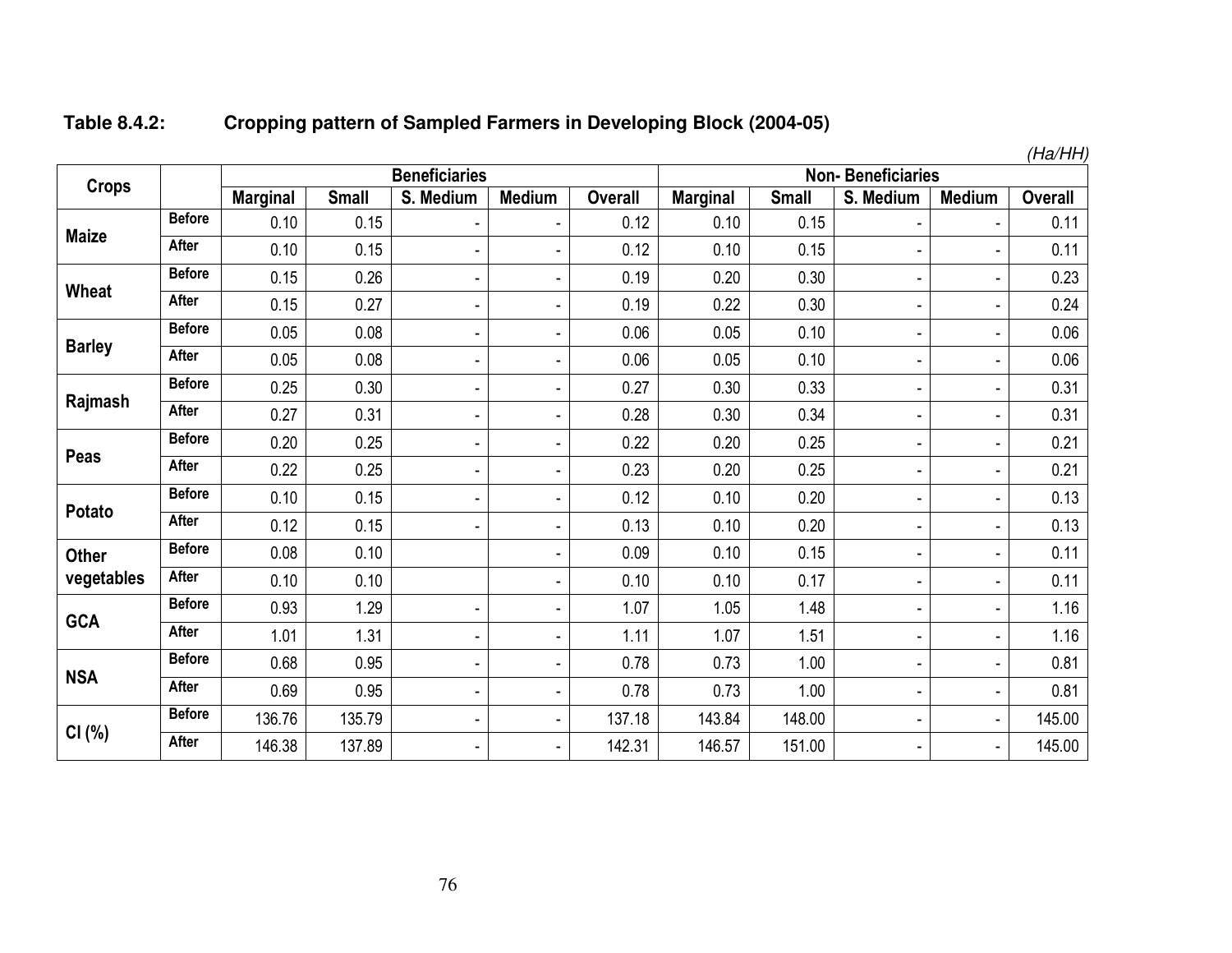# 8.5 Change in income of sampled farmers

Income of sampled farmers is presented in Table 8.5. The table reveals that in developed block in case of beneficiary farms the net return from crop production was increased by 9.94 percent as compared to 0.18 percent in case of nonbeneficiaries. In developing block net return in case of beneficiaries was 3.08 percent as compared to – 0.15 among non- beneficiaries. The change in net return of beneficiary farmers was mainly due to decline in cost of cultivation as farmers adopted recommended package of practices of pulses cultivation.

**Table 8.5: Income from Pulses cultivation on sampled farms (2004-05)** 

|                   |                      |                   |                        | (Rs/ha)                 |
|-------------------|----------------------|-------------------|------------------------|-------------------------|
|                   | <b>Particulars</b>   |                   | <b>Developed Block</b> | <b>Developing Block</b> |
|                   | B                    | <b>Before</b>     | 25423                  | 12212                   |
| <b>Gross cost</b> |                      | After             | 23365                  | 12130                   |
|                   | <b>NB</b>            | <b>Before</b>     | 25680                  | 12185                   |
|                   |                      | After             | 25750                  | 12335                   |
|                   | B                    | <b>Before</b>     | 68960                  | 28142                   |
| Gross return      |                      | After             | 71230                  | 28550                   |
|                   | <b>NB</b>            | <b>Before</b>     | 70050                  | 28574                   |
|                   |                      | After             | 70200                  | 28700                   |
|                   | B                    | <b>Before</b>     | 43537                  | 15930                   |
| Net return        |                      | After             | 47865                  | 16420                   |
|                   | <b>NB</b>            | <b>Before</b>     | 44370                  | 16389                   |
|                   |                      | After             | 44450                  | 16365                   |
|                   | <b>Beneficiaries</b> |                   | 9.94                   | 3.08                    |
| % Change          |                      | Non-Beneficiaries | 0.18                   | $-0.15$                 |

*B: Beneficiary & NB: Non- beneficiary*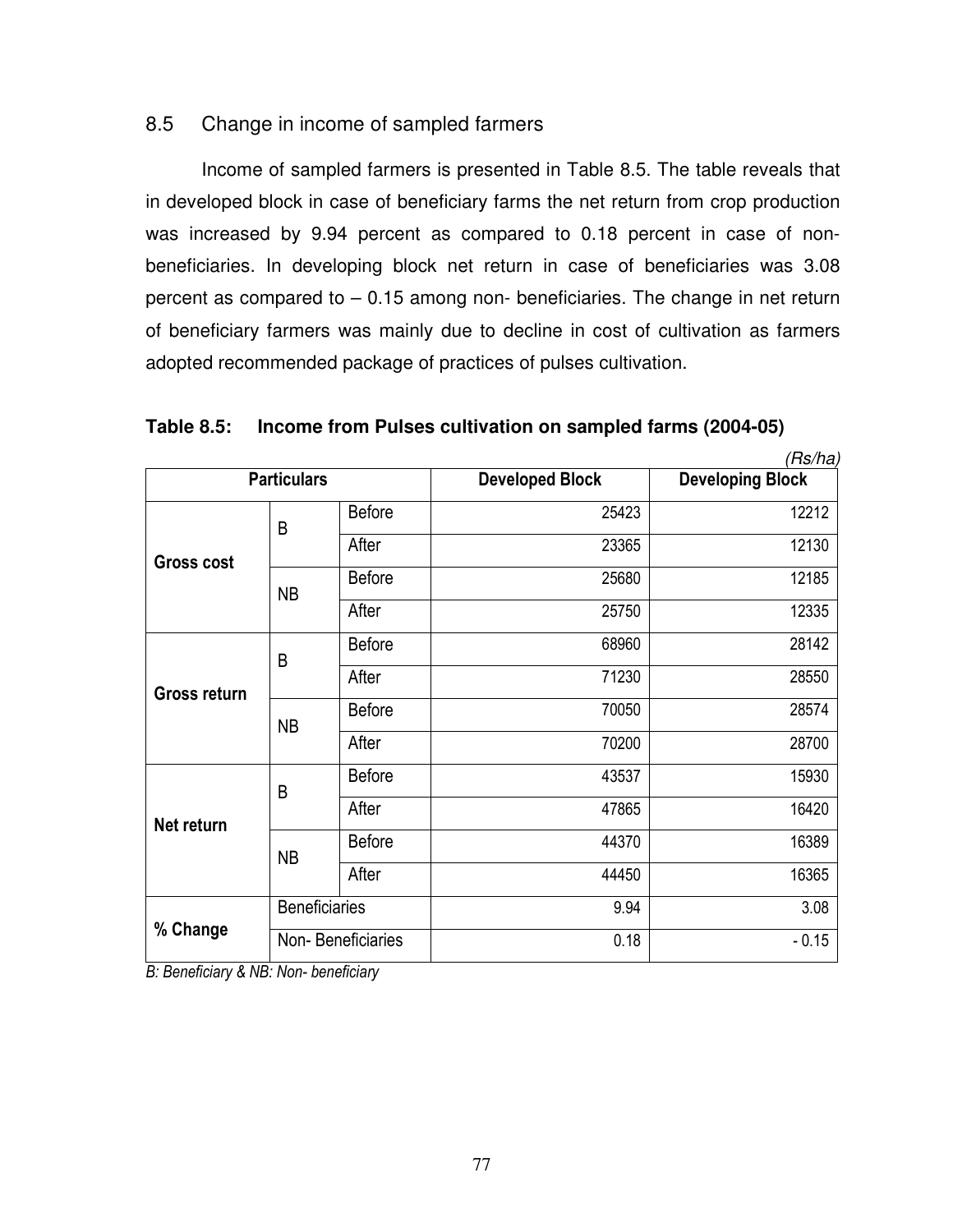### 8.6 Response of farmers regarding various components of the Scheme

 Attitude of beneficiary farmers towards various components of the scheme is presented in Table 8.6. The table reveals that 55.25 and 18.75 percent farmers got assistance on production of certified seed in developed and developing block respectively. 78.00 and 27.50 percent farmers took assistance for the purchase of certified seed in developed and developing block respectively. In the developed block 85.00 percent farmers visited field to see block demonstration against 47.50 percent farmers in developing block. After visiting the demonstration farm 66.67 and 30.00 percent farmers in the developed and developing block respectively replicate the same on their fields. Demonstration on IPM was attended by 65.00 and 8.50 percent farmers in developed and developing block respectively. It was also found that 55.00 and 60.00 percent farmers in developed and developing block cultivate traditional crops. Farmers attended training programme on development of pulses are 75.00 and 60.00 percent farmers in developed and developing block respectively. All sampled farmers found the training programme on development of pulses useful in both developed and developing block.

### **Table 8.6: Response of selected beneficiary farmers regarding different components of the scheme (2004-05)**

|                                                                 |                        | (Percent)               |
|-----------------------------------------------------------------|------------------------|-------------------------|
| <b>Particulars</b>                                              | <b>Developed Block</b> | <b>Developing Block</b> |
| Farmers got assistance on production of certified seed          | 55.25                  | 18.75                   |
| Farmers got assistance for purchase of certified seed           | 78.00                  | 27.50                   |
| Farmers visit field to see Block demonstration                  | 85.00                  | 47.50                   |
| Farmers found above demonstration useful                        | 100.00                 | 100.00                  |
| Farmers replicate the practice on their fields                  | 66.67                  | 30.00                   |
| Farmers attended demonstration on IPM                           | 65.00                  | 8.50                    |
| Farmers cultivating traditional crops                           | 55.00                  | 60.00                   |
| Farmers attended training programme on development of<br>pulses | 75.00                  | 60.00                   |
| Farmers found above training useful                             | 100.00                 | 100.00                  |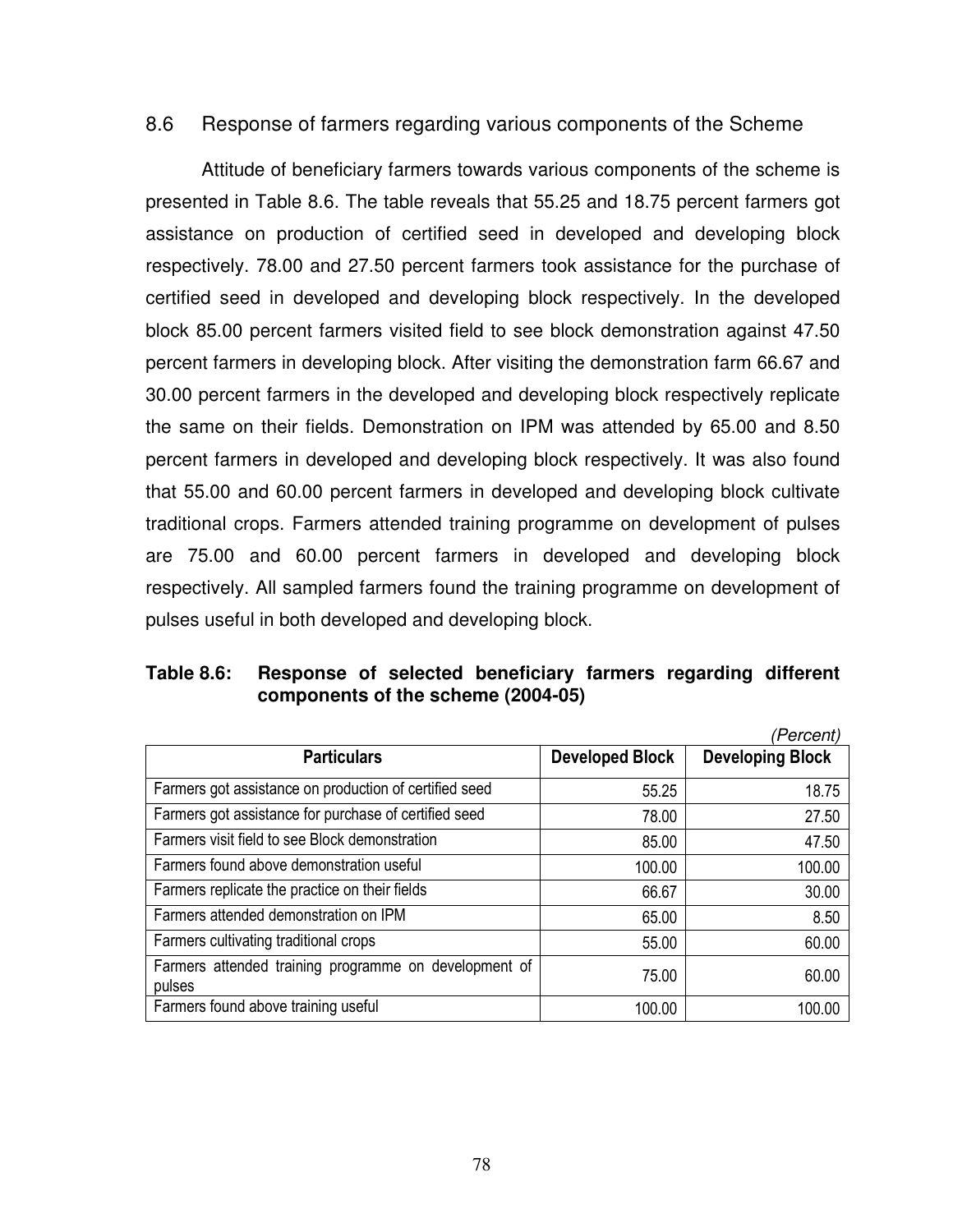#### 8.7 Summing Up

The scheme for development of pulses was launched in 10 districts of Himachal Pradesh except Kinnaur and Lahaul- Spiti since 2000-01. The major objective of the scheme is to promote the cultivation of pulses in the State. The analysis of physical and financial achievements of the scheme reveals that out of 10 districts where the scheme was implemented district Mandi, Chamba, Kullu, Shimla, Bilaspur and Sirmour were performing higher than the State average. Maximum achievement was observed in case of production of certified seed, followed by farmer's training and block demonstration. After analyzing the results it was found that in the developed block area under the cultivation of pulses was increased and in case of developing block also area under pulses registered marginal increase. After the implementation of the scheme there is a significant increase in the net returns of the beneficiaries as compared to their counterparts.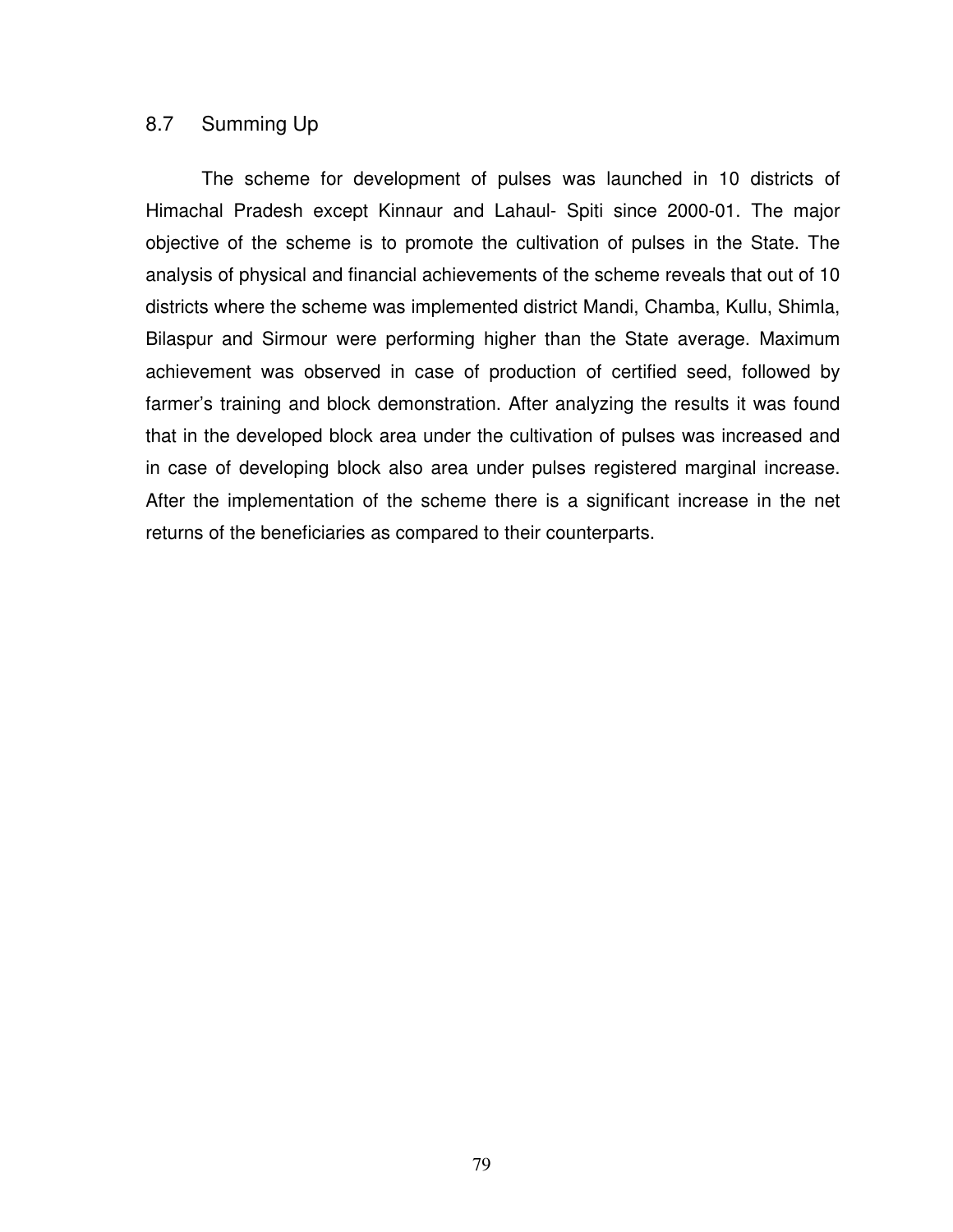# Chapter IX

# Implementation of National Watershed Development Project for Rainfed Areas (NWDPRA)

 The present chapter attempts to evaluate the Physical and Financial achievements of Implementation of National watershed development programme for rainfed areas (NWDPRA). The chapter also analyses the impact of the scheme and examines the problems faced by the beneficiaries of the scheme.

# 9.1 Introduction

 National Watershed Development Programme for Rainfed Areas (NWDPRA) was implemented during 1990-91 by the Department of Agriculture, Himachal Pradesh. The major objectives of NWDPRA are:

- a) Conservation, development and sustainable management of natural resources including their use.
- b) Enhancement of agriculture productivity and production in a sustainable manner.
- c) Restoration of ecological balance in the degraded and fragile rainfed ecosystem by greening these areas through appropriate mix of trees, shrubs and grasses.
- d) Reduction in regional disparity between irrigated and rainfed areas.
- e) Creation of sustained employment opportunities for the rural community including the landless.

#### 9.2 Physical and Financial Targets and Achievements

 Physical and financial targets and achievements of the scheme are presented in Table 9.1.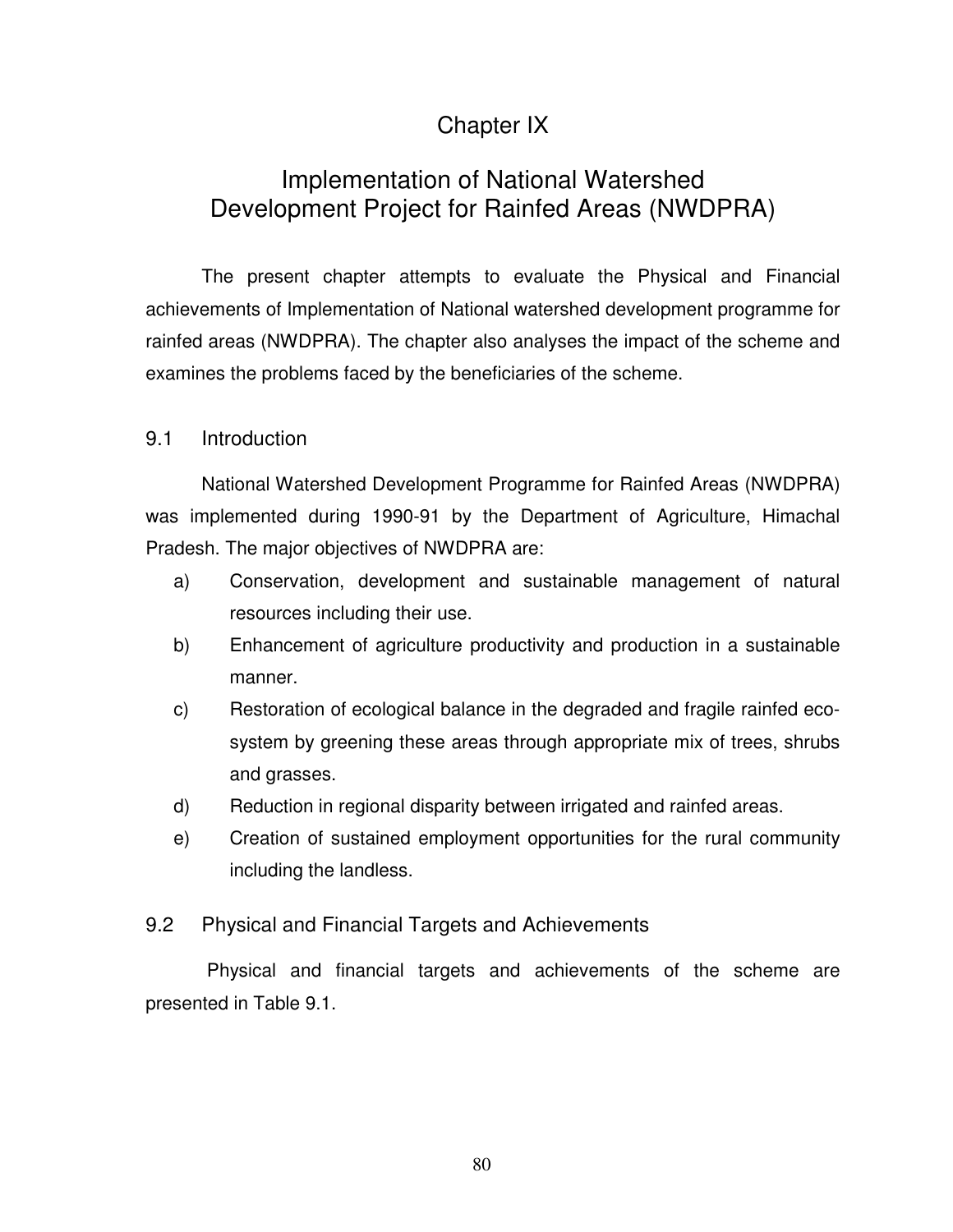|                | S. No<br>Name of the component                     |             |                 | <b>Target</b>    | <b>Achievement</b> |                    |  |
|----------------|----------------------------------------------------|-------------|-----------------|------------------|--------------------|--------------------|--|
|                |                                                    | <b>Unit</b> | <b>Physical</b> | <b>Financial</b> | <b>Physical</b>    | <b>Financial</b>   |  |
|                | <b>Management component</b>                        |             |                 |                  |                    |                    |  |
| a)             | Administrative cost                                |             |                 | 26.00            |                    | 2460000<br>(94.6)  |  |
| b)             | Community organization                             |             |                 | 30.00            |                    | 1790000<br>(59.7)  |  |
| $\mathsf{c}$   | Training programme                                 | Man days    | 26042           | 14.00            | 23480              | 1261700<br>(90.1)  |  |
| $\overline{2}$ | <b>Development component</b>                       |             |                 |                  |                    |                    |  |
| a)             | Natural resource<br>management                     | Ha          | 2417            | 145.00           | 2395               | 14403000<br>(99.3) |  |
| b)             | Farm production system for<br>land owning families | Ha          | 1086            | 65.00            | 953                | 5671000<br>(87.2)  |  |
| c)             | Livelihood support system for<br>landless families | Nos.        | 1008            | 20.00            | 935                | 1854000<br>(92.7)  |  |
|                | Total                                              |             |                 | 300.00           |                    | 27439700<br>(91.5) |  |

**Table 9.1: Targets and Achievements of Implementation of NWDPRA (2004-05)** 

*\*Figures in parenthesis are percentages* 

 For the purpose of concurrent evaluation, two watersheds, one developed and another developing was purposively selected. Barog Dhillon watershed in district Solan was taken as developed and Bhalai watershed in district Chamba was considered as developing watershed. The achievements of these watersheds during 2004-05 are presented in Table 9.2.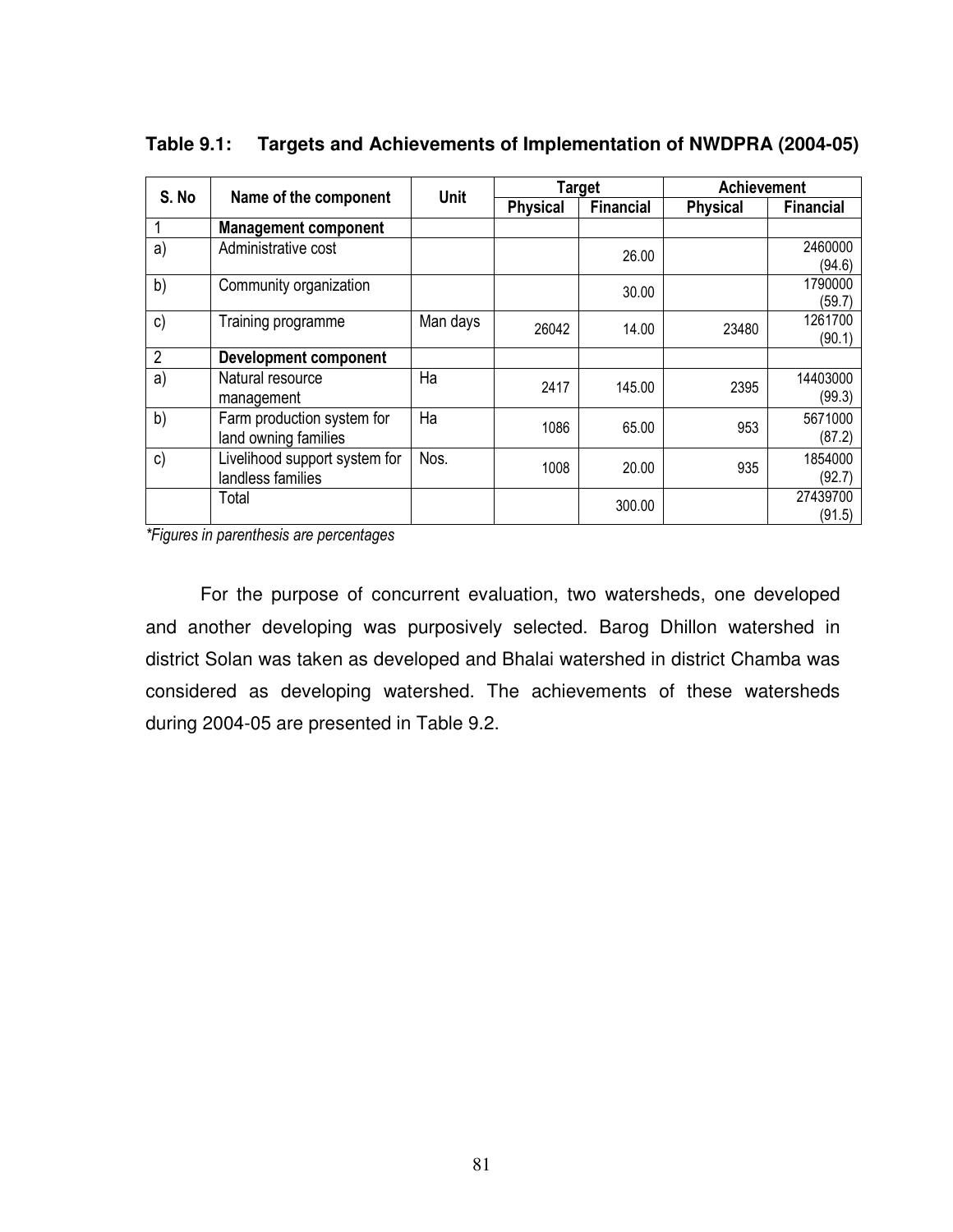|                                   |                 | Solan                | Chamba          |               |  |
|-----------------------------------|-----------------|----------------------|-----------------|---------------|--|
| Component                         |                 | <b>Badog Dhillon</b> |                 | <b>Bhalai</b> |  |
| <b>MANAGEMENT COMPONENT</b>       | <b>Physical</b> | Financial            | <b>Physical</b> | Financial     |  |
| 1. Administrative cost            |                 |                      |                 |               |  |
| a) State/ Distt HQ                |                 |                      |                 | 3131          |  |
| b) Watershed committee            |                 |                      |                 |               |  |
| Salary                            | 3               | 25200                |                 | 10000         |  |
| <b>Other Expenses</b>             |                 | 5600                 |                 | 780           |  |
| c) PIA                            |                 |                      |                 |               |  |
| Salary                            |                 |                      |                 |               |  |
| Other Expenses                    |                 |                      |                 |               |  |
| Total (1)                         | 3               | 30800                | $\pmb{0}$       | 13911         |  |
| 2. Community organization         |                 |                      |                 |               |  |
| a) Entry point activity of WC     |                 |                      |                 |               |  |
| b) Honorarium to CO               | 3               | 12600                |                 |               |  |
| c) Expenses at district HQ        |                 |                      |                 |               |  |
| d) Corpus at WDT                  |                 | 15000                |                 |               |  |
| Total (2)                         | 3               | 27600                | 0               | $\mathbf{0}$  |  |
| 3. Training Programme             |                 |                      |                 |               |  |
| a) State/ district level          |                 |                      |                 |               |  |
| b) PIA                            | 1               | 9000                 |                 |               |  |
| Total (3)                         | 7               | 67400                | 0               | 0             |  |
| Total $(1+2+3)$                   |                 |                      | 0               | 13911         |  |
| <b>DEVELOPMENT COMPONENT</b>      |                 |                      |                 |               |  |
| 1. Natural resource management    |                 |                      |                 |               |  |
| a) Arable land                    |                 |                      |                 |               |  |
| i) Soil & Moisture cons. Activity | 11              | 38000                |                 |               |  |
| ii) Agronomic cons. Practices     |                 | 28000                | 0.06            | 375           |  |
| iii) Others                       |                 |                      |                 |               |  |
| b) Non-arable                     |                 |                      |                 |               |  |
| i) Run off management structure   | 11              | 45000                | 7.5             | 45037         |  |
| ii) Water harvesting structure    | 17              | 235000               | 3.33            | 19998         |  |
| iii) Dry land horticulture        | 1000            | 5000                 | 0.21            | 1290          |  |
| iv) Cons. & dev. of Biomass       | 500             | 5000                 | 0.20            | 1200          |  |
| v) Others                         |                 |                      |                 |               |  |
| c) Drainage lines                 |                 |                      |                 |               |  |
| i) Upper reaches                  | 64              | 75000                | 5.48            | 32880         |  |
| ii) Middle reaches                | 78              | 105000               |                 |               |  |
| iii) Lower reaches                | 26              | 40000                |                 |               |  |
| <b>Total</b>                      | 1707            | 576000               | 16.78           | 100780        |  |
| 2. Farm Production System         |                 |                      |                 |               |  |

#### **Table 9.2: Achievements of selected watersheds under NWDPRA during 2004-05 in Himachal Pradesh**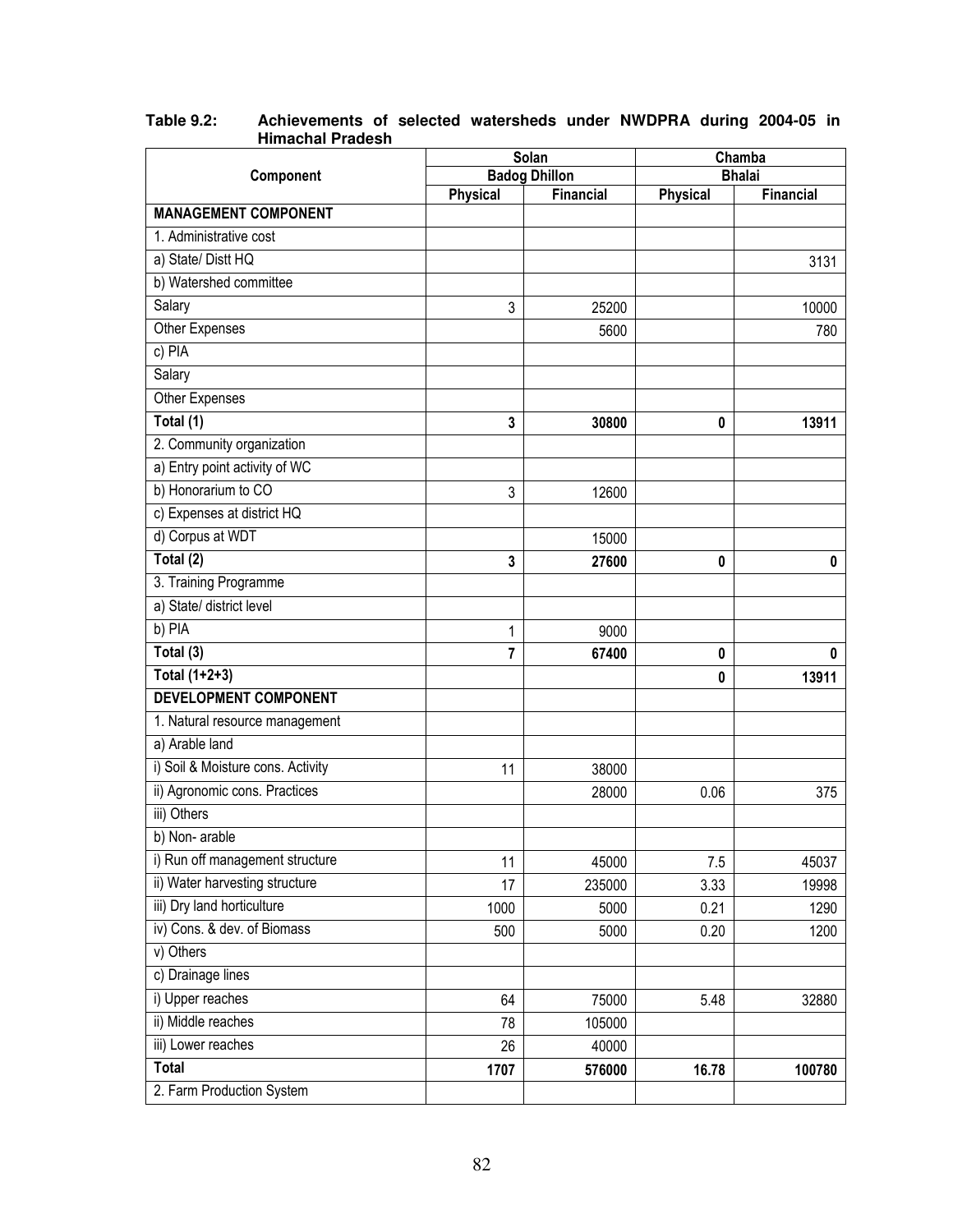| a) Establishment of nurseries & production of<br>seedlings      |      |        |       |        |
|-----------------------------------------------------------------|------|--------|-------|--------|
| b) Test & demonstration of new technologies                     | 33   | 25000  | 2.55  | 15304  |
| c) Diversification of prod. System                              | 248  | 80000  |       |        |
| d) Adoption of proven tech.                                     | 1    | 25000  |       |        |
| e) Livestock management                                         | 300  | 50000  |       |        |
| f) Others                                                       |      |        |       |        |
| Total                                                           | 582  | 180000 | 2.55  | 15304  |
| 3. Livelihood support system                                    |      |        |       |        |
| a) Household production system                                  | 20   | 35000  |       |        |
| b) Bio- mass based rural industry activity                      |      |        |       |        |
| Dairy, sericulture, goat breeding,<br>bee<br>C)<br>keeping etc. | 15   | 25000  |       |        |
| d) Livestock management                                         | 100  | 15000  |       |        |
| e) Others                                                       |      |        |       |        |
| Total                                                           | 135  | 75000  | 0     | 0      |
| <b>Grand Total</b>                                              | 2431 | 898400 | 19.33 | 129995 |

# 9.3 Socio- economic profile of sampled farmers

**Developed watershed** The socio- economic profiles of sampled beneficiaries and non- beneficiaries are presented in Table 9.3. The table reveals that of all sampled beneficiary households of the scheme, 46.67 percent belonged to general category, followed by 30.00 percent SC and 23.33 percent OBC category. Among non-beneficiaries, 70.00 percent belonged to general, 20.00 percent SC and 10.00 percent OBC category. The average family size among beneficiary households of the scheme was 5.40 persons and 5.60 persons among non- beneficiaries. Dependency ratio was 0.26 and 0.40 among beneficiaries and non- beneficiaries respectively. The literacy rate among beneficiaries was 83.95 percent as compared to 80.36 percent among non- beneficiaries. Among beneficiaries agriculture was the main occupation of 90.00 percent, followed other occupation 10.00 percent. Beneficiaries of the scheme in the other occupation category are landless. Similarly among non- beneficiaries agriculture was the main occupation of 60.00 percent, followed by service 40.00 percent.

**Developing watershed** The table reveals that of all beneficiaries of the scheme, 43.33 percent belonged to general, followed by 30.00 percent OBC and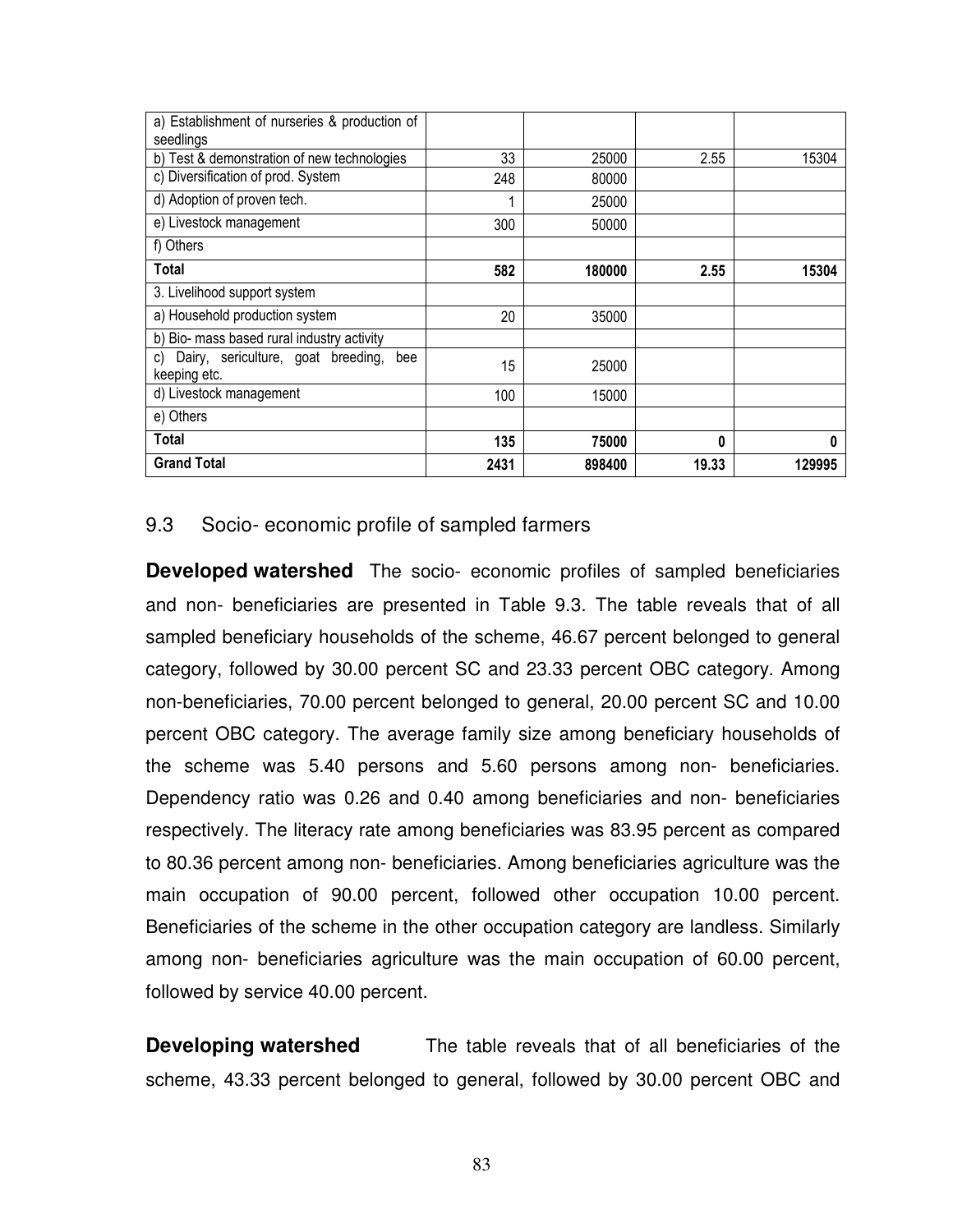26.67 percent SC category. Among non-beneficiaries, 50.00 percent belonged to general, 40.00 percent to OBC and 10.00 percent to OBC category. The average family size among beneficiaries of the scheme was 5.37 persons and 5.90 persons among non- beneficiaries. Dependency ratio was 0.28 and 0.40 among beneficiaries and non- beneficiaries respectively. The literacy rate among beneficiaries was 81.99 percent as compared to 76.27 percent among nonbeneficiaries. Among beneficiaries agriculture was the main occupation of 100.00 percent sampled households. Similarly among non- beneficiaries agriculture was the main occupation of 90.00 percent and other occupations 10.0 percent of sampled households.

#### 9.4 Land use pattern of sampled farmers

 Land use pattern of sampled farmers in developed and developing watershed was presented in Table 9.4. The table reveals that there was a significant change in the land use pattern of sampled farmers in developed watershed. The current fallow land was declined and area under field crops was increased. Whereas, in case of developing watershed there is a marginal change in the land use pattern of sampled farmers.

# 9.5 Cropping pattern of sampled farmers

#### 9.5.1 Developed watershed

 Cropping pattern of sampled farmers in developed watershed is presented in Table 9.5.1. The table reveals that the cropping pattern of beneficiary farmers of the developed watershed was shifted from the traditional crops like maize, wheat etc. to cash crops such as tomato, capsicum, peas, french bean, reddish, turnip etc. Fruit trees like plum, peach, pomegranate etc were also planted by the farmers but they are in non- bearing stage. The table also reveals that the cropping intensity among different category of farmers has also increased after the scheme. Overall cropping intensity has increased from 150.00 to 169.91 percent after the scheme. The change in the cropping pattern and cropping intensity was mainly due to assured irrigation at middle and lower reaches of the watershed. Among non- beneficiary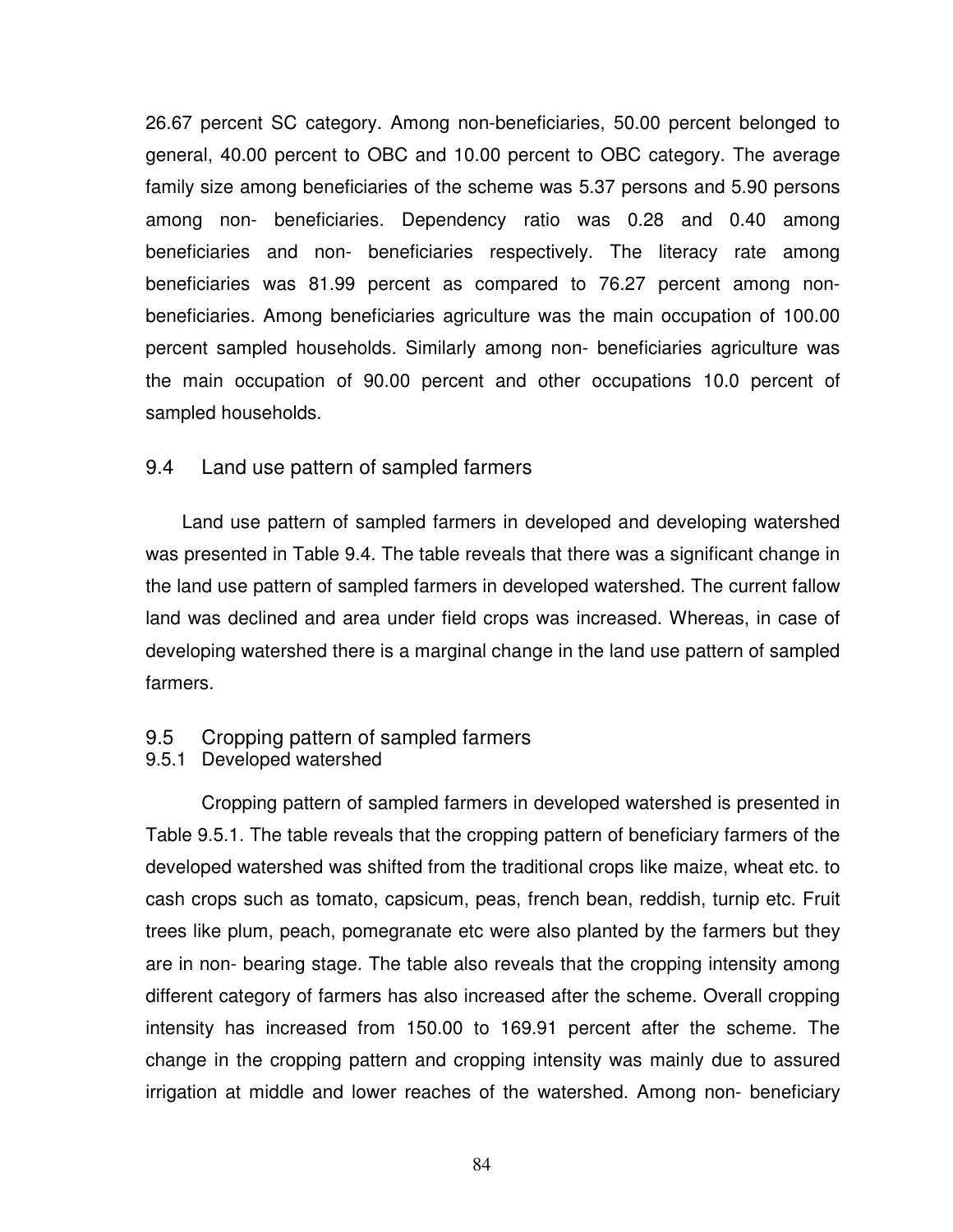farmers the overall cropping intensity has increased marginally from 158.93 to 161.06 percent during the same period.

### **9.5.2 Developing watershed**

Cropping pattern of sampled farmers in developing watershed is presented in Table 9.5.2. The table reveals that maize, wheat, black gram, horse gram, mustard, onion and vegetables like pea, reddish etc. are the major crops grown by the farmers in the area. On analyzing the table it was also found that cropping intensity among different category of farmers has marginally increased after the implementation of the scheme. Overall cropping intensity has increased from 161.73 to 162.65 percent after the intervention. Among non- beneficiary farmers overall cropping intensity remains same at 166.00 percent during the same period.

| <b>Particulars</b>     |                      | <b>Developed watershed</b> | <b>Developing watershed</b> |                   |  |  |
|------------------------|----------------------|----------------------------|-----------------------------|-------------------|--|--|
|                        | <b>Beneficiaries</b> | Non-beneficiaries          | <b>Beneficiaries</b>        | Non-beneficiaries |  |  |
| Caste (%)              | 100.00               | 100.00                     | 100.00                      | 100.00            |  |  |
| <b>SC</b>              | 30.00                | 20.00                      | 26.67                       | 10.00             |  |  |
| <b>ST</b>              |                      |                            |                             |                   |  |  |
| <b>OBC</b>             | 23.33                | 10.00                      | 30.00                       | 40.00             |  |  |
| General                | 46.67                | 70.00                      | 43.33                       | 50.00             |  |  |
| Avg. family size (No.) | 5.40                 | 5.60                       | 5.37                        | 5.90              |  |  |
| Literacy (%)           | 83.95                | 80.36                      | 81.99                       | 76.27             |  |  |
| Dependency ratio       | 0.26                 | 0.40                       | 0.28                        | 0.40              |  |  |
| Occupation (%)         |                      |                            |                             |                   |  |  |
| Agriculture            | 90.00                | 60.00                      | 100.00                      | 90.00             |  |  |
| Service                |                      | 40.00                      | ۰                           |                   |  |  |
| Other                  | 10.00                | ۰                          | ۰                           | 10.00             |  |  |

| Table 9.3: Socio- economic profile of Sampled Farmers (2004-05) |
|-----------------------------------------------------------------|
|-----------------------------------------------------------------|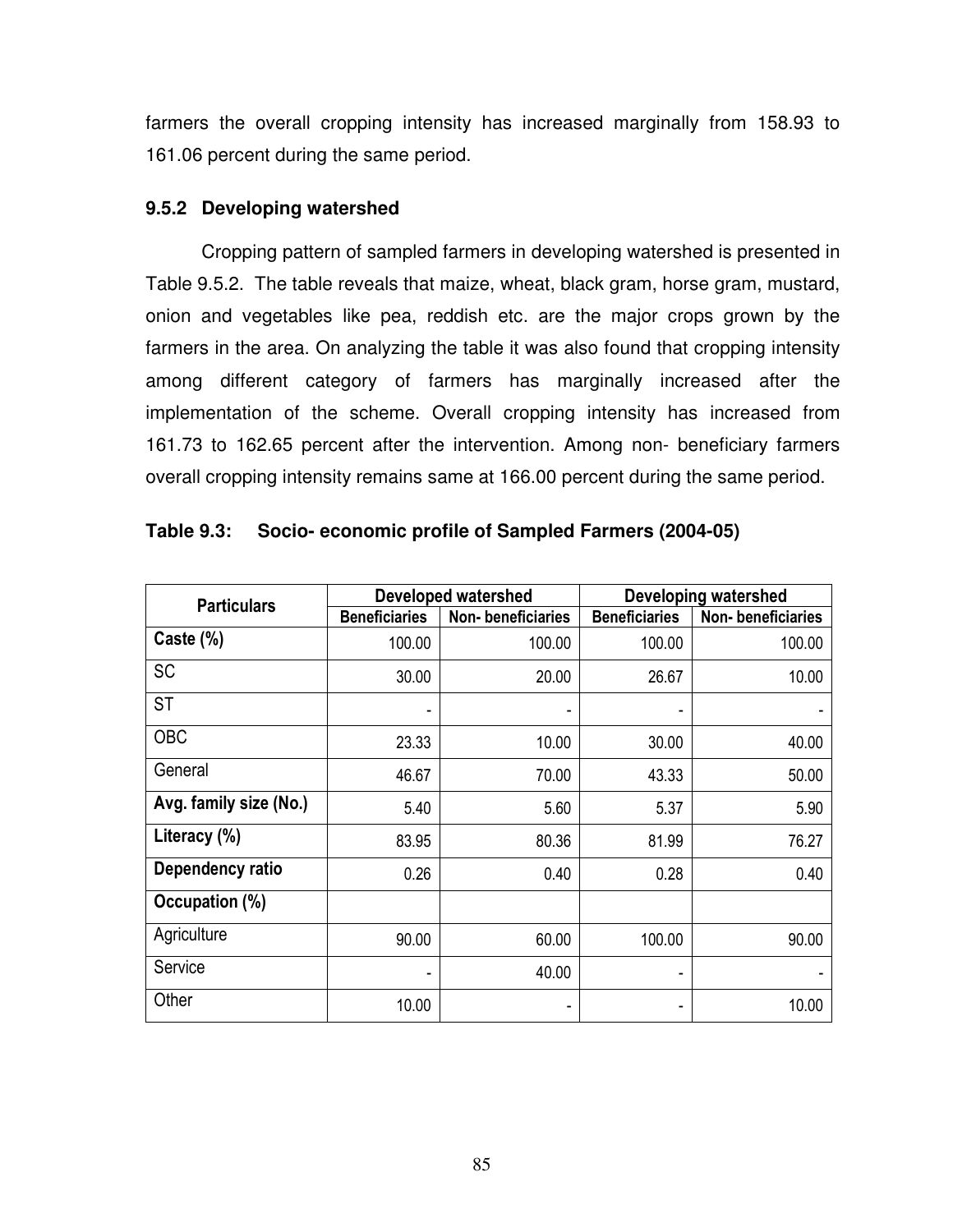# **Table 9.4: Land use pattern of Sampled Farmers in Developed and Developing Watershed (2004-05)**

|                            |                      |       |                       |       |               |       |                             |                          |                    |       |                       |       |               |       |               | <i><u>HarTouschold</u></i> |
|----------------------------|----------------------|-------|-----------------------|-------|---------------|-------|-----------------------------|--------------------------|--------------------|-------|-----------------------|-------|---------------|-------|---------------|----------------------------|
|                            | <b>Beneficiaries</b> |       |                       |       |               |       |                             | <b>Non-Beneficiaries</b> |                    |       |                       |       |               |       |               |                            |
| Farm category              | <b>Field Crops</b>   |       | <b>Current Fallow</b> |       | Ghasni        |       | Total                       |                          | <b>Field Crops</b> |       | <b>Current Fallow</b> |       | Ghasni        |       | <b>Total</b>  |                            |
|                            | <b>Before</b>        | After | <b>Before</b>         | After | <b>Before</b> | After | <b>Before</b>               | After                    | <b>Before</b>      | After | <b>Before</b>         | After | <b>Before</b> | After | <b>Before</b> | <b>After</b>               |
| <b>Developed Watershed</b> |                      |       |                       |       |               |       |                             |                          |                    |       |                       |       |               |       |               |                            |
| Marginal                   | 0.74                 | 0.79  | 0.07                  | 0.02  | 0.10          | 0.10  | 0.91                        | 0.91                     | 0.74               | 0.76  | 0.05                  | 0.03  | 0.11          | 0.11  | 0.90          | 0.90                       |
| Small                      | 1.25                 | 1.31  | 0.10                  | 0.04  | 0.25          | 0.25  | 1.60                        | 1.60                     | 1.21               | 1.22  | 0.06                  | 0.05  | 0.28          | 0.28  | 1.55          | 1.55                       |
| Semi Med.                  | 1.73                 | 1.76  | 0.07                  | 0.04  | 0.50          | 0.50  | 2.30                        | 2.30                     | 1.69               | 1.69  | 0.05                  | 0.05  | 0.55          | 0.55  | 2.29          | 2.29                       |
| <b>Overall</b>             | 1.08                 | 1.13  | 0.08                  | 0.03  | 0.22          | 0.22  | 1.38                        | 1.38                     | 1.12               | 1.13  | 0.05                  | 0.04  | 0.27          | 0.27  | 1.44          | 1.44                       |
|                            |                      |       |                       |       |               |       | <b>Developing Watershed</b> |                          |                    |       |                       |       |               |       |               |                            |
| Marginal                   | 0.63                 | 0.65  | 0.12                  | 0.10  | 0.15          | 0.15  | 0.90                        | 0.90                     | 0.65               | 0.67  | 0.10                  | 0.08  | 0.11          | 0.11  | 0.86          | 0.86                       |
| Small                      | 1.02                 | 1.05  | 0.10                  | 0.07  | 0.20          | 0.20  | 1.32                        | 1.32                     | 1.05               | 1.05  | 0.08                  | 0.08  | 0.25          | 0.25  | 1.38          | 1.38                       |
| Semi Med.                  | 1.66                 | 1.66  | 0.13                  | 0.13  | 0.40          | 0.40  | 2.19                        | 2.19                     | 1.60               | 1.61  | 0.10                  | 0.09  | 0.37          | 0.37  | 2.07          | 2.07                       |
| <b>Overall</b>             | 0.81                 | 0.83  | 0.12                  | 0.10  | 0.18          | 0.18  | 1.11                        | 1.11                     | 0.96               | 0.97  | 0.09                  | 0.08  | 0.20          | 0.20  | 1.25          | 1.25                       |

*(ha/household)*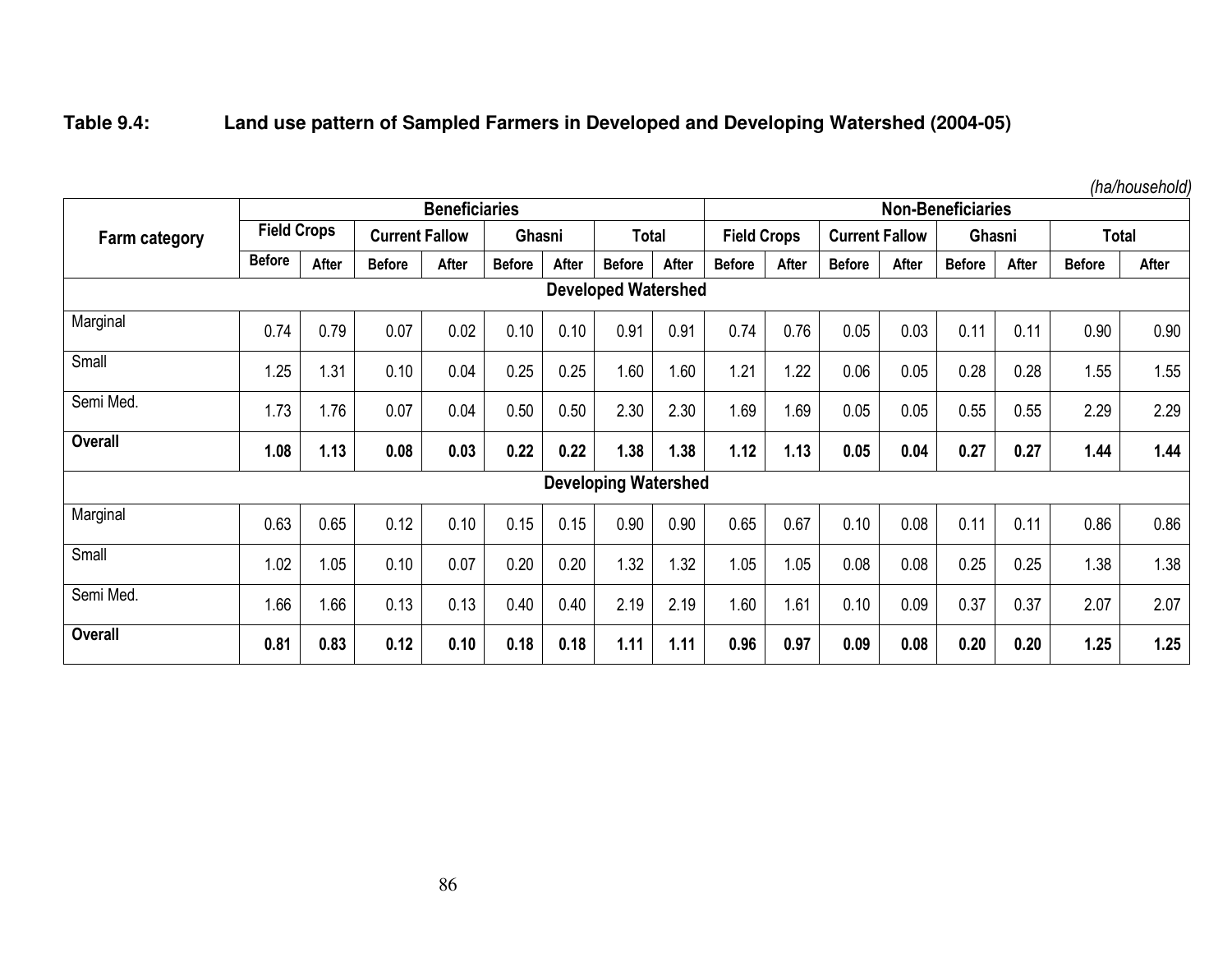#### **Table 9.5.1:Cropping pattern of Sampled Farmers in Developed Watershed (2004-05)**

|                    |               |                 |              | <b>Beneficiaries</b> |                |                | глалпп<br><b>Non-Beneficiaries</b> |              |           |               |                |  |
|--------------------|---------------|-----------------|--------------|----------------------|----------------|----------------|------------------------------------|--------------|-----------|---------------|----------------|--|
| <b>Crops</b>       |               |                 |              |                      |                |                |                                    |              |           |               |                |  |
|                    |               | <b>Marginal</b> | <b>Small</b> | S. Medium            | <b>Medium</b>  | <b>Overall</b> | <b>Marginal</b>                    | <b>Small</b> | S. Medium | <b>Medium</b> | <b>Overall</b> |  |
| <b>Maize</b>       | <b>Before</b> | 0.30            | 0.55         | 0.90                 | $\blacksquare$ | 0.48           | 0.35                               | 0.58         | 0.85      |               | 0.54           |  |
|                    | <b>After</b>  | 0.10            | 0.15         | 0.20                 |                | 0.13           | 0.35                               | 0.55         | 0.85      |               | 0.53           |  |
| Wheat              | <b>Before</b> | 0.50            | 0.85         | 1.15                 |                | 0.73           | 0.48                               | 0.90         | 1.20      | ÷,            | 0.79           |  |
|                    | <b>After</b>  | 0.15            | 0.25         | 0.25                 |                | 0.20           | 0.45                               | 0.90         | 1.20      |               | 0.78           |  |
|                    | <b>Before</b> | 0.08            | 0.10         | 0.15                 |                | 0.10           | 0.10                               | 0.15         | 0.20      |               | 0.14           |  |
| <b>Tomato</b>      | <b>After</b>  | 0.25            | 0.45         | 0.75                 |                | 0.40           | 0.15                               | 0.20         | 0.25      |               | 0.19           |  |
|                    | <b>Before</b> | 0.05            | 0.10         | 0.10                 | L,             | 0.08           | 0.05                               | 0.08         | 0.12      |               | 0.08           |  |
| Capsicum           | <b>After</b>  | 0.20            | 0.40         | 0.50                 |                | 0.32           | 0.07                               | 0.10         | 0.12      |               | 0.09           |  |
|                    | <b>Before</b> | 0.08            | 0.10         | 0.10                 |                | 0.09           | 0.05                               | 0.05         | 0.08      |               | 0.06           |  |
| Pea                | <b>After</b>  | 0.25            | 0.30         | 0.62                 |                | 0.32           | 0.07                               | 0.05         | 0.08      |               | 0.06           |  |
| French             | <b>Before</b> | 0.02            | 0.05         | 0.10                 |                | 0.04           | 0.05                               | 0.05         | 0.10      | ٠             | 0.06           |  |
| <b>Bean</b>        | <b>After</b>  | 0.20            | 0.30         | 0.50                 | ä,             | 0.28           | 0.05                               | 0.05         | 0.10      | ä,            | 0.06           |  |
| <b>Other</b>       | <b>Before</b> | 0.05            | 0.10         | 0.10                 | ä,             | 0.08           | 0.07                               | 0.10         | 0.05      | L,            | 0.08           |  |
| vegetables         | <b>After</b>  | 0.15            | 0.20         | 0.25                 |                | 0.18           | 0.07                               | 0.10         | 0.05      | ä,            | 0.08           |  |
|                    | <b>Before</b> | 0.02            | 0.04         |                      |                | 0.02           | 0.03                               | 0.05         |           | ä,            | 0.03           |  |
| <b>Fruit trees</b> | <b>After</b>  | 0.10            | 0.10         | 0.05                 |                | 0.09           | 0.03                               | 0.05         |           |               | 0.03           |  |
| <b>GCA</b>         | <b>Before</b> | 1.10            | 1.89         | 2.60                 |                | 1.62           | 1.18                               | 1.96         | 2.60      |               | 1.78           |  |
|                    | After         | 1.40            | 2.15         | 3.12                 |                | 1.92           | 1.24                               | 2.00         | 2.65      |               | 1.82           |  |
|                    | <b>Before</b> | 0.74            | 1.25         | 1.73                 | ä,             | 1.08           | 0.74                               | 1.21         | 1.69      |               | 1.12           |  |
| <b>NSA</b>         | <b>After</b>  | 0.79            | 1.31         | 1.76                 |                | 1.13           | 0.76                               | 1.22         | 1.69      |               | 1.13           |  |
|                    | <b>Before</b> | 148.65          | 151.20       | 150.29               |                | 150.00         | 159.46                             | 161.98       | 153.84    | ٠             | 158.93         |  |
| CI(%)              | <b>After</b>  | 177.21          | 164.12       | 177.27               | ä,             | 169.91         | 163.16                             | 163.93       | 156.80    |               | 161.06         |  |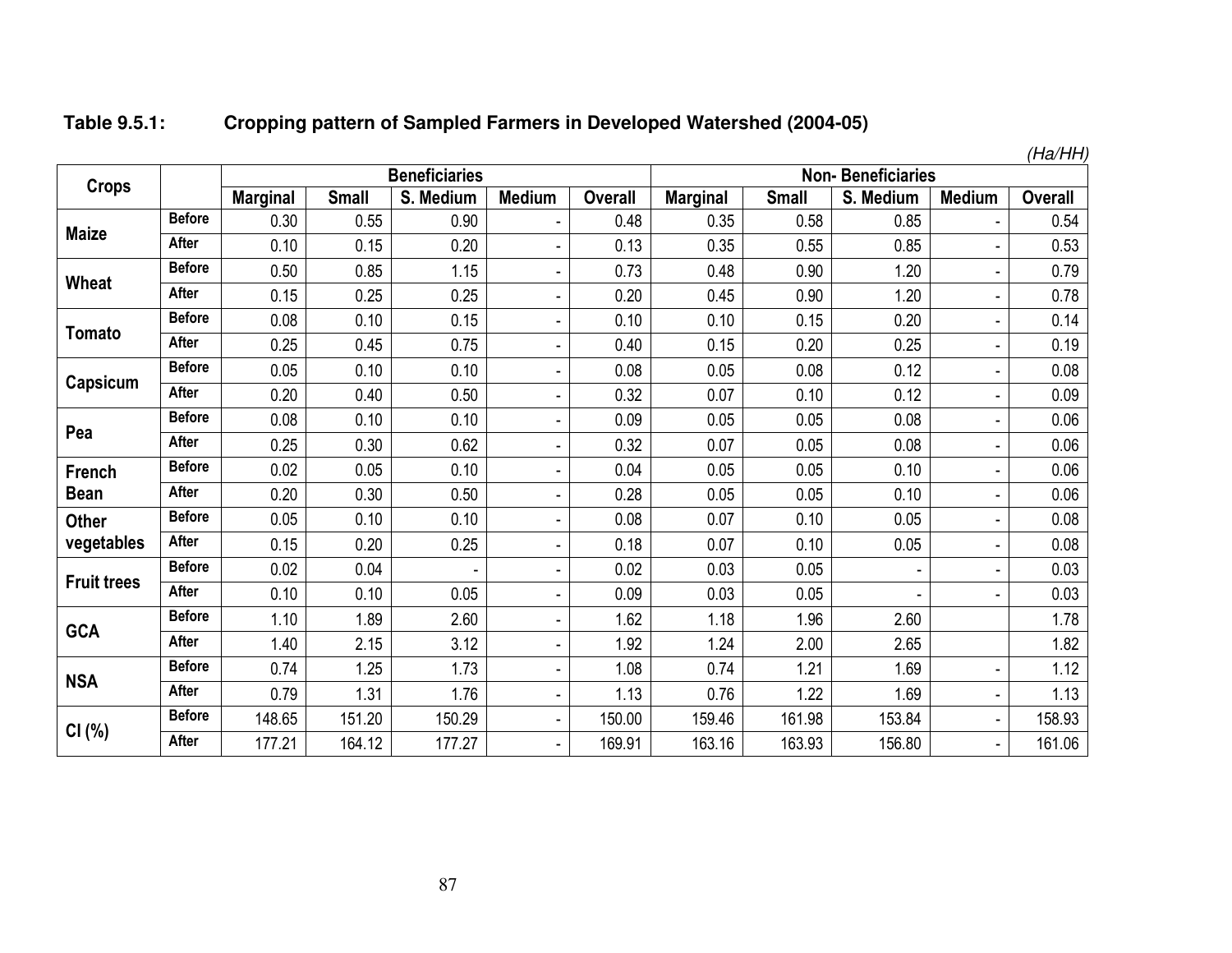#### **Table 9.5.2:Cropping pattern of Sampled Farmers in Developing Watershed (2004-05)**

|                   |               |                 |              |                      |                          |                |                 |              |           |                          | (Ha/HH         |
|-------------------|---------------|-----------------|--------------|----------------------|--------------------------|----------------|-----------------|--------------|-----------|--------------------------|----------------|
| <b>Crops</b>      |               |                 |              | <b>Beneficiaries</b> | <b>Non-Beneficiaries</b> |                |                 |              |           |                          |                |
|                   |               | <b>Marginal</b> | <b>Small</b> | S. Medium            | <b>Medium</b>            | <b>Overall</b> | <b>Marginal</b> | <b>Small</b> | S. Medium | <b>Medium</b>            | <b>Overall</b> |
|                   | <b>Before</b> | 0.30            | 0.40         | 0.75                 |                          | 0.37           | 0.25            | 0.50         | 0.70      | $\overline{\phantom{a}}$ | 0.42           |
| <b>Maize</b>      | <b>After</b>  | 0.20            | 0.30         | 0.60                 |                          | 0.26           | 0.25            | 0.50         | 0.70      | ٠                        | 0.42           |
| Wheat             | <b>Before</b> | 0.30            | 0.77         | 1.00                 | $\overline{a}$           | 0.46           | 0.40            | 0.65         | 1.25      | $\blacksquare$           | 0.65           |
|                   | <b>After</b>  | 0.30            | 0.63         | 0.90                 | $\blacksquare$           | 0.43           | 0.40            | 0.65         | 1.25      | $\overline{\phantom{a}}$ | 0.65           |
| <b>Black Gram</b> | <b>Before</b> | 0.10            | 0.12         | 0.20                 |                          | 0.11           | 0.10            | 0.20         | 0.25      | $\overline{\phantom{a}}$ | 0.16           |
| (Mash)            | <b>After</b>  | 0.12            | 0.20         | 0.25                 |                          | 0.15           | 0.10            | 0.20         | 0.25      | $\overline{\phantom{a}}$ | 0.16           |
| <b>Horse Gram</b> | <b>Before</b> | 0.10            | 0.10         | 0.20                 |                          | 0.11           | 0.10            | 0.20         | 0.20      | ٠                        | 0.15           |
| (Kulth)           | After         | 0.10            | 0.12         | 0.25                 | $\overline{a}$           | 0.12           | 0.10            | 0.20         | 0.20      | $\overline{\phantom{a}}$ | 0.15           |
| <b>Mustard</b>    | <b>Before</b> | 0.10            | 0.15         | 0.12                 |                          | 0.11           | 0.10            | 0.10         | 0.10      |                          | 0.10           |
|                   | After         | 0.15            | 0.20         | 0.15                 |                          | 0.16           | 0.10            | 0.10         | 0.10      | $\overline{\phantom{a}}$ | 0.10           |
| Onion             | <b>Before</b> | 0.05            | 0.05         | 0.10                 | $\overline{a}$           | 0.06           | 0.05            | 0.05         | 0.08      | $\overline{\phantom{a}}$ | 0.06           |
|                   | <b>After</b>  | 0.10            | 0.12         | 0.20                 |                          | 0.11           | 0.08            | 0.05         | 0.08      | $\blacksquare$           | 0.07           |
|                   | <b>Before</b> | 0.08            | 0.10         | 0.10                 | $\overline{a}$           | 0.09           | 0.05            | 0.05         | 0.05      | $\overline{\phantom{a}}$ | 0.05           |
| <b>Vegetables</b> | <b>After</b>  | 0.10            | 0.15         | 0.20                 | $\overline{\phantom{0}}$ | 0.12           | 0.07            | 0.05         | 0.08      | $\blacksquare$           | 0.06           |
| <b>GCA</b>        | <b>Before</b> | 1.03            | 1.69         | 2.47                 |                          | 1.31           | 1.05            | 1.75         | 2.63      | $\overline{\phantom{a}}$ | 1.59           |
|                   | After         | 1.07            | 1.72         | 2.55                 |                          | 1.35           | 1.10            | 1.75         | 2.66      | $\overline{\phantom{a}}$ | 1.61           |
| <b>NSA</b>        | <b>Before</b> | 0.63            | 1.02         | 1.66                 |                          | 0.81           | 0.65            | 1.05         | 1.60      | ٠                        | 0.96           |
|                   | <b>After</b>  | 0.65            | 1.05         | 1.66                 | $\overline{a}$           | 0.83           | 0.67            | 1.05         | 1.61      | ٠                        | 0.97           |
|                   | <b>Before</b> | 163.49          | 165.69       | 148.69               | $\overline{\phantom{a}}$ | 161.73         | 161.54          | 166.67       | 164.37    | $\overline{\phantom{a}}$ | 165.62         |
| CI(%)             | After         | 164.61          | 163.81       | 153.61               |                          | 162.65         | 164.18          | 166.67       | 165.22    | $\blacksquare$           | 165.98         |

 $(H<sub>2</sub>/HH)$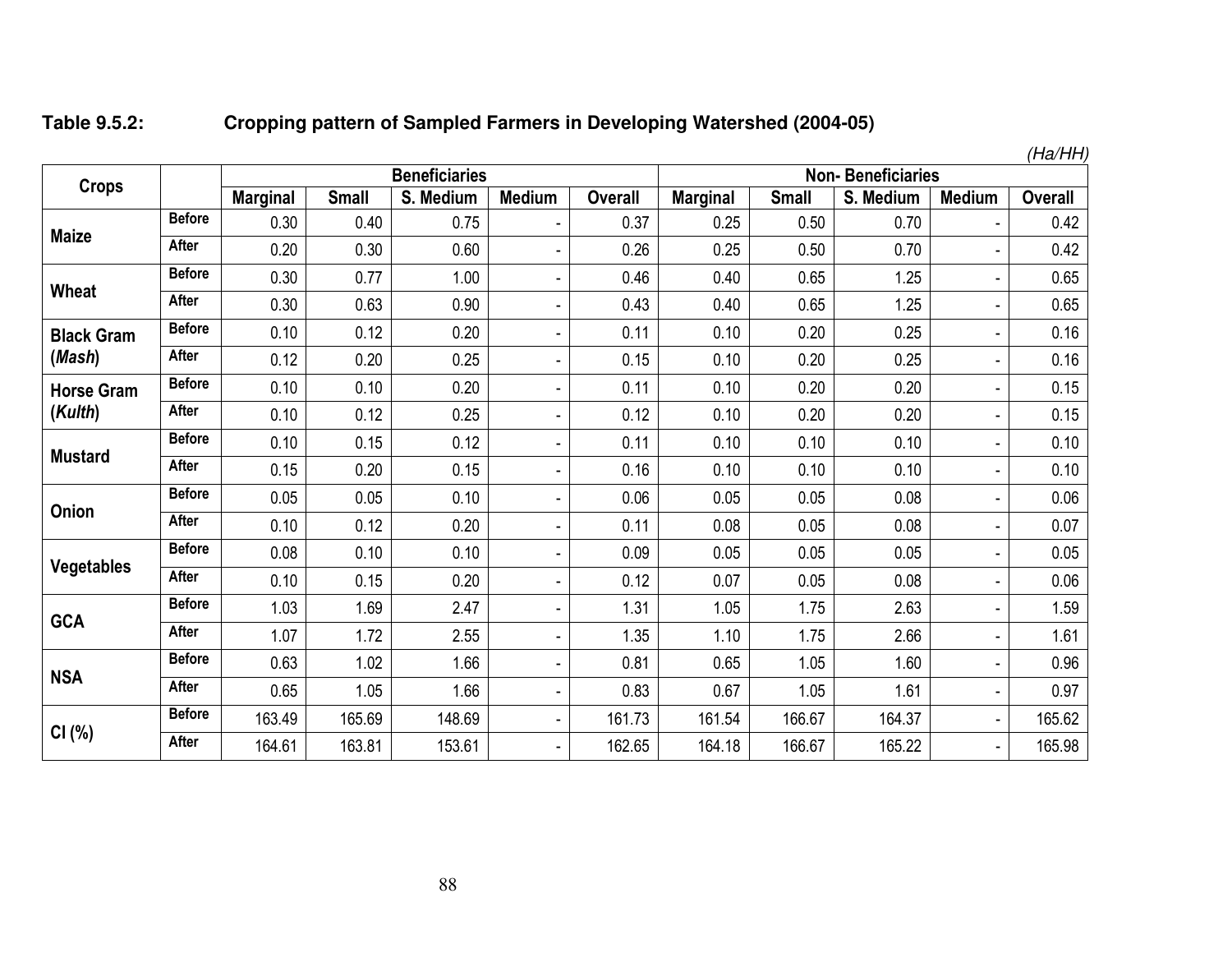#### 9.6 Livestock resources of households in Watersheds

Development of livestock enterprise is one of the important activities under watershed development programme. It has got special importance in the context of generating supplementary income in the watershed development area. The average size and composition of livestock reared by sampled households in watersheds are presented in Table 9.6. The table reveals that in developed watershed crossbred cow, buffalo, bullock and goat are reared by the sampled households. Among beneficiary households in the developed watershed the average value of livestock maintained by a household is Rs 58180. Out of this buffaloes constitute 55.83 percent, followed by crossbred cow 31.63, bullock 7.73 and goat 4.81 percent. Whereas among non- beneficiary households, the average value of livestock is Rs 33875 per household. Here buffaloes constitute about 71.73 percent of the total value, followed by crossbred cow 18.30, bullock 5.02 and goat 4.94 percent.

 In developing watershed, the average value of livestock maintained by the beneficiary household is Rs 27410 as compared to Rs 20750 per household among non- beneficiaries. Among beneficiary households crossbred cow constitutes 55.02 percent, followed by sheep & goat 16.78, local cow 15.25 and bullock 12.95 percent of the total value of all variables. Whereas, in case of non- beneficiaries, crossbred cow constitutes 43.37 percent, followed by local cow 26.26, sheep & goat 23.13 and bullock 7.23 percent of the total value of livestock.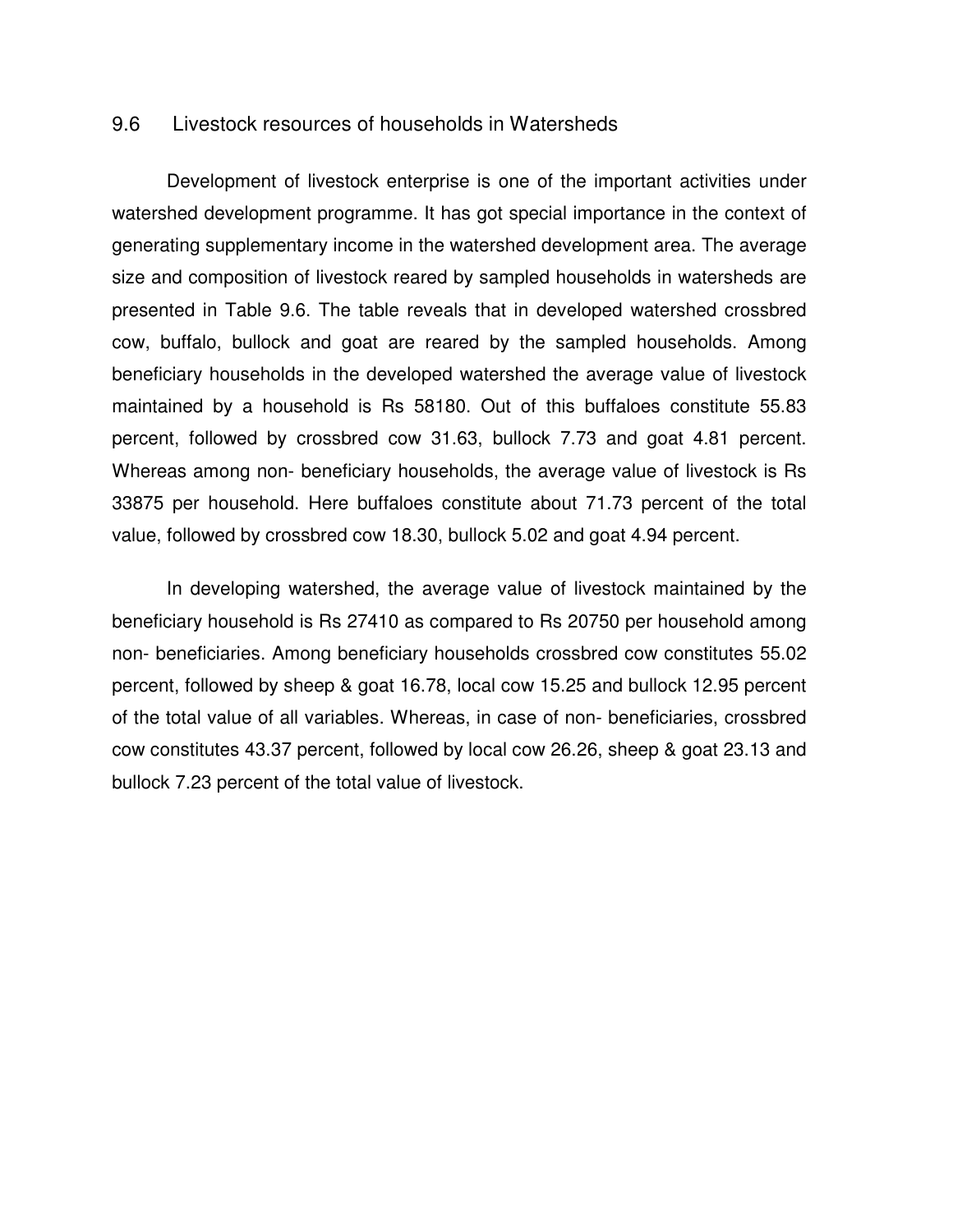| Table 9.6: | Average- size and Composition of Bovine maintained by sampled |
|------------|---------------------------------------------------------------|
|            | households in Watersheds (2004-05)                            |

| (No/ Household)         |                      |                            |                             |                      |  |  |  |  |
|-------------------------|----------------------|----------------------------|-----------------------------|----------------------|--|--|--|--|
| <b>Livestock</b>        |                      | <b>Developed watershed</b> | <b>Developing watershed</b> |                      |  |  |  |  |
|                         | <b>Beneficiaries</b> | <b>Non-beneficiaries</b>   | <b>Beneficiaries</b>        | Non-beneficiaries    |  |  |  |  |
| Local cow               |                      |                            | 1.50                        | 2.25                 |  |  |  |  |
| In Milk                 |                      | ۰                          | 1.00                        | 1.50                 |  |  |  |  |
| Dry                     |                      | ٠                          | 0.75                        | 1.00                 |  |  |  |  |
| Value (Rs)              |                      |                            | 4180.00<br>(15.25)          | 5450.00<br>(26.26)   |  |  |  |  |
| Crossbred cow           | 1.50                 | 0.50                       | 1.00                        | 0.75                 |  |  |  |  |
| In Milk                 | 1.75                 | 0.75                       | 1.00                        | 0.60                 |  |  |  |  |
| Dry                     | 1.00                 | 0.50                       | 0.25                        | 0.50                 |  |  |  |  |
| Value (Rs)              | 18400.00<br>(31.63)  | 6200.00<br>(18.30)         | 15080.0<br>(55.02)          | 9000.00<br>(43.37)   |  |  |  |  |
| <b>Buffalo</b>          | 2.50                 | 1.50                       |                             |                      |  |  |  |  |
| In Milk                 | 2.75                 | 1.00                       |                             |                      |  |  |  |  |
| Dry                     | 0.50                 | 0.50                       | ٠                           |                      |  |  |  |  |
| Value (Rs)              | 32480.00<br>(55.83)  | 24300.00<br>(71.73)        | ۰                           |                      |  |  |  |  |
| <b>Bullock</b>          | 1.50                 | 1.00                       | 2.00                        | 1.00                 |  |  |  |  |
| Value (Rs)              | 4500.00<br>(7.73)    | 1700.00<br>(5.02)          | 3550.00<br>(12.95)          | 1500.00<br>(7.23)    |  |  |  |  |
| Goat & Sheep            | 1.75                 | 1.00                       | 2.50                        | 3.25                 |  |  |  |  |
| Value (Rs)              | 2800.00<br>(4.81)    | 1675.00<br>(4.94)          | 4600.00<br>(16.78)          | 4800.00<br>(23.13)   |  |  |  |  |
| <b>Total Value (Rs)</b> | 58180.00<br>(100.00) | 33875.00<br>(100.00)       | 27410.00<br>(100.00)        | 20750.00<br>(100.00) |  |  |  |  |

*Figures in parenthesis are percentages of the total* 

# 9.7 Impact of NWDPRA on income of beneficiaries

The impact of watershed development programme on the income of beneficiaries is presented in Table 9.7. The table reveals that in the developed watershed, percent change in the income of beneficiaries after the implementation of the watershed development programme was 47.12 percent as compared to 9.86 percent in case of non- beneficiaries of the scheme during the same period. In the developing watershed, the change in income after the scheme was 13.06 percent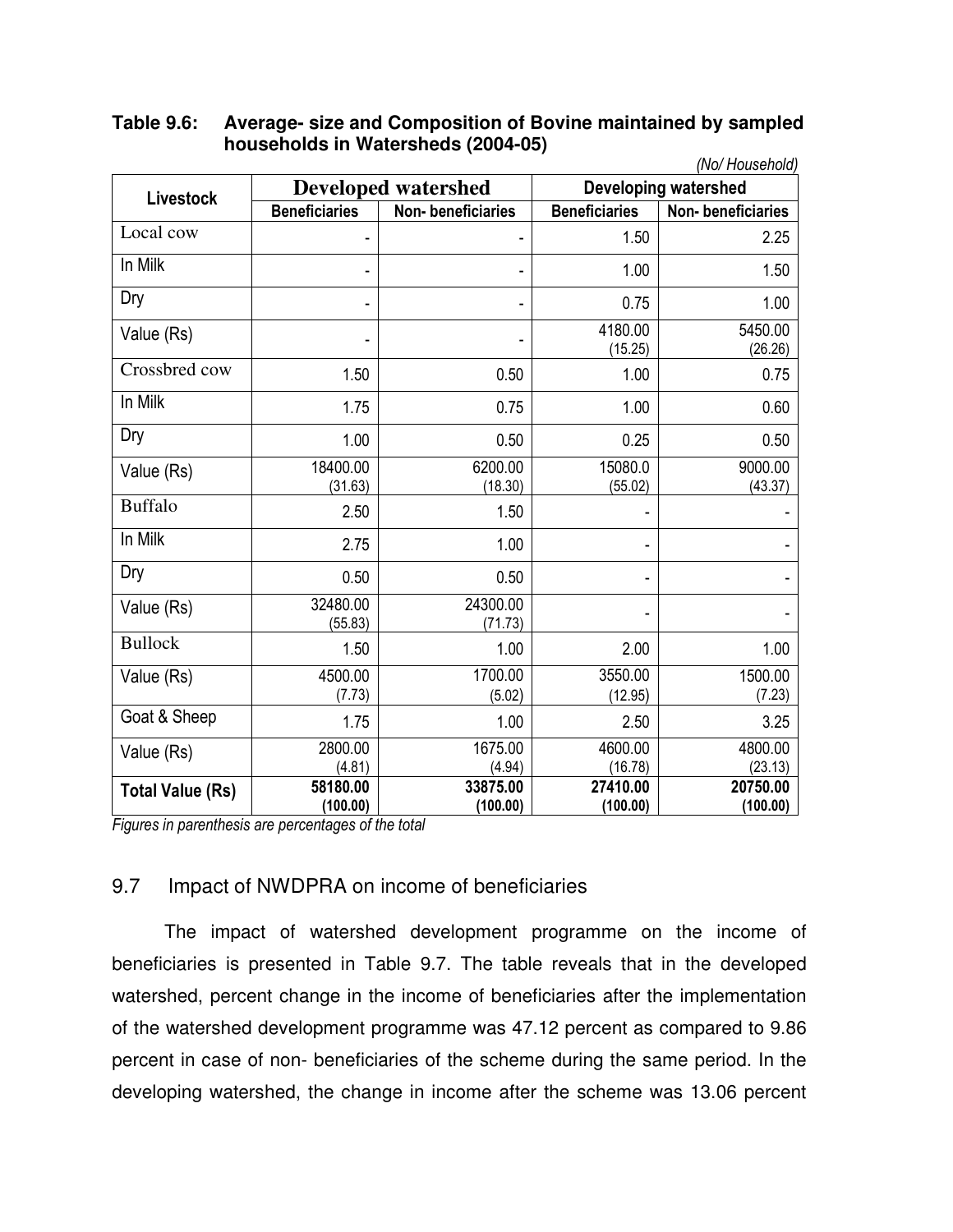among the beneficiaries as compared to 4.10 percent among the non- beneficiaries. The total farm income only includes income from agriculture, horticulture, dairy farming and other activities under the scheme. It excludes income from service and business.

| <b>Particulars</b>          | Income (Rs/HH/Annum) |               |       |
|-----------------------------|----------------------|---------------|-------|
|                             | <b>Beneficiaries</b> | <b>Before</b> | 65980 |
|                             |                      | After         | 97072 |
| <b>Developed Watershed</b>  | Non-Beneficiaries    | <b>Before</b> | 63300 |
|                             |                      | After         | 69540 |
|                             | <b>Beneficiaries</b> | <b>Before</b> | 42550 |
|                             |                      | After         | 48109 |
| <b>Developing Watershed</b> | Non-Beneficiaries    | <b>Before</b> | 41090 |
|                             |                      | After         | 42775 |
| % Change                    | <b>Beneficiaries</b> |               | 47.12 |
| (Developed Watershed)       | Non-Beneficiaries    |               | 9.86  |
| % Change                    | <b>Beneficiaries</b> |               | 13.06 |
| (Developing Watershed)      | Non-Beneficiaries    |               | 4.10  |

| Table 9.7: Impact of NWDPRA on Income of beneficiaries (2004-05) |  |
|------------------------------------------------------------------|--|
|                                                                  |  |

*The income excludes income from service & business*

# 9.8 Impact of watershed development activities

 Impact of watershed development activities on biomass generation, ground water repletion, arresting soil degradation, water run-off, afforestation, agriculture, horticultures, dairy farming, employment generation and providing livelihood to landless families was assessed with the help of field investigation, group discussions, observation etc. The results are presented in Table 9.8. The impact of watershed development programme on these variables was assessed on high, moderate and low scale. The results revealed that in the developed watershed, all variables are moderate in their performance, except livelihood to landless families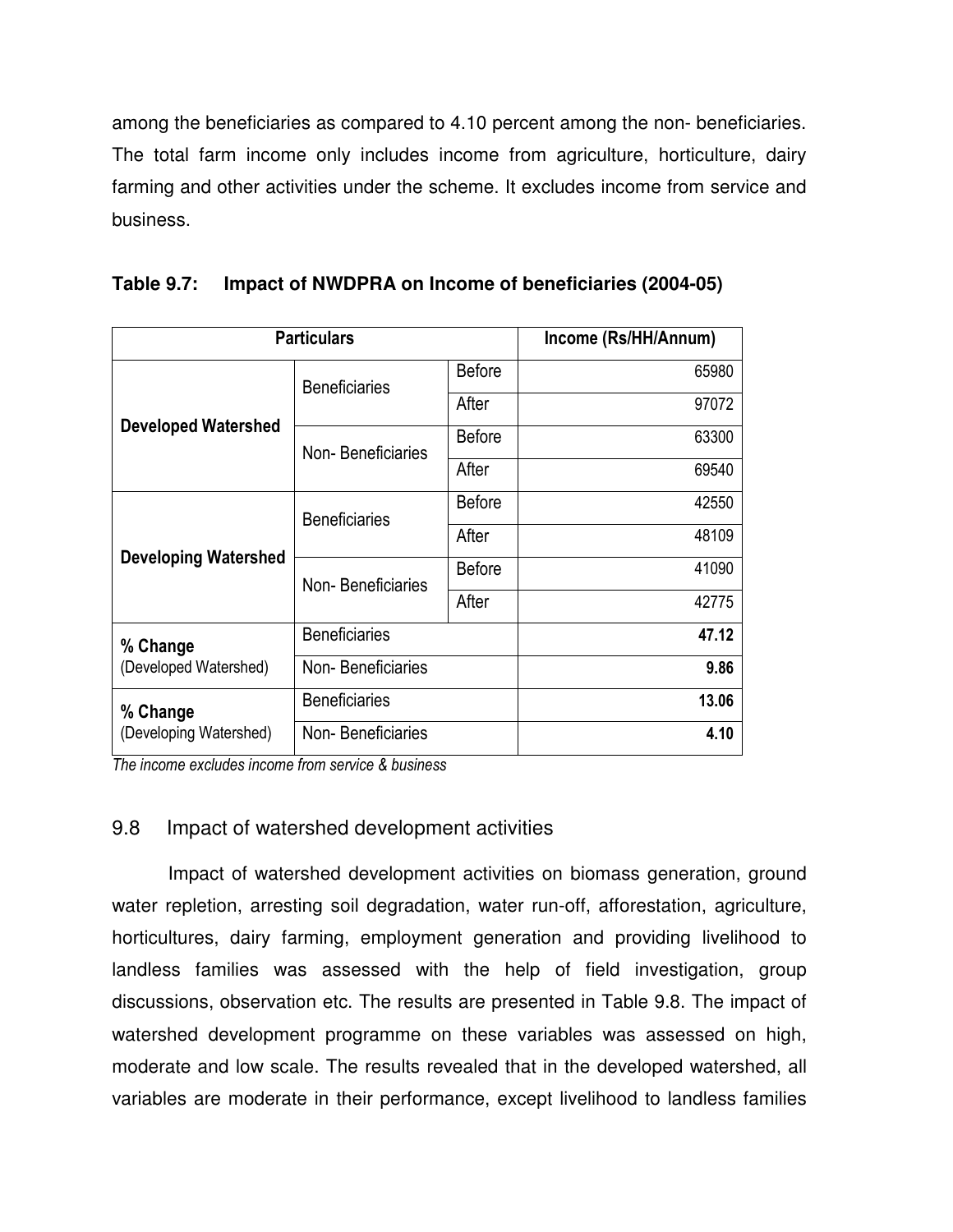which is high in its performance. According to 57.14 percent of the respondents, the performance of agriculture was relatively better. Water-run off especially on higher reaches of the watershed and afforestation requires attention.

 In the developing watershed, most of these variables are performing on low scale as more than 50.00 percent of the respondents reported the same, except in case of biomass generation, agriculture, dairy farming and employment generation. None of the respondents had reported that livelihood is provided to the landless families.

|                                                     |             |                            |       |                             |                 | (Percent) |  |  |
|-----------------------------------------------------|-------------|----------------------------|-------|-----------------------------|-----------------|-----------|--|--|
|                                                     |             | <b>Developed watershed</b> |       | <b>Developing watershed</b> |                 |           |  |  |
| <b>Parameters</b>                                   | <b>High</b> | <b>Moderate</b>            | Low   | High                        | <b>Moderate</b> | Low       |  |  |
| Biomass generation                                  | 13.33       | 86.67                      |       |                             | 73.33           | 26.67     |  |  |
| Ground water repletion                              | 6.67        | 83.33                      | 10.00 | ۰                           | 50.00           | 50.00     |  |  |
| Arresting soil degradation                          | 6.67        | 93.33                      |       | ٠                           | 43.33           | 56.67     |  |  |
| Water run- off                                      | 33.33       | 56.67                      | 10.00 | 6.67                        | 40.00           | 53.33     |  |  |
| Afforestation                                       | ٠           | 86.67                      | 13.33 | ۰                           | 40.00           | 60.00     |  |  |
| Agriculture                                         | 57.14       | 42.86                      | ٠     | 10.00                       | 60.00           | 30.00     |  |  |
| Horticulture                                        | ٠           | 100.00                     | ٠     | -                           | ٠               | 100.00    |  |  |
| Dairy farming                                       | 14.29       | 85.71                      | ٠     | 20.00                       | 80.00           |           |  |  |
| <b>Employment Generation</b>                        | 16.67       | 83.33                      | ٠     | ۰                           | 60.00           | 40.00     |  |  |
| Providing livelihood to<br><b>Landless Families</b> | 100.00      |                            |       |                             |                 |           |  |  |

**Table 9.8: Impact of watershed development activities** 

# 9.9 Beneficiaries perception regarding the impact of watershed development activities

 The perception of beneficiaries was recorded on the basis that whether the watershed activity is relevant for the area, if it is relevant, whether it is adequate and if it is adequate, whether it is sustainable. The same is recorded for different activities to be performed under the watershed development programme.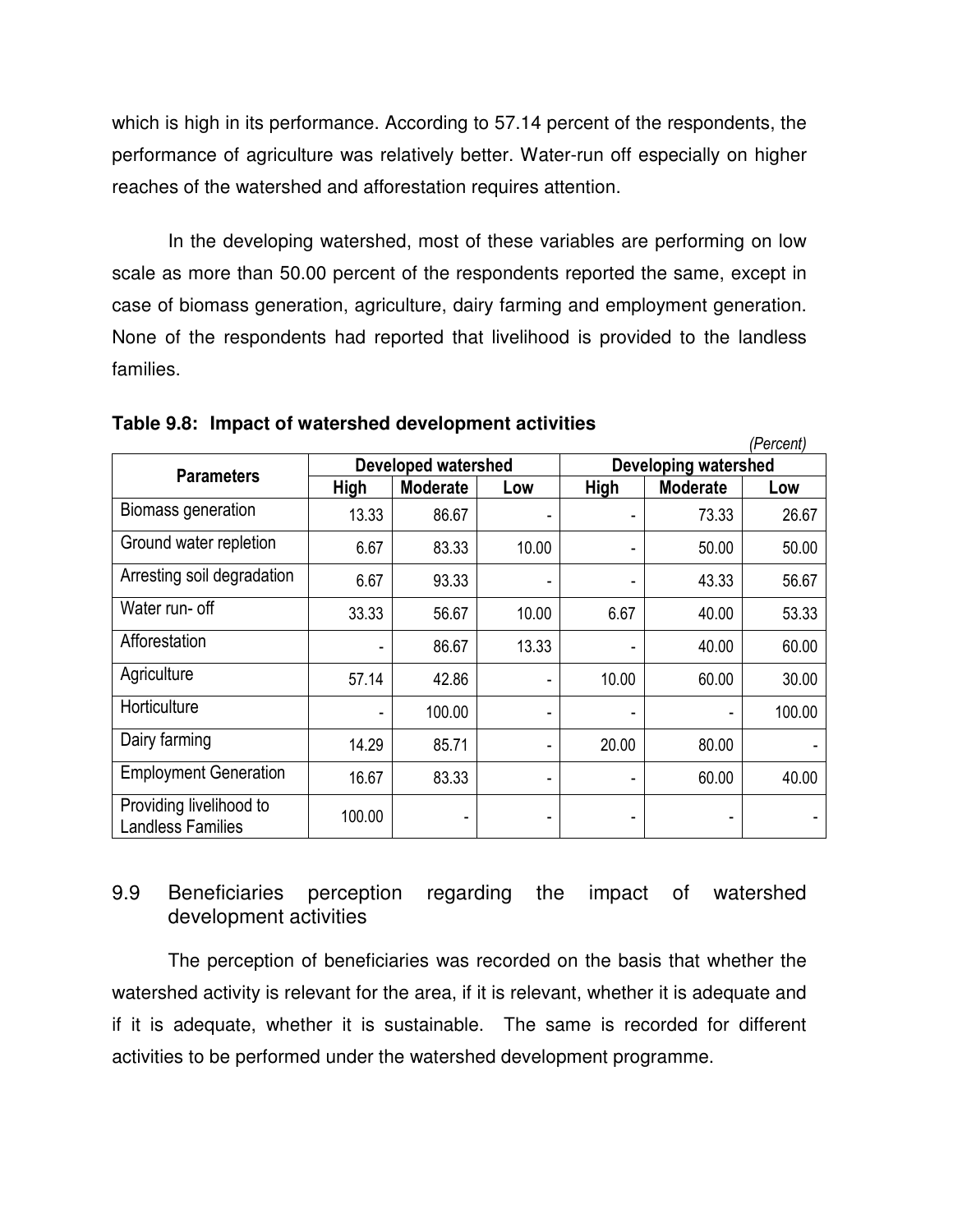#### 9.9.1 Developed watershed

 Beneficiaries perception regarding the impact of watershed development activities in the developed watershed is presented in Table 9.9.1. Under the natural resource management component, sustainability of gully control system under soil and moisture conservation activities was not found sustainable, because, according to respondents, its sustainability depends upon management efforts of all beneficiaries. Similarly, the sustainability of live fencing on non- arable land depends upon the climatic conditions in the future, because, it is not permanent. Under the dry land horticulture component, only fodder crops and grasses are planted on wastelands. In the second component, farm production system for land owning families, establishment of nurseries on farmer's fields was not sustainable due to marketing problem. Under the same component, in case of testing and demonstration of new technologies, sustainability of organic farming depends upon the production. Seed village programme was also in its initial stages, hence nothing can be said on it at this stage. Under the component, livelihood support system for landless families, except providing tool kits to landless no other enterprise was initiated. Though poultry farming was initiated through two SHG's but people quit of this due to more beneficial employment avenues in other enterprises.

|                |                                                    |                               |          | (Percent)          |  |  |  |  |  |  |
|----------------|----------------------------------------------------|-------------------------------|----------|--------------------|--|--|--|--|--|--|
| S.             | <b>Particulars</b>                                 | Whether watershed activity is |          |                    |  |  |  |  |  |  |
| No.            |                                                    | <b>Relevant</b>               | Adequate | <b>Sustainable</b> |  |  |  |  |  |  |
|                | <b>NATURAL RESOURCE MANAGEMENT</b>                 |                               |          |                    |  |  |  |  |  |  |
|                | <b>Arable Land</b>                                 |                               |          |                    |  |  |  |  |  |  |
|                | <b>Soil &amp; Moisture Conservation Activities</b> |                               |          |                    |  |  |  |  |  |  |
| A              | Contour vegetative hedges                          | 100.00                        | 100.00   | 100.00             |  |  |  |  |  |  |
| B              | Gully control system                               | 100.00                        | 100.00   | 67.67              |  |  |  |  |  |  |
| C              | Diversion drains                                   |                               |          |                    |  |  |  |  |  |  |
| D              | Contour Bunds with waste weirs                     |                               |          |                    |  |  |  |  |  |  |
| E              | Compromised contour bunds                          | 100.00                        | 100.00   | 100.00             |  |  |  |  |  |  |
| $\mathsf{F}$   | Check dams                                         | 100.00                        | 100.00   | 100.00             |  |  |  |  |  |  |
| $\overline{2}$ | <b>Agronomic Conservation practices</b>            |                               |          |                    |  |  |  |  |  |  |
| A              | Vegetative barriers                                | 100.00                        | 100.00   | 100.00             |  |  |  |  |  |  |
| B              | Alley cropping                                     | -                             |          |                    |  |  |  |  |  |  |
| C              | Ley cropping                                       |                               |          |                    |  |  |  |  |  |  |

**Table 9.9.1: Beneficiaries perception regarding the Impact of watershed development activities in the developed watershed**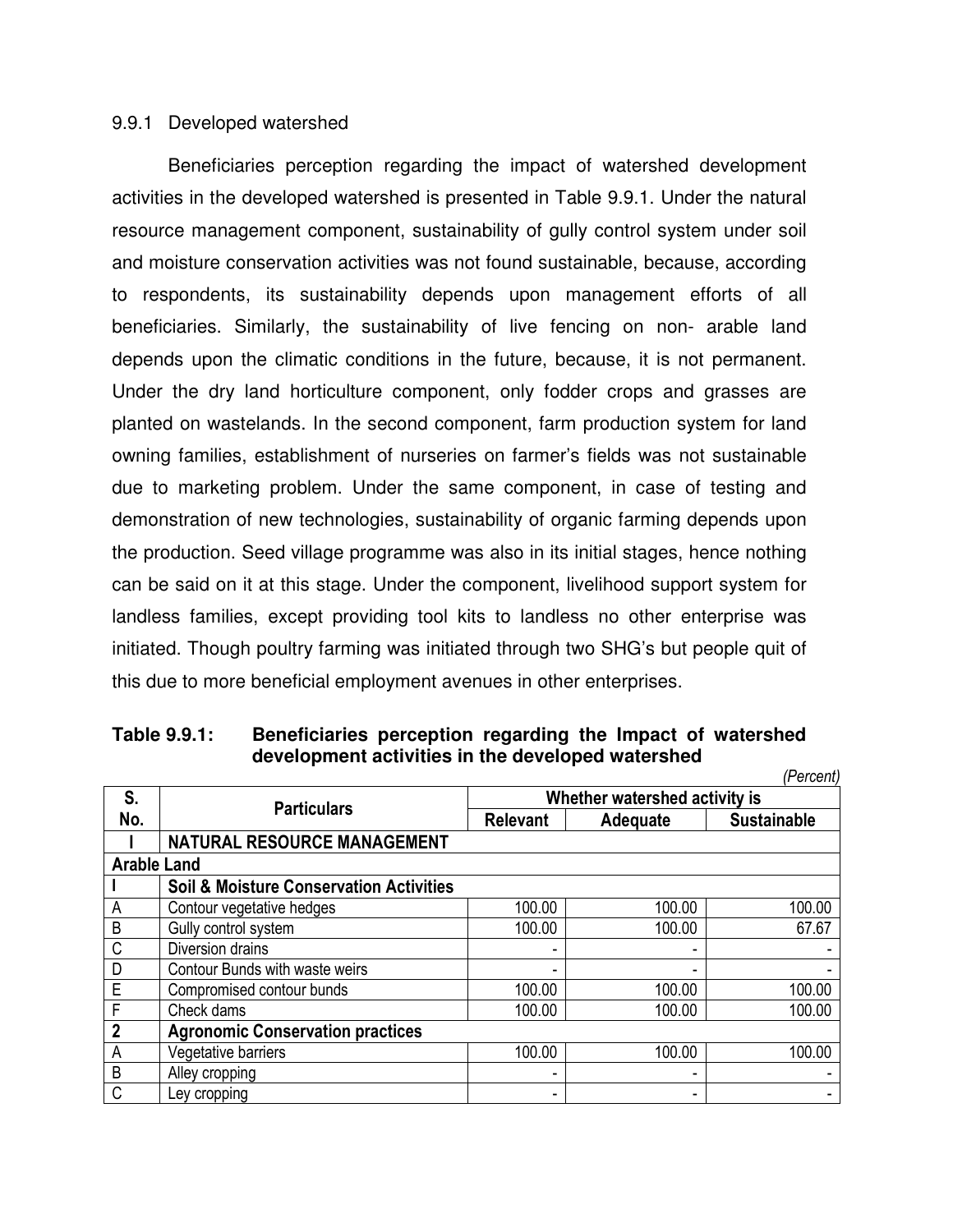| $\overline{\mathsf{D}}$ | Strip cropping                                                       | 100.00 | 100.00 | 100.00 |
|-------------------------|----------------------------------------------------------------------|--------|--------|--------|
|                         | <b>Non Arable Land</b>                                               |        |        |        |
| 3                       | <b>Run Off Management Structure</b>                                  |        |        |        |
| Α                       | Vegetative Filter Strips                                             | 100.00 | 100.00 | 100.00 |
| $\overline{B}$          | Check dams with loose boulders                                       | 100.00 | 100.00 | 100.00 |
| C                       | Live Fencing                                                         | 100.00 | 100.00 | 20.00  |
| D                       | Vegetative contour hedges                                            | 100.00 | 100.00 | 100.00 |
| E                       | Over seedling of grasses                                             | 100.00 | 100.00 | 100.00 |
| F                       | Legumes planting of shrubs                                           | 100.00 | 100.00 | 100.00 |
| G                       | Planting of trees on drainage lines                                  | 100.00 | 100.00 | 100.00 |
| 4                       | <b>Water Harvesting Structure</b>                                    |        |        |        |
| A                       | Construction of water harvesting structures                          | 100.00 | 100.00 | 100.00 |
| $\overline{B}$          | Repair & Maintenance of existing indigenous                          |        |        |        |
|                         | water harvesting structures                                          | 100.00 | 100.00 | 100.00 |
| С                       | Percolation structures                                               | 100.00 | 100.00 | 100.00 |
| $\overline{\mathsf{D}}$ | Specific water harvesting structures for                             | 100.00 | 100.00 | 100.00 |
|                         | livestock                                                            |        |        |        |
| 5                       | <b>Dry land Horticulture</b>                                         |        |        |        |
| A                       | Planting of horticultural crops on dry lands                         | 100.00 | 100.00 | 100.00 |
| $\overline{B}$          | Planting of horticultural crops on grass lands                       | 100.00 | 100.00 | 100.00 |
| $\overline{\text{C}}$   | Planting of horticultural crops on wastelands                        |        |        |        |
| 6                       | <b>Conservation &amp; Development of Biomass</b>                     |        |        |        |
| A                       | Planting of trees with more biomass                                  | 100.00 | 100.00 | 100.00 |
|                         | <b>DRAINAGE LINES</b>                                                |        |        |        |
| 7                       | <b>Upper Reaches</b>                                                 |        |        |        |
|                         |                                                                      |        |        |        |
|                         |                                                                      |        |        |        |
| Α                       | Check dams                                                           | 100.00 | 100.00 | 100.00 |
| B                       | Loose boulders check dams                                            | 100.00 | 100.00 | 100.00 |
| C                       | Live check dams                                                      | 100.00 | 100.00 | 100.00 |
| D                       | Bush wood dams                                                       | 100.00 | 100.00 | 100.00 |
| E                       | Small dug well ponds                                                 | 100.00 | 100.00 | 100.00 |
| F                       | Shunken Ponds                                                        | 100.00 | 100.00 | 100.00 |
| 8                       | <b>Middle Reaches</b>                                                |        |        |        |
| $\overline{A}$          | Earthen structure with vegetative support                            | 100.00 | 100.00 | 100.00 |
| B                       | piching with local material                                          |        |        |        |
|                         | Loose boulder structure with vegetative                              | 100.00 | 100.00 | 100.00 |
|                         | support                                                              |        |        |        |
| C                       | Run off management dug out ponds with<br>vegetative inlet and outlet | 100.00 | 100.00 | 100.00 |
| D                       | Check dams                                                           | 100.00 | 100.00 | 100.00 |
| 9                       | <b>Lower Reaches</b>                                                 |        |        |        |
| A                       |                                                                      |        |        |        |
|                         | Dug out shunken ponds with vegetative inlet<br>and outlet            | 100.00 | 100.00 | 100.00 |
| B                       | Check dams                                                           | 100.00 | 100.00 | 100.00 |
| $\mathbf{I}$            |                                                                      |        |        |        |
|                         | FARM PRODUCTION SYSTEM FOR LAND OWNING FAMILIES                      |        |        |        |
| 10                      | <b>Establishment of Nurseries &amp; Production of Seedlings</b>      |        |        |        |
| Α                       | Nurseries of forest plants on farmers fields                         | 100.00 | 100.00 |        |
| $\overline{B}$          | Nurseries of Agricultural plants on farmers<br>fields                | 100.00 | 100.00 | 100.00 |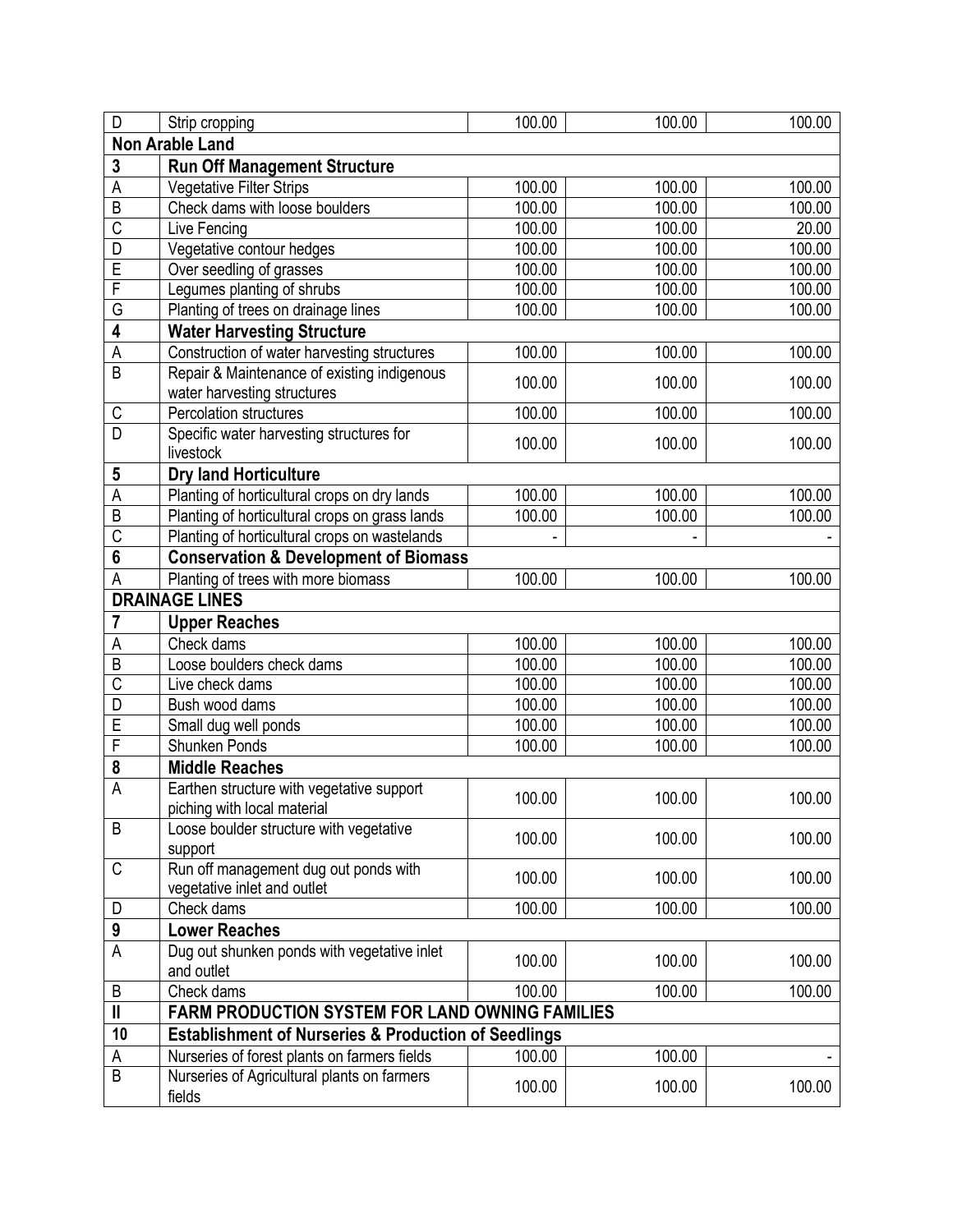| $\overline{\text{C}}$   | Nurseries of Horticultural plants on farmers<br>fields               |        |                |                              |
|-------------------------|----------------------------------------------------------------------|--------|----------------|------------------------------|
| 11                      | <b>Testing &amp; Demonstration of New Technologies</b>               |        |                |                              |
| A                       | <b>Integrated Pest Management</b>                                    | 100.00 | 100.00         | 100.00                       |
| $\overline{B}$          | <b>Integrated Nutrient Management</b>                                | 100.00 | 100.00         | 100.00                       |
| $\overline{\text{C}}$   | On - farm water Management                                           | 100.00 | 100.00         | 100.00                       |
| $\overline{\mathsf{D}}$ | Drought resistant short duration verities                            | 100.00 | 100.00         | 100.00                       |
| E                       | Diversification of Farming system                                    | 100.00 | 100.00         | 100.00                       |
| F                       | Value addition                                                       | 100.00 | 100.00         | 100.00                       |
| G                       | Marketing of produce through farmer groups                           | 100.00 | 100.00         | 100.00                       |
| H                       | <b>Organic Farming</b>                                               | 100.00 | 100.00         |                              |
|                         | Use of Bio-fertilizers                                               | 100.00 | 100.00         | 100.00                       |
| J                       | <b>Multiple Cropping</b>                                             | 100.00 | 100.00         | 100.00                       |
| Κ                       | Improved Inter-cropping                                              | 100.00 | 100.00         | 100.00                       |
| 12                      | <b>Diversification of Production System</b>                          |        |                |                              |
| А                       | Inter Cropping                                                       | 100.00 | 100.00         | 100.00                       |
| B                       | <b>Mixed Cropping</b>                                                | 100.00 | 100.00         | 100.00                       |
| $\overline{\mathsf{C}}$ | Diversification towards Fruit & Vegetable crops                      | 100.00 | 100.00         | 100.00                       |
| 13                      | <b>Adoption of Proven Technologies</b>                               |        |                |                              |
| А                       | Dissemination among farmers                                          | 100.00 | 100.00         | 100.00                       |
| $\overline{B}$          | Adoption by the farmers                                              | 100.00 | 100.00         | 100.00                       |
| 14                      | <b>Livestock Management</b>                                          |        |                |                              |
| Α                       | <b>Castration of Local Bulls</b>                                     | 100.00 | 100.00         | 100.00                       |
| B                       | Insemination of High Milching breeds of Cattle                       | 100.00 | 100.00         | 100.00                       |
| C                       | Planting of fodder Crops & Grasses                                   | 100.00 | 100.00         | 100.00                       |
| D                       | Animal Health Care                                                   | 100.00 | 100.00         | 100.00                       |
| E                       | <b>Training of Farmers</b>                                           | 100.00 | 100.00         | 100.00                       |
| III                     | LIVELIHOOD SUPPORT SYSTEM FOR LAND LESS FAMILIES                     |        |                |                              |
| 15                      | <b>Household Production System</b>                                   |        |                |                              |
| A                       | Small livestock system                                               |        |                |                              |
| $\overline{B}$          | Poultry                                                              |        |                |                              |
| C                       | Piggrey                                                              |        |                |                              |
| D                       | <b>Rabbit Rearing</b>                                                | -      | $\blacksquare$ | $\qquad \qquad \blacksquare$ |
| E                       | Goat Rearing                                                         |        |                |                              |
| F                       | Providing Tool Kits to Landless                                      | 100.00 | 100.00         | 100.00                       |
| G                       | Formation of Co-operative Societies                                  |        |                |                              |
| 16                      | <b>Biomass Based Rural Industry Activity</b>                         |        |                |                              |
| А                       | Rope & Basket Making, Mat weaving, Broom                             |        |                |                              |
|                         | Binding, Leaf Plate Making                                           |        |                |                              |
| B                       | <b>Agro-processing Activities</b>                                    | 100.00 | 100.00         | 33.33                        |
| $\overline{\mathsf{C}}$ | Wood Furniture Making                                                |        |                |                              |
| 17                      | Dairy, Sericulture, Goat Breeding, Bee Keeping, Mushroom Cultivation |        |                |                              |
| Α                       | Dairy                                                                |        |                |                              |
| B                       | Sericulture                                                          |        |                |                              |
| $\overline{C}$          | Goat-breeding                                                        |        |                |                              |
| D                       | Bee-keeping                                                          |        |                |                              |
| E                       | Mushroom Cultivation                                                 |        |                |                              |
| 18                      | <b>Livestock Management</b>                                          |        |                |                              |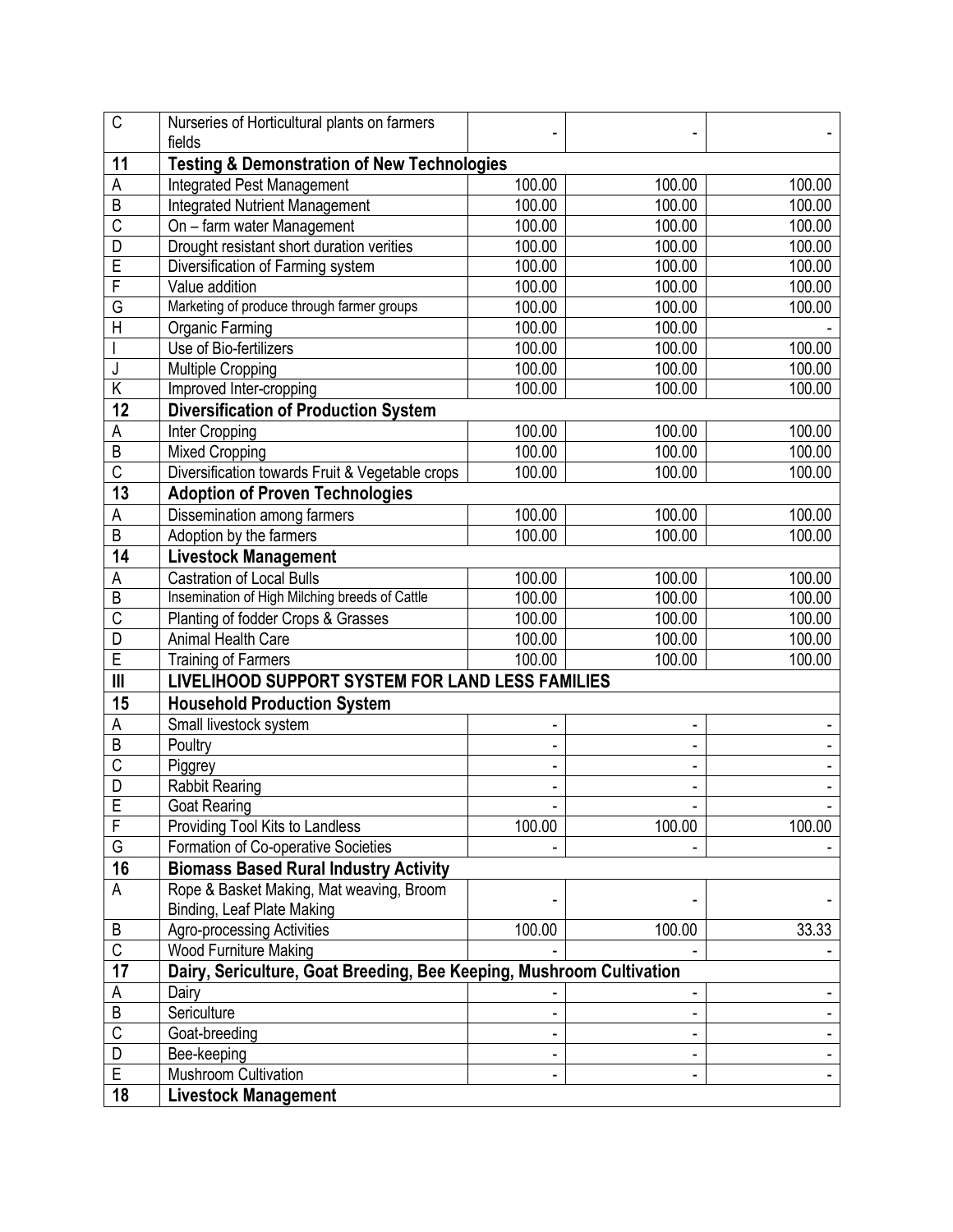|   | Castration of Local Bulls                      | 100.00 | 100.00 | 100.00 |
|---|------------------------------------------------|--------|--------|--------|
|   | Insemination of High Milching breeds of Cattle | 100.00 | 100.00 | 100.00 |
|   | Planting of fodder Crops & Grasses             | 100.00 | 100.00 | 100.00 |
| − | Animal Health Care                             | 100.00 | 100.00 | 100.00 |
|   | <b>Training</b>                                | 100.00 | 100.00 | 100.00 |

### 9.9.2 Developing watershed

 Beneficiaries' perception regarding the impact of watershed development activities in the developing watershed is presented in Table 9.9.2. Under the natural resource management component, contour vegetative hedges, gully control system, check dams and vegetative barriers were reported to be inadequate by the beneficiaries. The inadequacy was also reported in case of various structures on non arable land under the sub- component, run off management structure, water harvesting structure, dry land horticulture and conservation & development of biomass. Work under the other components of the watershed development programme was also found inadequate by the beneficiaries.

**Table 9.9.2: Beneficiaries perception regarding the Impact of watershed development activities in the developing watershed** 

|                    |                                                    |                 |                               | (Percent)          |
|--------------------|----------------------------------------------------|-----------------|-------------------------------|--------------------|
| S.                 |                                                    |                 | Whether watershed activity is |                    |
| No.                | <b>Particulars</b>                                 | <b>Relevant</b> | Adequate                      | <b>Sustainable</b> |
|                    | <b>NATURAL RESOURCE MANAGEMENT</b>                 |                 |                               |                    |
| <b>Arable Land</b> |                                                    |                 |                               |                    |
|                    | <b>Soil &amp; Moisture Conservation Activities</b> |                 |                               |                    |
| A                  | Contour vegetative hedges                          | 100.00          | 50.00                         | 36.33              |
| B                  | Gully control system                               | 100.00          | 50.00                         | 67.67              |
| C                  | Diversion drains                                   |                 |                               |                    |
| D                  | Contour Bunds with waste weirs                     |                 |                               |                    |
| E                  | Compromised contour bunds                          |                 |                               |                    |
| F                  | Check dams                                         | 100.00          | 66.67                         | 20.00              |
| G                  | Drop structures                                    |                 |                               |                    |
| $\overline{2}$     | <b>Agronomic Conservation practices</b>            |                 |                               |                    |
| Α                  | Vegetative barriers                                | 100.00          | 25.00                         |                    |
| B                  | Alley cropping                                     |                 |                               |                    |
| C                  | Ley cropping                                       |                 |                               |                    |
| D                  | Strip cropping                                     |                 |                               |                    |
|                    | <b>Non Arable Land</b>                             |                 |                               |                    |
| 3                  | <b>Run Off Management Structure</b>                |                 |                               |                    |
| A                  | <b>Vegetative Filter Strips</b>                    | 60.00           | 13.33                         |                    |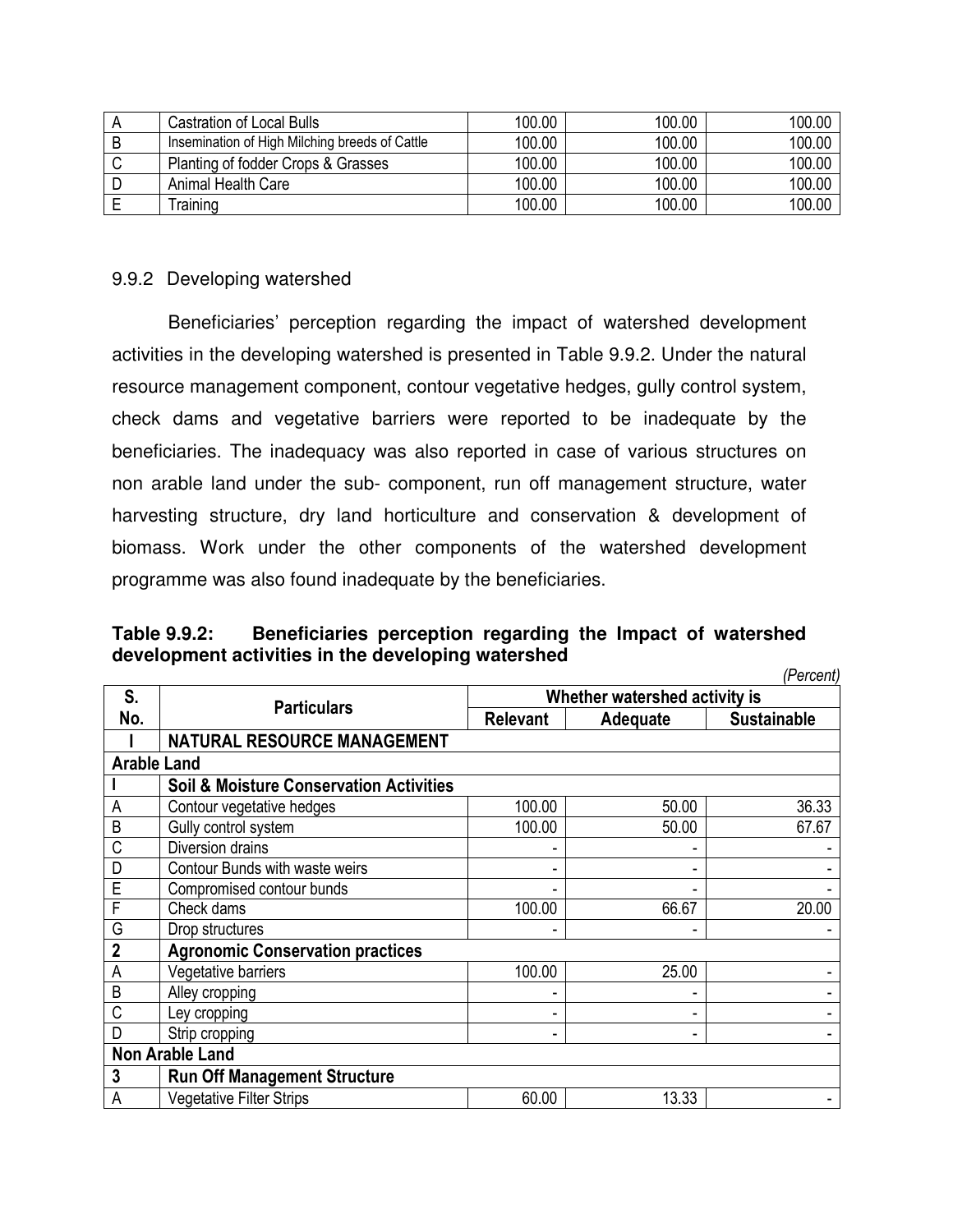| B                       | Check dams with loose boulders                                             | 100.00 | 50.00 | 20.00  |
|-------------------------|----------------------------------------------------------------------------|--------|-------|--------|
| $\overline{\text{C}}$   | Live Fencing                                                               | 100.00 | 66.67 | 20.00  |
| D                       | Vegetative contour hedges                                                  | 100.00 | 50.00 | 50.00  |
| Ē                       | Over seedling of grasses                                                   | 100.00 | 25.00 | 25.00  |
| F                       | Legumes planting of shrubs                                                 | 100.00 | 13.33 | 13.33  |
| G                       | Planting of trees on drainage lines                                        | 100.00 | 25.00 | 66.67  |
| 4                       | <b>Water Harvesting Structure</b>                                          |        |       |        |
| A                       | Construction of water harvesting structures                                | 100.00 | 80.00 | 86.67  |
| B                       | Repair & Maintenance of existing indigenous water<br>harvesting structures | 100.00 | 40.00 | 60.00  |
| C                       | Percolation structures                                                     | 25.00  | 20.00 |        |
| D                       | Specific water harvesting structures for livestock                         |        |       |        |
| 5                       | <b>Dry land Horticulture</b>                                               |        |       |        |
| A                       | Planting of horticultural crops on dry lands                               | 100.00 | 15.00 | 80.00  |
| B                       | Planting of horticultural crops on grass lands                             |        |       |        |
| $\overline{\text{C}}$   | Planting of horticultural crops on wastelands                              |        |       |        |
| $6\phantom{a}$          | <b>Conservation &amp; Development of Biomass</b>                           |        |       |        |
| Α                       | Planting of trees with more biomass                                        | 100.00 | 36.67 | 50.00  |
|                         | <b>DRAINAGE LINES</b>                                                      |        |       |        |
| 7                       | <b>Upper Reaches</b>                                                       |        |       |        |
| Α                       | Check dams                                                                 | 100.00 | 66.67 | 50.00  |
| $\overline{B}$          | Loose boulders check dams                                                  | 100.00 | 30.00 | 10.00  |
| C                       | Live check dams                                                            | 100.00 | 25.00 | 25.00  |
| D                       | Bush wood dams                                                             |        |       |        |
| E                       | Small dug well ponds                                                       | 100.00 | 25.00 | 75.00  |
| F                       | <b>Shunken Ponds</b>                                                       |        |       |        |
| 8                       | <b>Middle Reaches</b>                                                      |        |       |        |
|                         | Earthen structure with vegetative support piching                          |        |       |        |
| A                       | with local material                                                        | 100.00 | 37.33 | 25.00  |
| B                       | Loose boulder structure with vegetative support                            | 100.00 | 30.00 | 10.00  |
| $\overline{\text{C}}$   | Run off management dug out ponds with<br>vegetative inlet and outlet       | 100.00 | 25.00 | 25.00  |
| D                       | Check dams                                                                 | 100.00 | 60.00 | 60.00  |
| 9                       | <b>Lower Reaches</b>                                                       |        |       |        |
| Α                       | Dug out shunken ponds with vegetative inlet<br>and outlet                  |        |       |        |
| B                       | Check dams                                                                 | 100.00 | 60.00 | 50.00  |
| $\mathbf{I}$            | FARM PRODUCTION SYSTEM FOR LAND OWNING FAMILIES                            |        |       |        |
| 10                      | <b>Establishment of Nurseries &amp; Production of Seedlings</b>            |        |       |        |
| А                       | Nurseries of forest plants on farmers fields                               |        |       |        |
| B                       | Nurseries of Agricultural plants on farmers fields                         | 100.00 | 15.47 | 10.00  |
| $\overline{\mathsf{C}}$ | Nurseries of Horticultural plants on farmers fields                        |        |       |        |
| 11                      | <b>Testing &amp; Demonstration of New Technologies</b>                     |        |       |        |
| Α                       | <b>Integrated Pest Management</b>                                          | 100.00 | 50.00 | 75.00  |
| B                       | <b>Integrated Nutrient Management</b>                                      | 100.00 | 50.00 | 75.00  |
| $\overline{C}$          | On - farm water Management                                                 | 100.00 | 87.33 | 100.00 |
| D                       | Drought resistant short duration verities                                  | 100.00 | 25.00 | 100.00 |
| E                       | Diversification of Farming system                                          | 100.00 | 25.00 | 100.00 |
| F                       | Value addition                                                             | 100.00 | 10.00 | 100.00 |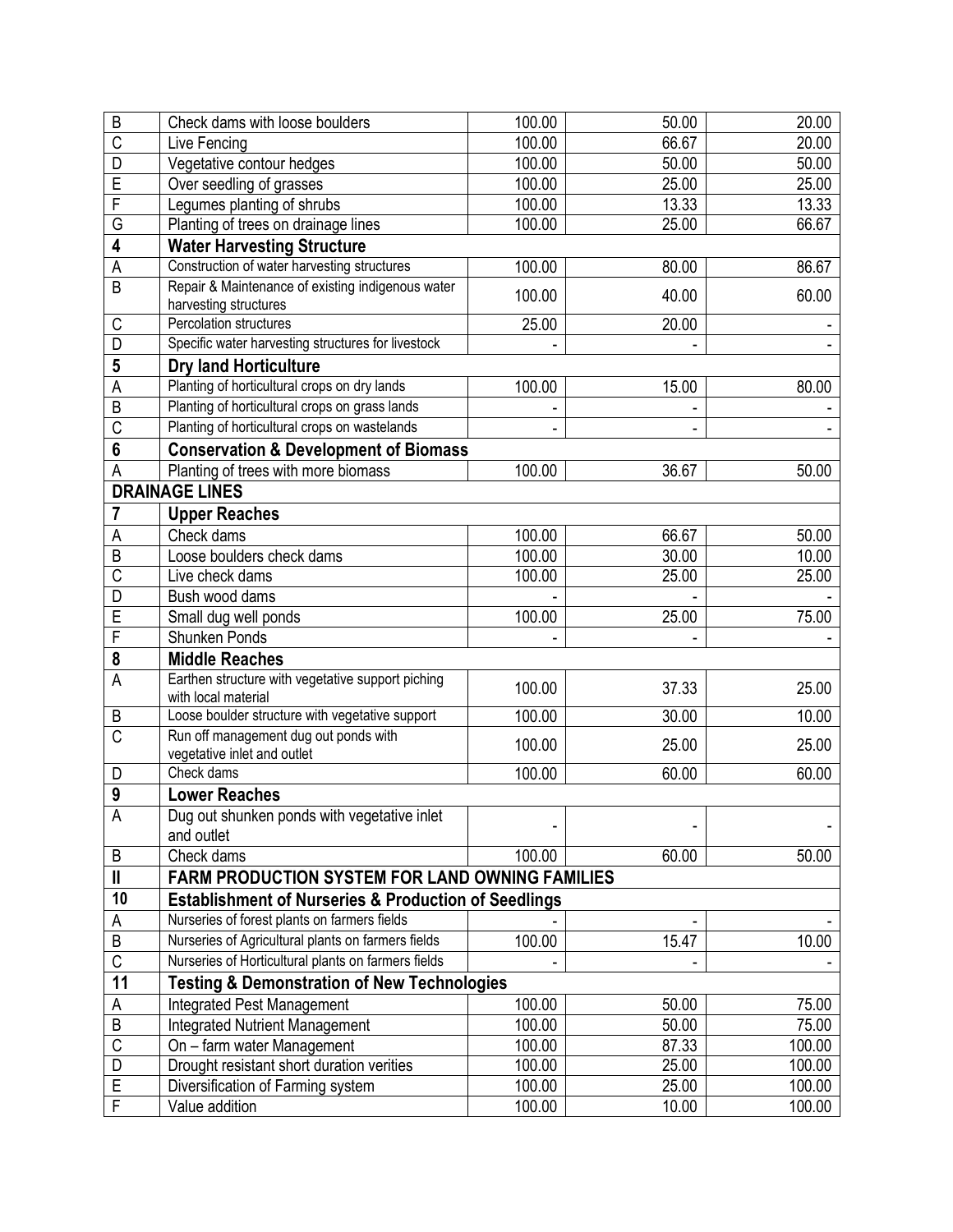| G                       | Marketing of produce through farmer groups                           | 100.00              |        |        |
|-------------------------|----------------------------------------------------------------------|---------------------|--------|--------|
| H                       | Organic Farming                                                      | 100.00              | 50.00  |        |
|                         | Use of Bio-fertilizers                                               | 100.00              | 50.00  | 100.00 |
| J                       | <b>Multiple Cropping</b>                                             | 100.00              | 50.00  | 100.00 |
| Κ                       | Improved Inter-cropping                                              | 100.00              | 16.67  | 100.00 |
| 12                      | <b>Diversification of Production System</b>                          |                     |        |        |
| Α                       | Inter Cropping                                                       | 100.00              | 50.00  | 100.00 |
| B                       | <b>Mixed Cropping</b>                                                | 100.00              | 50.00  | 100.00 |
| $\overline{\text{C}}$   | Diversification towards Fruit & Vegetable crops                      | 100.00              | 30.00  | 100.00 |
| 13                      | <b>Adoption of Proven Technologies</b>                               |                     |        |        |
| Α                       | Dissemination among farmers                                          | 100.00              | 25.00  | 100.00 |
| B                       | Adoption by the farmers                                              | 100.00              | 75.00  | 100.00 |
| 14                      | <b>Livestock Management</b>                                          |                     |        |        |
| Α                       | <b>Castration of Local Bulls</b>                                     | 100.00              | 100.00 | 100.00 |
| B                       | Insemination of High Milching breeds of Cattle                       | 100.00              | 100.00 | 100.00 |
| C                       | Planting of fodder Crops & Grasses                                   | $\overline{100.00}$ | 100.00 | 100.00 |
| D                       | <b>Animal Health Care</b>                                            | 100.00              | 100.00 | 100.00 |
| E                       | <b>Training of Farmers</b>                                           | 100.00              | 100.00 | 100.00 |
| $\mathbf{III}$          | LIVELIHOOD SUPPORT SYSTEM FOR LAND LESS FAMILIES                     |                     |        |        |
| 15                      | <b>Household Production System</b>                                   |                     |        |        |
| Α                       | Small livestock system                                               |                     |        |        |
| B                       | Poultry                                                              |                     |        |        |
| C                       | Piggrey                                                              |                     |        |        |
| D                       | <b>Rabbit Rearing</b>                                                |                     |        |        |
| E                       | <b>Goat Rearing</b>                                                  |                     |        |        |
| F                       | Providing Tool Kits to Landless                                      |                     |        |        |
| G                       | Formation of Co-operative Societies                                  |                     |        |        |
| 16                      | <b>Biomass Based Rural Industry Activity</b>                         |                     |        |        |
| A                       | Rope & Basket Making, Mat weaving, Broom                             |                     |        |        |
|                         | Binding, Leaf Plate Making                                           |                     |        |        |
| B                       | <b>Agro-processing Activities</b>                                    | 100.00              | 100.00 | 33.33  |
| $\overline{\mathsf{C}}$ | Wood Furniture Making                                                |                     |        |        |
| 17                      | Dairy, Sericulture, Goat Breeding, Bee Keeping, Mushroom Cultivation |                     |        |        |
| A                       | Dairy                                                                |                     |        |        |
| B                       | Sericulture                                                          |                     |        |        |
| $\overline{C}$          | Goat-breeding                                                        |                     |        |        |
| D                       | Bee-keeping                                                          |                     |        |        |
| E                       | Mushroom Cultivation                                                 |                     |        |        |
| 18                      | <b>Livestock Management</b>                                          |                     |        |        |
| Α                       | <b>Castration of Local Bulls</b>                                     | 100.00              | 100.00 | 100.00 |
| B                       | Insemination of High Milching breeds of Cattle                       | 100.00              | 100.00 | 100.00 |
| $\overline{\mathsf{C}}$ | Planting of fodder Crops & Grasses                                   | 100.00              | 100.00 | 100.00 |
| D                       | Animal Health Care                                                   | 100.00              | 100.00 | 100.00 |
| $\overline{E}$          | Training                                                             | 100.00              | 100.00 | 100.00 |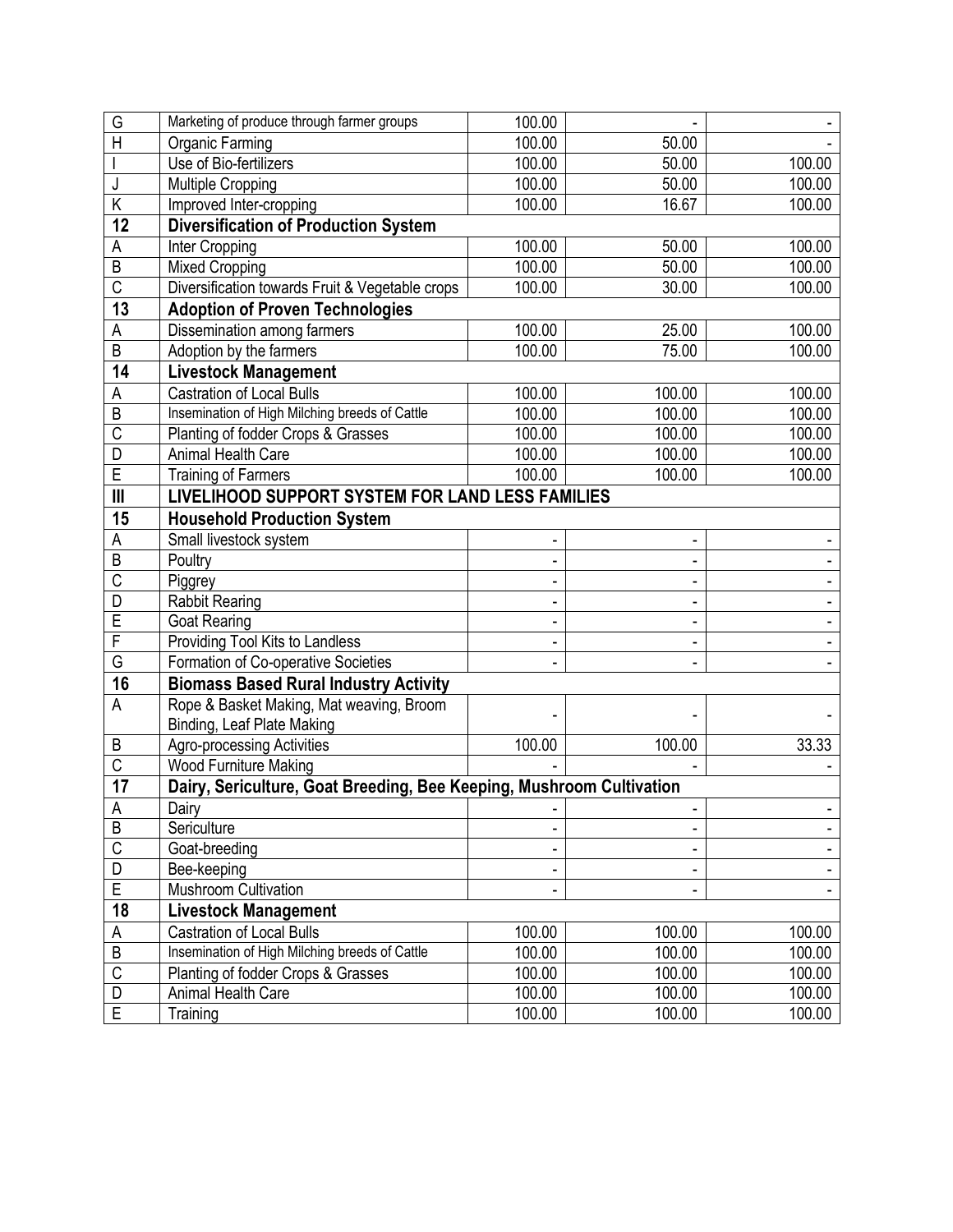#### 9.10 Summing Up

The main objectives of NWDPRA are conservation, development and sustainable management of natural resources including their use, enhancement of the production and productivity of rainfed areas in a sustainable manner and restoration of ecological balance in the vast tracks of rainfed areas. On the basis of results obtained after the concurrent evaluation of two watersheds, one developed and other developing it is concluded that in case of developed watershed, cropping pattern of the farmers has changed resulting in diversification of the farming system. More area was covered under the cash crops after the implementation of the scheme. Livestock resources of the beneficiaries have also more as compared to their counterparts. Income of the beneficiaries has also enhanced. The landless families in the watershed started their own enterprises. In case of natural resource management, overall picture of the watershed has changed after the implementation of the scheme. Now the major task is the sustainability of all these works after the withdrawal of the scheme. During field survey it was observed that beneficiaries in the area are not very keen to pursue development works after the scheme comes to an end. This is because with the demand of land by real estate, more and more farmers were started selling their land which is near road. Monkey menace is another problem which pushed farmers to stop cultivating their land. It is not only a problem in the watersheds but this is like a calamity in all parts of the State. Further, gully control system, sustainability of live fencing on non- arable land and establishment of nurseries on farmers field are some major problems of the developed watershed. Whereas, in the developing watershed soil erosion is the major problem and needs immediate attention. Since per hectare ceiling is inadequate for watersheds in hilly areas of the State and it must be enhanced. Livelihood support system should be extended to marginal farmers having land less than 0.5 ha. But, despite these factors NWDPRA programme changed the fate of people in the area. In the developing watershed, due to rugged and difficult topography, natural resource management was not so effective. But, more efforts in this direction can fetch positive results. On analyzing the results it was found that, income of the beneficiaries has increased as compared to their counterparts.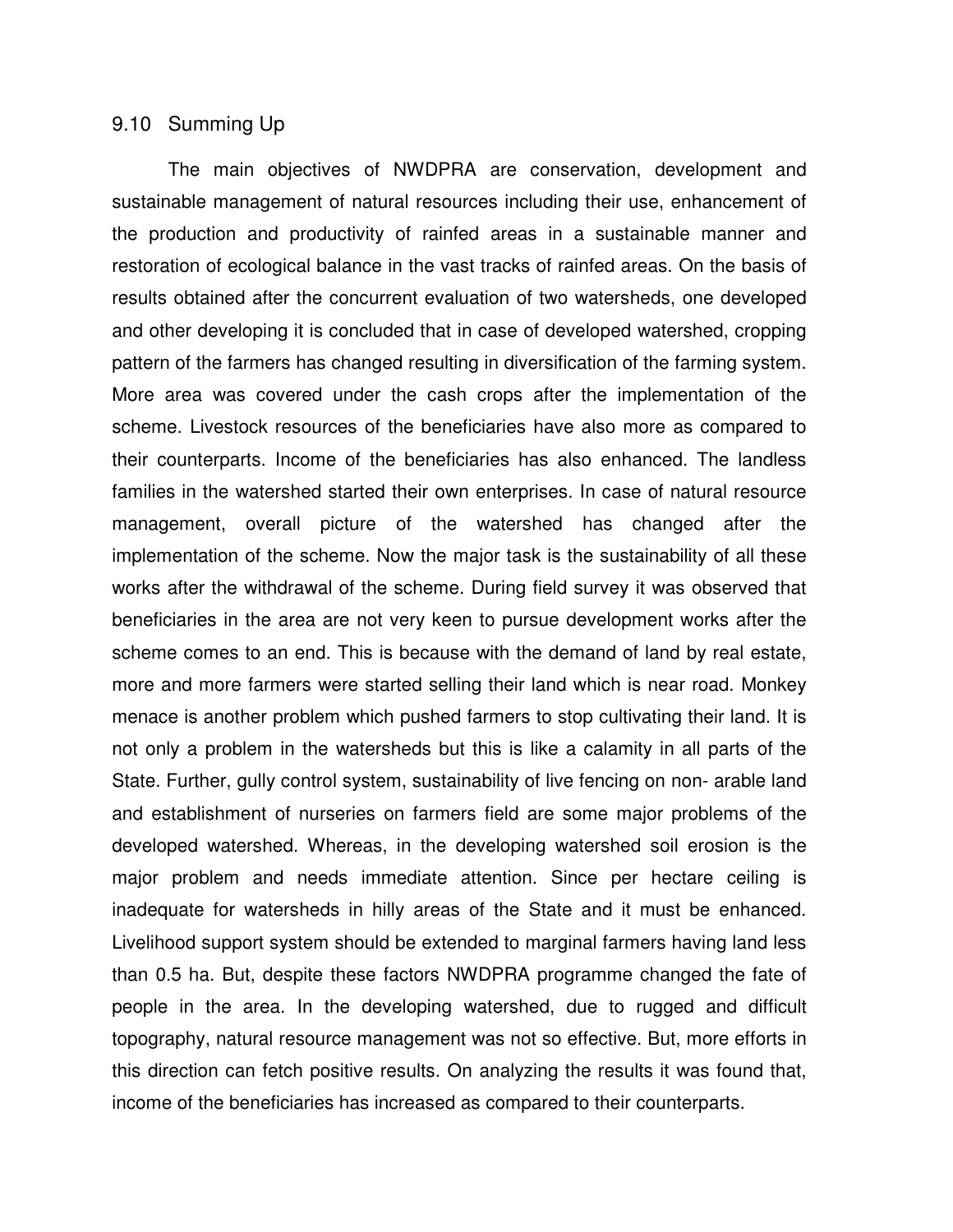# Chapter X

# On Farm Water Management and Water Harvesting

 The present chapter attempts to evaluate the Physical and Financial achievements of on farm water management and water harvesting. The chapter also analyses the impact of the scheme and examines the problems faced by the beneficiaries of the scheme.

# 10.1 Physical and Financial Targets and Achievements

 Physical and financial targets and achievements of the scheme are presented in Table 10.1 (A) and component wise achievements are presented in Table 10.1(B).

| Table 10.1(A): Budget and achievements in On farm Water Management & |
|----------------------------------------------------------------------|
| Water harvesting Scheme (2004-05)                                    |

| S. No          |                                                                                                         | <b>Unit</b> |                 | <b>Target</b>    | <b>Achievement</b> |                     |
|----------------|---------------------------------------------------------------------------------------------------------|-------------|-----------------|------------------|--------------------|---------------------|
|                | Name of the component                                                                                   |             | <b>Physical</b> | <b>Financial</b> | <b>Physical</b>    | <b>Financial</b>    |
|                | harvesting<br>Water<br>through<br>tanks/<br>ponds/ dug<br>wells/<br>shallow wells. Assistance @<br>25 % | Nos.        | 675             | 54.00            | 925                | 7399056<br>(137.0)  |
| $\overline{2}$ | Community based run off<br>water harvesting structures/<br>check dams/ tanks @ Rs<br>40000 per ha.      | Ha.         | 50              | 20.00            | 120                | 4741000<br>(237.0)  |
| 3              | Contingencies @ 5 %                                                                                     |             |                 | 3.70             |                    | 370000<br>(100.0)   |
|                | Total                                                                                                   |             |                 | 77.70            |                    | 12510056<br>(161.0) |

*\*Figures in parenthesis are percentages* 

.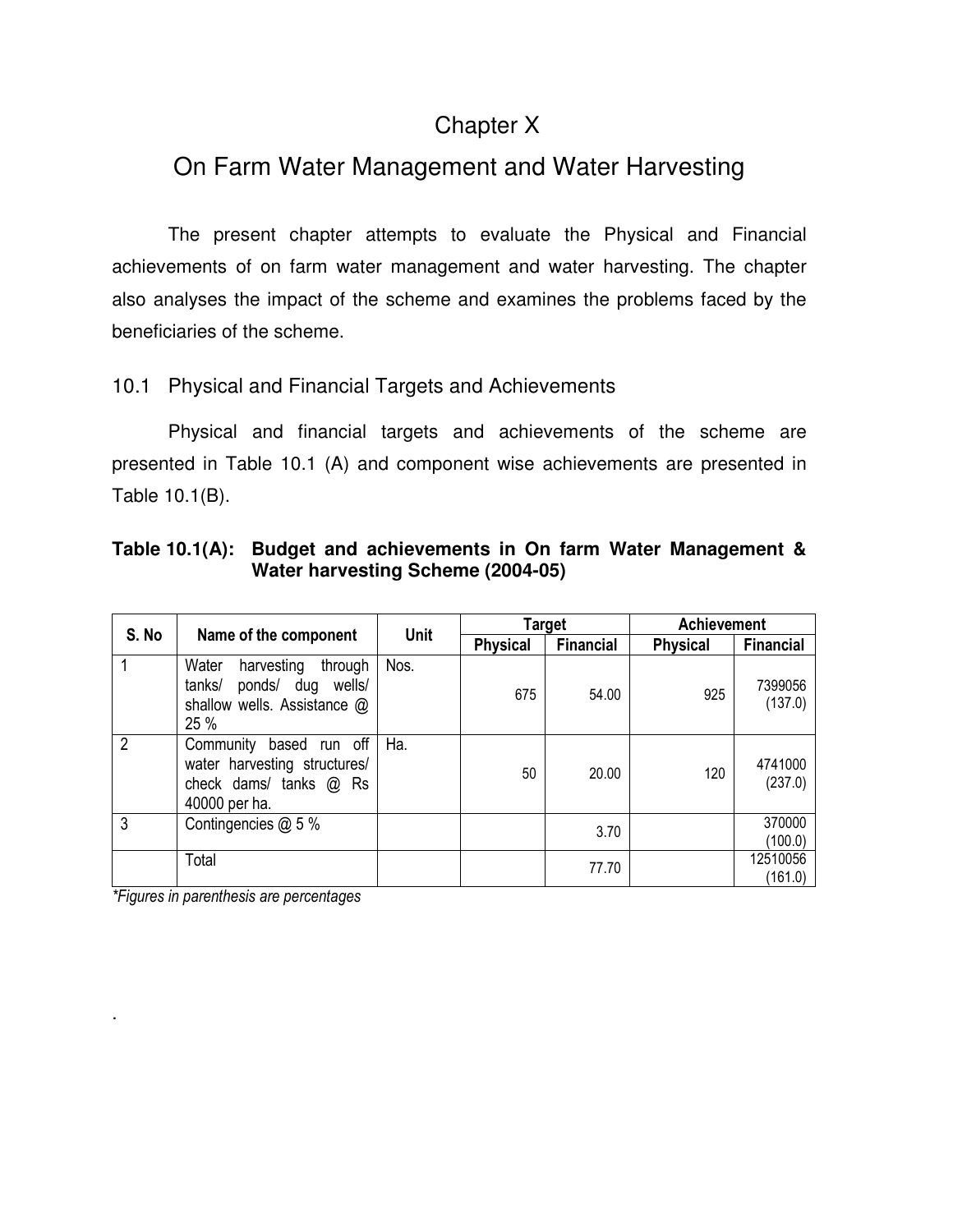| S. No           | <b>Individual tank</b><br><b>SDSCO</b> |               |             |         | <b>Water Lift Devices</b> |                              | <b>Water Harvesting Structure</b> |               |                          |         |
|-----------------|----------------------------------------|---------------|-------------|---------|---------------------------|------------------------------|-----------------------------------|---------------|--------------------------|---------|
|                 |                                        | <b>Budget</b> | Achievement | Percent | <b>Budget</b>             | <b>Achievement</b>           | Percent                           | <b>Budget</b> | Achievement              | Percent |
|                 | <b>Banikhet</b>                        | 2.40          | 2.40        | 100.00  | 0.32                      | 0.32                         | 100.00                            |               |                          |         |
| $\overline{2}$  | Chamba                                 | 2.40          | 2.40        | 100.00  |                           | $\qquad \qquad \blacksquare$ |                                   |               | $\overline{\phantom{0}}$ |         |
| 3               | Dehra                                  | 3.44          | 3.64        | 105.81  | 0.72                      | 0.48                         | 66.67                             |               |                          |         |
| 4               | Fatehpur                               | 3.68          | 3.44        | 93.48   | 0.72                      | 0.72                         | 100.00                            | 14.49         | 14.49                    | 100.00  |
| 5               | Hamirpur                               | 2.80          | 2.80        | 100.00  | 1.60                      | 1.60                         | 100.00                            | 10.00         | 10.00                    | 100.00  |
| $\overline{6}$  | Nurpur                                 | 4.96          | 4.96        | 100.00  | 1.68                      | 1.68                         | 100.00                            |               |                          |         |
| $\overline{7}$  | Palampur                               | 4.72          | 4.72        | 100.00  | 1.20                      | 1.20                         | 100.00                            | 3.42          | 3.42                     | 100.00  |
| $\overline{8}$  | Una                                    | 3.84          | 3.84        | 100.00  | 0.80                      | 0.80                         | 100.00                            |               | $\frac{1}{2}$            |         |
| 9               | Ghumarwin                              | 4.24          | 4.21        | 99.29   | 1.28                      | 1.28                         | 100.00                            |               | $\overline{\phantom{0}}$ |         |
| 10              | Kullu                                  | 3.04          | 3.04        | 100.00  | 0.56                      | 0.56                         | 100.00                            |               |                          |         |
| $\overline{11}$ | Mandi                                  | 5.60          | 5.60        | 100.00  | 1.68                      | 1.68                         | 100.00                            | 3.34          | 3.34                     | 100.00  |
| 12              | Sarkaghat                              | 4.64          | 4.64        | 100.00  | 0.72                      | 0.72                         | 100.00                            |               | $\frac{1}{2}$            |         |
| $\overline{13}$ | Arki                                   | 4.72          | 4.72        | 100.00  | 0.40                      | 0.40                         | 100.00                            | 0.37          | 0.37                     | 100.00  |
| 14              | Nalagarh                               | 4.08          | 4.08        | 100.00  | 1.36                      | 1.36                         | 100.00                            |               |                          |         |
| 15              | Paonta                                 | 4.08          | 4.06        | 99.51   | 0.64                      | 0.64                         | 100.00                            | 5.97          | 5.97                     | 100.00  |
| 16              | Rajgarh                                | 3.84          | 3.84        | 100.00  | 0.72                      | 0.48                         | 66.67                             | 6.85          | 6.85                     | 100.00  |
| $\overline{17}$ | Rampur                                 | 3.76          | 3.76        | 100.00  |                           | $\overline{\phantom{a}}$     |                                   |               | $\frac{1}{2}$            |         |
| $\overline{18}$ | Rohru                                  | 4.08          | 4.08        | 100.00  |                           | $\overline{\phantom{a}}$     | ä,                                |               | -                        |         |
| $\overline{19}$ | <b>Shimla</b>                          | 3.68          | 3.67        | 99.73   |                           | $\frac{1}{2}$                |                                   | 2.97          | 2.97                     | 100.00  |
|                 | <b>Total</b>                           | 74.00         | 73.90       | 99.86   | 14.40                     | 13.92                        | 96.67                             | 47.41         | 47.41                    | 100.00  |

**Table 10.1 (B): Budget and achievements in On farm Water Management & Water harvesting Scheme (2004-05)**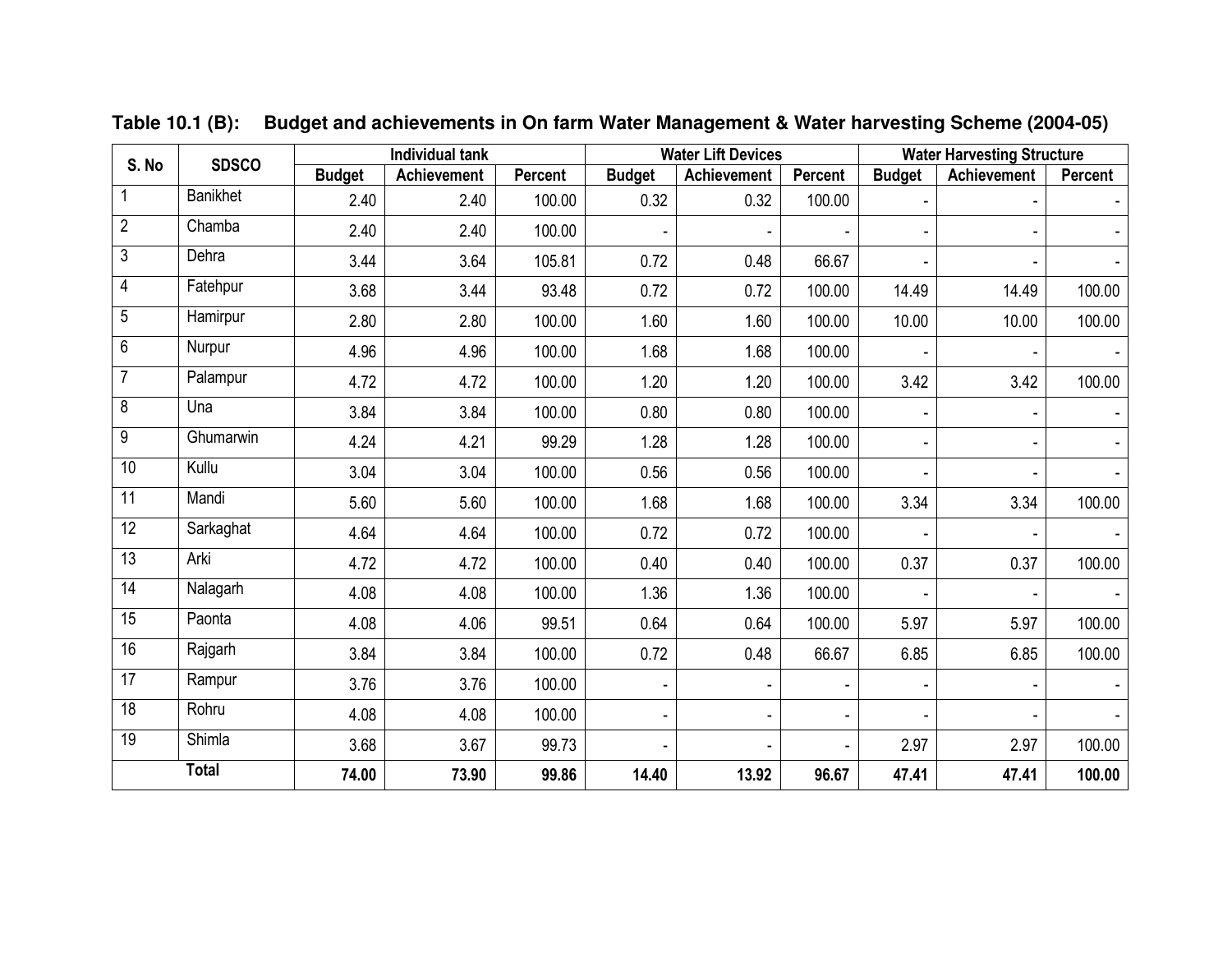#### 10.2 Socio- economic profile of sampled farmers

**Developed block** The socio- economic profiles of sampled beneficiary and non- beneficiary farmers are presented in Table 10.2.1. The table reveals that of all beneficiary farmers of the scheme, 40.00 percent each belonged to general and OBC category, followed by 20.00 percent SC category farmers. Among nonbeneficiary farmers, 50.00 percent belonged to OBC, 30.00 percent general and 20.00 percent SC category farmers. The average family size among beneficiary farmers of the scheme was 5.13 persons and 5.60 persons among non- beneficiary farmers. Dependency ratio was 0.39 and 0.47 among beneficiary and nonbeneficiary farmers respectively. The literacy rate among beneficiary farmers was 75.97 percent as compared to 76.79 percent among non- beneficiary farmers. Among beneficiary farmers agriculture was the main occupation of 86.67 percent farmers, followed by service 13.33 percent. Similarly among non- beneficiary farmers agriculture was the main occupation of 80.00 percent farmers and other occupations 20.00 percent farmers.

**Developing block** The table reveals that of all beneficiary farmers of the scheme, 43.33 percent belonged to general category, followed by 26.67 percent ST category, 20.00 percent belonged to OBC and 10.00 percent SC category. Among non-beneficiary farmers, 50.00 percent farmers belonged to general category 30.00 percent ST, and 10.00 percent each SC and OBC category. On the whole average family size among beneficiary farmers of the scheme was 5.27 persons and 5.50 persons among non- beneficiary farmers. Dependency ratio was 0.37 and 0.49 among beneficiary and non- beneficiary farmers respectively. The literacy rate among beneficiary farmers was 68.35 percent as compared to 67.27 percent among non- beneficiary farmers. Among beneficiary farmers agriculture was the main occupation of 95.24 percent farmers, followed by other occupations 4.76 percent. Similarly among non- beneficiary farmers agriculture was the main occupation of 90.00 percent farmers and other occupations like labour, dairy etc, 10.00 percent farmers.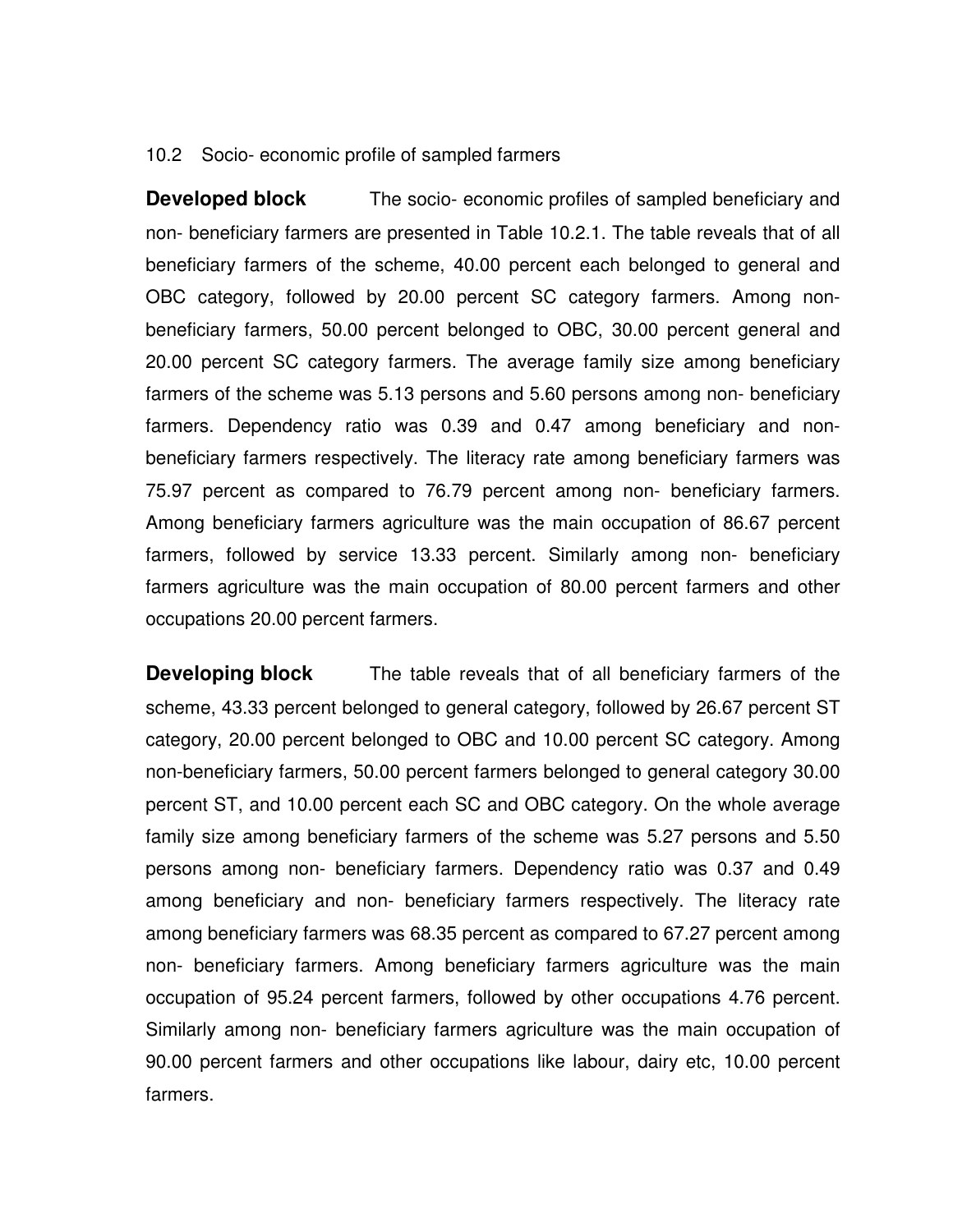#### 10.3 Land use pattern of sampled farmers

Land use pattern of sampled farmers in developed and developing block is presented in Table 10.3. The table reveals that there was a significant change in the area under field crops of beneficiary farmers in both developed and developing blocks. On the other hand, land use pattern of non-beneficiary farmers remains unchanged in both developed and developing block.

#### 10.4 Cropping pattern of sampled farmers

#### 10.4.1 Developed block

 Cropping pattern of sampled farmers in developed block is presented in Table 10.4.1. The table reveals that the cropping pattern of beneficiary farmers in the developed block was shifted towards the cultivation of cash crops like paddy, potato, onion, garlic and other vegetable crops instead of maize and wheat. In case of maize and wheat the area was declined after the implementation of the scheme. The table reveals that the cropping intensity among different category of farmers has also increased after the intervention due to assured irrigation. Overall cropping intensity is increased from 166.38 to 170.25 percent after the intervention. Among non- beneficiary farmers the overall cropping intensity has increased marginally from 157.26 to 158.12 percent.

#### 10.4.2 Developing block

Cropping pattern of sampled farmers in developing block is presented in Table 10.4.2. The table reveals that there was a marginal shift of cropping pattern towards potato and vegetables. On analyzing the table it was found that cropping intensity among different category of farmers has increased after the intervention. Overall cropping intensity was increased from 163.75 to 169.51 percent after the intervention. Among non- beneficiary farmers overall cropping intensity increased from 155.69 to 156.96 percent during the same period.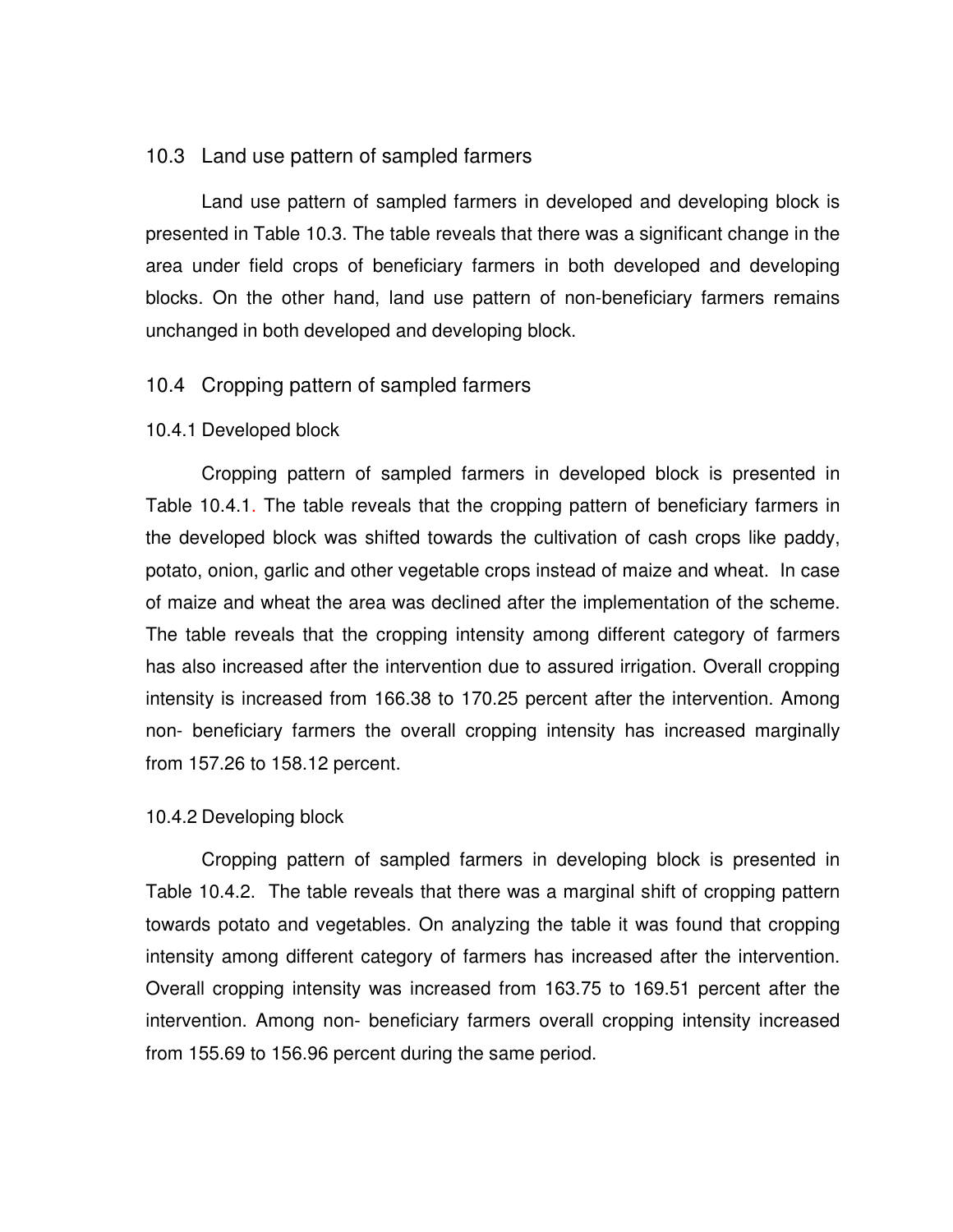| <b>Particulars</b>     |                      | Developed block   | <b>Developing block</b> |                   |  |  |
|------------------------|----------------------|-------------------|-------------------------|-------------------|--|--|
|                        | <b>Beneficiaries</b> | Non-beneficiaries | <b>Beneficiaries</b>    | Non-beneficiaries |  |  |
| Caste (%)              | 100.00               | 100.00            | 100.00                  | 100.00            |  |  |
| <b>SC</b>              | 20.00                | 20.00             | 10.00                   | 10.00             |  |  |
| ST                     |                      |                   | 26.67                   | 30.00             |  |  |
| <b>OBC</b>             | 40.00                | 50.00             | 20.00                   | 10.00             |  |  |
| General                | 40.00                | 30.00             | 43.33                   | 50.00             |  |  |
| Avg. family size (No.) | 5.13                 | 5.60              | 5.27                    | 5.50              |  |  |
| Literacy (%)           | 75.97                | 76.79             | 68.35                   | 67.27             |  |  |
| Dependency ratio       | 0.39                 | 0.47              | 0.37                    | 0.49              |  |  |
| Occupation (%)         |                      |                   |                         |                   |  |  |
| Agriculture            | 86.67                | 80.00             | 90.00                   | 90.00             |  |  |
| Service                |                      |                   | ٠                       |                   |  |  |
| Other                  | 13.33                | 20.00             | 10.00                   | 10.00             |  |  |

**Table 10.2: Socio- economic profile of Sampled Farmers (2004-05)**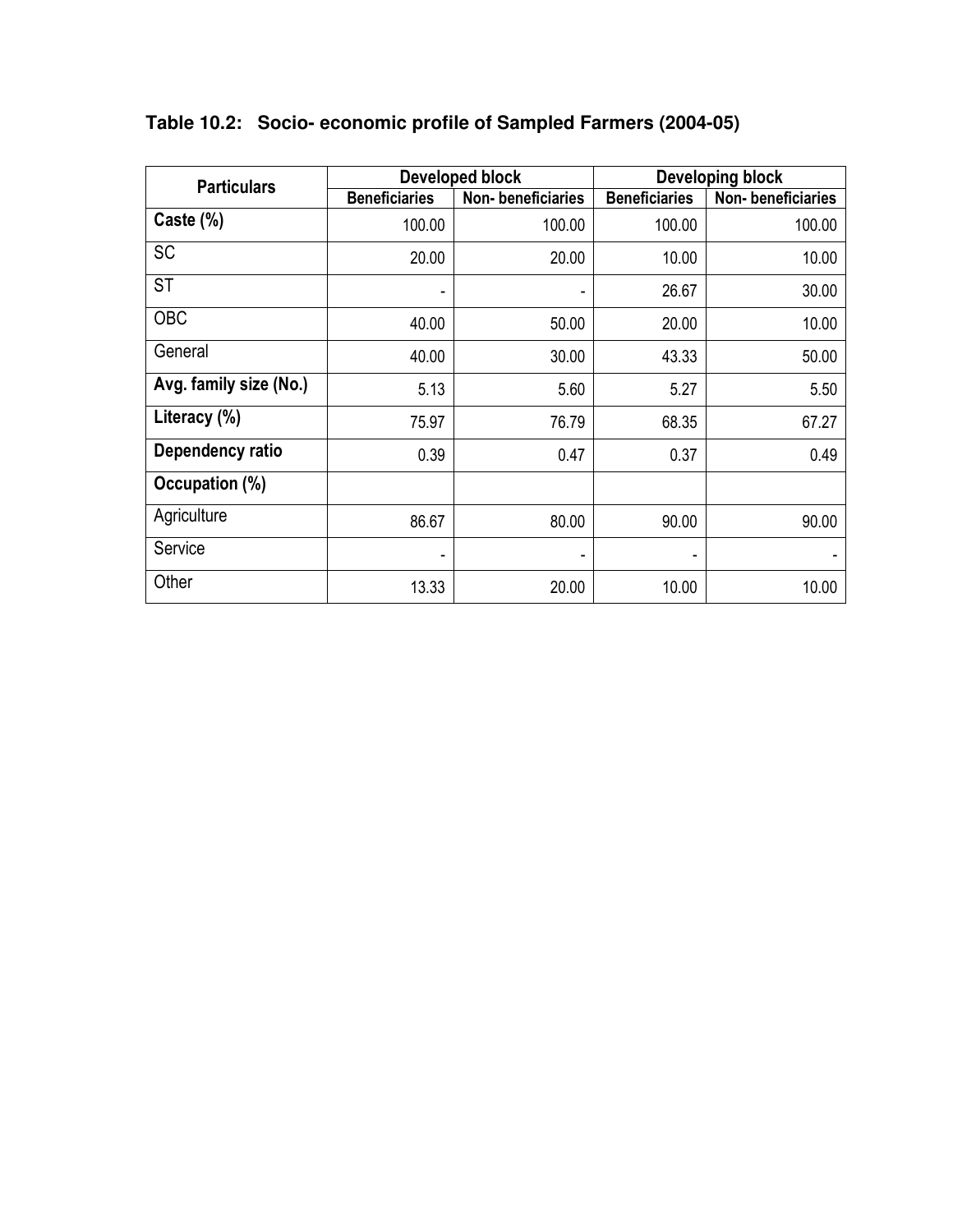# **Table 10.3: Land use pattern of Sampled Farmers in Developed and Developing Block (2004-05)**

|                |                    |                          |                       | <b>Beneficiaries</b> |                          |       |                         |       |                    |                |                          |       | <b>Non-Beneficiaries</b> |        |                          | ,,,,,,,,,,,,,,,, |
|----------------|--------------------|--------------------------|-----------------------|----------------------|--------------------------|-------|-------------------------|-------|--------------------|----------------|--------------------------|-------|--------------------------|--------|--------------------------|------------------|
| Farm category  | <b>Field Crops</b> |                          | <b>Current Fallow</b> |                      | Ghasni                   |       | <b>Total</b>            |       | <b>Field Crops</b> |                | <b>Current Fallow</b>    |       |                          | Ghasni | <b>Total</b>             |                  |
|                | <b>Before</b>      | After                    | <b>Before</b>         | After                | <b>Before</b>            | After | <b>Before</b>           | After | <b>Before</b>      | After          | <b>Before</b>            | After | <b>Before</b>            | After  | <b>Before</b>            | After            |
|                |                    |                          |                       |                      |                          |       | <b>Developed Block</b>  |       |                    |                |                          |       |                          |        |                          |                  |
| Marginal       | 0.66               | 0.70                     | 0.06                  | 0.02                 | 0.25                     | 0.25  | 0.97                    | 0.97  | 0.59               | 0.60           | 0.04                     | 0.03  | 0.18                     | 0.18   | 0.81                     | 0.81             |
| Small          | 1.05               | 1.10                     | 0.12                  | 0.07                 | 0.32                     | 0.32  | 1.49                    | 1.49  | 1.07               | 1.07           | 0.02                     | 0.02  | 0.30                     | 0.30   | 1.39                     | 1.39             |
| Semi Med.      | 2.10               | 2.17                     | 0.15                  | 0.08                 | 0.75                     | 0.75  | 3.00                    | 3.00  | 2.03               | 2.02           | 0.10                     | 0.11  | 0.67                     | 0.67   | 2.80                     | 2.80             |
| Medium         |                    | $\blacksquare$           | ٠                     |                      | $\blacksquare$           | ٠     |                         |       |                    | $\blacksquare$ | $\blacksquare$           |       |                          |        | $\overline{\phantom{a}}$ |                  |
| <b>Overall</b> | 1.16               | 1.21                     | 0.10                  | 0.05                 | 0.40                     | 0.40  | 1.66                    | 1.66  | 1.17               | 1.17           | 0.05                     | 0.05  | 0.37                     | 0.37   | 1.59                     | 1.59             |
|                |                    |                          |                       |                      |                          |       | <b>Developing Block</b> |       |                    |                |                          |       |                          |        |                          |                  |
| Marginal       | 0.71               | 0.73                     | 0.05                  | 0.03                 | 0.17                     | 0.17  | 0.93                    | 0.93  | 0.72               | 0.72           | 0.02                     | 0.02  | 0.18                     | 0.18   | 0.92                     | 0.92             |
| Small          | 1.00               | 1.04                     | 0.08                  | 0.04                 | 0.25                     | 0.25  | 1.33                    | 1.33  | 0.97               | 0.97           | 0.07                     | 0.07  | 0.22                     | 0.22   | 1.26                     | 1.26             |
| Semi Med.      |                    | $\overline{\phantom{a}}$ | ٠                     |                      | $\overline{\phantom{a}}$ | ٠     |                         |       |                    | ٠              |                          |       |                          | ٠      | $\blacksquare$           | ٠                |
| Medium         |                    | $\blacksquare$           | Ξ.                    |                      | $\blacksquare$           | ٠     |                         |       |                    |                | $\overline{\phantom{a}}$ |       |                          | ۰      | $\blacksquare$           | $\sim$           |
| Overall        | 0.80               | 0.82                     | 0.06                  | 0.04                 | 0.19                     | 0.19  | 1.05                    | 1.05  | 0.79               | 0.79           | 0.03                     | 0.03  | 0.19                     | 0.19   | 1.01                     | 1.01             |

*(ha/household)*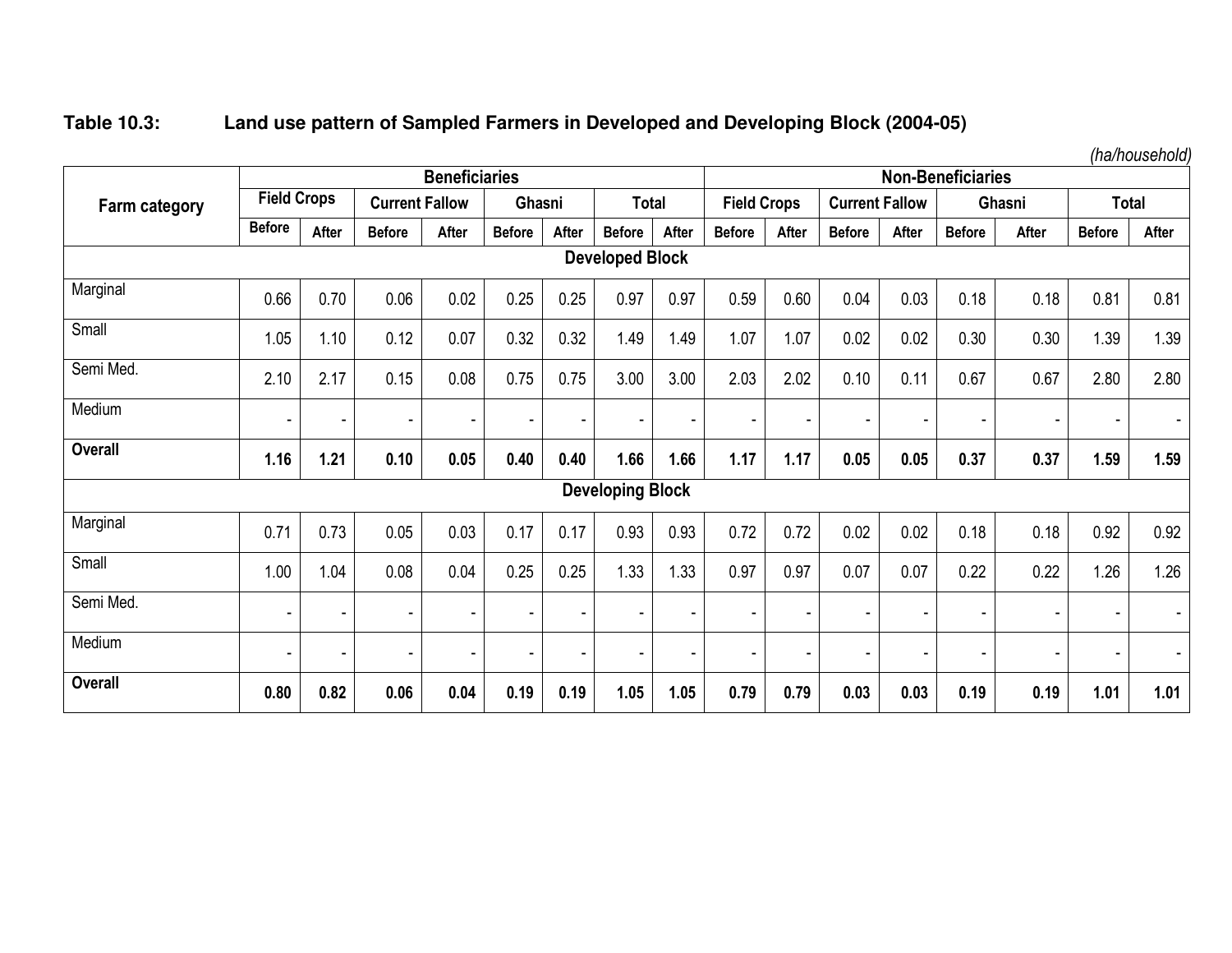| Table 10.4.1: | Cropping pattern of Sampled Farmers in Developed Block (2004-05) |
|---------------|------------------------------------------------------------------|
|---------------|------------------------------------------------------------------|

|               |               |                 |              |                      |                          |                |                 |              |                          |                | (Ha/HH)        |
|---------------|---------------|-----------------|--------------|----------------------|--------------------------|----------------|-----------------|--------------|--------------------------|----------------|----------------|
| <b>Crops</b>  |               |                 |              | <b>Beneficiaries</b> |                          |                |                 |              | <b>Non-Beneficiaries</b> |                |                |
|               |               | <b>Marginal</b> | <b>Small</b> | S. Medium            | <b>Medium</b>            | <b>Overall</b> | <b>Marginal</b> | <b>Small</b> | S. Medium                | <b>Medium</b>  | <b>Overall</b> |
| <b>Maize</b>  | <b>Before</b> | 0.21            | 0.35         | 0.60                 |                          | 0.36           | 0.15            | 0.40         | 0.60                     |                | 0.36           |
|               | After         | 0.18            | 0.31         | 0.58                 |                          | 0.33           | 0.15            | 0.40         | 0.60                     | ÷              | 0.36           |
|               | <b>Before</b> | 0.30            | 0.40         | 0.85                 | ٠                        | 0.48           | 0.26            | 0.55         | 1.04                     | ۰              | 0.58           |
| Wheat         | <b>After</b>  | 0.28            | 0.38         | 0.82                 |                          | 0.45           | 0.27            | 0.55         | 1.05                     | ÷,             | 0.59           |
|               | <b>Before</b> | 0.10            | 0.15         | 0.50                 |                          | 0.22           | 0.05            | 0.10         | 0.15                     | ۰              | 0.09           |
| Paddy         | After         | 0.15            | 0.20         | 0.60                 | $\blacksquare$           | 0.28           | 0.05            | 0.10         | 0.15                     | $\frac{1}{2}$  | 0.09           |
|               | <b>Before</b> | 0.10            | 0.15         | 0.25                 | ٠                        | 0.15           | 0.10            | 0.10         | 0.18                     | ä,             | 0.12           |
| Potato        | After         | 0.12            | 0.20         | 0.30                 |                          | 0.19           | 0.10            | 0.10         | 0.18                     | ٠              | 0.12           |
| Onion         | <b>Before</b> | 0.08            | 0.15         | 0.25                 | L,                       | 0.15           | 0.07            | 0.15         | 0.20                     | $\frac{1}{2}$  | 0.15           |
|               | <b>After</b>  | 0.10            | 0.18         | 0.30                 |                          | 0.18           | 0.08            | 0.17         | 0.21                     | ٠              | 0.15           |
| <b>Garlic</b> | <b>Before</b> | 0.20            | 0.40         | 0.50                 | ٠                        | 0.34           | 0.20            | 0.45         | 0.50                     | ٠              | 0.36           |
|               | After         | 0.22            | 0.43         | 0.55                 | L,                       | 0.37           | 0.20            | 0.45         | 0.50                     | ÷,             | 0.36           |
| <b>Other</b>  | <b>Before</b> | 0.15            | 0.25         | 0.35                 | ä,                       | 0.23           | 0.12            | 0.15         | 0.30                     | ٠              | 0.18           |
| crops         | After         | 0.16            | 0.27         | 0.40                 | $\overline{a}$           | 0.26           | 0.12            | 0.15         | 0.28                     | ÷,             | 0.18           |
|               | <b>Before</b> | 1.14            | 1.85         | 3.30                 | ٠                        | 1.93           | 0.95            | 1.90         | 2.97                     | ÷,             | 1.84           |
| <b>GCA</b>    | After         | 1.21            | 1.97         | 3.55                 | L,                       | 2.06           | 0.97            | 1.92         | 2.97                     |                | 1.85           |
|               | <b>Before</b> | 0.66            | 1.05         | 2.10                 | ٠                        | 1.16           | 0.59            | 1.07         | 2.03                     | ٠              | 1.17           |
| <b>NSA</b>    | After         | 0.70            | 1.10         | 2.17                 | L,                       | 1.21           | 0.60            | 1.07         | 2.02                     | $\blacksquare$ | 1.17           |
|               | <b>Before</b> | 172.73          | 176.19       | 157.14               | L.                       | 166.38         | 161.08          | 177.57       | 146.30                   | $\blacksquare$ | 157.26         |
| CI(%)         | After         | 172.86          | 179.09       | 163.59               | $\overline{\phantom{a}}$ | 170.25         | 161.67          | 179.44       | 147.03                   |                | 158.12         |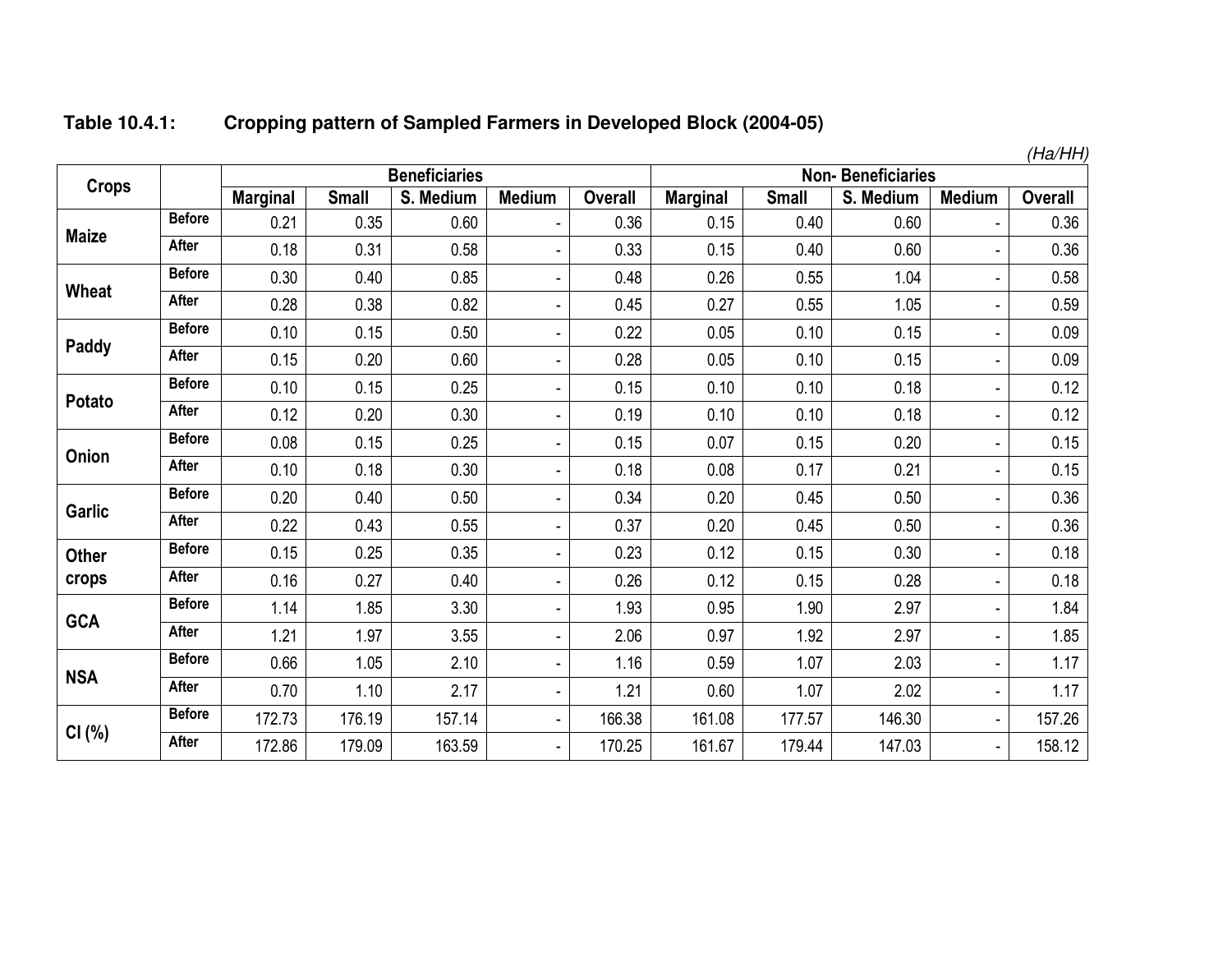|                   |               |                 |              |                          |                |                |                 |              |                          |               | (Ha/HH)        |
|-------------------|---------------|-----------------|--------------|--------------------------|----------------|----------------|-----------------|--------------|--------------------------|---------------|----------------|
| <b>Crops</b>      |               |                 |              | <b>Beneficiaries</b>     |                |                |                 |              | <b>Non-Beneficiaries</b> |               |                |
|                   |               | <b>Marginal</b> | <b>Small</b> | S. Medium                | <b>Medium</b>  | <b>Overall</b> | <b>Marginal</b> | <b>Small</b> | S. Medium                | <b>Medium</b> | <b>Overall</b> |
|                   | <b>Before</b> | 0.29            | 0.37         | $\blacksquare$           | ۰              | 0.31           | 0.32            | 0.36         | $\overline{\phantom{a}}$ | ۰             | 0.33           |
| <b>Maize</b>      | After         | 0.29            | 0.38         | $\blacksquare$           | -              | 0.32           | 0.32            | 0.36         | $\overline{\phantom{a}}$ | ٠             | 0.33           |
|                   | <b>Before</b> | 0.37            | 0.65         | $\blacksquare$           | $\overline{a}$ | 0.45           | 0.45            | 0.68         | $\blacksquare$           |               | 0.52           |
| <b>Wheat</b>      | After         | 0.37            | 0.66         | $\blacksquare$           | ۰              | 0.46           | 0.46            | 0.69         | $\overline{\phantom{a}}$ | ٠             | 0.53           |
|                   | <b>Before</b> | 0.04            | 0.07         | $\overline{\phantom{a}}$ | -              | 0.05           | 0.02            | 0.10         | $\overline{\phantom{a}}$ | ٠             | 0.04           |
| <b>Barley</b>     | After         | 0.03            | 0.07         | $\overline{\phantom{a}}$ | -              | 0.04           | 0.02            | 0.08         | $\blacksquare$           | ٠             | 0.03           |
|                   | <b>Before</b> | 0.15            | 0.18         | $\blacksquare$           | ۰              | 0.16           | 0.12            | 0.12         | $\overline{\phantom{a}}$ | ٠             | 0.12           |
| <b>Mustard</b>    | After         | 0.15            | 0.22         | $\overline{\phantom{a}}$ | -              | 0.17           | 0.12            | 0.12         | $\overline{\phantom{a}}$ | ٠             | 0.12           |
|                   | <b>Before</b> | 0.10            | 0.10         |                          | ۰              | 0.10           | 0.08            | 0.10         | $\blacksquare$           | ٠             | 0.09           |
| Potato            | After         | 0.14            | 0.12         | $\overline{\phantom{a}}$ | -              | 0.13           | 0.09            | 0.10         | $\blacksquare$           | ٠             | 0.09           |
|                   | <b>Before</b> | 0.20            | 0.32         | $\overline{\phantom{a}}$ | -              | 0.24           | 0.10            | 0.17         | $\blacksquare$           | ٠             | 0.13           |
| <b>Vegetables</b> | After         | 0.23            | 0.35         | $\overline{\phantom{a}}$ | -              | 0.27           | 0.12            | 0.18         | $\overline{\phantom{a}}$ | ٠             | 0.14           |
|                   | <b>Before</b> | 1.15            | 1.69         | $\overline{\phantom{a}}$ | -              | 1.31           | 1.09            | 1.53         | $\overline{\phantom{a}}$ | ۰             | 1.23           |
| <b>GCA</b>        | After         | 1.21            | 1.80         | $\overline{\phantom{a}}$ | -              | 1.39           | 1.13            | 1.53         | $\overline{\phantom{a}}$ | ٠             | 1.24           |
|                   | <b>Before</b> | 0.71            | 1.00         | $\overline{\phantom{a}}$ | -              | 0.80           | 0.72            | 0.97         | $\overline{\phantom{a}}$ | ٠             | 0.79           |
| <b>NSA</b>        | After         | 0.73            | 1.04         | $\blacksquare$           | ۰              | 0.82           | 0.72            | 0.97         | $\blacksquare$           | ٠             | 0.79           |
|                   | <b>Before</b> | 161.97          | 169.00       | $\overline{\phantom{a}}$ | -              | 163.75         | 151.39          | 157.73       | $\overline{\phantom{a}}$ | ٠             | 155.69         |
| CI(%)             | <b>After</b>  | 16575           | 173 08       |                          |                | 169.51         | 156.94          | 157 73       |                          |               | 156.96         |

<sup>r</sup> | 165.75 | 173.08 | - | - | 169.51 | 156.94 | 157.73 | - | - | 156.96 |

#### **Table 10.4.2:Cropping pattern of Sampled Farmers in Developing Block (2004-05)**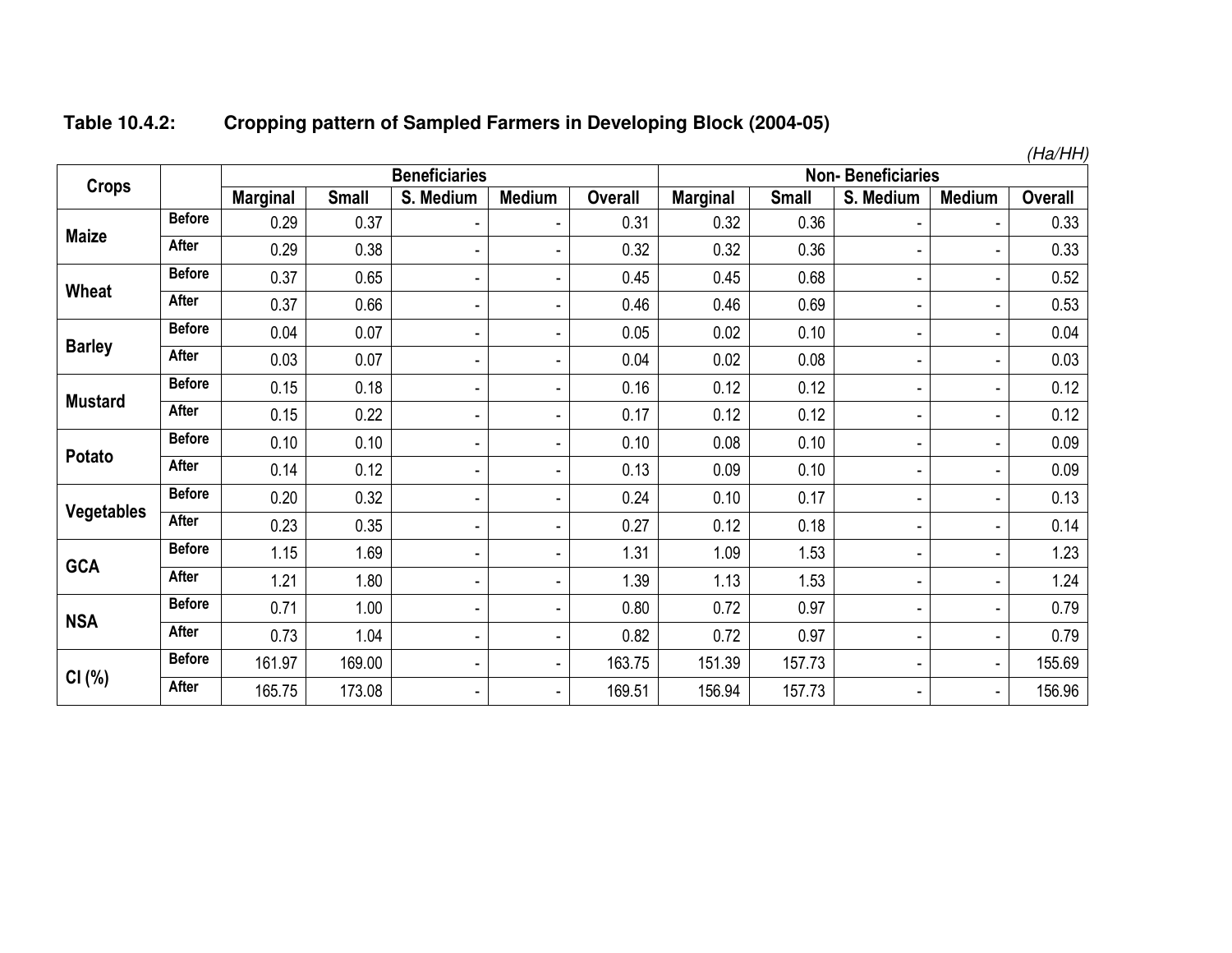#### 10.5 Source of Irrigation of sampled farmers

 Source of irrigation of sampled farmers is presented in Table 10.5. The table reveals that among beneficiary farmers in developed block 60.00 percent farmers were irrigating their fields from pond as compared to 16.67 percent farmers before the implementation of the scheme. The tanks constructed under the scheme cater the irrigation needs of 40.00 percent farmers. The average irrigated area per household has also increased from 55.17 percent to 71.07 percent after the implementation of the scheme. Whereas, among non- beneficiary farmers of the same block, 10.00 percent were getting water for irrigation through pond and 40.00 percent through kuhl. Average irrigated area per household among non- beneficiary farmers remains unchanged at 51.28 percent of the total area under field crops during the same period. In the developing block, among beneficiary farmers 50.00 percent through 50.00 percent, 30.00 percent get irrigation through pond and 20.00 percent through dug well. Kuhl irrigation was available to 30.00 percent of the sampled households. Among non- beneficiary farmers 10.00 percent were using pond water for irrigation and 40.00 percent were using Kuhls. The average irrigated area per household was increased from 41.25 to 50.00 percent in case of beneficiary households as compared to non- beneficiaries, where only 37.97 percent area was irrigated and remains same during the same period.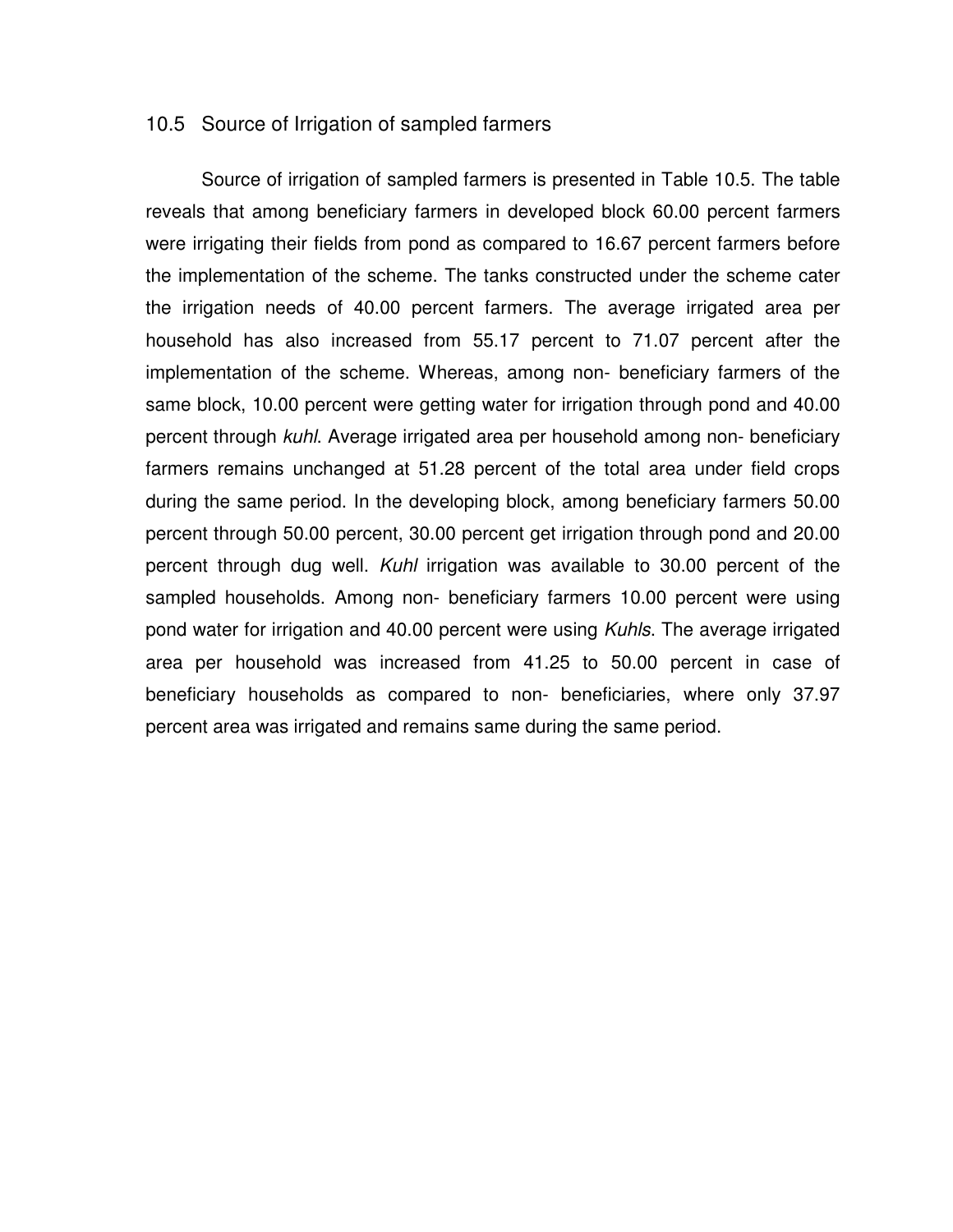|          |                      |               |              |                          |                          |                         | Source of Irrigation (%) |                          |                |               |              | Avg. Irrigated |              |
|----------|----------------------|---------------|--------------|--------------------------|--------------------------|-------------------------|--------------------------|--------------------------|----------------|---------------|--------------|----------------|--------------|
|          | <b>Farm category</b> | Pond          |              |                          | <b>Tank</b>              | Dug Well                |                          | <b>Shallow well</b>      |                |               | Kuhl         | Area/ HH (%)   |              |
|          |                      | <b>Before</b> | <b>After</b> | <b>Before</b>            | After                    | <b>Before</b>           | <b>After</b>             | <b>Before</b>            | <b>After</b>   | <b>Before</b> | <b>After</b> | <b>Before</b>  | <b>After</b> |
|          |                      |               |              |                          |                          | <b>Developed Block</b>  |                          |                          |                |               |              |                |              |
| Marginal | Beneficiary          | 15.38         | 76.92        |                          | 23.08                    | ٠                       | ٠                        | ٠                        | Ξ.             | 23.08         | 23.08        | 46.97          | 74.29        |
|          | Non-beneficiary      | 25.00         | 25.00        | ٠                        |                          | ٠                       | ۰                        | ٠                        | ٠              | 25.00         | 25.00        | 47.46          | 46.67        |
| Small    | Beneficiary          | 22.22         | 55.56        |                          | 44.44                    | ٠                       | -                        | $\overline{\phantom{a}}$ | ٠              | 33.33         | 33.33        | 61.90          | 72.73        |
|          | Non-beneficiary      |               |              | $\overline{\phantom{0}}$ | ٠                        | ٠                       | -                        | $\overline{\phantom{a}}$ | ٠              | 33.33         | 33.33        | 58.88          | 58.88        |
| Semi-    | Beneficiary          | 12.50         | 37.50        | ٠                        | 62.50                    | ٠                       | $\blacksquare$           | $\blacksquare$           | $\blacksquare$ | 37.50         | 37.50        | 54.76          | 69.12        |
| medium   | Non-beneficiary      |               |              |                          |                          | ۰                       | -                        | $\blacksquare$           | Ξ.             | 66.67         | 66.67        | 49.26          | 49.50        |
| Overall  | Beneficiary          | 16.67         | 60.00        |                          | 40.00                    | ٠                       | -                        | $\overline{\phantom{a}}$ |                | 30.00         | 30.00        | 55.17          | 71.07        |
|          | Non-beneficiary      | 10.00         | 10.00        |                          | $\overline{\phantom{a}}$ | ٠                       | $\overline{\phantom{a}}$ | $\blacksquare$           | Ξ.             | 40.00         | 40.00        | 51.28          | 51.28        |
|          |                      |               |              |                          |                          | <b>Developing Block</b> |                          |                          |                |               |              |                |              |
| Marginal | Beneficiary          | 9.52          | 28.57        |                          | 52.38                    | ٠                       | 19.05                    |                          | ٠              | 23.81         | 23.81        | 35.21          | 43.84        |
|          | Non-beneficiary      | 14.29         | 14.29        | ٠                        |                          | ٠                       | ٠                        | $\blacksquare$           | ۰              | 42.86         | 42.86        | 33.33          | 33.33        |
| Small    | Beneficiary          | 11.11         | 33.33        | $\overline{\phantom{0}}$ | 44.44                    | $\blacksquare$          | 22.22                    | $\blacksquare$           | ٠              | 44.44         | 44.44        | 51.00          | 58.65        |
|          | Non-beneficiary      |               |              |                          |                          | ۰                       |                          | $\blacksquare$           | ٠              | 33.33         | 33.33        | 46.39          | 46.39        |
| Overall  | Beneficiary          | 10.00         | 30.00        |                          | 50.00                    | $\blacksquare$          | 20.00                    | ٠                        | ٠              | 30.00         | 30.00        | 41.25          | 50.00        |
|          | Non-beneficiary      | 10.00         | 10.00        | ٠                        | $\overline{\phantom{a}}$ | ۰                       | -                        | $\overline{\phantom{a}}$ | ۰              | 40.00         | 40.00        | 37.97          | 37.97        |

#### **Table 10.5:Source of Irrigation of Sampled Farmers (2004-05)**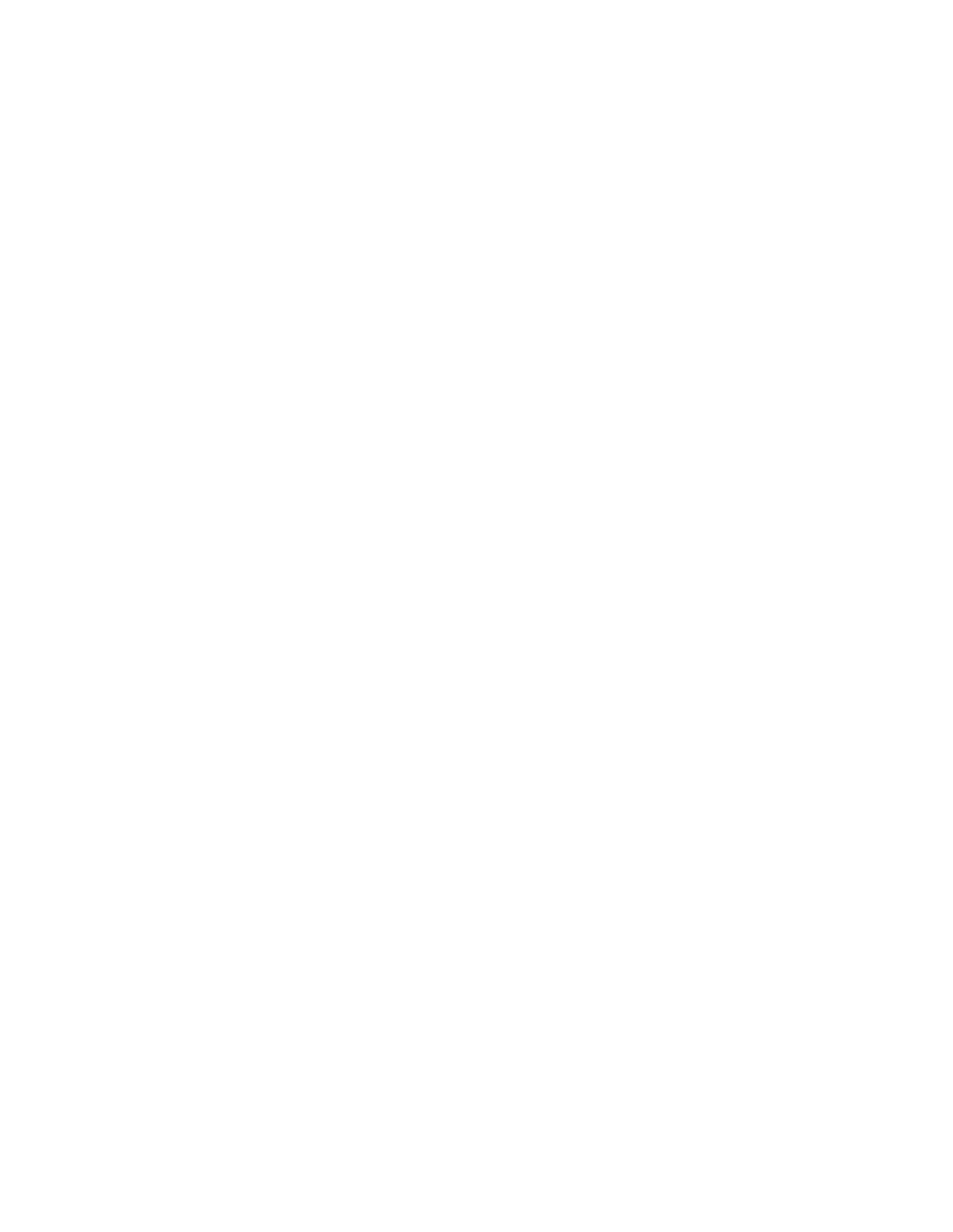10.6 Response of farmers regarding various components of the Scheme

 The response of beneficiary farmers regarding various components of the scheme is presented in Table 10.6. The table reveals that 75.00 and 66.67 percent farmers got assistance for the construction of water harvesting structures in developed and developing block respectively. It was also revealed from the table that 25.00 and 33.33 percent farmers were benefited from assistance on community-based run- off water harvesting structures in developed and developing block respectively.

## **Table 10.6: Response of selected beneficiary farmers regarding different components of the scheme (2004-05)**

(Percent)

| <b>Particulars</b>                                                                                          | <b>Developed Block</b> | ------<br><b>Developing Block</b> |
|-------------------------------------------------------------------------------------------------------------|------------------------|-----------------------------------|
| Farmers got assistance on water harvesting<br>structures                                                    | 75.00                  | 66.67                             |
| Farmers benefited from assistance provided on<br>based run- off water harvesting<br>community<br>structures | 25.00                  | 33.33                             |

# 10.7 Attitude of farmers about various components of the scheme

Table 10.7 reveals the attitude of farmers towards the various components of the scheme. In the developed block 20.15, 6.00 and 10.00 percent farmers reported that assistance was inadequate for the construction of tanks, ponds and dug wells respectively while 35.00, 0.00 and 5.00 percent farmers reported the same in case of developing block. In the developed and developing block 25.00 and 15.00 percent farmers respectively reported the inadequacy of assistance for the construction of community based harvesting structures.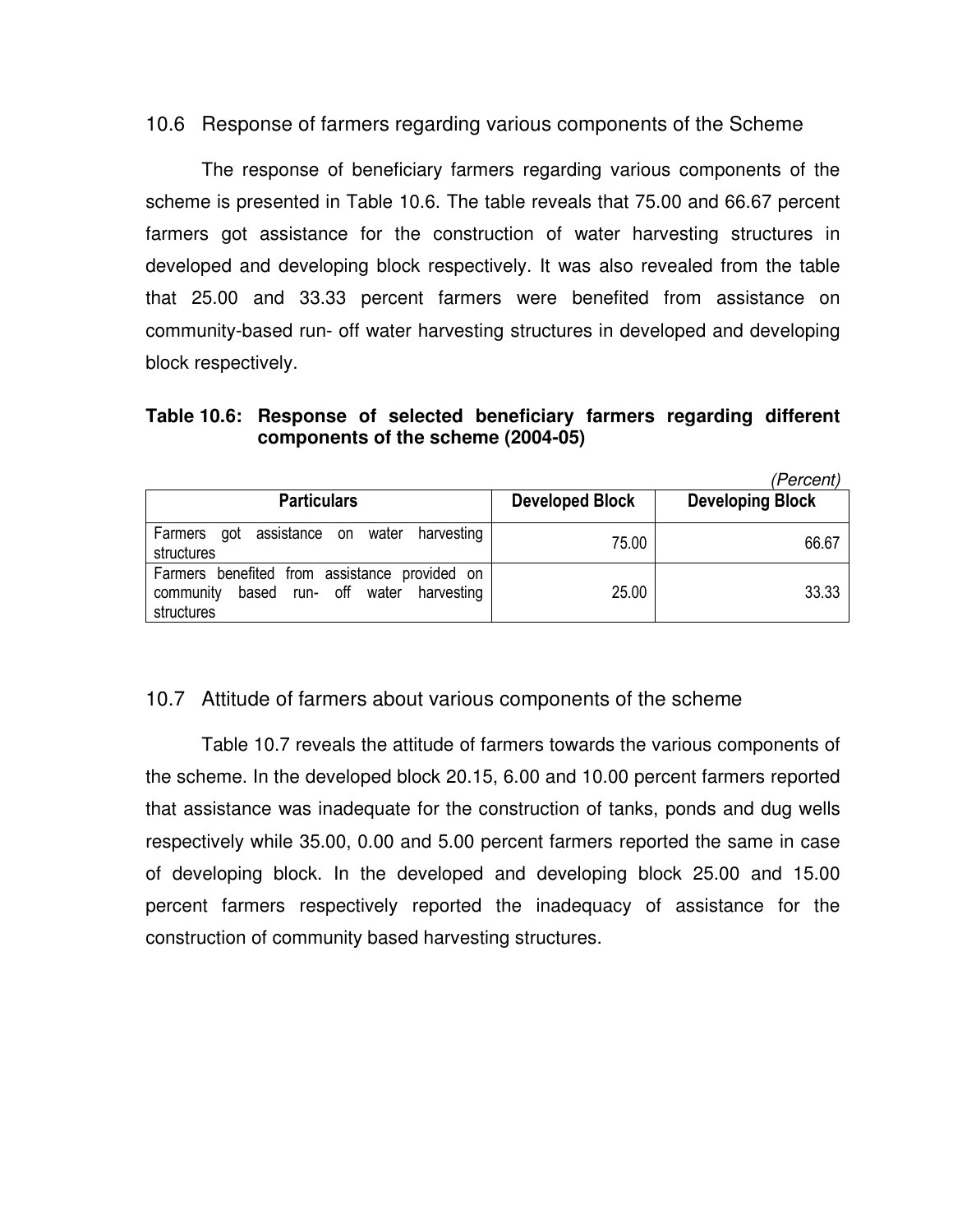|  | Table 10.7: Attitude of Beneficiary farmers in Developed and Developing |  |  |  |
|--|-------------------------------------------------------------------------|--|--|--|
|  | block about the various components of the scheme                        |  |  |  |

|     |                                                                 |                  |              |                  |                  |                  | (Percent)    |
|-----|-----------------------------------------------------------------|------------------|--------------|------------------|------------------|------------------|--------------|
|     |                                                                 |                  |              |                  | <b>Responses</b> |                  |              |
| S.  | <b>Particulars</b>                                              |                  | Inadequate   |                  | Adequate         |                  | High         |
| No. |                                                                 | <b>Developed</b> | Developing   | <b>Developed</b> | Developing       | <b>Developed</b> | Developing   |
|     |                                                                 | <b>Block</b>     | <b>Block</b> | <b>Block</b>     | <b>Block</b>     | <b>Block</b>     | <b>Block</b> |
|     | Assistance<br>water<br><b>on</b><br>harvesting structures       |                  |              |                  |                  |                  |              |
| a)  | Tanks                                                           | 20.15            | 35.00        | 79.85            | 65.00            | ۰                |              |
| b)  | Ponds                                                           | 6.00             | -            | 94.00            | ۰                | ٠                |              |
| c)  | Dug wells                                                       | 10.00            | 5.00         | 90.00            | 95.00            | -                | ۰            |
| d)  | Shallow wells                                                   | ۰                | -            | ۰                | ۰                | -                |              |
| 2.  | Assistance<br>on<br>community<br>based<br>harvesting structures | 25.00            | 15.00        | 75.00            | 85.00            | ۰                |              |

### 10.8 Summing Up

 On farm water management and water harvesting scheme was launched in the areas which are not covered under the NWDPRA scheme. It was implemented through 19 SDSCO's in all the districts except Kinnaur and Lahaul- Spiti in Himachal Pradesh. The major objective of this scheme is to provide subsidy to the farmers for the construction of water harvesting structures like tanks, ponds, dug wells etc. and also for the construction of community based run off water harvesting structures. It was found during field survey that in the developed block where community ponds were constructed or rejuvenated, farmers are largely benefited from the scheme. This not only provided them assured irrigation facility during summer season, but also saves their time. There is also a significant increase in the number of livestock in the area. On the other hand, tanks constructed in the developed block are above ground level and needs physical labour to fill them. The change in the cropping pattern in the area is largely due to irrigation scheme of NABARD. Whereas in the developing block scheme has shown good results. The tanks and dug wells constructed under the scheme not only shifted the cropping pattern but also cater the need of drinking water for livestock. More funding is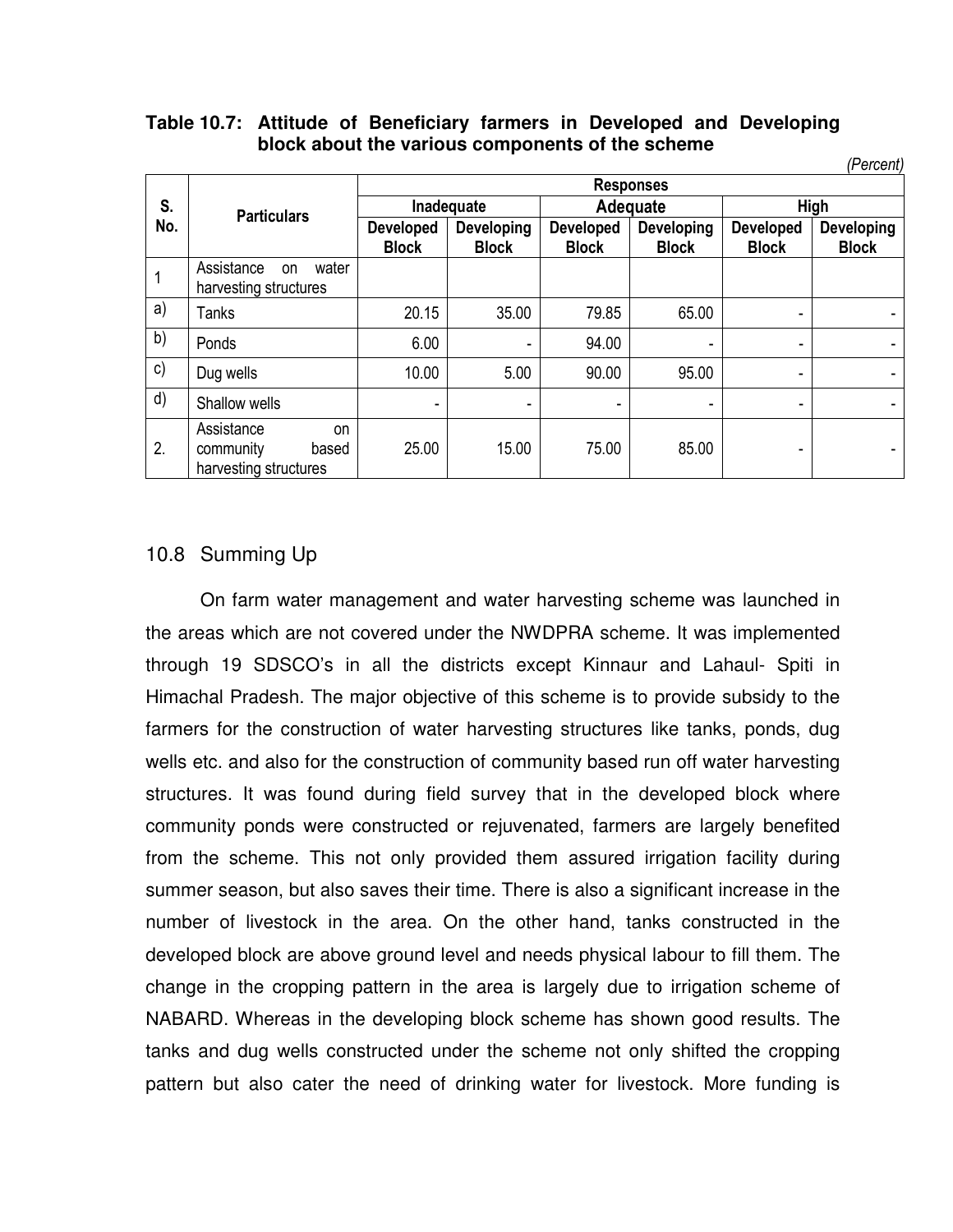required for rain water harvesting. Thus it may be concluded form analyzing the results that proper and need based implementation of the scheme can change the fate of the beneficiaries and proved to be an example to be followed by others.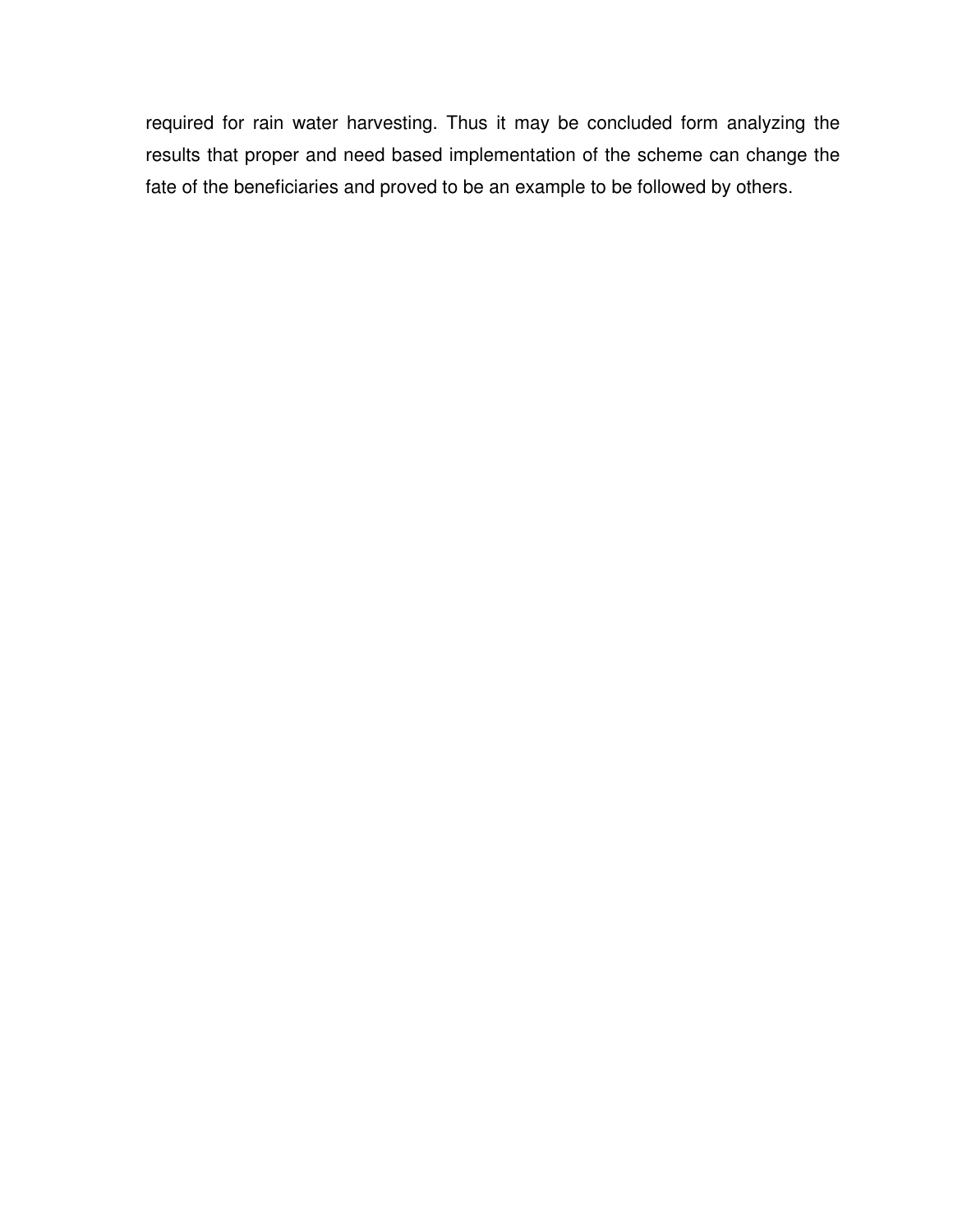# Chapter XI

# Scheme for Promoting Diversified Farming System (Crop Diversification)

 The present chapter attempts to evaluate the Physical and Financial Targets and achievements of Scheme for promoting diversified farming system (crop diversification). The chapter also analyses the impact of the scheme on the cropping pattern and income of beneficiaries of the scheme and examines the problems faced by the beneficiaries of the scheme.

# 11.1 Physical and Financial Targets and Achievements

 Physical and financial targets and achievements of the scheme are presented in Table 11.1.

|  |  | Table 11.1: Targets and Achievements of Scheme for Crop Diversification (2004-05) |  |  |  |  |
|--|--|-----------------------------------------------------------------------------------|--|--|--|--|
|--|--|-----------------------------------------------------------------------------------|--|--|--|--|

| S.             |                                                                                                                                                      |             |      |        | <b>HIMACHAL PRADESH</b> |                    |
|----------------|------------------------------------------------------------------------------------------------------------------------------------------------------|-------------|------|--------|-------------------------|--------------------|
| No.            | Component                                                                                                                                            | <b>Unit</b> |      | Target |                         | <b>Achievement</b> |
|                |                                                                                                                                                      |             | Phy. | Fin.   | Phy.                    | Fin.               |
| 1              | Crop diversification through project approach (150<br>Projects of 10 ha each)                                                                        |             |      |        |                         |                    |
| a)             | Block Demonstration of one hectare each in Kharif and<br>Rabi season in 150 Project Areas @ Rs 5000/<br>Demonstration                                | Demo        | 300  | 15.00  | 333                     | 1636560<br>(109.1) |
| b)             | Interactive workshops with farmers and input agencies<br>to prepare cropping plans and to tie up inputs (Kharif<br>and Rabi) @ Rs 1000 (2 in a Year) | Nos.        | 300  | 3.00   | 295                     | 292468<br>(97.5)   |
| $\overline{2}$ | Training capsule for self employment through crop<br>diversification                                                                                 |             |      |        |                         |                    |
|                | Training programmes of 15 days at SAU/ KVK<br>comprising 30 entrepreneurs each @ Rs 50000 for<br>each training (150 entrepreneurs)                   | Nos.        | 5    | 2.50   |                         |                    |
| 3              | IPM demonstrations @ Rs 22680/ Demo                                                                                                                  | Nos.        | 20   | 4.54   | 46                      | 773817<br>(170.4)  |
|                | <b>Consultancies/ Studies</b>                                                                                                                        |             |      | 5.00   |                         | 500000<br>(100.0)  |
|                | Contingencies $@$ 5%                                                                                                                                 |             |      | 1.50   |                         | 159854<br>(106.6)  |
|                | Total                                                                                                                                                |             |      | 31.54  |                         | 3362699<br>(106.6) |

*\*Figures in parenthesis are percentages*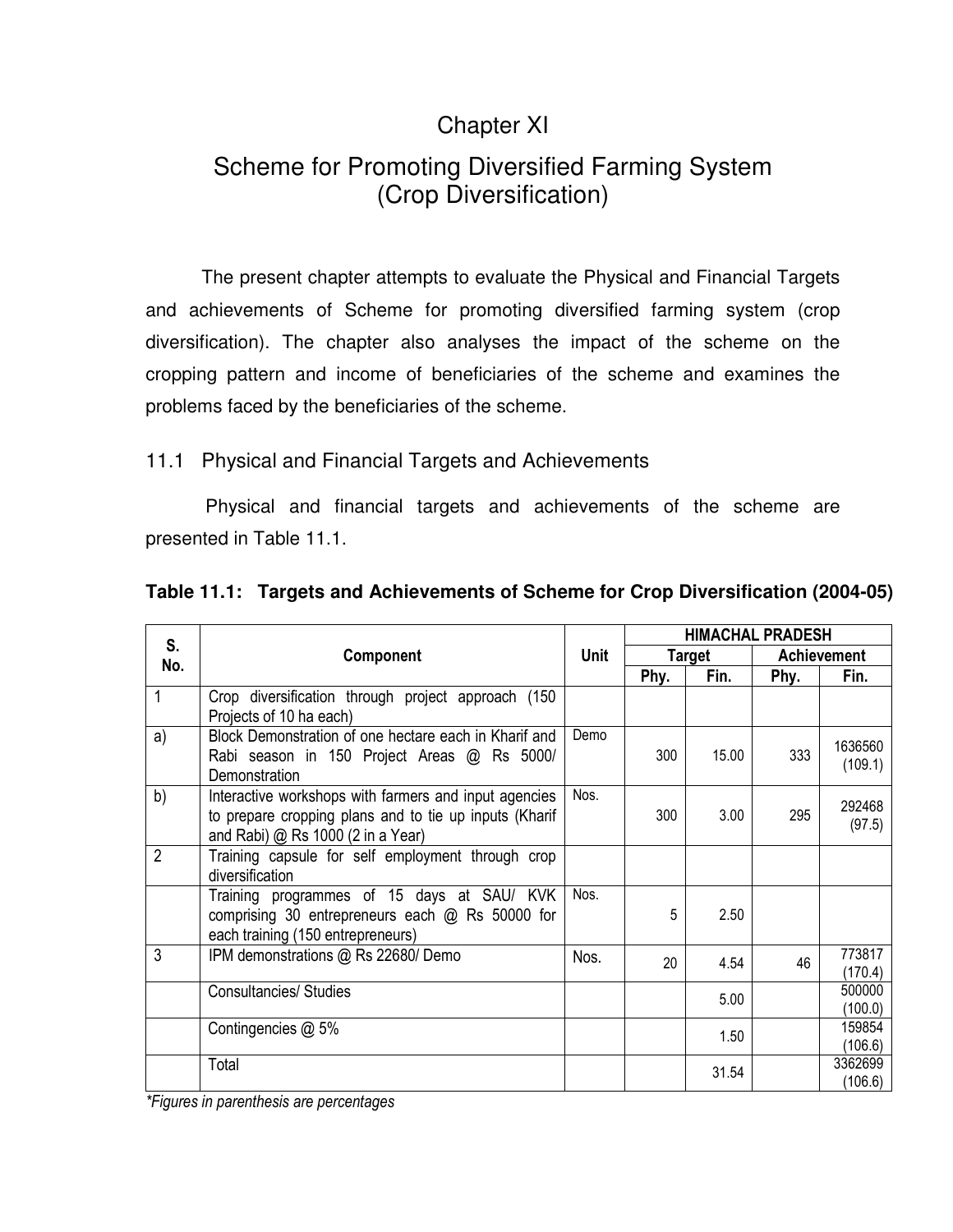### 11.2 Socio- economic profile of sampled farmers

**Developed block** The socio- economic profiles of sampled beneficiary and non- beneficiary farmers are presented in Table 11.2. The table reveals that of all beneficiary farmers of the scheme, 60.00 percent belonged to general category, followed by 30.00 percent OBC and 10.00 percent SC category farmers. Among non-beneficiary farmers, 50.00 percent belonged to general, 30.00 percent OBC and 20.00 percent SC category farmers. The average family size among beneficiary farmers of the scheme was 5.37 persons and 6.00 persons among non- beneficiary farmers. Dependency ratio was 0.34 and 0.50 among beneficiary and nonbeneficiary farmers respectively. The literacy rate among beneficiary farmers was 79.50 percent as compared to 75.00 percent among non- beneficiary farmers. Among beneficiary farmers agriculture was the main occupation of 93.94 percent farmers, followed by service and other occupations 3.33 percent each. Similarly among non- beneficiary farmers agriculture was the main occupation of all sampled farmers.

**Developing block** The table reveals that of all beneficiary farmers of the scheme, 53.33 percent belonged to general category, followed by 30.00 percent OBC category and 16.67 percent belonged to SC category. Among non-beneficiary farmers, 50.00 percent farmers belonged to general category, 30.00 percent OBC and 20.00 percent SC category. The average family size among beneficiary farmers of the scheme was 5.10 persons and 5.20 persons among non- beneficiary farmers. Dependency ratio was 0.35 and 0.44 among beneficiary and non- beneficiary farmers respectively. The literacy rate among beneficiary farmers was 78.43 percent as compared to 73.08 percent among non- beneficiary farmers. Among beneficiary farmers agriculture was the main occupation of 86.67 percent farmers, followed by service 10.00 percent and other occupations 3.33 percent. Similarly among non- beneficiary farmers agriculture was the main occupation of all sampled farmers.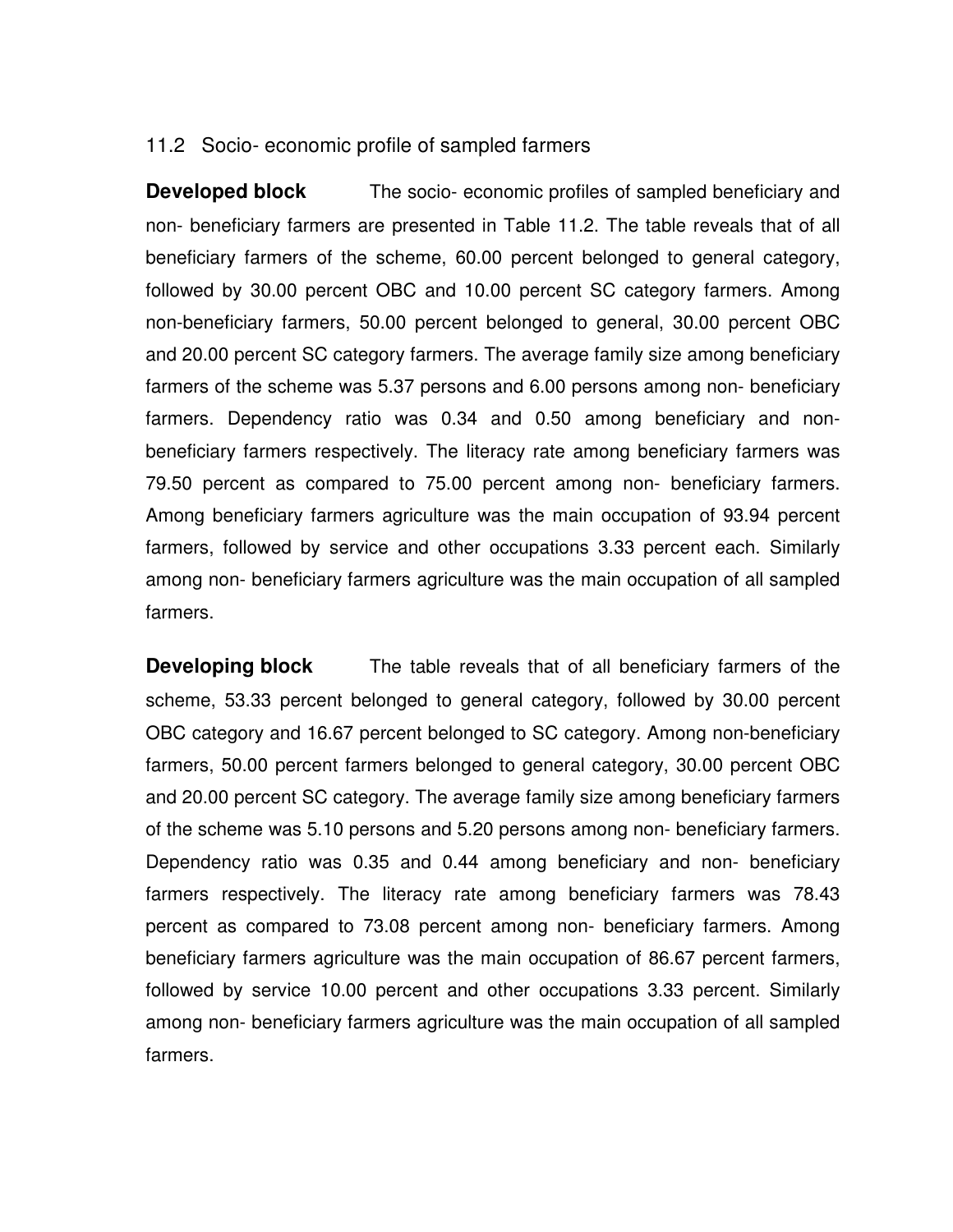#### 11.3 Land use pattern of sampled farmers

Land use pattern of sampled farmers in developed and developing block was presented in Table 11.3. The table reveals that there was a marginal change in the area under field crops of beneficiary farmers in developed block. On the other hand, land use pattern of non-beneficiary farmers also recorded marginal change in both developed and developing block.

#### 11.4 Cropping pattern of sampled farmers

#### 11.4.1 Developed block

Cropping pattern of sampled farmers in developed block is presented in Table 11.4.1. The table reveals that the beneficiary farmers in the developed block have shifted land towards the cultivation of high value crops like cabbage, cauliflower, tomato, potato, onion and other vegetables like brinjal, lady finger, radish, carrot, turnip, spinach etc. It is clearly seen from the table that the area under traditional crops like maize and wheat was declined after the implementation of the scheme. The table reveals that the cropping intensity among different category of farmers has also increased. Overall cropping intensity has increased from 166.07 to 178.07 percent after the intervention. Among non- beneficiary farmers the overall cropping intensity has increased from 166.99 to 174.04 percent during the same period.

#### 11.4.2 Developing block

Cropping pattern of sampled farmers in developing block is presented in Table 11.4.2. The table reveals that there was a marginal shift in the cropping pattern towards cash crop and this is mainly due to the irrigation scheme of NABARD in the village. The scheme of crop diversification adds little to the farmers basket. On analyzing the table it was found that cropping intensity among different category of farmers has increased after the intervention. Overall cropping intensity was increased from 161.47 to 165.14 percent. Among non- beneficiary farmers overall cropping intensity increased from 161.68 to 167.59 percent during the same period.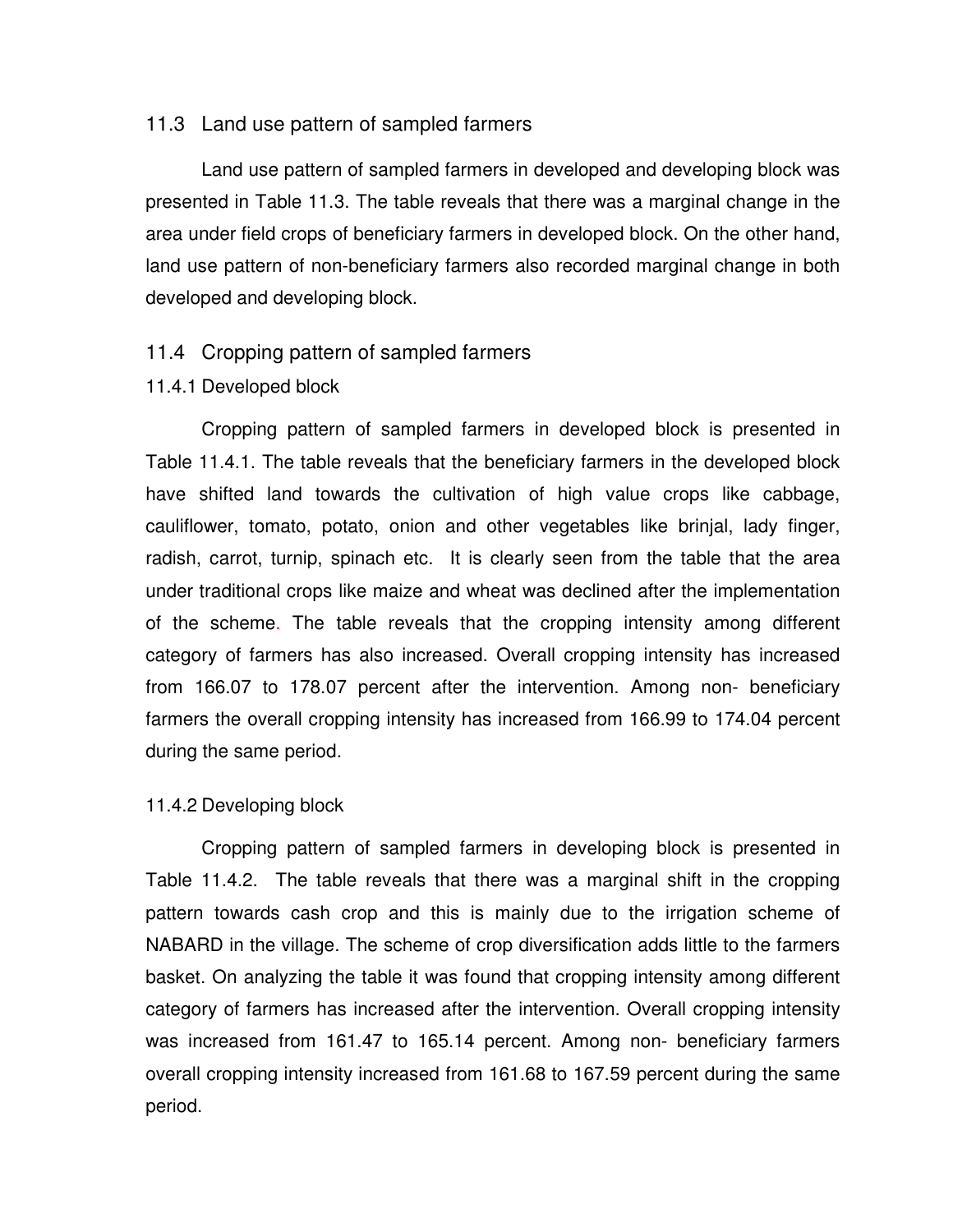| <b>Particulars</b>     |                      | <b>Developed Block</b> | <b>Developing Block</b> |                   |  |  |
|------------------------|----------------------|------------------------|-------------------------|-------------------|--|--|
|                        | <b>Beneficiaries</b> | Non-beneficiaries      | <b>Beneficiaries</b>    | Non-beneficiaries |  |  |
| Caste (%)              | 100.00               | 100.00                 | 100.00                  | 100.00            |  |  |
| <b>SC</b>              | 10.00                | 20.00                  | 16.67                   | 20.00             |  |  |
| <b>ST</b>              |                      |                        |                         |                   |  |  |
| OBC                    | 30.00                | 30.00                  | 30.00                   | 30.00             |  |  |
| General                | 60.00                | 50.00                  | 53.33                   | 50.00             |  |  |
| Avg. family size (No.) | 5.37                 | 6.00                   | 5.10                    | 5.20              |  |  |
| Literacy (%)           | 79.50                | 75.00                  | 78.43                   | 73.08             |  |  |
| Dependency ratio       | 0.34                 | 0.50                   | 0.35                    | 0.44              |  |  |
| Occupation (%)         |                      |                        |                         |                   |  |  |
| Agriculture            | 93.34                | 90.00                  | 86.67                   | 100.00            |  |  |
| Service                | 3.33                 | 10.00                  | 10.00                   |                   |  |  |
| Other                  | 3.33                 | ۰                      | 3.33                    |                   |  |  |

### **Table 11.2: Socio- economic profile of Sampled Farmers in Developed block (2004-05)**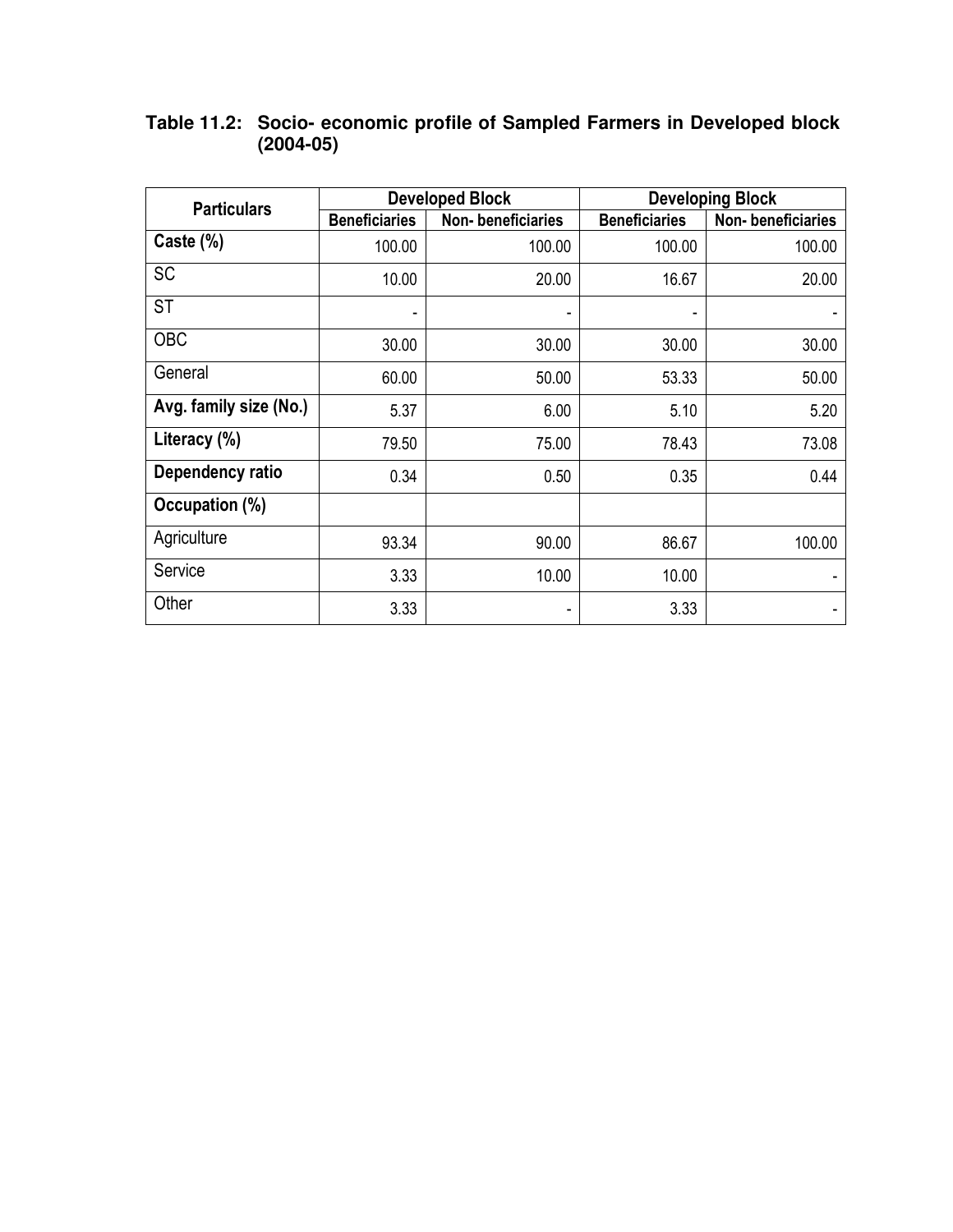# **Table 11.3: Land use pattern of Sampled Farmers in Developed and Developing Block (2004-05)**

|                      |                    | <b>Beneficiaries</b> |                       |                |                          |                |                          |       |                    | <b>Non-Beneficiaries</b> |                          |              |               |        |                |                |
|----------------------|--------------------|----------------------|-----------------------|----------------|--------------------------|----------------|--------------------------|-------|--------------------|--------------------------|--------------------------|--------------|---------------|--------|----------------|----------------|
| <b>Farm category</b> | <b>Field Crops</b> |                      | <b>Current Fallow</b> |                | Ghasni                   |                | <b>Total</b>             |       | <b>Field Crops</b> |                          | <b>Current Fallow</b>    |              |               | Ghasni |                | <b>Total</b>   |
|                      | <b>Before</b>      | After                | <b>Before</b>         | After          | <b>Before</b>            | After          | <b>Before</b>            | After | <b>Before</b>      | After                    | <b>Before</b>            | <b>After</b> | <b>Before</b> | After  | <b>Before</b>  | After          |
|                      |                    |                      |                       |                |                          |                | <b>Developed Block</b>   |       |                    |                          |                          |              |               |        |                |                |
| Marginal             | 0.80               | 0.81                 | 0.04                  | 0.03           | 0.08                     | 0.08           | 0.92                     | 0.92  | 0.78               | 0.78                     | 0.02                     | 0.02         | 0.10          | 0.10   | 0.90           | 0.90           |
| Small                | 0.95               | 0.97                 | 0.07                  | 0.05           | 0.15                     | 0.15           | 1.17                     | 1.17  | 0.91               | 0.93                     | 0.04                     | 0.02         | 0.22          | 0.22   | 1.17           | 1.17           |
| Semi Med.            | 1.68               | 1.70                 | 0.08                  | 0.06           | 0.25                     | 0.25           | 2.01                     | 2.01  | 1.75               | 1.76                     | 0.05                     | 0.04         | 0.25          | 0.25   | 2.05           | 2.05           |
| Medium               | 3.53               | 3.56                 | 0.13                  | 0.10           | 0.50                     | 0.50           | 4.16                     | 4.16  |                    |                          | $\overline{\phantom{a}}$ |              |               |        |                |                |
| <b>Overall</b>       | 1.12               | 1.14                 | 0.06                  | 0.04           | 0.15                     | 0.15           | 1.33                     | 1.33  | 1.03               | 1.04                     | 0.03                     | 0.02         | 0.18          | 0.18   | 1.24           | 1.24           |
|                      |                    |                      |                       |                |                          |                | <b>Developing Block</b>  |       |                    |                          |                          |              |               |        |                |                |
| Marginal             | 0.78               | 0.78                 | 0.02                  | 0.02           | 0.15                     | 0.15           | 0.95                     | 0.95  | 0.74               | 0.76                     | 0.08                     | 0.06         | 0.10          | 0.10   | 0.92           | 0.92           |
| Small                | 1.10               | 1.11                 | 0.11                  | 0.10           | 0.20                     | 0.20           | 1.41                     | 1.41  | 1.05               | 1.05                     | 0.02                     | 0.02         | 0.25          | 0.25   | 1.32           | 1.32           |
| Semi Med.            | 2.15               | 2.15                 | 0.10                  | 0.10           | 0.35                     | 0.35           | 2.60                     | 2.60  | 2.10               | 2.10                     | 0.05                     | 0.05         | 0.30          | 0.30   | 2.45           | 2.45           |
| Medium               |                    | $\blacksquare$       | $\blacksquare$        | $\blacksquare$ | $\overline{\phantom{a}}$ | $\blacksquare$ | $\overline{\phantom{a}}$ |       |                    |                          | $\overline{\phantom{a}}$ |              |               | ۰      | $\blacksquare$ | $\blacksquare$ |
| <b>Overall</b>       | 1.09               | 1.09                 | 0.06                  | 0.06           | 0.20                     | 0.20           | 1.35                     | 1.35  | 1.07               | 1.08                     | 0.06                     | 0.05         | 0.17          | 0.17   | 1.30           | 1.30           |

*(ha/household)*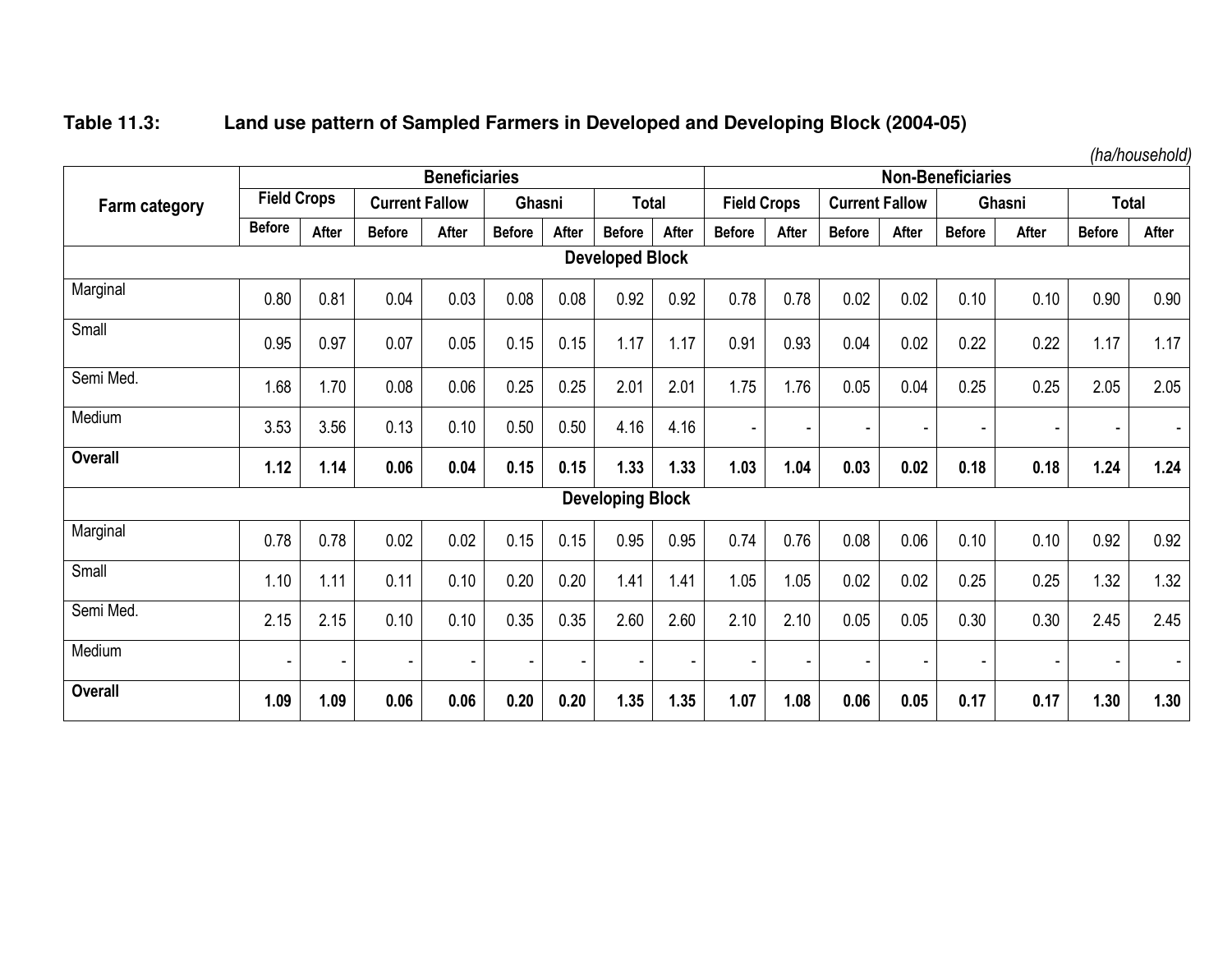#### **Table 11.4.1:Cropping pattern of Sampled Farmers in Developed Block (2004-05)**

|                    |               |                 |              |                      |               |                |                 |              |                          |                | (Ha/HH)        |
|--------------------|---------------|-----------------|--------------|----------------------|---------------|----------------|-----------------|--------------|--------------------------|----------------|----------------|
| <b>Crops</b>       |               |                 |              | <b>Beneficiaries</b> |               |                |                 |              | <b>Non-Beneficiaries</b> |                |                |
|                    |               | <b>Marginal</b> | <b>Small</b> | S. Medium            | <b>Medium</b> | <b>Overall</b> | <b>Marginal</b> | <b>Small</b> | S. Medium                | <b>Medium</b>  | <b>Overall</b> |
| <b>Maize</b>       | <b>Before</b> | 0.34            | 0.40         | 0.80                 | 2.00          | 0.51           | 0.35            | 0.35         | 0.85                     |                | 0.45           |
|                    | After         | 0.15            | 0.20         | 0.45                 | 0.98          | 0.26           | 0.35            | 0.35         | 0.82                     |                | 0.44           |
| <b>Wheat</b>       | <b>Before</b> | 0.45            | 0.55         | 1.15                 | 2.50          | 0.69           | 0.42            | 0.50         | 1.20                     | ÷              | 0.61           |
|                    | After         | 0.27            | 0.35         | 0.75                 | 1.60          | 0.44           | 0.44            | 0.50         | 1.25                     | ä,             | 0.63           |
| Cabbage            | <b>Before</b> | 0.08            | 0.10         | 0.15                 | 0.20          | 0.10           | 0.10            | 0.12         | 0.15                     |                | 0.12           |
|                    | After         | 0.15            | 0.18         | 0.30                 | 0.60          | 0.21           | 0.10            | 0.14         | 0.17                     |                | 0.13           |
| <b>Cauliflower</b> | <b>Before</b> | 0.08            | 0.10         | 0.10                 | 0.20          | 0.09           | 0.08            | 0.12         | 0.15                     |                | 0.11           |
|                    | <b>After</b>  | 0.15            | 0.18         | 0.22                 | 0.60          | 0.19           | 0.08            | 0.14         | 0.15                     |                | 0.12           |
| Tomato             | <b>Before</b> | 0.10            | 0.10         | 0.10                 | 0.15          | 0.10           | 0.08            | 0.10         | 0.11                     |                | 0.09           |
|                    | After         | 0.18            | 0.20         | 0.27                 | 0.50          | 0.22           | 0.10            | 0.10         | 0.10                     | ۰              | 0.10           |
| Potato             | <b>Before</b> | 0.10            | 0.15         | 0.20                 | 0.25          | 0.14           | 0.10            | 0.10         | 0.25                     | ۰              | 0.13           |
|                    | After         | 0.20            | 0.20         | 0.40                 | 0.50          | 0.25           | 0.10            | 0.13         | 0.25                     |                | 0.14           |
| Onion              | <b>Before</b> | 0.05            | 0.08         | 0.10                 | 0.30          | 0.08           | 0.05            | 0.10         | 0.12                     | ٠              | 0.08           |
|                    | After         | 0.12            | 0.17         | 0.20                 | 0.57          | 0.17           | 0.06            | 0.12         | 0.15                     |                | 0.10           |
| <b>Other</b>       | <b>Before</b> | 0.12            | 0.15         | 0.20                 | 0.25          | 0.15           | 0.12            | 0.12         | 0.18                     |                | 0.13           |
| vegetables         | After         | 0.23            | 0.28         | 0.40                 | 0.60          | 0.29           | 0.12            | 0.15         | 0.20                     |                | 0.15           |
| <b>GCA</b>         | <b>Before</b> | 1.32            | 1.63         | 2.80                 | 5.85          | 1.86           | 1.30            | 1.52         | 3.01                     |                | 1.72           |
|                    | After         | 1.45            | 1.76         | 2.99                 | 5.95          | 2.03           | 1.35            | 1.63         | 3.09                     |                | 1.81           |
| <b>NSA</b>         | <b>Before</b> | 0.80            | 0.95         | 1.68                 | 3.53          | 1.12           | 0.78            | 0.91         | 1.75                     | $\frac{1}{2}$  | 1.03           |
|                    | <b>After</b>  | 0.81            | 0.97         | 1.70                 | 3.56          | 1.14           | 0.78            | 0.93         | 1.76                     | $\blacksquare$ | 1.04           |
| CI(%)              | <b>Before</b> | 165.00          | 171.58       | 166.67               | 165.72        | 166.07         | 166.67          | 167.03       | 172.00                   | $\blacksquare$ | 166.99         |
|                    | After         | 179.01          | 181.44       | 175.88               | 167.13        | 178.07         | 173.08          | 175.27       | 175.57                   | $\blacksquare$ | 174.04         |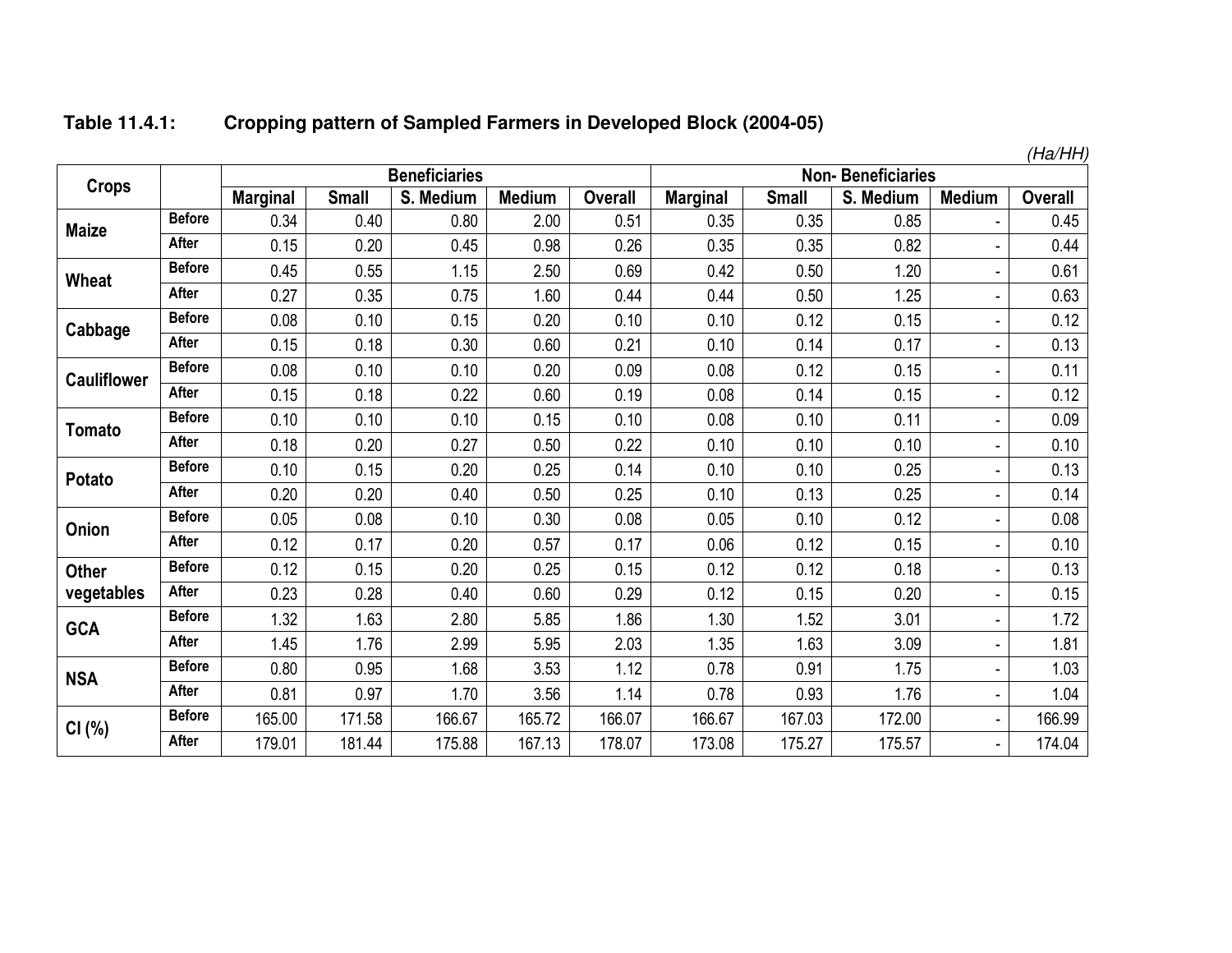|                   |               |                 |              |                      |                          |                |                 |              |                          |                | (Ha/HH)        |
|-------------------|---------------|-----------------|--------------|----------------------|--------------------------|----------------|-----------------|--------------|--------------------------|----------------|----------------|
| <b>Crops</b>      |               |                 |              | <b>Beneficiaries</b> |                          |                |                 |              | <b>Non-Beneficiaries</b> |                |                |
|                   |               | <b>Marginal</b> | <b>Small</b> | S. Medium            | <b>Medium</b>            | <b>Overall</b> | <b>Marginal</b> | <b>Small</b> | S. Medium                | <b>Medium</b>  | <b>Overall</b> |
|                   | <b>Before</b> | 0.27            | 0.35         | 1.00                 |                          | 0.41           | 0.29            | 0.40         | 1.25                     |                | 0.50           |
| <b>Maize</b>      | <b>After</b>  | 0.18            | 0.28         | 0.80                 | $\overline{\phantom{0}}$ | 0.31           | 0.29            | 0.41         | 1.25                     |                | 0.51           |
| Wheat             | <b>Before</b> | 0.50            | 0.68         | 1.45                 | $\overline{\phantom{0}}$ | 0.71           | 0.45            | 0.65         | 1.50                     | ٠              | 0.70           |
|                   | <b>After</b>  | 0.35            | 0.50         | 1.35                 | $\blacksquare$           | 0.54           | 0.45            | 0.65         | 1.50                     | ۰              | 0.70           |
|                   | <b>Before</b> | 0.20            | 0.25         | 0.25                 | $\overline{\phantom{0}}$ | 0.22           | 0.08            | 0.10         | 0.15                     | ۰              | 0.10           |
| <b>Pulses</b>     | After         | 0.22            | 0.30         | 0.32                 | -                        | 0.26           | 0.10            | 0.10         | 0.17                     | ٠              | 0.11           |
| Paddy             | <b>Before</b> | 0.07            | 0.10         | 0.12                 | $\blacksquare$           | 0.09           | 0.10            | 0.07         | 0.12                     |                | 0.10           |
|                   | After         | 0.12            | 0.20         | 0.20                 | $\overline{\phantom{0}}$ | 0.15           | 0.12            | 0.07         | 0.12                     | ٠              | 0.11           |
| Potato            | <b>Before</b> | 0.08            | 0.10         | 0.15                 | -                        | 0.10           | 0.10            | 0.10         | 0.15                     | ٠              | 0.11           |
|                   | After         | 0.15            | 0.20         | 0.25                 | $\blacksquare$           | 0.18           | 0.11            | 0.10         | 0.15                     | ۰              | 0.12           |
| <b>Vegetables</b> | <b>Before</b> | 0.12            | 0.17         | 0.20                 | $\blacksquare$           | 0.15           | 0.08            | 0.17         | 0.15                     | ۰              | 0.11           |
|                   | After         | 0.25            | 0.30         | 0.35                 | ۰                        | 0.28           | 0.12            | 0.20         | 0.20                     | $\blacksquare$ | 0.15           |
| <b>Oil Seeds</b>  | <b>Before</b> | 0.05            | 0.09         | 0.15                 | $\overline{\phantom{0}}$ | 0.08           | 0.10            | 0.12         | 0.15                     | ۰              | 0.11           |
|                   | <b>After</b>  | 0.05            | 0.09         | 0.15                 | $\overline{\phantom{0}}$ | 0.08           | 0.10            | 0.12         | 0.15                     | ٠              | 0.11           |
| <b>GCA</b>        | <b>Before</b> | 1.29            | 1.74         | 3.32                 | $\overline{\phantom{0}}$ | 1.76           | 1.20            | 1.61         | 3.47                     | $\blacksquare$ | 1.73           |
|                   | After         | 1.32            | 1.87         | 3.42                 | $\overline{\phantom{0}}$ | 1.80           | 1.29            | 1.65         | 3.54                     | ۰              | 1.81           |
| <b>NSA</b>        | <b>Before</b> | 0.78            | 1.10         | 2.15                 | $\overline{\phantom{0}}$ | 1.09           | 0.74            | 1.05         | 2.10                     | ٠              | 1.07           |
|                   | After         | 0.78            | 1.11         | 2.15                 | $\blacksquare$           | 1.09           | 0.76            | 1.05         | 2.10                     | $\blacksquare$ | 1.08           |
|                   | <b>Before</b> | 165.38          | 158.18       | 154.41               | -                        | 161.47         | 162.16          | 153.33       | 165.24                   | $\blacksquare$ | 161.68         |
| CI(%)             | After         | 169.23          | 168.47       | 159.07               | -                        | 165.14         | 169.73          | 157.14       | 168.57                   |                | 167.59         |

#### **Table 11.4.2:Cropping pattern of Sampled Farmers in Developing Block (2004-05)**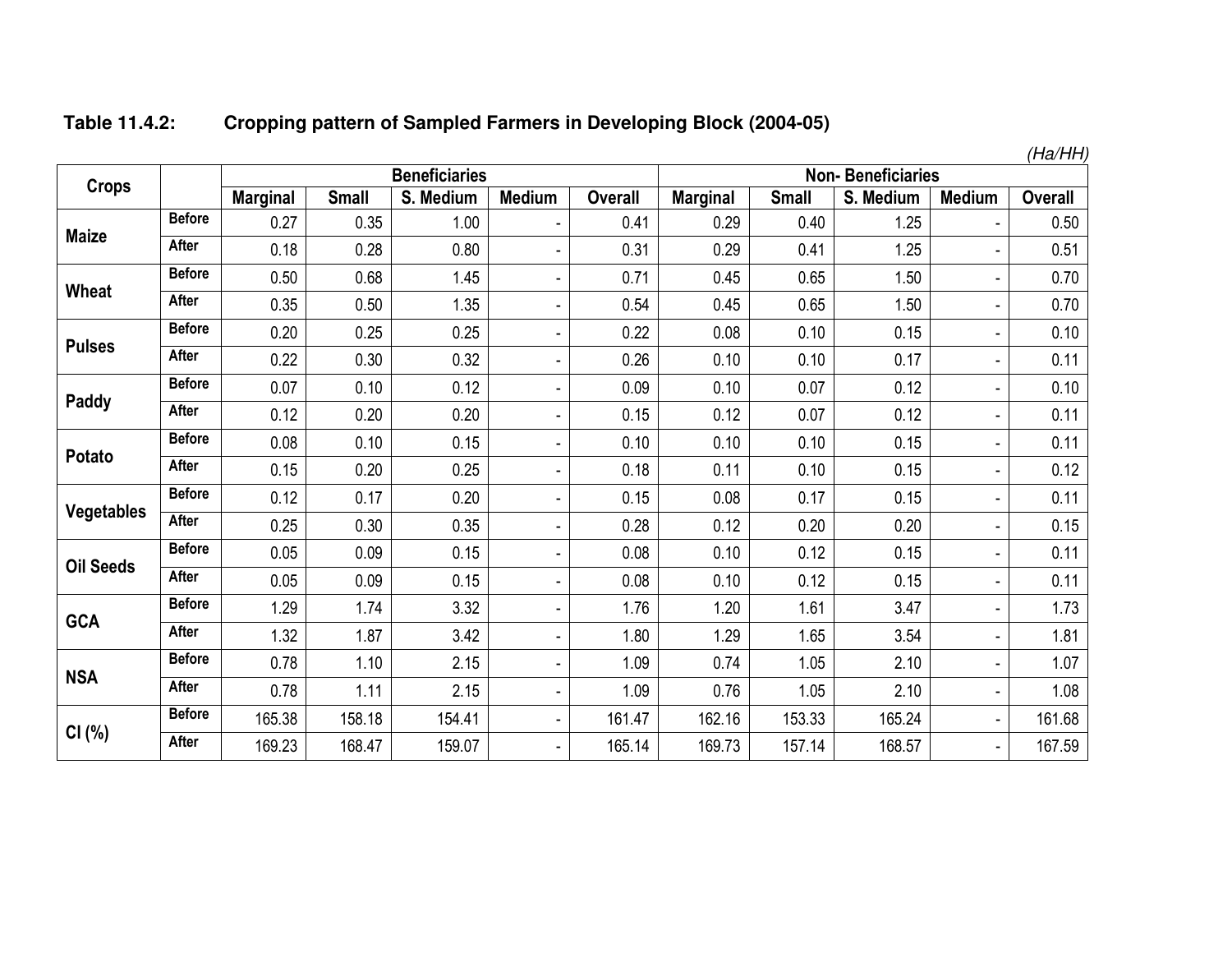# 11.5 Change in income of sampled farmers

 Income of sampled farmers is presented in Table 11.5. The table reveals that in developed block in case of beneficiary farms the net return from crop production has increased by 105.81 percent as compared to 6.00 percent in case of nonbeneficiaries. In developing block net return in case of beneficiaries was 63.38 percent as compared to 8.52 among non- beneficiaries. The change in net return was mainly due to the diversification of farmers towards raising cash crops and following package of practices recommended by the department of agriculture.

|  |  | Table 11.5: Income from crop production on sampled farms (2004-05) |  |  |  |
|--|--|--------------------------------------------------------------------|--|--|--|
|--|--|--------------------------------------------------------------------|--|--|--|

|                    |                      |                        |              |                         | (Rs/ha)      |  |
|--------------------|----------------------|------------------------|--------------|-------------------------|--------------|--|
| <b>Particulars</b> |                      | <b>Developed Block</b> |              | <b>Developing Block</b> |              |  |
|                    |                      | <b>Before</b>          | <b>After</b> | <b>Before</b>           | <b>After</b> |  |
| <b>Gross cost</b>  | <b>Beneficiaries</b> | 31568                  | 34413        | 31509                   | 33070        |  |
|                    | Non-beneficiaries    | 24159                  | 25015        | 28490                   | 29345        |  |
| Gross return       | <b>Beneficiaries</b> | 61414                  | 95839        | 58911                   | 77840        |  |
|                    | Non-beneficiaries    | 47804                  | 50080        | 46411                   | 49880        |  |
| Net return         | <b>Beneficiaries</b> | 29846                  | 61426        | 27402                   | 44770        |  |
|                    | Non-beneficiaries    | 23645                  | 25065        | 18923                   | 20535        |  |
| % Change           | <b>Beneficiaries</b> | 105.81                 |              | 63.38                   |              |  |
|                    | Non-Beneficiaries    |                        | 6.00         | 8.52                    |              |  |

*B: Beneficiary & NB: Non- beneficiary*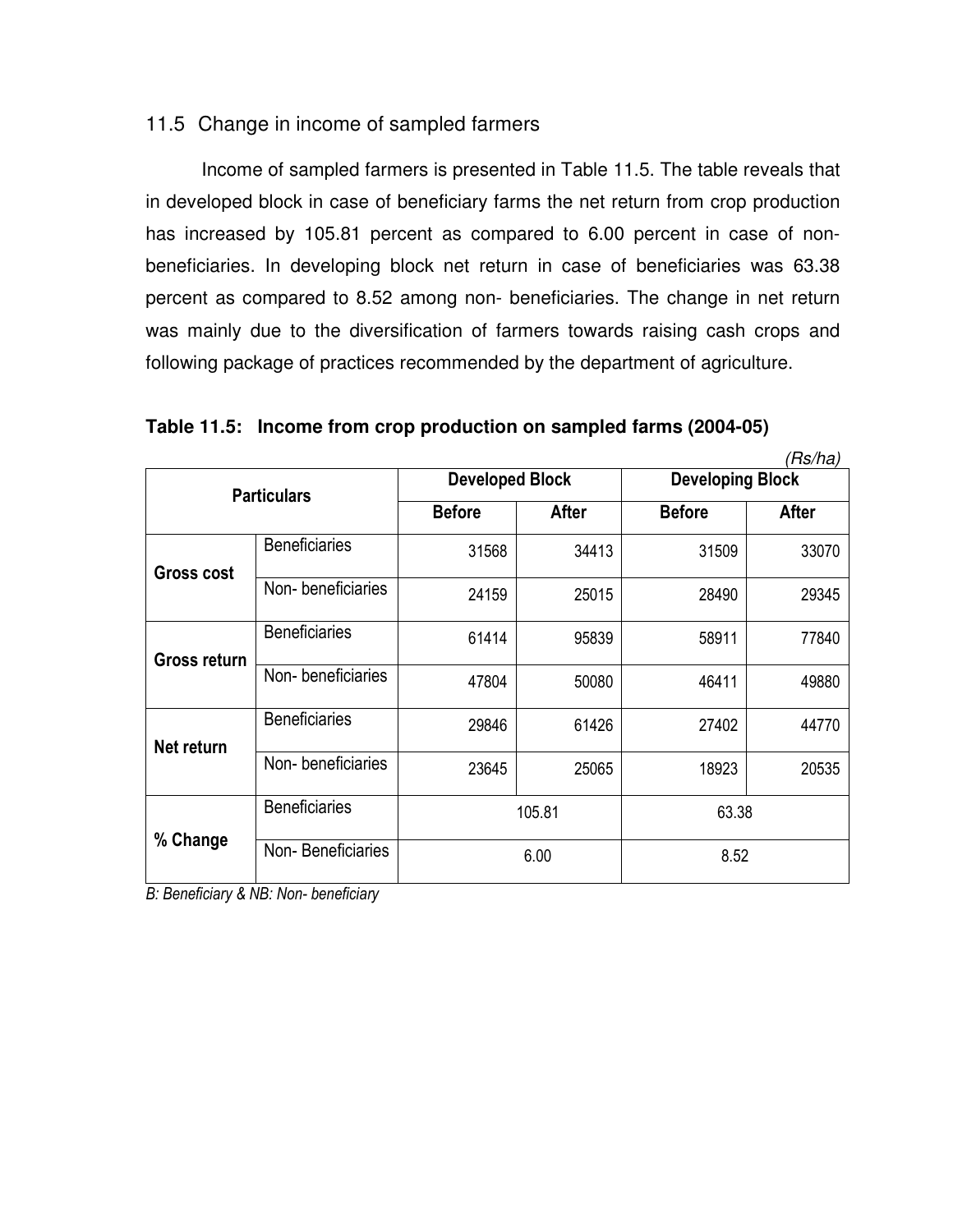### 11.6 Response of farmers regarding various components of the Scheme

 Attitude of beneficiary farmers towards various components of the scheme is presented in Table 11.6. The table reveals that 84.50 and 58.00 percent farmers visited demon field to see block demonstration on crop diversification in developed and developing block respectively and 100.00 percent farmers in both these blocks found the demonstration useful. After visiting the demonstration farm 69.00 and 42.15 percent farmers in the developed and developing block respectively replicate the same on their fields. Farmers attended interactive workshop with the officials of Agriculture Department regarding crop diversification are 58.00 and 25.00 percent in the developed and developing block respectively. 75.00 and 60.00 percent farmers in the developed and developing block respectively adopted the cropping plan prepared by the department. Farmers attended training programme on crop diversification for self-employment are 45.00 and 37.50 percent in the developed and developing block respectively. The table also reveals that the demonstration on IPM was seen by 67.00 and 61.00 percent farmers and was found useful by all farmers in both developed and developing block respectively. Out of these farmers 59.00 and 37.50 percent farmers replicate the same on their fields.

**Table 11.6: Response of selected beneficiary farmers regarding different components of the scheme (2004-05)**  (Percent)

|                                                                                                                      |                        | 11 GILGIIL <i>I</i>     |
|----------------------------------------------------------------------------------------------------------------------|------------------------|-------------------------|
| <b>Particulars</b>                                                                                                   | <b>Developed Block</b> | <b>Developing Block</b> |
| Farmers visited demo field to see Block demonstration<br>on crop diversification                                     | 84.50                  | 58.00                   |
| Farmers found above demonstration useful                                                                             | 100.00                 | 100.00                  |
| Farmers replicate the practice on their fields                                                                       | 69.00                  | 42.15                   |
| Farmers attended interactive workshop with the officials<br>of agriculture department regarding crop diversification | 58.00                  | 25.00                   |
| Farmers adopted cropping plan prepared by the<br>department                                                          | 75.00                  | 60.00                   |
| attended<br>training<br>Farmers<br>programme<br>crop<br>on<br>diversification for self employment                    | 45.00                  | 37.50                   |
| Farmers visit demo field to see IPM demonstration                                                                    | 67.00                  | 61.00                   |
| Farmers found above demonstration useful                                                                             | 100.00                 | 100.00                  |
| Farmers replicate the practice on their fields                                                                       | 59.00                  | 37.50                   |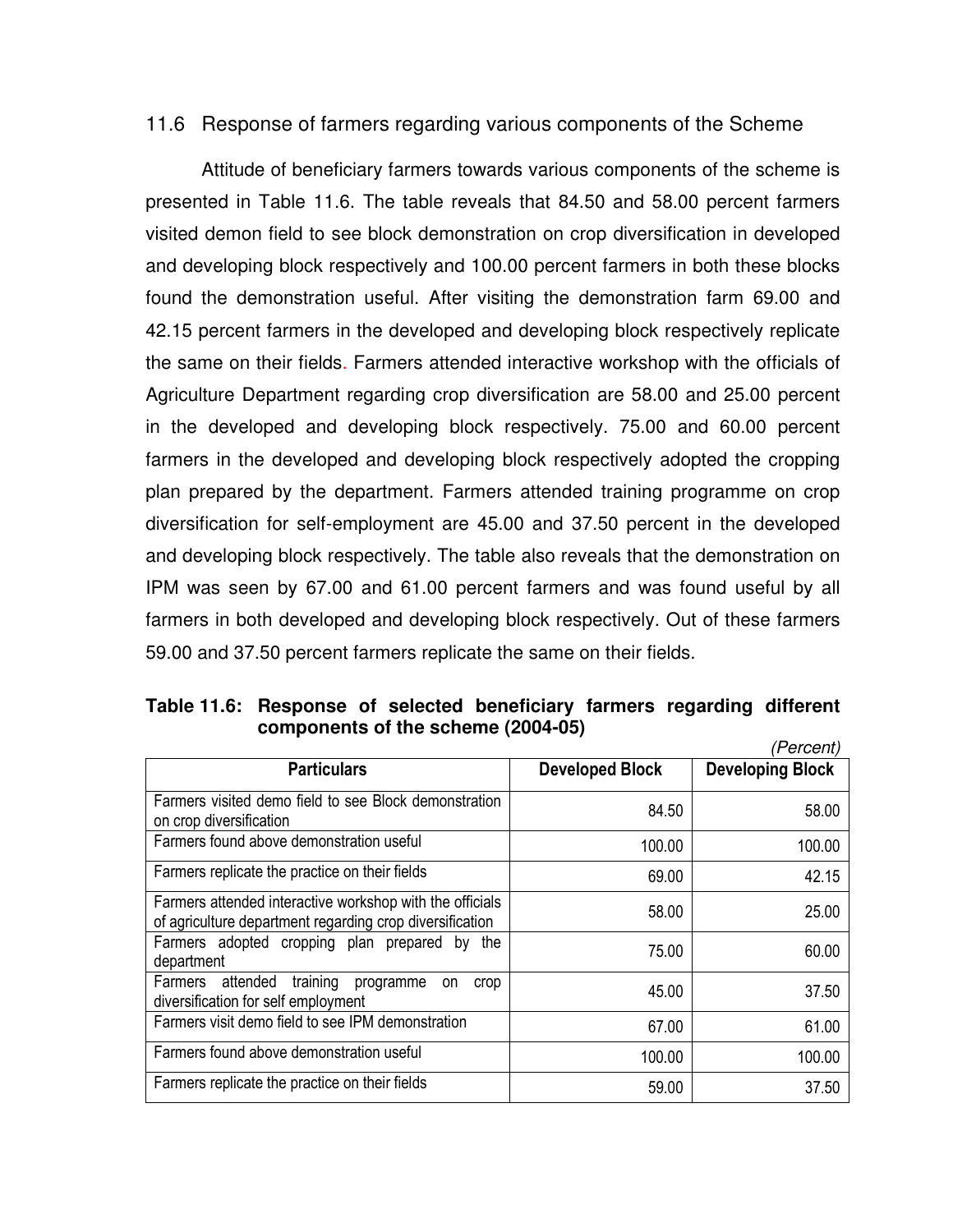### 11.7 Attitude of Farmers about the Scheme

 Attitude of beneficiary farmers towards various components of the scheme is presented in Table 11.7. The table reveals that 12.50 percent farmers in the developed block reported that block demonstration was inadequate whereas 50.00 percent farmers in developing block reported the same. The proportion of farmers found interactive workshops with the officials of Agriculture Department regarding crop diversification inadequate was 35.00 and 58.00 percent in developed and developing block respectively. Only 10.00 and 25.00 percent farmers found cropping plans inadequate in developed and developing block respectively. Training programme for self-employment was found inadequate by 40.00 and 60.00 percent farmers in developed and developing block respectively. IPM demonstration was found inadequate by 15.50 and 50.00 percent farmers in developed and developing block respectively.

|                |                                           | <b>Responses</b>                 |                            |                                  |                                   |                                  |                            |  |
|----------------|-------------------------------------------|----------------------------------|----------------------------|----------------------------------|-----------------------------------|----------------------------------|----------------------------|--|
| S.             | <b>Particulars</b>                        | Inadequate                       |                            | Adequate                         |                                   | <b>High</b>                      |                            |  |
| No.            |                                           | <b>Developed</b><br><b>Block</b> | Developing<br><b>Block</b> | <b>Developed</b><br><b>Block</b> | <b>Developing</b><br><b>Block</b> | <b>Developed</b><br><b>Block</b> | Developing<br><b>Block</b> |  |
|                | <b>Block demonstration</b>                | 12.50                            | 50.00                      | 87.50                            | 50.00                             |                                  |                            |  |
| $\overline{2}$ | Interactive workshops                     | 35.00                            | 58.00                      | 65.00                            | 42.00                             | ۰                                |                            |  |
| 3              | Cropping plans                            | 10.00                            | 25.00                      | 90.00                            | 75.00                             |                                  |                            |  |
| $\overline{4}$ | Training programme for<br>self employment | 40.00                            | 65.00                      | 60.00                            | 35.00                             |                                  |                            |  |
| 5              | IPM demonstration                         | 15.50                            | 50.00                      | 84.50                            | 50.00                             | -                                |                            |  |

*(Percent)* 

**Table 11.7: Attitude of Beneficiary farmers in Developed and Developing block about the various components of the scheme** 

# 11.8 Summing Up

 The scheme for promoting diversified farming system (crop diversification) was launched with the objective of motivating farmers to shift from traditional crops to high value cash crops. Diversification helps in maximizing the resource use efficiency through multi-dimensional use of limited land, time and labour to increase income of the farmers. On analyzing the results it was found that among all sub-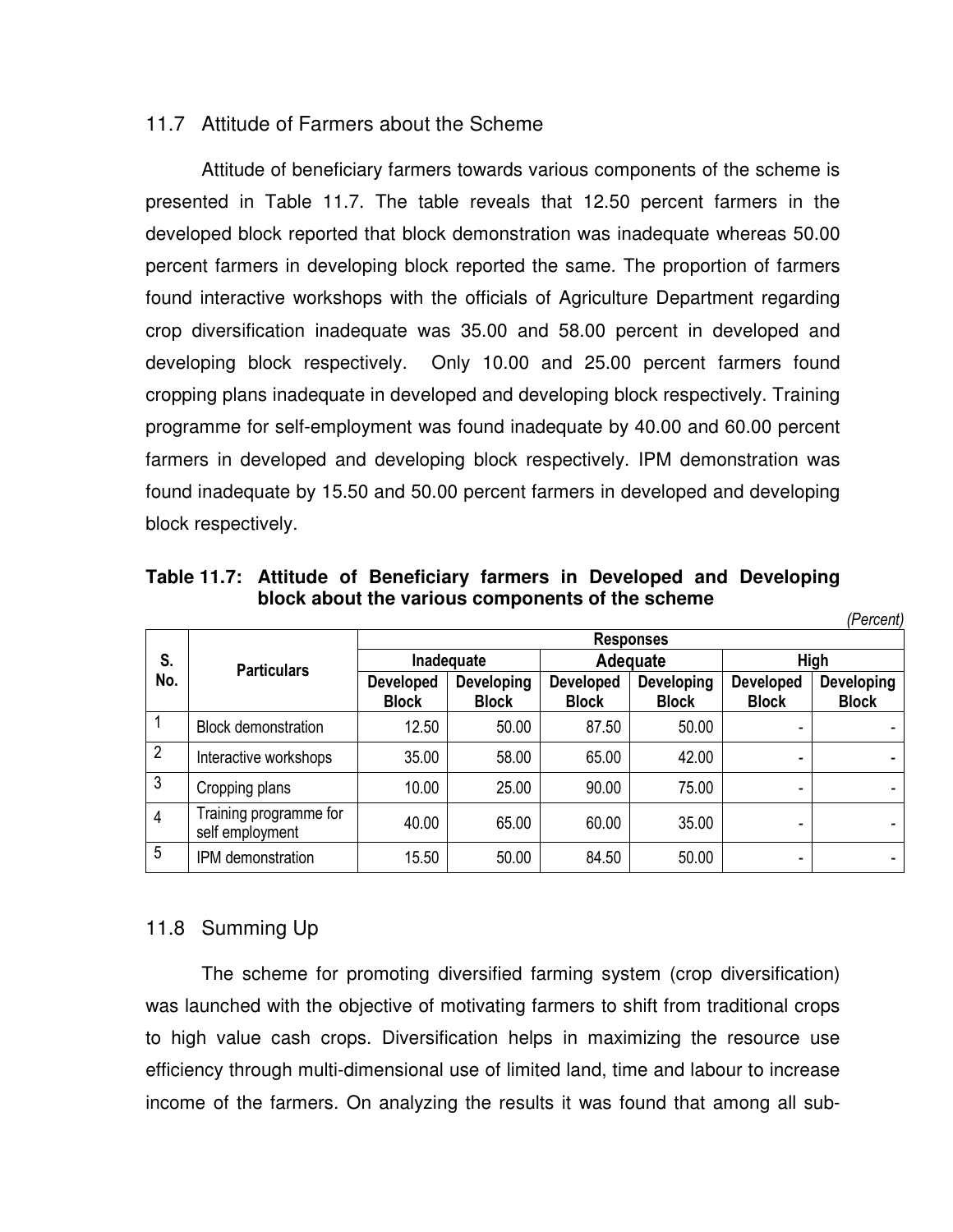components of the scheme maximum achievement was observed in case of IPM demonstration, followed by block demonstration and interactive workshops. In the developed block, through assured irrigation farmers had changed their cropping pattern from maize-mash-chari and wheat - pea rotation to vegetable farming. The extent of diversification was low in the developed block primarily due to rain- fed agriculture. Hence it may be concluded that the scheme would yield no dividends unless efforts are made to improve the productivity of the existing resources through better management of inputs like irrigation facilities.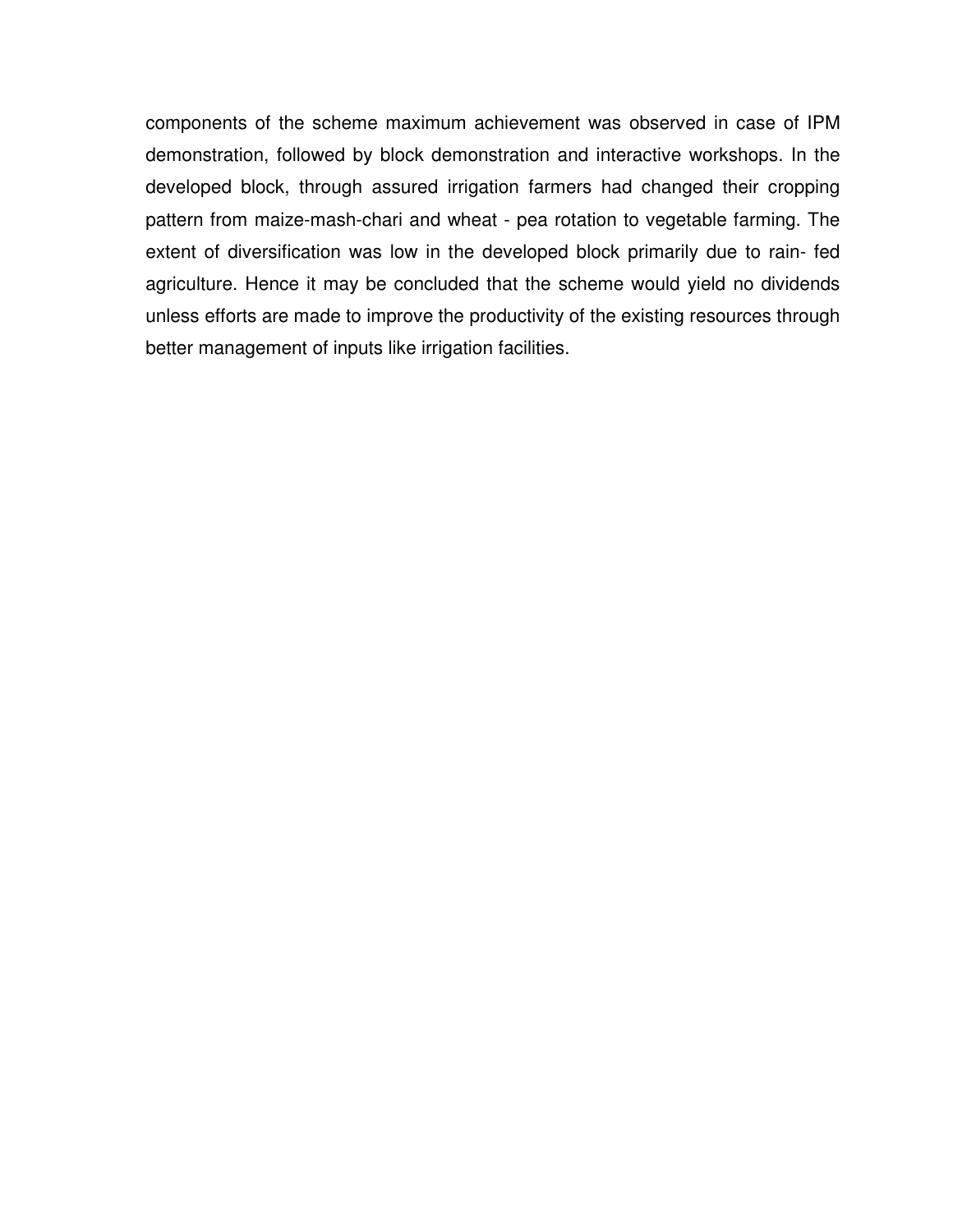# Chapter XII

# Scheme for Organic Farming

 The present chapter attempts to evaluate the Physical and Financial Targets and achievements of Scheme for organic farming. The chapter also analyses the impact of the scheme on the cropping pattern and income of beneficiaries of the scheme and examines the problems faced by the beneficiaries of the scheme.

# 12.1 Physical and Financial Targets and Achievements

 Physical and financial targets and achievements of the scheme are presented in Table 12.1.

| S.             | <b>Component</b>                                                                                                                                          |             | <b>HIMACHAL PRADESH</b> |       |             |                    |
|----------------|-----------------------------------------------------------------------------------------------------------------------------------------------------------|-------------|-------------------------|-------|-------------|--------------------|
| No.            |                                                                                                                                                           | <b>Unit</b> | <b>Target</b>           |       | Achievement |                    |
|                |                                                                                                                                                           |             | Phy.                    | Fin.  | Phy.        | Fin.               |
|                | Awareness training programme for farmers<br>regarding organic farming (100 farmers @<br>Rs 50 each)                                                       | Nos.        | 100                     | 5.00  | 125         | 620851<br>(124.2)  |
| $\overline{2}$ | Institutional Training to Middle level and Sr.<br>Level Officers regarding Organic Farming<br>(10 trainings of 20 Officers @ Rs 25000<br>each for 2 days) | Nos.        | 10                      | 2.50  |             |                    |
| 3              | Workshop/ Seminar/ Conference on Organic<br>Farming                                                                                                       | Nos.        | 4                       | 2.00  | 4           | 200000.<br>(100.0) |
| $\overline{4}$ | Consultancy/ Studies regarding<br>scope,<br>potential area and potential crops for<br>organic agriculture                                                 |             |                         | 25.00 |             | 1000000<br>(40.0)  |
|                | Contingency @ 5% (approx.)                                                                                                                                |             |                         | 1.72  |             | 129821<br>(75.5)   |
|                | Total                                                                                                                                                     |             |                         | 36.22 |             | 1950672<br>(53.9)  |

**Table 12.1: Targets and Achievements of Scheme for organic farming (2004-05)** 

*\*Figures in parenthesis are percentages*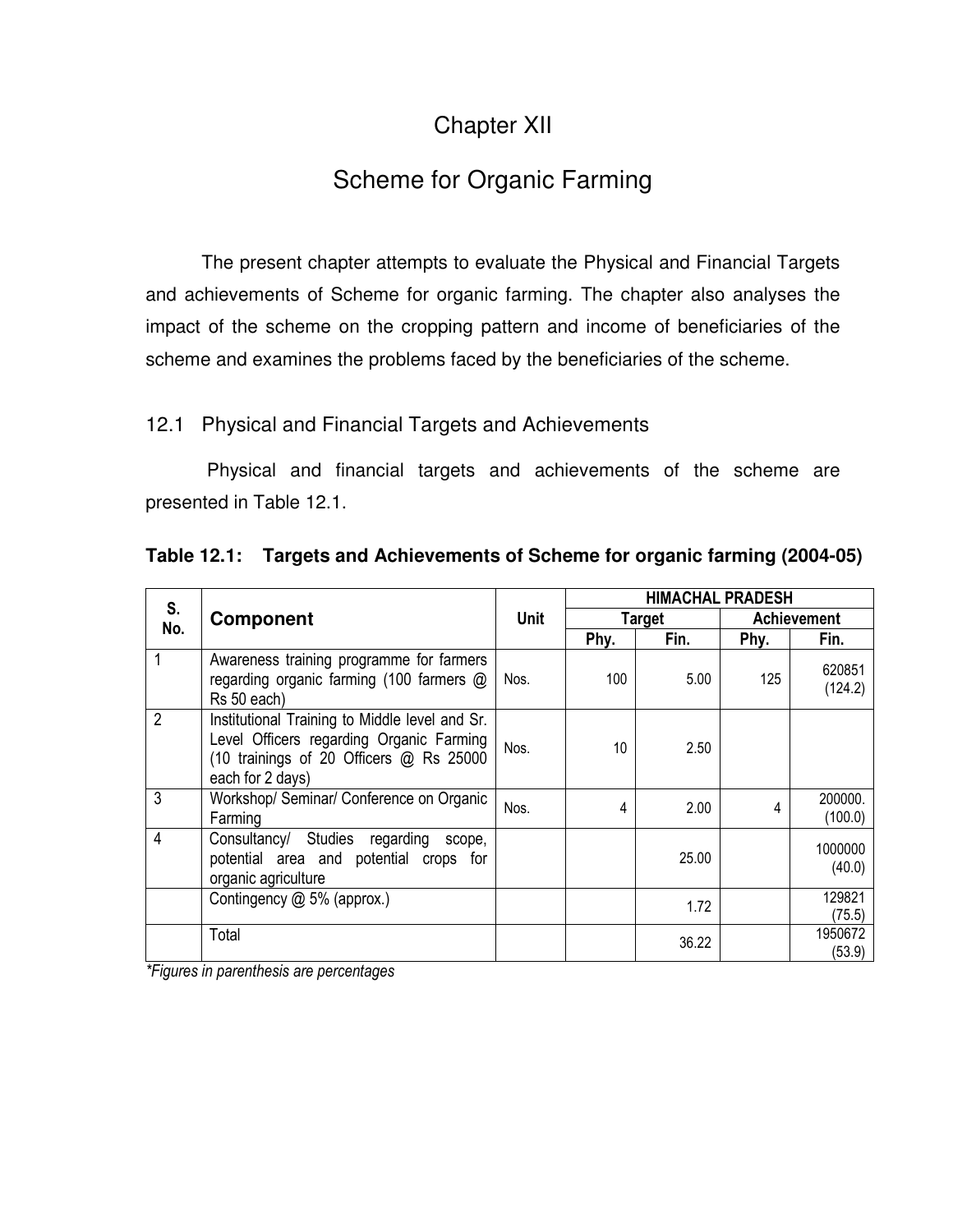#### 12.2 Socio- economic profile of sampled farmers

**Developed block** The socio- economic profiles of sampled beneficiary and non- beneficiary farmers are presented in Table 12.2. The table reveals that of all beneficiary farmers of the scheme, 63.33 percent belonged to general category, followed by 26.67 percent OBC and 10.00 percent SC category farmers. Among non-beneficiary farmers, 70.00 percent belonged to general, 20.00 percent OBC and 10.00 percent SC category farmers. The average family size among beneficiary farmers of the scheme was 5.30 persons and 5.20 persons among non- beneficiary farmers. Dependency ratio was 0.31 and 0.44 among beneficiary and nonbeneficiary farmers respectively. The literacy rate among beneficiary farmers was 83.65 percent as compared to 76.92 percent among non- beneficiary farmers. Among beneficiary farmers agriculture was the main occupation of all farmers. Similarly among non- beneficiary farmers agriculture was the main occupation of 90.00 percent farmers and the main occupation of 10.00 percent farmers was service.

**Developing block** The table reveals that of all beneficiary farmers of the scheme, 53.33 percent belonged to general category, followed by 26.67 percent OBC category and 20.00 percent belonged to SC category. Among non-beneficiary farmers, 70.00 percent farmers belonged to general category, 20.00 percent OBC and 10.00 percent SC category. The average family size was 5.00 persons each among beneficiary and non- beneficiary farmers. Dependency ratio was 0.28 among beneficiary and non- beneficiary farmers. The literacy rate among beneficiary farmers was 84.67 percent as compared to 80.00 percent among non- beneficiary farmers. Among beneficiary farmers agriculture was the main occupation of 86.67 percent farmers, followed by service 10.00 percent and other occupations 3.33 percent. Similarly among non- beneficiary farmers agriculture was the main occupation of 90.00 percent farmers, followed by service 10.00 percent farmers.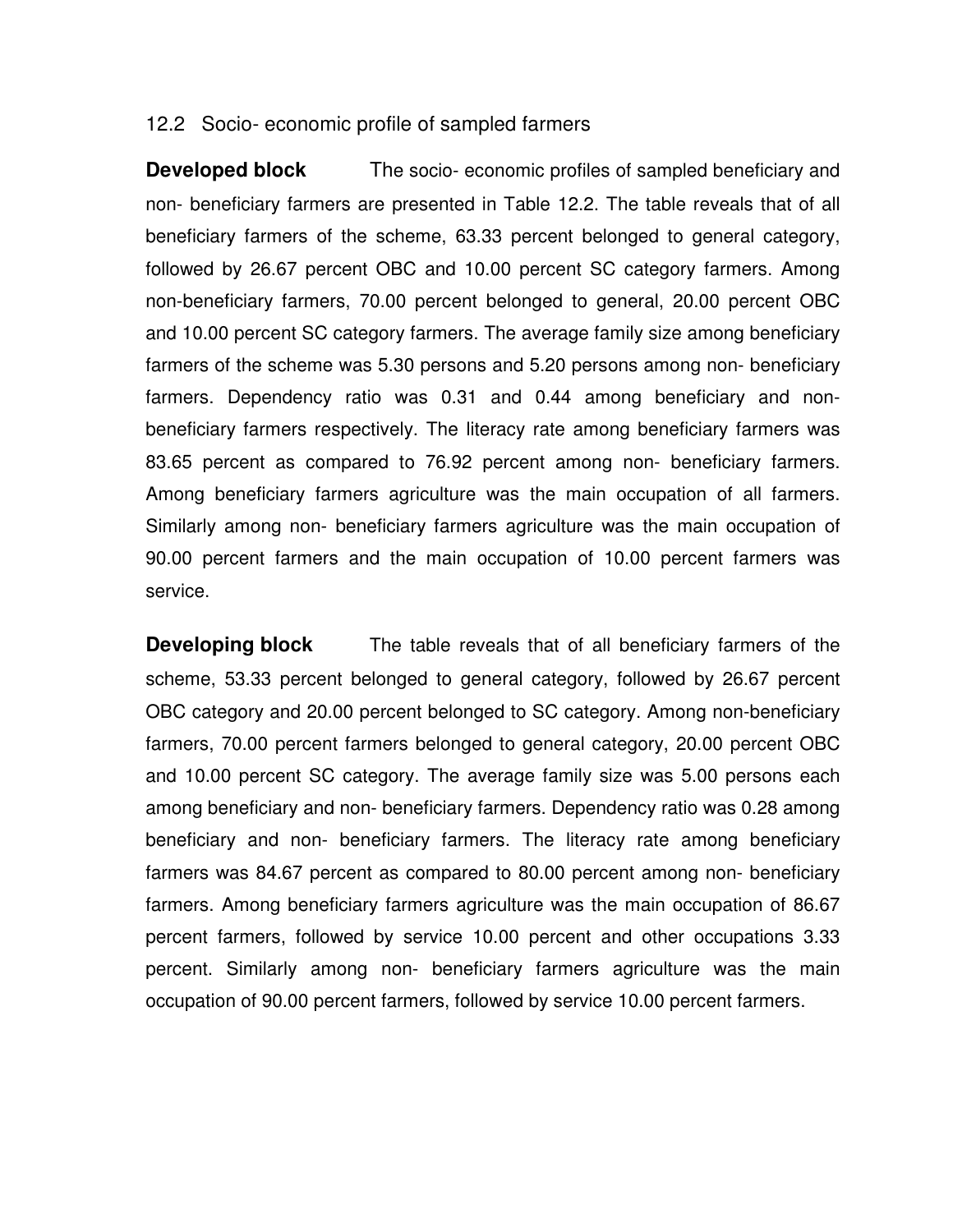#### 12.3 Land use pattern of sampled farmers

Land use pattern of sampled farmers in developed and developing block was presented in Table 12.3. The table reveals that there was a marginal change in the area under field crops of beneficiary and non- beneficiary farmers in developed block. Whereas in developing block since farmers were in the initial stages of adopting organic farming, hence they lay their fields un- cultivated and the overall area under field crops have declined from 1.06 ha/ household to 0.96 ha per household. Whereas, among non- beneficiary farmers the area under field crops remains same during the same period.

#### 12.4 Cropping pattern of sampled farmers

#### 12.4.1 Developed block

Cropping pattern of sampled farmers in developed block is presented in Table 12.4.1. The table reveals that more area was devoted by the beneficiary farmers for the cultivation of high value crops like cabbage, cauliflower, tomato, ladyfinger, french bean and capsicum. It is clearly seen from the table that the area under traditional crops like maize and wheat was declined after the implementation of the scheme. The table reveals that the cropping intensity among different category of farmers has also increased. Overall cropping intensity has increased from 161.11 to 172.73 percent after the intervention. Among non- beneficiary farmers the overall cropping intensity has increased from 165.62 to 167.44 percent during the same period.

#### 12.4.2 Developing block

 Cropping pattern of sampled farmers in developing block is presented in Table 12.4.2. The table reveals that the farmers are growing crops like maize, wheat, cabbage, cauliflower, tomato, potato, onion and other vegetables like reddish, carrot, turnip, spinach etc. The scheme of organic farming is in its initial stages in the district and farmers who attended awareness training programme on organic farming were very enthusiastic to do the same. Thus in our analysis,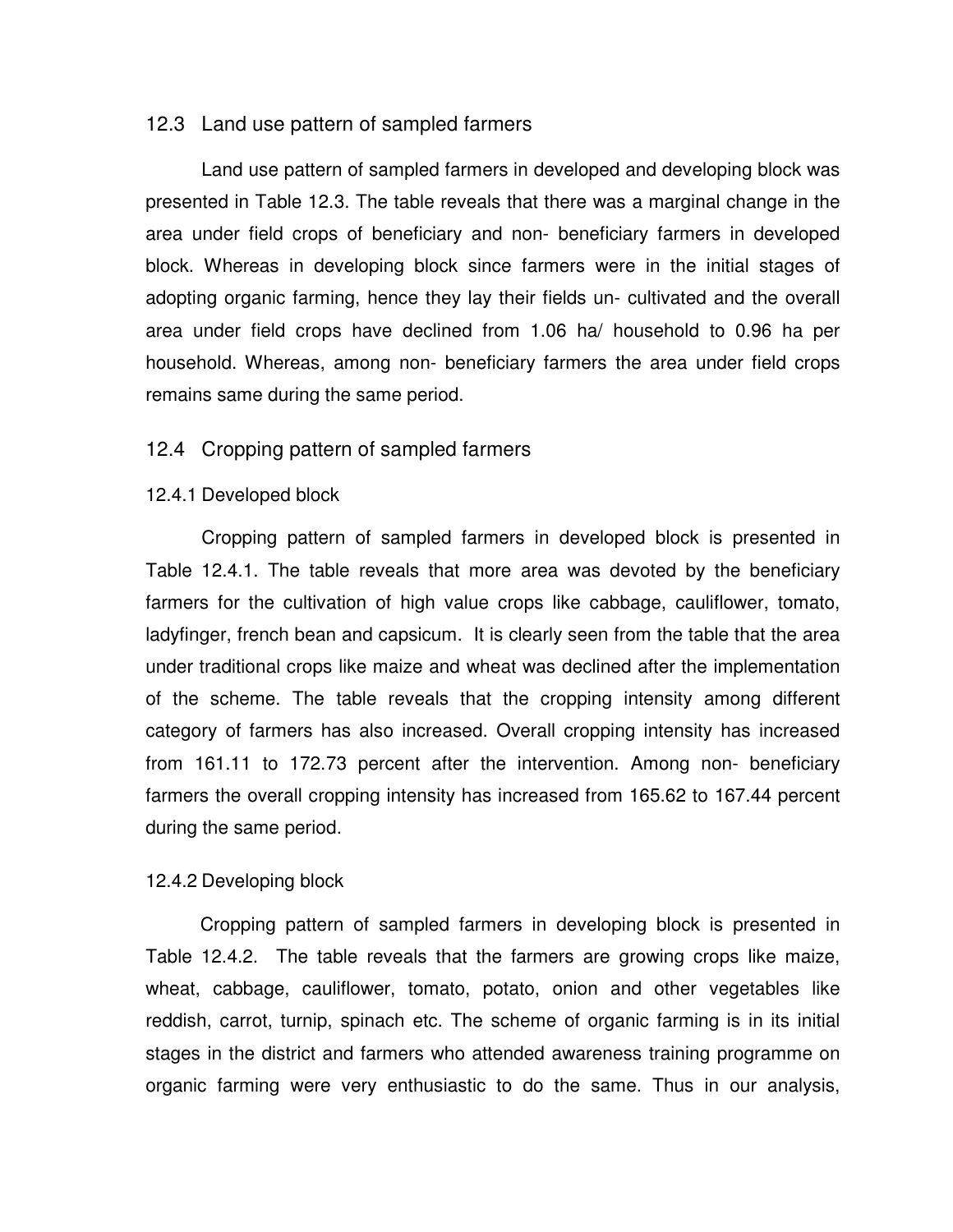beneficiaries are those which were attended awareness training programme on organic farming. On analyzing the cropping pattern of such beneficiary farmers, it was found that these farmers lying their fields vacant. Thus, the overall cropping intensity was declined from 158.49 to 122.92 percent among beneficiary farmers. Whereas, among non- beneficiary farmers overall cropping intensity increased from 162.26 to 165.09 percent during the same period.

| <b>Particulars</b>     |                      | <b>Developed Block</b> | <b>Developing Block</b> |                   |  |
|------------------------|----------------------|------------------------|-------------------------|-------------------|--|
|                        | <b>Beneficiaries</b> | Non-beneficiaries      | <b>Beneficiaries</b>    | Non-beneficiaries |  |
| Caste (%)              | 100.00               | 100.00                 | 100.00                  | 100.00            |  |
| <b>SC</b>              | 10.00                | 10.00                  | 20.00                   | 10.00             |  |
| <b>OBC</b>             | 26.67                | 20.00                  | 26.67                   | 20.00             |  |
| General                | 63.33                | 70.00                  | 53.33                   | 70.00             |  |
| Avg. family size (No.) | 5.30                 | 5.20                   | 5.00                    | 5.00              |  |
| Literacy (%)           | 83.65                | 76.92                  | 84.67                   | 80.00             |  |
| Dependency ratio       | 0.31                 | 0.44                   | 0.28                    | 0.28              |  |
| Occupation (%)         |                      |                        |                         |                   |  |
| Agriculture            | 100.00               | 90.00                  | 86.67                   | 90.00             |  |
| Service                |                      | 10.00                  | 10.00                   | 10.00             |  |
| Other                  | -                    |                        | 3.33                    |                   |  |

**Table 12.2: Socio- economic profile of Sampled Farmers (2004-05)**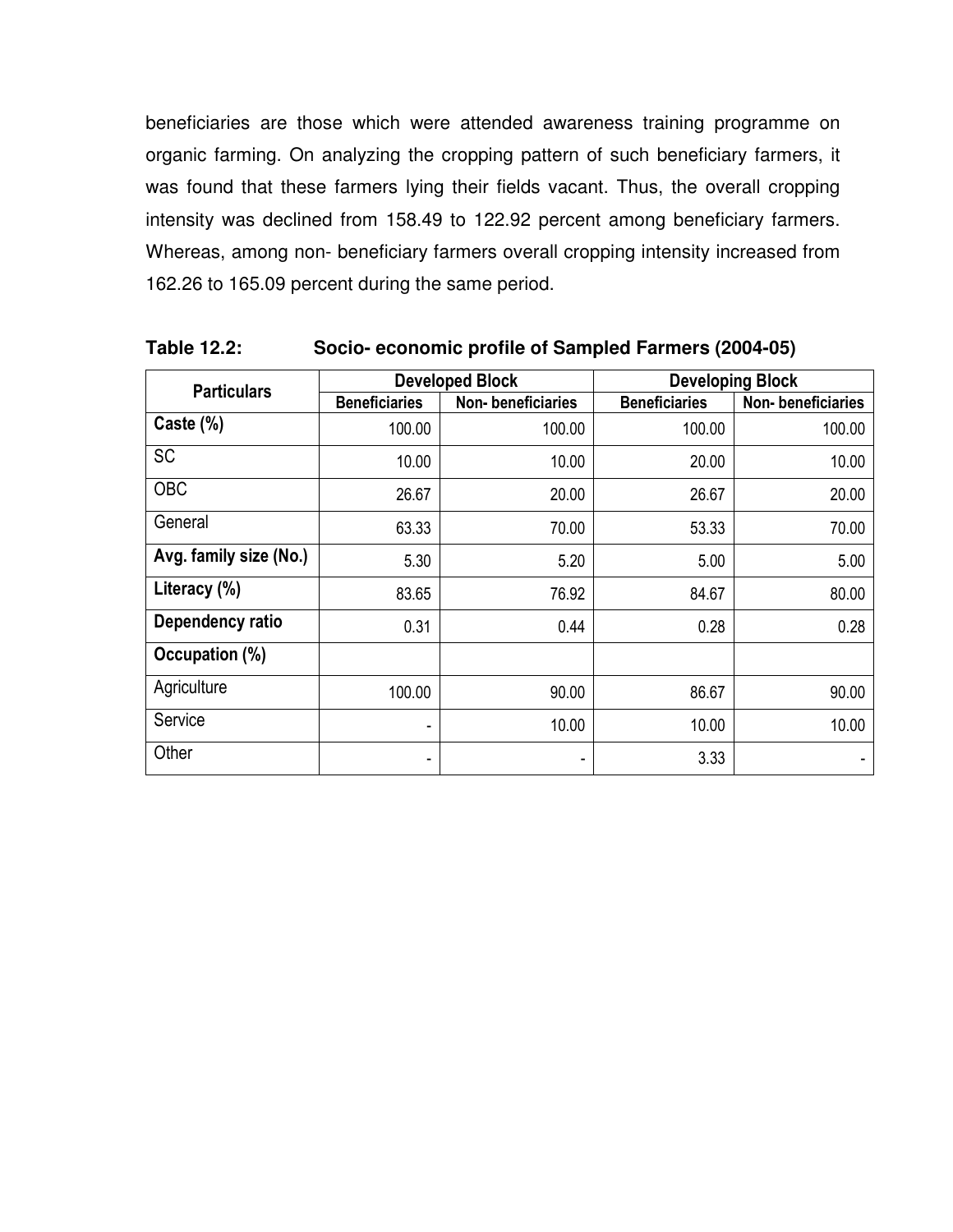# **Table 12.3: Land use pattern of Sampled Farmers in Developed and Developing Block (2004-05)**

**Farm category Beneficiaries Non-Beneficiaries Field Crops Current Fallow Ghasni Total Field Crops Current Fallow Ghasni Total Before**<sup>e</sup> | After | Before | After | Before | After | Before | After | Before | After | Before | After | Before | After **Developed Block**Marginal 0.70  $\,$  0.73  $\,$  0.10  $\,$  0.07  $\,$  0.16  $\,$  0.16  $\,$  0.16  $\,$  0.95  $\,$  0.07  $\,$  0.07  $\,$  0.15  $\,$  0.15  $\,$  0.95  $\,$  0.95  $\,$  0.95 Small 0.95 0.96 0.10 0.09 0.20 0.20 1.25 1.25 0.92 0.92 0.12 0.12 0.18 0.18 1.22 1.22 Semi Med. 1.55 1.58 0.12 0.09 0.35 0.35 2.02 2.02 1.60 1.62 0.10 0.08 0.40 0.40 2.10 2.10 Medium 3.26 3.28 0.14 0.12 0.62 0.62 4.02 4.02 3.32 3.32 0.08 0.08 0.60 0.60 4.00 4.00 **Overall 1.08 1.10 0.11 0.08 0.23 0.23 1.42 1.42 1.28 1.29 0.09 0.08 0.28 0.28 1.65 1.65 Developing Block**Marginal 0.82 0.75 0.02 0.09 0.05 0.05 0.89 0.89 0.81 0.81 0.02 0.02 0.08 0.08 0.91 0.91 **Small** 1.17 1.02 0.90 | 0.06 | 0.18 | 0.10 | 0.10 | 1.18 | 1.18 | 0.97 | 0.97 | 0.05 | 0.05 | 0.15 | 0.15 | 1.17 | Semi Med. 1.75 1.62 0.10 0.23 0.18 0.18 2.03 2.03 1.80 1.82 0.10 0.08 0.20 0.20 2.10 2.10 Medium 3.50 3.20 0.15 0.45 0.52 0.52 4.17 4.17 - - - - - - - - **Overall1.06 0.96 0.06 0.16 0.09 0.09 1.21 1.21 1.06 1.06 0.04 0.04 0.12 0.12 1.22 1.22** 

*(ha/household)*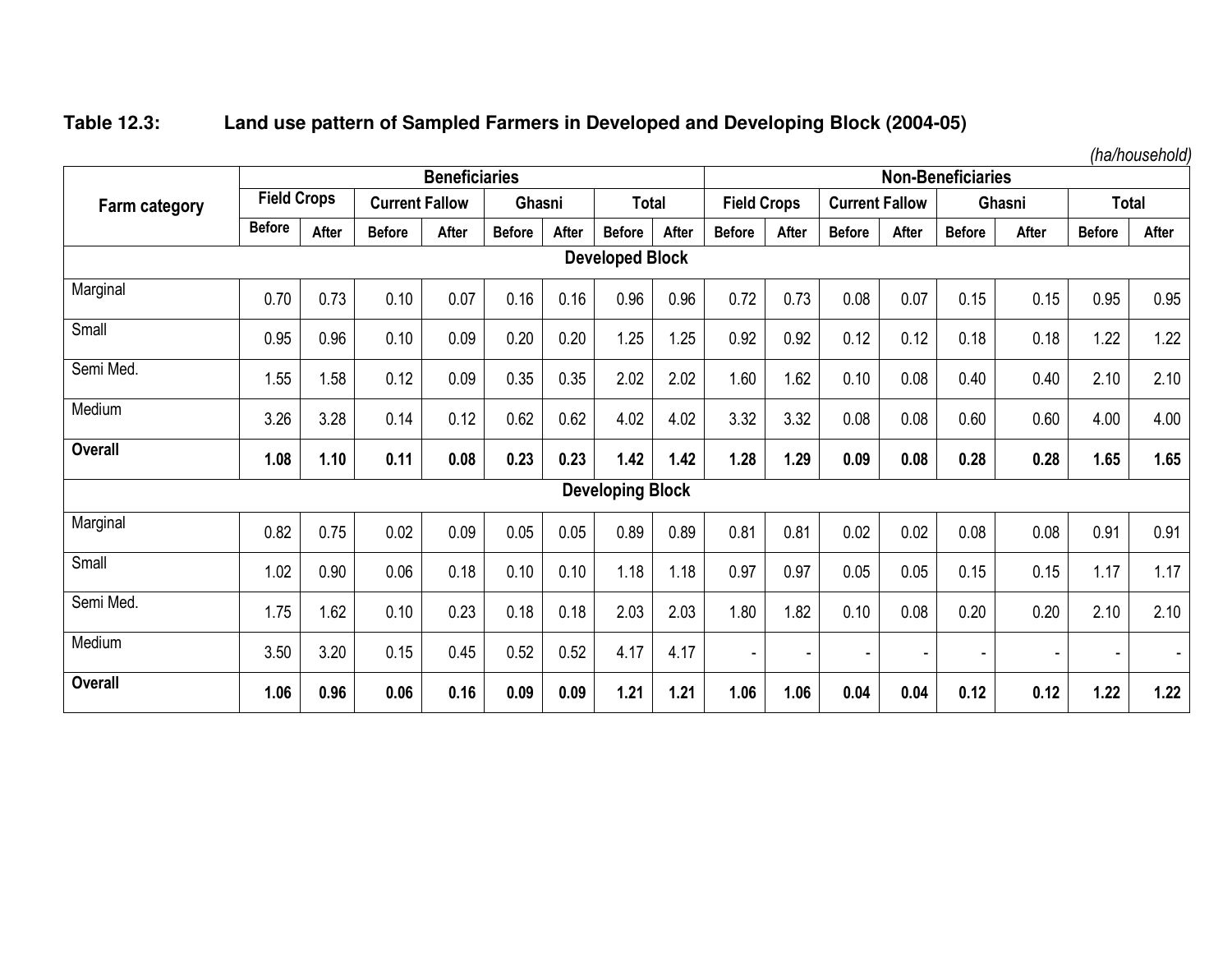|                    |               |                 |              |                      |               |                |                          |              |           |               | (Ha/HH)        |
|--------------------|---------------|-----------------|--------------|----------------------|---------------|----------------|--------------------------|--------------|-----------|---------------|----------------|
|                    |               |                 |              | <b>Beneficiaries</b> |               |                | <b>Non-Beneficiaries</b> |              |           |               |                |
| <b>Crops</b>       |               | <b>Marginal</b> | <b>Small</b> | S. Medium            | <b>Medium</b> | <b>Overall</b> | <b>Marginal</b>          | <b>Small</b> | S. Medium | <b>Medium</b> | <b>Overall</b> |
| <b>Maize</b>       | <b>Before</b> | 0.18            | 0.30         | 0.52                 | 1.50          | 0.36           | 0.24                     | 0.35         | 0.50      | 1.50          | 0.47           |
|                    | After         | 0.12            | 0.15         | 0.40                 | 1.00          | 0.23           | 0.24                     | 0.35         | 0.50      | 1.42          | 0.46           |
| Wheat              | <b>Before</b> | 0.25            | 0.40         | 1.00                 | 2.00          | 0.53           | 0.37                     | 0.62         | 1.10      | 2.25          | 0.83           |
|                    | <b>After</b>  | 0.20            | 0.25         | 0.75                 | 1.60          | 0.40           | 0.37                     | 0.62         | 1.15      | 2.25          | 0.84           |
|                    | <b>Before</b> | 0.15            | 0.15         | 0.20                 | 0.25          | 0.16           | 0.10                     | 0.15         | 0.20      | 0.25          | 0.15           |
| Cabbage            | After         | 0.20            | 0.25         | 0.30                 | 0.33          | 0.24           | 0.10                     | 0.15         | 0.20      | 0.25          | 0.15           |
|                    | <b>Before</b> | 0.15            | 0.15         | 0.20                 | 0.25          | 0.16           | 0.10                     | 0.12         | 0.20      | 0.25          | 0.15           |
| <b>Cauliflower</b> | <b>After</b>  | 0.20            | 0.25         | 0.30                 | 0.30          | 0.24           | 0.10                     | 0.12         | 0.20      | 0.25          | 0.15           |
|                    | <b>Before</b> | 0.10            | 0.15         | 0.25                 | 0.30          | 0.15           | 0.10                     | 0.15         | 0.25      | 0.25          | 0.17           |
| <b>Tomato</b>      | <b>After</b>  | 0.12            | 0.20         | 0.30                 | 0.50          | 0.20           | 0.12                     | 0.15         | 0.25      | 0.25          | 0.18           |
|                    | <b>Before</b> | 0.10            | 0.15         | 0.20                 | 0.25          | 0.14           | 0.08                     | 0.05         | 0.20      | 0.15          | 0.12           |
| <b>Lady Finger</b> | After         | 0.15            | 0.18         | 0.25                 | 0.50          | 0.20           | 0.10                     | 0.05         | 0.20      | 0.17          | 0.13           |
|                    | <b>Before</b> | 0.15            | 0.13         | 0.10                 | 0.25          | 0.14           | 0.10                     | 0.04         | 0.10      | 0.25          | 0.10           |
| <b>French Bean</b> | After         | 0.20            | 0.20         | 0.25                 | 0.50          | 0.23           | 0.10                     | 0.05         | 0.10      | 0.25          | 0.10           |
|                    | <b>Before</b> | 0.08            | 0.10         | 0.15                 | 0.20          | 0.10           | 0.10                     | 0.10         | 0.15      | 0.30          | 0.13           |
| Capsicum           | <b>After</b>  | 0.10            | 0.15         | 0.25                 | 0.50          | 0.16           | 0.10                     | 0.13         | 0.17      | 0.30          | 0.15           |
|                    | <b>Before</b> | 1.16            | 1.53         | 2.62                 | 5.10          | 1.74           | 1.19                     | 1.58         | 2.70      | 5.20          | 2.12           |
| <b>GCA</b>         | After         | 1.29            | 1.63         | 2.80                 | 5.23          | 1.90           | 1.23                     | 1.62         | 2.77      | 5.14          | 2.16           |
|                    | <b>Before</b> | 0.70            | 0.95         | 1.55                 | 3.26          | 1.08           | 0.72                     | 0.92         | 1.60      | 3.32          | 1.28           |
| <b>NSA</b>         | <b>After</b>  | 0.73            | 0.96         | 1.58                 | 3.28          | 1.10           | 0.73                     | 0.92         | 1.62      | 3.32          | 1.29           |
|                    | <b>Before</b> | 165.71          | 161.05       | 169.03               | 156.44        | 161.11         | 165.28                   | 171.74       | 168.75    | 156.63        | 165.62         |
| CI(%)              | <b>After</b>  | 176.71          | 169.79       | 177.21               | 159.45        | 172.73         | 168.49                   | 176.09       | 170.99    | 154.82        | 167.44         |

#### **Table 12.4.1:Cropping pattern of Sampled Farmers in Developed Block (2004-05)**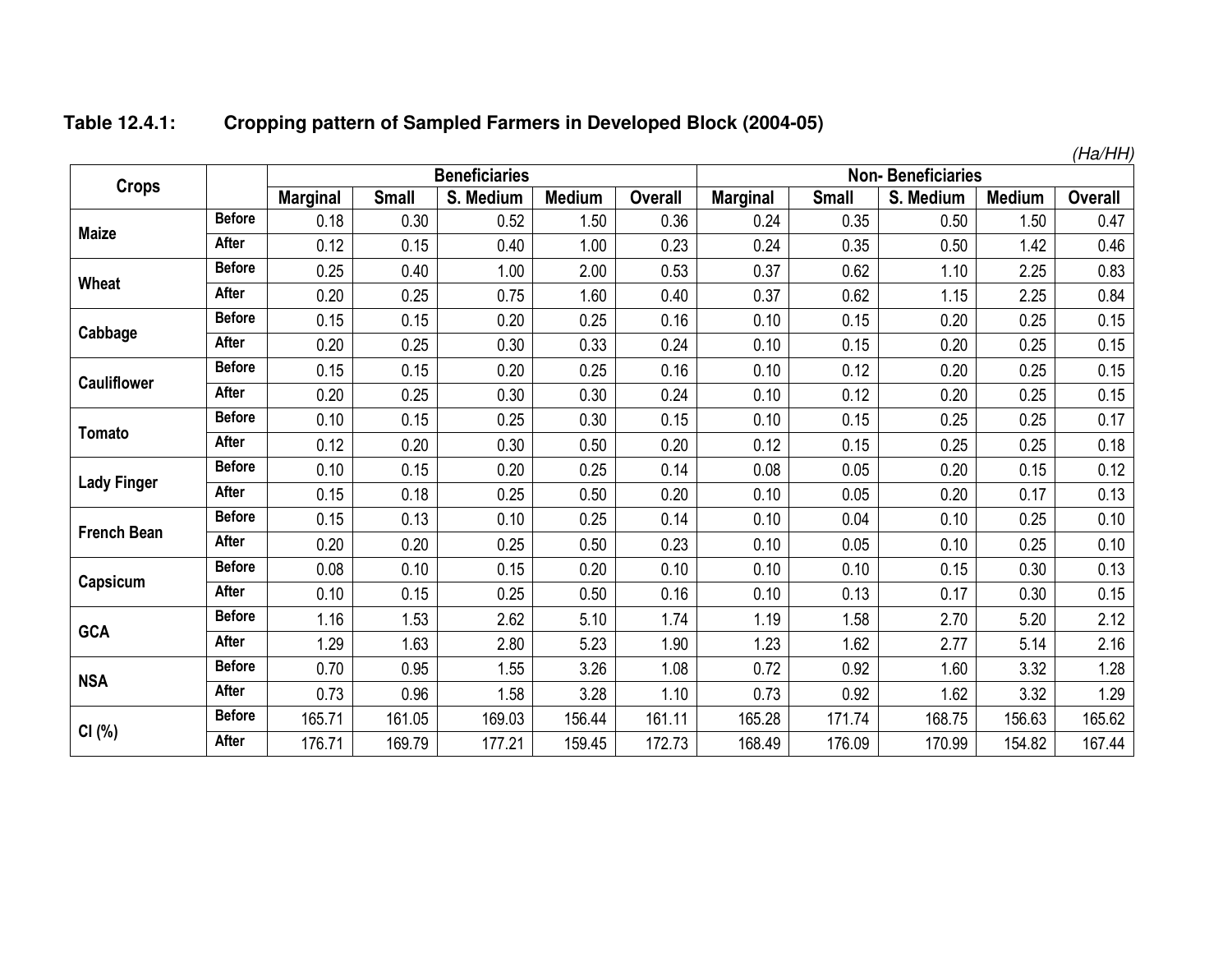| Table 12.4.2: | <b>Cropping pattern of Sampled Farmers in Developing Block (2004-05)</b> |
|---------------|--------------------------------------------------------------------------|
|---------------|--------------------------------------------------------------------------|

|                    |               |                 |              |                      |               |         |                          |              |           |                | (Ha/HH) |
|--------------------|---------------|-----------------|--------------|----------------------|---------------|---------|--------------------------|--------------|-----------|----------------|---------|
| <b>Crops</b>       |               |                 |              | <b>Beneficiaries</b> |               |         | <b>Non-Beneficiaries</b> |              |           |                |         |
|                    |               | <b>Marginal</b> | <b>Small</b> | S. Medium            | <b>Medium</b> | Overall | <b>Marginal</b>          | <b>Small</b> | S. Medium | <b>Medium</b>  | Overall |
| <b>Maize</b>       | <b>Before</b> | 0.25            | 0.30         | 0.60                 | 1.00          | 0.32    | 0.25                     | 0.30         | 0.75      |                | 0.37    |
|                    | After         | 0.10            | 0.15         | 0.40                 | 0.50          | 0.16    | 0.25                     | 0.30         | 0.75      |                | 0.37    |
| <b>Wheat</b>       | <b>Before</b> | 0.30            | 0.40         | 1.00                 | 1.80          | 0.45    | 0.40                     | 0.45         | 1.25      |                | 0.59    |
|                    | After         | 0.20            | 0.20         | 0.80                 | 1.20          | 0.29    | 0.40                     | 0.45         | 1.25      |                | 0.59    |
| Cabbage            | <b>Before</b> | 0.10            | 0.12         | 0.14                 | 0.30          | 0.12    | 0.12                     | 0.15         | 0.10      |                | 0.12    |
|                    | After         | 0.10            | 0.12         | 0.15                 | 0.30          | 0.12    | 0.12                     | 0.15         | 0.10      | ٠              | 0.12    |
| <b>Cauliflower</b> | <b>Before</b> | 0.10            | 0.15         | 0.15                 | 0.30          | 0.13    | 0.10                     | 0.15         | 0.10      |                | 0.12    |
|                    | After         | 0.10            | 0.15         | 0.15                 | 0.30          | 0.13    | 0.10                     | 0.15         | 0.10      |                | 0.12    |
| Tomato             | <b>Before</b> | 0.15            | 0.15         | 0.20                 | 0.50          | 0.17    | 0.10                     | 0.10         | 0.15      |                | 0.11    |
|                    | After         | 0.15            | 0.10         | 0.20                 | 0.20          | 0.14    | 0.10                     | 0.10         | 0.15      |                | 0.11    |
| Potato             | <b>Before</b> | 0.20            | 0.25         | 0.25                 | 0.65          | 0.23    | 0.12                     | 0.20         | 0.30      |                | 0.18    |
|                    | After         | 0.15            | 0.10         | 0.10                 | 0.40          | 0.14    | 0.12                     | 0.22         | 0.30      |                | 0.19    |
| Onion              | <b>Before</b> | 0.08            | 0.10         | 0.12                 | 0.40          | 0.10    | 0.10                     | 0.15         | 0.15      | ä,             | 0.12    |
|                    | After         | 0.10            | 0.10         | 0.10                 | 0.25          | 0.10    | 0.10                     | 0.15         | 0.20      |                | 0.13    |
| <b>Other</b>       | <b>Before</b> | 0.15            | 0.15         | 0.20                 | 0.25          | 0.16    | 0.11                     | 0.10         | 0.15      |                | 0.11    |
| vegetables         | After         | 0.10            | 0.10         | 0.05                 | 0.15          | 0.10    | 0.12                     | 0.10         | 0.15      |                | 0.12    |
| <b>GCA</b>         | <b>Before</b> | 1.33            | 1.62         | 2.66                 | 5.20          | 1.68    | 1.30                     | 1.60         | 2.95      | $\frac{1}{2}$  | 1.72    |
|                    | After         | 1.00            | 1.02         | 1.95                 | 3.30          | 0.18    | 1.31                     | 1.62         | 3.00      | ä,             | 1.75    |
| <b>NSA</b>         | <b>Before</b> | 0.82            | 1.02         | 1.75                 | 3.50          | 1.06    | 0.81                     | 0.97         | 1.80      | $\frac{1}{2}$  | 1.06    |
|                    | After         | 0.75            | 0.90         | 1.62                 | 3.20          | 0.96    | 0.81                     | 0.97         | 1.82      | ÷,             | 1.06    |
|                    | <b>Before</b> | 162.19          | 158.82       | 152.00               | 148.57        | 158.49  | 160.49                   | 164.95       | 163.89    | $\blacksquare$ | 162.26  |
| CI(%)              | After         | 133.33          | 113.33       | 120.37               | 103.12        | 122.92  | 161.73                   | 167.07       | 164.83    | $\blacksquare$ | 165.09  |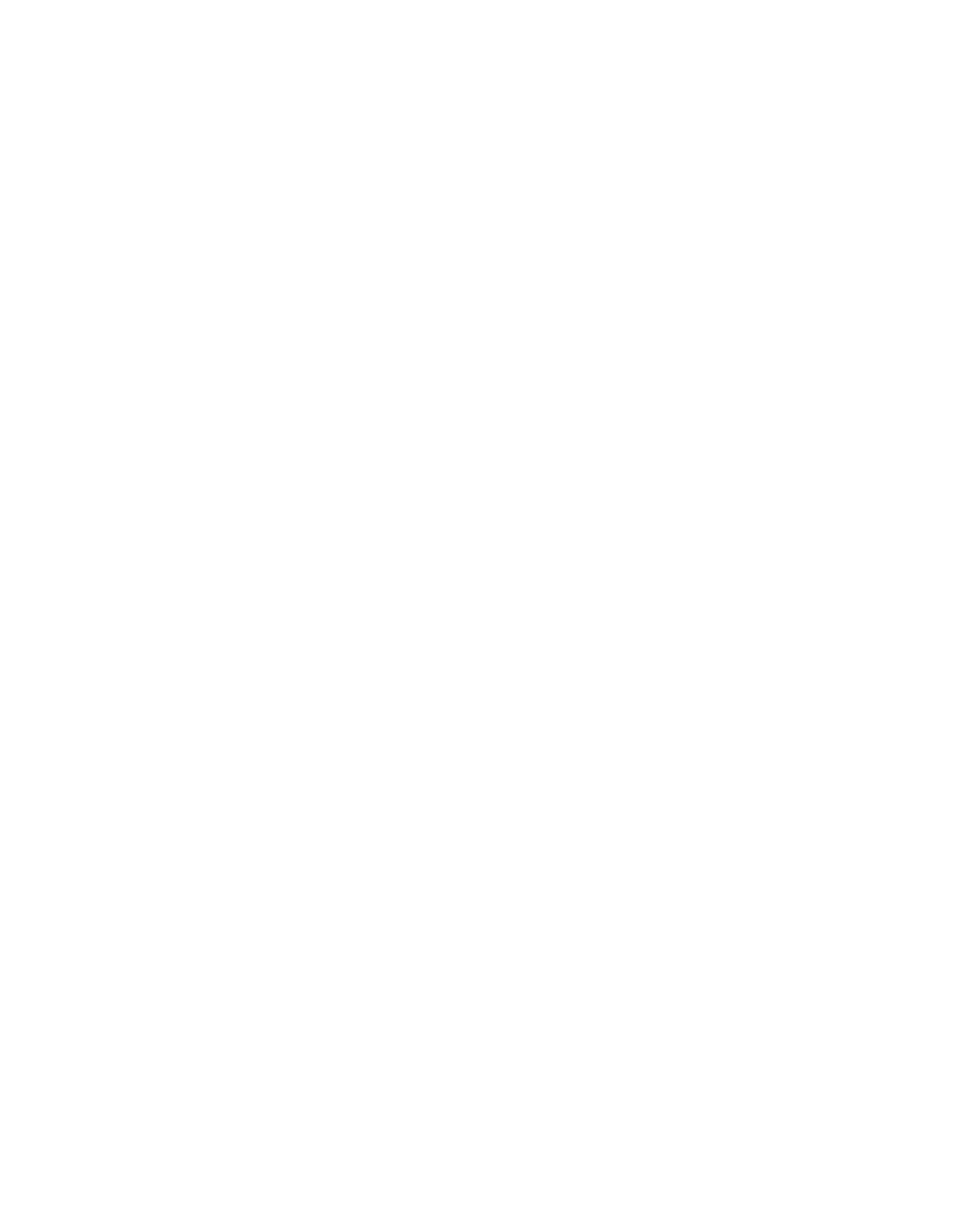## 12.5 Change in income of sampled farmers

 Income of sampled farmers is presented in Table 12.5. The table reveals that in developed block in case of beneficiary farmers the net return from crop production was increased by 16.16 percent as compared to 0.66 percent in case of non- beneficiary farmers. The net return was not very high because in case of organic produce, farmers are yet to get organic certification. Hence, they have to sell their produce at par with non- organic produce. On the other hand, In developing block net return in case of beneficiaries was -12.23 percent as compared to 0.72 percent among non- beneficiaries. The negative net return in case of beneficiary farmers was mainly due to the fact that these farmers have to lay their fields un- cultivated initially for adopting organic farming.

|                   |                      |                        |              |                         | (Rs/ha) |  |
|-------------------|----------------------|------------------------|--------------|-------------------------|---------|--|
|                   | <b>Particulars</b>   | <b>Developed Block</b> |              | <b>Developing Block</b> |         |  |
|                   |                      | <b>Before</b>          | <b>After</b> | <b>Before</b>           | After   |  |
| <b>Gross cost</b> | <b>Beneficiaries</b> | 55187                  | 54030        | 50078                   | 33812   |  |
|                   | Non-beneficiaries    | 57610                  | 59201        | 50514                   | 51080   |  |
| Gross return      | <b>Beneficiaries</b> | 78094                  | 80639        | 73500                   | 54369   |  |
|                   | Non-beneficiaries    | 81025                  | 82770        | 73480                   | 74211   |  |
| Net return        | <b>Beneficiaries</b> | 22907                  | 26609        | 23422                   | 20557   |  |
|                   | Non-beneficiaries    | 23415                  | 23569        | 22966                   | 23131   |  |
| % Change          | <b>Beneficiaries</b> |                        | 16.16        | $-12.23$                |         |  |
|                   | Non-Beneficiaries    |                        | 0.66         | 0.72                    |         |  |

|  | Table 12.5: Income from crop production on sampled farms (2004-05) |  |  |  |
|--|--------------------------------------------------------------------|--|--|--|
|--|--------------------------------------------------------------------|--|--|--|

*B: Beneficiary & NB: Non- beneficiary*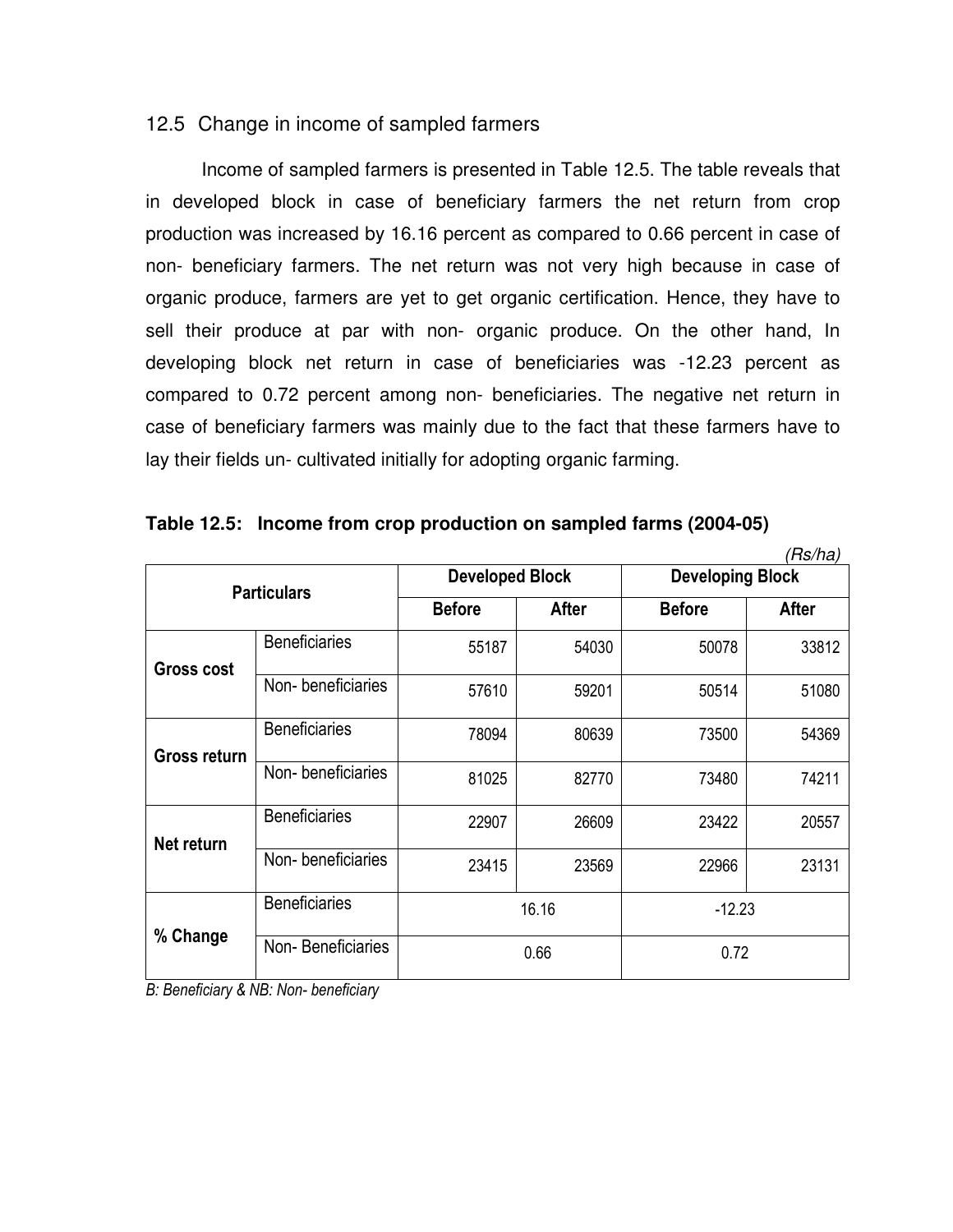# 12.6 Response of farmers regarding various components of the Scheme

 Attitude of beneficiary farmers towards various components of the scheme is presented in Table 12.6. The table reveals that 95.00 and 52.50 percent farmers attended the awareness training programme for farmers regarding organic farming in developed and developing block respectively and 100.00 percent farmers in both these blocks found the demonstration useful. After attending the training 87.50 and 60.00 percent farmers in the developed and developing block respectively replicate the same on their fields.

#### **Table 12.6: Response of selected beneficiary farmers regarding different components of the scheme (2004-05)**   $(Dorcont)$

|                                                                               |                        | rercenti                |
|-------------------------------------------------------------------------------|------------------------|-------------------------|
| <b>Particulars</b>                                                            | <b>Developed Block</b> | <b>Developing Block</b> |
| Farmers attended awareness training<br>programme<br>regarding organic farming | 95.00                  | 52.50                   |
| Farmers found above training programme useful                                 | 100.00                 | 100.00                  |
| Farmers replicated the same on their fields                                   | 87.50                  | 60.00                   |

# 12.7 Attitude of Farmers about the Scheme

 Attitude of beneficiary farmers towards various components of the scheme is presented in Table 12.7. The table reveals that 10.00 percent farmers in the developed block reported that training programme was inadequate whereas 45.00 percent farmers in developing block reported the same.

### **Table 12.7: Attitude of Beneficiary farmers in Developed and Developing block about the various components of the scheme**

*(Percent)* 

|     |                     |                  |              |                  | <b>Responses</b> |                  | <b>ULUU</b>  |
|-----|---------------------|------------------|--------------|------------------|------------------|------------------|--------------|
|     |                     |                  |              |                  |                  |                  |              |
| S.  | <b>Particulars</b>  | Inadequate       |              |                  | Adequate         | High             |              |
| No. |                     | <b>Developed</b> | Developing   | <b>Developed</b> | Developing       | <b>Developed</b> | Developing   |
|     |                     | <b>Block</b>     | <b>Block</b> | <b>Block</b>     | <b>Block</b>     | <b>Block</b>     | <b>Block</b> |
|     | Awareness training  |                  |              |                  |                  |                  |              |
|     | programme regarding | 5.00             | 45.00        | 95.00            | 55.00            |                  |              |
|     | organic farming     |                  |              |                  |                  |                  |              |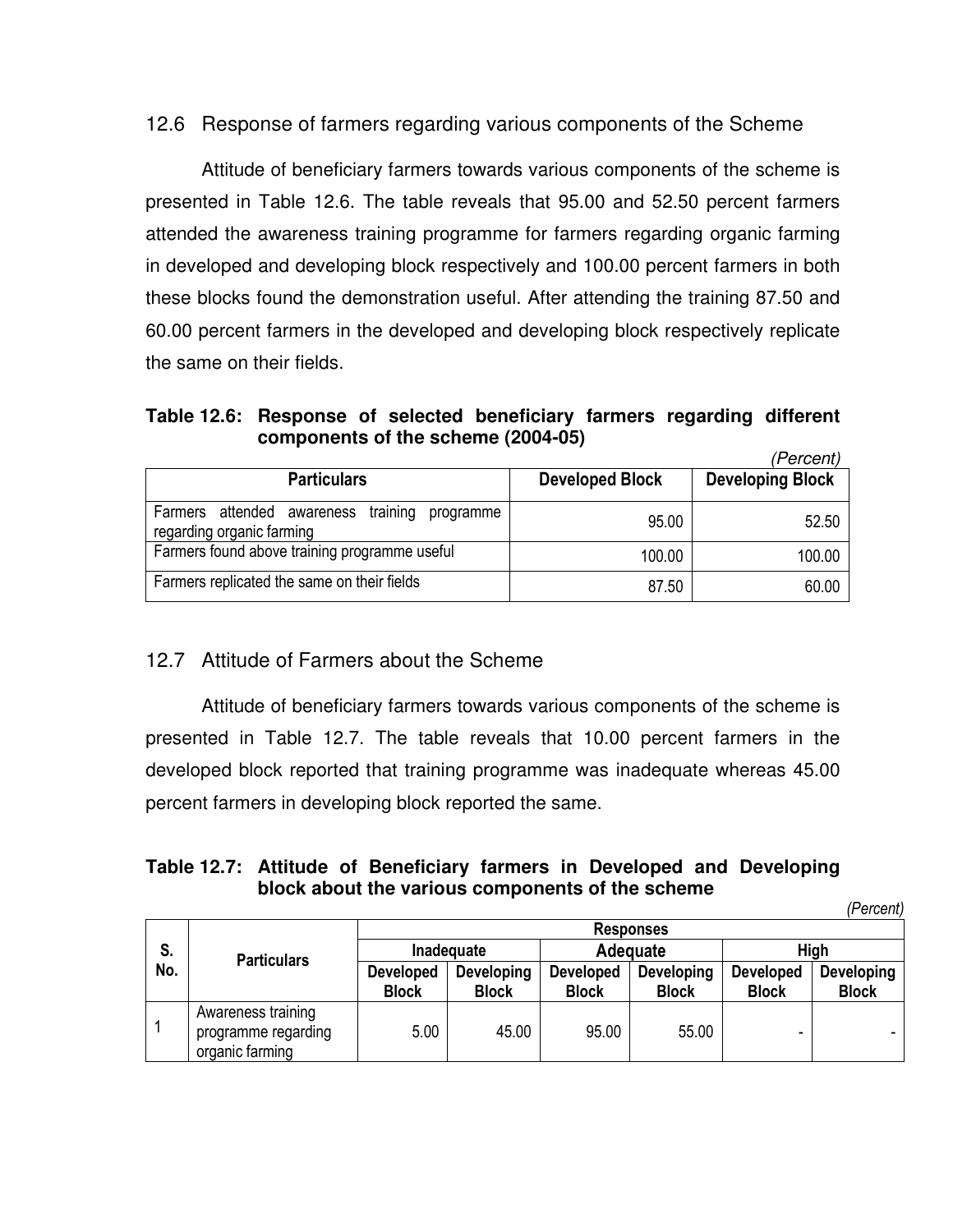#### 12.8 Summing Up

Organic farming is the need of the hour and the scheme was also launched with the objective of providing knowledge to the farmers about the organic farming and prepares them to opt for the same. For this awareness training programme for farmers were organized at every district under the scheme during 2004-05. Institution training to middle and senior level officers of the department regarding the organic farming was also provided. Since the scheme was in its preliminary stage, the results obtained in the concurrent evaluation may not strictly follow the year 2004-05, especially in case of developed block. In the developed block some of the villages visited are declared 100 percent organic. The income of the farmers through organic farming may be low due to low productivity and non- certification of the organic produce. Further, there is a no premium market for organic produce. Hence, it is suggested that organic extension services should be strengthened, certification and marketing of organic produce must be ensured. In the developing block, though none of the farmer is yet producing organic crops but some of the sampled farmers left the small portion of their fields uncultivated during the reference year. It may be concluded that in the coming year's organic farming proved to be a boon for the farmers in the State.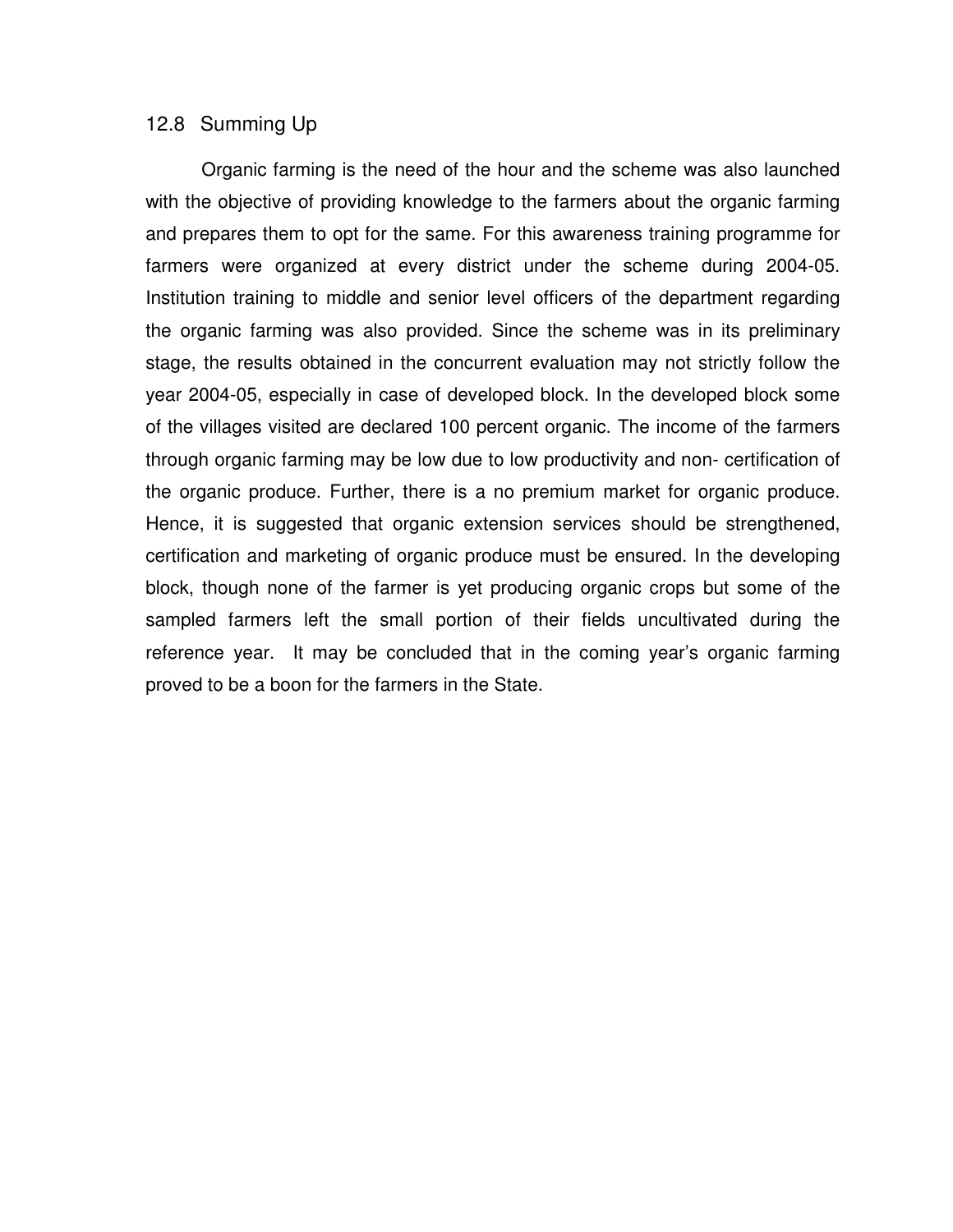# Chapter XIII

# Scheme for Farm Women Empowerment

 The present chapter attempts to evaluate the Physical and Financial Targets and achievements of Scheme for farm women empowerment. The chapter also analyses the impact of the scheme on the income of beneficiaries of the scheme and examines the problems faced by the beneficiaries of the scheme.

# 13.1 Physical and Financial Targets and Achievements

 Physical and financial targets and achievements of the scheme are presented in Table 13.1.

|                |                                                       |       | <b>HIMACHAL PRADESH</b> |                    |         |
|----------------|-------------------------------------------------------|-------|-------------------------|--------------------|---------|
| S. No.         | <b>Component</b>                                      |       | <b>Target</b>           | <b>Achievement</b> |         |
|                |                                                       | Phy.  | Fin.                    | Phy.               | Fin.    |
|                | Link workers training                                 |       | 2.20                    |                    | 294008  |
|                |                                                       |       |                         |                    | (133.6) |
| $\overline{2}$ | Honorarium to link workers for organizing fortnightly |       | 4.00                    |                    | 312950  |
|                | meeting at group level                                |       |                         |                    | (78.2)  |
| 3              | Village based trainings for groups                    |       | 12.00                   |                    | 1342964 |
|                |                                                       |       |                         |                    | (111.9) |
| $\overline{4}$ | Result demonstration for the groups formed during     |       | 5.00                    |                    | 412900  |
|                | 2003-04 and 2004-05                                   |       |                         |                    | (82.6)  |
| 5              | <b>Mahila Goshits</b>                                 |       | 5.00                    |                    | 262500  |
|                |                                                       |       |                         |                    | (52.5)  |
| 6              | Contingency to be kept at State HQ                    |       | 0.15                    |                    | 34485   |
|                |                                                       |       |                         |                    | (230.0) |
|                | Total                                                 |       |                         |                    | 2659807 |
|                |                                                       | 28.35 |                         |                    | (93.8)  |

**Table 13.1: Targets and Achievements of Scheme for farm women empowerment (2004-05)** 

*\*Figures in parenthesis are percentages* 

# 13.2 Socio- economic profile of sampled farm women

**Developed block** The socio-economic profile of sampled beneficiary and non- beneficiary farm women is presented in Table 13.2. The table reveals that of all beneficiaries of the scheme, 40.00 percent belonged to general category and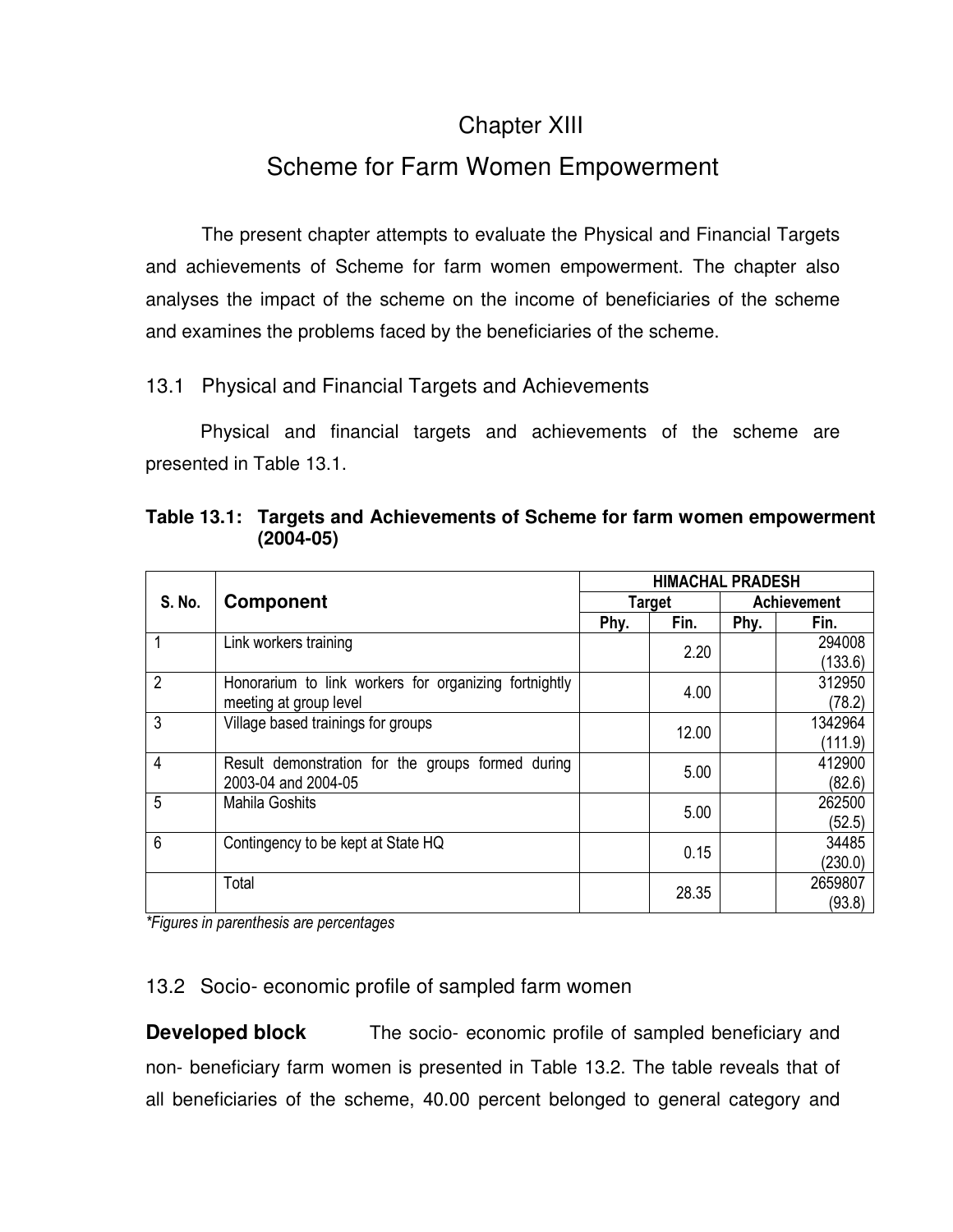30.00 percent each belonged to SC and OBC category. Literacy rate was found to be 83.33 percent. The average age of sampled farm women entrepreneurs was 33.60 years. Among these women, 60.00, 30.00 and 10.00 percent are married, unmarried and widow respectively. Main occupation of the sampled women was agriculture 90.00 percent and other like animal husbandry etc. 10.00 percent. The enterprise on which the training to these women was imparted was taken as their main occupation by 63.33 percent women and subsidiary occupation by 36.67 percent women. Among non- beneficiary farm women 80.00 percent belonged to general category, followed by SC and OBC category 10.00 percent each. Literacy rate was 90.00 percent. Average age of non- beneficiary women was 34.70 years. Out of the total 80.00 percent are married and 20.00 percent unmarried. Agriculture was the main occupation of all non- beneficiary women.

**Developing block** The table reveals that of all beneficiaries of the scheme, 76.66 percent belonged to general category, followed by 16.67 percent belonged to OBC and 6.67 percent SC category. Literacy rate was found to be 86.67 percent. The average age of sampled farm women was 33.33 years. Among these women, 73.33, 20.00 and 6.67 percent are married, un-married and widow respectively. Agriculture was the main occupation of 93.33 percent and other activities 6.67 percent. The enterprise on which the training to these women was imparted was taken as their main occupation by 13.33 percent women and subsidiary occupation by 86.67 percent women. Among non- beneficiary farm women 90.00 percent belonged to general category, followed by 10.00 percent OBC category. Literacy rate was 90.00 percent. Average age of non- beneficiary women was 35.70 years. Out of the total 70.00 percent are married and 30.00 percent unmarried. Agriculture was the main occupation of all non- beneficiary women.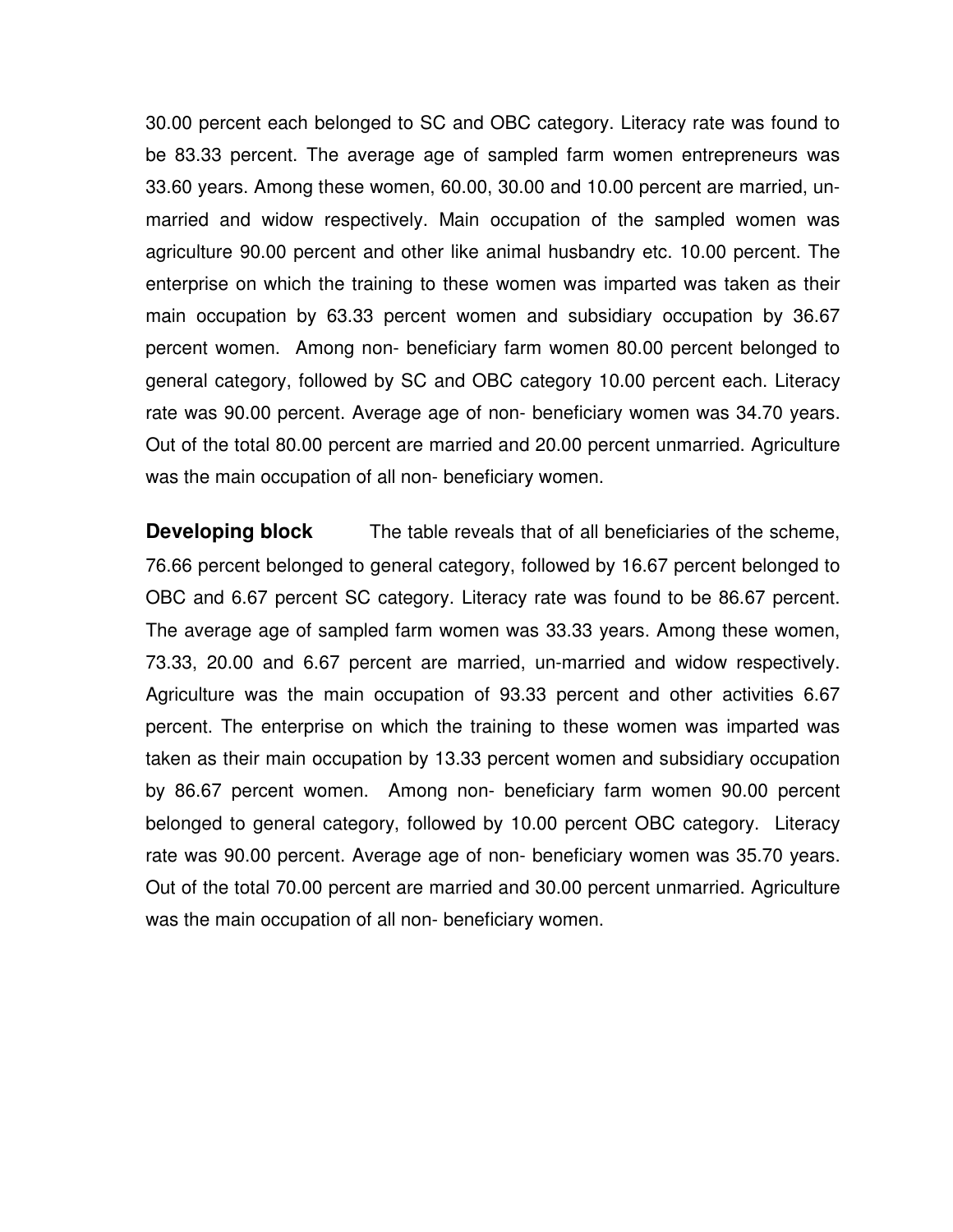| <b>Particulars</b>                                       |                      | <b>Developed Block</b> | <b>Developing Block</b> |                   |  |
|----------------------------------------------------------|----------------------|------------------------|-------------------------|-------------------|--|
|                                                          | <b>Beneficiaries</b> | Non-beneficiaries      | <b>Beneficiaries</b>    | Non-beneficiaries |  |
| Caste (%)                                                | 100.00               | 100.00                 | 100.00                  | 100.00            |  |
| <b>SC</b>                                                | 30.00                | 10.00                  | 6.67                    |                   |  |
| <b>OBC</b>                                               | 30.00                | 10.00                  | 16.67                   | 10.00             |  |
| General                                                  | 40.00                | 80.00                  | 76.66                   | 90.00             |  |
| Literacy (%)                                             | 83.33                | 90.00                  | 86.67                   | 90.00             |  |
| Average Age (Years)                                      | 33.60                | 34.70                  | 33.33                   | 35.70             |  |
| Married (%)                                              | 60.00                | 80.00                  | 73.33                   | 70.00             |  |
| Unmarried (%)                                            | 30.00                | 20.00                  | 20.00                   | 30.00             |  |
| Widow (%)                                                | 10.00                |                        | 6.67                    |                   |  |
| Main Occupation (%)                                      |                      |                        |                         |                   |  |
| Agriculture                                              | 90.00                | 100.00                 | 93.33                   | 100.00            |  |
| Service                                                  |                      |                        |                         |                   |  |
| Other                                                    | 10.00                |                        | 6.67                    |                   |  |
| <b>Enterprise</b><br><b>Main</b><br>as<br>Occupation (%) | 63.33                |                        | 13.33                   |                   |  |
| <b>Enterprise as Subsidiary</b><br>Occupation (%)        | 36.67                | ٠                      | 86.67                   |                   |  |

### **Table 13.2: Socio- economic profile of Sampled Farm Women in Developed block (2004-05)**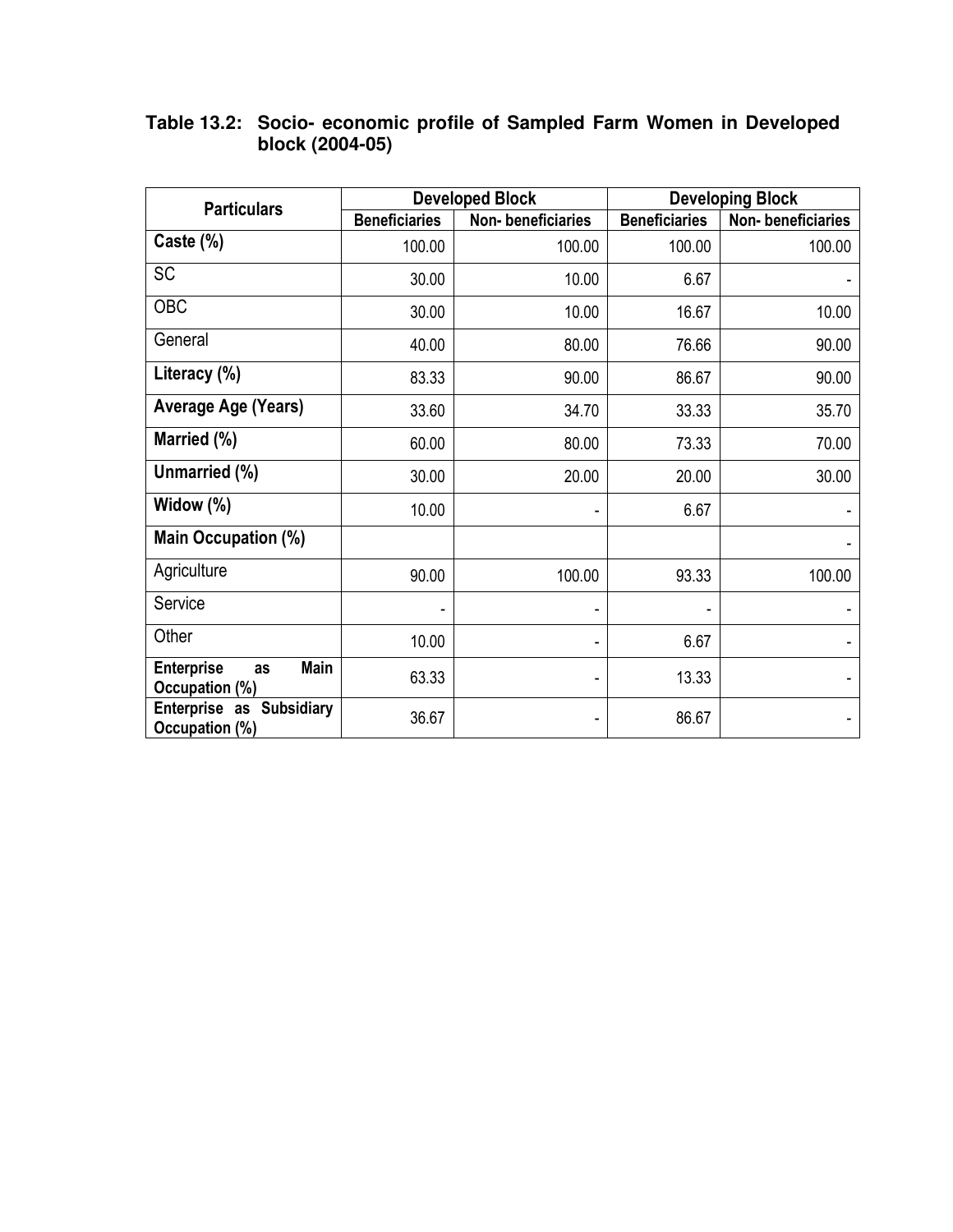#### 13.3 Time spent by women on day to day activities

 Average time spent by sampled women on various day to day activities is presented in Table 13.3. The table reveals that in developed block among beneficiary farm women, except rest and leisure the maximum time was spent on agriculture, followed by food preparation, family care, other activities and dairy farming. Whereas, in case of non- beneficiary farmers maximum time spent by farm women on agriculture, followed by food- preparation, family care and other activities. In the developing block among beneficiary and non- beneficiary women, the maximum time was spent on agriculture, followed by family care, food preparation and other activities.

**Table 13.3: Average time spent by sampled women on various day to day activities (2004-05)**  *(Hrs/ day)* 

|                    |                    |                 |                    | ITII SI UdVI    |  |
|--------------------|--------------------|-----------------|--------------------|-----------------|--|
|                    |                    | Developed block | Developing block   |                 |  |
| <b>Activity</b>    | <b>Beneficiary</b> | Non-beneficiary | <b>Beneficiary</b> | Non-beneficiary |  |
| Agriculture        | 6.20               | 4.00            | 5.00               | 4.30            |  |
| Dairy farming      | 1.25               | 2.30            | 2.30               | 3.00            |  |
| Food preparation   | 2.30               | 3.30            | 2.30               | 3.00            |  |
| Family care        | 2.30               | 3.30            | 3.00               | 4.00            |  |
| Other activities   | 2.15               | 3.30            | 2.30               | 3.00            |  |
| Rest & Leisure     | 8.00               | 7.00            | 8.00               | 6.30            |  |
| <b>Total Hours</b> | 24.00              | 24.00           | 24.00              | 24.00           |  |

# 13.4 Response of farm women entrepreneurs regarding various components of the Scheme

Attitude of beneficiary farmers towards various components of the scheme is presented in Table 13.4. The table reveals that 100.00 and 95.00 percent women members of the SHGs attended village based training programme in the developed and developing block respectively and 100.00 percent women entrepreneurs in both these blocks found the training useful. 75.00 and 47.50 percent women entrepreneurs in developed and developing block respectively attended result demonstration and 100.00 percent of them found it useful in both these blocks. In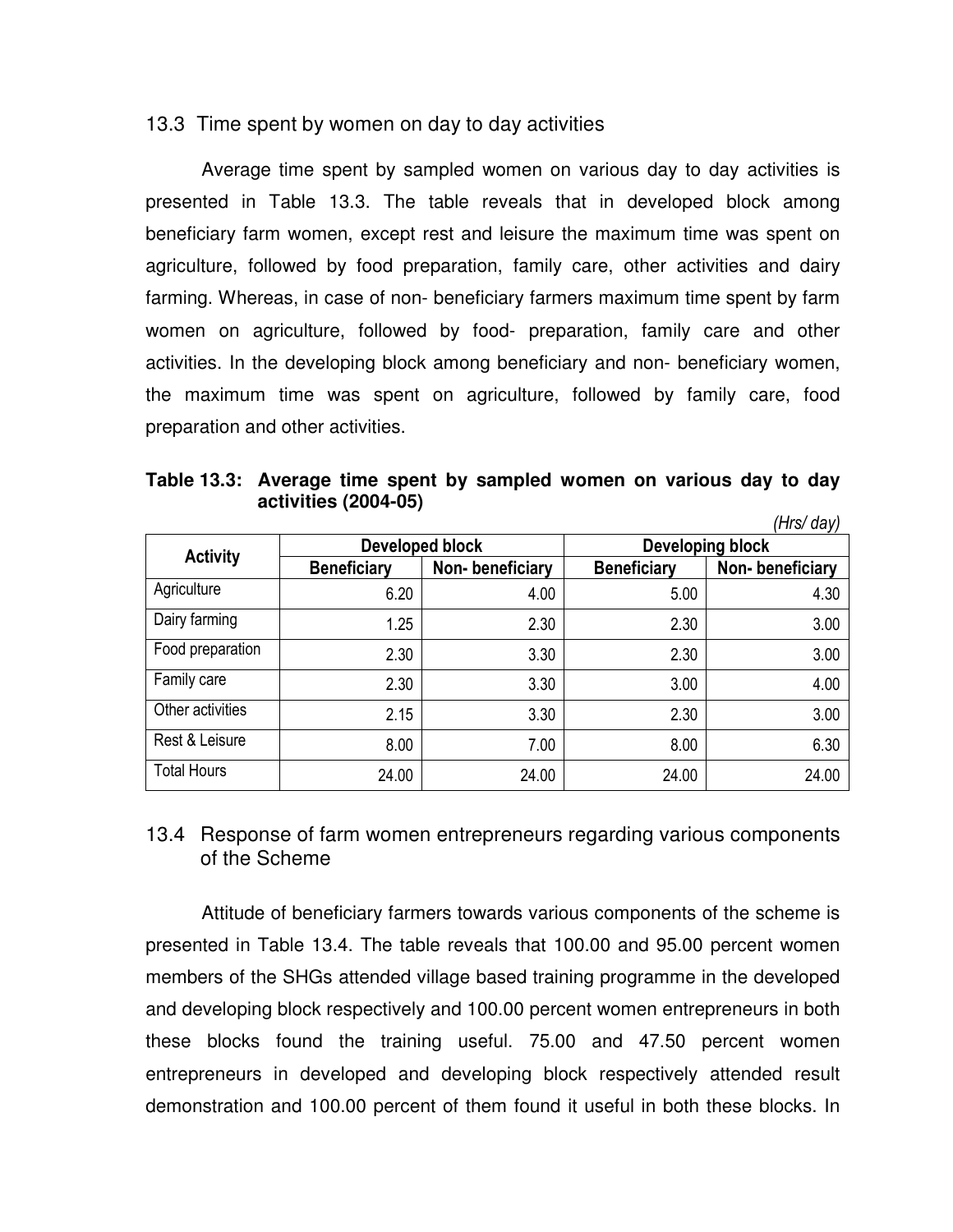the developed block 60.00 percent entrepreneurs attended Mahila Goshthis as compared to 37.50 percent in developing block.

|  |  | Table 13.4: Response of selected beneficiary farm women entrepreneurs |  |                                |
|--|--|-----------------------------------------------------------------------|--|--------------------------------|
|  |  | regarding different components of the scheme (2004-05)                |  |                                |
|  |  |                                                                       |  | $(Da \cdot a \cdot a \cdot b)$ |

|                                                                               |                        | rercenti                |
|-------------------------------------------------------------------------------|------------------------|-------------------------|
| <b>Particulars</b>                                                            | <b>Developed Block</b> | <b>Developing Block</b> |
| Farm women entrepreneurs attended village based<br>training                   | 100.00                 | 95.00                   |
| training<br>Farm<br>entrepreneurs found<br>above<br>women<br>programme useful | 100.00                 | 100.00                  |
| attended<br>Farm<br>result<br>entrepreneurs<br>women<br>demonstration         | 75.00                  | 47.50                   |
| Farm women entrepreneurs found result demonstration<br>useful                 | 100.00                 | 100.00                  |
| Farm women entrepreneurs attended Mahila Goshthis                             | 60.00                  | 37.50                   |

# 13.5 Impact of the scheme on the status of women

 The prime objective of the introduction of the farm women empowerment scheme was to provide due recognition to women farmers and enabling them to economically more contributing to the agricultural economy, The programme also has important ramifications for improving the status of women in family and society. The independent income has enabled them to contribute for family expenditure. The aspects related to the empowerment of women are presented in Table 13.5. The following results were obtained after analysing the table.

**Status in the family** In the developed block status of women in the family was improved after the intervention of the scheme. The low status in the family was declined from 20.00 to 2.25 percent after the intervention. Whereas, high status has attributed to 47.75 percent women against 10.33 percent earlier. In the developing block also higher status in the family has achieved by 34.00 percent women against 8.67 percent earlier.

**Status in the society** In the developed block status of 30.00 percent farm women has improved in the society against 16.00 percent earlier. Whereas, the same was observed in case of 25.00 percent women in the developing block.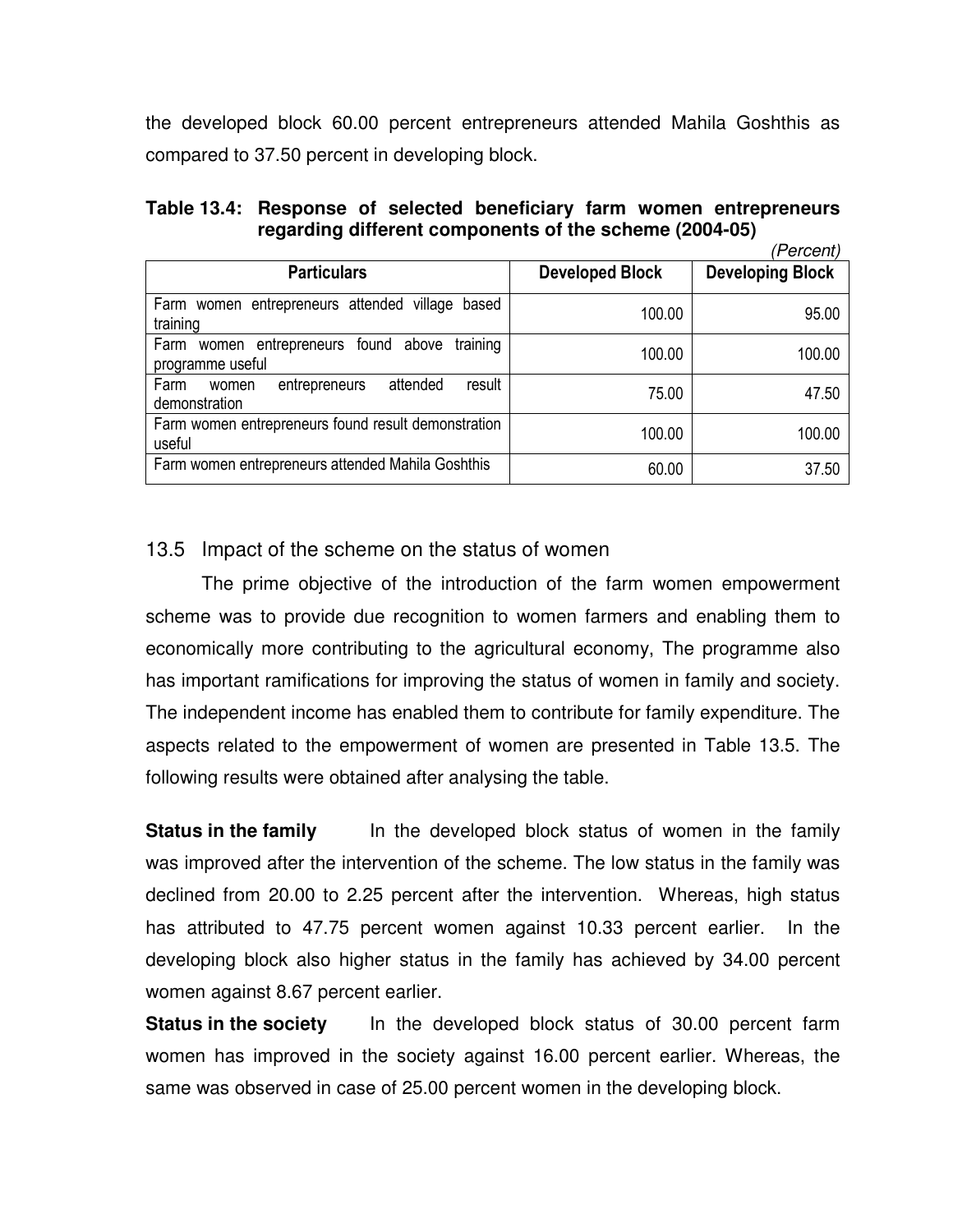**Level of encouragement by family** In the developed block, 6.33, 25.00 and 68.67 percent women entrepreneurs were low, moderately and highly encouraged respectively by their family members to join and work under the scheme. In case of developing block, 30.00, 26.50 and 43.50 percent women were low, moderately and highly encouraged by their family members respectively.

**Freedom in spending money** The freedom of spending money was not so liberal to the women counterparts in the family both in developed and developing block. The table reveals that, in case of developed block only 5.00 percent women have higher freedom of spending money against 5.25 percent in developing block. Though it was improved after the intervention of the scheme.

**Freedom in day to day family decisions** Most of the women in developed as well as developing block has moderate freedom in day to day family decisions. These decisions are generally taken with mutual consent of their male counterparts.

**Greater freedom in own decisions** Most of the women in developed as well as developing block has moderate freedom in their own decisions. But the situation was slightly improved in the developed block after the intervention. Here 16.00 percent women have higher freedom for taking their own decisions against 11.00 percent before the implementation of the scheme.

**Contribution towards children & family welfare** The contribution of women towards their children and family has increased after the intervention of the scheme. The higher contribution rendered by women was 28.33 percent against 5.00 percent earlier in developed block and 8.67 percent against 4.25 percent earlier in the developing block.

**Help rendered by male members** The help rendered by male members of the households in day to day activities was also increased after the implementation of the scheme in both developed and developing block.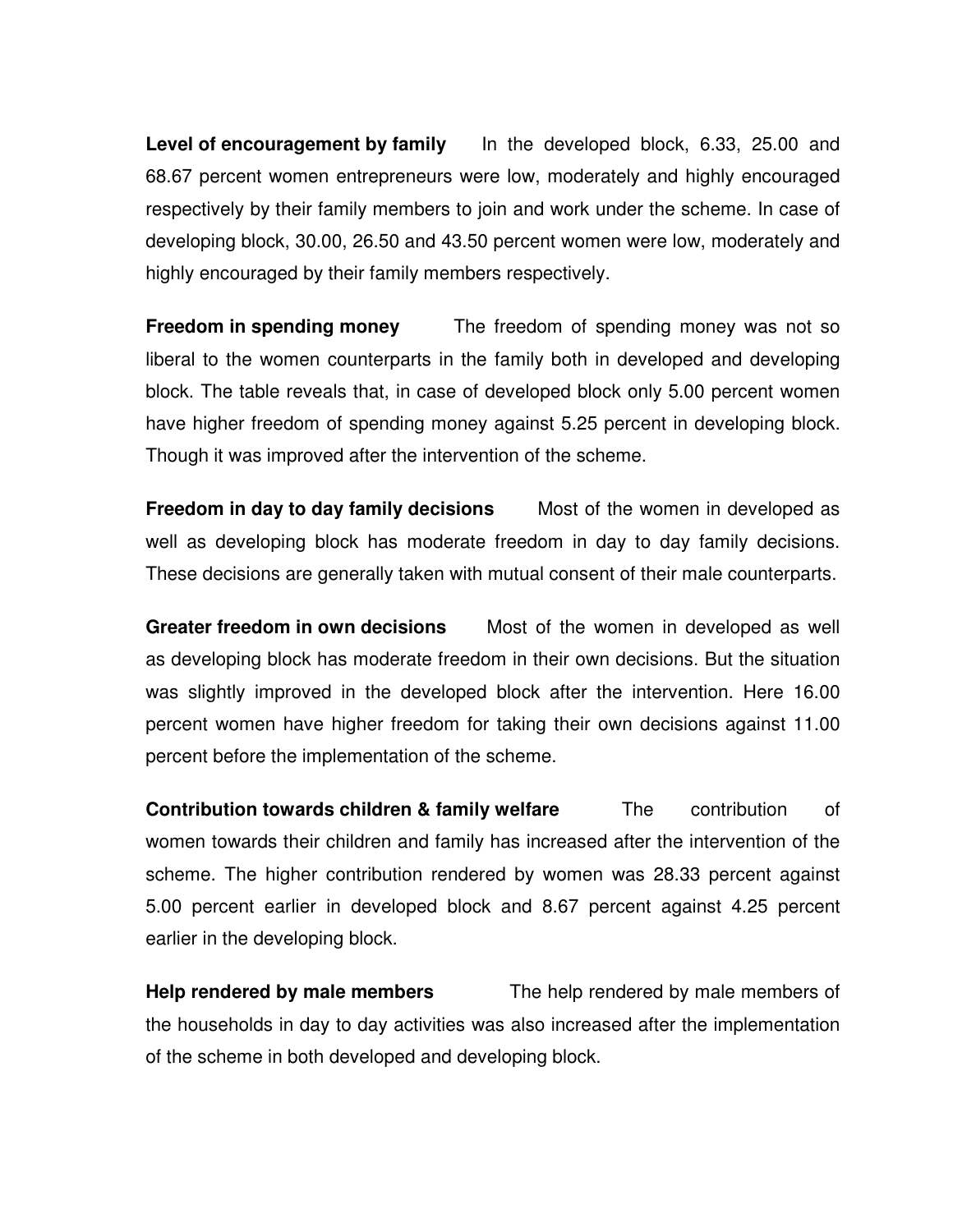| <b>Developing block</b><br>Developed block<br><b>Particulars</b><br><b>After</b><br><b>Before</b><br><b>After</b><br><b>Before</b><br>1. Status in family<br>a) Low<br>20.00<br>2.25<br>28.00<br>15.00<br>b) Moderate<br>69.67<br>50.00<br>63.33<br>51.00<br>c) High<br>10.33<br>34.00<br>47.75<br>8.67<br>2. Status in the society<br>a) Low<br>2.50<br>4.00<br>0.00<br>0.00<br>b) Moderate<br>80.00<br>70.00<br>83.00<br>75.00<br>c) High<br>16.00<br>30.00<br>14.50<br>25.00<br>3. Level of encouragement by family<br>a) Low<br>6.33<br>30.00<br>$\blacksquare$<br>b) Moderate<br>25.00<br>26.50<br>$\blacksquare$<br>c) High<br>68.67<br>43.50<br>-<br>4. Freedom in spending money<br>a) Low<br>60.00<br>45.00<br>63.67<br>50.50<br>b) Moderate<br>38.67<br>44.25<br>50.00<br>33.83<br>c) High<br>1.33<br>5.00<br>5.25<br>2.50<br>5. Freedom in day to day family decisions<br>a) Low<br>6.67<br>5.75<br>3.50<br>4.33<br>b) Moderate<br>80.00<br>78.00<br>92.25<br>93.00<br>$\overline{c}$ ) High<br>13.33<br>18.50<br>2.00<br>2.67<br>6. Greater freedom in own decisions<br>a) Low<br>0.00<br>0.00<br>0.00<br>0.00<br>b) Moderate<br>89.00<br>84.00<br>91.00<br>91.00 |  |  |  |  |  |  |  |  |
|-------------------------------------------------------------------------------------------------------------------------------------------------------------------------------------------------------------------------------------------------------------------------------------------------------------------------------------------------------------------------------------------------------------------------------------------------------------------------------------------------------------------------------------------------------------------------------------------------------------------------------------------------------------------------------------------------------------------------------------------------------------------------------------------------------------------------------------------------------------------------------------------------------------------------------------------------------------------------------------------------------------------------------------------------------------------------------------------------------------------------------------------------------------------------------|--|--|--|--|--|--|--|--|
|                                                                                                                                                                                                                                                                                                                                                                                                                                                                                                                                                                                                                                                                                                                                                                                                                                                                                                                                                                                                                                                                                                                                                                               |  |  |  |  |  |  |  |  |
|                                                                                                                                                                                                                                                                                                                                                                                                                                                                                                                                                                                                                                                                                                                                                                                                                                                                                                                                                                                                                                                                                                                                                                               |  |  |  |  |  |  |  |  |
|                                                                                                                                                                                                                                                                                                                                                                                                                                                                                                                                                                                                                                                                                                                                                                                                                                                                                                                                                                                                                                                                                                                                                                               |  |  |  |  |  |  |  |  |
|                                                                                                                                                                                                                                                                                                                                                                                                                                                                                                                                                                                                                                                                                                                                                                                                                                                                                                                                                                                                                                                                                                                                                                               |  |  |  |  |  |  |  |  |
|                                                                                                                                                                                                                                                                                                                                                                                                                                                                                                                                                                                                                                                                                                                                                                                                                                                                                                                                                                                                                                                                                                                                                                               |  |  |  |  |  |  |  |  |
|                                                                                                                                                                                                                                                                                                                                                                                                                                                                                                                                                                                                                                                                                                                                                                                                                                                                                                                                                                                                                                                                                                                                                                               |  |  |  |  |  |  |  |  |
|                                                                                                                                                                                                                                                                                                                                                                                                                                                                                                                                                                                                                                                                                                                                                                                                                                                                                                                                                                                                                                                                                                                                                                               |  |  |  |  |  |  |  |  |
|                                                                                                                                                                                                                                                                                                                                                                                                                                                                                                                                                                                                                                                                                                                                                                                                                                                                                                                                                                                                                                                                                                                                                                               |  |  |  |  |  |  |  |  |
|                                                                                                                                                                                                                                                                                                                                                                                                                                                                                                                                                                                                                                                                                                                                                                                                                                                                                                                                                                                                                                                                                                                                                                               |  |  |  |  |  |  |  |  |
|                                                                                                                                                                                                                                                                                                                                                                                                                                                                                                                                                                                                                                                                                                                                                                                                                                                                                                                                                                                                                                                                                                                                                                               |  |  |  |  |  |  |  |  |
|                                                                                                                                                                                                                                                                                                                                                                                                                                                                                                                                                                                                                                                                                                                                                                                                                                                                                                                                                                                                                                                                                                                                                                               |  |  |  |  |  |  |  |  |
|                                                                                                                                                                                                                                                                                                                                                                                                                                                                                                                                                                                                                                                                                                                                                                                                                                                                                                                                                                                                                                                                                                                                                                               |  |  |  |  |  |  |  |  |
|                                                                                                                                                                                                                                                                                                                                                                                                                                                                                                                                                                                                                                                                                                                                                                                                                                                                                                                                                                                                                                                                                                                                                                               |  |  |  |  |  |  |  |  |
|                                                                                                                                                                                                                                                                                                                                                                                                                                                                                                                                                                                                                                                                                                                                                                                                                                                                                                                                                                                                                                                                                                                                                                               |  |  |  |  |  |  |  |  |
|                                                                                                                                                                                                                                                                                                                                                                                                                                                                                                                                                                                                                                                                                                                                                                                                                                                                                                                                                                                                                                                                                                                                                                               |  |  |  |  |  |  |  |  |
|                                                                                                                                                                                                                                                                                                                                                                                                                                                                                                                                                                                                                                                                                                                                                                                                                                                                                                                                                                                                                                                                                                                                                                               |  |  |  |  |  |  |  |  |
|                                                                                                                                                                                                                                                                                                                                                                                                                                                                                                                                                                                                                                                                                                                                                                                                                                                                                                                                                                                                                                                                                                                                                                               |  |  |  |  |  |  |  |  |
|                                                                                                                                                                                                                                                                                                                                                                                                                                                                                                                                                                                                                                                                                                                                                                                                                                                                                                                                                                                                                                                                                                                                                                               |  |  |  |  |  |  |  |  |
|                                                                                                                                                                                                                                                                                                                                                                                                                                                                                                                                                                                                                                                                                                                                                                                                                                                                                                                                                                                                                                                                                                                                                                               |  |  |  |  |  |  |  |  |
|                                                                                                                                                                                                                                                                                                                                                                                                                                                                                                                                                                                                                                                                                                                                                                                                                                                                                                                                                                                                                                                                                                                                                                               |  |  |  |  |  |  |  |  |
|                                                                                                                                                                                                                                                                                                                                                                                                                                                                                                                                                                                                                                                                                                                                                                                                                                                                                                                                                                                                                                                                                                                                                                               |  |  |  |  |  |  |  |  |
|                                                                                                                                                                                                                                                                                                                                                                                                                                                                                                                                                                                                                                                                                                                                                                                                                                                                                                                                                                                                                                                                                                                                                                               |  |  |  |  |  |  |  |  |
|                                                                                                                                                                                                                                                                                                                                                                                                                                                                                                                                                                                                                                                                                                                                                                                                                                                                                                                                                                                                                                                                                                                                                                               |  |  |  |  |  |  |  |  |
|                                                                                                                                                                                                                                                                                                                                                                                                                                                                                                                                                                                                                                                                                                                                                                                                                                                                                                                                                                                                                                                                                                                                                                               |  |  |  |  |  |  |  |  |
|                                                                                                                                                                                                                                                                                                                                                                                                                                                                                                                                                                                                                                                                                                                                                                                                                                                                                                                                                                                                                                                                                                                                                                               |  |  |  |  |  |  |  |  |
| c) High<br>11.00<br>16.00<br>9.00<br>9.00                                                                                                                                                                                                                                                                                                                                                                                                                                                                                                                                                                                                                                                                                                                                                                                                                                                                                                                                                                                                                                                                                                                                     |  |  |  |  |  |  |  |  |
| 7. Contribution towards children & family welfare                                                                                                                                                                                                                                                                                                                                                                                                                                                                                                                                                                                                                                                                                                                                                                                                                                                                                                                                                                                                                                                                                                                             |  |  |  |  |  |  |  |  |
| a) Low<br>15.00<br>3.67<br>14.75<br>8.00                                                                                                                                                                                                                                                                                                                                                                                                                                                                                                                                                                                                                                                                                                                                                                                                                                                                                                                                                                                                                                                                                                                                      |  |  |  |  |  |  |  |  |
| b) Moderate<br>68.00<br>83.33<br>80.00<br>81.00                                                                                                                                                                                                                                                                                                                                                                                                                                                                                                                                                                                                                                                                                                                                                                                                                                                                                                                                                                                                                                                                                                                               |  |  |  |  |  |  |  |  |
| c) High<br>28.33<br>5.00<br>8.67<br>4.25                                                                                                                                                                                                                                                                                                                                                                                                                                                                                                                                                                                                                                                                                                                                                                                                                                                                                                                                                                                                                                                                                                                                      |  |  |  |  |  |  |  |  |
| 8. Help rendered by male members in day to day work                                                                                                                                                                                                                                                                                                                                                                                                                                                                                                                                                                                                                                                                                                                                                                                                                                                                                                                                                                                                                                                                                                                           |  |  |  |  |  |  |  |  |
| a) Low<br>72.00<br>69.00<br>54.25<br>63.33                                                                                                                                                                                                                                                                                                                                                                                                                                                                                                                                                                                                                                                                                                                                                                                                                                                                                                                                                                                                                                                                                                                                    |  |  |  |  |  |  |  |  |
| b) Moderate<br>34.85<br>27.74<br>26.00<br>25.40                                                                                                                                                                                                                                                                                                                                                                                                                                                                                                                                                                                                                                                                                                                                                                                                                                                                                                                                                                                                                                                                                                                               |  |  |  |  |  |  |  |  |
| c) High<br>10.90<br>3.26<br>2.00<br>5.27                                                                                                                                                                                                                                                                                                                                                                                                                                                                                                                                                                                                                                                                                                                                                                                                                                                                                                                                                                                                                                                                                                                                      |  |  |  |  |  |  |  |  |

#### **Table 13.5: Impact of Farm women empowerment scheme on the status of women in the family and society**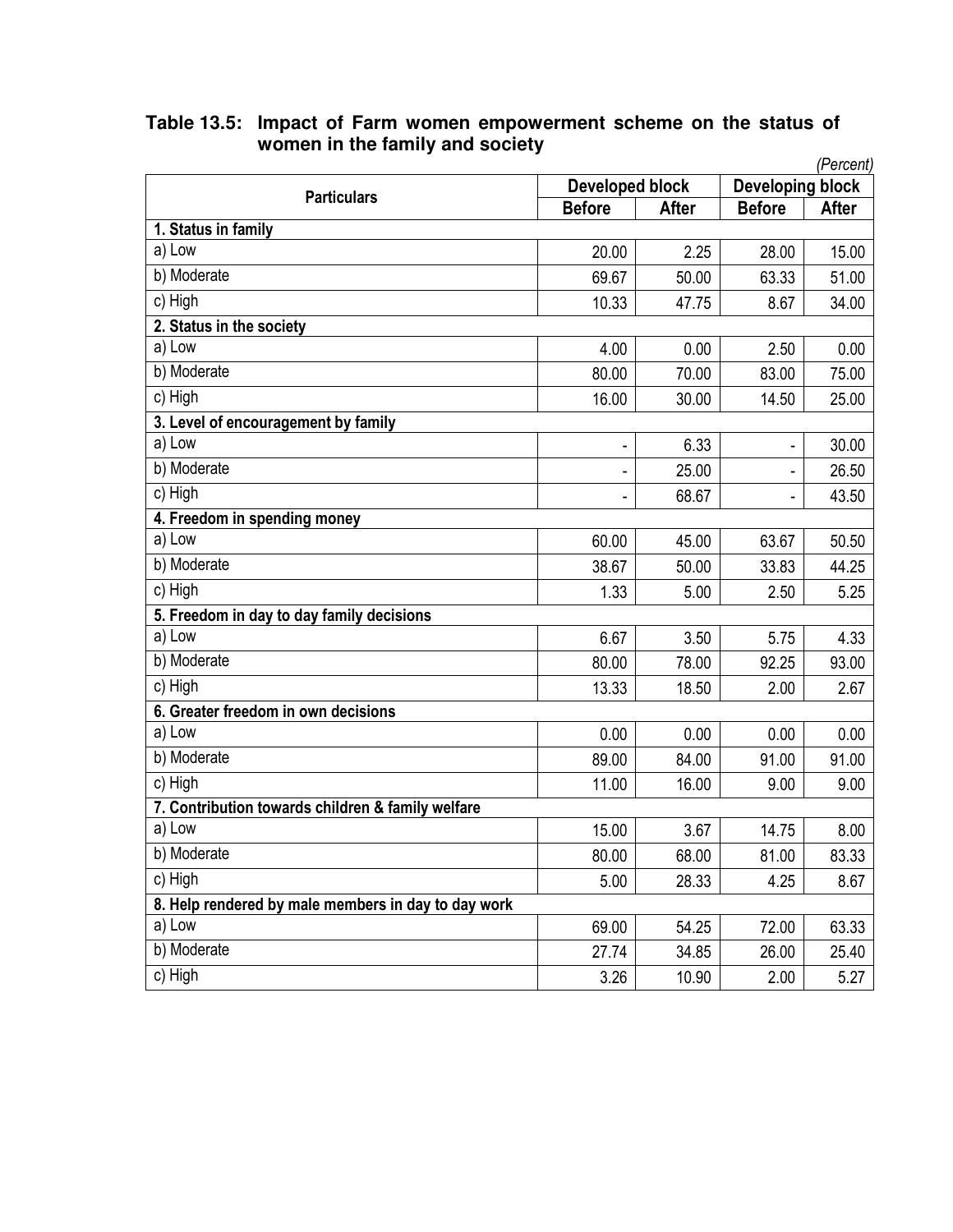#### 13.6 Income of farm women from various activities

 Income of farm women entrepreneurs from various activities is presented in Table 13.6. The table reveals that in the developed block income of beneficiary farm women entrepreneurs from animal husbandry has raised to Rs 12480 per annum against Rs 8840 in case of non- beneficiary women. The beneficiary farm women has also raised income from selling vermi compost to the neighbouring farmers. The annual income from selling vermi compost is Rs 3870 and Rs 3280 in developed and developing block respectively. Income of beneficiary women entrepreneurs from fruit canning/ jam & pickle preparation was found to be Rs 1340 and Rs 1880 in developed and developing block respectively. Income of women from mushroom cultivation was Rs 6550 per annum in developed block. Income of farm women from agriculture was found to be Rs 5080 and Rs 4364 against Rs 2160 and Rs 2410 in developed and developing block respectively. The income from agriculture is the imputed value of agricultural produce which was raised by women entrepreneurs organically and in their kitchen garden for the use of own household and enhanced income through the recommended practices on their farms.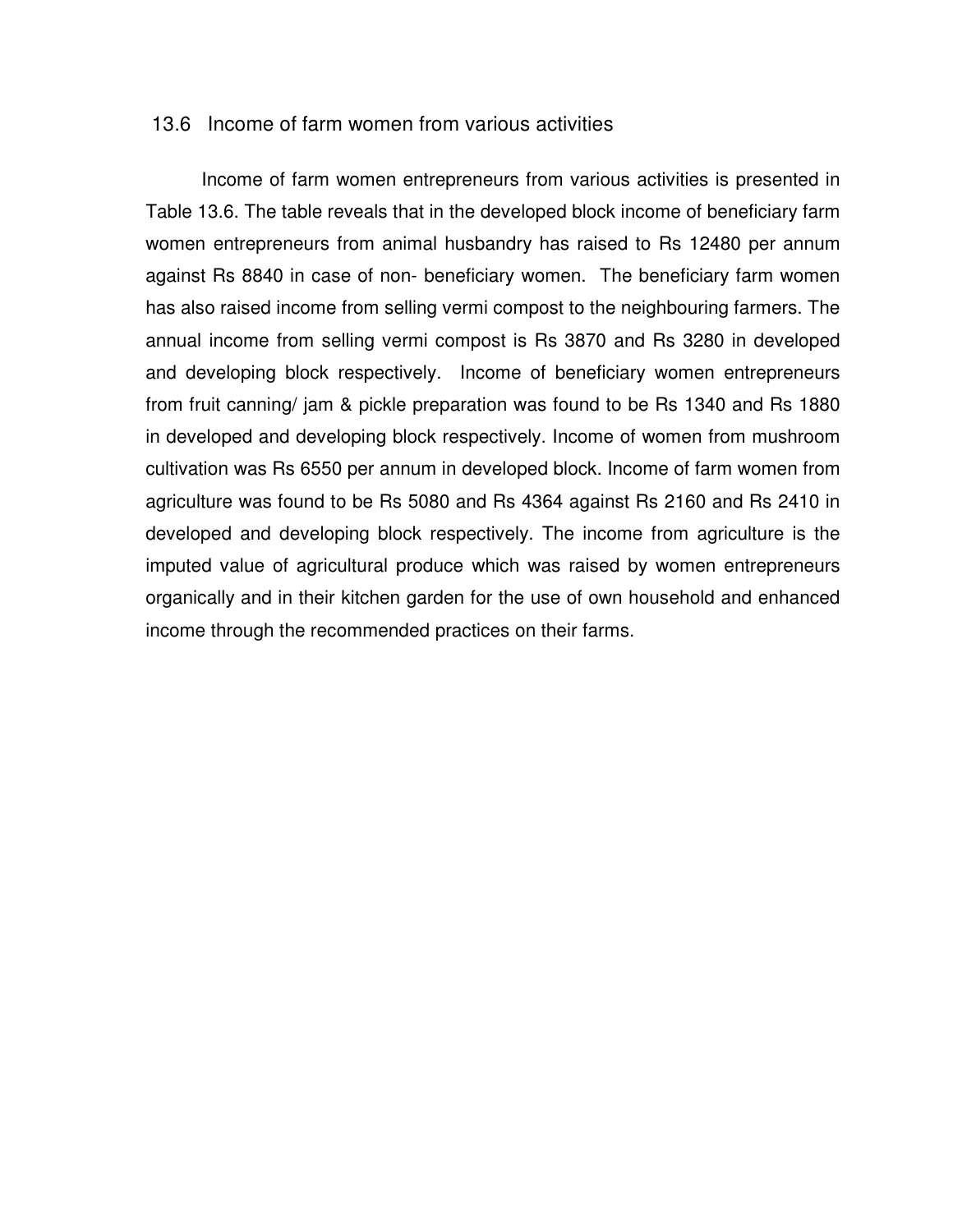#### **Table 13.6: Impact of scheme on income of farm women entrepreneurs from various activities**

|                                         |                        |          |                    | (Rs/ Annum/hh) |  |
|-----------------------------------------|------------------------|----------|--------------------|----------------|--|
| <b>Activity</b>                         | <b>Developed block</b> |          | Developing block   |                |  |
|                                         | <b>Beneficiary</b>     | Non-Ben. | <b>Beneficiary</b> | Non-Ben.       |  |
| Animal Husbandry                        | 12480                  | 8840     | 9421               | 7550           |  |
| Vermi compost                           | 3870                   |          | 3280               |                |  |
| Fruit Canning/ Jam & Pickle preparation | 1340                   |          | 1880               |                |  |
| <b>Mushroom Cultivation</b>             | 6550                   | -        |                    |                |  |
| Agriculture                             | 5080                   | 2160     | 4364               | 2410           |  |

# 13.7 Attitude of Farm Women about the Scheme

 Attitude of beneficiary farm women towards various components of the scheme is presented in Table 13.7. The table reveals that 4.00 percent women in the developed block reported that help rendered by the department in the formation of SHGs was inadequate whereas 25.00 percent women in developing block reported the same. Village based training to farm women was found inadequate by 6.67 and 15.00 percent women in developed and developing block respectively. Result demonstration for practical training was found inadequate by 12.50 and 20.00 percent women in developed and developing block respectively. The percentage of sampled women found Mahila Goshthis and training to link workers inadequate was 25.00, 30.00 and 22.50, 15.00 percent in developed and developing block respectively. The honorarium of Rs 50 given to link workers for organizing monthly group meetings was found inadequate by 80.00 and 84.67 percent women in developed and developing block respectively. They want that it should be raised to at least Rs 250 per month.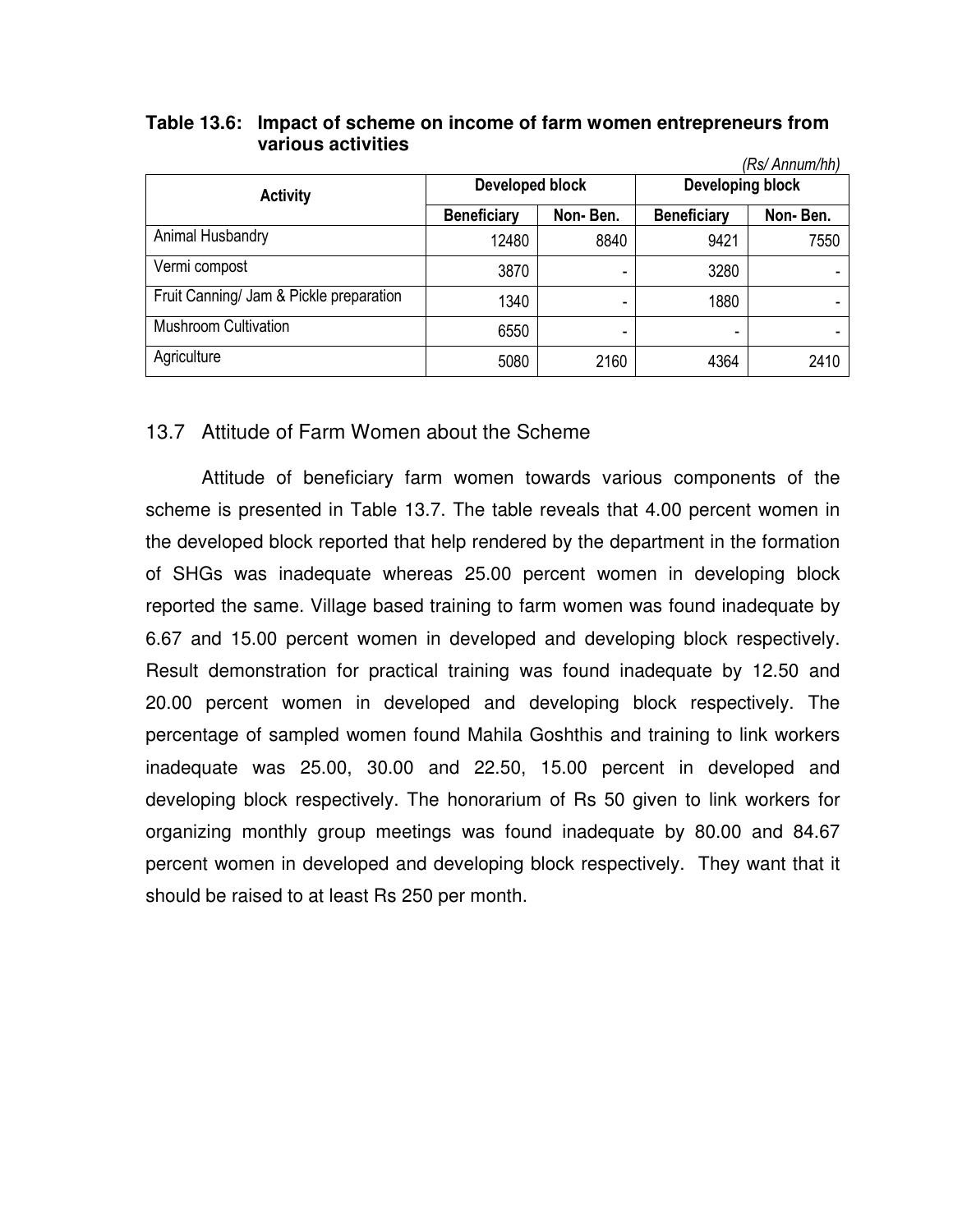#### **Table 13.7: Attitude of selected beneficiary farm women entrepreneurs regarding different components of the scheme (2004-05)**

|                |                                                               | (Percent)                        |                                   |                                  |                            |                                  |                                   |  |  |
|----------------|---------------------------------------------------------------|----------------------------------|-----------------------------------|----------------------------------|----------------------------|----------------------------------|-----------------------------------|--|--|
|                | <b>Particulars</b>                                            | <b>Responses</b>                 |                                   |                                  |                            |                                  |                                   |  |  |
| S.<br>No.      |                                                               | Inadequate                       |                                   | Adequate                         |                            | High                             |                                   |  |  |
|                |                                                               | <b>Developed</b><br><b>Block</b> | <b>Developing</b><br><b>Block</b> | <b>Developed</b><br><b>Block</b> | Developing<br><b>Block</b> | <b>Developed</b><br><b>Block</b> | <b>Developing</b><br><b>Block</b> |  |  |
|                | Help rendered by the<br>department in the<br>formation of SHG | 4.00                             | 25.00                             | 96.00                            | 75.00                      |                                  |                                   |  |  |
| $\overline{2}$ | Village based trainings                                       | 6.67                             | 15.00                             | 93.33                            | 85.00                      |                                  |                                   |  |  |
| 3              | Result demonstration for<br>practical training                | 12.50                            | 20.00                             | 87.50                            | 80.00                      |                                  |                                   |  |  |
| $\overline{4}$ | Organizing Mahila<br>Goshthis                                 | 25.00                            | 30.00                             | 75.00                            | 70.00                      |                                  |                                   |  |  |
| 5              | Honorarium to link<br>workers                                 | 80.00                            | 84.67                             | 20.00                            | 15.33                      |                                  |                                   |  |  |
| 6              | Training to link workers                                      | 22.50                            | 15.00                             | 77.50                            | 85.00                      |                                  |                                   |  |  |

#### 13.8 Summing Up

The scheme for farm women empowerment was launched with the objective of giving due recognition to women farmers and enabling them to economically more contributing to the agricultural economy. The scheme was implemented in 65 blocks of the 10 districts except Kinnaur and Lahaul- Spiti in the State. Under this programme women farmers were organized into groups to whom technical know how is rendered. To make the groups effective, a link worker in each group has identified. After analysing the results and during field survey it was observed that after the implementation of the programme women have started feeling economic as well as social independence especially after receiving training on various enterprises. The women of the trainee groups were of the opinion that by attending training on various aspects improved their status in the society. Now they were be able to interact on equal footing which has been the result of positive change in their mental attitude. This ultimately brought a positive change in their family atmosphere. The training also helped in inculcating the quality of leadership in them. It was also found that women SHGs are reluctant to avail credit facilities due